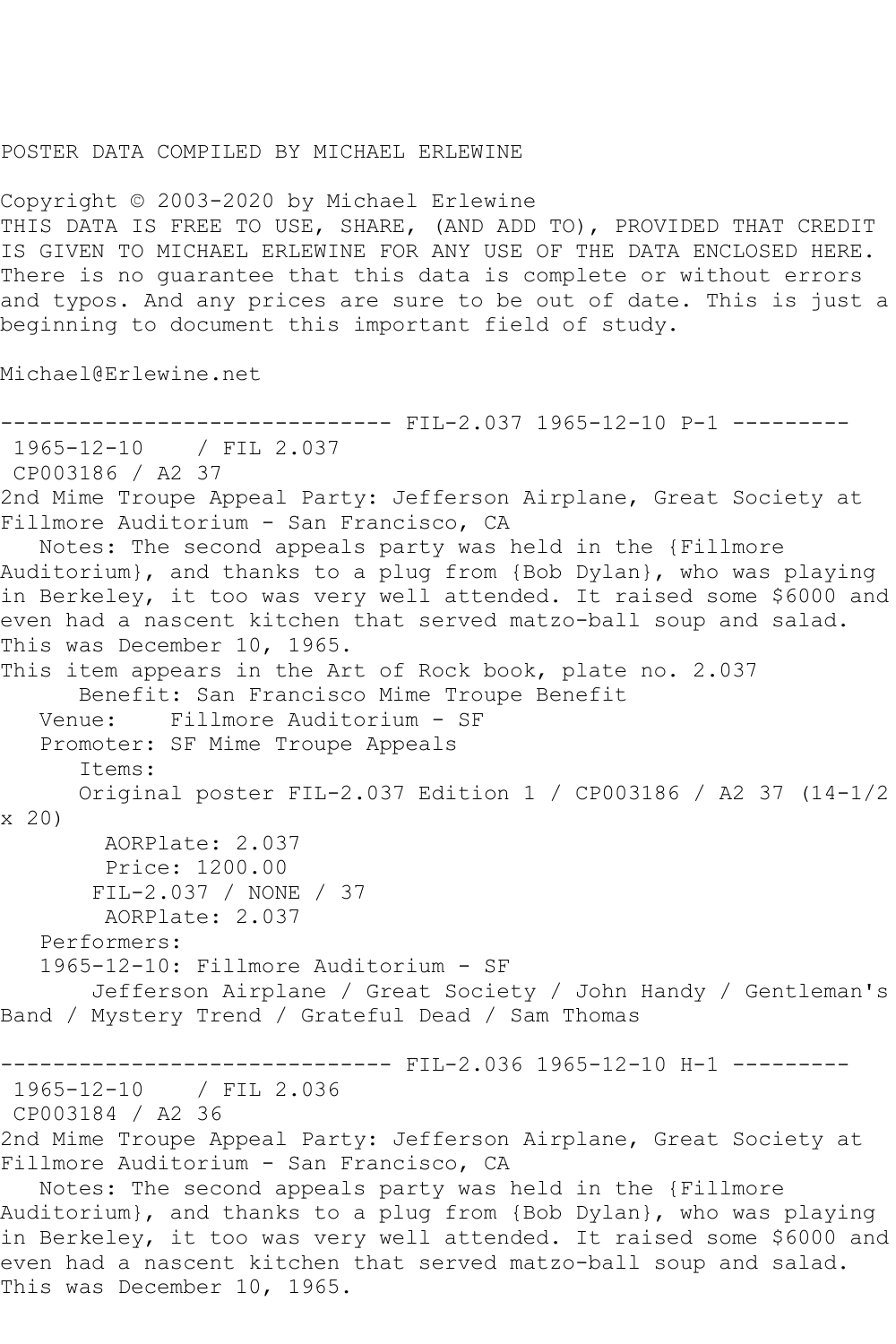This item appears in the Art of Rock book, plate no. 2.036 Benefit: San Francisco Mime Troupe Benefit Venue: Fillmore Auditorium - SF Promoter: SF Mime Troupe Appeals Items: Handbill FIL-2.036 Edition 1 / CP003184 / A2 36 AORPlate: 2.036 Price: 2000.00 FIL-2.036 / NONE / 36 AORPlate: 2.036 Performers: 1965-12-10: Fillmore Auditorium - SF Jefferson Airplane / Great Society / John Handy / Gentleman's Band / Mystery Trend ------------------------------ FIL-1.069 1965-12-20 P-1 --------- 1965-12-20 / FIL 1.069 CP001456 / 1478 Otis Redding at Fillmore Auditorium - SF - San Francisco, CA Notes: This item appears in the Art of Rock book, plate no. 1.069 Venue: Fillmore Auditorium - SF Promoter: Book: Art of Rock Items: Original poster FIL-1.069 Edition 1 / CP001456 / 1478 (14 x 22) AORPlate: 1.069 Performers: 1965-12-20 1965-12-22: Fillmore Auditorium - SF Otis Redding ------------------------------ FIL-AT-07 2.007 1966-01-08 H-1 ------ --- 1966-01-08 / FIL AT-07 2.007 CP010270 / CS05364 7th Acid Test -- Can You Pass The Acid Test? Notes: This item appears in the Art of Rock book, plate no. 2.007 Artist: Wes Wilson Venue: Fillmore Auditorium - SF Promoter: Acid Tests Items: Handbill FIL-AT-07 2.007 Edition 1 / CP010270 / CS05364 (8-1/2 x 11) AORPlate: 2.007 FIL-AT-07 2.007 / CP004096 / CD04505 AORPlate: 2.007 Performers: 1966-01-08: Fillmore Auditorium - SF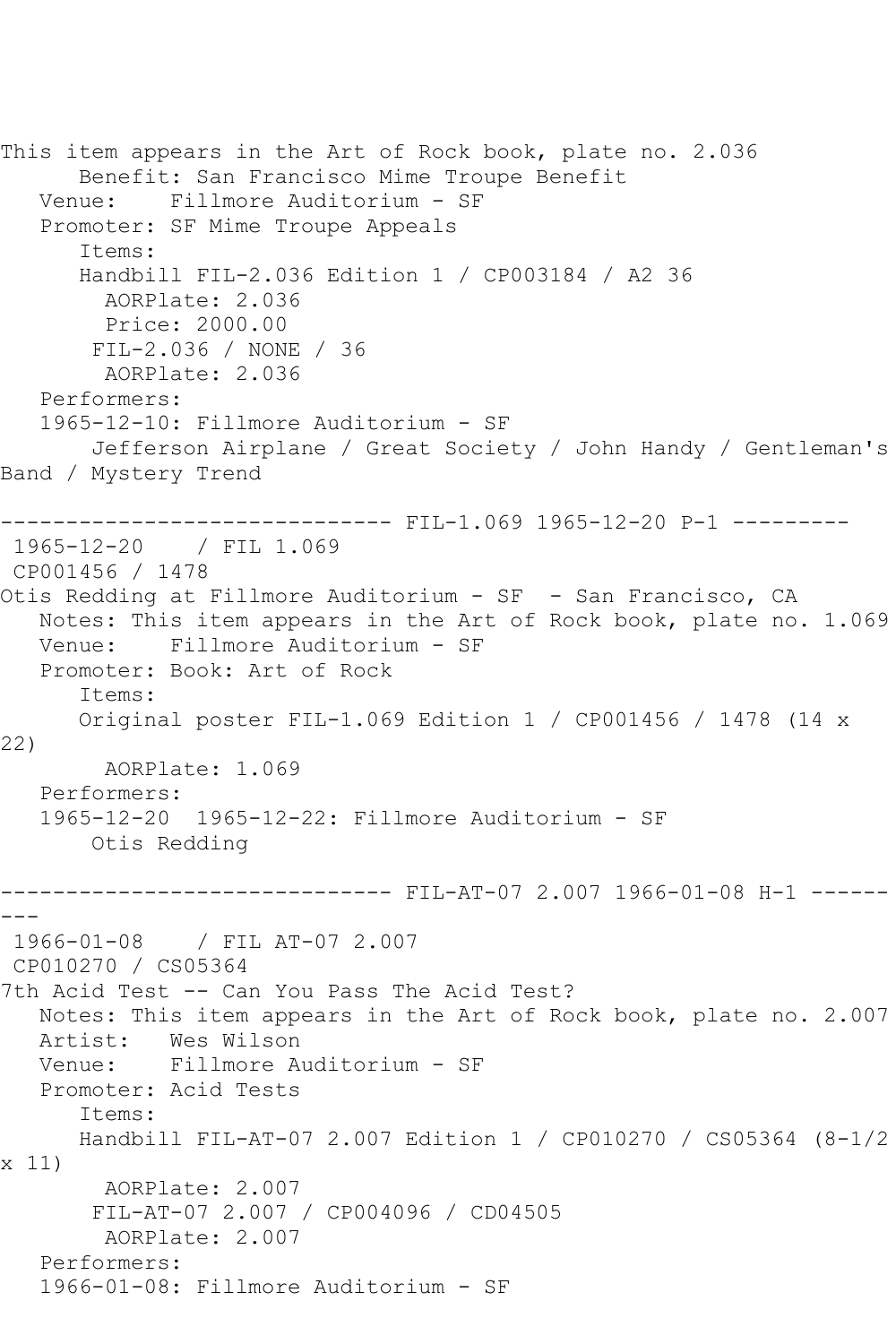```
 Merry Pranksters / Neal Cassady / Ann Murphy Vaudeville / 
Grateful Dead / Roy's Audioptics / Ron Boise and his Electric 
Thunder Sculpture / Bus
------------------------------ FIL-2.038 1966-01-14 P-1 ---------
1966-01-14 / FIL 2.038
CP003187 / A2 38
3rd Mime Troupe Appeal Party: Great Society, Grateful Dead at 
Fillmore Auditorium - San Francisco, CA
   Notes: The third appeal was scheduled for January 14, 1966, the 
first one to charge admission rather than request a donation. It was 
after the third benefit, that Graham knew that he wanted to do more 
events like these, and like many of his partygoers, the heck with
having to raise money for a cause. This event marked the first 
appearance of the {Warlocks} as the {Grateful Dead}. Bill Graham 
thought their new name was terrible.
This item appears in the Art of Rock book, plate no. 2.038
      Benefit: San Francisco Mime Troupe Benefit
       Event: First appearance under the name 'Grateful Dead'
   Venue: Fillmore Auditorium - SF
   Promoter: SF Mime Troupe Appeals
       Items:
       Original poster FIL-2.038 Edition 1 / CP003187 / A2 38
        AORPlate: 2.038 
        Price: 2000.00
       FIL-2.038 / NONE / 38
        AORPlate: 2.038 
       FIL-2.038 / NONE / 0245
        AORPlate: 2.038 
   Performers:
   1966-01-14: Fillmore Auditorium - SF
       Great Society / Grateful Dead / Mystery Trend / Gentleman's 
Band
                          ----- FIL-2.039 1966-01-14 P-1 ---------
1966-01-14 / FIL 2.039
CP004104 / CD04513
3rd Mime Troupe Appeal Party: Grateful Dead, Great Society at 
Fillmore Auditorium - San Francisco, CA
   Notes: Only known poster with Warlocks (former name of Grateful 
Dead) formerly the Warlocks.
```
The third appeal was scheduled for January 14, 1966, the first one to charge admission rather than request a donation. It was after the third benefit, that Graham knew that he wanted to do more events like these, and like many of his partygoers, the heck with having to raise money for a cause. This event marked the first appearance of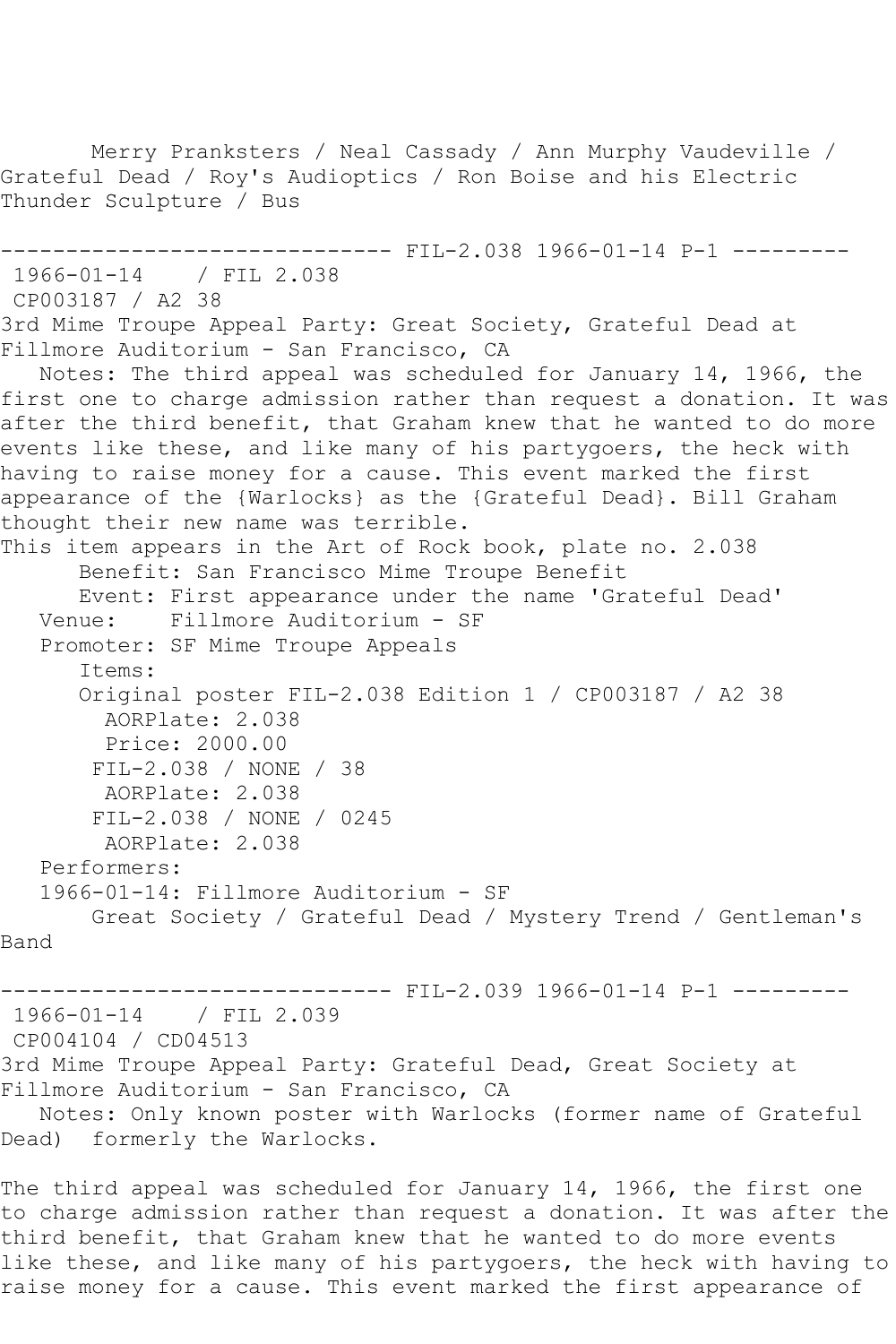the {Warlocks} as the {Grateful Dead}. Bill Graham thought their new name was terrible. This item appears in the Art of Rock book, plate no. 2.039 Benefit: San Francisco Mime Troupe Benefit Event:<br>:Venue Fillmore Auditorium - SF Promoter: SF Mime Troupe Appeals Items: Original poster FIL-2.039 Edition 1 / CP004104 / CD04513 (14 x 19) AORPlate: 2.039 Price: 2000.00 Performers: 1966-01-14: Fillmore Auditorium - SF Grateful Dead / Great Society / Mystery Trend / Sam Thomas / Gentleman's Band ------------------------------ FIL-BG-001 1966-02-04 P-1 --------- 1966-02-04 / FIL BG-001 CP007107 / CP02357 Jefferson Airplane at Fillmore Auditorium - SF - San Francisco, CA Notes: 2 originals, 1 reprint Private Notes: BG-HB-CD BG-OP-1 Event: Three Dance Concerts: Sights and Sounds of the Trips Festival Artist: Peter Bailey Venue: Fillmore Auditorium - SF Promoter: Bill Graham Original Series Items: Original poster FIL-BG-001 Edition 1 / CP007107 / CP02357 Description: In the lower-left-hand corner are the credits "Peter Bailer / East Wind." See Eric King's guide for complete details. (14-3/16 x 20) Price: 10000.00 Original poster FIL-BG-001 Edition 2 / Description: 2nd printing by East Wind, but with no printer credits. This was printed before the concert. See Eric King's guide for complete details. Price: 1750.00 Original poster FIL-BG-001 Edition 3 / Description: Credits for Creative Litho. See Eric King's guide for complete details. Price: 75.00 Handbill FIL-BG-001 Edition 1 / CP007656 / CP02900 Description: 1 original (6 x 9-5/8) Price: 3500.00 Postcard FIL-BG-001 Edition 1 / CP007657 / CP02901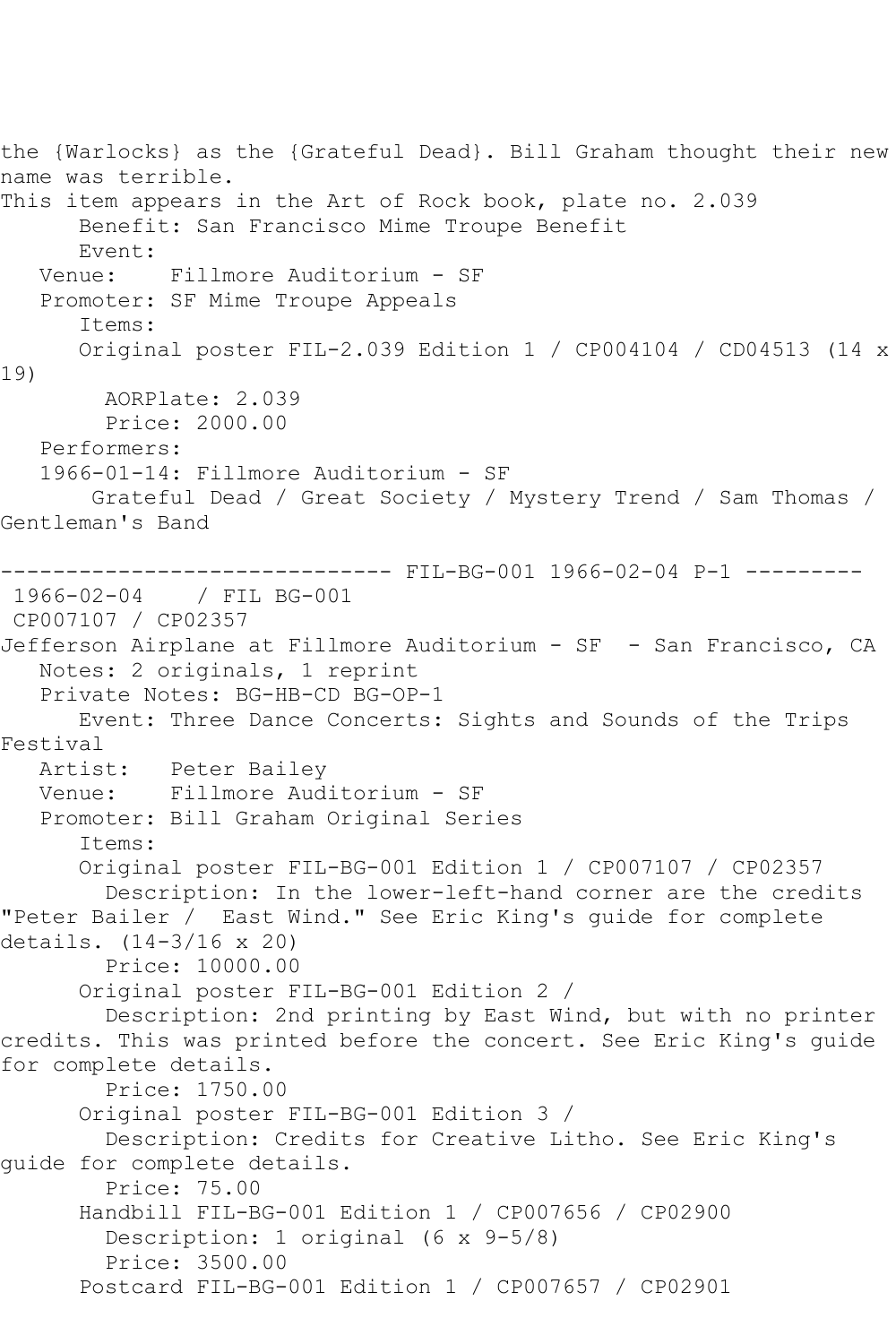Description: 1 original (4-3/16 x 8) Price: 20.00 Performers: 1966-02-04 1966-02-06: Fillmore Auditorium - SF Jefferson Airplane ------------------------------ FIL-2.087 1966-02-05 P-1 --------- 1966-02-05 / FIL 2.087 CP001487 / 1508 Jefferson Airplane, Quicksilver Messenger Service at Fillmore Auditorium - SF - San Francisco, CA Notes: Benefit for Strike This item appears in the Art of Rock book, plate no. 2.087 Benefit: Turn On Strike Benefit Artist: GUT (Gary Guttierez) Venue: Fillmore Auditorium - SF Promoter: Book: Art of Rock Items: Original poster FIL-2.087 Edition 1 / CP001487 / 1508 AORPlate: 2.087 Handbill FIL-2.087 / CP018795 / XA19660205 AORPlate: 2.087 Price: 50.00 FIL-2.087 / NONE / XA1966020 AORPlate: 2.087 Performers: 1966-02-05: Fillmore Auditorium - SF Jefferson Airplane / Quicksilver Messenger Service / Country Joe and the Fish / Loading Zone ------------------------------ FIL-2.085 1966-02-11 P-1 --------- 1966-02-11 / FIL 2.085 CP000349 / 0353 Great Society, Charlatans at Fillmore Auditorium - SF - San Francisco, CA Notes: This item appears in the Art of Rock book, plate no. 2.085 Event: A Musical Orgasm Artist: R. Adami Venue: Fillmore Auditorium - SF Promoter: Stray Cat Items: Original poster FIL-2.085 Edition 1 / CP000349 / 0353 AORPlate: 2.085 Handbill FIL-2.085 Edition 1 / CP001435 / 1451 (8-1/2 x 11) AORPlate: 2.085 Performers: 1966-02-11: Fillmore Auditorium - SF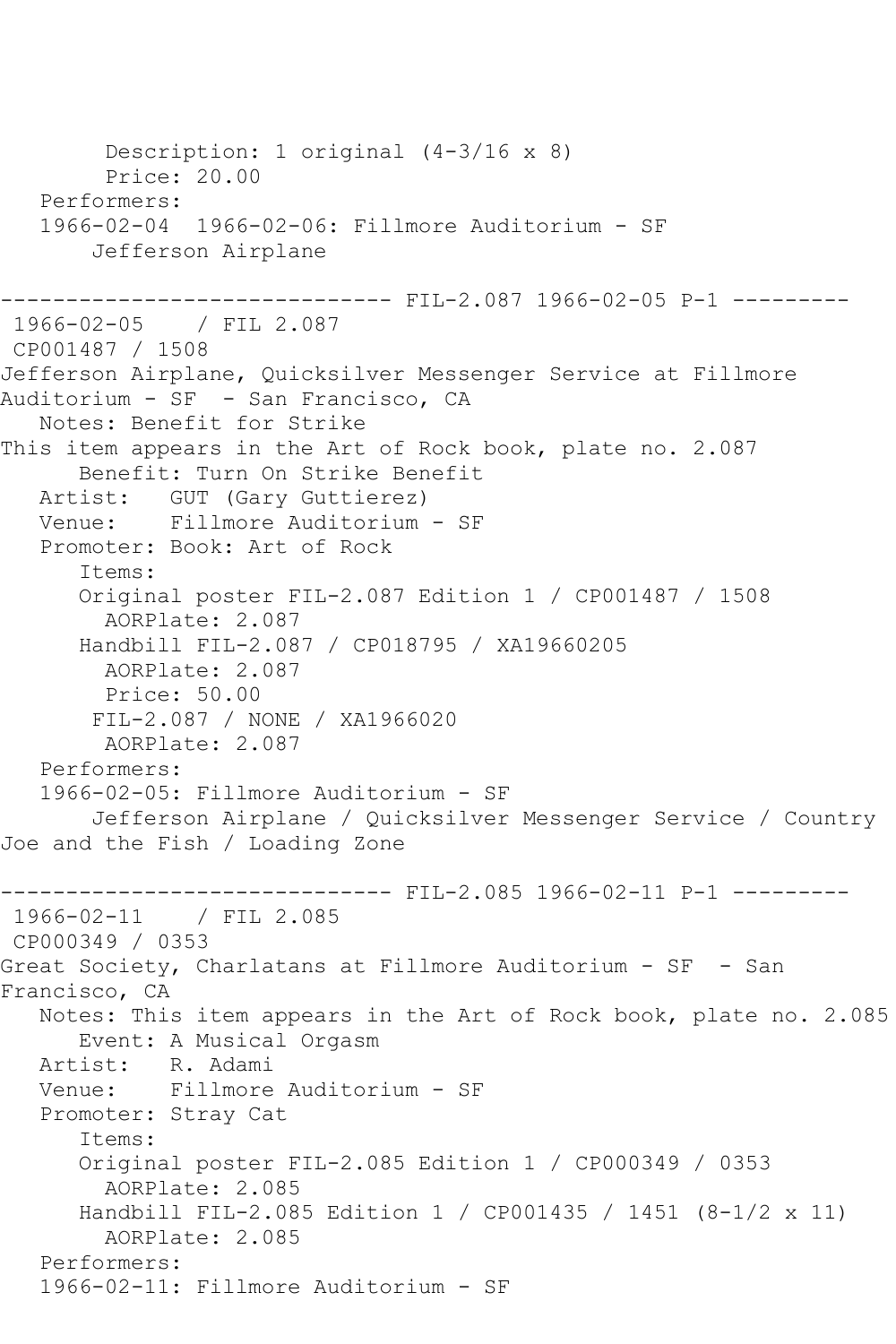Great Society / Charlatans / Mystery Trend / Family Tree / Skins ------------------------------ FIL 1966-02-12 P-1 --------- 1966-02-12 / FIL CP001355 / 1371 Great Society, Wildflower at Fillmore Auditorium - SF - San Francisco, CA Notes: revised version Event: Rock for Peace<br>Venue: Fillmore Audit Fillmore Auditorium - SF Items: Original poster FIL Edition 1 / CP001355 / 1371 (14 x 22) Price: 7500.00 Performers: 1966-02-12: Fillmore Auditorium - SF Great Society / Wildflower / Quicksilver Messenger Service / Our Lost Souls / Big Brother and the Holding Company ------------------------------ FIL 1966-02-12 H-1 --------- 1966-02-12 / FIL CP001354 / 1370 Mystery Trend, Quicksilver Messenger Service at Fillmore Auditorium - SF - San Francisco, CA Benefit: Rock for Peace Venue: Fillmore Auditorium - SF Items: Handbill FIL Edition 1 / CP001354 / 1370 Price: 350.00 Performers: 1966-02-12: Fillmore Auditorium - SF Mystery Trend / Quicksilver Messenger Service / Our Lost Souls / Grateful Dead ---------- FIL 1966-02-18 P-1 ---------1966-02-18 / FIL CP001460 / 1484 Sopwith Camel, Quicksilver Messenger Service at Fillmore Auditorium - SF - San Francisco, CA Event: All Dance #1 Dervish Artist: Collins Venue: Fillmore Auditorium - SF Items: Original poster FIL Edition 1 / CP001460 / 1484 Performers: 1966-02-18: Fillmore Auditorium - SF Sopwith Camel / Quicksilver Messenger Service / Charlatans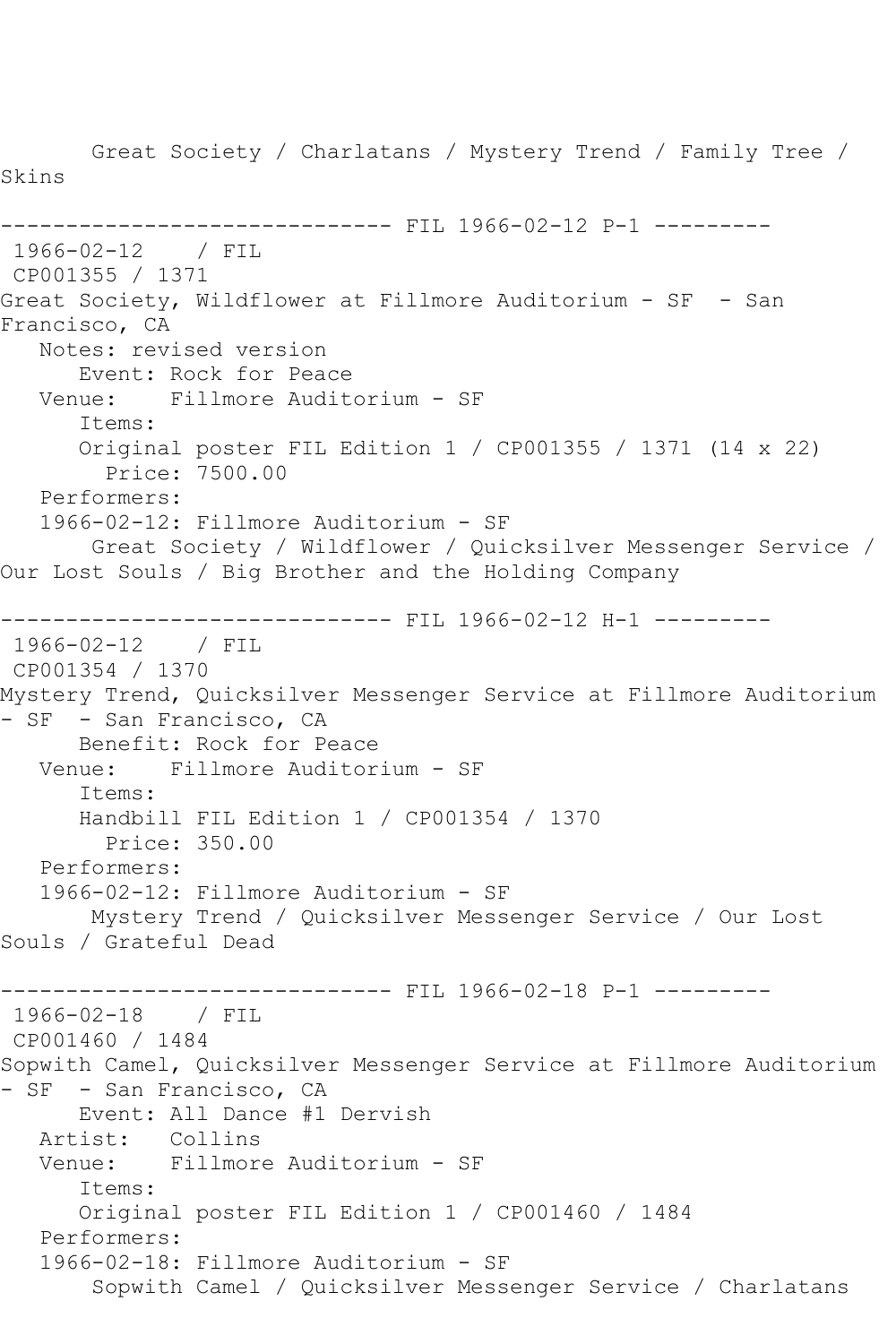```
------------------------------ FIL-FD-001 1966-02-19 P-1 ---------
1966-02-19 / FIL FD-001
CP006274 / CP01524
Jefferson Airplane, Big Brother and the Holding Company at Fillmore 
Auditorium - SF - San Francisco, CA
   Notes: 1 printing, 3 shades of paper, 1 forgery (1980)
This item appears in the Art of Rock book, plate no. 2.013
    Private Notes: FD-HB FD-P-1
   Event: A Tribal Stomp<br>Artist: Wes Wilson
  Artist: Wes Wilson<br>Venue: Fillmore A
            Fillmore Auditorium - SF
    Promoter: Family Dog Presents
       Items:
       Original poster FIL-FD-001 Edition 1 / CP006274 / CP01524
         Description: 1 original, 1 reprint (14 x 19-1/2)
         AORPlate: 2.013 
         Price: 15000.00
       Original poster FIL-FD-001 Edition 2 / 
         Description: Has "No. 102" in lower-reight-hand corner.
         AORPlate: 2.013 
         Price: 75.00
       Original poster FIL-FD-001 Edition 3 / 
         Description: Has "1967 c Family Dog, Proucitons 639 Gough 
St., San Francisco, Calif. 94102" in left lower margin..
         AORPlate: 2.013 
       Handbill FIL-FD-001 Edition 1 / CP005274 / CP00522 Var. A
         Description: Black ink on white paper. See Eric King's 
quide for details. (5-1/2 \times 8-1/2) AORPlate: 2.013 
         Price: 3000.00
       Handbill FIL-FD-001 Edition 1 / Var. B
         Description: Black ink on yellow paper. See Eric King's 
quide for details. (5-1/2 \times 8-1/2) AORPlate: 2.013 
         Price: 3000.00
       Handbill FIL-FD-001 Edition 1 / Var. C
         Description: Black ink on blue paper. See Eric King's guide 
for details. (5-1/2 \times 8-1/2) AORPlate: 2.013 
         Price: 3000.00
       Handbill (Forgery) FIL-FD-001 Edition 1 / Var. X
         Description: Photocopy fadeout in black areas. See Eric 
King's guide for details. (5-7/16 \times 8-1/2) AORPlate: 2.013 
         Price: 40.00
   Performers:
```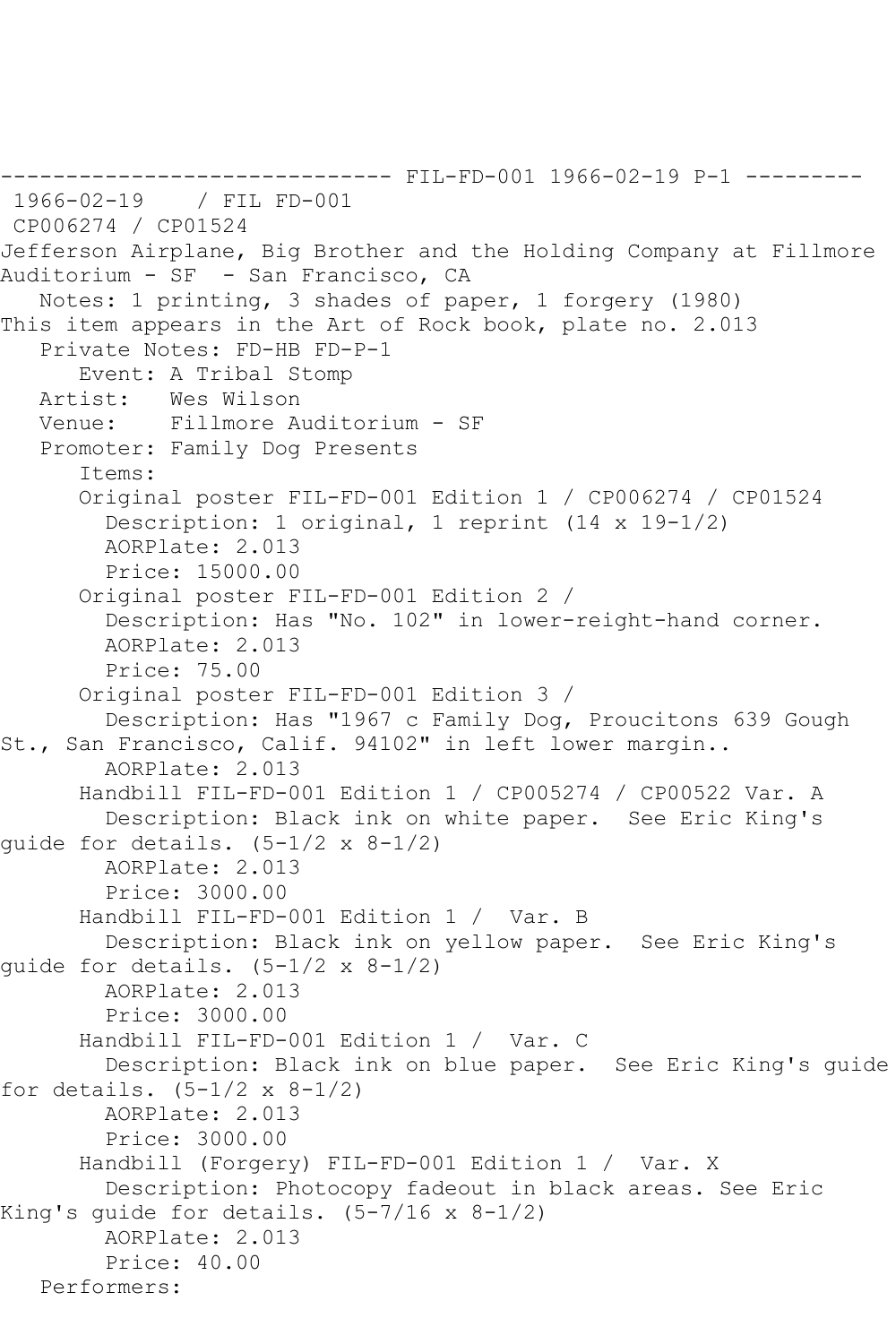1966-02-19: Fillmore Auditorium - SF Set: Family Dog Series Jefferson Airplane / Big Brother and the Holding Company 1966-02-19: Firehouse Wildflower ------------------------------ FD-FD+ 1966-02-26 H-1 --------- 1966-02-26 / FD FD+ CP061814 Great Society, Big Brother and the Holding Company at Fillmore Auditorium - SF - San Francisco, CA Event: A Salute to Hongo Ishi Artist: Wes Wilson Venue: Fillmore Auditorium - SF Promoter: Family Dog Presents Items: Handbill FD-FD+ Edition 1 / CP061814 (5-1/2 x 8-1/2) Handbill FD-FD+ Edition 1 / CP001463 / 1487 (5-1/2 x 8-1/2) Performers: 1966-02-26: Fillmore Auditorium - SF Great Society / Big Brother and the Holding Company / Quicksilver Messenger Service ------------------------------ FIL-FD-002 1966-02-26 P-1 --------- 1966-02-26 / FIL FD-002 CP006263 / CP01513 Great Society, Big Brother and the Holding Company at Fillmore Auditorium - SF - San Francisco, CA Private Notes: FD-HB(pink) FD-OP-1 \* 2nd A-/B+ 25 Event: King Kong Artist: Wes Wilson<br>Venue: Fillmore A Fillmore Auditorium - SF Promoter: Family Dog Presents Items: Original poster FIL-FD-002 Edition 1 / CP006263 / CP01513 Description: 1 original, 1 reprint (14-1/4 x 20) Price: 10000.00 Original poster -FD-002 Edition 2 / Description: See Eric King's Book for exact details. (14-1/4 x 20) Price: 20.00 Handbill FIL-FD-002 Edition 1 / CP005259 / CP00507 Var. A Description: Black ink, white paper. See Eric King's Book for details.  $(5-1/2 \times 8-1/2)$  Price: 3500.00 Handbill FIL-FD-002 Edition 1 / Var. B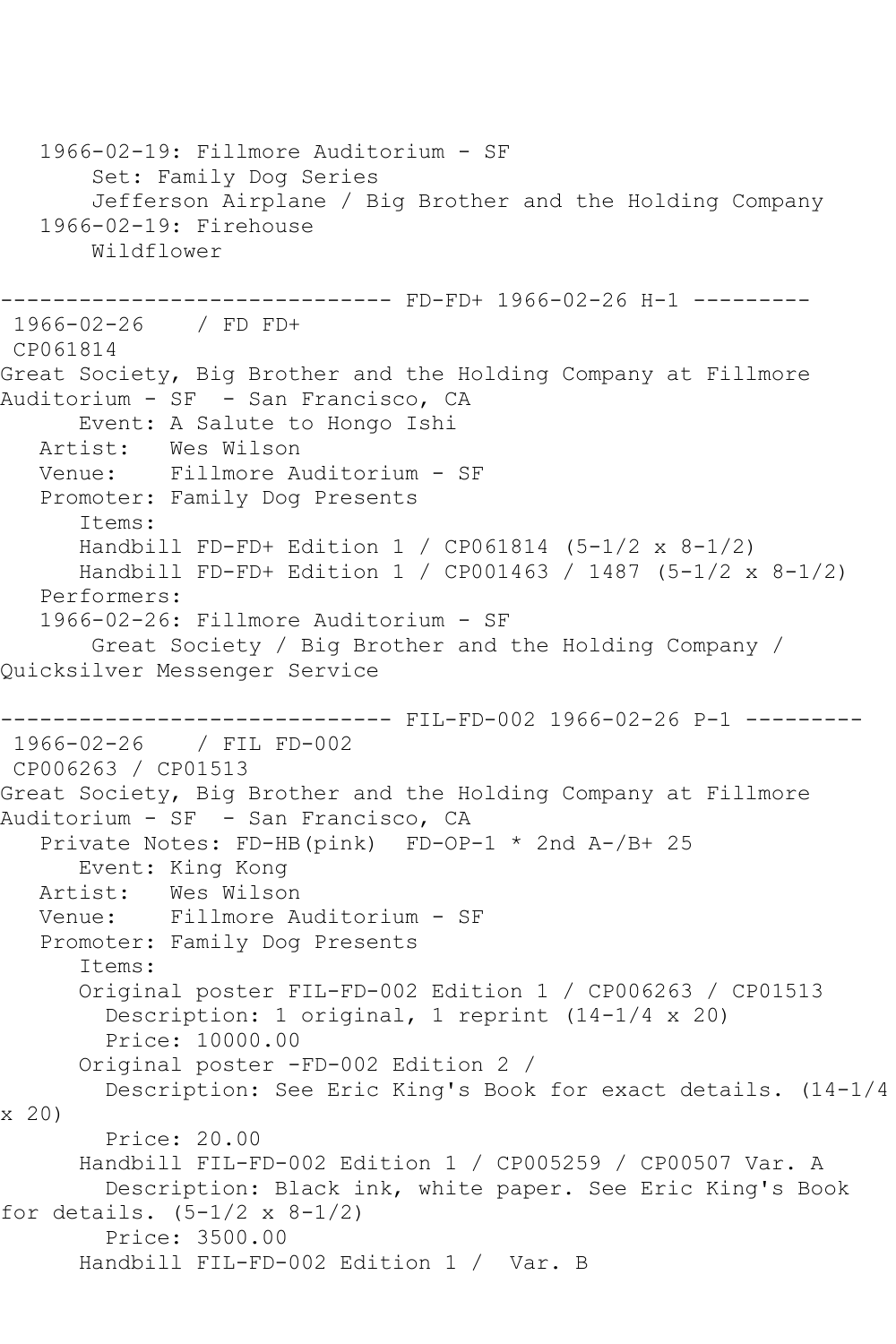```
 Description: Black ink, pink paper. See Eric King's Book for 
details. (5-1/2 x 8-1/2)
        Price: 3500.00
      Handbill FIL-FD-002 Edition 1 / Var. C
         Description: See Eric King's Book for details. (5-1/2 x 8-
1/2)
         Price: 3500.00
   Performers:
   1966-02-26: Fillmore Auditorium - SF
        Set: Family Dog Series
        Great Society / Big Brother and the Holding Company / Grass 
Roots / Quicksilver Messenger Service
------------------------------ FIL-2.046 1966-03-04 P-1 ---------
1966-03-04 / FIL 2.046
CP002988 / 2944
Jefferson Airplane, Quicksilver Messenger Service at Fillmore 
Auditorium - SF - San Francisco, CA
   Notes: This item appears in the Art of Rock book, plate no. 2.046
   Venue: Fillmore Auditorium - SF
   Promoter: Book: Art of Rock
       Items:
       Original poster FIL-2.046 Edition 1 / CP002988 / 2944
         AORPlate: 2.046 
       Backstage Pass FIL-2.046 Edition 1 / CP001303 / 1320
         AORPlate: 2.046 
   Performers:
   1966-03-04 1966-03-05: Fillmore Auditorium - SF
        Jefferson Airplane / Quicksilver Messenger Service
                    ------------------------------ FIL 1966-03-11 H-1 ---------
1966-03-11 / FIL 
CP000677 / 0685
Quicksilver Messenger Service, Great Society at Fillmore Auditorium 
- SF - San Francisco, CA
   Notes: 
      Event: Great Blondin Dance
   Venue: Fillmore Auditorium - SF
   Promoter: Bill Graham Presents
       Items:
      Original poster / 
         Price: 2500.00
       Handbill FIL Edition 1 / CP000677 / 0685 (8-1/2 x 11)
         Price: 3500.00
   Performers:
   1966-03-11 1966-03-12: Fillmore Auditorium - SF
```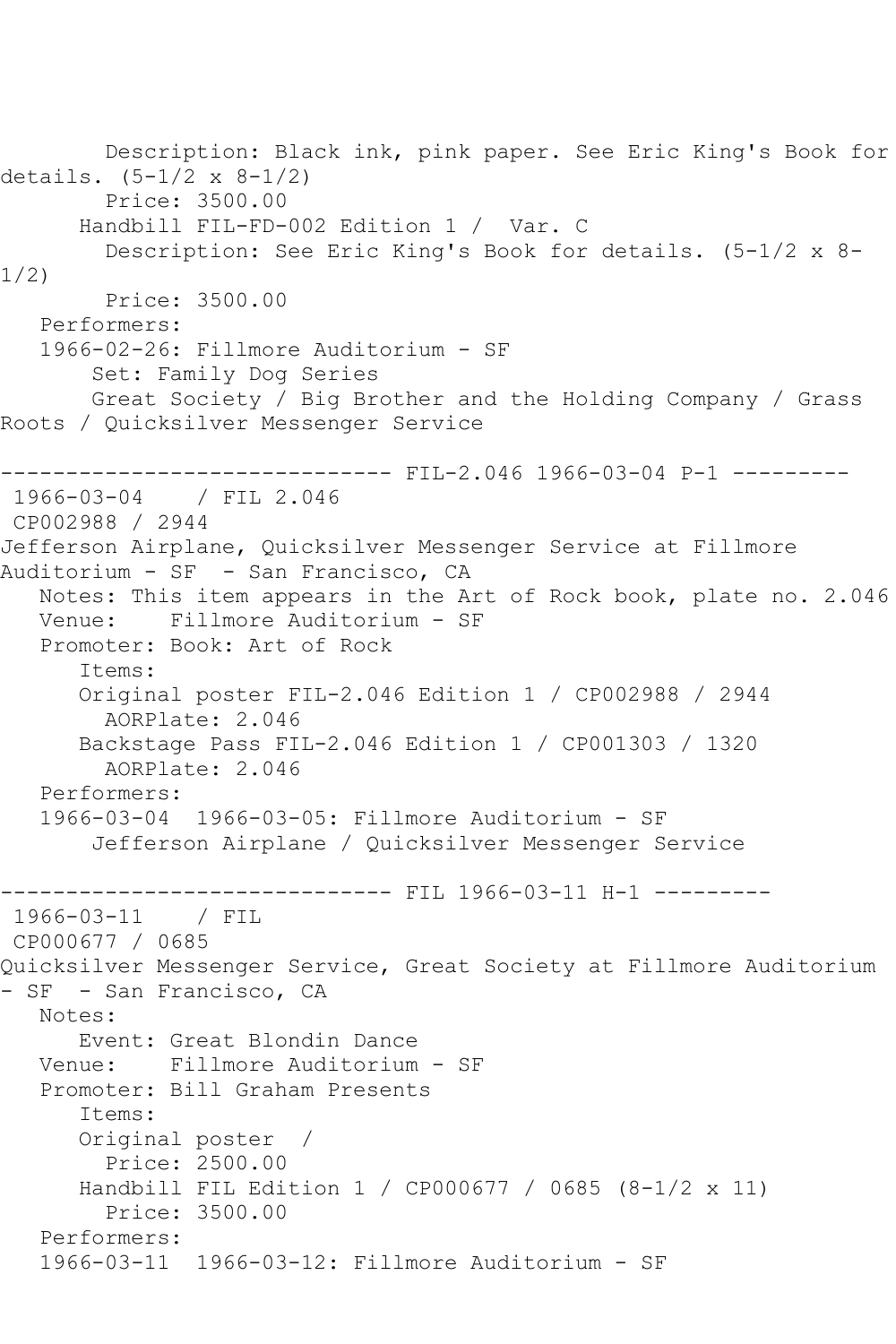Quicksilver Messenger Service / Great Society / Gentleman's Band / Mystery Trend / Family Tree / Third Rail ------------------------------ FIL-BG-002 1966-03-18 P-1 --------- 1966-03-18 / FIL BG-002 CP007108 / CP02358 Mystery Trend, Big Brother and the Holding Company at Fillmore Auditorium - SF - San Francisco, CA Private Notes: BG-HB-CD BG-OP-1 Event: Win A Talking Mynah Bird, Batman Movies Artist: Wes Wilson<br>Venue: Fillmore A Fillmore Auditorium - SF Promoter: Bill Graham Original Series Items: Original poster FIL-BG-002 Edition 1 / CP007108 / CP02358 Description: 1 original, 2 reprints (14 x 20) Price: 5000.00 Original poster FIL-BG-002 Edition 2 / Description: Union logo #221 in the lower-left-hand corner. See Eric King's guide for complete details. Price: 1500.00 Original poster FIL-BG-002 Edition 3 / Description: No union logo. See Eric King's guide for complete details. Price: 1000.00 Handbill FIL-BG-002 Edition 1 / CP007658 / CP02902 Description: 1 original (6-7/16 x 8-5/16) Price: 1750.00 Postcard FIL-BG-002 Edition 1 / CP007659 / CP02903 Description: 1 original (5-1/8 x 7) Price: 150.00 Performers: 1966-03-18 1966-03-20: Fillmore Auditorium - SF Mystery Trend / Big Brother and the Holding Company / Family Tree 1966-03-19: Quicksilver Messenger Service / Family Tree / Gentleman's Band 1966-03-20: Quicksilver Messenger Service / Great Society / Skins ------------------------------- FIL-FD-003 1966-03-25 P-1 ----------1966-03-25 / FIL FD-003 CP006264 / CP01514 Paul Butterfield, Quicksilver Messenger Service at Fillmore Auditorium - SF - San Francisco, CA Notes: 1 original, 2 reprints, 2 pirates on the poster. Private Notes: FD-HB FD-OP-1 Artist: Wes Wilson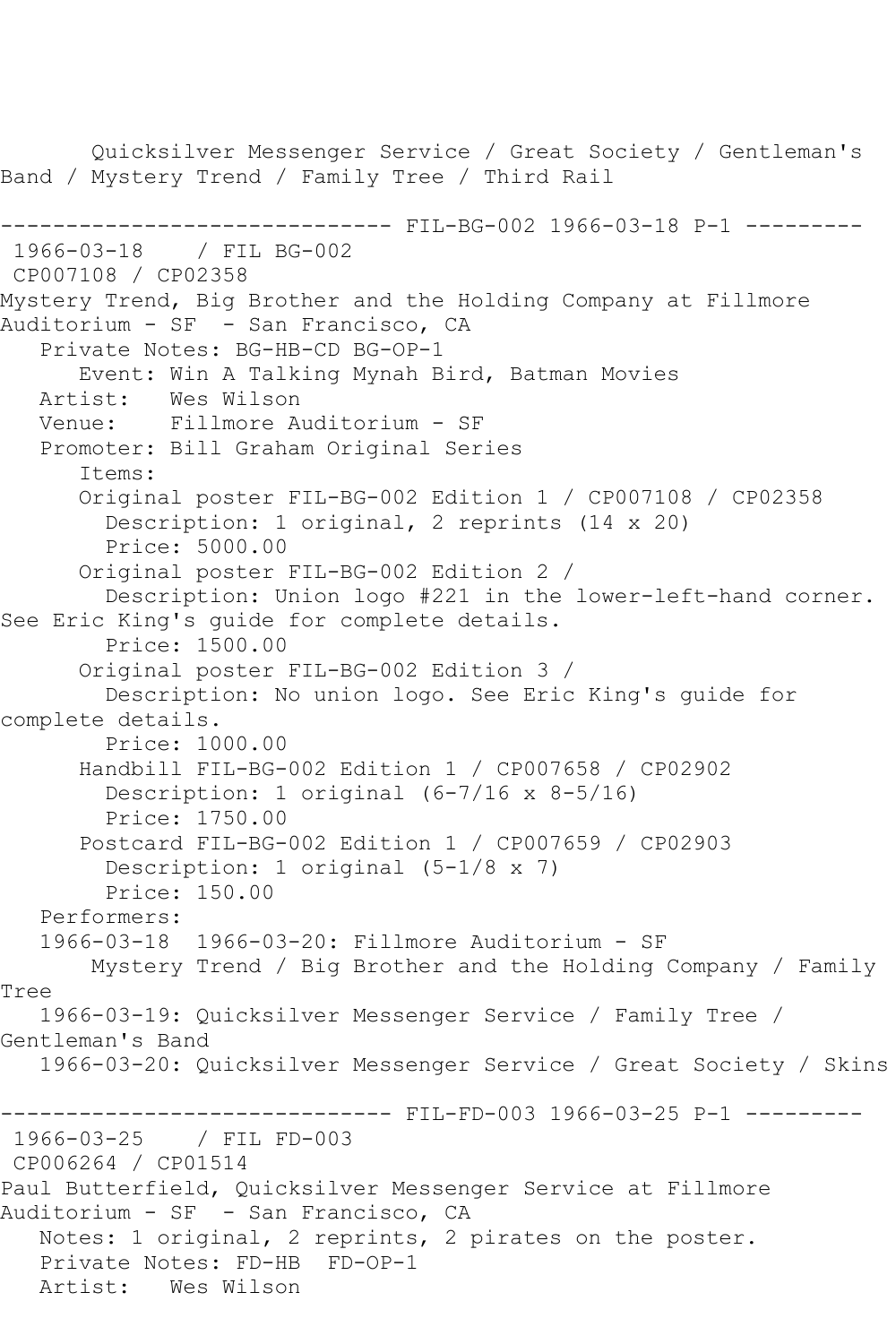Venue: Fillmore Auditorium - SF Promoter: Family Dog Presents Items: Original poster FIL-FD-003 Edition 1 / CP006264 / CP01514 Description: 1 original. See Eric King's book for complete details. (9-3/16 x 13-1/2) Price: 3500.00 Original poster FIL-FD-003 Edition 2 / Description: The notation "3(2)" appears in the lower-left corner of the poster. See Eric King's book for complete details. (9- 3/16 x 13-1/2) Price: 50.00 Original poster FIL-FD-003 Edition 3 / Description: The notation "3-3" appears in the lower-left corner of the poster. See Eric King's book for complete details. (9- 3/16 x 13-1/2) Price: 40.00 Handbill FIL-FD-003 Edition 1 / CP005260 / CP00508 Description: 1 original, 1 forgery. See Eric King's book for complete details.  $(5-1/2 \times 8-1/2)$  Price: 1300.00 Performers: 1966-03-25 1966-03-27: Fillmore Auditorium - SF Set: Family Dog Series Paul Butterfield Blues Band / Quicksilver Messenger Service ----------------------------- FIL 1966-04-03 H-1 ---------1966-04-03 / FIL CP021613 / XN19660403 Sunday Afternoon, Jefferson Airplane at Fillmore Auditorium - SF - San Francisco, CA<br>Venue: Fillm Venue: Fillmore Auditorium - SF Promoter: Bill Graham Presents Items: Handbill FIL Edition 1 / CP021613 / XN19660403 (6 x 9-1/2) Price: 1000.00 FIL / NONE / XN1966040 Performers: 1966-04-03: Fillmore Auditorium - SF Sunday Afternoon / Jefferson Airplane / Heads ------------------------------ FIL-2.077 1966-04-07 H-1 --------- 1966-04-07 / FIL 2.077 CP001484 / 1505 Andrei Voznesensky, Lawrence Ferlingetti at Fillmore Auditorium - SF - San Francisco, CA Notes: This item appears in the Art of Rock book, plate no. 2.077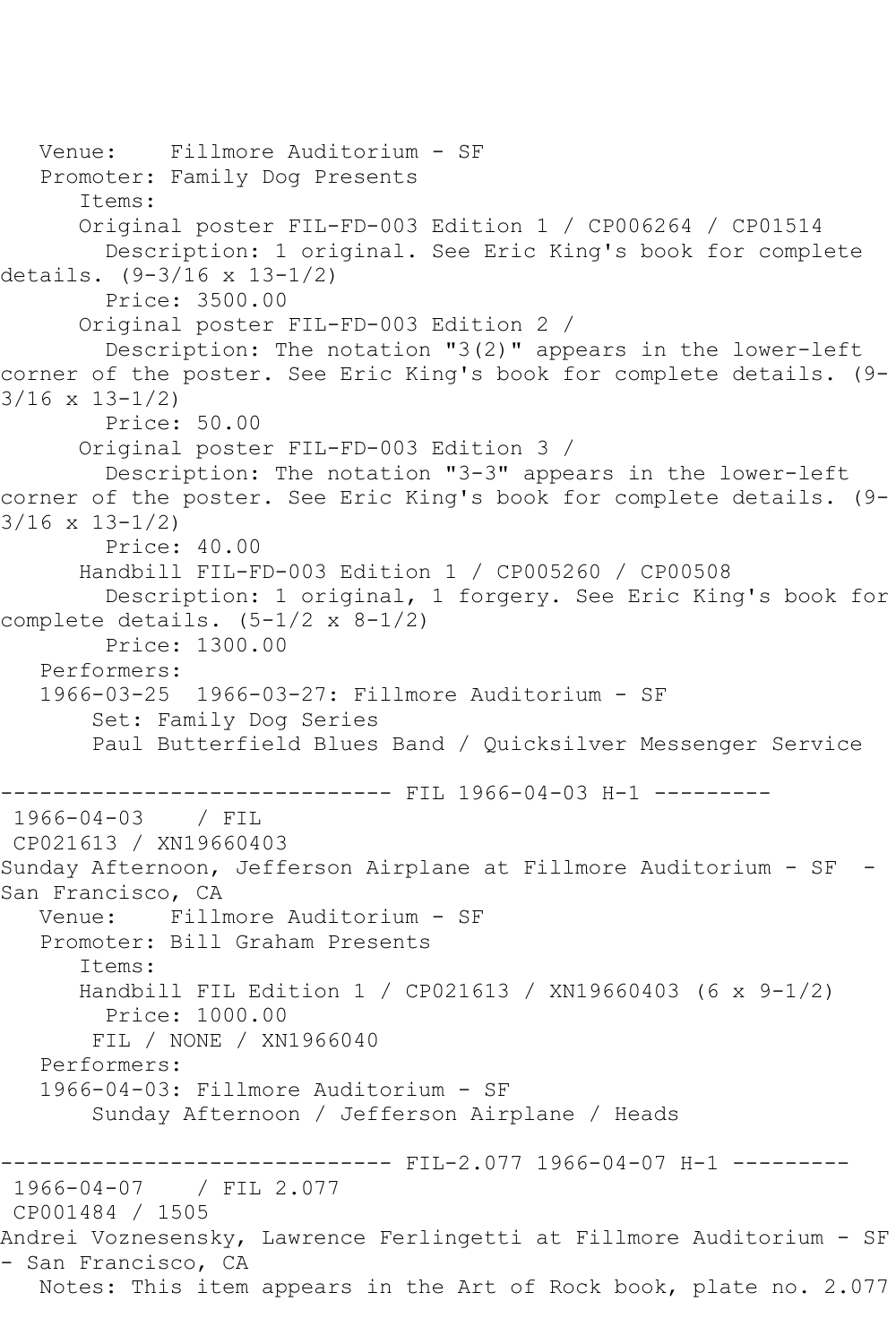```
 Artist: Bonnie MacLean
   Venue: Fillmore Auditorium - SF
   Promoter: City Lights Presents
       Items:
      Handbill FIL-2.077 Edition 1 / CP001484 / 1505 (6-1/2 x 10-
1/2)
        AORPlate: 2.077 
         Price: 500.00
   Performers:
   1966-04-07: Fillmore Auditorium - SF
        Andrei Voznesensky / Lawrence Ferlingetti / Jefferson 
Airplane
------------------------------ FIL-FD-004 1966-04-08 P-1 ---------
1966-04-08 / FIL FD-004
CP006265 / CP01515
Love, Sons of Adam at Fillmore Auditorium - SF - San Francisco, CA
   Notes: Poster: 1 original, 1 variant, 2 reprints, 1 pirate.
   Private Notes: FD-HB(2-up) FD-OP-1
   Artist: Wes Wilson
   Venue: Fillmore Auditorium - SF
   Promoter: Family Dog Presents
       Items:
       Original poster FIL-FD-004 Edition 1 / CP006265 / CP01515
         Description: 1 original, 1 variant, 2 reprints, 1 pirate. 
See Eric King's book for complete details. (14 x 20-1/2)
         Price: 3500.00
       Original poster -FD-004 Edition 2 / 
         Price: 200.00
       Original poster -FD-004 Edition 3 / 
        Price: 35.00
       Handbill FIL-FD-004 Edition 1 / CP005261 / CP00509
         Description: Uncut 8 1/2 x 11 sheet with two images common 
(5-1/2 - x 8-1/2) Price: 800.00
   Performers:
   1966-04-08: Fillmore Auditorium - SF
        Set: Family Dog Series
        Love / Sons of Adam / Charlatans
                          ----- FIL-BG-003 1966-04-15 P-1 ------
1966-04-15 / FIL BG-003
CP007109 / CP02359
Jefferson Airplane, Paul Butterfield Blues Band at Fillmore 
Auditorium - SF [San Francisco, CA]
   Private Notes: BG-HB-CD BG-OP-1
      Benefit: A Blues-Rock Bash: University Friends of SNCC
```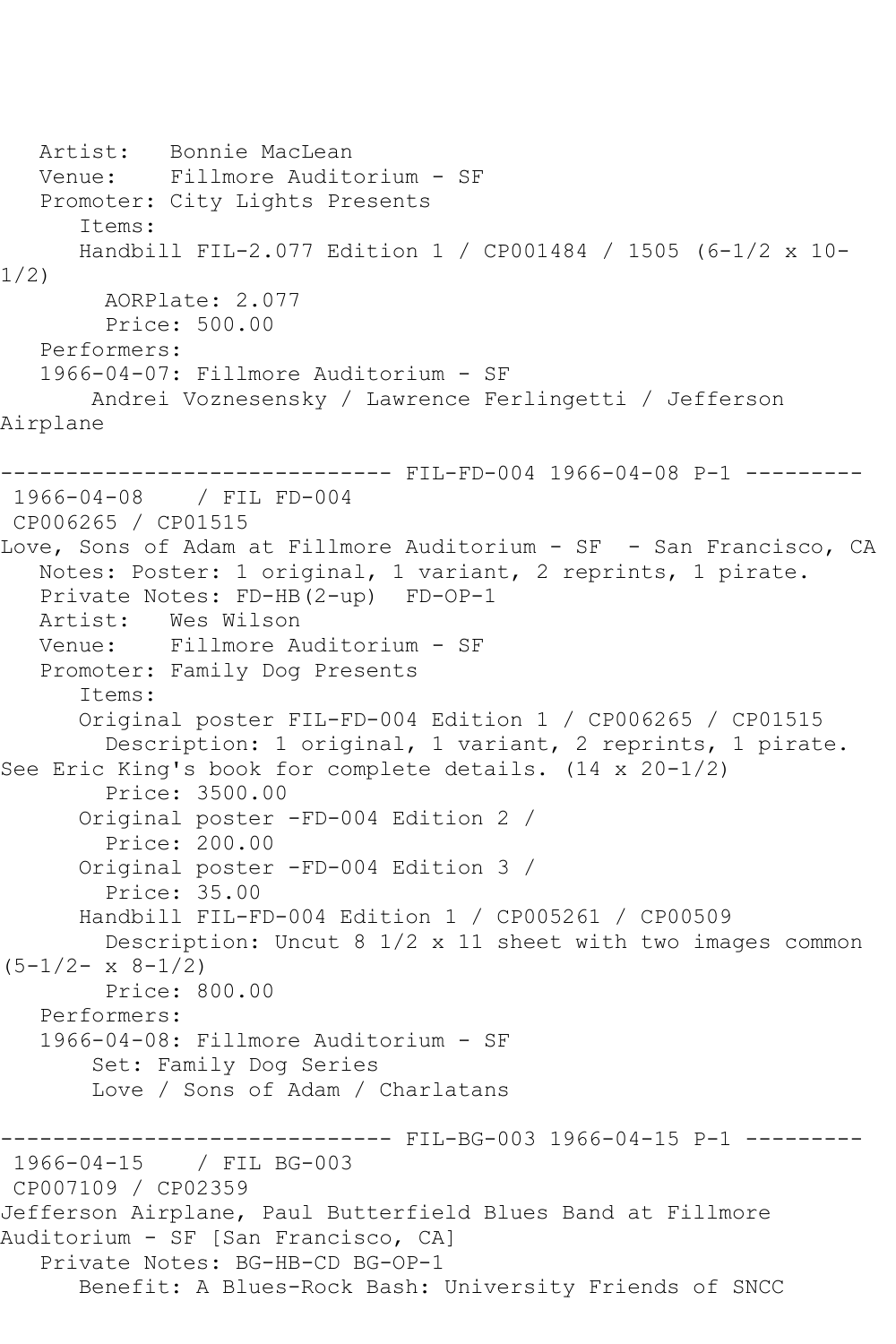```
 Artist: Wes Wilson
   Venue: Fillmore Auditorium - SF
    Promoter: Bill Graham Original Series
       Items:
       Original poster FIL-BG-003 Edition 1 / CP007109 / CP02359
         Description: 1 original, 1 reprint (14 x 20)
         Price: 1600.00
       Original poster FIL-BG-003 Edition 2 / 
         Description: See Eric King's guide for complete details.
         Price: 50.00
       Handbill FIL-BG-003 Edition 1 / CP007660 / CP02904
         Description: 1 original (6-1/2 x 9-3/8)
         Price: 600.00
       Postcard FIL-BG-003 Edition 1 / CP007661 / CP02905
         Description: 1 original (5-1/4 x 7-15/16)
         Price: 20.00
    Performers:
    1966-04-15: Fillmore Auditorium - SF
        Jefferson Airplane
    1966-04-16: Harmon Gymnasium at University of California
        Jefferson Airplane / Paul Butterfield Blues Band
    1966-04-17: Fillmore Auditorium - SF
        Paul Butterfield Blues Band / Jefferson Airplane
-------------------------------- FIL-BG-000 1966-04-22 P-1 -------<br>1966-04-22 / FIL BG-000
               1966-04-22 / FIL BG-000
CP007121 / CP02371
Grass Roots, Quicksilver Messenger Service at Fillmore Auditorium -
SF - San Francisco, CA
   Notes: The poster has no number, and so it often labeled as BG-0. 
In fact it was published shortly after BG-3 and before BG-4.
  Private Notes: BG-HB BG-OP-1<br>Artist: Bonnie MacLean
  Artist: Bonnie MacLean<br>Venue: Fillmore Audit
            Fillmore Auditorium - SF
   Promoter: Bill Graham Original Series
       Items:
       Original poster FIL-BG-000 Edition 1 / CP007121 / CP02371 Var. 
A
         Description: 1 original and 1 variation, 1 reprint (12-1/2 x 
18-1/2)
         Price: 1500.00
       Original poster FIL-BG-000 Edition 2 / 
         Description: See Eric King's guide for complete details.
         Price: 65.00
       Handbill FIL-BG-000 Edition 1 / CP007664 / CP02908 Var. A
         Description: 1 original and 1 variation. See Eric King's 
guide for complete details. (6-6/8 x 9-1/2)
```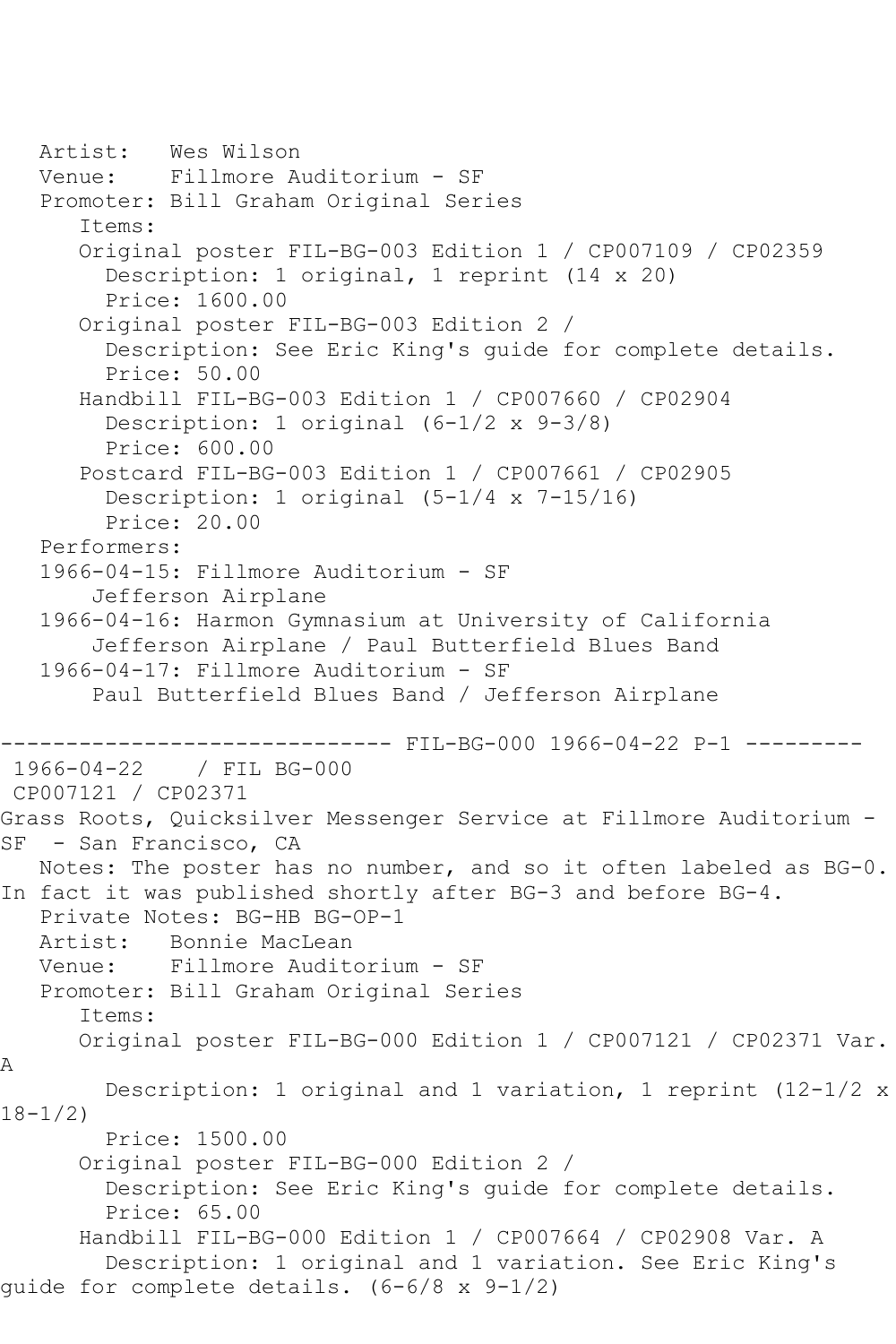Price: 450.00 Performers: 1966-04-22 1966-04-23: 1966-04-12 1966-04-17: Fillmore Auditorium - SF Grass Roots / Quicksilver Messenger Service / Family Tree ------------------------------ FIL-BG-004 1966-04-29 P-1 --------- 1966-04-29 / FIL BG-004 CP007110 / CP02360 Jefferson Airplane, Lightnin' Hopkins at Fillmore Auditorium - SF -San Francisco, CA Notes: 1 original and 1 variant, 2 reprints. Private Notes: BG-HB-CD BG-OP-1 Event: A Dance Concert Artist: Wes Wilson<br>Venue: Fillmore A Venue: Fillmore Auditorium - SF Promoter: Bill Graham Original Series Items: Original poster FIL-BG-004 Edition 1 / CP001440 / 1461 Var. A Description: Purpleish ink on coral-colored paper. See Eric King's guide for complete details. (14 x 20) Price: 3500.00 Original poster FIL-BG-004 Edition 1 / CP007110 / CP02360 Var. B Description: Green and pruple ink on plain stock. See Eric King's guide for complete details. (14 x 20) Price: 1500.00 Original poster FIL-BG-004 Edition 3 / Description: Bright white smooth stock. See Eric King's guide for complete details. Handbill FIL-BG-004 Edition 1 / CP007662 / CP02906 Var. A Description: White letters on black (5-1/2 x 8-1/2) Price: 200.00 Performers: 1966-04-29 1966-04-30: Fillmore Auditorium - SF Jefferson Airplane / Lightnin' Hopkins / Quicksilver Messenger Service / Jaywalkers -------------- MAT 1966-04-29 P ---------1966-04-29 / MAT Matrix / Fillmore Popcorn Clown Shows Venue: Matrix Items: Original poster MAT /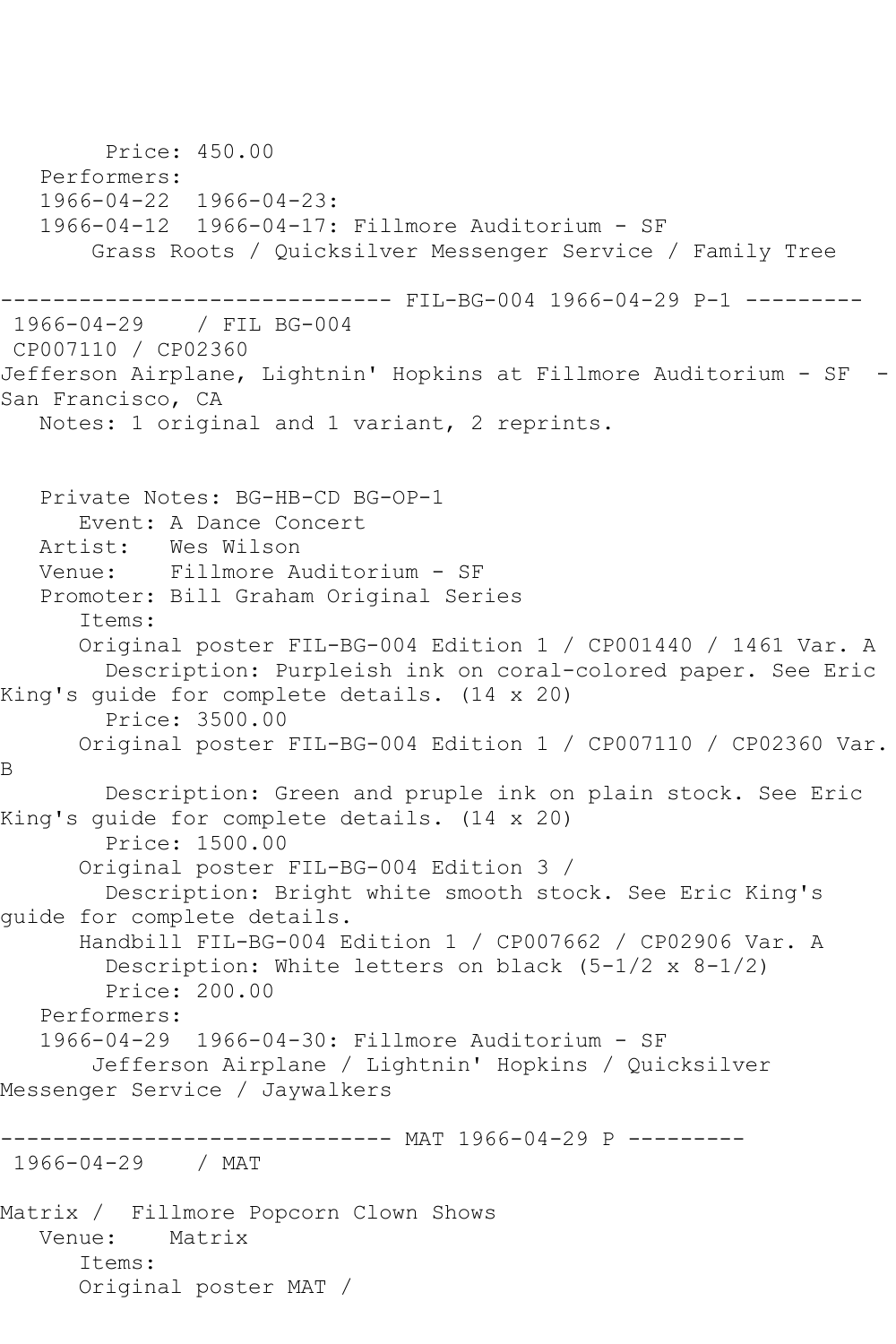```
 Performers:
   1966-04-29: Matrix
        Fillmore Auditorium - SF
                         ------ FIL-2.045 1966-04-30 P-1 ---------
1966-04-30 / FIL 2.045
CP002982 / 2938
Quicksilver Messenger Service, Lightnin' Hopkins at Fillmore 
Auditorium - SF - San Francisco, CA
   Notes: This item appears in the Art of Rock book, plate no. 2.045
       Event: Flashing at the Fillmore
   Artist: Band-generated poster
   Venue: Fillmore Auditorium - SF
   Promoter: Bill Graham Presents
       Items:
       Original poster FIL-2.045 Edition 1 / CP002982 / 2938
        AORPlate: 2.045 
   Performers:
   1966-04-30: Fillmore Auditorium - SF
       Quicksilver Messenger Service / Lightnin' Hopkins / Jay 
Walkers
------------------------------ FIL-BG-005 1966-05-06 P-1 ---------
1966-05-06 / FIL BG-005
CP007111 / CP02361
Jefferson Airplane, Jaywalkers at Fillmore Auditorium - SF - San 
Francisco, CA
   Notes: 1 original, 1 reprint.
   Private Notes: BG-HB-CD BG-OP-1
   Artist: Wes Wilson
   Venue: Fillmore Auditorium - SF
   Promoter: Bill Graham Original Series
       Items:
       Original poster FIL-BG-005 Edition 1 / CP007111 / CP02361
         Description: Union logo 72 in lower-right-hand corner. See 
Eric King's guide for complete details. (14 x 20)
         Price: 1300.00
       Original poster FIL-BG-005 Edition 2 / 
         Description: No union logo. See Eric King's guide for 
complete details.
       Handbill FIL-BG-005 Edition 1 / CP008915 / CP04432
         Description: Black letters on white (5-1/5 x 8-1/2)
         Price: 250.00
       Postcard FIL-BG-005 Edition 1 / CP008916 / CP04433
         Description: West Coast Litho. See Eric King's guide for 
complete details. (5-1/4 x 8)
```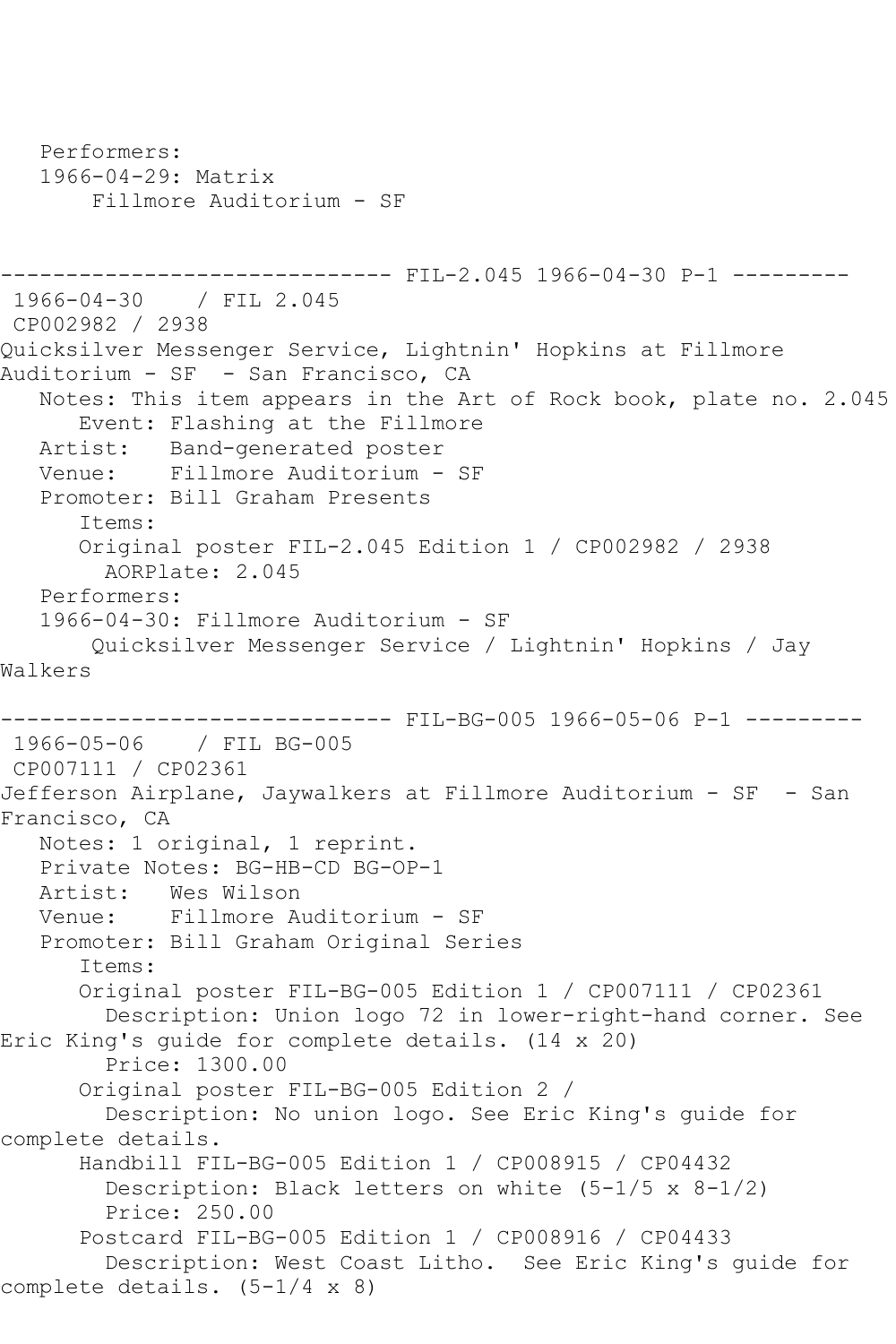Price: 25.00 Performers: 1966-05-06 1966-05-07: Fillmore Auditorium - SF Jefferson Airplane / Jaywalkers ---------- FIL-BG-006 1966-05-13 P-1 ---------1966-05-13 / FIL BG-006 CP007112 / CP02362 New Generation Singers, Jaywalkers at Fillmore Auditorium - SF - San Francisco, CA Private Notes: BG-HB-CD BG-OP-1 Artist: Wes Wilson Venue: Fillmore Auditorium - SF Promoter: Bill Graham Original Series Items: Original poster FIL-BG-006 Edition 1 / CP007112 / CP02362 Description: 1 original, 1 reprint (14 x 20) Price: 1200.00 Original poster FIL-BG-006 Edition 2 / Description: No union logo in lower-left-hand corner. See Eric King's guide for complete details. Price: 100.10 Handbill FIL-BG-006 Edition 1 / CP007655 / CP02899 Description: Red-orange letters on white. See Eric King's guide for complete details. (5-1/2 x 8-1/2) Price: 275.00 Postcard FIL-BG-006 Edition 1 / CP007663 / CP02907 Description: Lavender lettering on white. See Eric King's guide for complete details. (5-2/16 x 8) Price: 30.00 Performers: 1966-05-13 1966-05-14: Fillmore Auditorium - SF New Generation Singers / Jaywalkers / Charlatans ------------------------------ FIL-BG-007 1966-05-20 P-1 --------- 1966-05-20 / FIL BG-007 CP007113 / CP02363 Quicksilver Messenger Service, Final Solution at Fillmore Auditorium - SF - San Francisco, CA Private Notes: BG-HB(pink)-CD BG-OP-1 Event: Free Posters to All in Attendance Artist: Wes Wilson Venue: Fillmore Auditorium - SF Promoter: Bill Graham Original Series Items: Original poster FIL-BG-007 Edition 1 / CP007113 / CP02363 Description: 1 original, 2 reprints (14 x 20)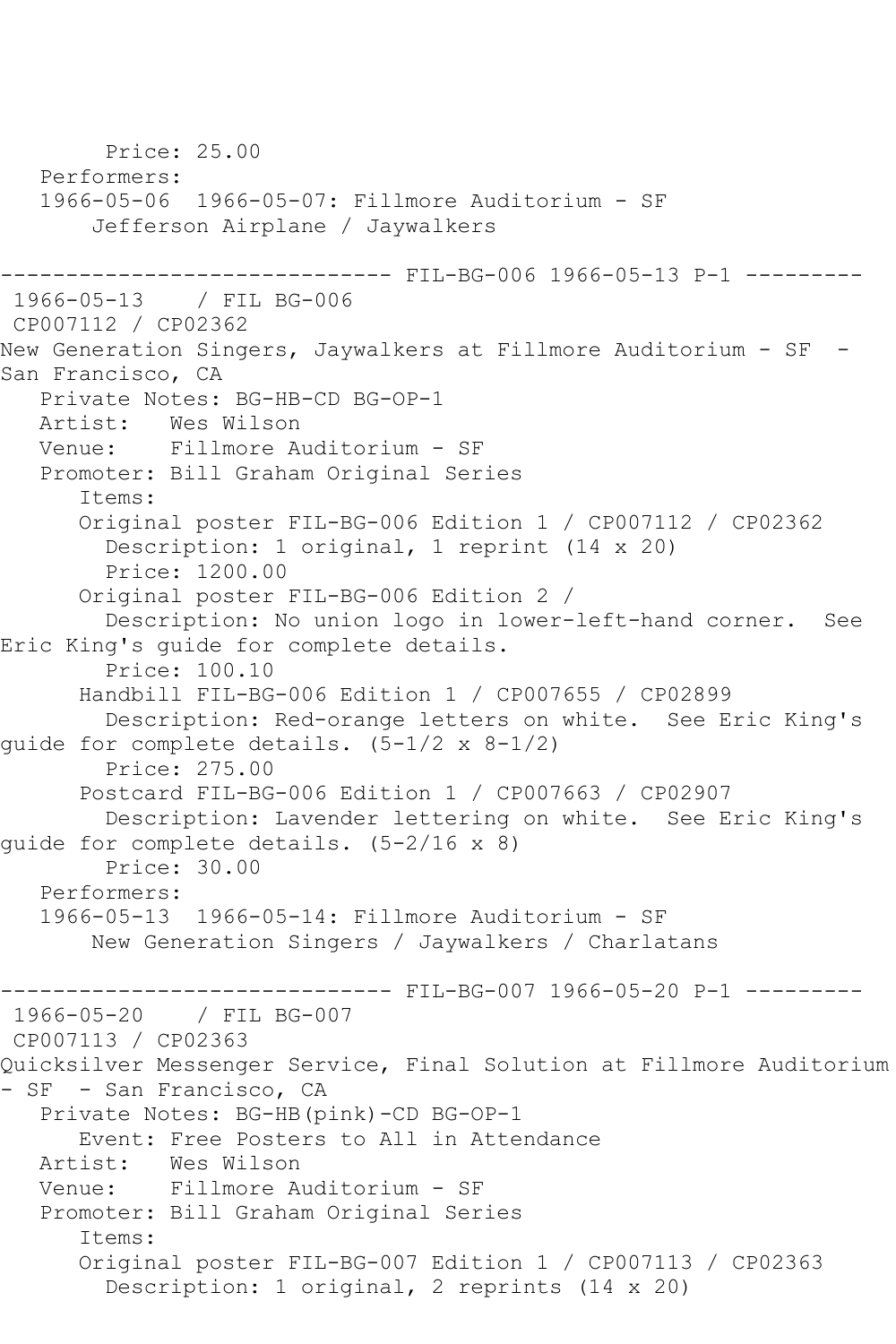```
 Price: 2200.00
       Original poster FIL-BG-007 Edition 2 / 
         Description: Stock different from P-1. See Eric King's 
guide for complete details.
         Price: 300.00
       Handbill FIL-BG-007 Edition 1 / CP007666 / CP02910
         Description: Black letters on light red (5-5/8 x 8-1/2)
         Price: 3700.00
       Postcard FIL-BG-007 Edition 1 / CP007665 / CP02909
         Description: Colors as in poster (5-1/16 x 8-1/16)
         Price: 50.00
    Performers:
    1966-05-20 1966-05-21: Fillmore Auditorium - SF
        Quicksilver Messenger Service / Final Solution
                     --------- FIL-BG-008 1966-05-27 P-1 ---------
1966-05-27 / FIL BG-008
CP007114 / CP02364
Andy Warhol and his Plastic Inevitable, Velvet Underground at 
Fillmore Auditorium - SF - San Francisco, CA
    Notes: 1 original, 2 reprints
    Private Notes: BG-HB(pale-pink)-CD-CD-1993 BG-OP-1
  Artist: Wes Wilson<br>Venue: Fillmore A
            Fillmore Auditorium - SF
   Promoter: Bill Graham Original Series
       Items:
       Original poster FIL-BG-008 Edition 1 / CP007114 / CP02364
         Description: Union logo #72 in lower-left-hand corner. See 
Eric King's guide for complete details. (14 x 20)
         Price: 2500.00
       Original poster FIL-BG-008 Edition 2 / 
         Description: No union logo. Has West Coast litho credit. 
See Eric King's guide for complete details.
         Price: 400.00
       Original poster (Reprint) FIL-BG-008 Edition 3 / CP007669 / 
CP02913
         Description: Andy Warhol in pink. See Eric King's guide for 
complete details. (4-15/16 x 7)
         Price: 50.00
       Handbill FIL-BG-008 Edition 1 / CP007667 / CP02911
         Description: 1 original with several colored papers (5-7/16 
x 8-1/2)
         Price: 800.00
       Postcard FIL-BG-008 Edition 2 / CP007668 / CP02912
         Description: Andy Warhol in white (5 x 8)
         Price: 60.00
   Performers:
```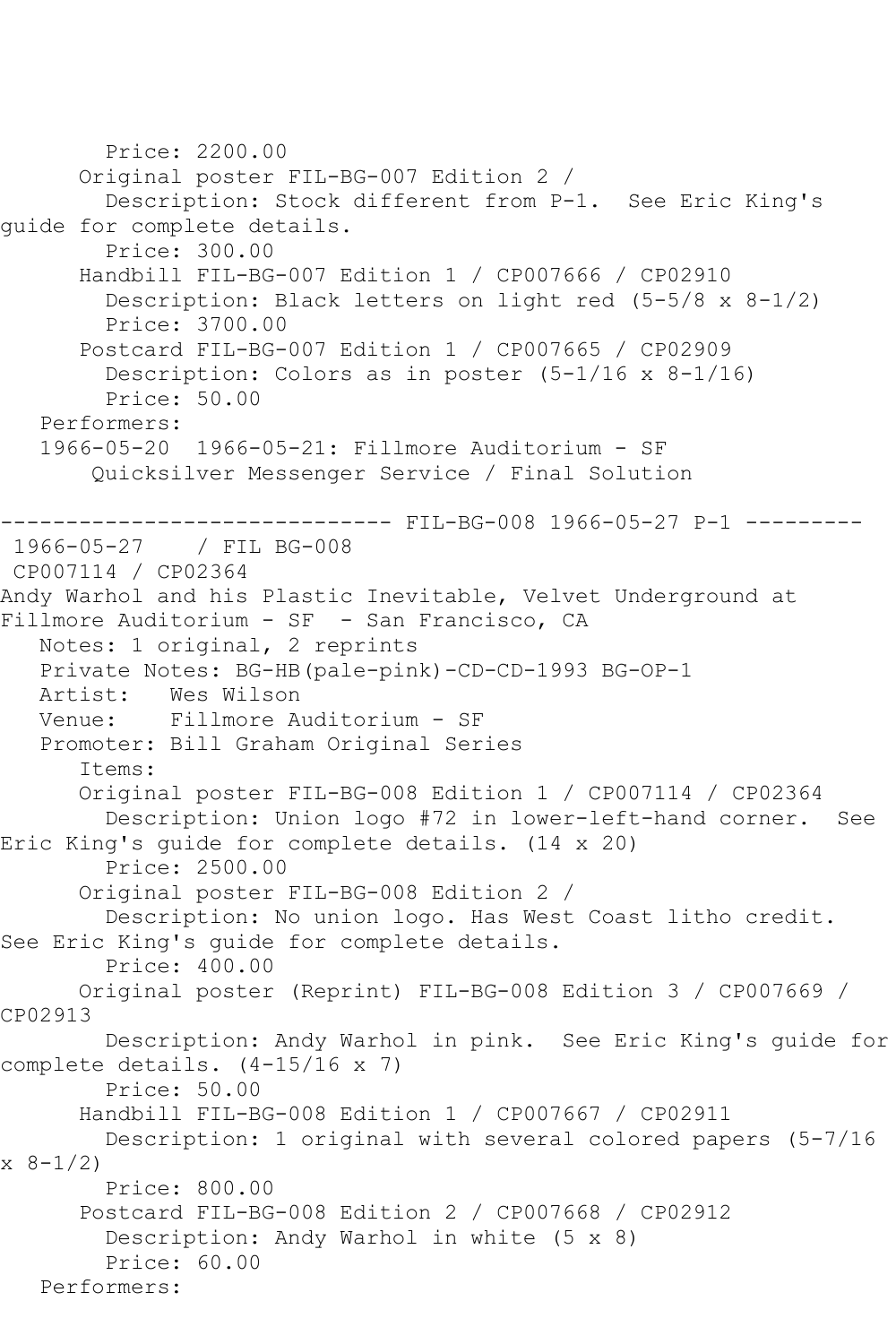1966-05-27 1966-05-29: Fillmore Auditorium - SF Andy Warhol and his Plastic Inevitable / Velvet Underground / Nico / Mothers of Invention ------------------------------ FIL-BG-009 1966-06-03 P-1 --------- 1966-06-03 / FIL BG-009 CP007115 / CP02365 Quicksilver Messenger Service, Grateful Dead at Fillmore Auditorium - SF - San Francisco, CA Private Notes: BG-HB-CD BG-OP-1 Artist: Wes Wilson Venue: Fillmore Auditorium - SF Promoter: Bill Graham Original Series Items: Original poster FIL-BG-009 Edition 1 / CP007115 / CP02365 Description: 1 original. Uniont logo #72 in lower-left-hand corner. See Eric King's guide for complete details. (14 x 20) Price: 900.00 Original poster FIL-BG-009 Edition 2 / Description: No union logo. See Eric King's guide for complete details. Price: 150.00 Handbill FIL-BG-009 Edition 1 / CP007671 / CP02915 Description: 1 original  $(5-1/2 \times 8-1/2)$  Price: 600.00 Postcard FIL-BG-009 Edition 1 / CP007670 / CP02914 Description: 1 original (4-6/8 x 6-1/2) Price: 25.00 Performers: 1966-06-03 1966-06-04: Fillmore Auditorium - SF Quicksilver Messenger Service / Grateful Dead / Mothers of Invention ------------------------------ 1966-06-06 P --------- 1966-06-06 / Turtles Venue: Fillmore Auditorium - SF Items: Original poster / Performers: 1966-06-06: Fillmore Auditorium - SF Turtles / Oxford Circle ------------------------------ FIL-BG-010 1966-06-10 P-1 --------- 1966-06-10 / FIL BG-010 CP007116 / CP02366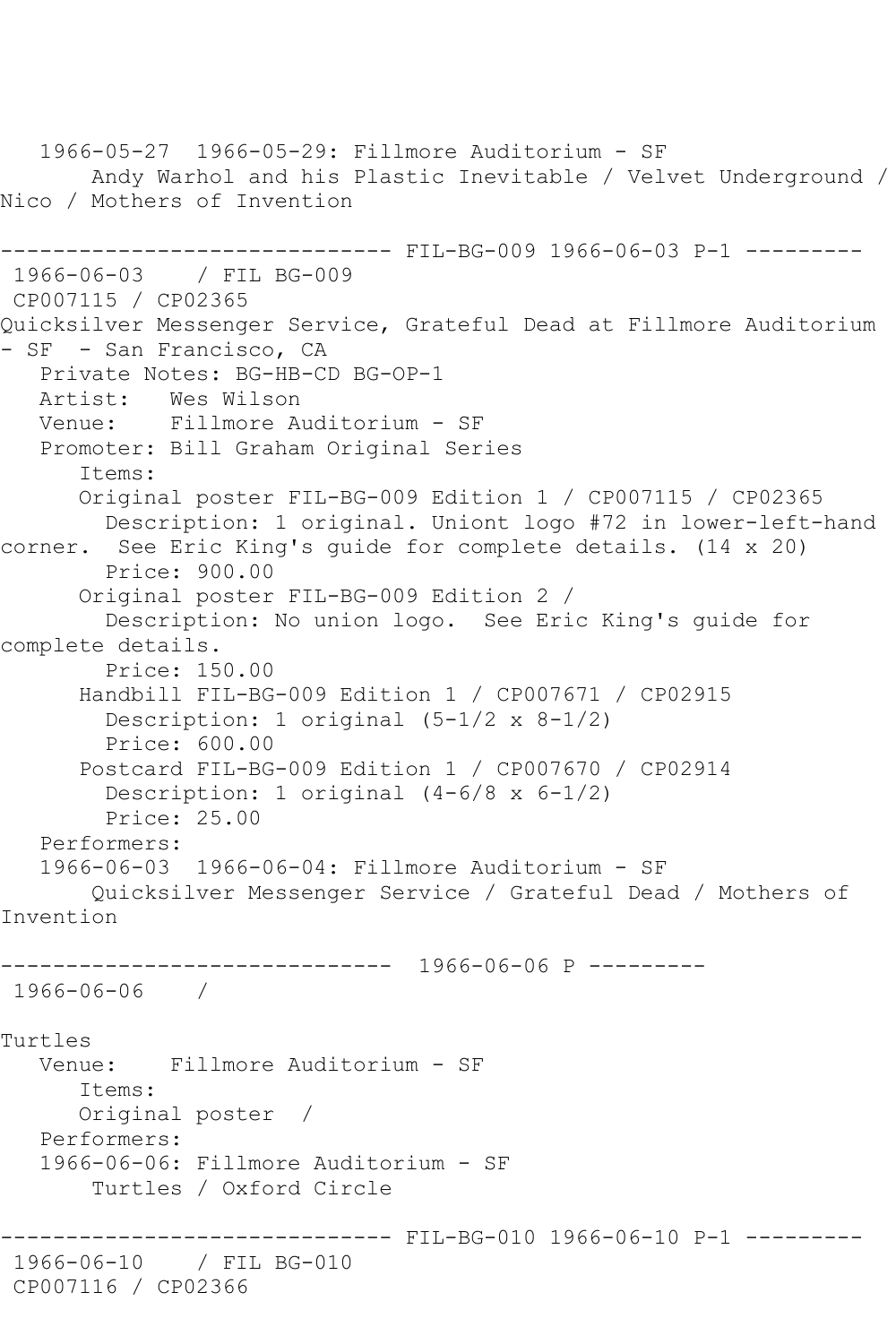Jefferson Airplane, Great Society at Fillmore Auditorium - SF - San Francisco, CA Private Notes: BG-HB-CD BG-OP-1 Artist: Wes Wilson<br>Venue: Fillmore A Fillmore Auditorium - SF Promoter: Bill Graham Original Series Items: Original poster FIL-BG-010 Edition 1 / CP007116 / CP02366 Description: Union logo 72 on poster. See Eric King's guide for complete details. (14 x 20) Price: 900.00 Original poster FIL-BG-010 Edition 2 / Description: Union logo 183 on poster. See Eric King's guide for complete details. Price: 100.00 Handbill FIL-BG-010 Edition 1 / CP007673 / CP02917 Description: 1 original (5-1/2 x 8-1/2) Price: 450.00 Postcard FIL-BG-010 Edition 1 / CP007672 / CP02916 Description: 1 original (5 x 7) Price: 25.00 Performers: 1966-06-10 1966-06-11: Fillmore Auditorium - SF Jefferson Airplane / Great Society / Heavenly Blues Band ------------ FIL-BG-011 1966-06-17 P-1 ---------1966-06-17 / FIL BG-011 CP007117 / CP02367 Wailers, Quicksilver Messenger Service at Fillmore Auditorium - SF - San Francisco, CA Private Notes: BG-HB-CD BG-OP-1 Event: "It's You Aone" Artist: Wes Wilson<br>Venue: Fillmore A Fillmore Auditorium - SF Promoter: Bill Graham Original Series Items: Original poster FIL-BG-011 Edition 1 / CP007117 / CP02367 Description: Union logo #72 in lower-left-hand corner. See Eric King's guide for complete details. (14 x 20) Price: 800.00 Original poster FIL-BG-011 Edition 2 / Description: No union logo. See Eric King's guide for complete details. Price: 75.00 Handbill FIL-BG-011 Edition 1 / CP007675 / CP02919 Description: 1 original (5-1/2 x 8-1/2) Price: 575.00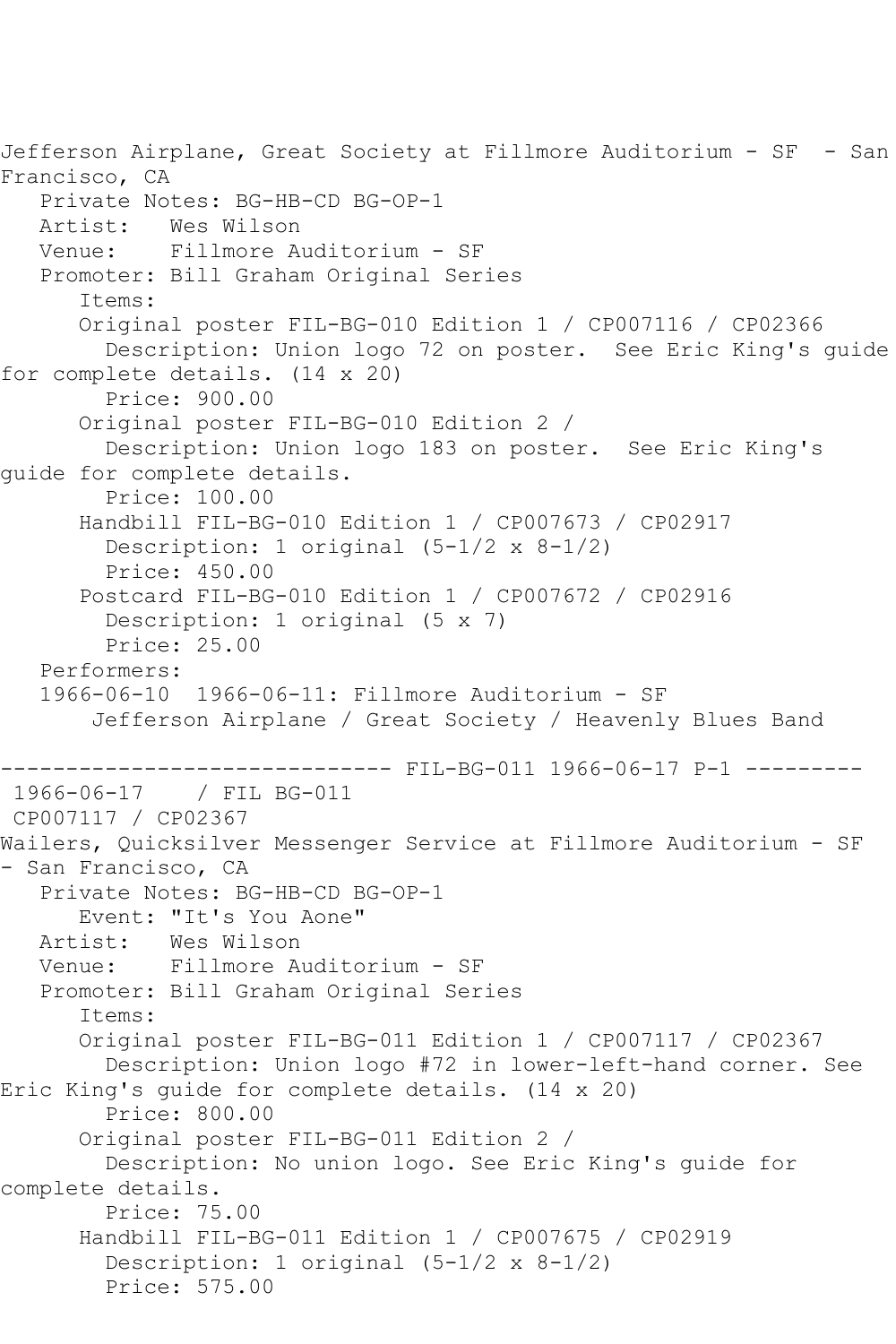Postcard FIL-BG-011 Edition 1 / CP007674 / CP02918 Description: 1 original on several stocks. See Eric King's guide for complete details. (5-1/16 x 5-11/16) Price: 25.00 Performers: 1966-06-17 1966-06-18: Fillmore Auditorium - SF Wailers / Quicksilver Messenger Service ------------------------------ FIL-BG-012 1966-06-23 P-1 --------- 1966-06-23 / FIL BG-012 CP007118 / CP02368 Them, Gloria at Fillmore Auditorium - SF - San Francisco, CA Private Notes: BG-HB-CD BG-OP-1 Event: "Gloria" Artist: Wes Wilson Venue: Fillmore Auditorium - SF Promoter: Bill Graham Original Series Items: Original poster FIL-BG-012 Edition 1 / CP007118 / CP02368 Description: 1 original, 2 reprints (14 x 20) Price: 1000.00 Original poster FIL-BG-012 Edition 2 / Description: Union logo #183 in the lowr margin. See Eric King's guide for complete details. Price: 100.00 Handbill FIL-BG-012 Edition 1 / CP007677 / CP02921 Description: 1 original and 1 variant (5-1/2 x 8-1/2) Price: 325.00 Postcard FIL-BG-012 Edition 1 / CP007676 / CP02920 Description: 1 original (5 x 7) Price: 25.00 Performers: 1966-06-23: Fillmore Auditorium - SF Them / Gloria / New Tweedy Brothers --------------------------------- FIL-BG-013 1966-06-24 P-1 ----------<br>1966-06-24 / FIL BG-013 / FIL BG-013 CP007678 / CP02922 Lenny Bruce, Mothers of Invention at Fillmore Auditorium - SF - San Francisco, CA Notes: Photo: Edmund Shea. 1 original, 3 reprints, 1 pirate. See Eric King's guide for complete details. Private Notes: BG-HB-CD(J) BG-OP-1 Artist: Wes Wilson Venue: Fillmore Auditorium - SF Promoter: Bill Graham Original Series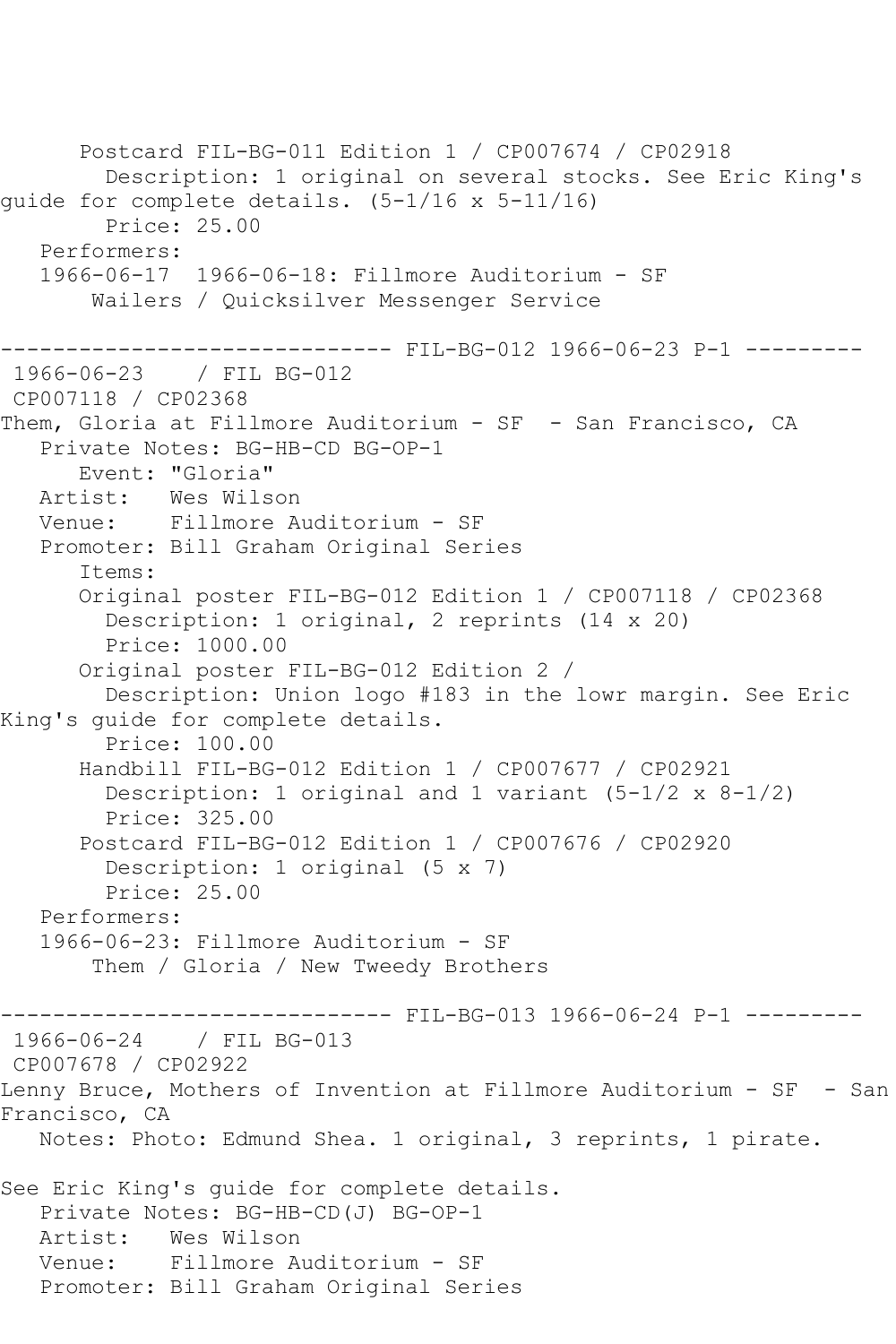```
 Items:
       Original poster FIL-BG-013 Edition 1 / CP007678 / CP02922
         Description: Union logo #72 just to left of "Ticket Outlets" 
box. See Eric King's guide for complete details. (5 x 8)
         Price: 2300.00
       Original poster FIL-BG-013 Edition 2 / CP007119 / CP02369
         Description: Has "(13)" added in to the left of the Wes 
Wilson credit. Also: Union logo #72 is present. See Eric King's 
guide for complete details. (14 x 20)
         Price: 450.00
       Original poster FIL-BG-013 Edition 3 / 
         Description: No union logo. See Eric King's guide for 
complete details.
         Price: 150.00
       Handbill FIL-BG-013 Edition 1 / CP007679 / CP02923
         Description: 1 original (5-1/2 x 8-1/2)
         Price: 500.00
    Performers:
    1966-06-24 1966-06-25: Fillmore Auditorium - SF
        Lenny Bruce / Mothers of Invention
---------------------------------- FIL-BG-014 1966-07-01 P-1 ----------<br>1966-07-01 / FIL BG-014
               / FIL BG-014
CP007120 / CP02370
Quicksilver Messenger Service, Big Brother and the Holding Compan at 
Fillmore Auditorium - SF - San Francisco, CA
    Private Notes: BG-HB BG-OP-1
       Event: Independence Ball
  Artist: Wes Wilson<br>Venue: Fillmore A
            Fillmore Auditorium - SF
    Promoter: Bill Graham Original Series
       Items:
       Original poster FIL-BG-014 Edition 1 / CP007120 / CP02370
         Description: 1 original (14 x 20)
         Price: 750.00
       Handbill FIL-BG-014 Edition 1 / CP007680 / CP02924
         Description: 1 original (5-5/8 x 8-1/2)
         Price: 375.00
    Performers:
    1966-07-01 1966-07-03: Fillmore Auditorium - SF
        Quicksilver Messenger Service / Big Brother and the Holding 
Company / Jaywalkers
    1966-07-02: Great Society / Sopwith Camel / Charlatans
    1966-07-03: Love / Grateful Dead / Group B
                         ------ FIL-BG-015 1966-07-06 P-1 ---------
1966-07-06 / FIL BG-015
```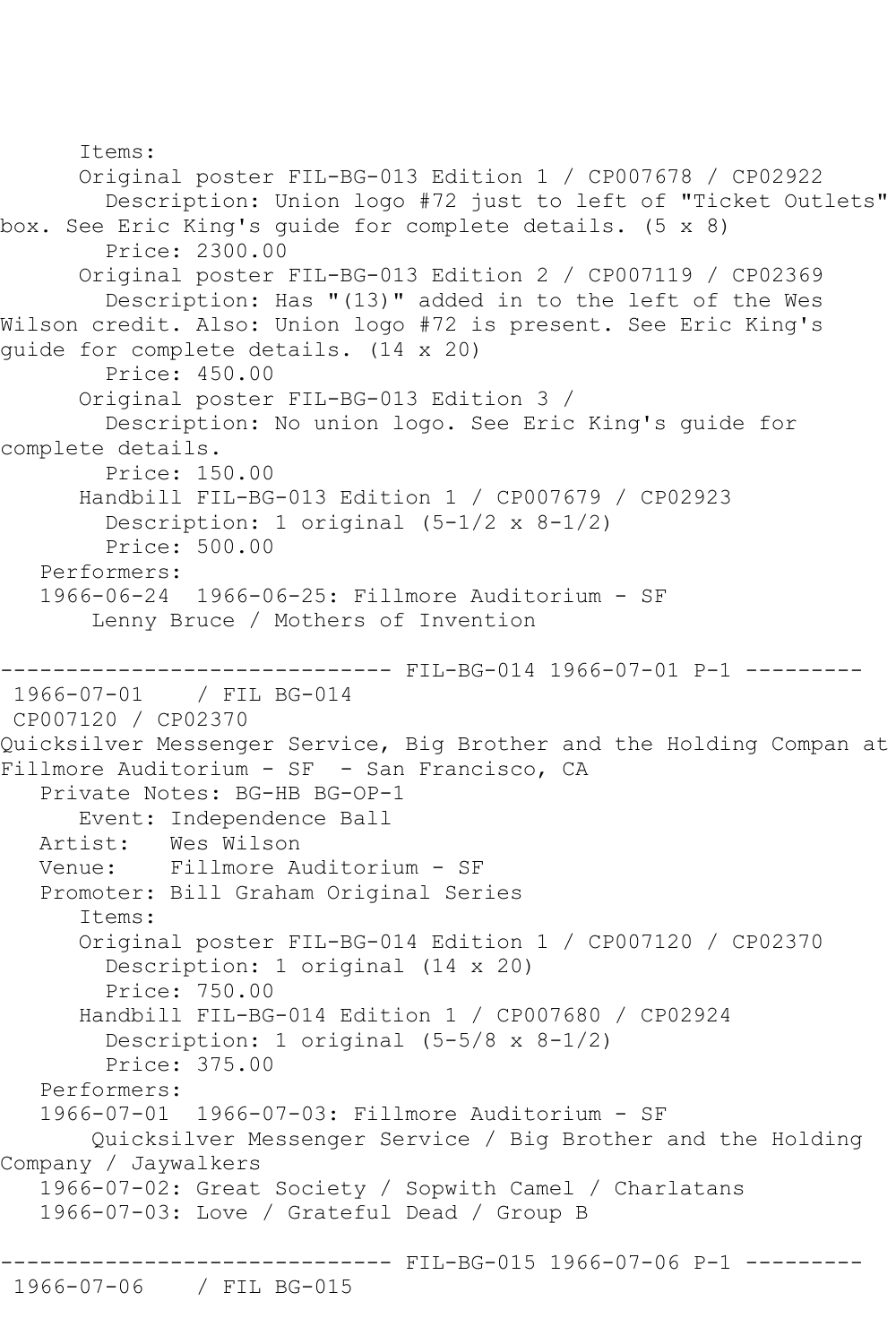CP007106 / CP02356 Turtles, Oxford Circle at Fillmore Auditorium - SF - San Francisco, CA Notes: 1 original, 1 reprint Private Notes: BG-HB-CD BG-OP-1 Event: "It Ain't Me, Babe"<br>Artist: Wes Wilson Wes Wilson Venue: Fillmore Auditorium - SF Promoter: Bill Graham Original Series Items: Original poster FIL-BG-015 Edition 1 / CP007106 / CP02356 Description: Union logo #72 in lower-left-hand corner. See Eric King's guide for complete details. (14 x 20) Price: 1200.00 Original poster FIL-BG-015 Edition 2 / Description: No union logo. Has west Coast Lithograph credit. See Eric King's guide for complete details. Price: 100.00 Handbill FIL-BG-015 Edition 1 / CP007682 / CP02926 Description: Purple ink on white (5-1/2 x 8-1/2) Price: 400.00 Postcard FIL-BG-015 Edition 1 / CP007681 / CP02925 Description: Colors as in poster (5 x 8) Price: 25.00 Performers: 1966-07-06: Fillmore Auditorium - SF Turtles / Oxford Circle -------- FIL-BG-016 1966-07-08 P-1 -------1966-07-08 / FIL BG-016 CP007122 / CP02372 Mindbenders, Chocolate Watch Band at Fillmore Auditorium - SF - San Francisco, CA Notes: 1500 run for the 1st printing. Private Notes: BG-HB-CD(C) BG-OP-1 Event: From England Artist: Wes Wilson Venue: Fillmore Auditorium - SF Promoter: Bill Graham Original Series Items: Original poster FIL-BG-016 Edition 1 / CP007122 / CP02372 Description: Has union logo #72. "Wes Wilson '66" in lower0right-hand margin. 1 original, 2 reprints (14 x 21) Price: 800.00 Original poster FIL-BG-016 Edition 2 / Description: says "Wess Wilson 66." See Eric King's guide for complete details.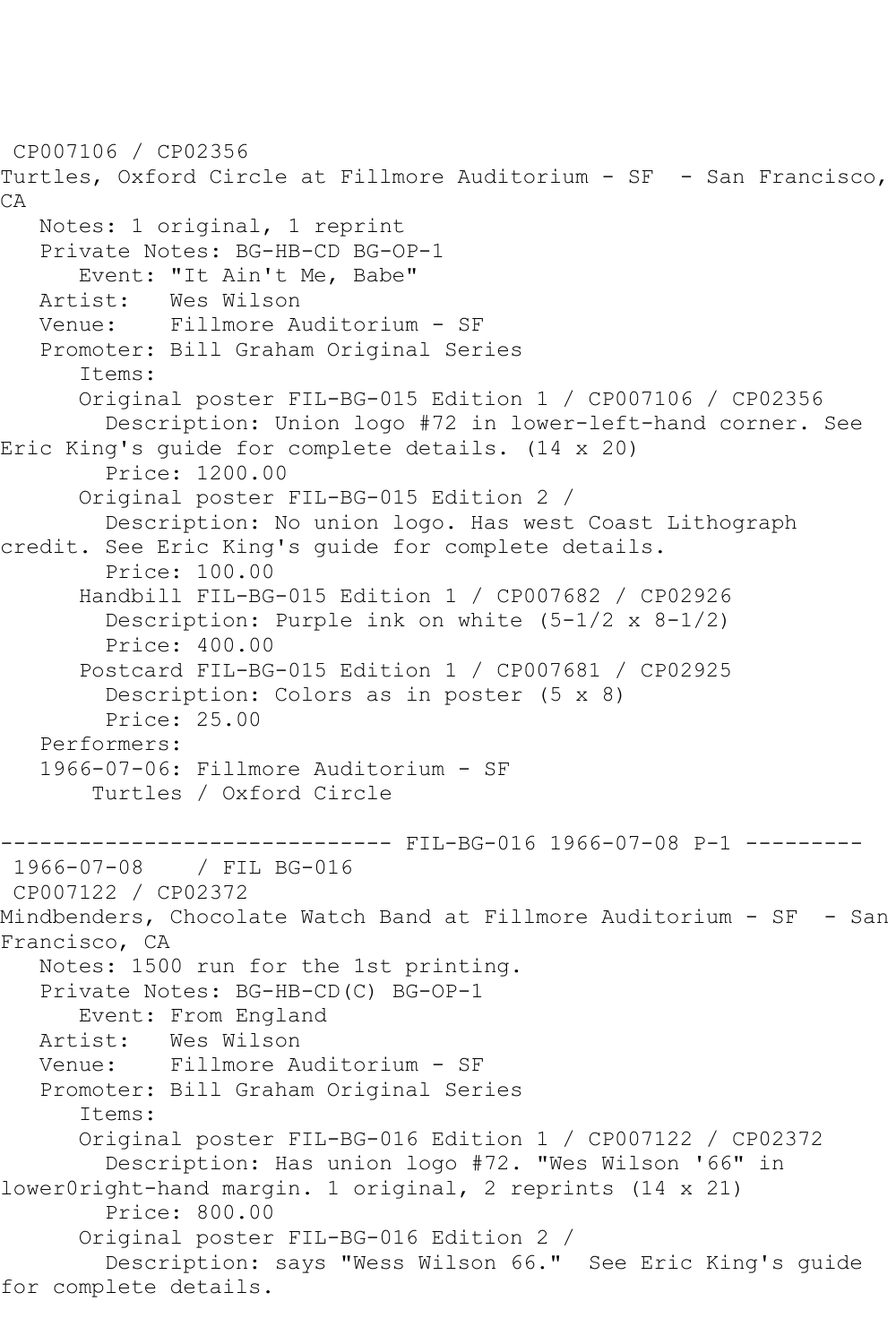Price: 60.00 Original poster FIL-BG-016 Edition 3 / Description: Now Wes Wilson credit. See Eric King's guide for complete details. Price: 40.00 Handbill FIL-BG-016 Edition 1 / CP007684 / CP02928 Description: Brown on white  $(5-1/2 \times 8-1/2)$  Price: 375.00 Postcard FIL-BG-016 Edition 1 / CP007683 / CP02927 Description: Several color variants (5 x 7-1/8) Price: 20.00 Performers: 1966-07-08 1966-07-09: Fillmore Auditorium - SF Mindbenders / Chocolate Watch Band ------------------------------ FIL-2.069 1966-07-10 P-1 --------- 1966-07-10 / FIL 2.069 CP000637 / 0643 El Teatro Campesino, Quicksilver Messenger Service at Fillmore Auditorium - SF - San Francisco, CA Notes: Benefit for Delano Farmworkers This item appears in the Art of Rock book, plate no. 2.069 Benefit: Delano Farmworkers Strike Benefit: United Farm Workers' Benefit Artist: Wes Wilson<br>Venue: Fillmore Au Fillmore Auditorium - SF Promoter: Book: Art of Rock Items: Original poster FIL-2.069 Edition 1 / CP000637 / 0643 (14 x 20) AORPlate: 2.069 Price: 500.00 Performers: 1966-07-10: Fillmore Auditorium - SF El Teatro Campesino / Quicksilver Messenger Service / San Andreas Fault Finders ------------------------------ FIL 1966-07-10 P --------- 1966-07-10 / FIL CP060108 / CP060108 Quicksilver Messenger Service, NFWA at Fillmore Auditorium - SF - San Francisco, CA Benefit: Giant Delano strike benefit Artist: Wes Wilson Venue: Fillmore Auditorium - SF Items: Original poster FIL / CP060108 / CP060108 (14 x 20)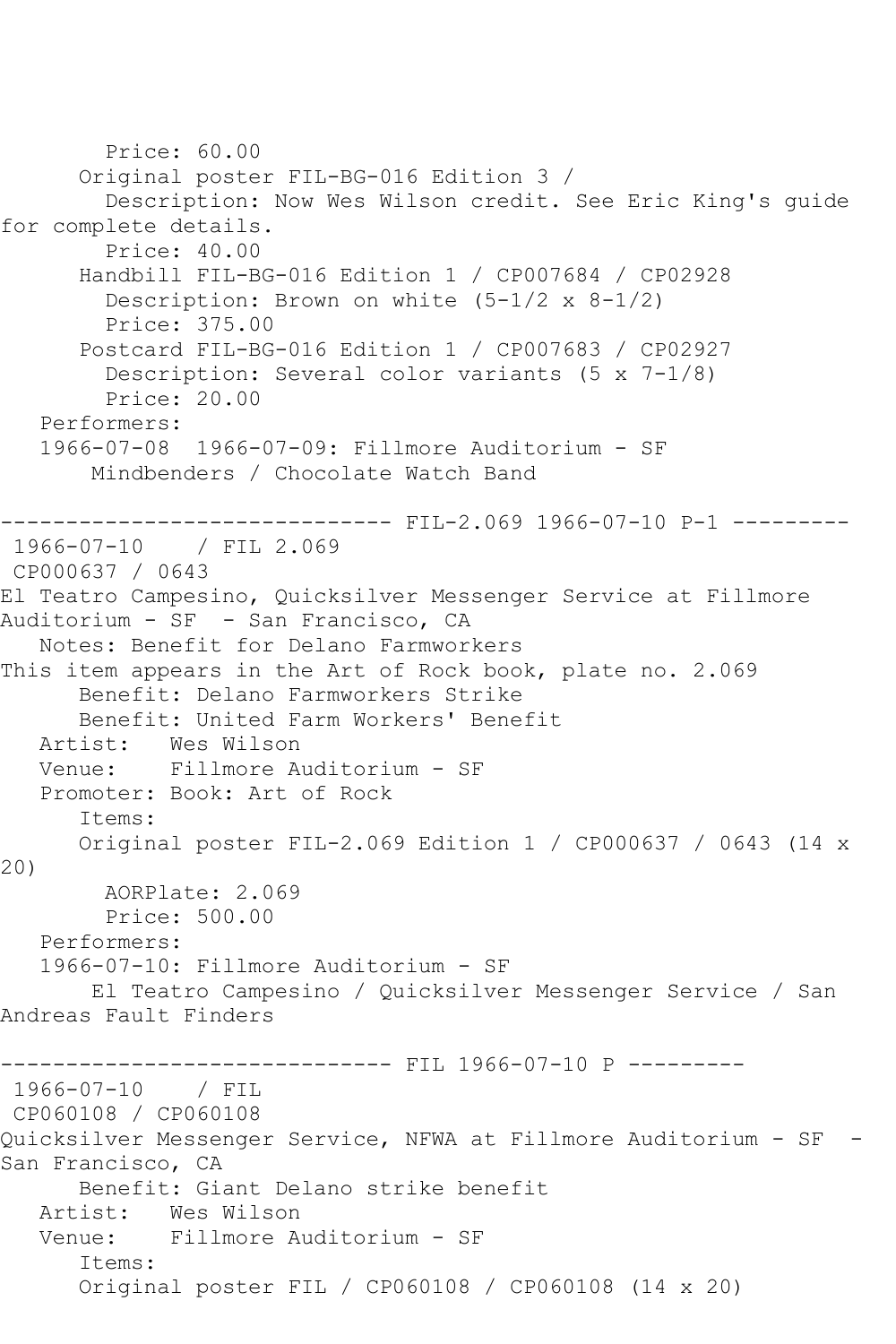```
 Price: 500.00
       Handbill / 
         Price: 85.00
   Performers:
   1966-07-10: Fillmore Auditorium - SF
        Quicksilver Messenger Service / NFWA / El Teatro Campesino / 
San Andreas Fault Finders
   1966-07-11 1966-07-12: Encore Theater
        El Teatro Campesino
------------------------------ FIL-2.182 1966-07-14 P-1 ---------
1966-07-14 / FIL 2.182
CP000075 / 0076
Hindustani Jazz Sextet, Grateful Dead at Fillmore Auditorium - SF -
San Francisco, CA
   Notes: This item appears in the Art of Rock book, plate no. 2.182
       Event: San Francisco Calliope Co.
      Event: A Pleasure Dome
   Venue: Fillmore Auditorium - SF
   Promoter: San Francisco Calliope
       Items:
      Original poster FIL-2.182 Edition 1 / CP000075 / 0076 (11-1/2 
x 26)
        AORPlate: 2.182 
   Performers:
   1966-07-14: Fillmore Auditorium - SF
        Hindustani Jazz Sextet / Grateful Dead / Big Brother and the 
Holding Company / Don Ellis / Hari-Har-Rao
------------------------------ FIL-BG-017 1966-07-15 P-1 ---------
1966-07-15 / FIL BG-017
CP007123 / CP02373
Jefferson Airplane, Grateful Dead at Fillmore Auditorium - SF - San 
Francisco, CA
   Private Notes: BG-HB BG-OP-1
   Artist: Wes Wilson
   Venue: Fillmore Auditorium - SF
   Promoter: Bill Graham Original Series
       Items:
       Original poster FIL-BG-017 Edition 1 / CP007123 / CP02373
        Description: Original white back paper stock. See Eric 
King's guide for complete details. (14 x 21)
        Price: 1500.00
       Original poster FIL-BG-017 Edition 2 / 
         Description: Blue backed "17" added. See Eric King's guide 
for complete details.
        Price: 225.00
```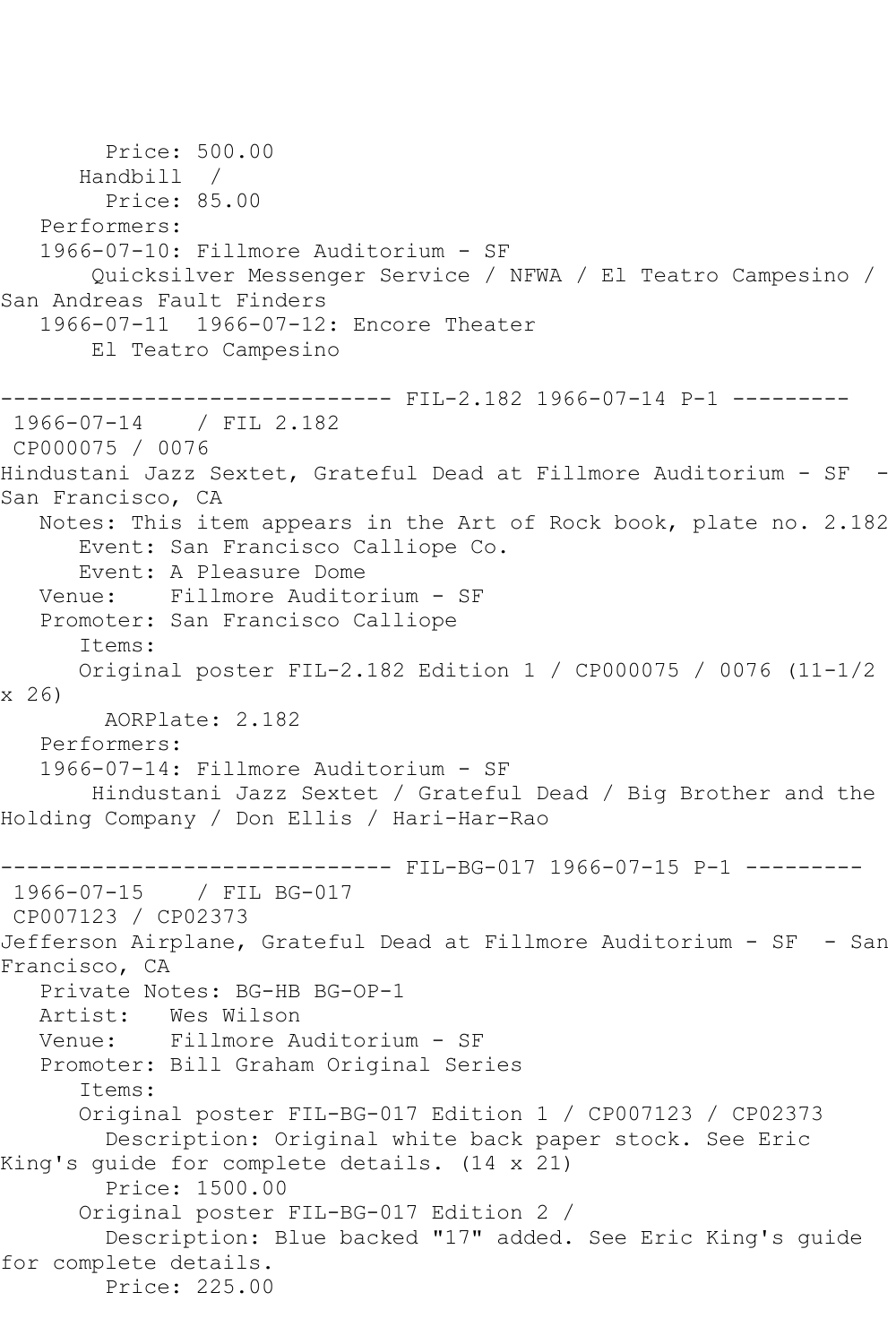```
 Original poster FIL-BG-017 Edition 3 / 
         Description: Blue backed, has "17#" added at lower-right 
edge. See Eric King's guide for complete details.
         Price: 80.00
       Handbill FIL-BG-017 Edition 1 / CP007685 / CP02929
         Description: black ink on yellow (5-1/2 x 8-1/2)
         Price: 400.00
   Performers:
   1966-07-15 1966-07-17: Fillmore Auditorium - SF
        Jefferson Airplane / Grateful Dead
              ------------------------------ FIL-2.075 1966-07-17 P-1 ---------
1966 - 07 - 17CP005683 / CP00932
Allen Ginsberg, Sopwith Camel at Fillmore Auditorium - SF - San 
Francisco, CA
   Notes: This is the historic benefit concert for the A.R.T.S., the 
Artistic Reorganization Throughout San Francisco, featuring a host 
of performers, many dance groups, Sopwith Camel, and Allen Ginsberg.
This is an early Fillmore Auditorium poster that is NOT part of the 
BG series. Wes Wilson is the artist.
This item appears in the Art of Rock book, plate no. 2.075
   Private Notes: AOR 2.075 * @ B+
      Benefit: A.R.T.S. Benefit Concert (Artistic Reorganization 
Throughout San Francisco
      Benefit: Befefit for A.R.T.S.
   Artist: Wes Wilson
   Venue: Fillmore Auditorium - SF
   Promoter: Book: Art of Rock
       Items:
       Original poster FIL-2.075 / CP060539
         AORPlate: 2.075 
       Original poster FIL-2.075 Edition 1 / CP005683 / CP00932 (14 x 
20)
        AORPlate: 2.075 
         Price: 250.00
       Handbill FIL-2.075 / CP070037 (5-1/2 x 8-1/2)
         AORPlate: 2.075 
        Price: 150.00
        FIL-2.075 / CP001207 / 1220
         AORPlate: 2.075 
   Performers:
   1966-07-17: Fillmore Auditorium - SF
        Allen Ginsberg / Sopwith Camel / Gary Goodrow / Composers' 
Forum / Bob Clark and Group / Mosa Kaleem Quartet / San Francisco 
Dancers' Workshop / Thatche Clark and the San Francisco Dancers / 
San Francisco Mime Troupe / Joan Leighs Masunaga Dancers
```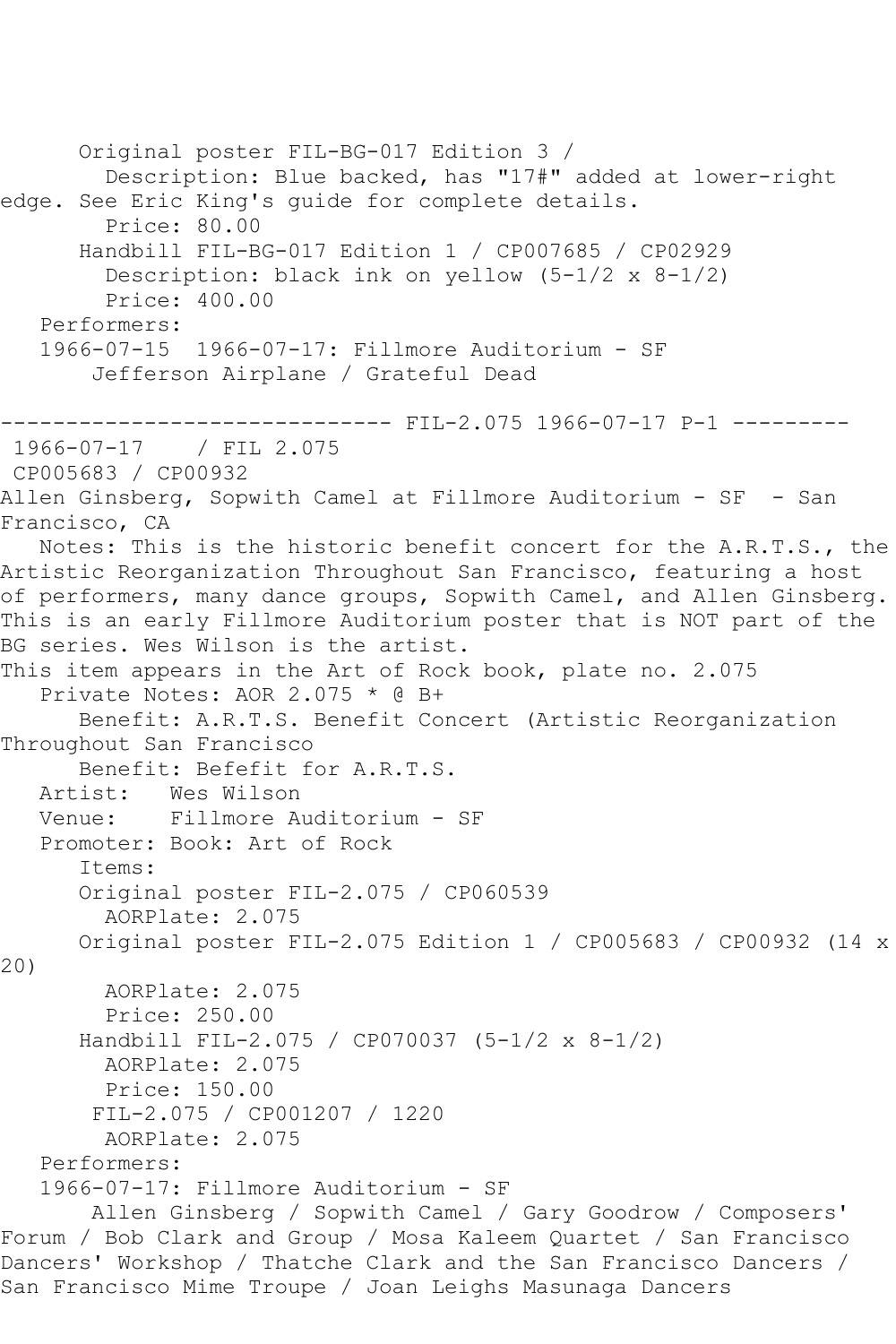------------------------------ FIL-BG-018 1966-07-22 P-1 --------- 1966-07-22 / FIL BG-018 CP006144 / CP01393 Association, Quicksilver Messenger Service at Fillmore Auditorium - SF - San Francisco, CA Private Notes: BG-HB-CD BG-OP-1 \* A/A- CHECK Event: Along Comes Mary<br>Artist: Wes Wilson Wes Wilson Venue: Fillmore Auditorium - SF Promoter: Bill Graham Original Series Items: Original poster FIL-BG-018 Edition 1 / CP006144 / CP01393 Description: 1 original, 4 reprints (14 x 20) Price: 2300.00 Original poster FIL-BG-018 Edition 2 / Description: Does NOT have a "18" after the Wes Wilson credits. See Eric King's guide for complete details. Price: 275.00 Original poster FIL-BG-018 Edition 3 / Description: Has "#18" scratched in after Wes Wilson credit. See Eric King's guide for complete details. Price: 275.00 Original poster FIL-BG-018 Edition 4 / Description: "Wes Wilson '66" credit. See Eric King's guide for complete details. Price: 45.00 Original poster FIL-BG-018 Edition 4 / Description: See Eric King's guide for complete details. Price: 60.00 Handbill FIL-BG-018 Edition 1 / CP007687 / CP02931 Description: Blue ink on white (5-1/2 x 8-1/2) Price: 350.00 Postcard FIL-BG-018 Edition 1 / CP007697 / CP02941 Description: Same colors as poster (4-6/8 x 7-15/16) Price: 20.00 Performers: 1966-07-22 1966-07-23: Fillmore Auditorium - SF Association / Quicksilver Messenger Service / Grass Roots / Association / Quicksilver Messenger Service / Sopwith Camel ------------------------------ FIL-BG-019 1966-07-24 P-1 --------- 1966-07-24 / FIL BG-019 CP007125 / CP02375 American Theater (performing "The Beard" By Michael Mcclure, Marc at Fillmore Auditorium - SF - San Francisco, CA Private Notes: BG-HB(beige) BG-OP-1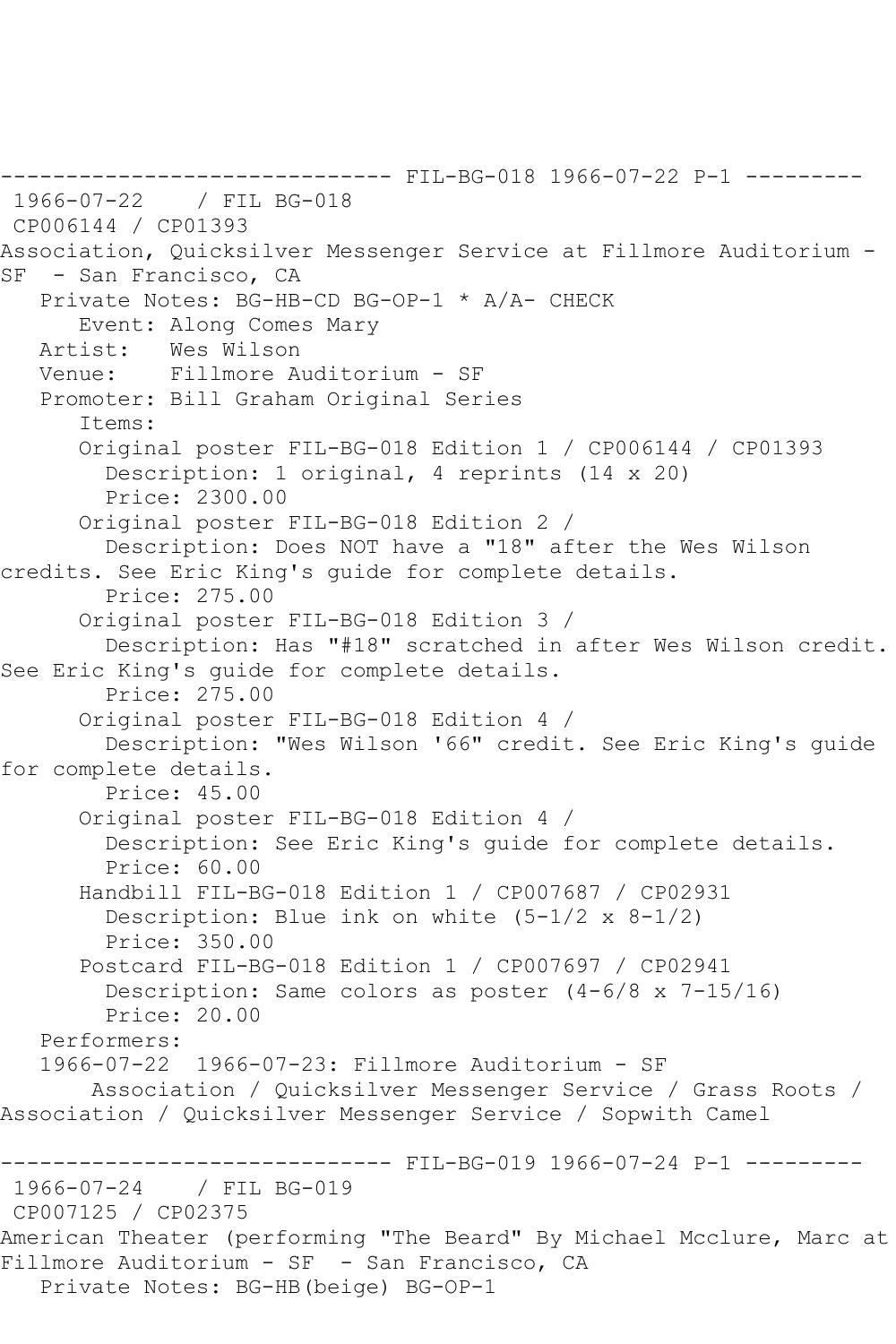Event: Michael McClure at Fillmore Auditorium, San Francisco, CA Artist: Wes Wilson Venue: Fillmore Auditorium - SF Promoter: Bill Graham Original Series Items: Original poster FIL-BG-019 Edition 1 / CP007125 / CP02375 Description: 1 original, 1 reprint (14 x 20) Price: 1200.00 Original poster FIL-BG-019 Edition 2 / Description: Blue backed. See Eric King's guide for complete details. Price: 475.00 Handbill FIL-BG-019 Edition 1 / CP007688 / CP02932 Description: 1 original and several paper colors (5-1/2 x 8- 1/2) Price: 1000.00 Performers: 1966-07-24: Fillmore Auditorium - SF American Theater (performing "The Beard" By Michael Mcclure / Marck Estrin / Anthony Martin / Richard Bright / Billie Dixon ------------------------------ FIL-1.059 1966-07-26 P-1 --------- 1966-07-26 / FIL 1.059 CP001873 / 1892 Temptations and Their Orchestra at Fillmore Auditorium - SF - San Francisco, CA Notes: This item appears in the Art of Rock book, plate no. 1.059 Venue: Fillmore Auditorium - SF Promoter: Book: Art of Rock Items: Original poster FIL-1.059 Edition 1 / CP001873 / 1892 (15-1/2 x 23) AORPlate: 1.059 Performers: 1966-07-26: Fillmore Auditorium - SF Temptations and Their Orchestra ------------------------------ FIL-BG-020 1966-07-29 P-1 --------- 1966-07-29 / FIL BG-020 CP007126 / CP02376 Them, Sons of Champlin at Fillmore Auditorium - SF - San Francisco, CA Private Notes: BG-HB(A)-CD BG-OP-1 Event: Last U.S. Appearances This Year Artist: Wes Wilson Venue: Fillmore Auditorium - SF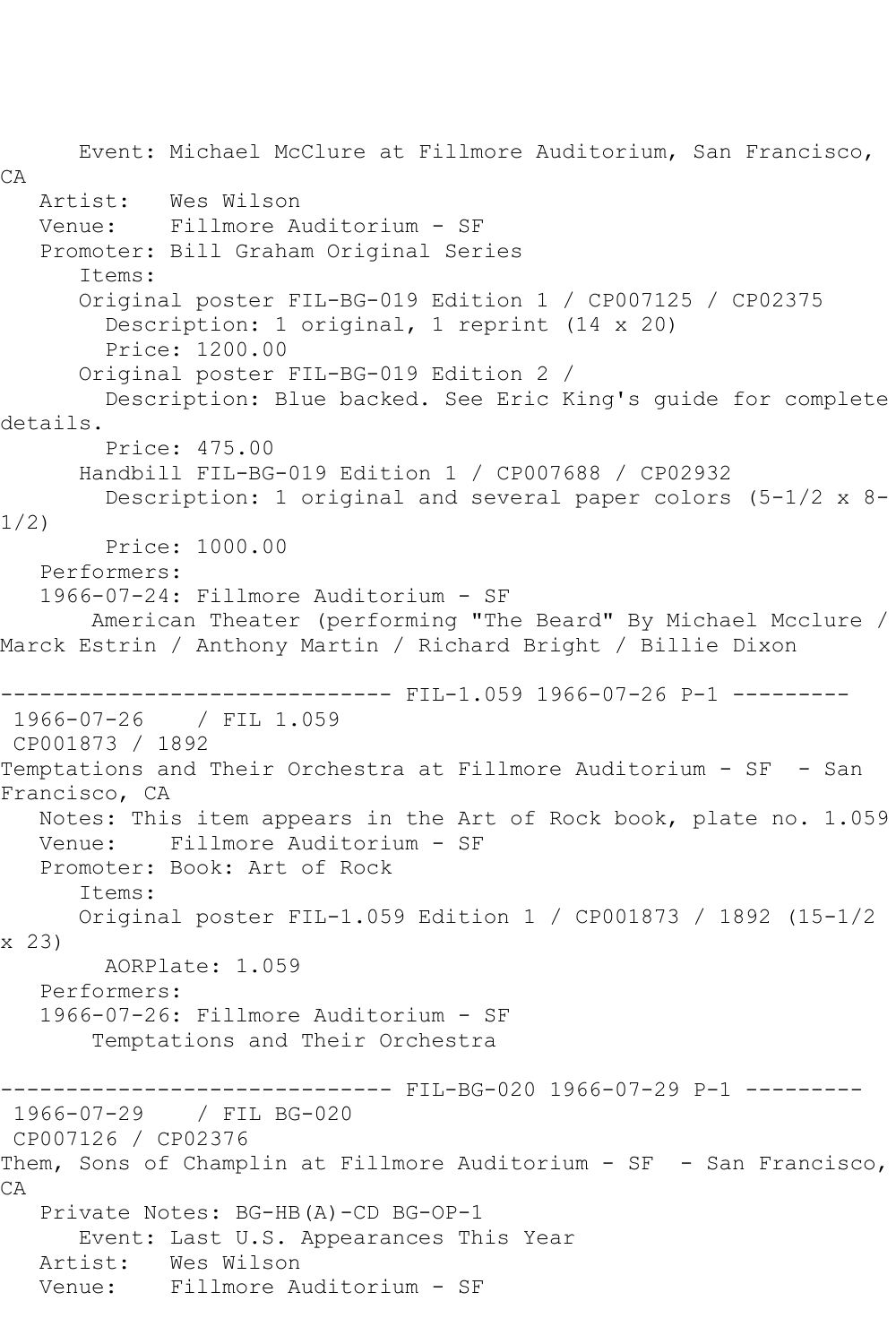```
 Promoter: Bill Graham Original Series
       Items:
       Original poster FIL-BG-020 Edition 1 / CP007126 / CP02376
         Description: Union logo 221 in lower-right-hand corner. 1 
original, 1 reprint (14 x 20)
        Price: 700.00
       Original poster FIL-BG-020 Edition 2 / 
         Description: No union logo. See Eric King's guide for 
complete details.
         Price: 65.00
       Handbill FIL-BG-020 Edition 1 / CP007690 / CP02934
         Description: 1 original on several colors of paper (5-1/2 x 
8 - 1/2 Price: 500.00
       Postcard FIL-BG-020 Edition 1 / CP007689 / CP02933
         Description: Colors of poster (5 x 7-1/2)
         Price: 20.00
    Performers:
    1966-07-29 1966-07-30: Fillmore Auditorium - SF
        Them / Sons of Champlin
                         ------ FIL-BG-021 1966-08-05 P-1 ---------
1966-08-05 / FIL BG-021
CP007127 / CP02377
Love, Everpresent Fullness at Fillmore Auditorium - SF - San 
Francisco, CA
    Private Notes: BG-HB BG-OP-1
   Artist: Wes Wilson
   Venue: Fillmore Auditorium - SF
    Promoter: Bill Graham Original Series
       Items:
       Original poster FIL-BG-021 Edition 1 / CP007127 / CP02377
         Description: 1 original on 2 stocks of paper, 1 reprint (14 
x 20)
         Price: 1000.00
       Original poster FIL-BG-021 Edition 2 / 
         Description: See Eric King's guide for complete details.
         Price: 50.00
       Handbill FIL-BG-021 Edition 1 / CP007691 / CP02935
         Description: Black ink on blue (5-1/2 x 8-3/8)
         Price: 400.00
    Performers:
    1966-08-05 1966-08-06: Fillmore Auditorium - SF
        Love / Everpresent Fullness
                         ------------------------------ FIL-2.068 1966-08-07 P-1 ---------
1966-08-07 / FIL 2.068
```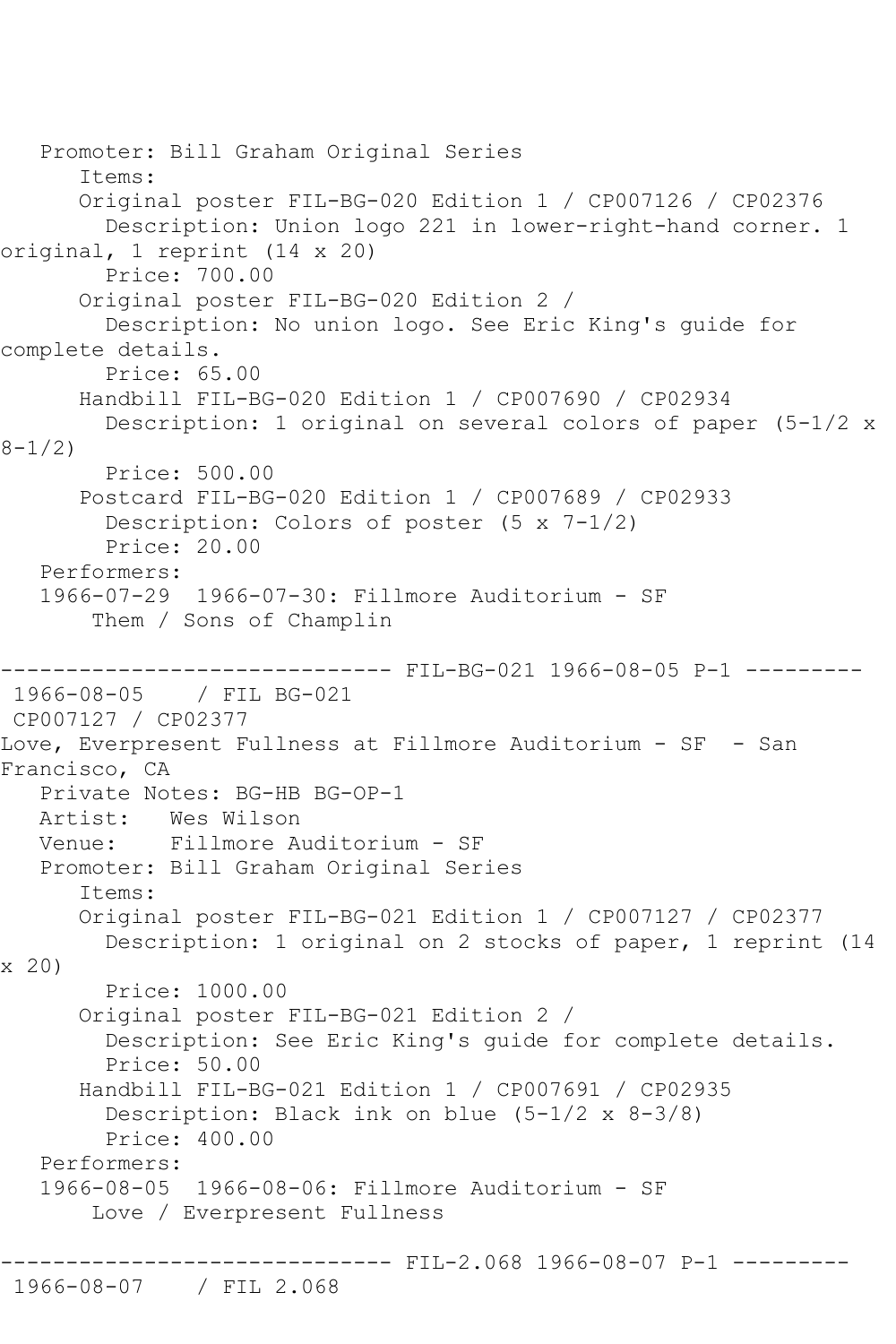```
CP001205 / 1218
Quicksilver Messenger Service, Big Brother and the Holding Compan at 
Fillmore Auditorium - SF - San Francisco, CA
   Notes: enefit
This item appears in the Art of Rock book, plate no. 2.068
      Benefit: 3rd Annual South-of-Market and North Beach Children's 
Adventure Day Camp B
   Artist: Mary Kay Brown
   Venue: Fillmore Auditorium - SF
   Promoter: Book: Art of Rock
       Items:
      Original poster FIL-2.068 Edition 1 / CP001205 / 1218 (14-3/16 
x 20)
        AORPlate: 2.068 
        Price: 600.00
       Handbill -2.068 / CP070036 (8-1/2 x 11)
         AORPlate: 2.068 
        Price: 250.00
   Performers:
   1966-08-07: Fillmore Auditorium - SF
        Quicksilver Messenger Service / Big Brother and the Holding 
Company / Grateful Dead / Grass Roots / Sunshine / Jook Savages / 
P.H. Phactor / Si Perkoff Jazz Quintet / S.F. Mime Troup Puppets / 
Larry Hankin / Son Sturdy / Lew Welch / Mc Gary Goodrow
------------------------------ FIL-BG-022 1966-08-10 P-1 ---------
1966-08-10 / FIL BG-022
CP007128 / CP02378
Sam the Sham and the Pharaohs, Sit Ins at Fillmore Auditorium - SF 
- San Francisco, CA
   Private Notes: BG-HB-CD BG-OP-1
      Event: "Little Red Riding Hood"
  Artist: Wes Wilson<br>Venue: Fillmore A
            Fillmore Auditorium - SF
   Promoter: Bill Graham Original Series
       Items:
       Original poster FIL-BG-022 Edition 1 / CP007128 / CP02378
         Description: 1 original, 1 reprint (14 x 20)
         Price: 750.00
       Original poster FIL-BG-022 Edition 2 / 
         Description: See Eric King's guide for complete details.
         Price: 75.00
       Handbill FIL-BG-022 Edition 1 / CP007693 / CP02937
         Description: Black ink on pink (5-1/2 x 8-1/2)
         Price: 350.00
       Postcard FIL-BG-022 Edition 1 / CP007692 / CP02936
         Description: Colors of poster (5-1/16 x 8)
```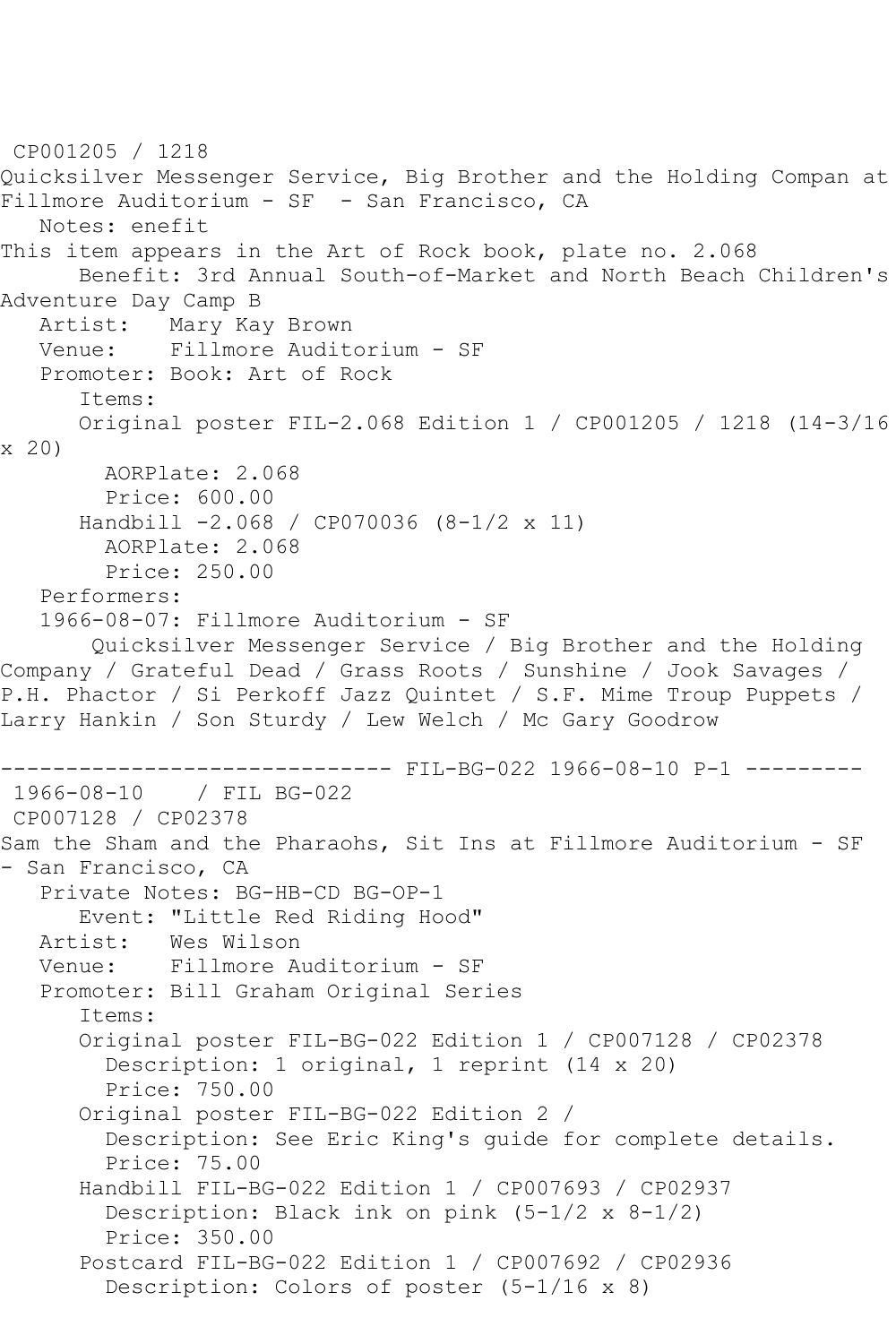Price: 20.00 Performers: 1966-08-10: Fillmore Auditorium - SF Sam the Sham and the Pharaohs / Sit Ins --------- FIL-BG-023 1966-08-12 P-1 ---------1966-08-12 / FIL BG-023 CP007129 / CP02379 Jefferson Airplane, Grateful Dead at Fillmore Auditorium - SF - San Francisco, CA Private Notes: BG-HB-CD BG-OP-1<br>Artist: Wes Wilson Wes Wilson Venue: Fillmore Auditorium - SF Promoter: Bill Graham Original Series Items: Original poster FIL-BG-023 Edition 1 / CP007129 / CP02379 Description: 1 original, 2 reprints, 1 pirate. See Eric King's guide for complete details. (14 x 20) Price: 1800.00 Original poster FIL-BG-023 Edition 2 / Description: Wes Wilson '66 credit appears black. See Eric King's guide for complete details. Price: 200.00 Original poster FIL-BG-023 Edition 3 / Description: 1974 run of 5,000 copies. No Wes Wilson credits. See Eric King's guide for complete details. Price: 124.00 Handbill FIL-BG-023 Edition 1 / CP007694 / CP02938 Description: Blue ink on coral  $(5-3/4 \times 8-1/2)$  Price: 650.00 Postcard FIL-BG-023 Edition 1 / CP007695 / CP02939 Description: Colors of poster (5-7/16 x 8) Price: 25.00 Performers: 1966-08-12 1966-08-13: Fillmore Auditorium - SF Jefferson Airplane / Grateful Dead ------------------------------ FIL-FE-005 2.084 1966-08-17 H-1 ----- ---- 1966-08-17 / FIL FE-005 2.084 CP001486 / 1507 Only Alternative, Mimi Farina at Fillmore Auditorium - SF - San Francisco, CA Notes: This item appears in the Art of Rock book, plate no. 2.084 Benefit: Psychedelic Fashion Show and Tarot Reading Venue: Fillmore Auditorium - SF Promoter: Book: Art of Rock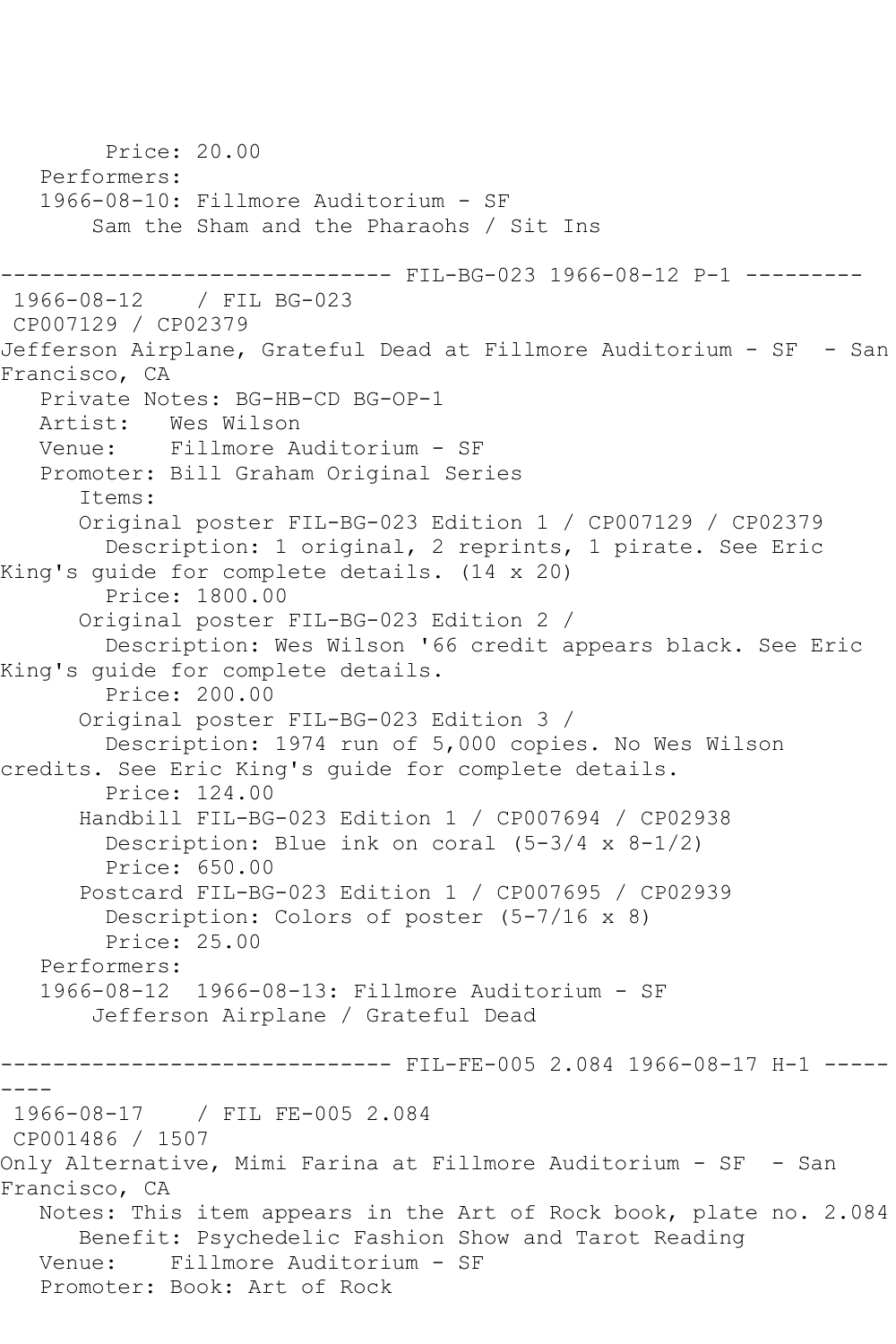```
 Items:
       Handbill FIL-FE-005 2.084 Edition 1 / CP001486 / 1507 (8-1/2 x 
11)
         AORPlate: 2.084 
         Price: 200.00
    Performers:
    1966-08-17: Fillmore Auditorium - SF
        Only Alternative / Mimi Farina / Jefferson Airplane / 
Quicksilver Messenger Service
------------------------------ FIL-BG-024 1966-08-19 P-1 ---------
1966-08-19 / FIL BG-024
CP007130 / CP02380
Young Rascals, Quicksilver Messenger Service at Fillmore Auditorium 
- SF - San Francisco, CA
    Private Notes: BG-HB-CD(C) BG-OP-1
       Event: "Good Lovin'"
  Artist: Wes Wilson<br>Venue: Fillmore A
           Venue: Fillmore Auditorium - SF
    Promoter: Bill Graham Original Series
       Items:
       Original poster FIL-BG-024 Edition 1 / CP007130 / CP02380
         Description: 1 original, 2 reprints (14 x 20)
         Price: 700.00
       Original poster FIL-BG-024 Edition 2 / 
         Description: See Eric King's guide for complete details.
         Price: 275.00
       Original poster FIL-BG-024 Edition 3 / 
         Description: See Eric King's guide for complete details.
         Price: 50.00
       Handbill FIL-BG-024 / CP001474 / 1497
         Price: 225.00
       Handbill FIL-BG-024 Edition 1 / CP007686 / CP02930
         Description: Green ink on buff (5-1/2 x 8-1/2)
         Price: 300.00
       Postcard FIL-BG-024 Edition 1 / CP007696 / CP02940
         Description: Colors of poster, some variations (5-1/8 x 7-
15/16)
         Price: 25.00
    Performers:
    1966-08-19 1966-08-20: Fillmore Auditorium - SF
        Young Rascals / Quicksilver Messenger Service
                         ------ FIL-BG-025 1966-08-26 P-1 ---------
1966-08-26 / FIL BG-025
CP007131 / CP02381
```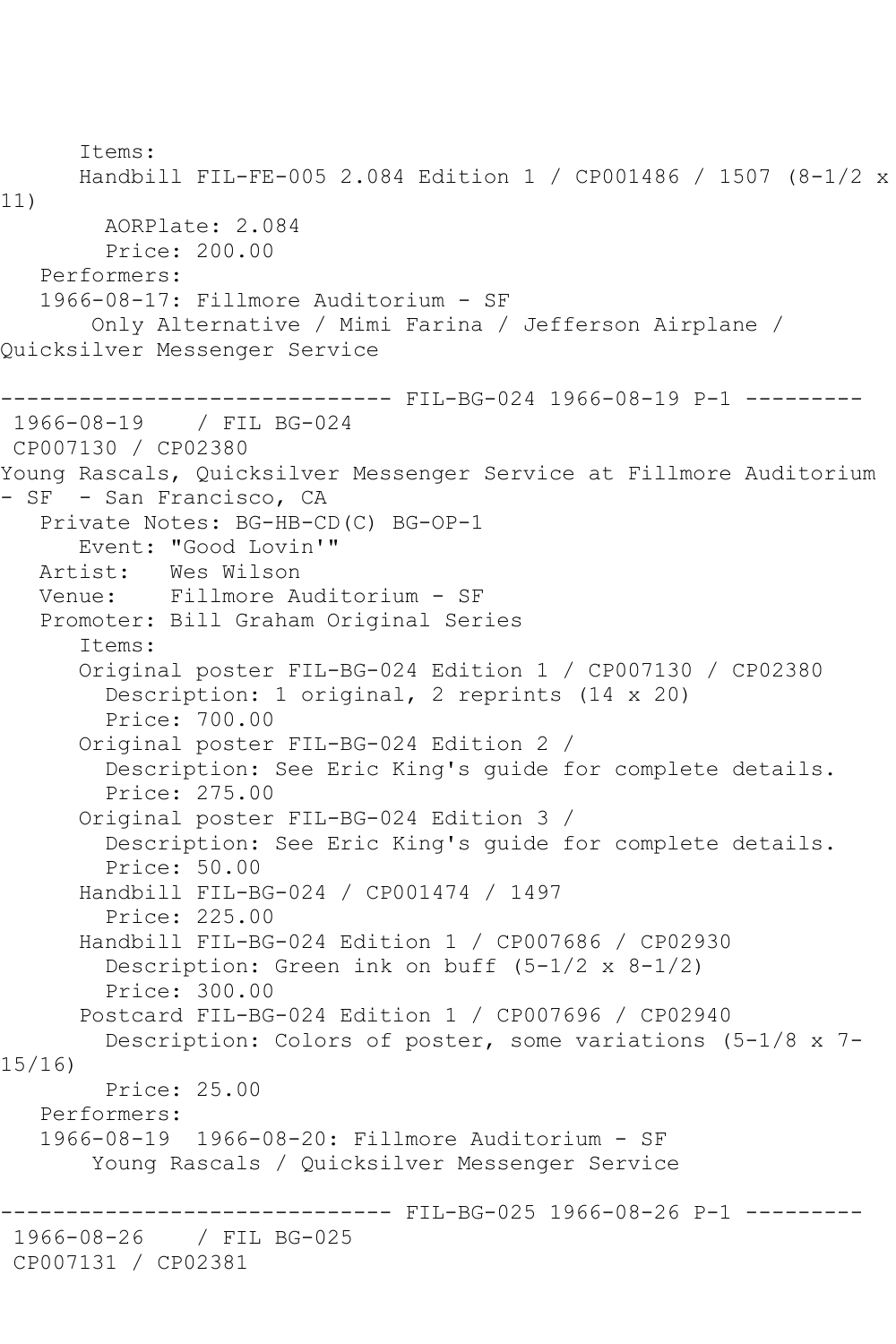13th Floor Elevators, Great Society at Fillmore Auditorium - SF - San Francisco, CA Notes: Photo by Herb Greene Private Notes: BG-HB-CD BG-OP-1 Artist: Wes Wilson Venue: Fillmore Auditorium - SF Promoter: Bill Graham Original Series Items: Original poster FIL-BG-025 Edition 1 / CP007131 / CP02381 Description: 1 original, 1 reprint (14 x 20) Price: 2500.00 Original poster FIL-BG-025 Edition 2 / Description: See Eric King's guide for complete details. Price: 500.00 Handbill FIL-BG-025 Edition 1 / CP007699 / CP02943 Description: Colors of poster (4-7/8 x 8-5/8) Price: 225.00 Postcard FIL-BG-025 Edition 1 / CP007698 / CP02942 Description: Colors of poster. See Eric King's guide for complete details.  $(4-7/8 \times 8-1/2)$  Price: 40.00 Performers: 1966-08-26 1966-08-27: Fillmore Auditorium - SF 13th Floor Elevators / Great Society / Sopwith Camel ------------ FIL-BG-026 1966-09-02 P-1 ---------1966-09-02 / FIL BG-026 CP007132 / CP02382 Jefferson Airplane, P.H. Phactor at Fillmore Auditorium - SF - San Francisco, CA Private Notes: BG-HB(A)-CD(E) BG-OP-1 Artist: Wes Wilson<br>Venue: Fillmore A Fillmore Auditorium - SF Promoter: Bill Graham Original Series Items: Original poster FIL-BG-026 Edition 1 / CP007132 / CP02382 Description: 1 original, 2 reprints (14 x 20) Price: 1500.00 Original poster FIL-BG-026 Edition 2 / Description: See Eric King's guide for complete details. Price: 200.00 Original poster FIL-BG-026 Edition 3 / Description: See Eric King's guide for complete details. Price: 60.00 Handbill FIL-BG-026 Edition 1 / CP007701 / CP02945 Description: 1 original on several paper stocks (5-1/8 x 8- 3/8)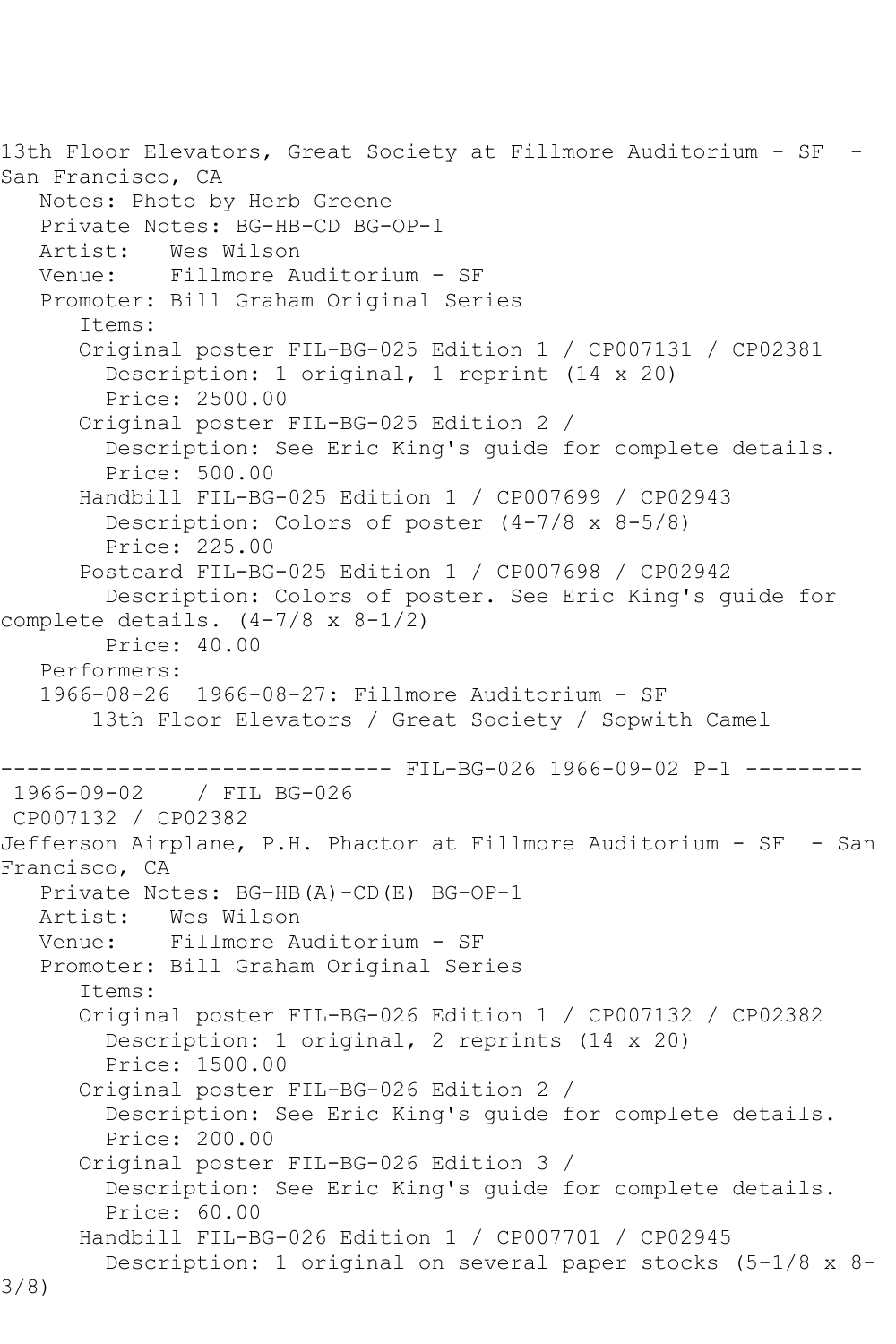```
 Price: 200.00
       Postcard FIL-BG-026 Edition 1 / CP007700 / CP02944
         Description: 1 original with several paper cut variations 
(4-15/16 \times 8-2/8) Price: 25.00
    Performers:
   1966-09-02 1966-09-05: Fillmore Auditorium - SF
        Jefferson Airplane / P.H. Phactor / Andrew Staples
    1966-09-03: Jefferson Airplane / P.H. Phactor / Andrew Staples
   1966-09-04: Grateful Dead / Quicksilver Messenger Service / 
Country Joe and the Fish
    1966-09-05: Martha Reeves / Johnny Talbot
------------------------------ FIL-1.063 1966-09-05 P-1 ---------
1966-09-05 / FIL 1.063
CP001454 / 1476
Martha and the Vandellas, Johnny Talbot and De Thangs at Fillmore 
Auditorium - San Francisco, CA
    Notes: Printer: Tilghman Press
This item appears in the Art of Rock book, plate no. 1.063
       Event: Labor Day Opening
   Venue: Fillmore Auditorium - SF
   Promoter: Book: Art of Rock
       Items:
       Original poster FIL-1.063 Edition 1 / CP001454 / 1476 (14 x 
22)
         AORPlate: 1.063 
   Performers:
    1966-09-05: Fillmore Auditorium - SF
        Martha Reeves / Johnny Talbot
                 ------------------------------ FIL-BG-027 1966-09-09 P-1 ---------
1966-09-09 / FIL BG-027
CP007133 / CP02383
Mothers of Invention, Oxford Circle at Fillmore Auditorium - SF -
San Francisco, CA
   Notes: Notice! Out of respect for the religious services in the 
temple next to the Fillmore Auditorium, Saturday' night's dance will 
be held at the Scottish Rites Temple.
  Private Notes: BG-HB-CD BG-OP-1<br>Artist: John H. Myers
           John H. Myers
   Venue: Fillmore Auditorium - SF
   Promoter: Bill Graham Original Series
       Items:
       Original poster FIL-BG-027 Edition 1 / CP007133 / CP02383
```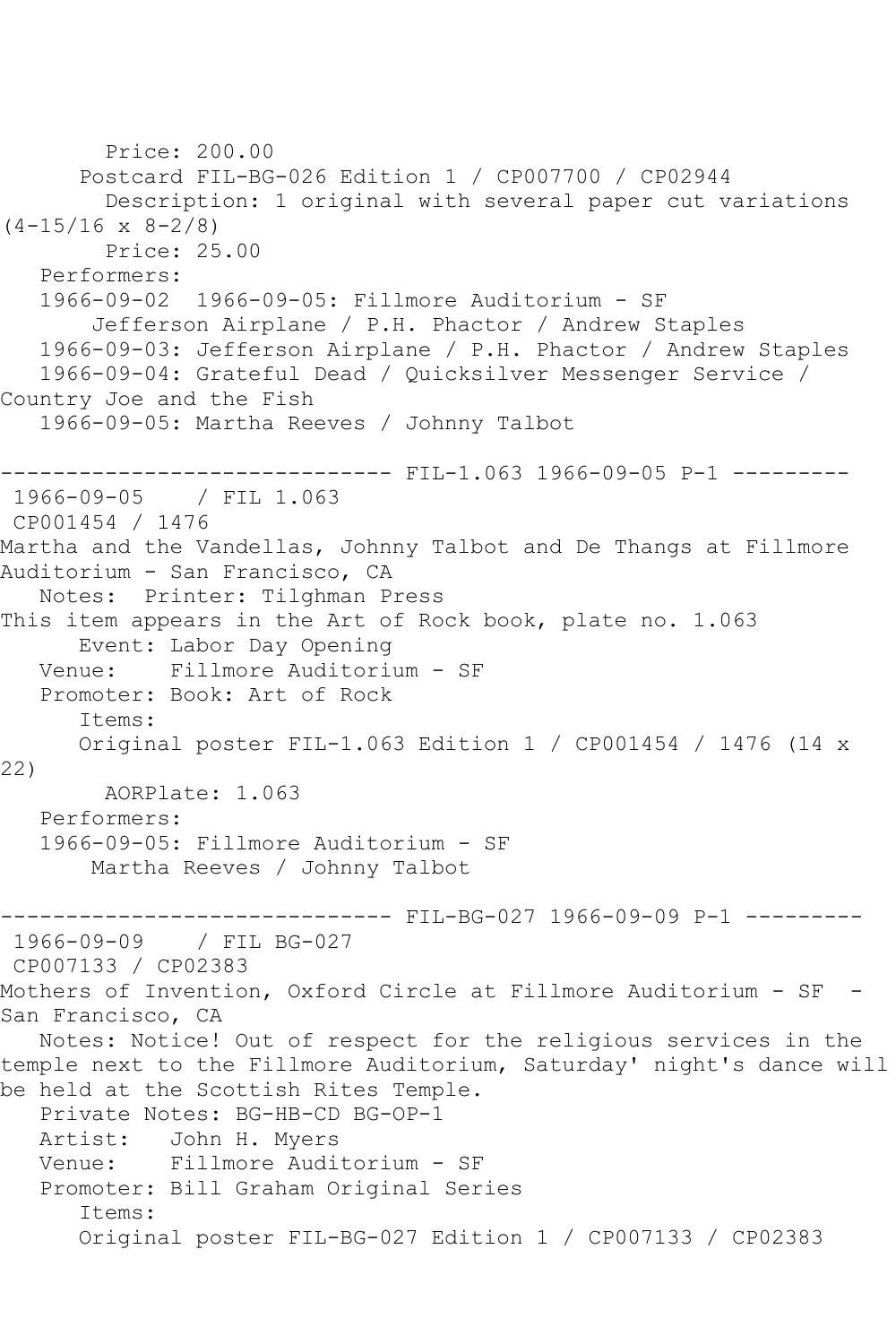Description: 1 original,2 reprints. Union logo #221 in lower-left-hand corner. See Eric King's guide for complete details. (13-11/16 x 19-3/4) Price: 700.00 Original poster FIL-BG-027 Edition 2 / Description: No union logo. See Eric King's guide for complete details. Price: 175.00 Original poster FIL-BG-027 Edition 3 / Description: No union logo. See Eric King's guide for complete details. Price: 1.00 Handbill FIL-BG-027 Edition 1 / CP007703 / CP02947 Description: Poster colors (5-7/16 x 8-1/2) Price: 300.00 Postcard FIL-BG-027 Edition 1 / CP007702 / CP02946 Description: Poster colors (5-1/16 x 8) Price: 40.00 Performers: 1966-09-09: Fillmore Auditorium - SF Mothers of Invention / Oxford Circle / Scottish Rites Temple Mothers of Invention / Oxford Circle ------------------------------ FIL-2.074 1966-09-11 P-1 --------- 1966-09-11 / FIL 2.074 CP000150 / 0154 Jon Hendricks, Elvin Jones at Fillmore Auditorium - SF - San Francisco, CA Notes: This item appears in the Art of Rock book, plate no. 2.074 Benefit: Both/And Club Venue: Fillmore Auditorium - SF Promoter: Book: Art of Rock Items: Original poster FIL-2.074 Edition 1 / CP000150 / 0154 AORPlate: 2.074 Price: 400.00 Handbill / (8-1/2 x 11) AORPlate: 2.074 Price: 125.00 Performers: 1966-09-11: Fillmore Auditorium - SF Jon Hendricks / Elvin Jones / Joe Henderson / Big Mama Thornton / Denny Zeitlin Trio / Jefferson Airplane / Great Society / Wildflower / Mc Gary Goodrow ------------------------------ FIL-BG-028 1966-09-16 P-1 --------- 1966-09-16 / FIL BG-028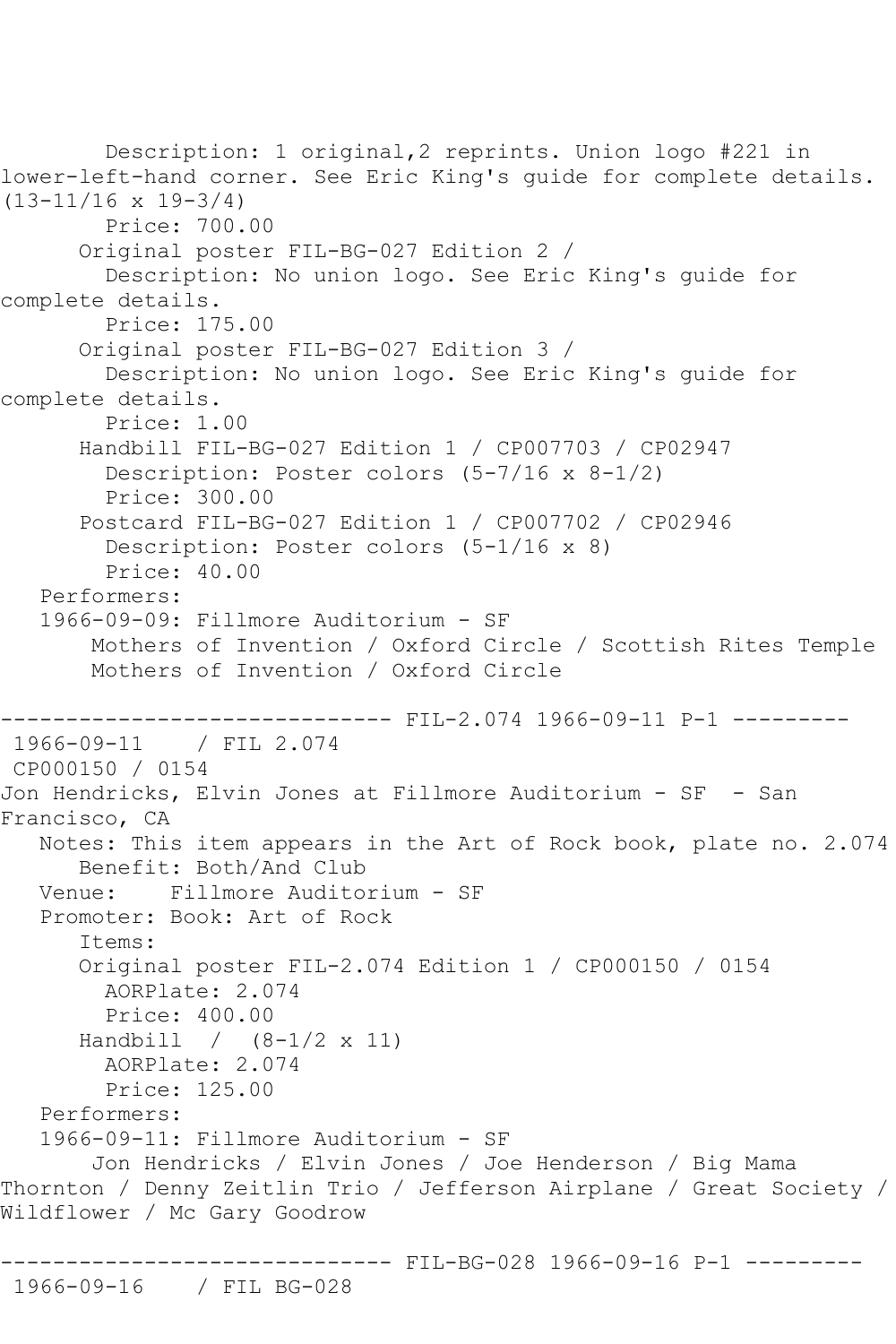CP005829 / CP01078 Byrds, Wildflower at Fillmore Auditorium - SF - San Francisco, CA Private Notes: BG-HB-CD BG-OP-1 Artist: Wes Wilson<br>Venue: Fillmore A Fillmore Auditorium - SF Promoter: Bill Graham Original Series Items: Original poster FIL-BG-028 Edition 1 / CP005829 / CP01078 Description: 1 original, 2 reprints (13-11/16 x 24) Price: 1000.00 Original poster FIL-BG-028 Edition 2 / Description: See Eric King's guide for complete details. Price: 150.00 Original poster FIL-BG-028 Edition 3 / Description: 1966 Wet Coast Litho reprint, with #26 scratched in after the Wilson credit. Price: 75.00 Handbill FIL-BG-028 Edition 1 / CP007705 / CP02949 Description: Poster Colors (4-11/16 x 8-1/2) Price: 175.00 Postcard FIL-BG-028 Edition 1 / CP007704 / CP02948 Description: Poster Colors (4-5/8 x 8-1/8) Price: 50.00 Performers: 1966-09-16 1966-09-17: Fillmore Auditorium - SF Byrds / Wildflower / New Stage Company Performing "The Dutchman" By Le Roi Jon / Directed By S.P. Mcginnes / Mark Hannah / Ellen Dapogny ------------------------------ WIN-029? 2.055 1966-09-23 BS-1 ------ --- 1966-09-23 / WIN 029? 2.055 CP000236 / 0239 Jefferson Airplane, Muddy Waters at Winterland - San Francisco, CA Notes: This item appears in the Art of Rock book, plate no. 2.055 Event: Blues/Rock Bash II Bumper Sticker at Winterland and Fillmore<br>Artist: John H. Myers Venue: Winterland Promoter: Book: Art of Rock Items: Bumper Sticker WIN-029? 2.055 Edition 1 / CP000236 / 0239 AORPlate: 2.055 Performers: 1966-09-23 1966-10-02: Winterland Winterland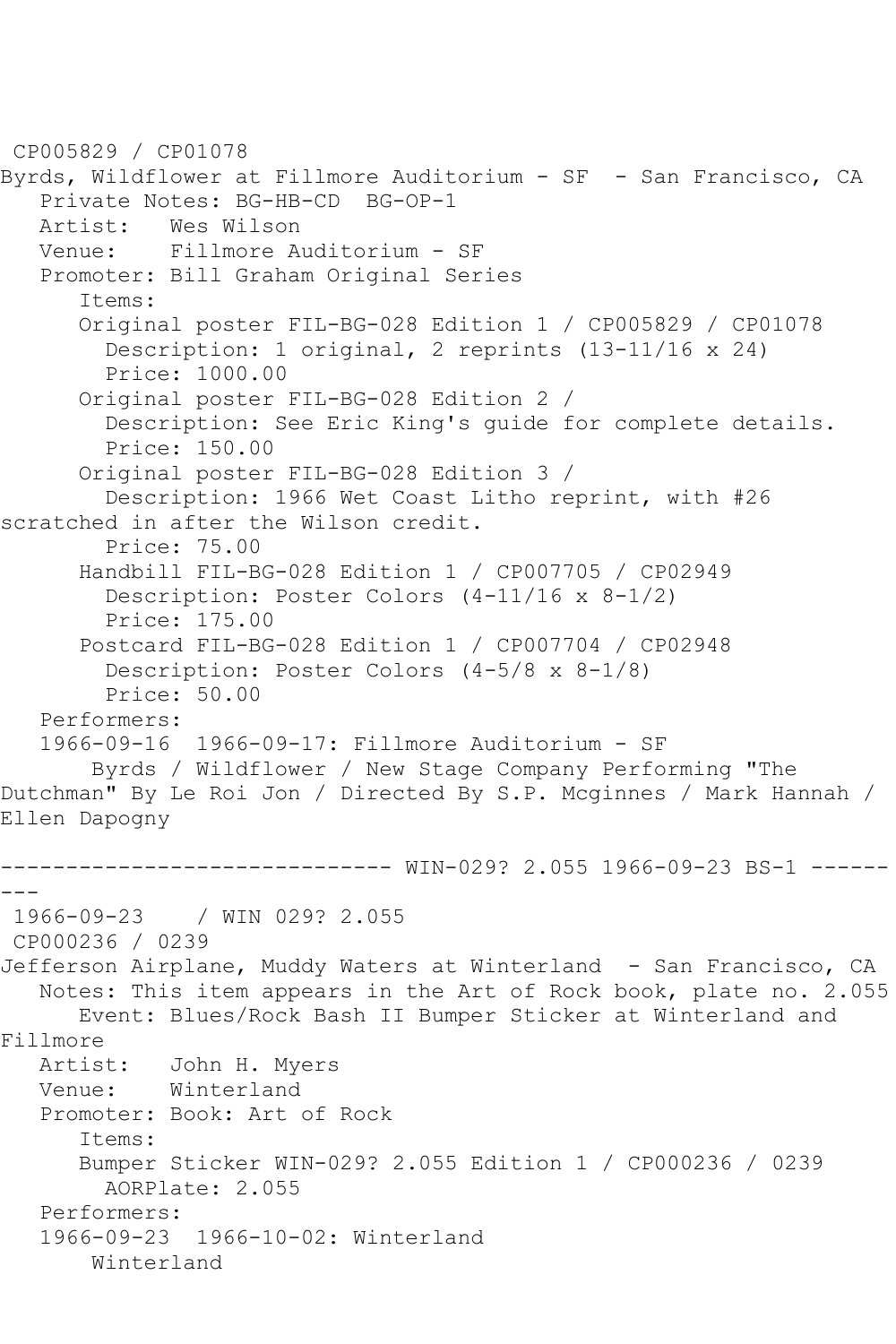1966-09-23 66-09-24: 1966-09-23 66-09-24: Winterland 1966-09-23 66-09-24: 1966-09-23 66-09-24: Winterland 1966-09-25: 10-02: Fillmore Auditorium - SF 1966-09-25: 10-02: Fillmore Auditorium - SF Jefferson Airplane / Jefferson Airplane / Muddy Waters / Muddy Waters / Paul Butterfield Blues Band / Paul Butterfield Blues Band ------------------------------ WIN-BG-029 1966-09-23 P-1 --------- 1966-09-23 / WIN BG-029 CP005828 / CP01077 Jefferson Airplane, Muddy Waters at Winterland - San Francisco, CA Private Notes: BG-HB(2:A+C)-CD(E) BG-OP-1+BG-OP-2 Artist: Wes Wilson Venue: Winterland Promoter: Bill Graham Original Series Items: Original poster (Reprint) WIN-BG-029 Edition 1 / CP005828 / CP01077 Description: 1 original, 5 reprints (13-1/2 x 24-1/2) Price: 700.00 Original poster (Original) WIN-BG-029 Edition 1 / CP007706 / CP02950 (13-15/16 x 24-1/2) Price: 475.00 Original poster WIN-BG-029 Edition 2 / Description: See Eric King's guide for complete details. Price: 125.00 Original poster WIN-BG-029 Edition 3 / Description: Creative Litho on back. See Eric King's guide for complete details. Price: 75.00 Original poster WIN-BG-029 Edition 4 / Description: Wes Wilson 1986-1987 reprint. See Eric King's guide for complete details. Price: 15.00 Handbill WIN-BG-029 Edition 1 / CP007706 / CP02950 Description: Black ink on white paper (5 x 9/16) Price: 100.00 Postcard WIN-BG-029 Edition 1 / CP007707 / CP02951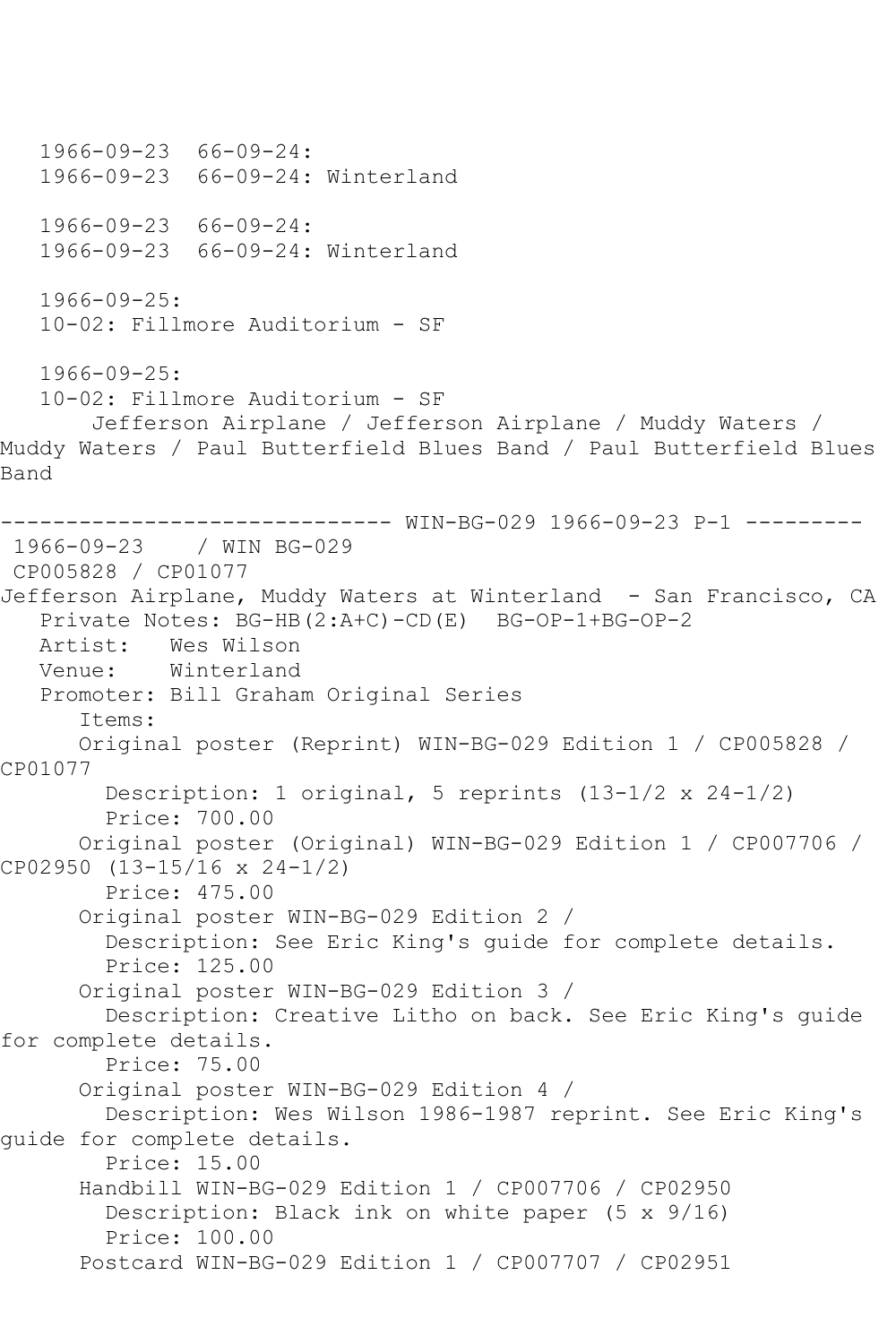Description: 1 original and several cut sizes (4-7/8 x 8- 3/16) Price: 25.00 Button WIN-BG-029 Edition 1 / CP002238 / 2228 Description: Button Notes: Artist: John H. Myers ?? Performers: 1966-09-23 1966-10-01: Winterland Jefferson Airplane / Muddy Waters 1966-09-25 1966-10-02: Fillmore Auditorium - SF Paul Butterfield Blues Band ------------------------------ FIL-2.053 1966-09-23 BU --------- 1966-09-23 / FIL 2.053 CP046140 Blues Rock Bash II at the Fillmore Auditorium and Winterland Notes: This item appears in the Art of Rock book, plate no. 2.053 Venue: Fillmore Auditorium - SF Promoter: Book: Art of Rock Items: Button FIL-2.053 / CP046140 AORPlate: 2.053 Performers: 1966-09-25 1966-10-02: Fillmore Auditorium - SF Paul Butterfield Blues Band / Jefferson Airplane / Muddy Waters Blues Band 1966-09-23 1966-10-01: Winterland ------------------------------ FIL-1.060 1966-09-27 P-1 --------- 1966-09-27 / FIL 1.060 CP001455 / 1477 Four Tops, Johnny Talbot at Fillmore Auditorium - SF - San Francisco, CA Notes: Printer: Tilghman Press This item appears in the Art of Rock book, plate no. 1.060 Venue: Fillmore Auditorium - SF Promoter: Book: Art of Rock Items: Original poster FIL-1.060 Edition 1 / CP001455 / 1477 (14 x 22) AORPlate: 1.060 Price: 3500.00 Handbill / (5-3/8 x 8-1/2) AORPlate: 1.060 Price: 1250.00 Performers: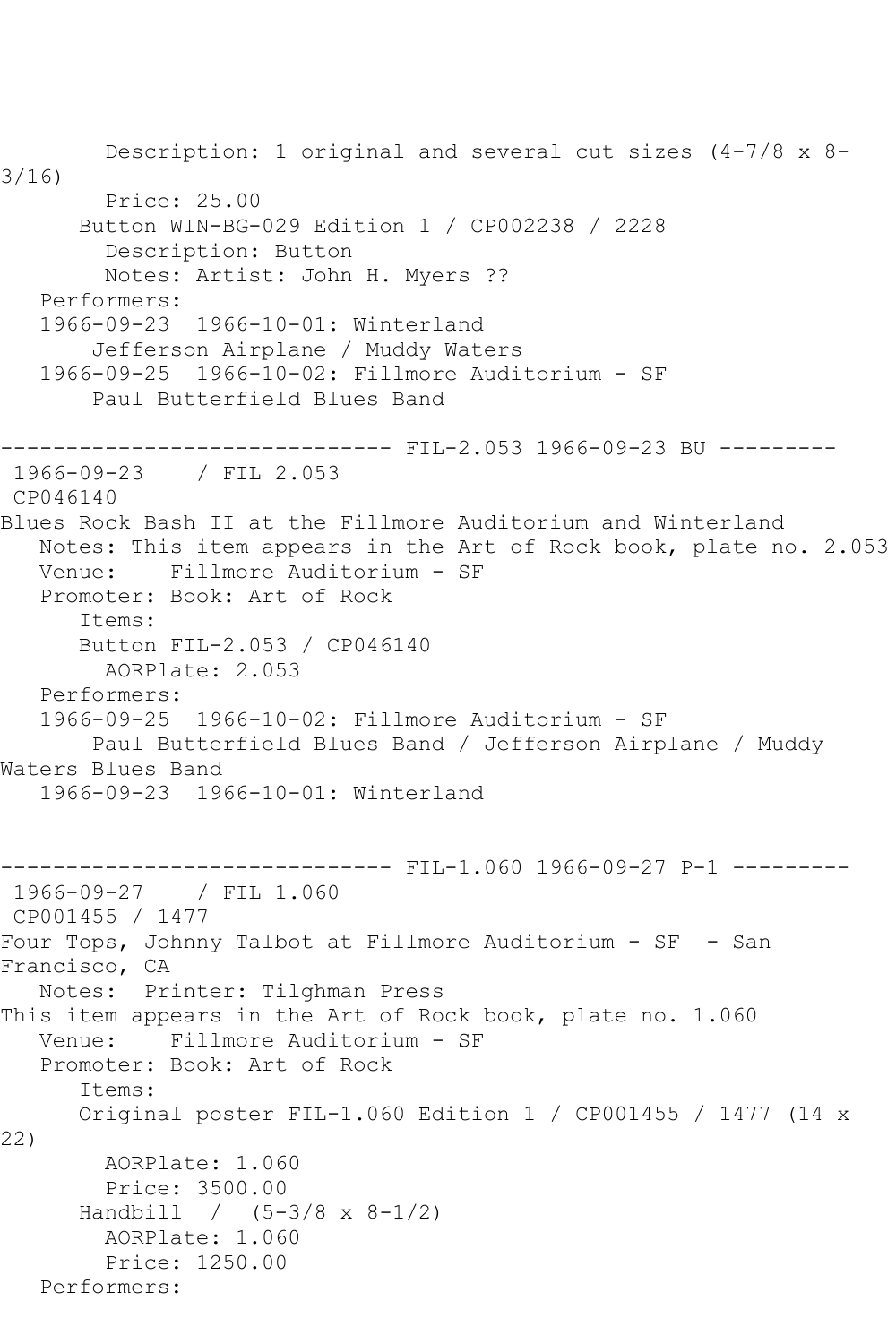```
 1966-09-27: Fillmore Auditorium - SF
        Four Tops / Johnny Talbot
------------------------------ FIL-BG-031 1966-10-14 P-1 ---------
1966-10-14 / FIL BG-031
CP007134 / CP02384
Paul Butterfield Blues Band, Jefferson Airplane at Fillmore 
Auditorium - San Francisco, CA
    Notes: 1966-10-16 was cancelled
    Private Notes: BG-HB-CD(C) BG-OP-1
    Artist: Wes Wilson
   Venue: Fillmore Auditorium - SF
    Promoter: Bill Graham Original Series
       Items:
       Original poster FIL-BG-031 Edition 1 / CP007134 / CP02384
         Description: 1 original, 2 reprints (13-1/2 x 23-1/2)
         Price: 300.00
       Original poster FIL-BG-031 Edition 2 / 
         Description: See Eric King's guide for complete details.
         Price: 100.00
       Original poster FIL-BG-031 Edition 3 / 
         Description: See Eric King's guide for complete details.
         Price: 35.00
       Handbill FIL-BG-031 Edition 1 / CP007712 / CP02956
         Description: 1 original (4-5/8 x 8-1/4)
         Price: 150.00
       Postcard FIL-BG-031 Edition 1 / CP007711 / CP02955
         Description: No October 16" overprint (4-5/8 x 8-2/8)
         Price: 20.00
    Performers:
    1966-10-14 1966-10-16: Fillmore Auditorium - SF
        Paul Butterfield Blues Band / Jefferson Airplane / Big Mama 
Thornton
                   ------------------------------ 1966-10-15 P ---------
1966-10-15 / 
Jefferson Airplane at Fillmore Auditorium - SF - San Francisco, CA
   Venue: Fillmore Auditorium - SF
       Items:
       Original poster / 
    Performers:
    1966-10-15: Fillmore Auditorium - SF
        Jefferson Airplane
              ------------------------------ 1966-10-20 P ---------
1966-10-20 /
```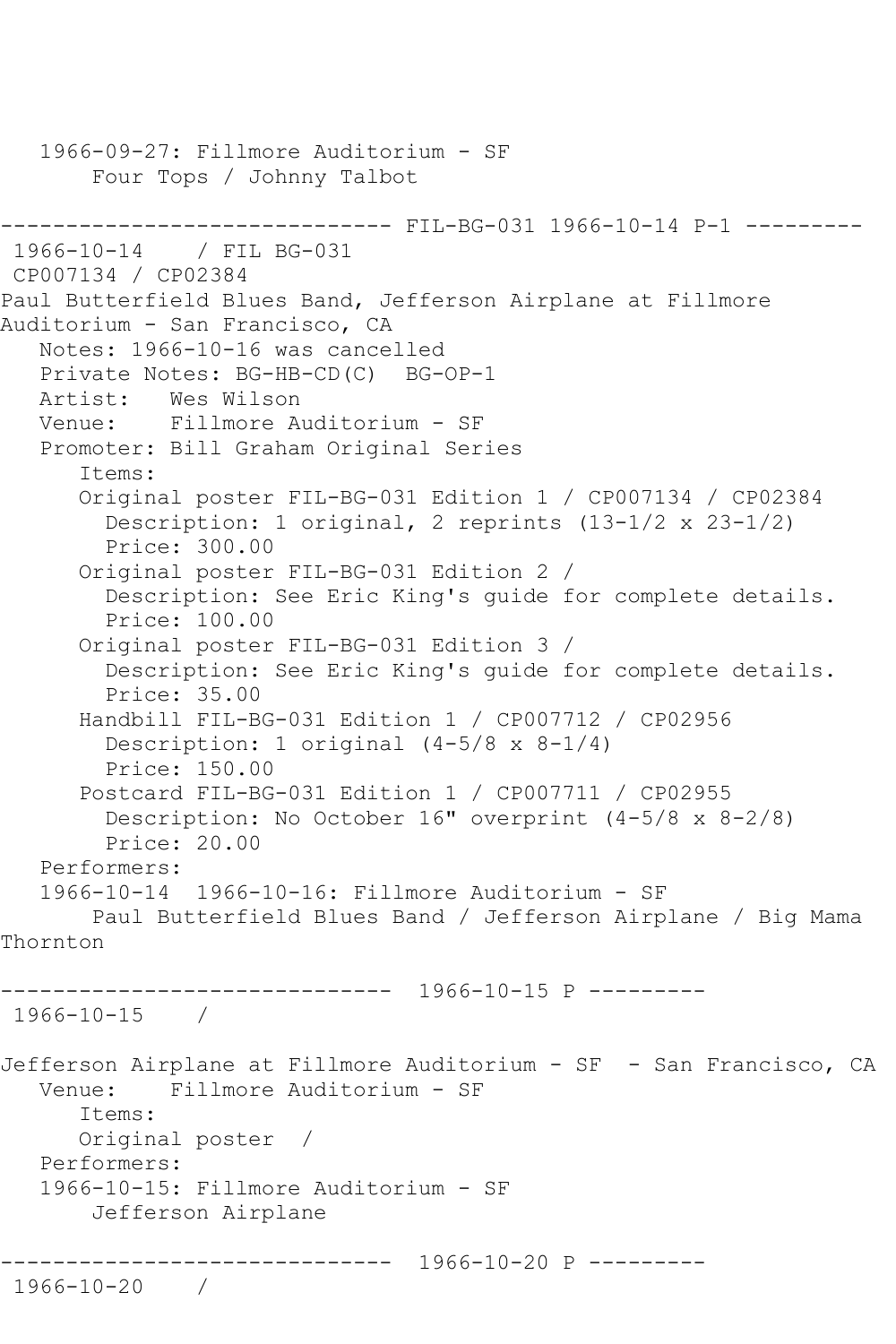Manitas de Plata at the Fillmore Auditorium Venue: Fillmore Auditorium - SF Items: Original poster / Price: 2500.00 Handbill / Price: 100.00 Performers: 1966-10-20: Fillmore Auditorium - SF Manitas de Plata --------- FIL-BG-032 1966-10-21 P-1 ---------1966-10-21 / FIL BG-032 CP007135 / CP02385 Grateful Dead, Lightnin' Hopkins at Fillmore Auditorium - SF - San Francisco, CA Private Notes: BG-HB-CD BG-OP-1<br>Artist: Wes Wilson Wes Wilson Venue: Fillmore Auditorium - SF Promoter: Bill Graham Original Series Items: Original poster FIL-BG-032 Edition 1 / CP007135 / CP02385 Description: 1 original and 1 variant, 2 reprints, 1 pirate. See Eric King's guide for complete details. (13-11/16 x 22-1/2) Price: 700.00 Original poster FIL-BG-032 Edition 3 / Description: Full color. 1986 (says ;87) Wes Wilson, authorized printing. See Eric King's guide for complete details. Price: 79.00 Handbill FIL-BG-032 Edition 1 / CP007714 / CP02958 Description: 1 original and 1 variant (5-3/16 x 8) Price: 23.00 Postcard FIL-BG-032 Edition 1 / CP007713 / CP02957 Description: 1 original with paper-size variants, 1 reprint  $(5-1/8 \times 8)$  Price: 125.00 Postcard FIL-BG-032 Edition 2 / Description: See Eric King's guide for complete details. Price: 125.00 Postcard FIL-BG-032 Edition 3 / Description: See Eric King's guide for complete details. Price: 23.00 Performers:<br>1966-10-21 1966-10-22: Fillmore Auditorium - SF Grateful Dead / Lightnin' Hopkins / Loading Zone / Yardbirds / Country Joe and the Fish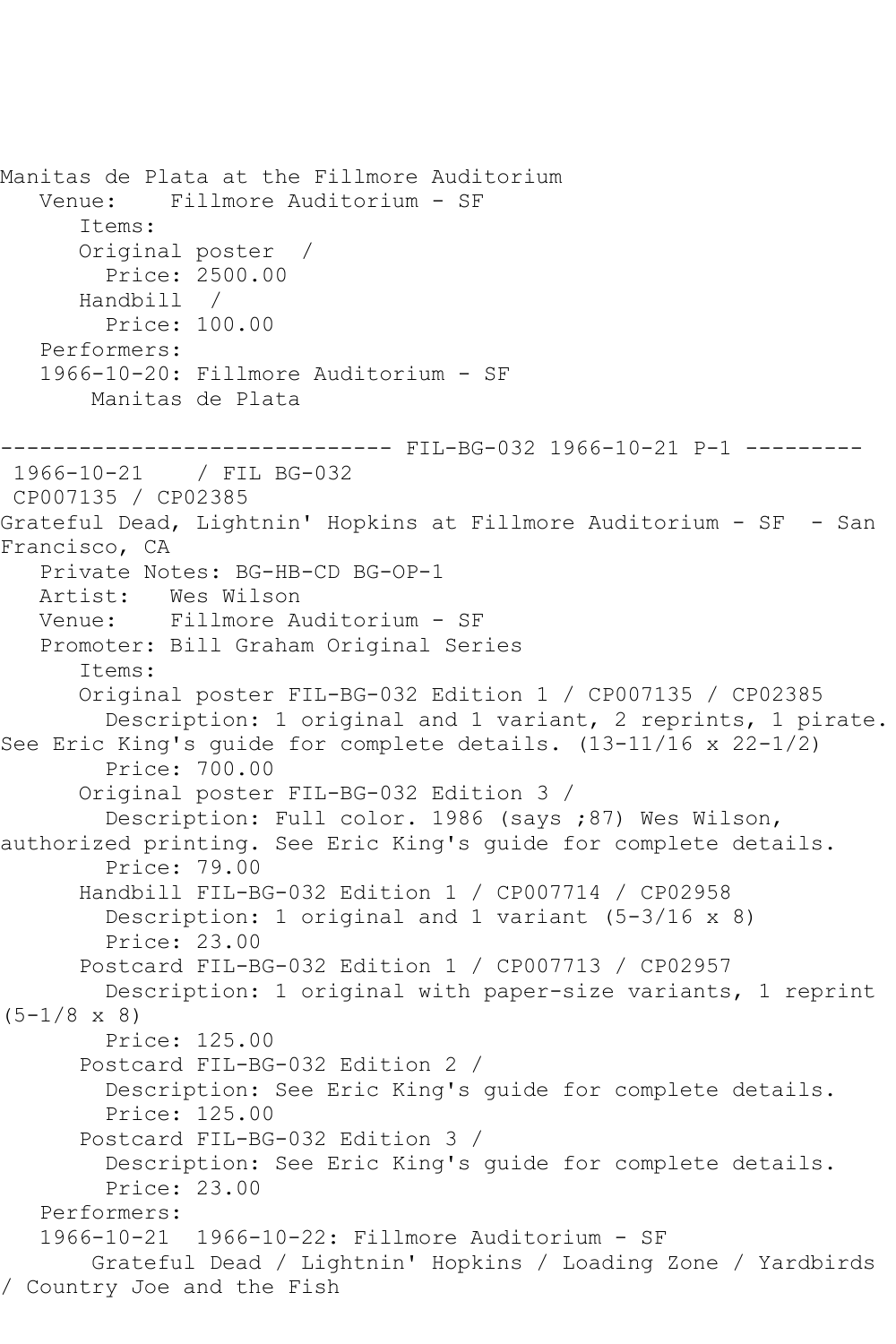1966-10-22: Grateful Dead / Lightnin' Hopkins / Loading Zone / Yardbirds / Country Joe and the Fish 1966-10-23: Lightnin' Hopkins / Loading Zone / Yardbirds / Country Joe and the Fish ------------------------------ FIL-BG-033 1966-10-23 P-1 --------- 1966-10-23 / FIL BG-033 CP007136 / CP02386 Yardbirds, Country Joe and the Fish at Fillmore Auditorium - SF - San Francisco, CA Private Notes: BG-HB-CD(B) BG-OP-1 Event: One Sunday Afternoon Artist: John H. Myers Venue: Fillmore Auditorium - SF Promoter: Bill Graham Original Series Items: Original poster FIL-BG-033 Edition 1 / CP007136 / CP02386 Description: 1 original, 2 reprints, 1 pirate (14 x 20) Price: 1000.00 Original poster FIL-BG-033 Edition 2 / Description: See Eric King's guide for complete details. Price: 150.00 Original poster FIL-BG-033 Edition 3 / Description: See Eric King's guide for complete details. Price: 100.00 Handbill FIL-BG-033 Edition 1 / CP007716 / CP02960 Description: Colors of poster (5-7/16 x 8-1/2) Price: 350.00 Postcard FIL-BG-033 Edition 1 / CP007715 / CP02959 Description: Colors of poster (4-7/16 x 7-5/8) Price: 20.00 Performers: 1966-10-23: Fillmore Auditorium - SF Yardbirds / Country Joe and the Fish ------------------------------ FIL-BG-034 1966-10-28 P-1 --------- 1966-10-28 / FIL BG-034 CP007151 / CP02401 Captain Beefheart and his Magic Band, Chocolate Watch Band at Fillmore Auditorium - SF - San Francisco, CA Private Notes: BG-HB-CD(C) BG-OP-1 Artist: Wes Wilson Venue: Fillmore Auditorium - SF Promoter: Bill Graham Original Series Items: Original poster FIL-BG-034 Edition 1 / CP007151 / CP02401 Description: 1 original, 1 reprint (13-11/16 x 19-1/4)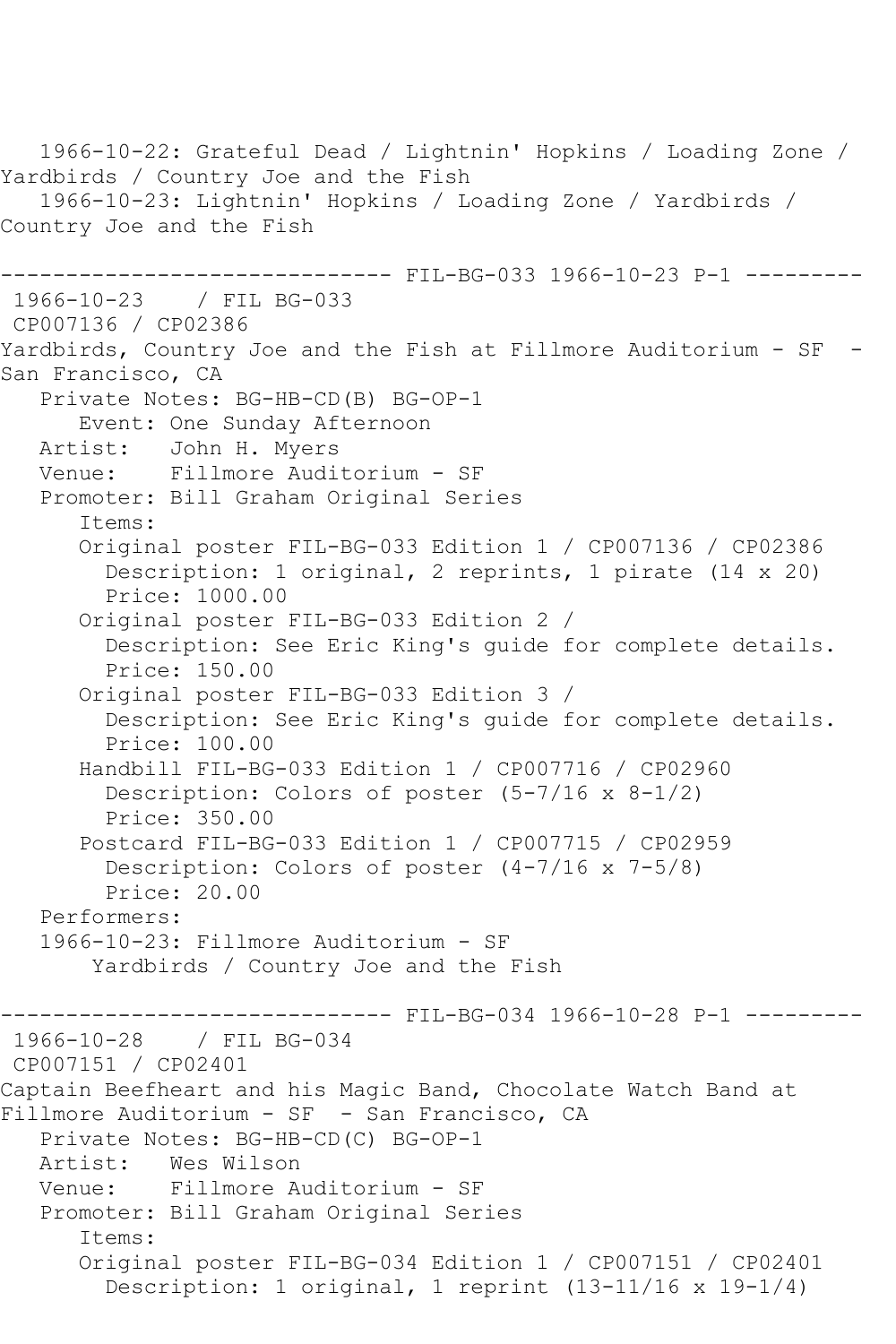Price: 700.00 Original poster FIL-BG-034 Edition 2 / Description: See Eric King's guide for complete details. Price: 75.00 Handbill FIL-BG-034 Edition 1 / CP007731 / CP02975 Description: Colors of poster (4-5/8 x 6-6/8) Price: 60.00 Postcard FIL-BG-034 Edition 1 / CP007718 / CP02962 Description: 1 original with mechanical varitations (4-13/16 x 7-7/16) Price: 30.00 Performers: 1966-10-28 1966-10-30: Fillmore Auditorium - SF Captain Beefheart and his Magic Band / Chocolate Watch Band / Great Pumpkin ------------------------------ FIL-BG-035 1966-11-04 P-1 --------- 1966-11-04 / FIL BG-035 CP007138 / CP02388 Muddy Waters Blues Band, Quicksilver Messenger Service at Fillmore Auditorium - SF - San Francisco, CA Private Notes: BG-HB(B)-CD BG-OP-1 Artist: Wes Wilson Venue: Fillmore Auditorium - SF Promoter: Bill Graham Original Series Items: Original poster FIL-BG-035 Edition 1 / CP007138 / CP02388 Description: 1 original, 2 reprints (13-11/16 x 22-1/2) Price: 600.00 Original poster FIL-BG-035 Edition 2 / Description: See Eric King's guide for complete details. Price: 100.00 Handbill FIL-BG-035 Edition 1 / CP007720 / CP02964 Description: 1 original and 1 variant Price: 125.00 Postcard FIL-BG-035 Edition 1 / CP007719 / CP02963 Description: 1 original (4-6/8 x 8) Price: 25.00 Performers: 1966-11-04 1966-11-06: Fillmore Auditorium - SF Muddy Waters Blues Band / Quicksilver Messenger Service / Andrew Staples ------------------------------ 1966-11-04 P --------- 1966-11-04 /

S.F. Mime Troupe, Jefferson Airplane at Men's Gym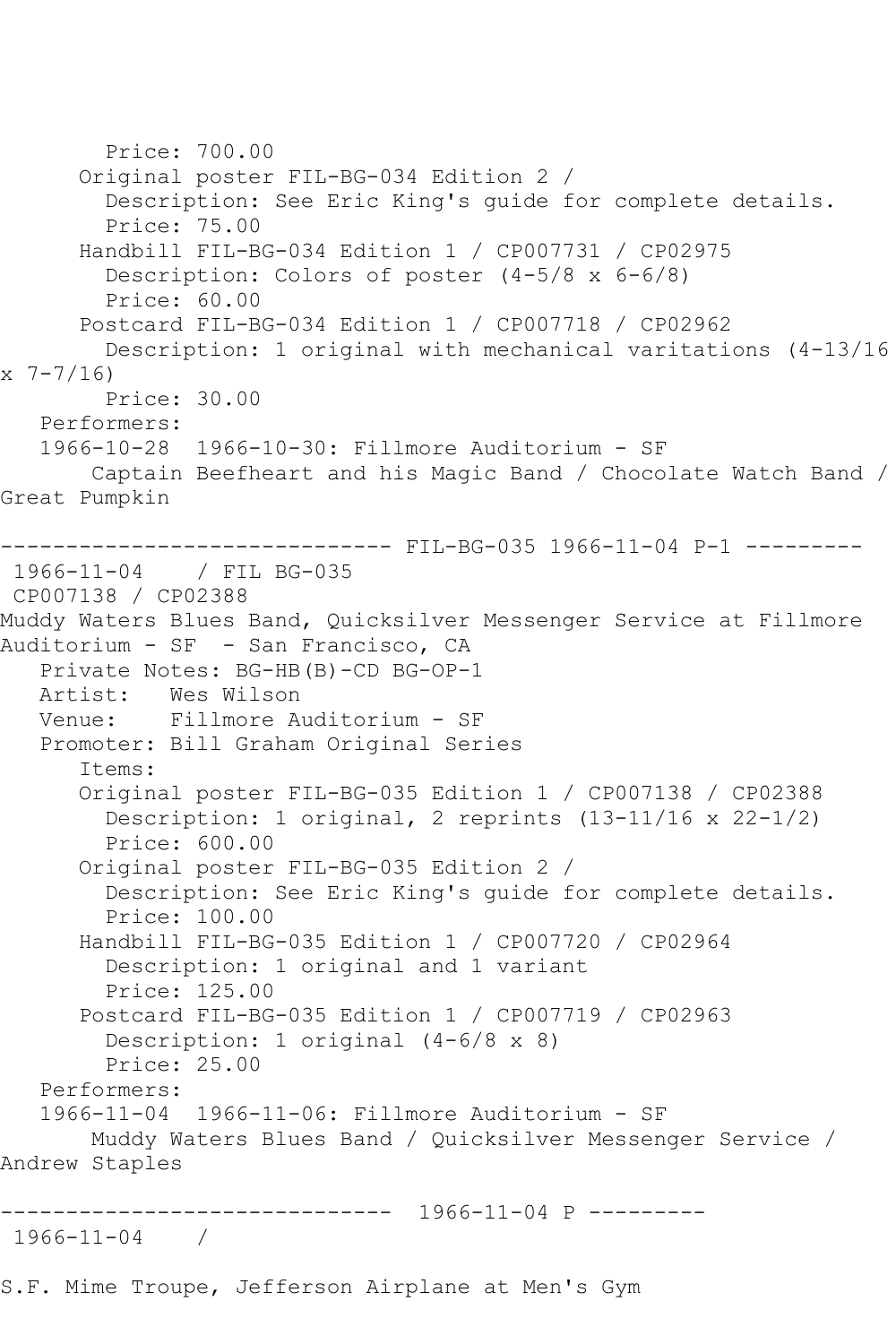```
 Venue: Men's Gym
    Promoter: Homecoming Coronation Ball
       Items:
       Original poster / 
    Performers:
    1966-11-04: Men's Gym
        S.F. Mime Troupe
    1966-11-06: Fairmont Hotel
    1966-11-05: Fillmore Auditorium - SF
        Jefferson Airplane
           ------------------------------ 1966-11-04 P ---------
1966-11-04 / 
CP060064 / CP060064
Country Joe and the Fish at Pauley Ballroom at University of 
California at Berkeley [Berkeley, CA]
  Artist: Tom Weller<br>Venue: Pauley Bal
           Pauley Ballroom at University of California at Berkeley
       Items:
       Original poster / CP060064 / CP060064 (17 x 20-1/4)
    Performers:
    1966-11-04: Pauley Ballroom at University of California at 
Berkeley
        Country Joe and the Fish
    1966-11-06: Moes Books
        Country Joe and the Fish
    1966-11-08 1966-11-10: Jabberwock
        Country Joe and the Fish
    1966-11-11 1966-11-12: Fillmore Auditorium - SF
        Country Joe and the Fish
    1966-11-06: Jabberwock
        Country Joe and the Fish
    1966-11-13: Jabberwock
        Country Joe and the Fish
    1966-11-20: Jabberwock
        Country Joe and the Fish
    1966-11-27: Jabberwock
        Country Joe and the Fish
    1966-11-07: Jabberwock
        Country Joe and the Fish
    1966-11-14: Jabberwock
        Country Joe and the Fish
    1966-11-21: Jabberwock
        Country Joe and the Fish
    1966-11-28: Jabberwock
        Country Joe and the Fish
```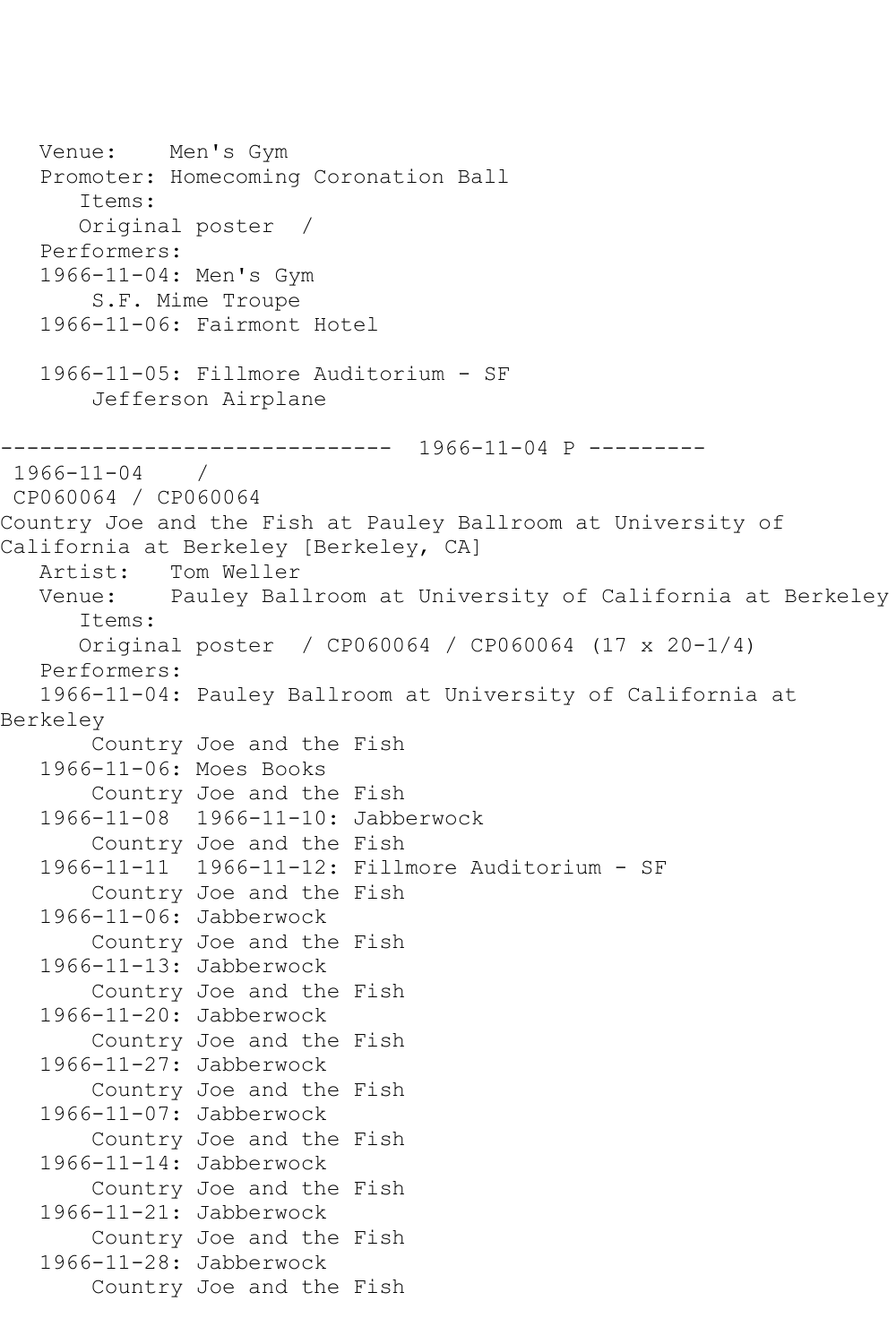------------------------------ FIL-2.081 1966-11-06 P-1 --------- 1966-11-06 / FIL 2.081 CP009888 / CS04983 Jefferson Airplane at Fillmore Auditorium - SF - San Francisco, CA Notes: 1st printing by Bindwood Press, 2nd printing by Berkeley Bonaparte, 3rd printing by S.F. Poster Co. This item appears in the Art of Rock book, plate no. 2.081 Event: Coming Home and Edwardian Ball Artist: Stanley Mouse<br>Venue: Fillmore Audi Fillmore Auditorium - SF Promoter: Associated Students of San Francisco State Items: Original poster FIL-2.081 Edition 1 / CP009888 / CS04983 Description: 1 original, 2 reprint (14 x 20-3/4) AORPlate: 2.081 Price: 600.00 Original poster FIL-2.081 Edition 2 / Description: By Berkeley Bonaparte. AORPlate: 2.081 Price: 125.00 Original poster FIL-2.081 Edition 3 / Description: Unauthorized, late 1960's, UK printing, by SFPCO (San Francisco Poster Company. AORPlate: 2.081 Price: 40.00 Handbill FIL-2.081 / AORPlate: 2.081 Price: 150.00 FIL-2.081 / CP000161 / 0165 AORPlate: 2.081 FIL-2.081 / CP018802 / XA19661106 AORPlate: 2.081 Performers: 1966-11-06: Fillmore Auditorium - SF Jefferson Airplane -------------------------------- FIL-BG-036 1966-11-11 P-1 ----------<br>1966-11-11 / FIL BG-036 / FIL BG-036 CP005843 / CP01092 Bola Sete, Country Joe and the Fish at Fillmore Auditorium - SF - San Francisco, CA Private Notes: BG-HB(A)-CD(F) BG-OP-1 \* 1st, 275, B+ Event: Kiddies Free! Artist: Wes Wilson Venue: Fillmore Auditorium - SF Promoter: Bill Graham Original Series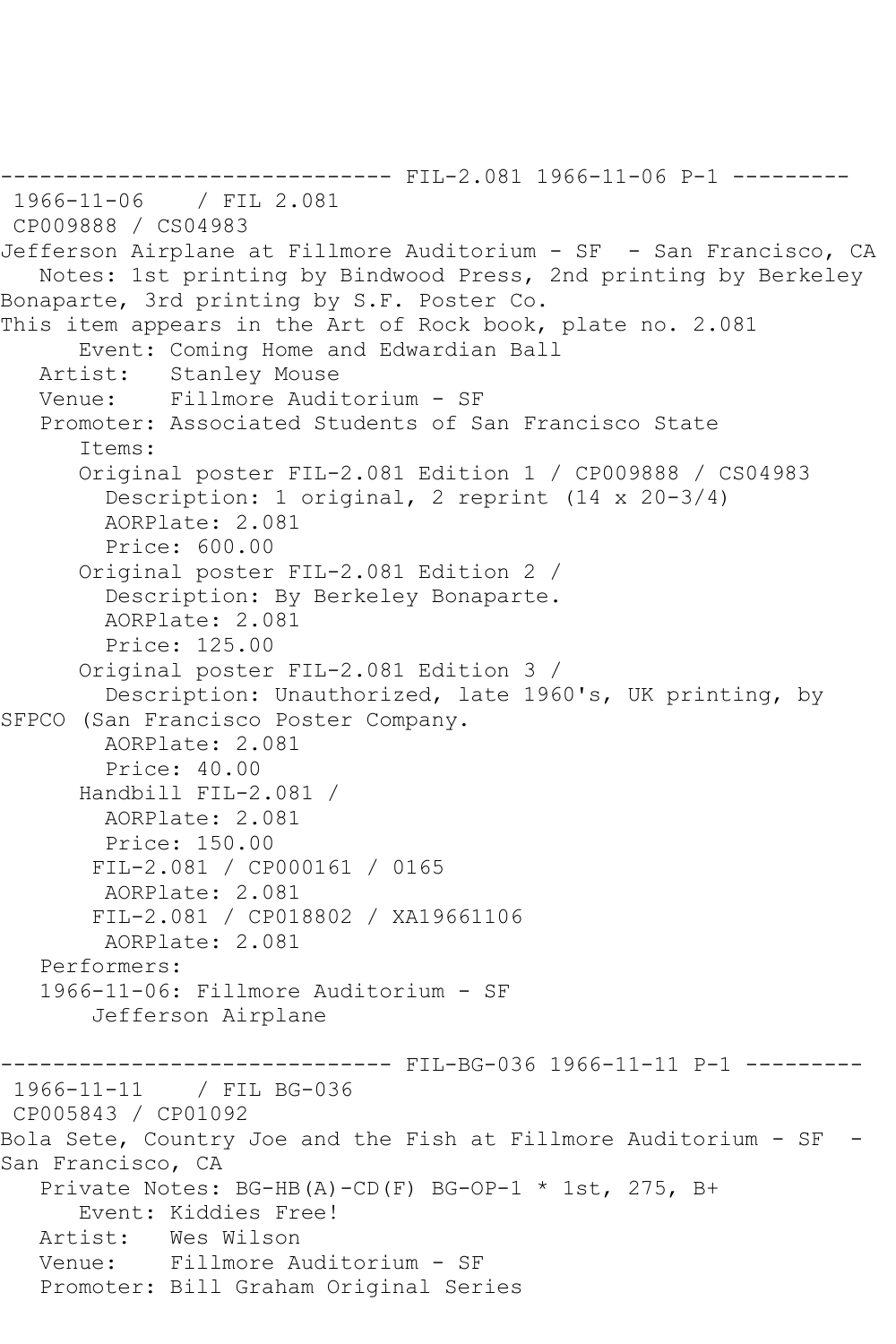Items: Original poster FIL-BG-036 Edition 1 / CP005843 / CP01092 Description: 1 original, 3 reprints (14 x 24-1/2) Price: 600.00 Original poster FIL-BG-036 Edition 2 / Description: See Eric King's guide for complete details. Price: 300.00 Original poster FIL-BG-036 Edition 3 / Description: See Eric King's guide for complete details. Price: 80.00 Handbill FIL-BG-036 Edition 1 / CP007722 / CP02966 Description: 1 original and 2 variants  $(4-6/8 \times 8-1/4)$  Price: 175.00 Postcard FIL-BG-036 Edition 1 / CP007721 / CP02965 Description: 1 original and many variations  $(4-6/8 \times 8-1/4)$  Price: 25.00 Postcard FIL-BG-036 Edition 2 / Description: See Eric King's guide for complete details. Price: 100.00 Postcard FIL-BG-036 Edition 3 / Description: See Eric King's guide for complete details. Price: 15.00 Performers: 1966-11-11 1966-11-13: Fillmore Auditorium - SF Bola Sete / Country Joe and the Fish / Buffalo Springfield ------------------------------ FIL-BG-038 1966-11-18 P-1 ---------<br>1966-11-18 / FIL BG-038 / FIL BG-038 CP007139 / CP02389 Grateful Dead, James Cotton Blues Band at Fillmore Auditorium - SF - San Francisco, CA Private Notes: BG-HB-CD BG-OP-1<br>Artist: Wes Wilson Wes Wilson Venue: Fillmore Auditorium - SF Promoter: Bill Graham Original Series Items: Original poster FIL-BG-038 Edition 1 / CP007139 / CP02389 Description: 1 original on several stocks, 2 reprints (13- 1/2 x 21) Price: 900.00 Original poster FIL-BG-038 Edition 2 / Description: See Eric King's guide for complete details. Price: 225.00 Original poster FIL-BG-038 Edition 3 / Description: See Eric King's guide for complete details. Price: 100.00 Original poster FIL-BG-038 Edition 4 /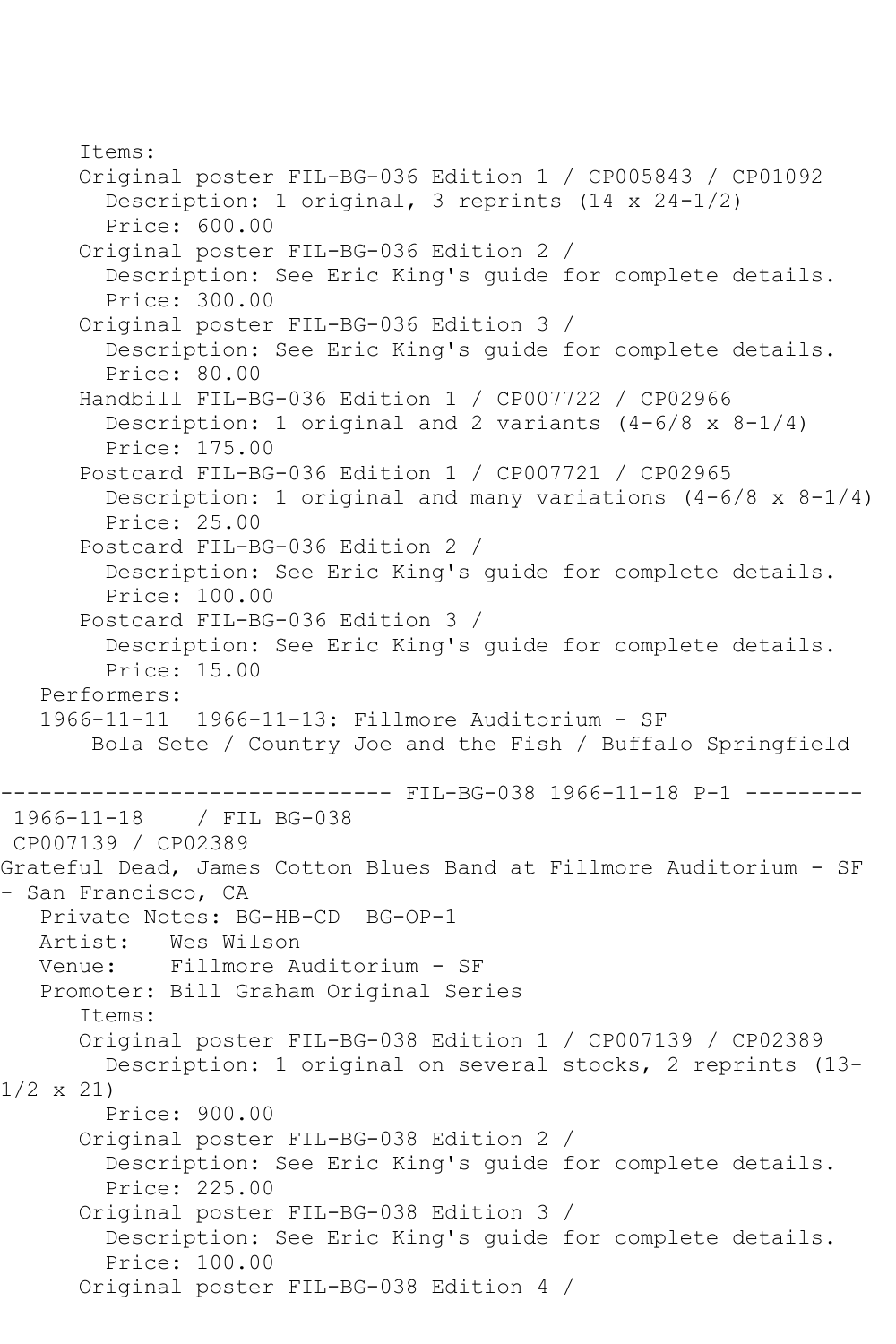Description: See Eric King's guide for complete details. Price: 25.00 Handbill FIL-BG-038 Edition 1 / CP007725 / CP02969 Description: 1 original (5-1/16 x 7-15/16) Price: 150.00 Postcard FIL-BG-038 Edition 1 / CP007726 / CP02970 Description: 1 original, 1 reprint (5 x 7-13/16) Price: 40.00 Postcard FIL-BG-038 Edition 2 / Description: See Eric King's guide for complete details. Price: 35.00 Postcard FIL-BG-038 Edition 4 / Description: See Eric King's guide for complete details. Price: 5.00 Performers: 1966-11-18 1966-11-20: Fillmore Auditorium - SF Grateful Dead / James Cotton Blues Band / Lothar and the Hand People ------------------------------ FIL-2.070 1966-11-20 P-1 --------- 1966-11-20 / FIL 2.070 CP000032 / 0033 Mc Jon Hendricks, James Cotton Blues Band at Fillmore Auditorium - SF - San Francisco, CA Notes: Benefit for SNCC This item appears in the Art of Rock book, plate no. 2.070 Benefit: Student Non-violent Coordinating Committe (SNCC) Fundraiser Venue: Fillmore Auditorium - SF Promoter: Book: Art of Rock Items: Original poster FIL-2.070 Edition 1 / CP000032 / 0033 (17-1/2  $x \ 22 - 1/2$  AORPlate: 2.070 Price: 2500.00 Handbill / (8-1/2 x 11) AORPlate: 2.070 Price: 325.00 Performers: 1966-11-20: Fillmore Auditorium - SF Mc Jon Hendricks / James Cotton Blues Band / Mc John Hardy / Grateful Dead / Quicksilver Messenger Service / Talbot / Johnny and De Thangs ------------------------------ FIL-BG-039 1966-11-25 P-1 --------- 1966-11-25 / FIL BG-039 CP007140 / CP02390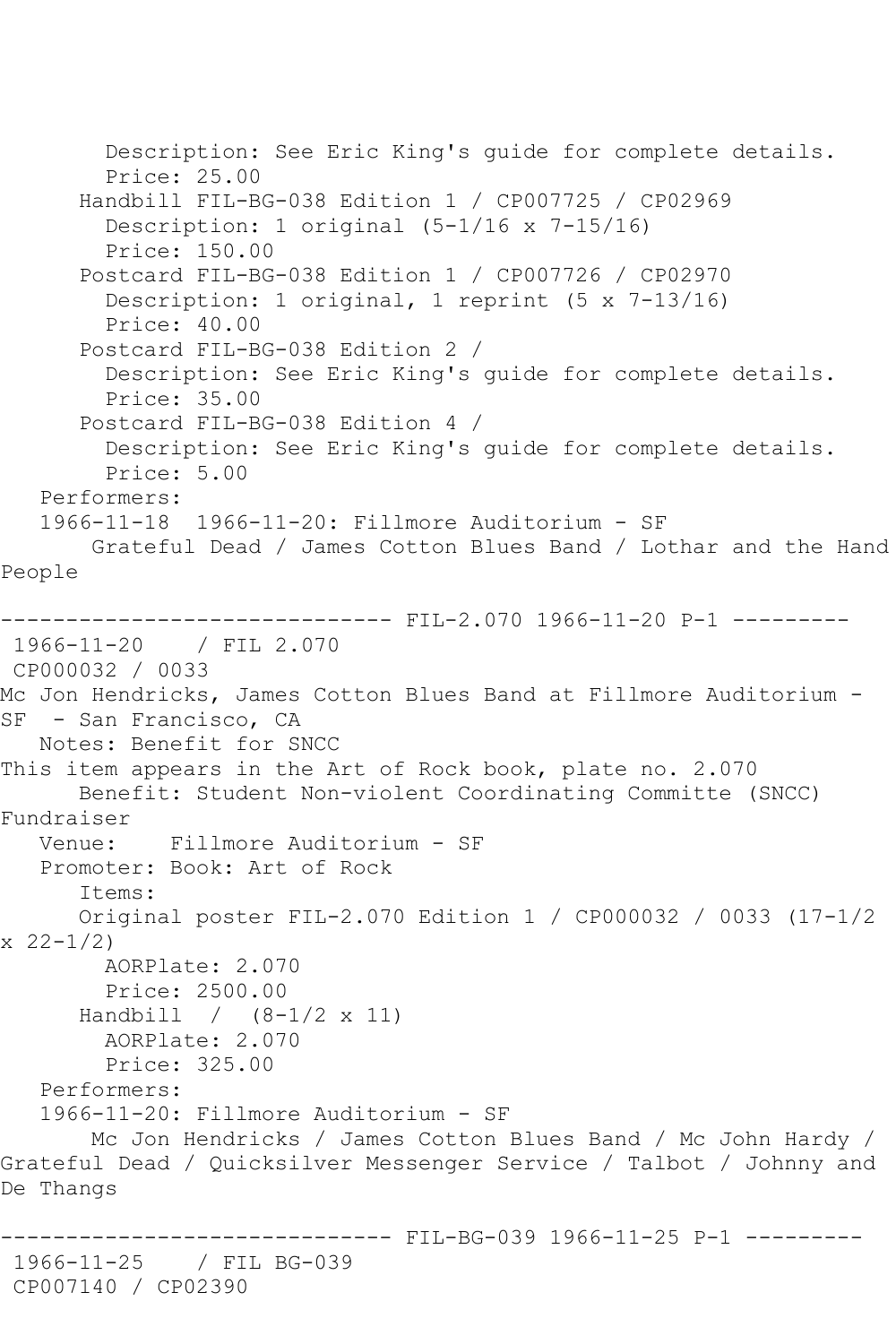```
Jefferson Airplane, James Cotton Blues Band at Fillmore Auditorium -
SF - San Francisco, CA
    Private Notes: BG-HB-CD BG-OP-1
       Event: Kiddies Free!
    Artist: Wes Wilson
   Venue: Fillmore Auditorium - SF
    Promoter: Bill Graham Original Series
       Items:
       Original poster FIL-BG-039 Edition 1 / CP007140 / CP02390
         Description: 1 original, 2 reprints (13-1/2 x 22-3/4)
         Price: 500.00
       Original poster FIL-BG-039 Edition 2 / 
         Description: See Eric King's guide for complete details.
         Price: 200.00
       Original poster FIL-BG-039 Edition 3 / 
         Description: See Eric King's guide for complete details.
         Price: 100.00
       Handbill FIL-BG-039 Edition 1 / CP007728 / CP02972
         Description: 1 original with many variations (4-15/16 x 7-
13/16)
         Price: 125.00
       Postcard FIL-BG-039 Edition 1 / CP007727 / CP02971
         Description: 1 original with varitions, 1 reprint (5-1/16 x 
7-7/8)
         Price: 25.00
       Postcard FIL-BG-039 Edition 2 / 
         Description: See Eric King's guide for complete details.
         Price: 20.00
    Performers:
    1966-11-25 1966-11-27: Fillmore Auditorium - SF
        Jefferson Airplane / James Cotton Blues Band / Moby Grape
--------------------------------- FIL-BG-040 1966-12-02 P-1 ----------<br>1966-12-02   / FIL BG-040
               / FIL BG-040
CP007141 / CP02391
Love, Moby Grape at Fillmore Auditorium - SF - San Francisco, CA
  Private Notes: BG-HB-CD BG-OP-1<br>Artist: Wes Wilson
            Wes Wilson
   Venue: Fillmore Auditorium - SF
    Promoter: Bill Graham Original Series
       Items:
       Original poster FIL-BG-040 Edition 1 / CP007141 / CP02391
         Description: 2 originals, 2 reprints (14 x 23-1/2)
         Price: 800.00
       Original poster FIL-BG-040 Edition 2 / 
         Description: See Eric King's guide for complete details.
         Price: 75.00
```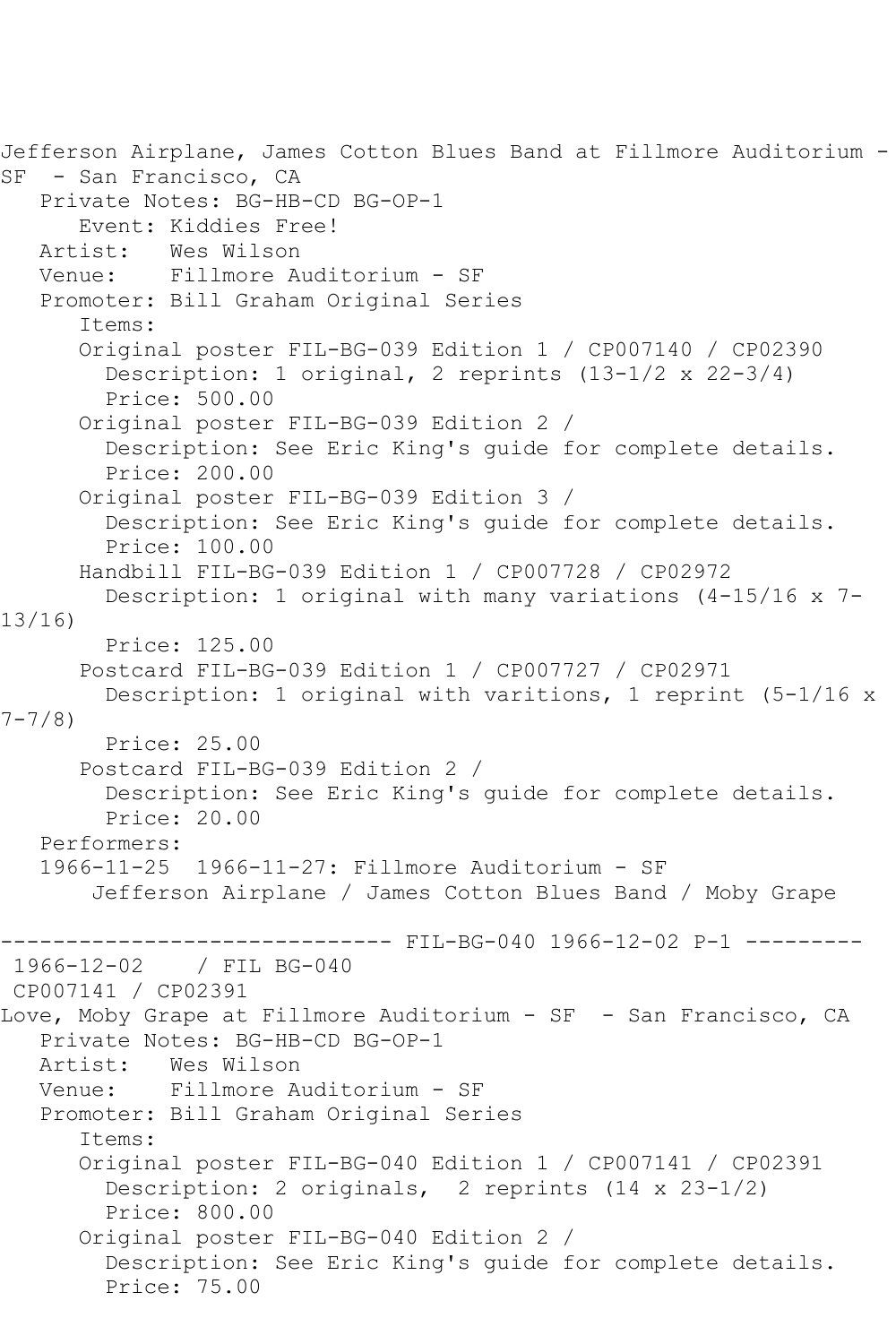```
 Original poster FIL-BG-040 Edition 3 / 
         Description: See Eric King's guide for complete details.
         Price: 60.00
       Handbill FIL-BG-040 Edition 1 / CP007730 / CP02974
         Description: 1 original with a great many variants (4-1/2 x 
7 - 5/8)
         Price: 200.00
       Postcard FIL-BG-040 Edition 1 / CP007729 / CP02973
         Description: 1 original (4-7/16 x 7-13/16)
         Price: 30.00
       Postcard FIL-BG-040 Edition 2 / 
         Description: See Eric King's guide for complete details.
         Price: 20.00
    Performers:
    1966-12-02 1966-12-04: Fillmore Auditorium - SF
        Love / Moby Grape / Lee Michaels
                      ------------------------------ FIL-BG-041 1966-12-09 P-1 ---------
1966-12-09 / FIL BG-041
CP007142 / CP02392
Grateful Dead, Big Mama Thornton at Fillmore Auditorium - SF - San 
Francisco, CA
   Private Notes: BG-HB(A)-CD(D) BG-OP-1
  Event: Hey Joe<br>Artist: Wes Wil
  Artist: Wes Wilson<br>Venue: Fillmore A
            Fillmore Auditorium - SF
    Promoter: Bill Graham Original Series
       Items:
       Original poster FIL-BG-041 Edition 1 / CP007142 / CP02392
         Description: 1 original, 1 reprint. West Coast Litho 
credits. See Eric King's guide for complete details. (14 x 22)
         Price: 600.00
       Original poster FIL-BG-041 Edition 2 / 
         Description: No printer credits. See Eric King's guide for 
complete details.
         Price: 100.00
       Handbill FIL-BG-041 Edition 1 / CP007732 / CP02976
         Description: 1 original and 2 variants (4-11/16 x 7-6/8)
         Price: 250.00
       Postcard FIL-BG-041 Edition 1 / CP007717 / CP02961
         Description: 1 original and 1 variant (4-5/8 x 7-6/8)
         Price: 40.00
       Postcard FIL-BG-041 Edition 2 / 
         Description: See Eric King's guide for complete details.
         Price: 25.00
    Performers:
    1966-12-09 1966-12-11: Fillmore Auditorium - SF
```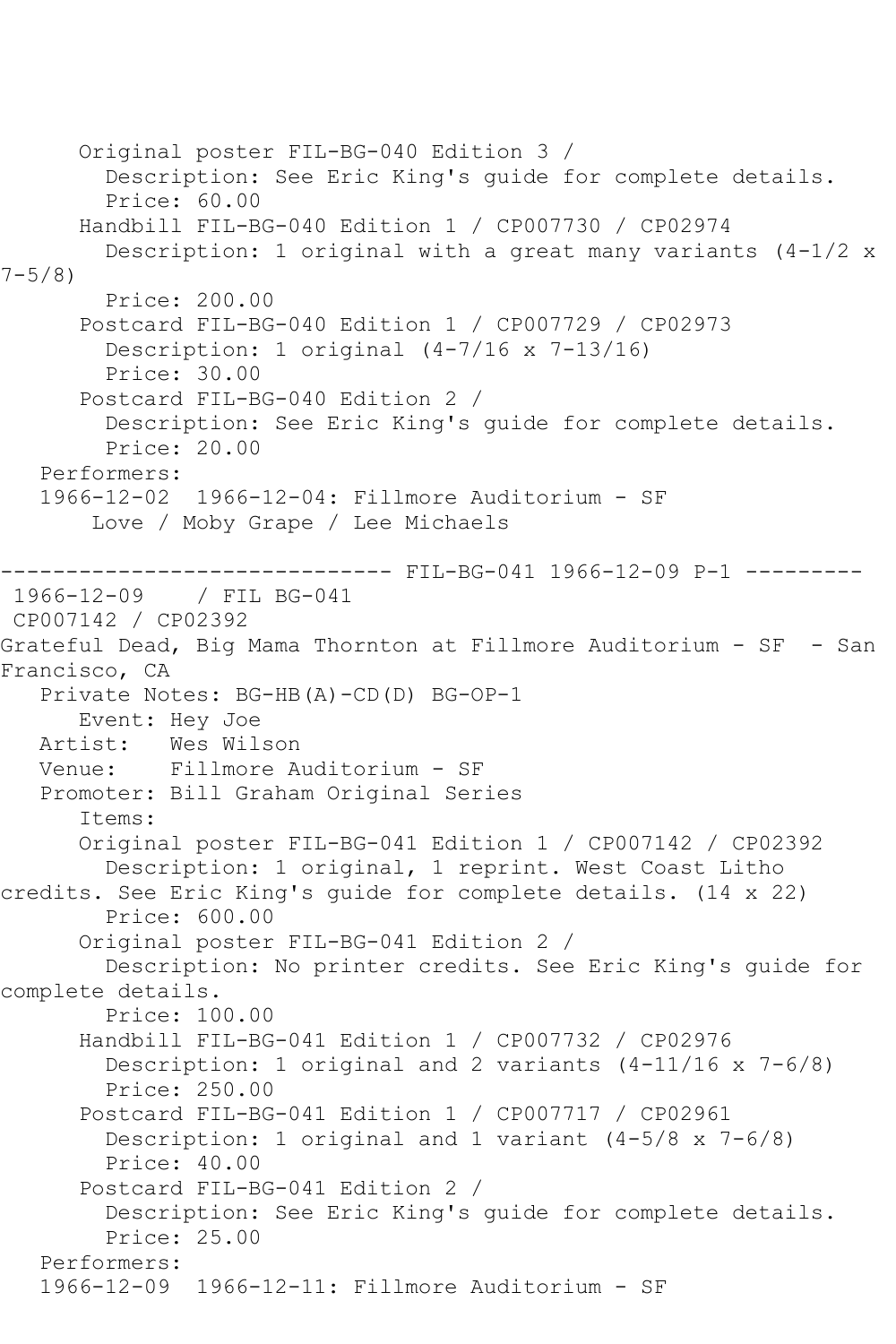Grateful Dead / Big Mama Thornton / Tim Rose ------ FIL-BG-042 1966-12-16 P-1 ---------1966-12-16 / FIL BG-042 CP005622 / CP00871 Jefferson Airplane, Junior Wells at Fillmore Auditorium - SF - San Francisco, CA Private Notes: BG-HB(A)-CD BG-OP-1 \*, 2nd, A-/B+ 25 1st 350 signed slick Event: Hey Joe, Kiddies Free!<br>Artist: Wes Wilson Wes Wilson Venue: Fillmore Auditorium - SF Promoter: Bill Graham Original Series Items: Original poster FIL-BG-042 Edition 1 / CP005622 / CP00871 Description: 1 original, 2 reprints (14 x 22) Price: 450.00 Original poster FIL-BG-042 Edition 2 / Description: See Eric King's guide for complete details. Price: 200.00 Handbill FIL-BG-042 Edition 1 / CP007734 / CP02978 Description: 1 original and 1 variant (4-1/2 x 7-1/2) Price: 150.00 Handbill FIL-BG-042 Edition 2 / Description: See Eric King's guide for complete details. Price: 45.00 Postcard FIL-BG-042 Edition 1 / CP007733 / CP02977 Description: 1 original with postal variations (4-9/16 x 7- 7/16) Price: 50.00 Performers: 1966-12-16 1966-12-18: Fillmore Auditorium - SF Jefferson Airplane / Junior Wells / Tim Rose ----- FIL-BG-043 1966-12-20 P-1 ---------1966-12-20 / FIL BG-043 CP007144 / CP02394 Otis Redding, Grateful Dead at Fillmore Auditorium - SF - San Francisco, CA Notes: This item appears in the Art of Rock book, plate no. 2.044 Private Notes: BG-HB(A)-CD BG-OP-1 Artist: Wes Wilson Venue: Fillmore Auditorium - SF Promoter: Book: Art of Rock Items: Original poster FIL-BG-043 Edition 1 / CP007144 / CP02394 Description: 1 original and 1 variatn (14 x 22-3/4)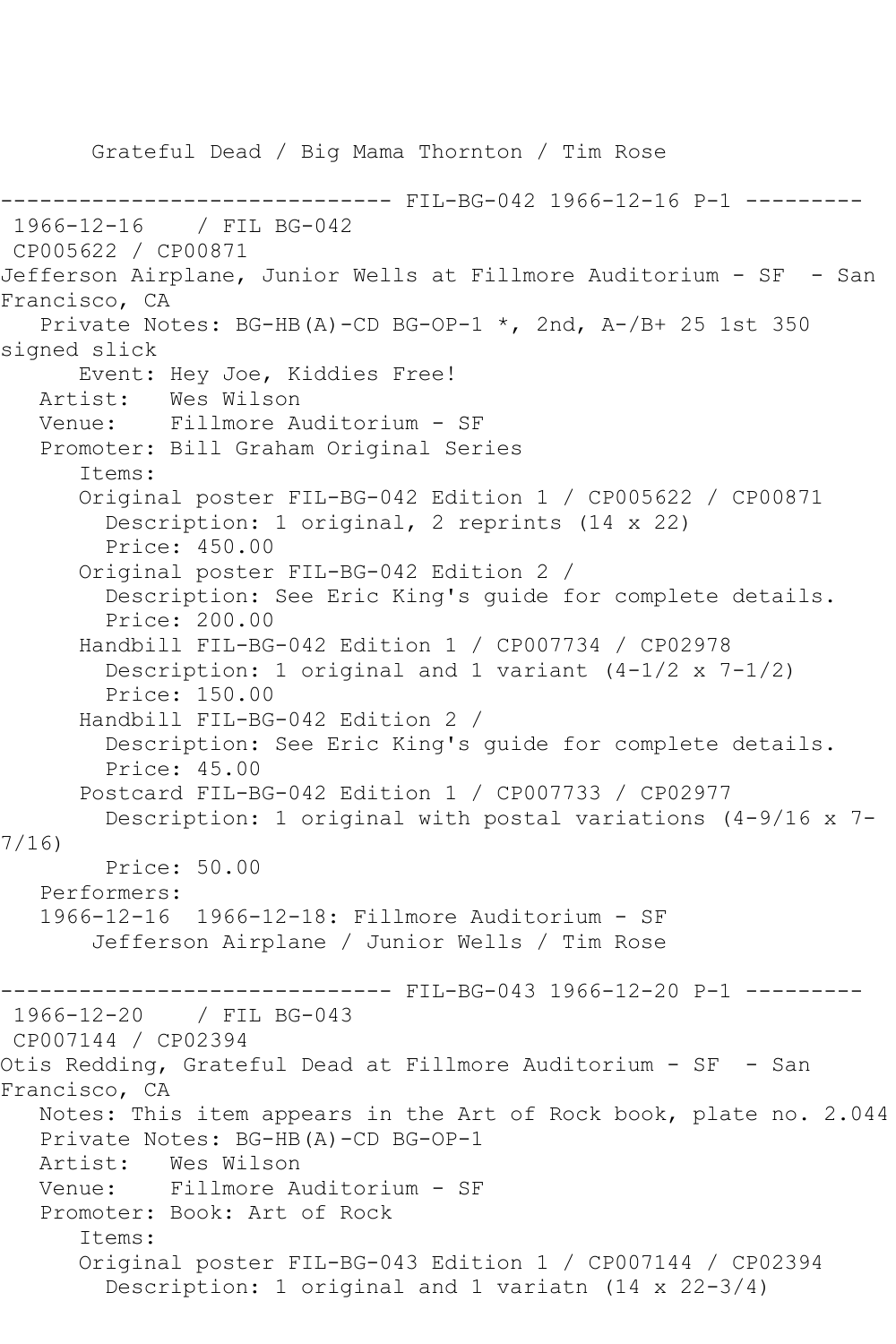```
 AORPlate: 2.044 
         Price: 600.00
       Handbill FIL-BG-043 Edition 1 / CP007736 / CP02980
         Description: 1 original and 1 variant (4-7/16 x 7-1/4)
         AORPlate: 2.044 
         Price: 150.00
       Postcard FIL-BG-043 Edition 1 / CP007735 / CP02979
         Description: 1 original (4-3/8 x 7-1/4)
         AORPlate: 2.044 
         Price: 250.00
   Performers:
    1966-12-20 1966-12-22: Fillmore Auditorium - SF
        Otis Redding / Grateful Dead
    1966-12-21: Otis Redding / Johnny Talbot
    1966-12-22: Otis Redding / Country Joe and the Fish
                  ------------------------------ FIL-BG-037 1966-12-30 P-1 ---------
1966-12-30 / FIL BG-037
CP005832 / CP01081
Jefferson Airplane, Grateful Dead at Fillmore Auditorium - SF - San 
Francisco, CA
    Private Notes: BG-HB-CD BG-OP-1
   Event: New Year Bash, with Breakfast<br>Artist: Wes Wilson
            Wes Wilson
   Venue: Fillmore Auditorium - SF
    Promoter: Bill Graham Original Series
       Items:
       Original poster FIL-BG-037 Edition 1 / CP005832 / CP01081
         Description: 1 original, 1 reprint (14 x 24-3/4)
         Price: 800.00
       Original poster FIL-BG-037 Edition 2 / 
         Price: 225.00
       Handbill FIL-BG-037 Edition 1 / CP007724 / CP02968
         Description: 1 original and 1 variant (4-1/4 x 8)
         Price: 200.00
       Postcard FIL-BG-037 Edition 1 / CP007723 / CP02967
         Description: 1 original and postal variants (4-1/4 x 8)
         Price: 25.00
       Postcard FIL-BG-037 Edition 2 / 
         Description: See Eric King's guide for complete details.
         Price: 20.00
    Performers:
    1966-12-30 1966-12-31: Fillmore Auditorium - SF
        Jefferson Airplane / Grateful Dead / Quicksilver Messenger 
Service
                      --------- FIL-BG-044 1967-01-06 P-1 ---------
```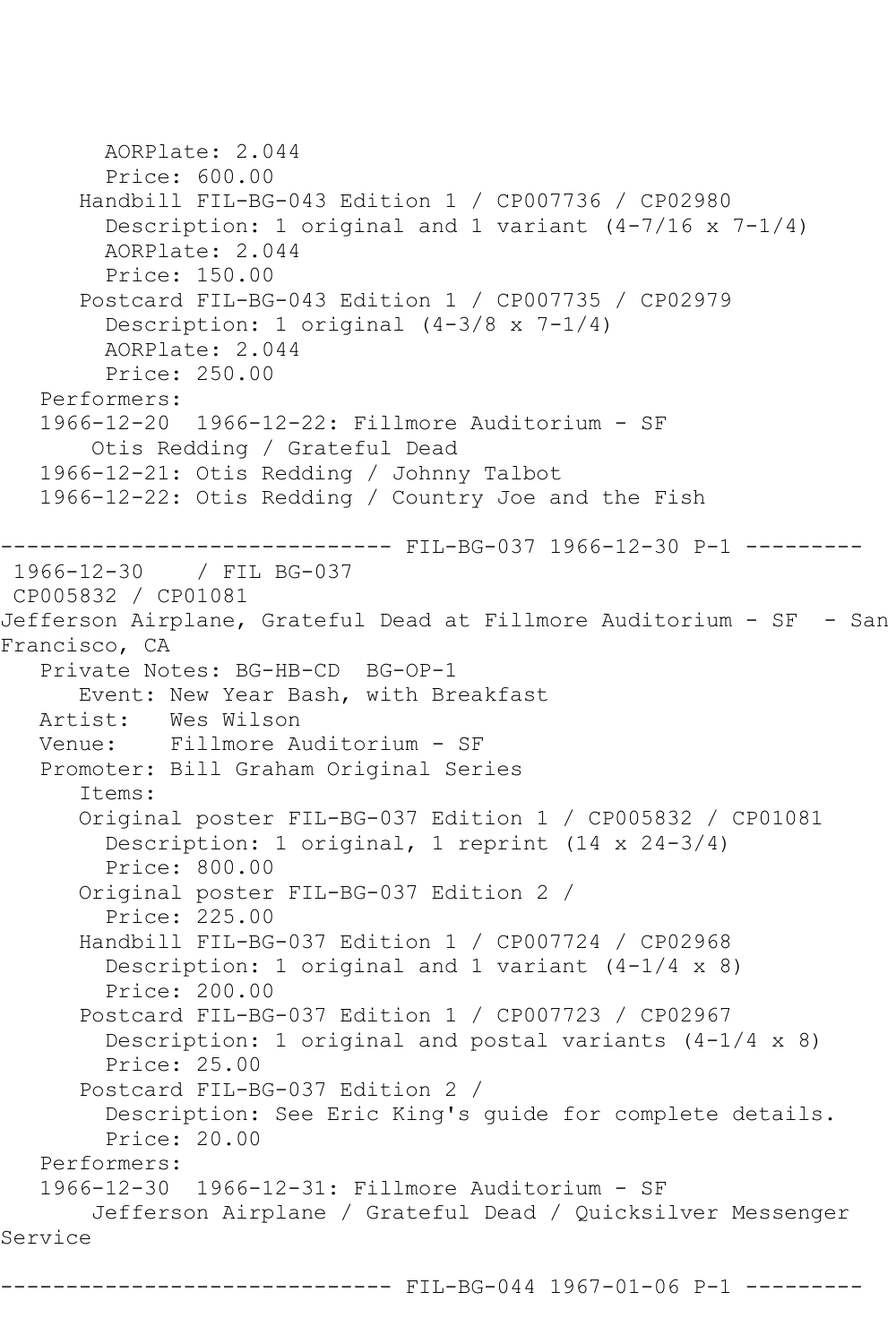1967-01-06 / FIL BG-044 CP007145 / CP02395 Young Rascals, Sopwith Camel at Fillmore Auditorium - SF - San Francisco, CA Private Notes: BG-HB-CD BG-OP-1<br>Artist: Wes Wilson Wes Wilson Venue: Fillmore Auditorium - SF Promoter: Bill Graham Original Series Items: Original poster FIL-BG-044 Edition 1 / CP007145 / CP02395 Description: 1 original, 1 reprint (14 x 23-3/4) Price: 700.00 Original poster FIL-BG-044 Edition 2 / Description: See Eric King's guide for complete details. Price: 75.00 Handbill FIL-BG-044 Edition 1 / CP007738 / CP02982 Description: 1 original and 1 variant (4-5/8 x 8) Price: 300.00 Postcard FIL-BG-044 Edition 1 / CP007737 / CP02981 Description: 1 original (4-5/8 x 7-7/8) Price: 60.00 Performers: 1967-01-06 1967-01-08: Fillmore Auditorium - SF Young Rascals / Sopwith Camel / Doors ------------------------------- FIL-BG-045 1967-01-13 P-1 ---------<br>1967-01-13 / FIL BG-045 1967-01-13 / FIL BG-045 CP007146 / CP02396 Grateful Dead, Junior Wells at Fillmore Auditorium - SF - San Francisco, CA Private Notes: BG-HB-CD BG-OP-1 Event: Sunday Afternoon, Kiddies Free! Artist: Wes Wilson<br>Venue: Fillmore A Fillmore Auditorium - SF Promoter: Bill Graham Original Series Items: Original poster FIL-BG-045 Edition 1 / CP007146 / CP02396 Description: 1 original and 1 variant, 2 reprints (14 x 22) Price: 1400.00 Original poster FIL-BG-045 Edition 2 / Description: See Eric King's guide for complete details. Price: 225.00 Original poster FIL-BG-045 Edition 3 / Description: See Eric King's guide for complete details. Price: 150.00 Original poster FIL-BG-045 Edition 4 /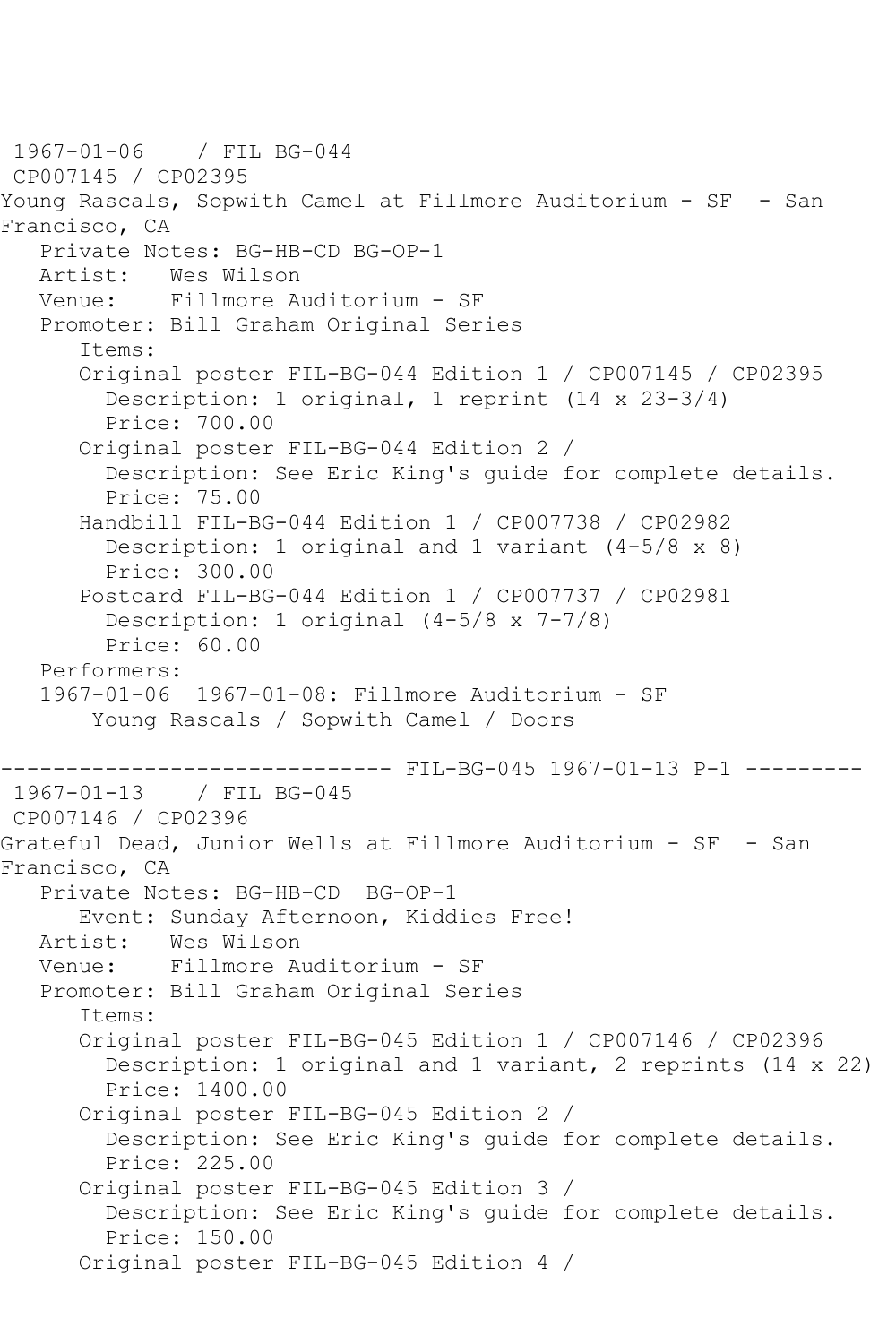Description: 1986 Wes Wilson printing in gold. See Eric King's guide for complete details. Price: 40.00 Handbill FIL-BG-045 Edition 1 / CP007740 / CP02984 Description: 1 original and 1 variant (4-5/16 x 7-1/8) Price: 150.00 Postcard FIL-BG-045 Edition 1 / CP007739 / CP02983 Description: 1 original, 2 reprints  $(4-2/8 \times 7-1/16)$  Price: 25.00 Postcard FIL-BG-045 Edition 4 / Description: See Eric King's guide for complete details. Price: 25.00 Performers: 1967-01-13 1967-01-15: Fillmore Auditorium - SF Grateful Dead / Junior Wells / Doors ------------------------------ FIL-BG-046 1967-01-20 P-1 --------- 1967-01-20 / FIL BG-046 CP007147 / CP02397 Paul Butterfield Blues Band, Charles Lloyd Quartet at Fillmore Auditorium - San Francisco, CA Private Notes: BG-CD BG-OP-1 Artist: Wes Wilson Venue: Fillmore Auditorium - SF Promoter: Bill Graham Original Series Items: Original poster FIL-BG-046 Edition 1 / CP007147 / CP02397 Description: 1 original and 1 variant (14-11/16 x 22) Price: 400.00 Postcard FIL-BG-046 Edition 1 / CP007741 / CP02985 Description: 1 original with postal variations, See Eric King's guide for complete details. (4-6/8 x 7-1/16) Price: 30.00 Performers: 1967-01-20 1967-01-22: Fillmore Auditorium - SF Paul Butterfield Blues Band / Charles Lloyd ----------- FIL-BG-047 1967-01-27 P-1 ---------1967-01-27 / FIL BG-047 CP007148 / CP02398 Paul Butterfield Blues Band, Charles Lloyd Quartet at Fillmore Auditorium - San Francisco, CA Private Notes: BG-CD(A) BG-OP-1 Artist: Wes Wilson Venue: Fillmore Auditorium - SF Promoter: Bill Graham Original Series Items: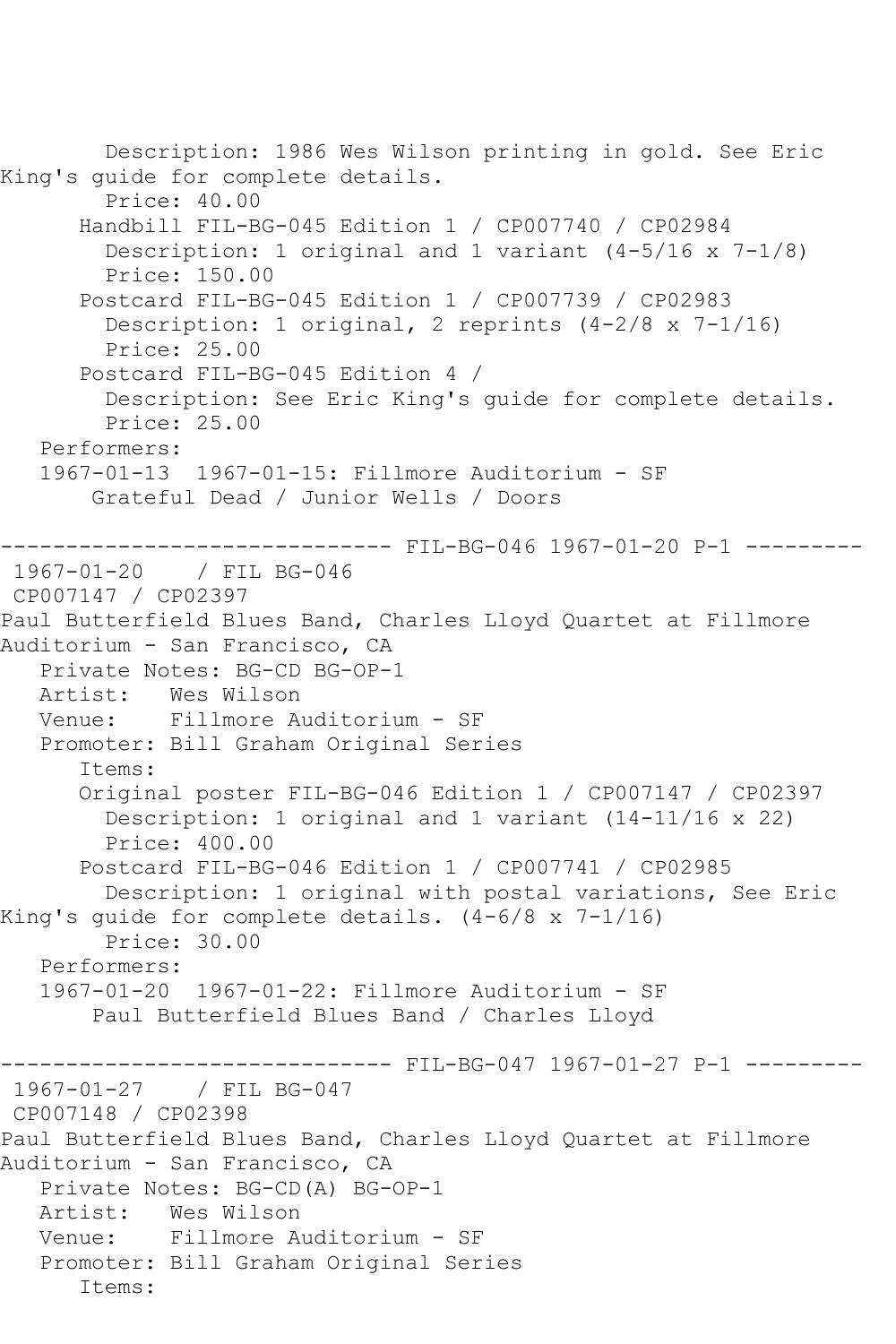Original poster FIL-BG-047 Edition 1 / CP007148 / CP02398 Description: 1 original (14-1/2 x 23) Price: 100.00 Postcard FIL-BG-047 Edition 1 / CP007742 / CP02986 Description: 1 original with postal variations. See Eric King's guide for complete details. (4-7/16 x 7-1/8) Price: 20.00 Performers: 1967-01-27 1967-01-29: Fillmore Auditorium - SF Paul Butterfield Blues Band / Charles Lloyd ------------------------------ FIL-BG-048 1967-02-03 P-1 --------- 1967-02-03 / FIL BG-048 CP007149 / CP02399 Jefferson Airplane, Quicksilver Messenger Service at Fillmore Auditorium - SF - San Francisco, CA Private Notes: BG-HB(A)-CD(E) BG-OP-1 Artist: Wes Wilson Venue: Fillmore Auditorium - SF Promoter: Bill Graham Original Series Items: Original poster FIL-BG-048 Edition 1 / CP007149 / CP02399 Description: 1 original with 2 variants, (14 x 23) Price: 1300.00 Original poster FIL-BG-048 Edition 2 / Description: See Eric King's guide for complete details. Price: 100.00 FIL-BG-048 Edition 1 / CP000480 / 0485 Description: Partial Proof Handbill FIL-BG-048 Edition 1 / CP007744 / CP02988 Description: 1 original and 1 variant (4-7/8 x 8-1/8) Price: 125.00 Postcard FIL-BG-048 Edition 1 / CP007743 / CP02987 Description: 1 original with postal variants (4-7/8 x 8-1/8) Price: 20.00 Postcard FIL-BG-048 Edition 2 / Description: See Eric King's guide for complete details. Price: 20.00 Performers: 1967-02-03 1967-02-05: Fillmore Auditorium - SF Jefferson Airplane / Quicksilver Messenger Service / Dino Valenti ------------------------------ FIL 1967-02-05 P --------- 1967-02-05 / FIL

Strike Benefit, Turn On Your Love Light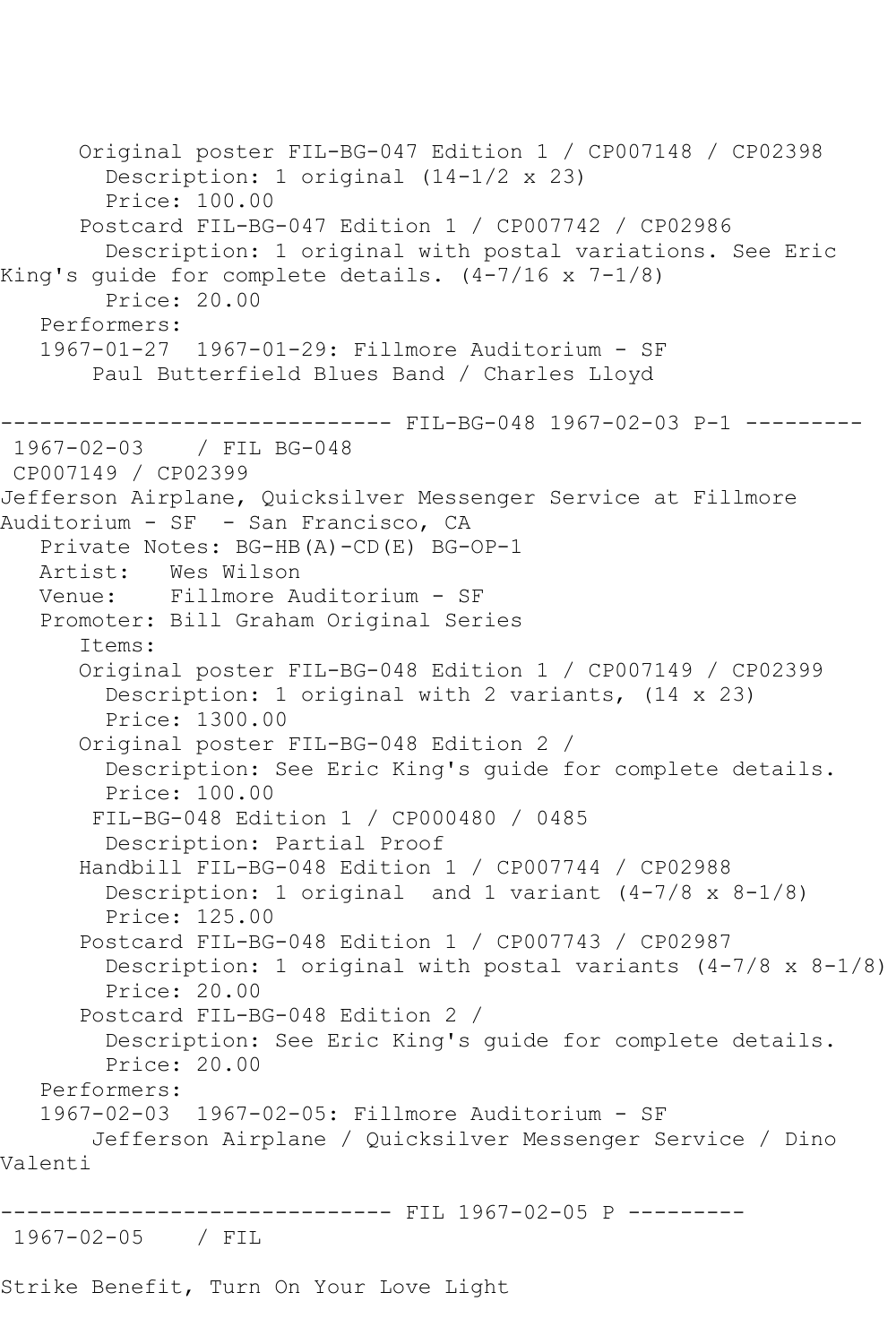```
 Venue: Fillmore Auditorium - SF
    Promoter: Joint Ventures
       Items:
       Original poster FIL / (10-3/4 x 6-1/8)
         Price: 375.00
      Handbill FIL / (8-1/2 x 11)
         Price: 125.00
       Handbill FIL / (10-3/4 x 6-1/8)
         Price: 175.00
    Performers:
    1967-02-05: Fillmore Auditorium - SF
        Jefferson Airplane / Quicksilver Messenger Service / Country 
Joe and the Fish / Loading Zone
------------------------------ FIL-BG-049 1967-02-10 P-1 ---------
1967-02-10 / FIL BG-049
CP007150 / CP02400
Blues Project, John Lee Hooker at Fillmore Auditorium - SF - San 
Francisco, CA
   Private Notes: BG-CD BG-OP-1
   Artist: John H. Myers
   Venue: Fillmore Auditorium - SF
   Promoter: Bill Graham Original Series
       Items:
       Original poster FIL-BG-049 Edition 1 / CP007150 / CP02400
         Description: 1 original (13-1/2 x 22-3/4)
         Price: 80.00
       Postcard FIL-BG-049 Edition 1 / CP007746 / CP02990
         Description: 1 original with many postal variants. See Eric 
King's guide for complete details. (4-7/8 x 8)
         Price: 25.00
    Performers:
    1967-02-10 1967-02-12: Fillmore Auditorium - SF
        Blues Project / John Lee Hooker / Stu Gardner Trio / Jimmy 
Reed
      ------------------------------ 1967-02-10 P ---------
1967-02-10 / 
Jimmy Reed, John Lee Hooker at Fillmore - San Francisco, CA<br>Venue: Fillmore Auditorium - SF
             Venue: Fillmore Auditorium - SF
       Items:
       Original poster / 
    Performers:
    1967-02-10: Fillmore Auditorium - SF
        Jimmy Reed / John Lee Hooker
```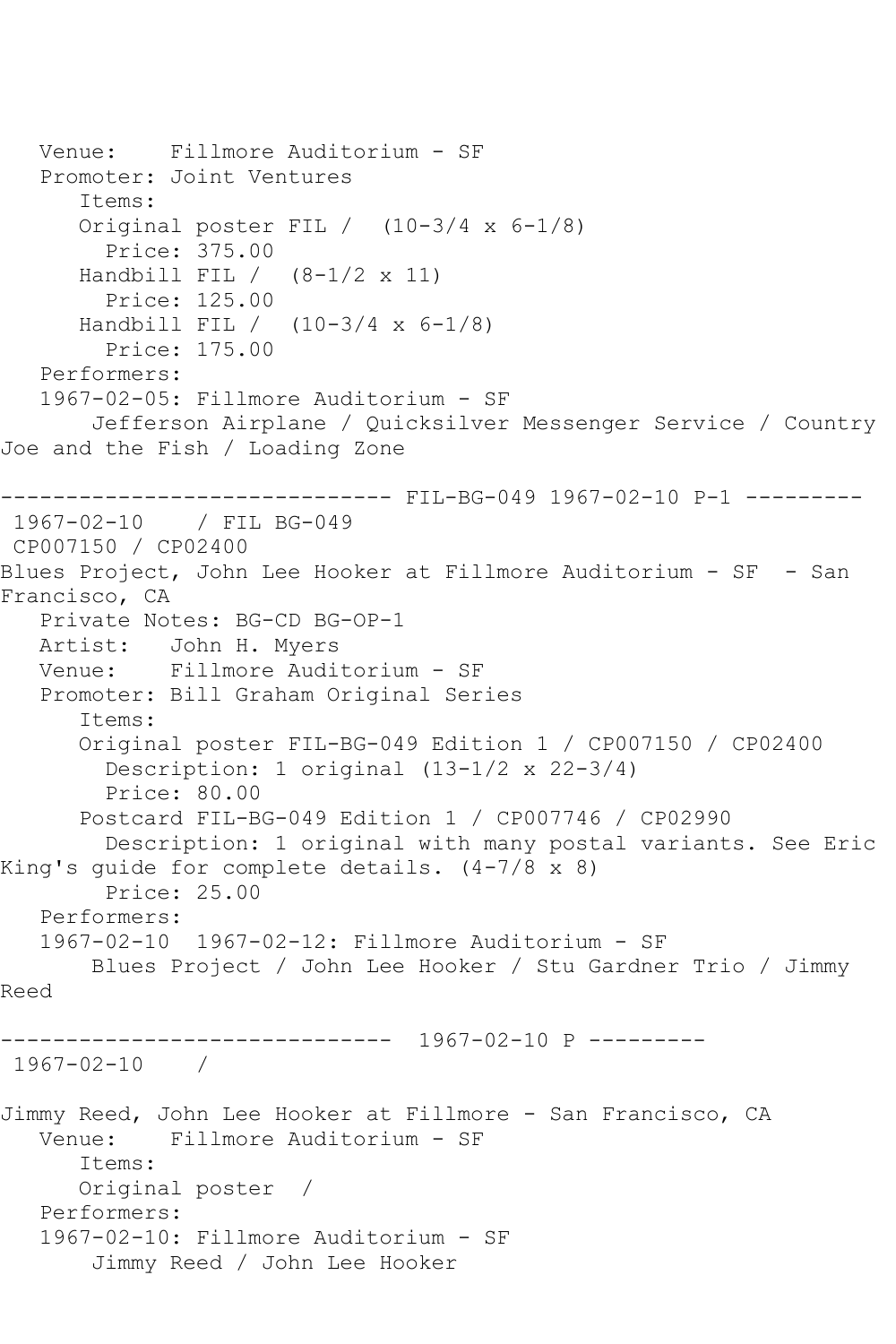------------------------------ FIL-2.073 1967-02-12 P-1 --------- 1967-02-12 / FIL 2.073 CP000876 / 0892 Grateful Dead, Moby Grape at Fillmore Auditorium - SF - San Francisco, CA Notes: Benefit for the Council for Civic Unity This item appears in the Art of Rock book, plate no. 2.073 Benefit: Benefit for the Council for Civic Unity Event: Abe Lincoln's Birthday Party Artist: Hank Lelo Venue: Fillmore Auditorium - SF Promoter: Bill Graham Presents Items: Original poster FIL-2.073 Edition 1 / CP000876 / 0892 AORPlate: 2.073 Price: 600.00 Handbill / (8-1/2 x 11) AORPlate: 2.073 Price: 150.00 Performers: 1967-02-12: Fillmore Auditorium - SF Grateful Dead / Moby Grape / Sly and the Family Stone / New Salvation Army Band / Notes from the Underground ------------------------------ 1967-02-12 P --------- 1967-02-12 / CP061547 / CP061547 Grateful Dead, Moby Grape at Fillmore Auditorium Benefit: Abe Lincoln's Birthday Party / Benefit for the Council for Civic Unity Artist: Hank Lelo<br>Venue: Fillmore *l* Fillmore Auditorium Promoter: Bill Graham Presents Items: Original poster / CP061547 / CP061547 (8-1/2 x 11) Performers: 1967-02-12: Fillmore Auditorium Grateful Dead / Moby Grape / Sly and the Family Stone / Salvation New Army / Notes of the Underground ------------------------------ FIL-BG-050 1967-02-17 P-1 --------- 1967-02-17 / FIL BG-050 CP007137 / CP02387 Blues Project, Mothers of Invention at Fillmore Auditorium - SF - San Francisco, CA Private Notes: BG-CD(A) BG-OP-1 Artist: Wes Wilson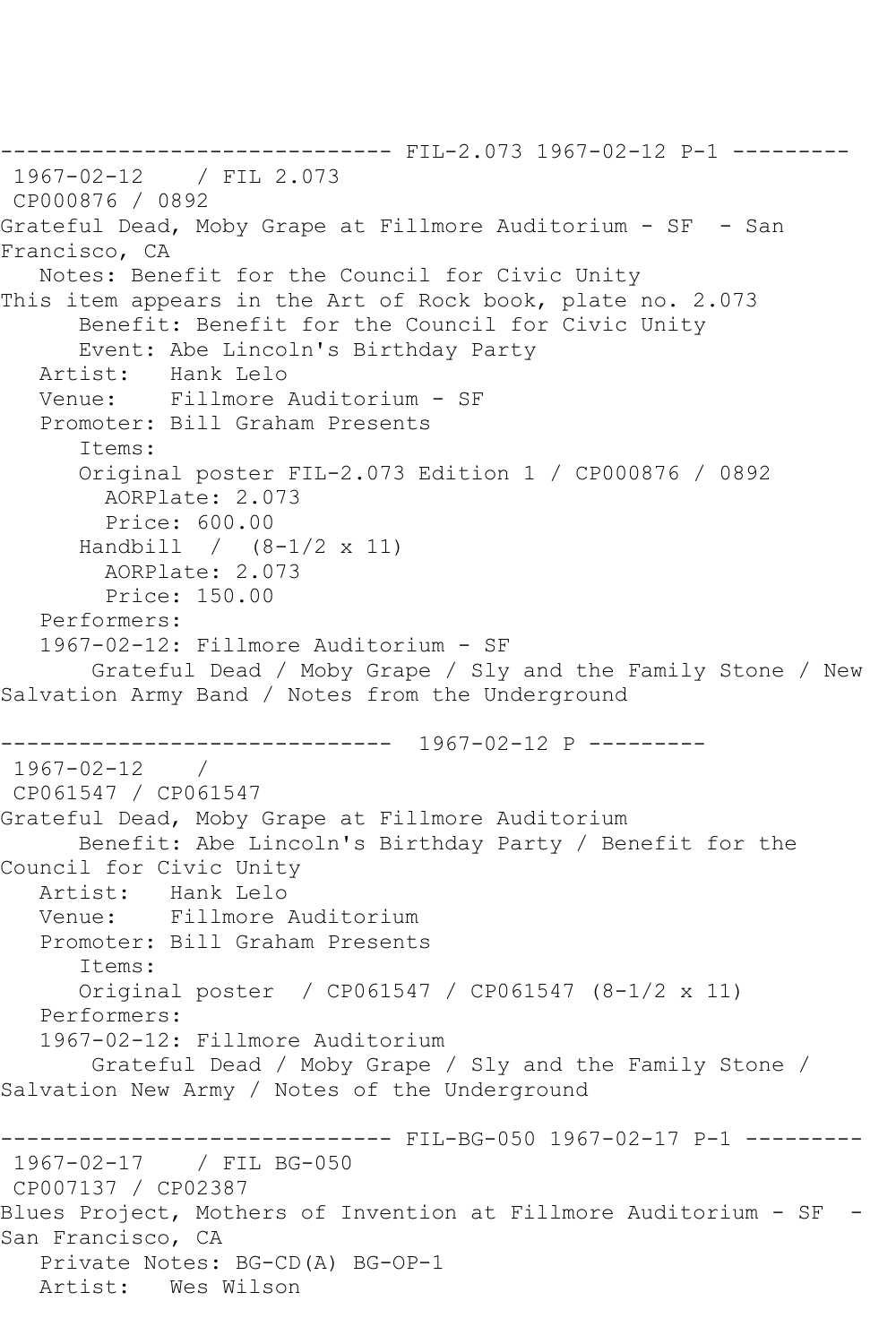```
 Venue: Fillmore Auditorium - SF
   Promoter: Bill Graham Original Series
       Items:
       Original poster FIL-BG-050 Edition 1 / CP007137 / CP02387
         Description: 1 original , 1 reprint (13-11/16 x 21-3/4)
         Price: 350.00
       Original poster FIL-BG-050 Edition 2 / 
         Description: See Eric King's guide for complete details.
         Price: 150.00
       Postcard FIL-BG-050 Edition 1 / CP007745 / CP02989
         Description: 1 original with postal variants (5-1/16 x 7-
7/8)
         Price: 25.00
   Performers:
   1967-02-17 1967-02-19: Fillmore Auditorium - SF
        Blues Project / Mothers of Invention / Canned Heat Blues Band
                    ---------- FIL 1967-02-19 P-1 ---------
1967-02-19 / FIL 
CP009875 / CS04970
Hugh Masekela, Letta Mbulu at Fillmore Auditorium - SF - San 
Francisco, CA
   Notes: non numbered Fillmore
       Benefit: Both/And Benefit
      Event: The Emancipation of Hugh Masekela
   Venue: Fillmore Auditorium - SF
       Items:
      Original poster FIL Edition 1 / CP009875 / CS04970 (13 x 16-
1/4)
         Price: 60.00
      Handbill FIL Edition 1 / CP008032 / CP03277
         Price: 50.00
        FIL / CP001206 / 1219
   Performers:
   1967-02-19: Fillmore Auditorium - SF
        Hugh Masekela / Letta Mbulu / Family Tree / Sweet Rock
                   ------------------------------ FIL-BG-051 1967-02-24 P-1 ---------
1967-02-24 / FIL BG-051
CP007152 / CP02402
Otis Rush and his Chicago Blues Band, Grateful Dead at Fillmore 
Auditorium - San Francisco, CA
   Private Notes: BG-CD(A) BG-OP-1
   Artist: Wes Wilson
   Venue: Fillmore Auditorium - SF
   Promoter: Bill Graham Original Series
       Items:
```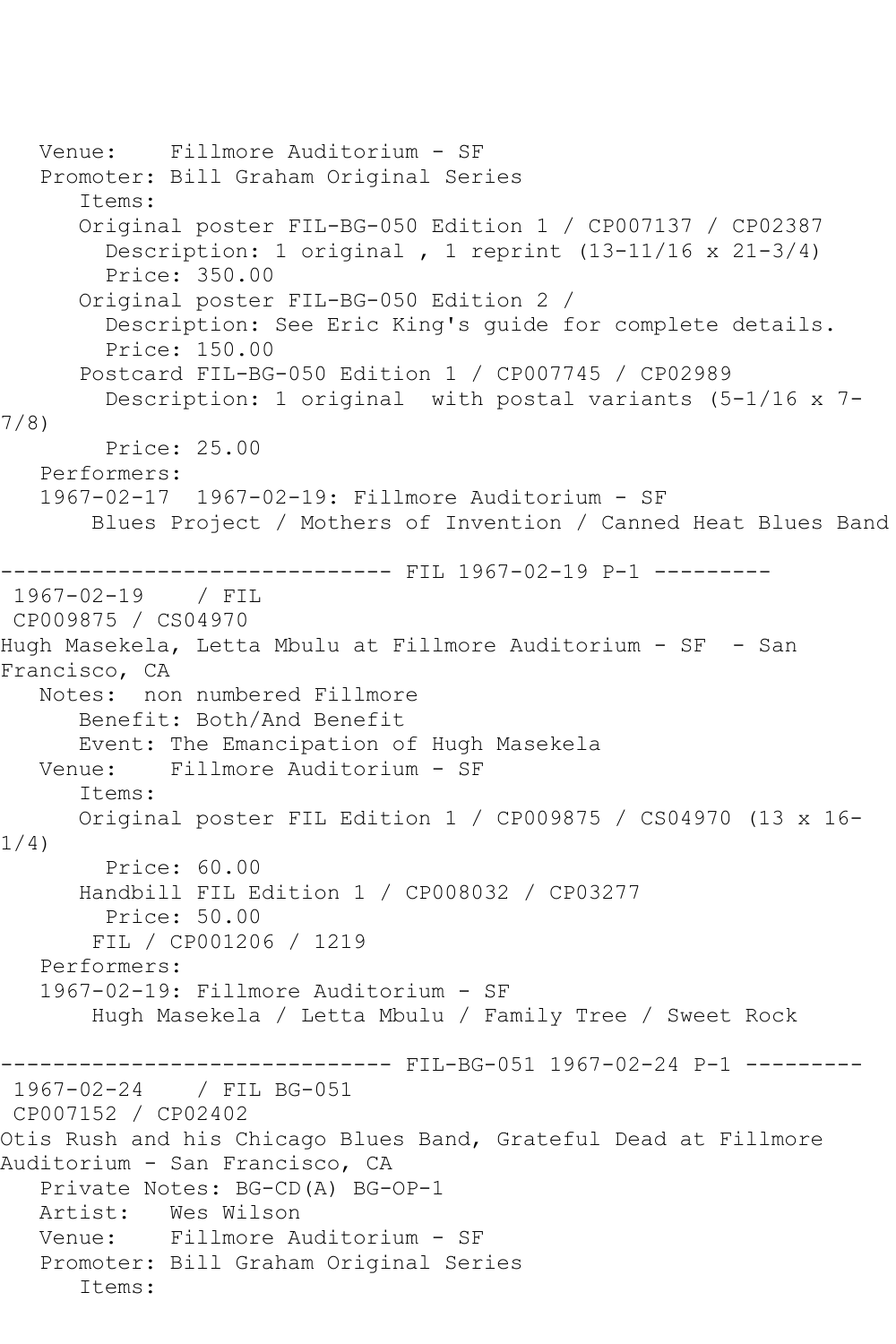Original poster FIL-BG-051 Edition 1 / CP007152 / CP02402 Description: 1 original , 1 reprint (13-1/2 x 22) Price: 1200.00 Original poster FIL-BG-051 Edition 2 / Description: See Eric King's guide for complete details. Price: 300.00 Postcard FIL-BG-051 Edition 1 / CP007747 / CP02991 Description: 1 original with variants, postal and otherwise. See Eric King's guide for complete details. (4-5/8 x 7- 6/8) Price: 40.00 Performers: 1967-02-24 1967-02-26: Fillmore Auditorium - SF Otis Rush / Grateful Dead / Canned Heat Blues Band ------------------------------ FIL-BG-052 1967-02-26 P-1 --------- 1967-02-26 / FIL BG-052 CP007153 / CP02403 B.B. King, Moby Grape at Fillmore Auditorium - SF - San Francisco, CA Private Notes: BG-CD BG-OP-1 Artist: John H. Myers Venue: Fillmore Auditorium - SF Promoter: Bill Graham Original Series Items: Original poster FIL-BG-052 Edition 1 / CP007153 / CP02403 Description: 1 original , 1 reprint (13-11/16 x 22-1/4) Price: 200.00 Original poster FIL-BG-052 Edition 2 / Description: See Eric King's guide for complete details. Price: 85.00 Postcard FIL-BG-052 Edition 1 / CP007761 / CP03005 Description: 1 original (4-6/8 x 7-1/2) Price: 20.00 Performers: 1967-02-26: Fillmore Auditorium - SF B.B. King / Moby Grape / Steve Miller Blues Band ------------------------------ FIL-BG-053 1967-03-03 P-1 --------- 1967-03-03 / FIL BG-053 CP007154 / CP02404 Rush, Otis Spann at Fillmore Auditorium - SF - San Francisco, CA Private Notes: BG-CD(A+B+C) BG-OP-1 Artist: Wes Wilson Venue: Fillmore Auditorium - SF Promoter: Bill Graham Original Series Items: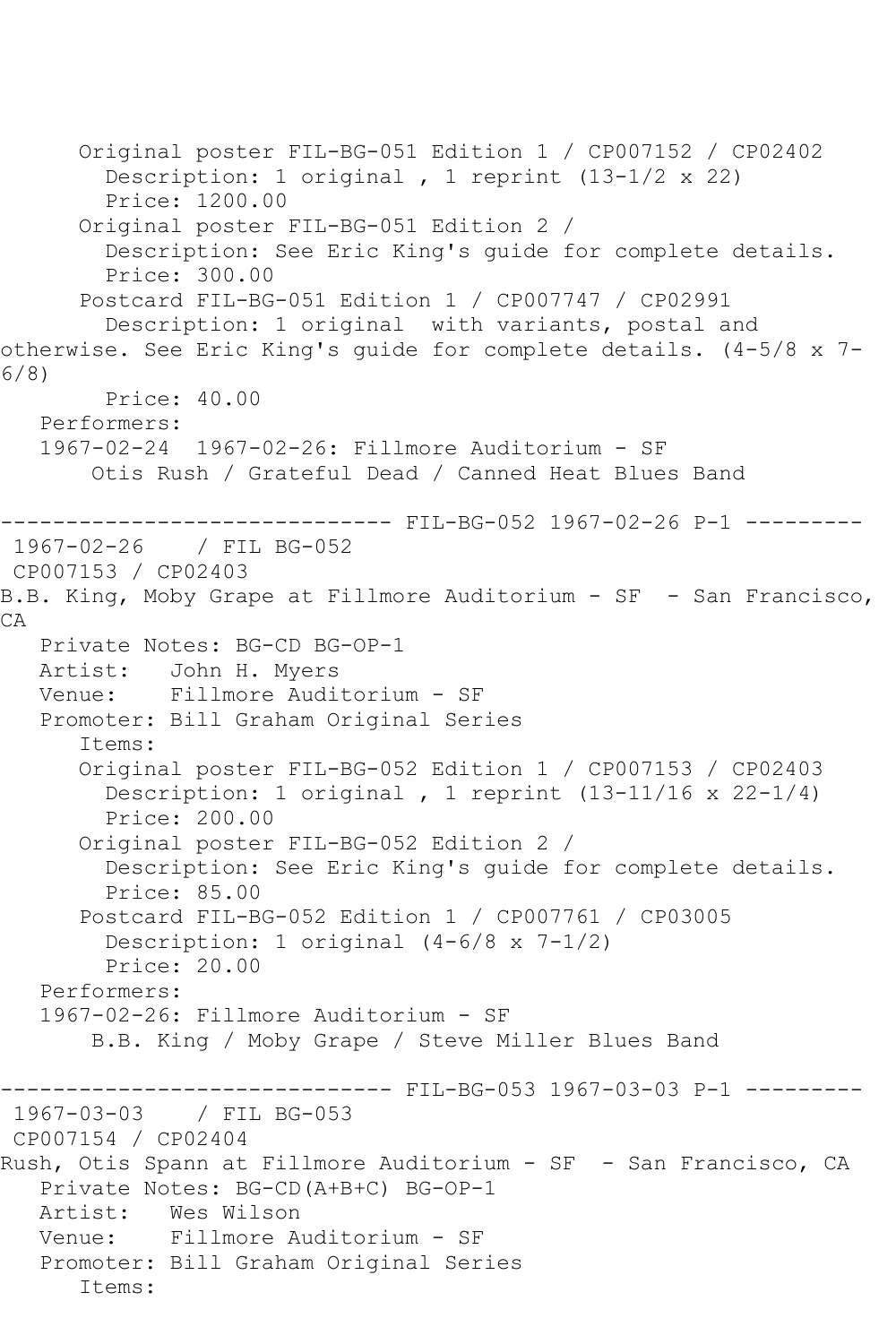```
 Original poster FIL-BG-053 Edition 1 / CP007154 / CP02404 Var. 
VAR
         Description: 1 original , 1 reprint (13-1/2 x 22-1/2)
         Price: 500.00
      Original poster FIL-BG-053 Edition 2 / 
         Description: See Eric King's guide for complete details.
         Price: 125.00
        FIL-BG-053 Edition 1 / CP000483 / 0488
         Description: Partial Proof
       Postcard FIL-BG-053 Edition 1 / CP007750 / CP02994 Var. A
         Description: 1 original with postal variations (4-11/16 x 8)
         Price: 100.00
       Postcard FIL-BG-053 Edition 1 / CP007749 / CP02993 Var. B
         Description: 1 original with postal variations (4-11/16 x 8)
         Price: 100.00
       Postcard FIL-BG-053 Edition 1 / CP007751 / CP02995 Var. C
         Description: 1 original with postal variations (4-11/16 x 8)
         Price: 100.00
   Performers:
   1967-03-03 1967-03-05: Fillmore Auditorium - SF
        Rush / Otis Spann / Mothers of Invention / Morning Glory
                 ------------- AVA 1967-03-03 P ---------
1967-03-03 / AVA 
CP060091 / CP060091
Country Joe and the Fish at Avalon Ballroom - San Francisco, CA<br>Artist: Tom Weller
           Tom Weller
   Venue: Avalon Ballroom
   Promoter: Joyful Wisdom Enterprises
       Items:
      Original poster AVA / CP060091 / CP060091 (17-1/8 x 23-1/8)
   Performers:
   1967-03-03 1967-03-05: Avalon Ballroom
        Country Joe and the Fish
   1967-03-12: Fillmore Auditorium - SF
        Country Joe and the Fish
   1967-03-16: Berkeley Community Theater
        Country Joe and the Fish
   1967-03-18: Sokol Hall
        Country Joe and the Fish
   1967-03-20 1967-03-26: Country Joe and the Fish
------------------------------ WIN-BG-054 1967-03-10 P-1 ---------
              / WIN BG-054
CP007155 / CP02405
Jefferson Airplane, Jimmy Reed at Winterland - San Francisco, CA
   Private Notes: BG-CD(D) BG-OP-1
```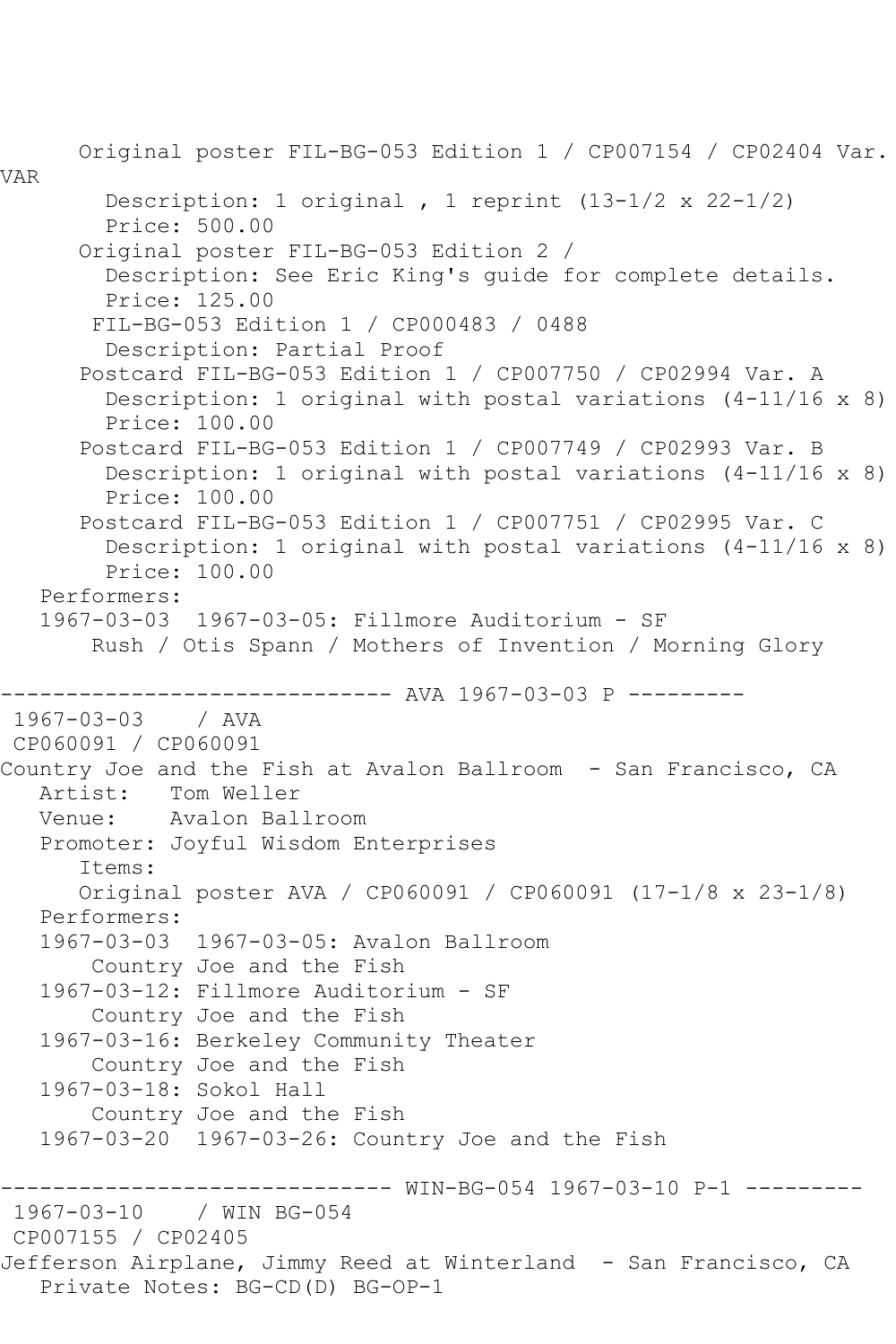```
 Artist: Wes Wilson
   Venue: Winterland
   Promoter: Bill Graham Original Series
       Items:
      Original poster WIN-BG-054 Edition 1 / CP007155 / CP02405
         Description: 1 original (13-1/2 x 20)
         Price: 200.00
       Original poster WIN-BG-054 Edition 2 / 
         Description: See Eric King's guide for complete details.
         Price: 75.00
        WIN-BG-054 Edition 1 / CP000482 / 0487
         Description: Partial Proof
       Postcard WIN-BG-054 Edition 1 / CP007752 / CP02996
         Description: 1 original with postal variations (4-15/16 x 7-
2/8)
         Price: 75.00
        WIN-BG-054 / CP002389 / 2376
   Performers:
   1967-03-10 1967-03-11: Winterland
        Jefferson Airplane / Jimmy Reed / John Lee Hooker / Stu 
Gardner Trio
   1967-03-12: Fillmore Auditorium - SF
        Jefferson Airplane / John Lee Hooker / Jimmy Reed / Stu 
Gardner Trio
------------------------------ FIL-2.047 1967-03-12 P-1 ---------
1967-03-12 / FIL 2.047
CP009854 / CS04949
Quicksilver Messenger Service, Big Brother and the Holding Compan at 
Fillmore Auditorium - SF - San Francisco, CA
   Notes: This item appears in the Art of Rock book, plate no. 2.047
      Benefit: Phoenix Dance Benefit : Medical Relief Ship to 
Vietnam and for rebuilding a bombed-out community center in 
Mississippi
   Venue: Fillmore Auditorium - SF
   Promoter: Book: Art of Rock
       Items:
       Original poster FIL-2.047 Edition 1 / CP009854 / CS04949
        AORPlate: 2.047 
         Price: 275.00
       Handbill / 
        AORPlate: 2.047 
        Price: 175.00
        FIL-2.047 / CP002987 / 2943
        AORPlate: 2.047 
   Performers:
   1967-03-12: Fillmore Auditorium - SF
```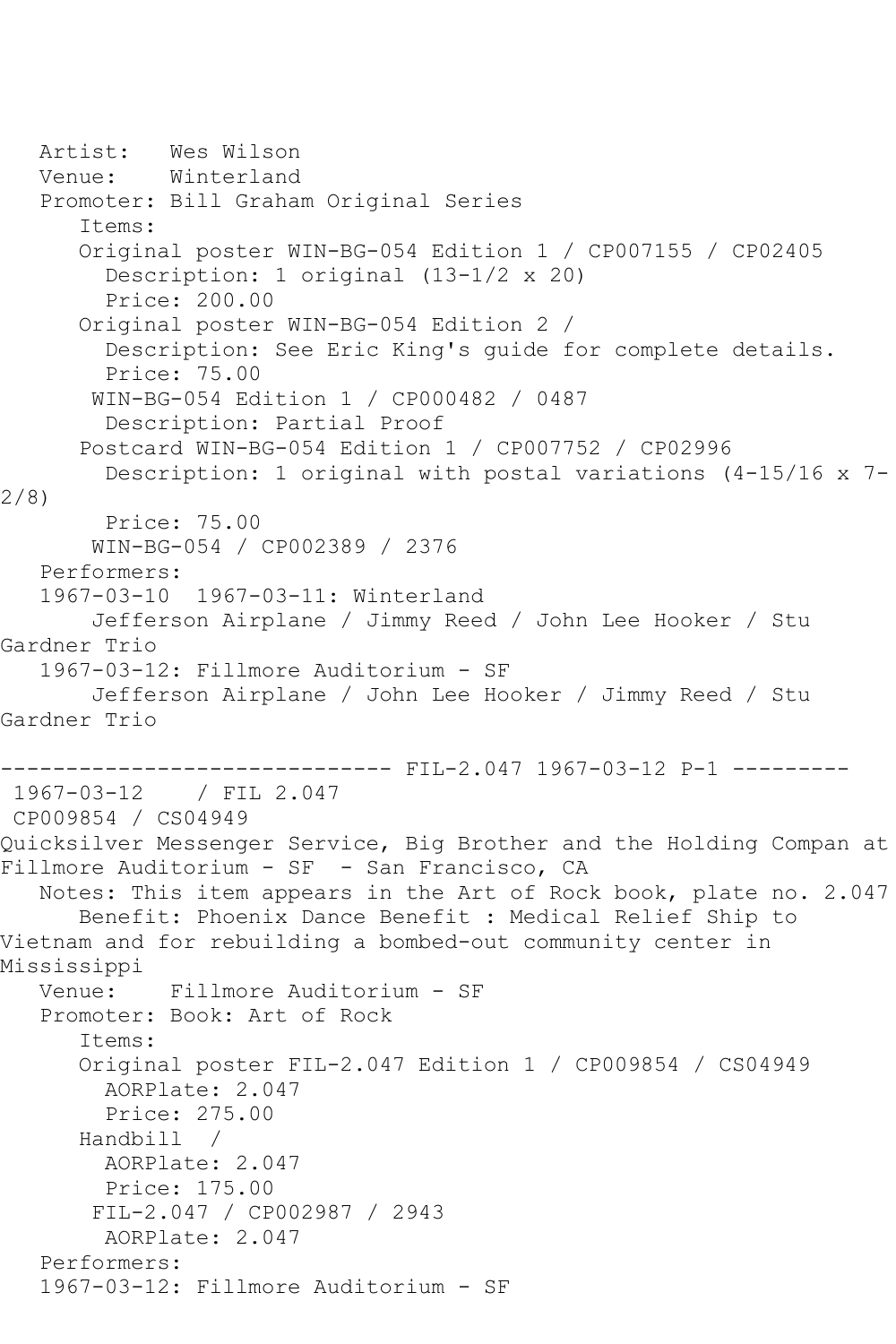Quicksilver Messenger Service / Big Brother and the Holding Company / Steve Miller Blues Band / Country Joe and the Fish ------------------------------ FIL-2.076 1967-03-12 P-1 --------- 1967-03-12 / FIL 2.076 CP001304 / 1321 Country Joe and the Fish, Big Brother and the Holding Company at Fillmore Auditorium - SF - San Francisco, CA Notes: Benefit for Sunflower-Phoenix Dance This item appears in the Art of Rock book, plate no. 2.076 Benefit: Phoenix Dance Benefit : Medical Relief Ship to Vietnam and for rebuilding a bombed-out community center in Mississippi Venue: Fillmore Auditorium - SF Promoter: Book: Art of Rock Items: Original poster FIL-2.076 Edition 1 / CP001304 / 1321 AORPlate: 2.076 Performers: 1967-03-12: Fillmore Auditorium - SF Country Joe and the Fish / Big Brother and the Holding Company / Steve Miller Blues Band / Quicksilver Messenger Service ------------------------------ FIL 1967-03-15 P-1 --------- 1967-03-15 / FIL CP007047 / CP02297 Gary Snyder, Mahalia Mandalagraphy at Fillmore Auditorium - SF [San Francisco, CA] Private Notes: \* B+ 60@ Benefit: Zen Benefit Event: Mountains and rivers Without End Venue: Fillmore Auditorium - SF Items: Original poster FIL / / CP060106 Original poster FIL Edition 1 / CP007047 / CP02297 Price: 125.00 Postcard FIL / CP009739 / CS04834 Price: 45.00 Performers: 1967-03-15: Fillmore Auditorium - SF Gary Snyder / Mahalia Mandalagraphy ------------------------------ WIN-BG-055 1967-03-17 P-1 --------- 1967-03-17 / WIN BG-055 CP007156 / CP02406 Chuck Berry, Grateful Dead at Winterland - San Francisco, CA Private Notes: BG-CD(A) BG-OP-1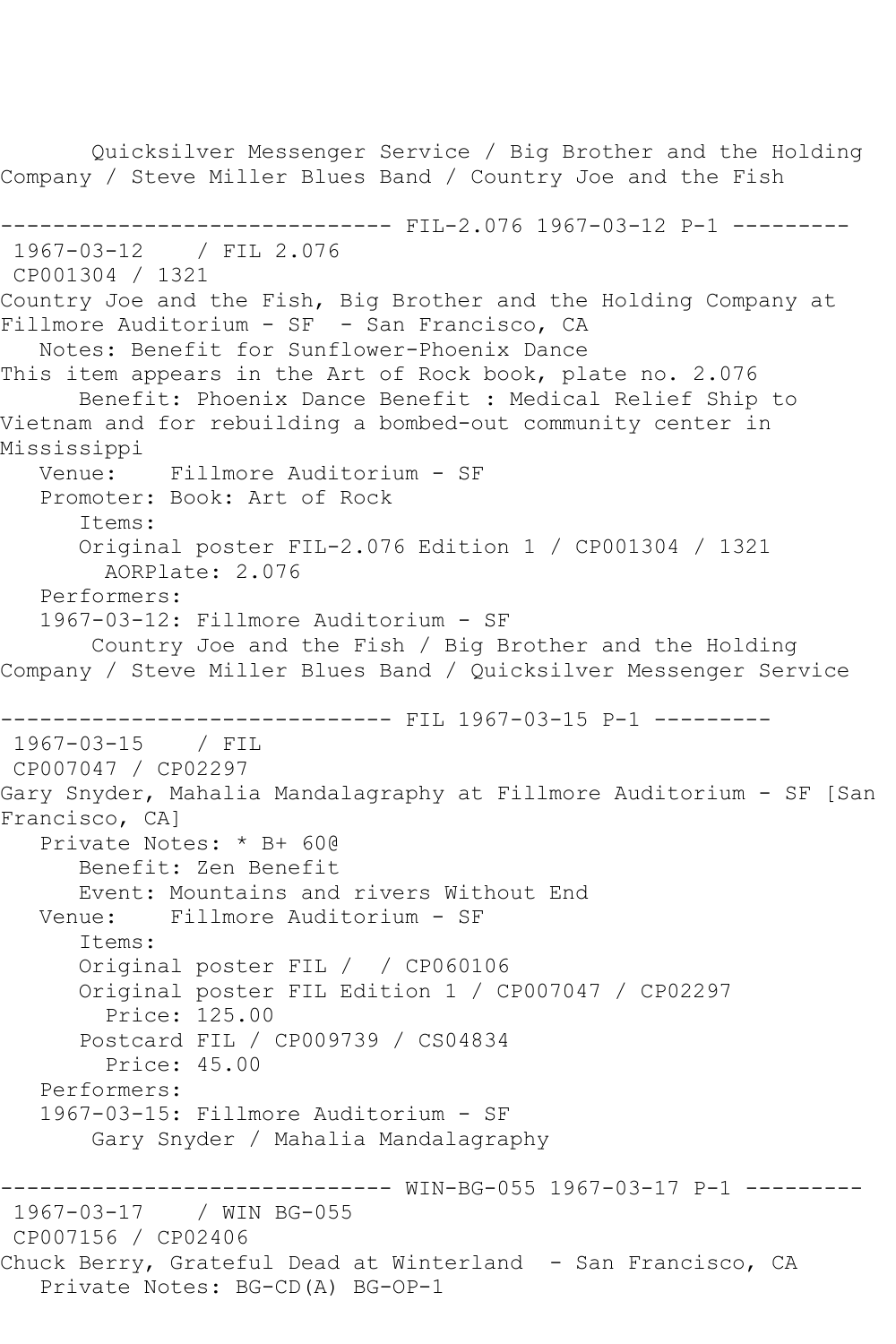Artist: Wes Wilson Venue: Winterland Promoter: Bill Graham Original Series Items: Original poster WIN-BG-055 Edition 1 / CP007156 / CP02406 Description: 1 original , 1 reprint (13-1/2 x 21-1/2) Price: 300.00 Postcard WIN-BG-055 Edition 1 / CP007753 / CP02997 Description: 1 original with variations, postal and otherwise. See Eric King's guide for complete details. (4-15/16 x 7- 7/8) Price: 60.00 WIN-BG-055 / CP002390 / 2377 Performers: 1967-03-17 1967-03-19: Winterland Winterland ---: Winterland ---: Winterland ---: Fillmore Auditorium - SF ---: Fillmore Auditorium - SF Chuck Berry / Chuck Berry / Grateful Dead / Grateful Dead / Johnny Talbot / Johnny Talbot ------------------------------ FIL-2.082 1967-03-23 H-1 --------- 1967-03-23 / FIL 2.082 CP001744 / 1768 Bill Ham, Bob Fine at Fillmore Auditorium - SF - San Francisco, CA Notes: This item appears in the Art of Rock book, plate no. 2.082 Event: Easter Voyage Light Show Venue: Fillmore Auditorium - SF Promoter: Book: Art of Rock Items: Handbill FIL-2.082 Edition 1 / CP001744 / 1768 (8.5 x 10.5) AORPlate: 2.082 Price: 125.00 Performers: 1967-03-23: Fillmore Auditorium - SF Bill Ham / Bob Fine / Richard Fletcher / Fred Marshall / Jerry Granelli ------------------------------ WIN-BG-056 1967-03-24 P-1 --------- 1967-03-24 / WIN BG-056 CP007157 / CP02407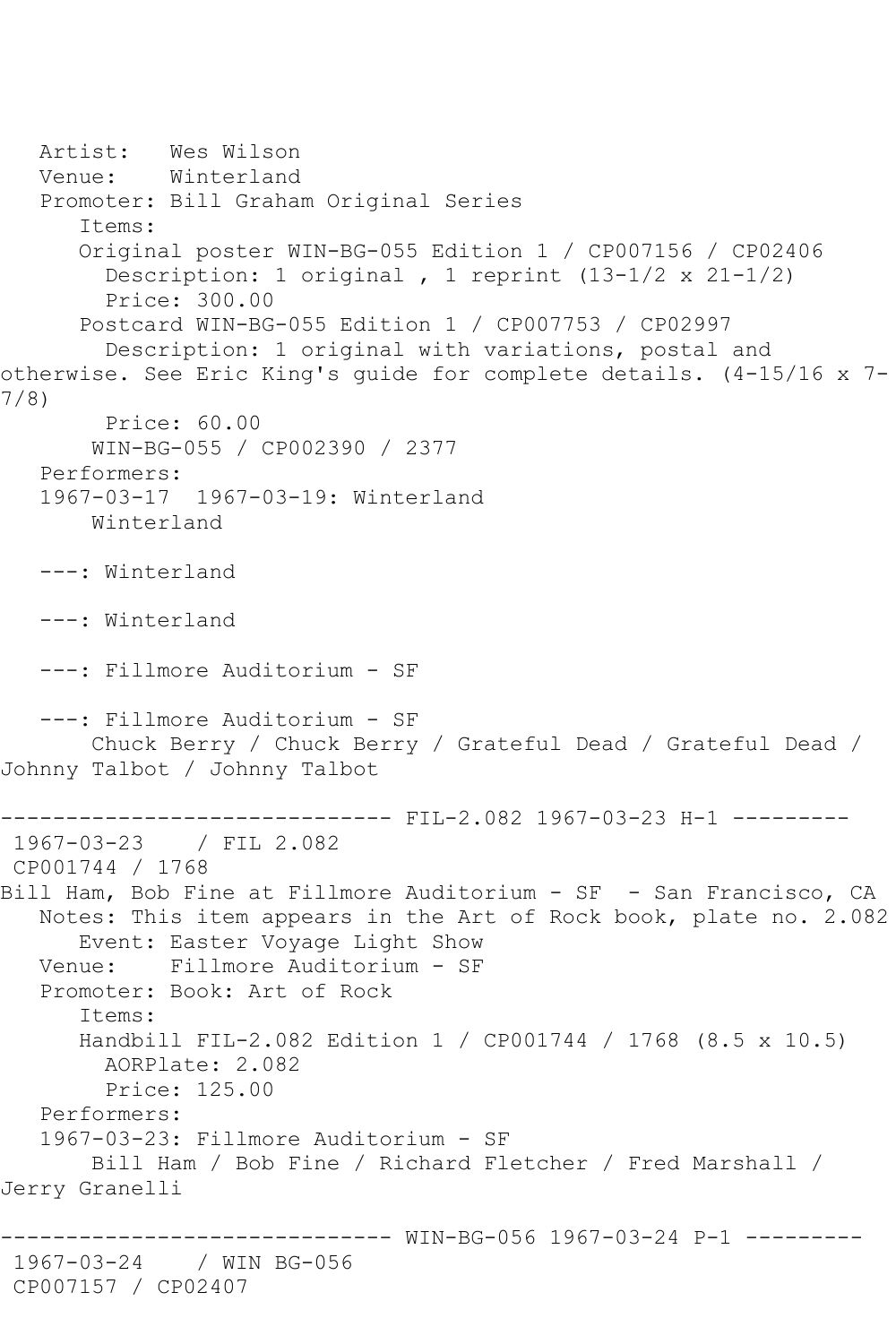Moby Grape, Chambers Brothers at Winterland - San Francisco, CA Private Notes: BG-CD(A+B+C) BG-OP-1 Artist: Wes Wilson Venue: Winterland Promoter: Bill Graham Original Series Items: Original poster WIN-BG-056 Edition 1 / CP007157 / CP02407 Var. VAR Description: 1 original (13-11/16 x 21) Price: 300.00 Postcard WIN-BG-056 Edition 1 / CP007755 / CP02999 Var. A Description: See Eric King's guide for complete details. (5  $x \ 7 - 9/16$  Price: 100.00 Postcard WIN-BG-056 Edition 1 / CP007754 / CP02998 Var. B Description: 1 original with 2 variants, postal variants. See Eric King's guide for complete details. (5 x 7-9/16) Price: 100.00 Postcard WIN-BG-056 Edition 1 / CP007756 / CP03000 Var. C Description: See Eric King's guide for complete details. (5  $x \ 7 - 9/16$  Price: 100.00 WIN-BG-056 / CP002391 / 2378 Performers: 1967-03-24 1967-03-25: Winterland Moby Grape / Chambers Brothers / Charlatans 1967-03-26: Winterland Moby Grape / Chambers Brothers / Charlatans ------------------------------ WIN-BG-057 1967-03-31 P-1 --------- / WIN BG-057 CP007158 / CP02408 Byrds, Moby Grape at Winterland - San Francisco, CA Private Notes: BG-CD BG-OP-1 Artist: Wes Wilson Venue: Winterland Promoter: Bill Graham Original Series Items: Original poster WIN-BG-057 Edition 1 / CP007158 / CP02408 Description: 1 original , 1 reprint (13-1/2 x 22-3/4) Price: 400.00 Original poster WIN-BG-057 Edition 2 / Description: See Eric King's guide for complete details. Price: 100.00 Postcard WIN-BG-057 Edition 1 / CP007757 / CP03001 Description: 1 original with 2 variations, postal variation (4-7/8 x 7-7/8)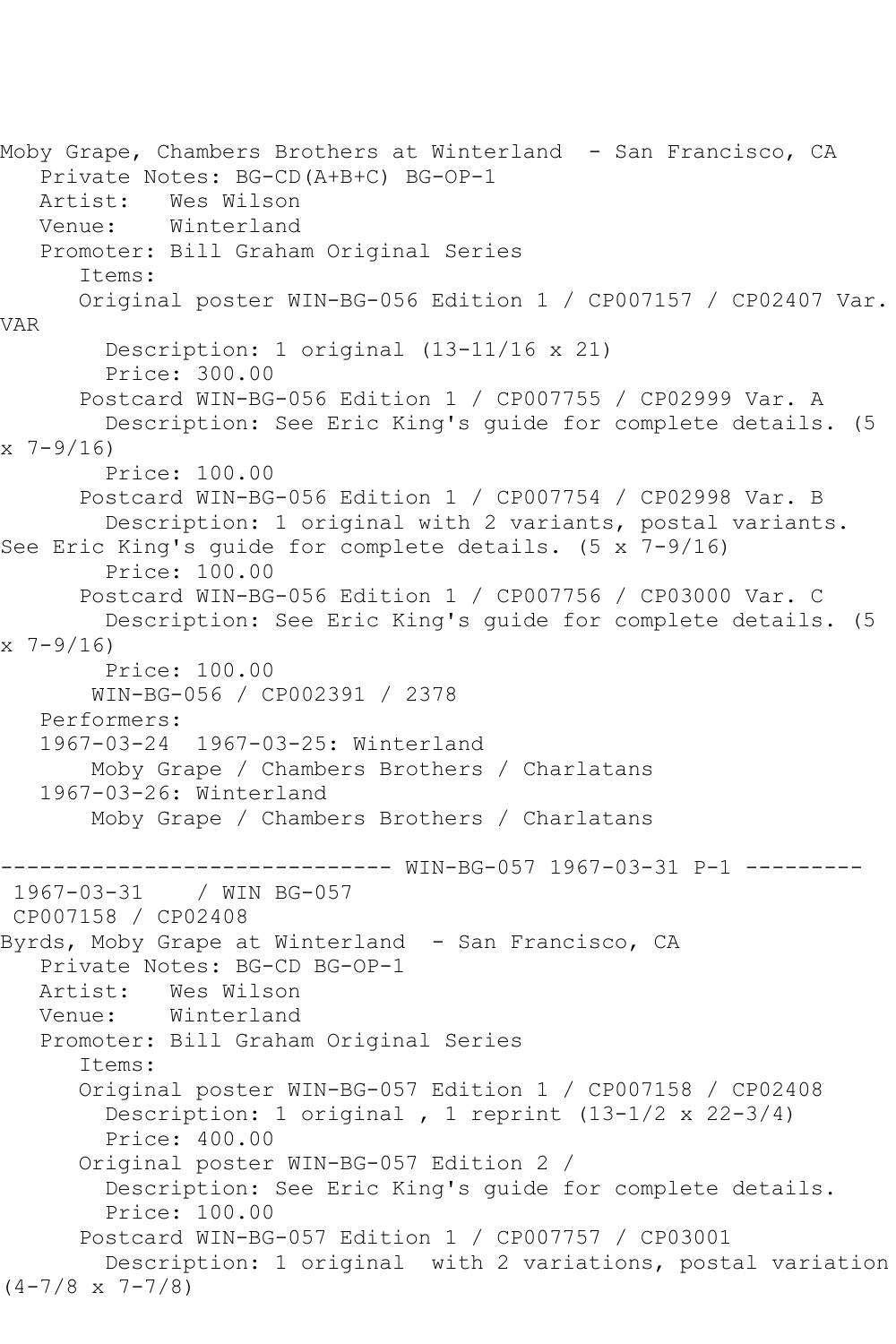```
 Price: 25.00
       Postcard WIN-BG-057 Edition 2 / 
         Description: See Eric King's guide for complete details.
         Price: 15.00
       WIN-BG-057 / CP000481 / 0486
       WIN-BG-057 / CP002392 / 2379
   Performers:
   1967-03-31 67-04-01: Winterland
       Byrds / Moby Grape / Andrew Staples
   1967-04-02: Winterland
       Moby Grape / Byrds / Andrew Staples
------------------------------ FIL-BG-058 1967-04-07 P-1 ---------
1967-04-07 / FIL BG-058
CP005833 / CP01082
Chambers Brothers, Quicksilver Messenger Service at Fillmore 
Auditorium - SF - San Francisco, CA
   Private Notes: BG-CD(A) BG-OP-1
   Artist: Wes Wilson
   Venue: Fillmore Auditorium - SF
   Promoter: Bill Graham Original Series
       Items:
      Original poster FIL-BG-058 Edition 1 / CP005833 / CP01082
         Description: 1 original (13-11/16 x 24-3/4)
         Price: 350.00
       Postcard FIL-BG-058 Edition 1 / CP007758 / CP03002
         Description: 1 original with postal variations. See Eric 
King's guide for complete details. (4-6/8 x 8)
        Price: 25.00
   Performers:
   1967-04-07 1967-04-09: Fillmore Auditorium - SF
       Chambers Brothers / Quicksilver Messenger Service / Bull / 
Sandy
                         ----- FIL-2.071 1967-04-12 P-1 ---------
1967-04-12 / FIL 2.071
CP009889 / CS04984
Jefferson Airplane, Grateful Dead at Fillmore Auditorium - SF - San 
Francisco, CA
   Notes: This item appears in the Art of Rock book, plate no. 2.071
      Benefit: Busted: Benefit for Arrested members of the SF Mime 
Troupe
   Artist: Stanley Mouse
   Venue: Fillmore Auditorium - SF
   Promoter: Book: Art of Rock
       Items:
```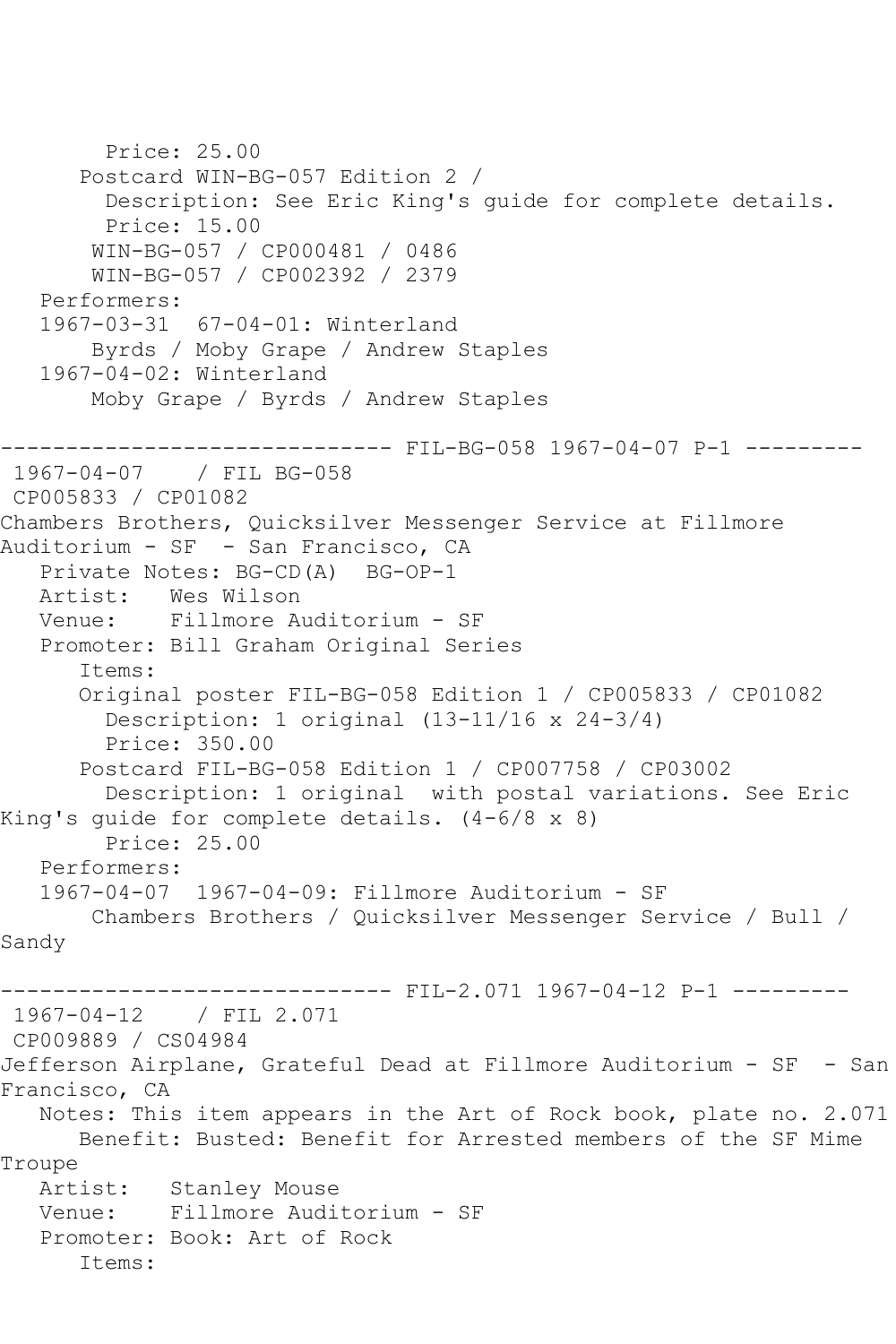Original poster (Reprint) FIL-2.071 Edition 1 / CP009889 / CS04984 Description: 2nd printing is in color (20 x 14) AORPlate: 2.071 Price: 50.00 Original poster (Original) FIL-2.071 Edition 1 / CP001877 / 1896 Description: First printing is B&W (22-1/2 x 17-1/2) AORPlate: 2.071 Price: 500.00 FIL-2.071 / CP000280 / 0284 AORPlate: 2.071 Performers: 1967-04-12: Fillmore Auditorium - SF Jefferson Airplane / Grateful Dead / Quicksilver Messenger Service / Moby Grape / Andrew Staples / Loading Zone ------------------------------ 1967-04-12 P --------- 1967-04-12 / CP061400 / CP061400 Grateful Dead, Jefferson Airplane at Fillmore Auditorium Benefit: San Francisco Mime Troupe Benefit Artist: Stanley Mouse<br>Venue: Fillmore Audi Fillmore Auditorium Items: Original poster (Reprint) / CP061400 / CP061400 (22-1/2 x 17- 1/2) Price: 425.00 Performers: 1967-04-12: Fillmore Auditorium Grateful Dead / Jefferson Airplane / Quicksilver Messenger Service / Moby Grape / Andrew Staples Loading Zone ------------------------------ 1967-04-14 P --------- 1967-04-14 / Country Joe and the Fish at Fillmore Auditorium - SF - San Francisco, CA Notes: Berkeley Barb Artist: Tom Weller Venue: Fillmore Auditorium - SF Items: Original poster / Performers: 1967-04-14: Fillmore Auditorium - SF Country Joe and the Fish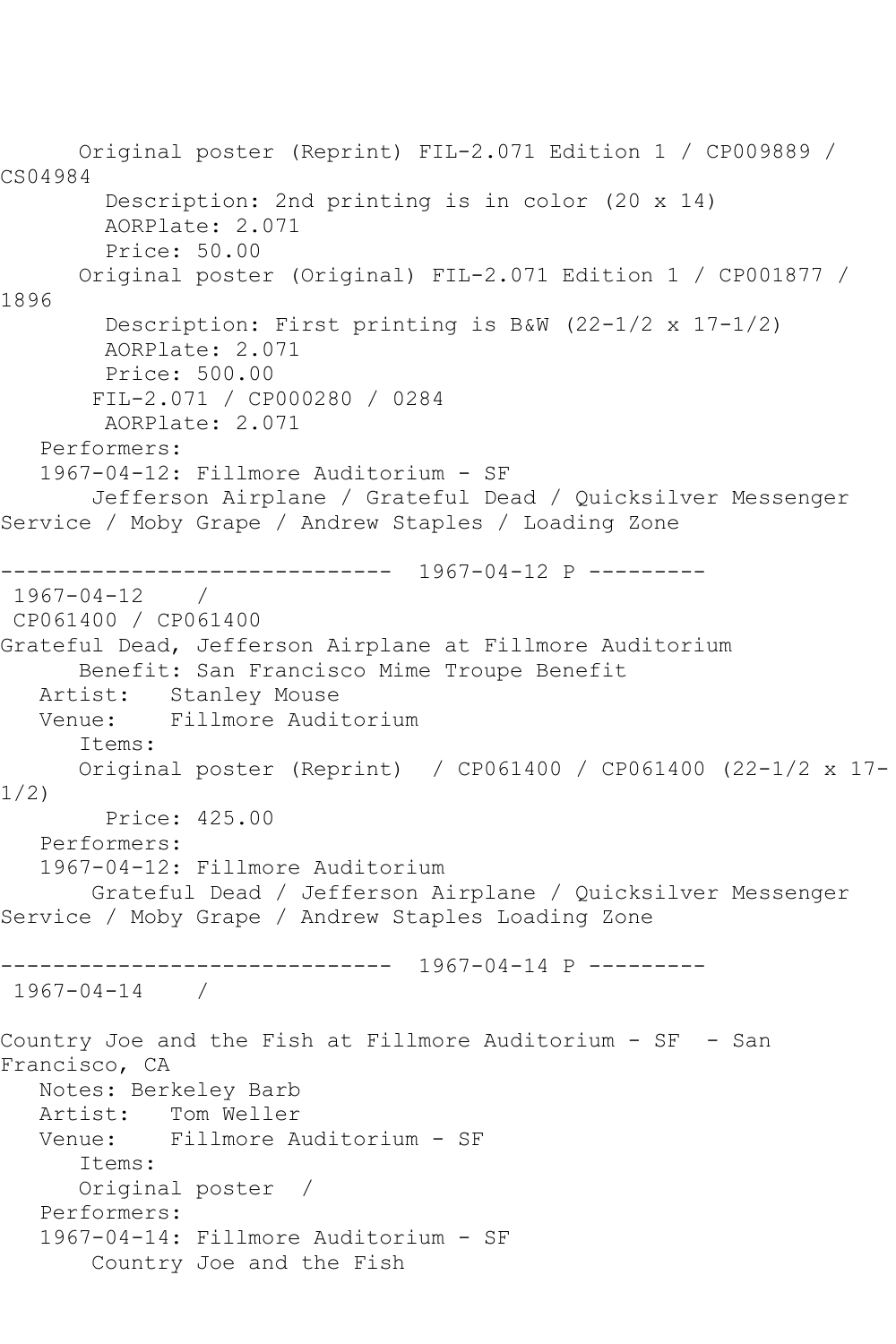------------------------------ FIL-BG-059 1967-04-14 P-1 --------- 1967-04-14 / FIL BG-059 CP007159 / CP02409 Howlin' Wolf, Country Joe and the Fish at Fillmore Auditorium - SF - San Francisco, CA Private Notes: BG-CD(A) BG-OP-1 Artist: Peter Bailey Venue: Fillmore Auditorium - SF Promoter: Bill Graham Original Series Items: Original poster FIL-BG-059 Edition 1 / CP007159 / CP02409 Description: 1 original. East Wind Printers. (13-3/16 x 21- 3/4) Price: 75.00 Postcard FIL-BG-059 Edition 1 / CP007759 / CP03003 Description: 1 original with postal variations (5-1/16 x 8- 1/8) Price: 40.00 Performers: 1967-04-14 1967-04-16: Fillmore Auditorium - SF Howlin' Wolf / Country Joe and the Fish / Loading Zone ------------------------------ FIL-BG-060 1967-04-21 P-1 --------- 1967-04-21 / FIL BG-060 CP007160 / CP02410 Howlin' Wolf, Big Brother and the Holding Company at Fillmore Auditorium - SF - San Francisco, CA Private Notes: BG-CD(A) BG-OP-1 Artist: Wes Wilson Venue: Fillmore Auditorium - SF Promoter: Bill Graham Original Series Items: Original poster FIL-BG-060 Edition 1 / CP007160 / CP02410 Description: 1 original (14 x 23-3/4) Price: 75.00 Postcard FIL-BG-060 Edition 1 / CP007760 / CP03004 Description: 1 original, postal variations (4-1/2 x 8) Price: 20.00 Performers: 1967-04-21 1967-04-23: Fillmore Auditorium - SF Howlin' Wolf / Big Brother and the Holding Company / Harbinger Complex ------------------------------ 1967-04-22 P --------- 1967-04-22 /

Popcorn Happening at the Fillmore Auditorium, Matrix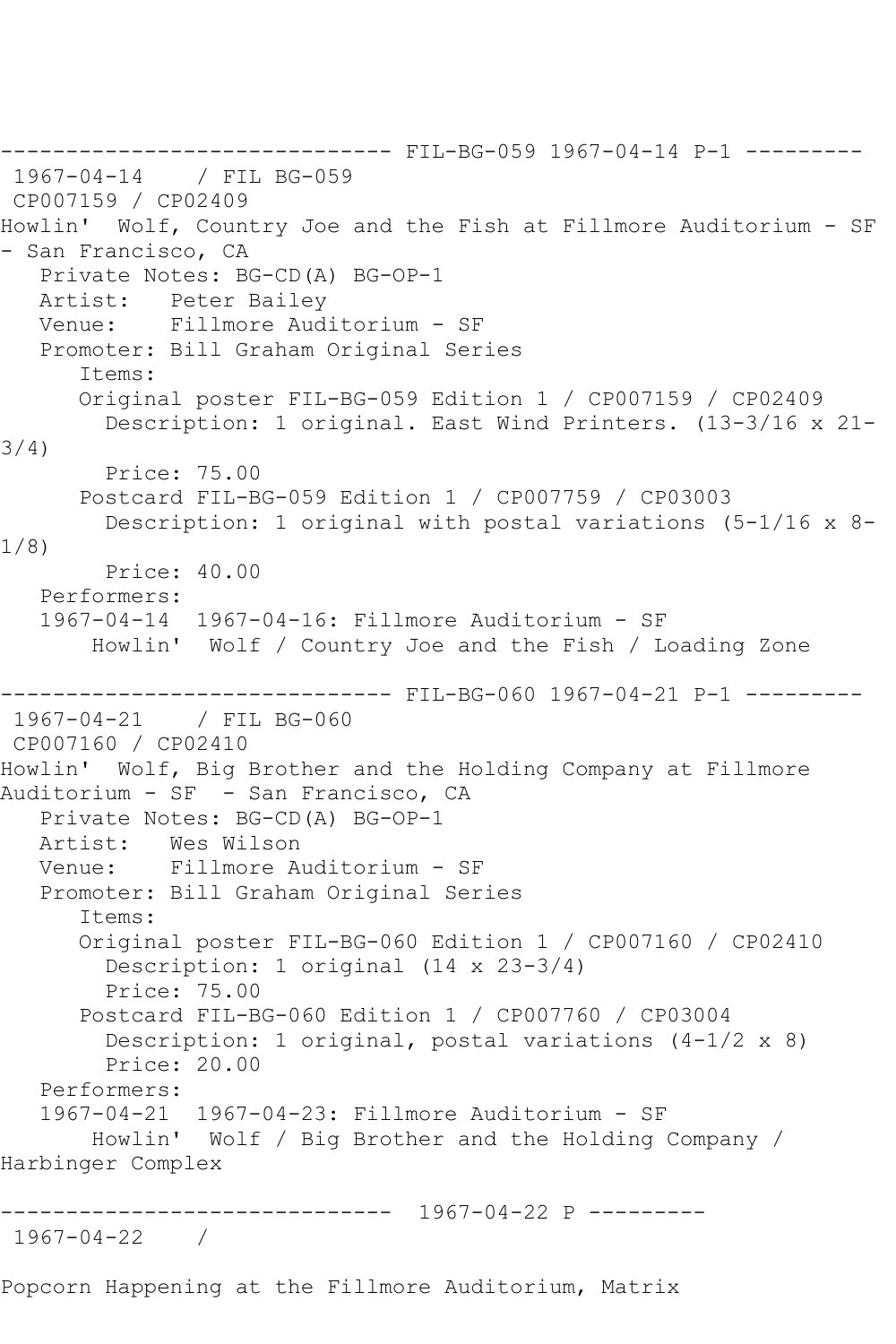```
 Benefit: For Presidio School
   Artist: Bob Fried
   Venue: Fillmore Auditorium - SF
       Items:
      Original poster / 
   Performers:
   1967-04-22: Fillmore Auditorium - SF
       Matrix
------------------------------ FIL-BG-061 1967-04-28 P-1 ---------
1967-04-28 / FIL BG-061
CP007161 / CP02411
Buffalo Springfield, Steve Miller Blues Band at Fillmore Auditorium 
- SF - San Francisco, CA
   Private Notes: BG-CD(A) BG-OP-1
  Artist: Wes Wilson<br>Venue: Fillmore A
            Fillmore Auditorium - SF
   Promoter: Bill Graham Original Series
       Items:
       Original poster FIL-BG-061 Edition 1 / CP007161 / CP02411
         Description: 1 original, 1 pirate (14 x 23)
         Price: 200.00
       Original poster FIL-BG-061 Edition 2 / 
         Description: See Eric King's guide for complete details.
         Price: 50.00
       Postcard FIL-BG-061 Edition 1 / CP007748 / CP02992
         Description: 1 original with postal variation (4-1/2 x 8)
         Price: 25.00
   Performers:
   1967-04-28 1967-04-30: Fillmore Auditorium - SF
        Buffalo Springfield / Steve Miller Blues Band / Freedom 
Highway
                         ------ FIL-BG-062 1967-05-05 P-1 ---------
1967-05-05 / FIL BG-062
CP007162 / CP02412
Grateful Dead, Paupers at Fillmore Auditorium - SF - San Francisco, 
CA
   Private Notes: BG-CD(E+C+B+K) BG-OP-1
       Event: From the Mind of Wes Wilson
   Artist: Wes Wilson
   Venue: Fillmore Auditorium - SF
   Promoter: Bill Graham Original Series
       Items:
       Original poster FIL-BG-062 Edition 1 / CP007162 / CP02412
```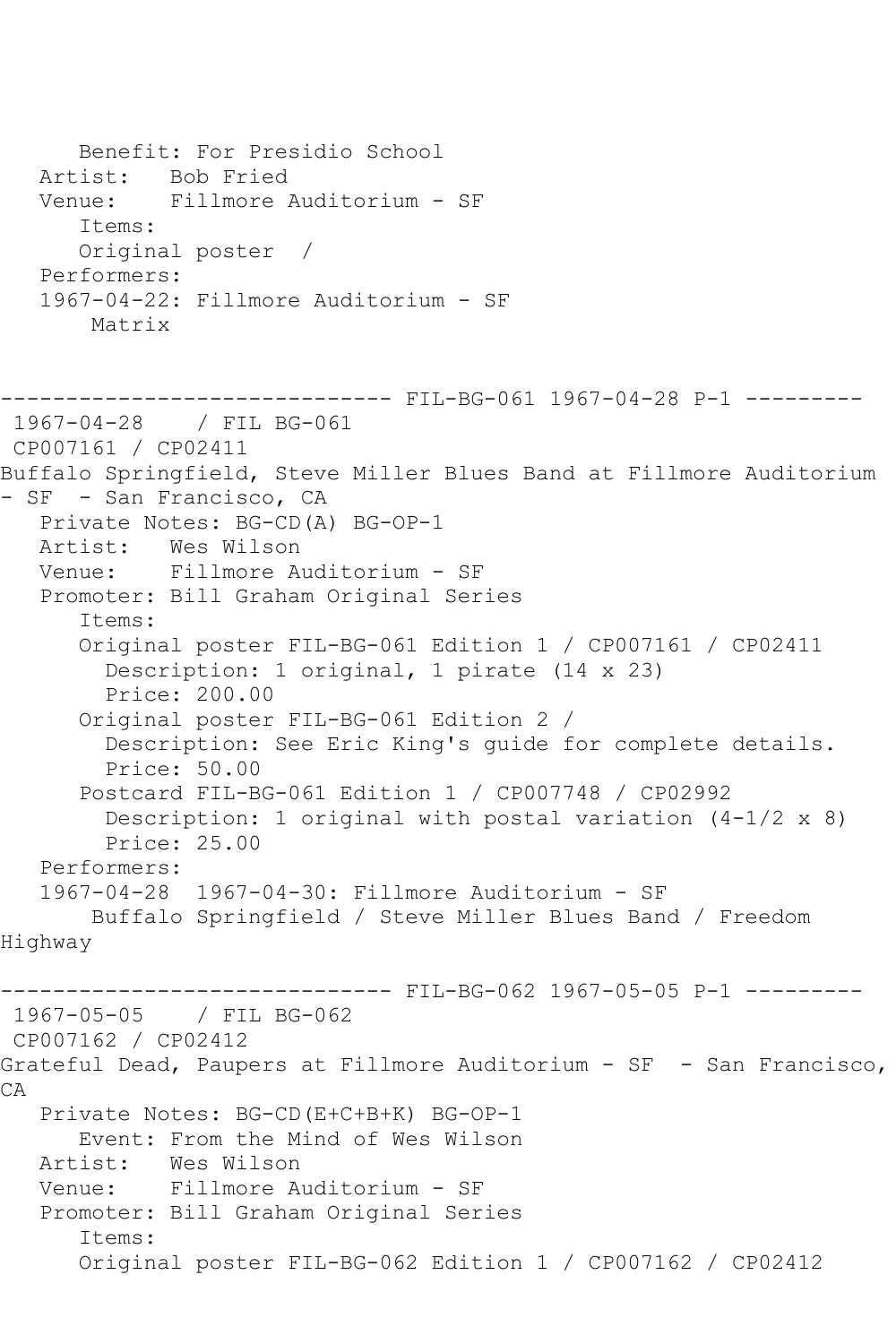Description: 1 original and 1 variation, 1 reprint (14 x 23) Price: 750.00 Original poster FIL-BG-062 Edition 2 / Description: See Eric King's guide for complete details. Price: 200.00 Postcard FIL-BG-062 Edition 1 / CP007762 / CP03006 Description: 1 original with 11 color or postal variations  $(4-1/2 \times 8)$  Price: 60.00 Postcard FIL-BG-062 Edition 1 / CP007763 / CP03007 Var. Var Description: 1 original with 11 color or postal variations  $(4-1/2 \times 8)$  Price: 60.00 Postcard FIL-BG-062 Edition 1 / CP007765 / CP03009 Var. Var Description: 1 original with 11 color or postal variations  $(4-9/16 \times 8)$  Price: 60.00 Postcard FIL-BG-062 Edition 1 / CP007764 / CP03008 Var. Var Description: 1 original with 11 color or postal variations  $(4-1/2 \times 8)$  Price: 60.00 Postcard FIL-BG-062 Edition 2 / Description: See Eric King's guide for complete details. Price: 40.00 Performers: 1967-05-05 1967-05-06: Fillmore Auditorium - SF Grateful Dead / Paupers / Collage / Alive ------------------------------ FIL-2.290 1967-05-11 P-1 --------- 1967-05-11 / FIL 2.290 CP001167 / 1178 Country Joe and the Fish at Fillmore Auditorium - SF - San Francisco, CA Notes: This item appears in the Art of Rock book, plate no. 2.090 Event: Vanguard Records Party for Country Joe and the Fish Tom Weller Venue: Fillmore Auditorium - SF Promoter: Book: Art of Rock Items: Original poster FIL-2.290 / CP070028 AORPlate: 2.090 Original poster FIL-2.290 Edition 1 / CP001167 / 1178 (17 x 17) AORPlate: 2.090 Price: 150.00 Performers: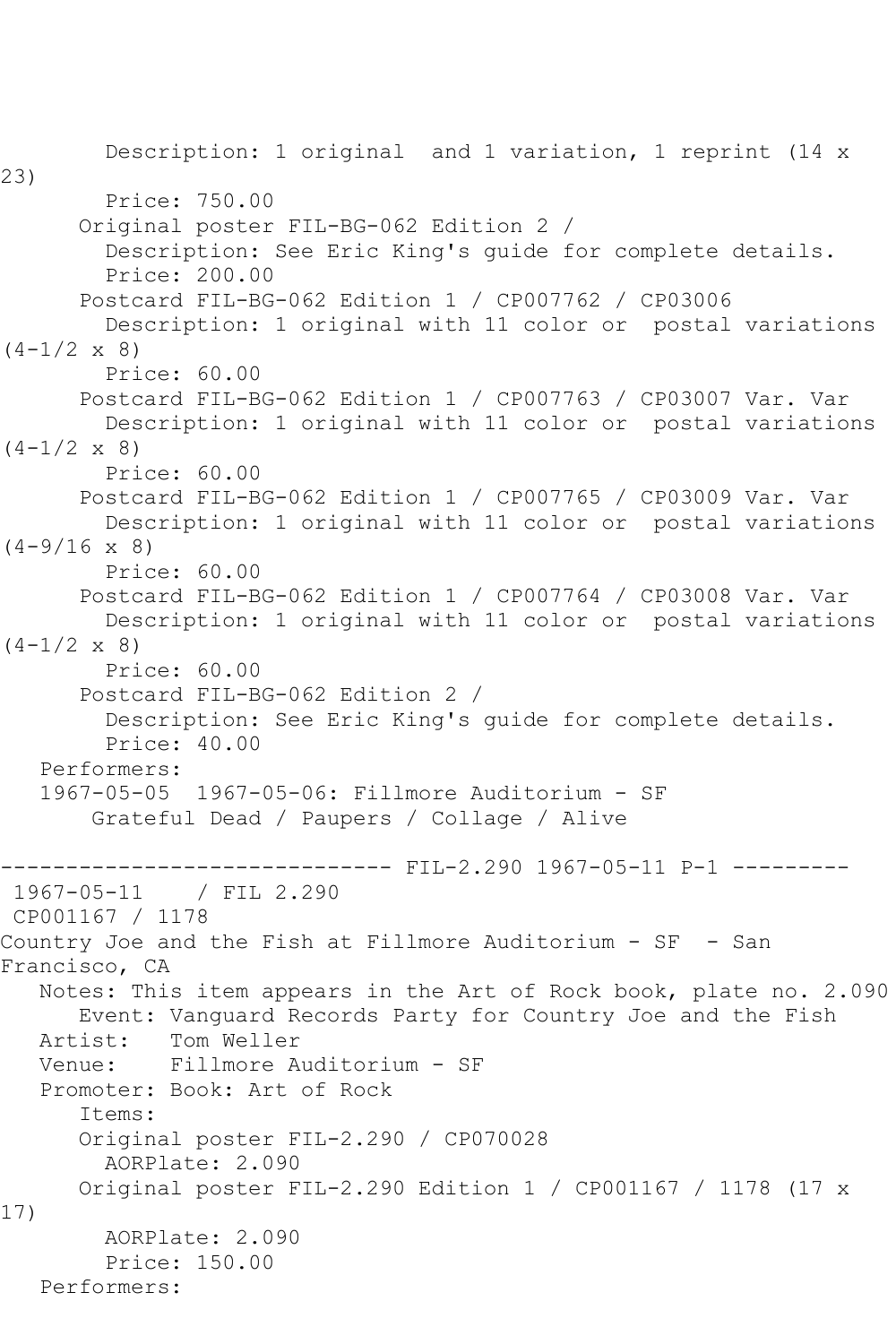1967-05-11: Fillmore Auditorium - SF Country Joe and the Fish ------------------------------ FIL-BG-063 1967-05-12 P-1 --------- 1967-05-12 / FIL BG-063 CP008922 / CP04439 Jefferson Airplane, Paupers at Fillmore Auditorium - SF - San Francisco, CA Notes: PHOTO: Herb Greene Private Notes: BG-CD(A) BG-OP-1 Artist: Bonnie MacLean Venue: Fillmore Auditorium - SF Promoter: Bill Graham Original Series Items: Original poster FIL-BG-063 Edition 1 / CP008922 / CP04439 Description: 1 original (14 x 23) Price: 400.00 Original poster FIL-BG-063 Edition 2 / Description: See Eric King's guide for complete details. Price: 75.00 FIL-BG-063 Edition 1 / CP000119 / 0120 Description: Proof (14 x 23) Postcard FIL-BG-063 Edition 1 / CP007766 / CP03010 Description: 1 original with postal variations (4-7/8 x 8) Price: 40.00 Performers: 1967-05-12 1967-05-14: Fillmore Auditorium - SF Jefferson Airplane / Paupers ------------------------------ FIL-BG-064 1967-05-19 P-1 --------- 1967-05-19 / FIL BG-064 CP007164 / CP02414 Martha and the Vandellas, Paupers at Fillmore Auditorium - San Francisco, CA Private Notes: BG-CD(A)v Artist: Bonnie MacLean Venue: Fillmore Auditorium - SF Promoter: Bill Graham Original Series Items: Original poster FIL-BG-064 Edition 1 / CP007164 / CP02414 Description: 1 original (14 x 23) Price: 150.00 Postcard FIL-BG-064 Edition 1 / CP007767 / CP03011 Description: 1 original with postal variations (4-11/16 x 8) Price: 20.00 Performers: 1967-05-19 1967-05-20: Fillmore Auditorium - SF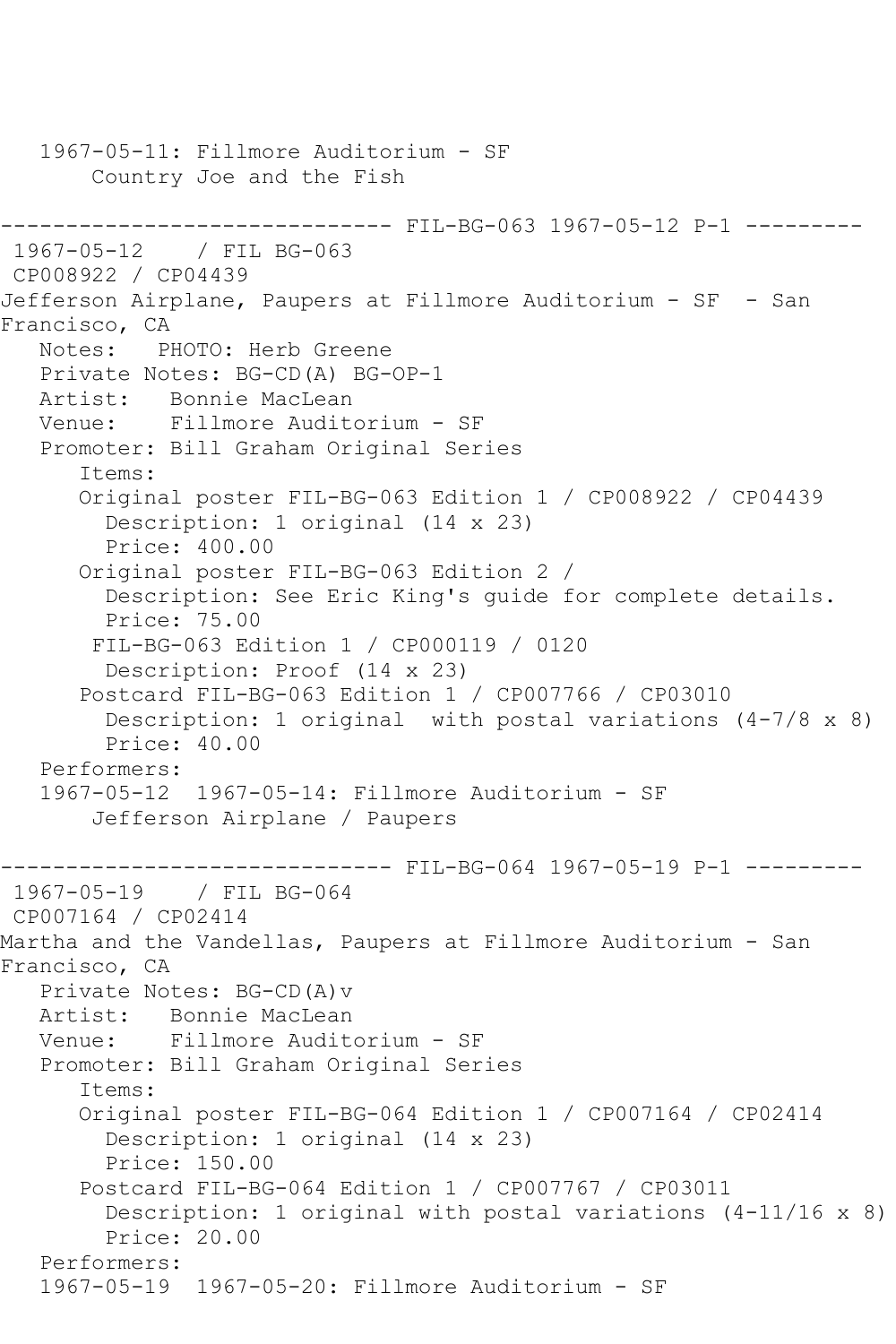```
 Martha Reeves / Paupers
                  ------------------------------ 1967-05-25 H ---------
1967-05-25 / 
Benefit for the Black Panther Party for Self Defense
   Venue: Fillmore Auditorium - SF
       Items:
      Handbill / (8-1/2 x 11)
        Price: 500.00
   Performers:
   1967-05-25: Fillmore Auditorium - SF
------------------------------ FIL-BG-065 1967-05-26 P-1 ---------
1967-05-26 / FIL BG-065
CP005834 / CP01083
Big Brother and the Holding Company, Steve Miller Blues Band at 
Fillmore Auditorium - SF - San Francisco, CA
   Private Notes: BG-CD(A) BG-OP-1
   Artist: Bonnie MacLean
   Venue: Fillmore Auditorium - SF
   Promoter: Bill Graham Original Series
       Items:
       Original poster FIL-BG-065 Edition 1 / CP005834 / CP01083
         Description: 1 original, 1 reprint (14 x 23)
         Price: 300.00
       Original poster FIL-BG-065 Edition 2 / 
         Description: See Eric King's guide for complete details.
         Price: 75.00
       Postcard FIL-BG-065 Edition 1 / CP007768 / CP03012
         Description: 1 original with postal variations (4-5/8 x 8)
         Price: 50.00
   Performers:
   1967-05-26 1967-05-27: Fillmore Auditorium - SF
        Big Brother and the Holding Company / Steve Miller Blues Band
      ------------------------------ 1967-06 P ---------
1967-06
CP043337
Jimi Hendrix at Fillmore Auditorium - SF - San Francisco, CA
   Notes: Not an official poster.
   Venue: Fillmore Auditorium - SF
       Items:
      Original poster / CP043337
   Performers:
   1967-06: Fillmore Auditorium - SF
```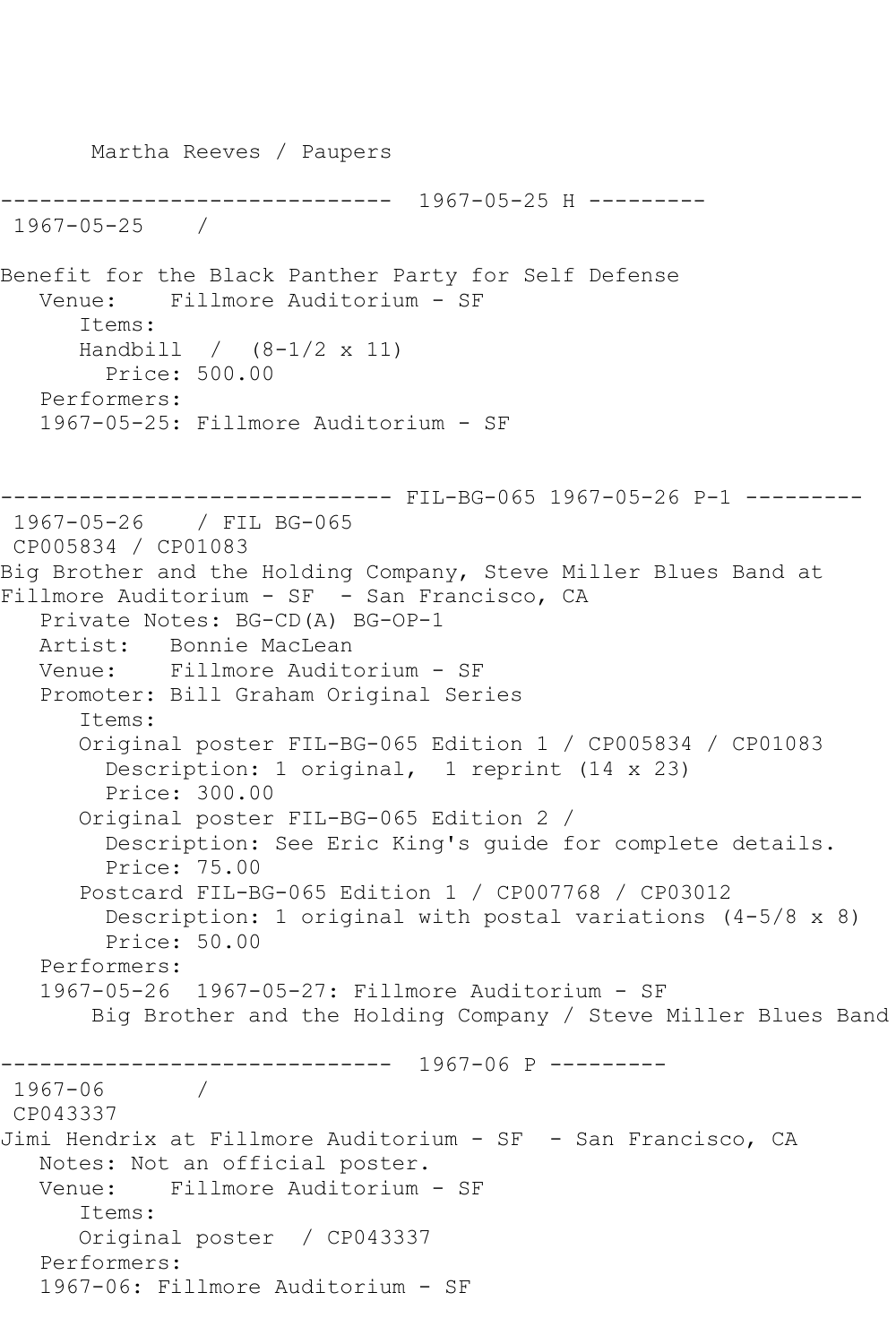Jimi Hendrix

```
------------------------------ FIL-BG-066 1967-06-02 P-1 ---------
1967-06-02 / FIL BG-066
CP007166 / CP02416
Jim Kweskin and his Jug Band, Peanut Butter Conspiracy at Fillmore 
Auditorium - San Francisco, CA
   Private Notes: BG-CD(A) BG-OP-1-Signed-MacLean
            Bonnie MacLean
   Venue: Fillmore Auditorium - SF
    Promoter: Bill Graham Original Series
       Items:
       Original poster FIL-BG-066 Edition 1 / CP007166 / CP02416
         Description: 1 original , 1 reprint (14 x 23)
         Price: 200.00
       Original poster FIL-BG-066 Edition 2 / 
         Description: See Eric King's guide for complete details.
         Price: 100.00
       Postcard FIL-BG-066 Edition 1 / CP007769 / CP03013
         Description: 1 original with postal variations (4-9/16 x 7-
3/8)
         Price: 20.00
   Performers:
    1967-06-02 1967-06-03: Fillmore Auditorium - SF
        Jim Kweskin / Peanut Butter Conspiracy / Sparrow
------------------------------ FIL-BG-067 1967-06-09 P-1 ---------
1967-06-09 / FIL BG-067
CP007167 / CP02417
Doors, Jim Kweskin at Fillmore Auditorium - SF - San Francisco, CA
   Private Notes: BG-CD(A) BG-OP-1-Sgned-MacLean
  Artist: Bonnie MacLean<br>Venue: Fillmore Audite
            Fillmore Auditorium - SF
    Promoter: Bill Graham Original Series
       Items:
       Original poster FIL-BG-067 Edition 1 / CP007167 / CP02417
         Description: 1 original (14 x 23)
         Price: 400.00
       Postcard FIL-BG-067 Edition 1 / CP007770 / CP03014
         Description: 1 original with postal variations (4-6/8 x 7-
1/2)
         Price: 125.00
   Performers:
    1967-06-09 1967-06-10: Fillmore Auditorium - SF
        Doors / Jim Kweskin
                      ------------------------------ FIL-BG-068 1967-06-16 P-1 ---------
```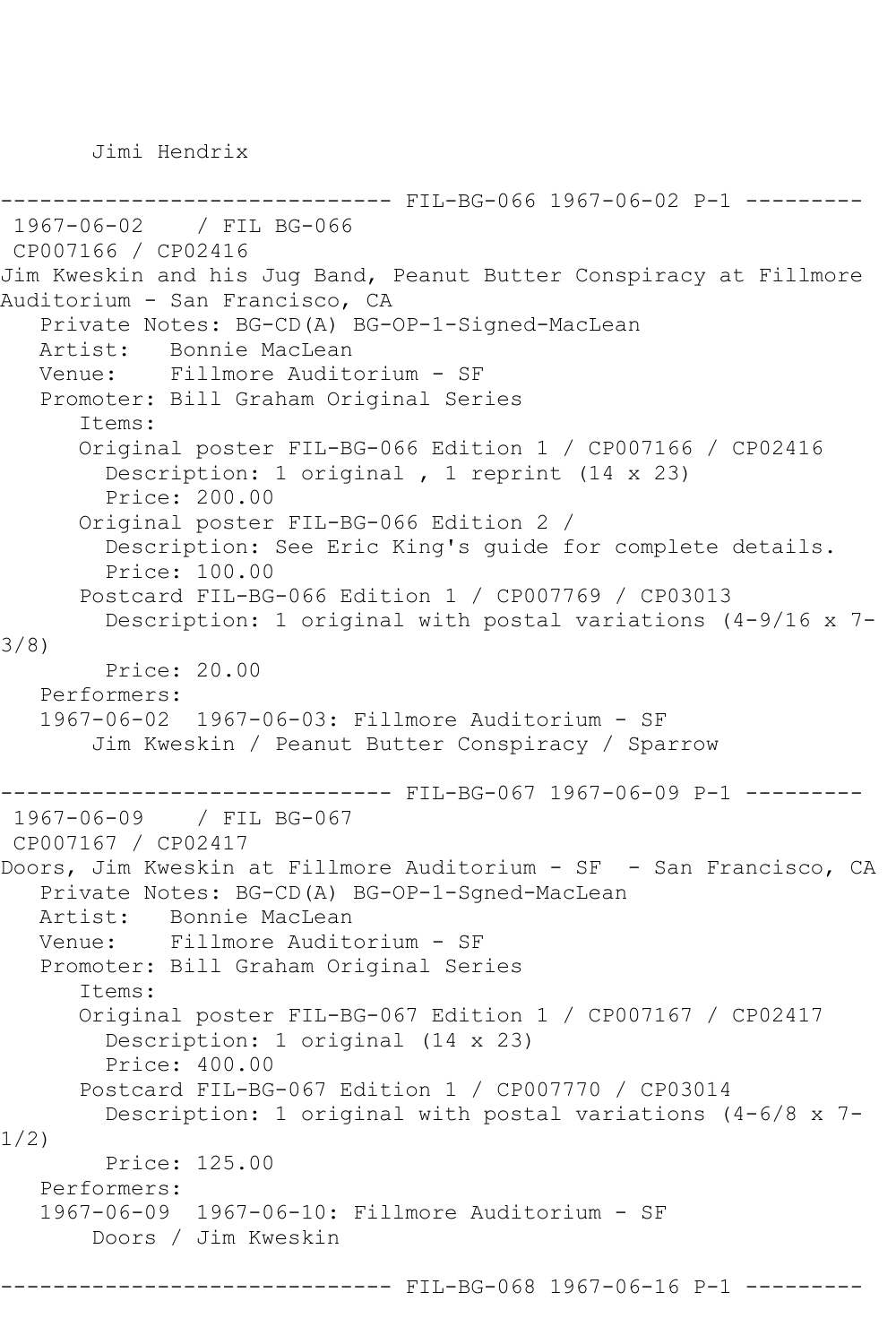```
1967-06-16 / FIL BG-068
CP007179 / CP02429
Who, Loading Zone at Fillmore Auditorium - SF - San Francisco, CA
   Private Notes: BG-CD(A) BG-OP-1-Signed-MacLean
   Artist: Bonnie MacLean
   Venue: Fillmore Auditorium - SF
   Promoter: Bill Graham Original Series
       Items:
       Original poster FIL-BG-068 Edition 1 / CP007179 / CP02429
         Description: 1 original (14 x 22)
         Price: 1200.00
       Postcard FIL-BG-068 Edition 1 / CP007771 / CP03015
         Description: 1 original and variations, postal and other (4-
1/2 \times 7 - 1/16 Price: 40.00
   Performers:
   1967-06-16 1967-06-17: Fillmore Auditorium - SF
       Who / Loading Zone / Jefferson Airplane / Gabor Szabo / Jimi 
Hendrix
------------------------------ FIL-BG-069 1967-06-20 P-1 ---------
1967-06-20 / FIL BG-069
CP007169 / CP02419
Jefferson Airplane, Jimi Hendrix at Fillmore Auditorium - SF - San 
Francisco, CA
   Notes: Opening of the Fillmore Summer Series, 1967
   Private Notes: BG-CD(A) BG-OP-1
       Event: BG Summer Series 2:
   Artist: Clifford Seeley
   Venue: Fillmore Auditorium - SF
   Promoter: Bill Graham Original Series
       Items:
       Original poster FIL-BG-069 Edition 1 / CP007169 / CP02419
         Description: 1 original (14 x 22)
         Price: 1000.00
        FIL-BG-069 Edition 1 / CP000239 / 0242
       Postcard FIL-BG-069 Edition 1 / CP007772 / CP03016
         Description: 1 original (4-1/2 x 7-1/16)
         Price: 40.00
      Mailing piece (not postcard) FIL-BG-069 Edition 1 / CP000240 / 
0243 (9 x 7)
   Performers:
   1967-06-20 1967-06-25: Fillmore Auditorium - SF
        Jefferson Airplane / Jimi Hendrix / Gabor Szabo
   1967-06-27 1967-07-02: Chuck Berry / Steve Miller Blues Band
                  ------------------------------ 1967-06-20 P-2 ---------
```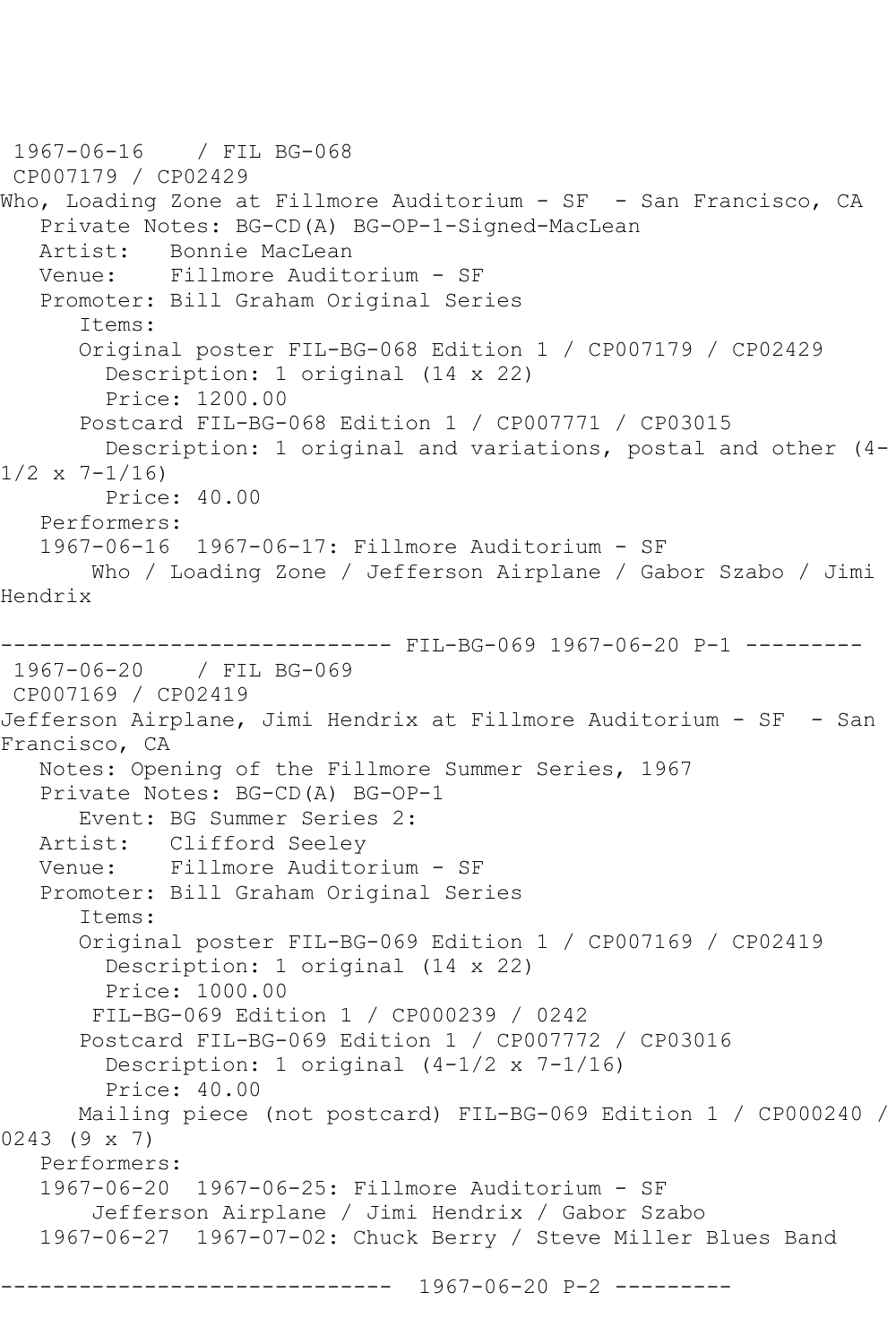1967-06-20 /

Cherokee Dancer: Merchandise/commemorative Poster, for the Fillmore Auditorium Artist: Hapshash Venue: Fillmore Auditorium - SF Items: Original poster Edition 1 / Description: OA103 c1967 by Osiris(visions) LTD 90 Westbourne Terr, London W-2 (19-1/2 x 29-7/16) Price: 675.00 Original poster Edition 2 / Description: Credits read: OA103 c1967 by Osiris(visions)LTD 90 Westbourne Terr, London W-2. (19-1/2 x 29-7/16) Price: 300.00 Original poster Edition 3 / Description: No credits at bottom. (19-1/2 x 29-7/16) Price: 100.00 Performers: 1967-06-20 1967-06-25: Fillmore Auditorium - SF ------------------------------ FIL-BG-070 1967-06-27 P-1 --------- 1967-06-27 / FIL BG-070 CP007170 / CP02420 Chuck Berry, Eric Burdon and the Animals at Fillmore Auditorium - SF - San Francisco, CA Private Notes: BG-CD(A) BG-OP-1-Signed-Irons Artist: Greg Irons Venue: Fillmore Auditorium - SF Promoter: Bill Graham Original Series Items: Original poster FIL-BG-070 Edition 1 / CP007170 / CP02420 Description: 1 original (14 x 22) Price: 200.00 Postcard FIL-BG-070 Edition 1 / CP007773 / CP03017 Description: 1 original and postal variations (4-1/2 x 7- 1/4) Price: 50.00 Performers: 1967-06-27 1967-07-02: Fillmore Auditorium - SF Chuck Berry / Eric Burdon and the Animals / Steve Miller Blues Band ------------------------------ FIL-BG-071 1967-07-04 P-1 --------- 1967-07-04 / FIL BG-071 CP007171 / CP02421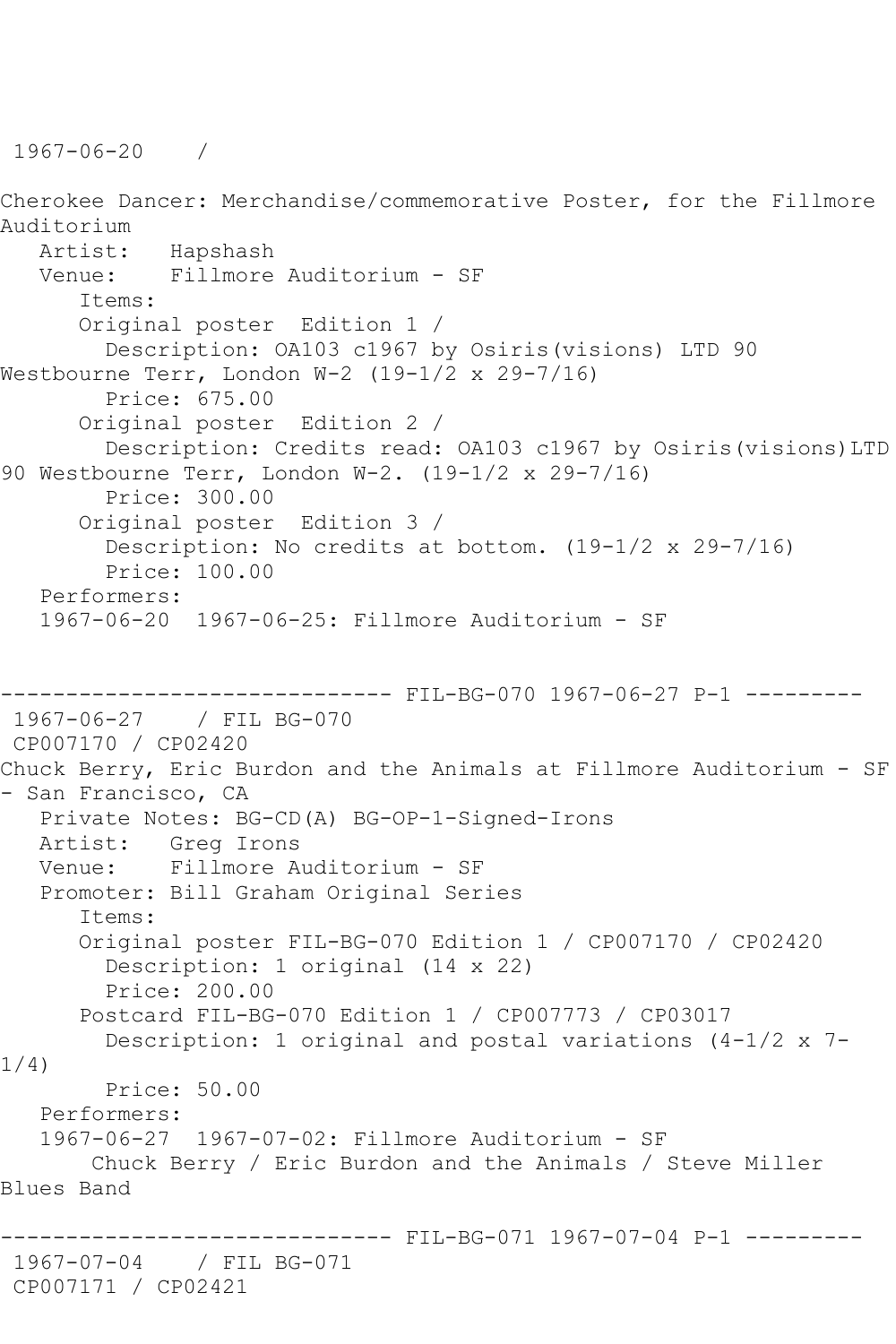```
Bo Diddley, Big Brother and the Holding Company at Fillmore 
Auditorium - SF - San Francisco, CA
    Private Notes: BG-CD(A) BG-OP-1-Signed-MacLean
  Artist: Bonnie MacLean<br>Venue: Fillmore Audit
            Fillmore Auditorium - SF
    Promoter: Bill Graham Original Series
       Items:
       Original poster FIL-BG-071 Edition 1 / CP007171 / CP02421
         Description: 1 original (14 x 21)
         Price: 100.00
       Postcard FIL-BG-071 Edition 1 / CP007774 / CP03018
        Description: 1 original (4-1/2 \times 6-7/8) Price: 20.00
       Ticket FIL-BG-071 / CP001594 / 1616
   Performers:
   1967-07-04 1967-07-09: Fillmore Auditorium - SF
        Bo Diddley / Big Brother and the Holding Company / Big Joe 
Williams
    1967-07-05: Bo Diddley / Big Brother and the Holding Company
    1967-07-06: Bo Diddley / Big Brother and the Holding Company
    1967-07-07: Bo Diddley / Quicksilver Messenger Service
    1967-07-08: Bo Diddley / Big Joe Williams / Quicksilver Messenger 
Service
    1967-07-09: Bo Diddley / Big Joe Williams
------------------------------ FIL-BG-072 1967-07-11 P-1 ---------
1967-07-11 / FIL BG-072
CP007172 / CP02422
Paul Butterfield Blues Band, Rahsaan Roland Kirk at Fillmore 
Auditorium - San Francisco, CA
   Private Notes: BG-CD(A) BG-OP-1-Signed-MacLean
  Artist: Bonnie MacLean<br>Venue: Fillmore Audite
            Fillmore Auditorium - SF
   Promoter: Bill Graham Original Series
       Items:
       Original poster FIL-BG-072 Edition 1 / CP007172 / CP02422
         Description: 1 original (14 x 21)
         Price: 60.00
       Postcard FIL-BG-072 Edition 1 / CP007775 / CP03019
         Description: 1 original and postal variations, 1 reprint (4-
1/2 \times 6 - 15/16 Price: 20.00
    Performers:
    1967-07-11 1967-07-16: Fillmore Auditorium - SF
        Paul Butterfield Blues Band / Rahsaan Roland Kirk / New 
Salvation Army Band
```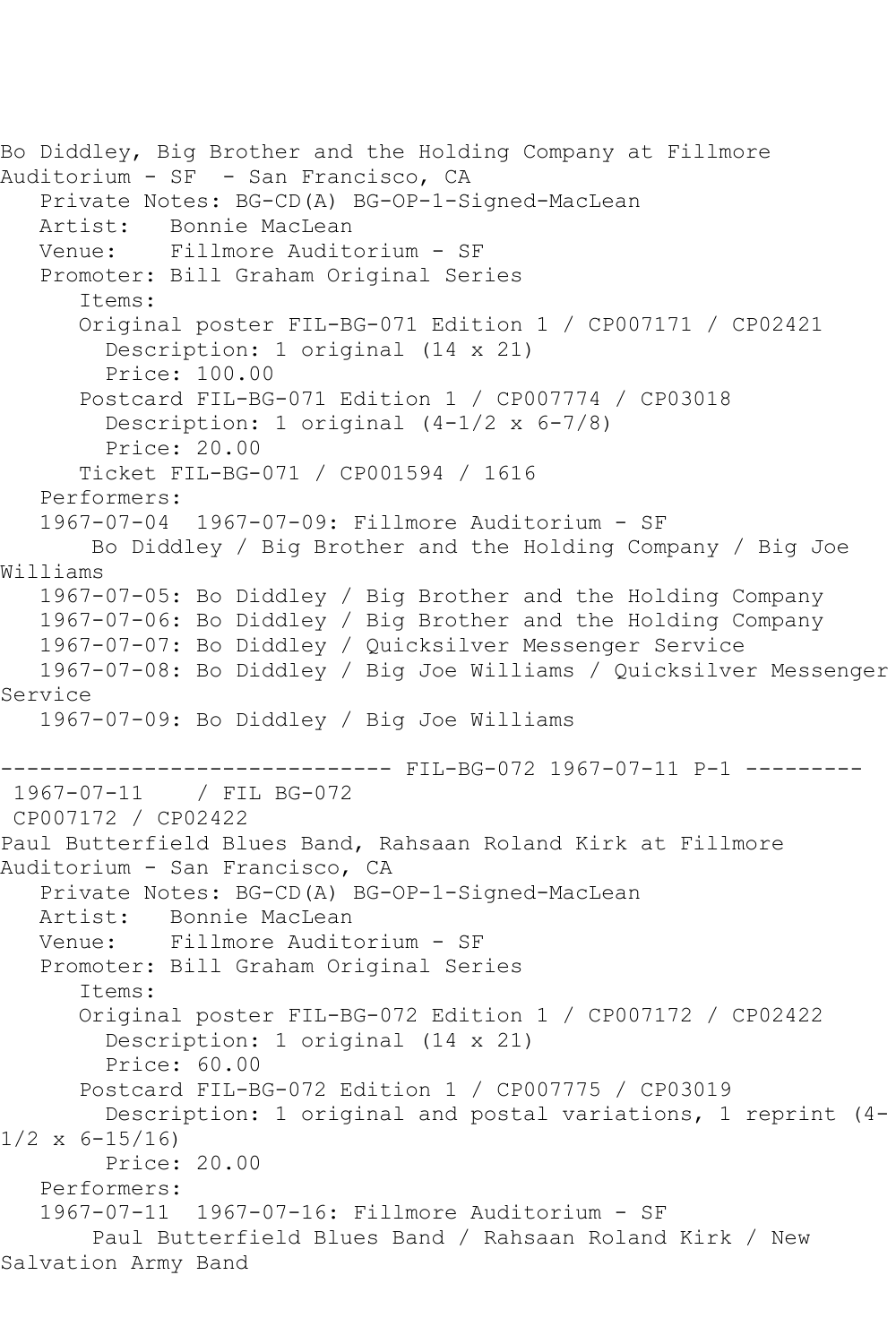1967-07-12: Paul Butterfield Blues Band / Rahsaan Roland Kirk / New Salvation Army Band 1967-07-13: Paul Butterfield Blues Band / Rahsaan Roland Kirk / New Salvation Army Band 1967-07-14: Paul Butterfield Blues Band / Rahsaan Roland Kirk / MT. Rushmore 1967-07-15: Paul Butterfield Blues Band / Rahsaan Roland Kirk / MT. Rushmore 1967-07-16: Paul Butterfield Blues Band / Rahsaan Roland Kirk / MT. Rushmore ------------------------------ FIL-BG-073 1967-07-18 P-1 --------- 1967-07-18 / FIL BG-073 CP007173 / CP02423 Sam and Dave, James Cotton Blues Band at Fillmore Auditorium - SF - San Francisco, CA Private Notes: BG-CD(A) BG-OP-1-Signed-MacLean Artist: Bonnie MacLean Venue: Fillmore Auditorium - SF Promoter: Bill Graham Original Series Items: Original poster FIL-BG-073 Edition 1 / CP007173 / CP02423 Description: 1 original (14 x 21) Price: 60.00 Postcard FIL-BG-073 Edition 1 / CP007776 / CP03020 Description: 1 original, 1 reprint (4-1/2 x 6-15/16) Price: 25.00 Performers: 1967-07-18 1967-07-23: Fillmore Auditorium - SF Sam and Dave / James Cotton Blues Band / Country Joe and the Fish 1967-07-19: Sam and Dave / James Cotton Blues Band / Country Joe and the Fish 1967-07-20: Sam and Dave / James Cotton Blues Band / Country Joe and the Fish 1967-07-21: Sam and Dave / James Cotton Blues Band / Loading Zone 1967-07-22: Sam and Dave / James Cotton Blues Band / Loading Zone 1967-07-23: Sam and Dave / James Cotton Blues Band / Loading Zone ------------------------------ FIL-BG-075 1967-07-25 P-1 --------- 1967-07-25 / FIL BG-075 CP007175 / CP02425 Yardbirds, James Cotton Blues Band at Fillmore Auditorium - SF - San Francisco, CA Private Notes: BG-CD(A) BG-OP-1-Signed-MacLean Artist: Bonnie MacLean Venue: Fillmore Auditorium - SF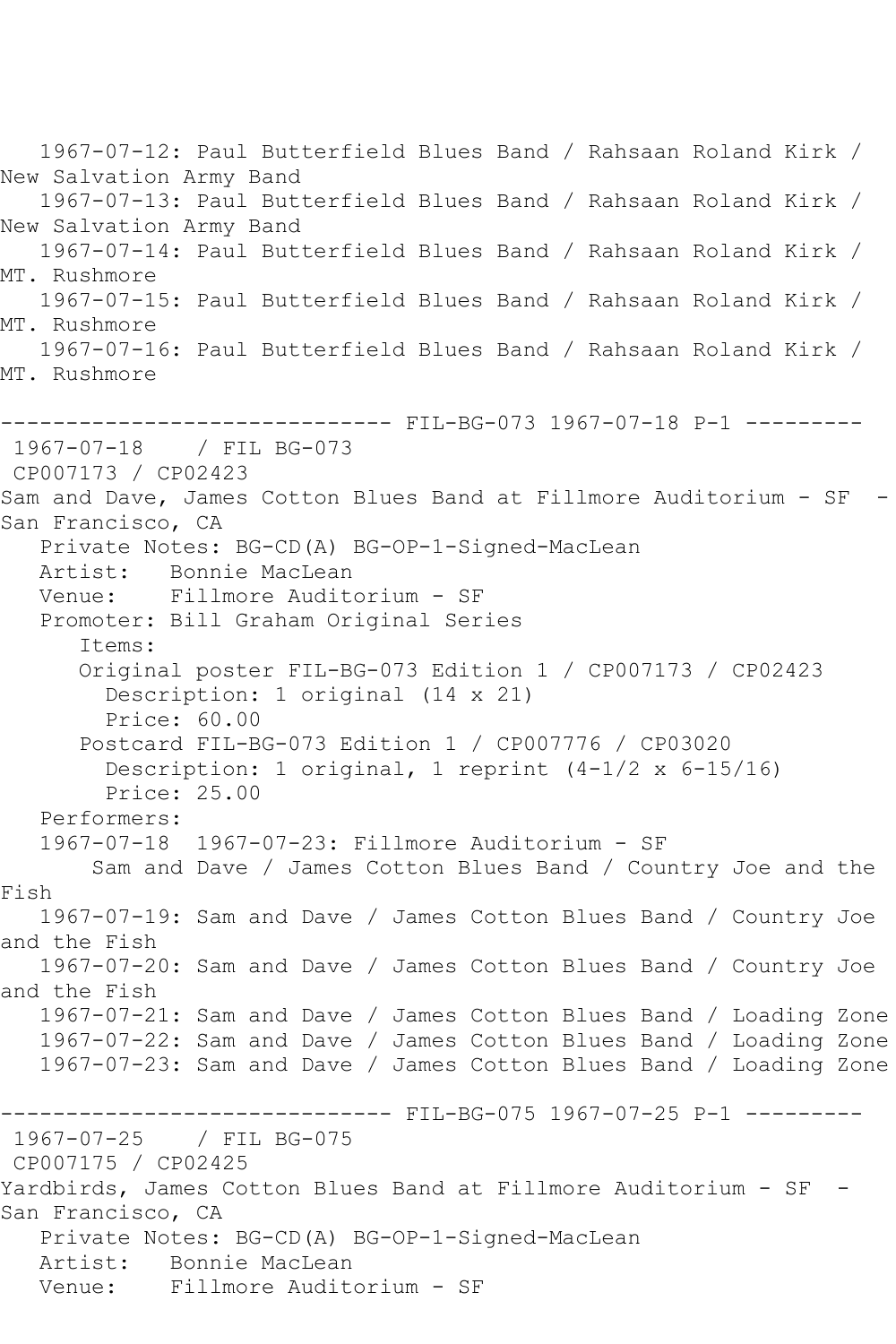Promoter: Bill Graham Original Series Items: Original poster FIL-BG-075 Edition 1 / CP007175 / CP02425 Description: 1 original, 1 reprint (14 x 21-1/4) Price: 850.00 Original poster FIL-BG-075 Edition 2 / Description: See Eric King's guide for complete details. Price: 250.00 Original poster FIL-BG-075 Edition 3 / Description: See Eric King's guide for complete details. Price: 150.00 Postcard FIL-BG-075 Edition 1 / CP007778 / CP03022 Description: 1 original and postal variations  $(4-1/2 \times 6-1)$ 15/16) Price: 35.00 Performers: 1967-07-25 1967-07-30: Fillmore Auditorium - SF Yardbirds / James Cotton Blues Band / Richie Havens 1967-07-26: Yardbirds / James Cotton Blues Band / Richie Havens 1967-07-27: Yardbirds / James Cotton Blues Band / Richie Havens 1967-07-28: Doors / James Cotton Blues Band / Richie Havens 1967-07-29: Doors / James Cotton Blues Band / Richie Havens 1967-07-30: Doors / James Cotton Blues Band / Richie Havens ---------------------------------- FIL-BG-076 1967-08-01 P-1 ----------<br>1967-08-01 / FIL BG-076 1967-08-01 / FIL BG-076 CP007176 / CP02426 Muddy Waters, Buffalo Springfield at Fillmore Auditorium - SF - San Francisco, CA Private Notes: BG-CD(A) BG-OP-1-Signed-MacLean Artist: Bonnie MacLean Venue: Fillmore Auditorium - SF Promoter: Bill Graham Original Series Items: Original poster FIL-BG-076 Edition 1 / CP007176 / CP02426 Description: 1 original and 1 variant  $(14 \times 21 - 1/4)$  Price: 175.00 Postcard FIL-BG-076 Edition 1 / CP007790 / CP03034 Description: 1 original (4-1/2 x 6-15/16) Price: 20.00 Performers: 1967-08-01 1967-08-06: Fillmore Auditorium - SF Muddy Waters / Buffalo Springfield / Richie Havens ------ FIL-BG-077 1967-08-08 P-1 ---------1967-08-08 / FIL BG-077 CP007177 / CP02427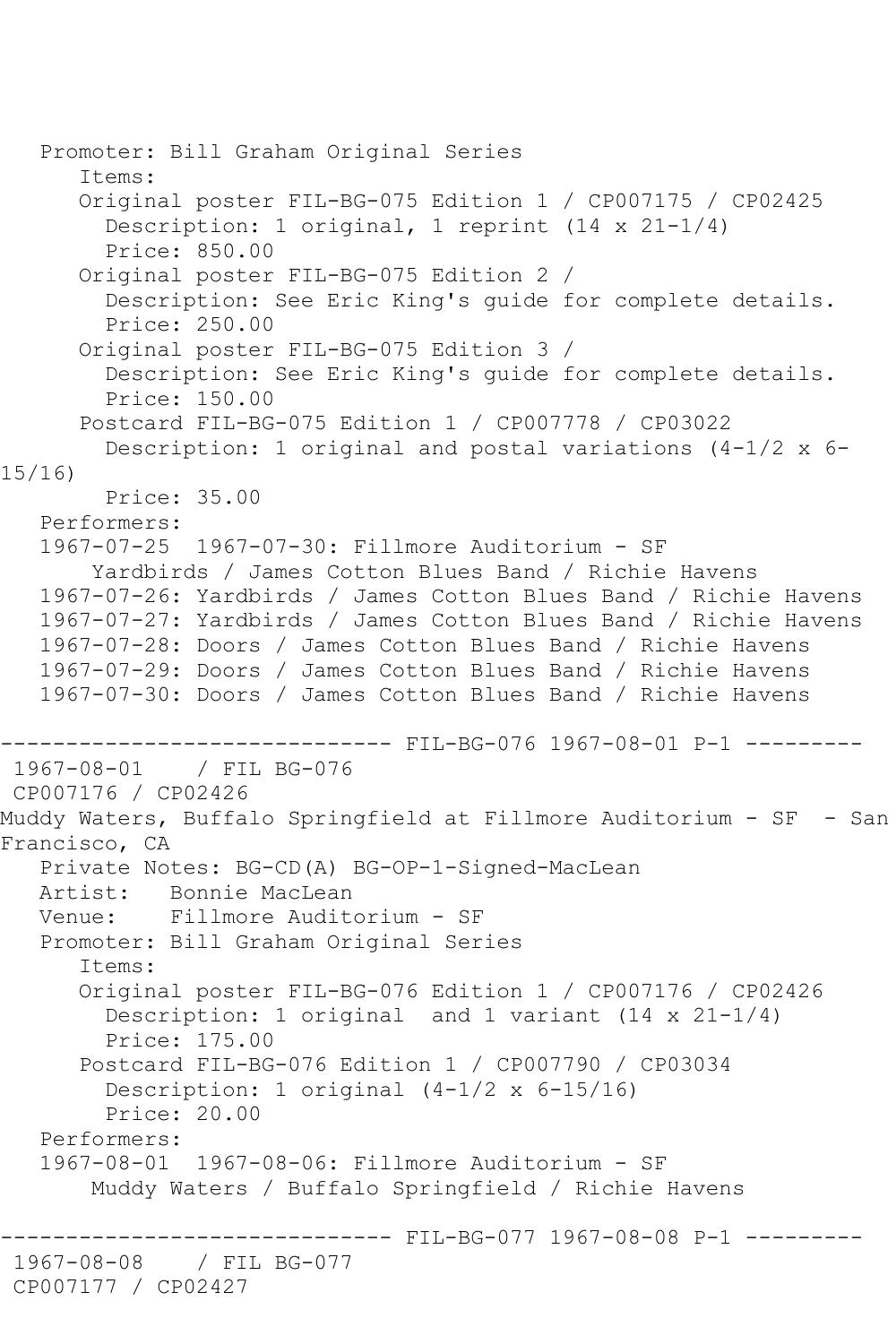Electric Flag, Moby Grape at Fillmore Auditorium - SF - San Francisco, CA Private Notes: BG-CD(A) BG-OP-1-Signed-MacLean Artist: Bonnie MacLean<br>Venue: Fillmore Audit Fillmore Auditorium - SF Promoter: Bill Graham Original Series Items: Original poster FIL-BG-077 Edition 1 / CP007177 / CP02427 Description: 1 original (14 x 21) Price: 100.00 Postcard FIL-BG-077 Edition 1 / CP007780 / CP03024 Description: 1 original and postal variations  $(4-1/2 \times 7)$  Price: 25.00 Performers: 1967-08-08 1967-08-13: Fillmore Auditorium - SF Electric Flag / Moby Grape / South Side Sound System 1967-08-09: Electric Flag / Moby Grape / South Side Sound System 1967-08-10: Electric Flag / Steve Miller Blues Band / South Side Sound System 1967-08-11: Electric Flag / Steve Miller Blues Band / South Side Sound System 1967-08-12: Electric Flag / Steve Miller Blues Band / South Side Sound System 1967-08-13: Electric Flag / South Side Sound System -------------------------------- FIL-BG-078 1967-08-15 P-1 ----------<br>1967-08-15 / FIL BG-078 1967-08-15 / FIL BG-078 CP007178 / CP02428 Chuck Berry, Charles Lloyd at Fillmore Auditorium - SF - San Francisco, CA Private Notes: BG-CD(A) BG-OP-1 Artist: Jim Blashfield<br>Venue: Fillmore Audite Fillmore Auditorium - SF Promoter: Bill Graham Original Series Items: Original poster FIL-BG-078 Edition 1 / CP007178 / CP02428 Description: 1 original (14 x 21) Price: 100.00 Postcard FIL-BG-078 Edition 1 / CP007781 / CP03025 Description: 1 original (4-1/2 x 7) Price: 20.00 Performers: 1967-08-15 1967-08-21: Fillmore Auditorium - SF Chuck Berry / Charles Lloyd / Steve Miller Blues Band 1967-08-16: Chuck Berry / Charles Lloyd / Steve Miller Blues Band 1967-08-17: Chuck Berry / Charles Lloyd / Steve Miller Blues Band 1967-08-18: Young Rascals / Charles Lloyd / Hair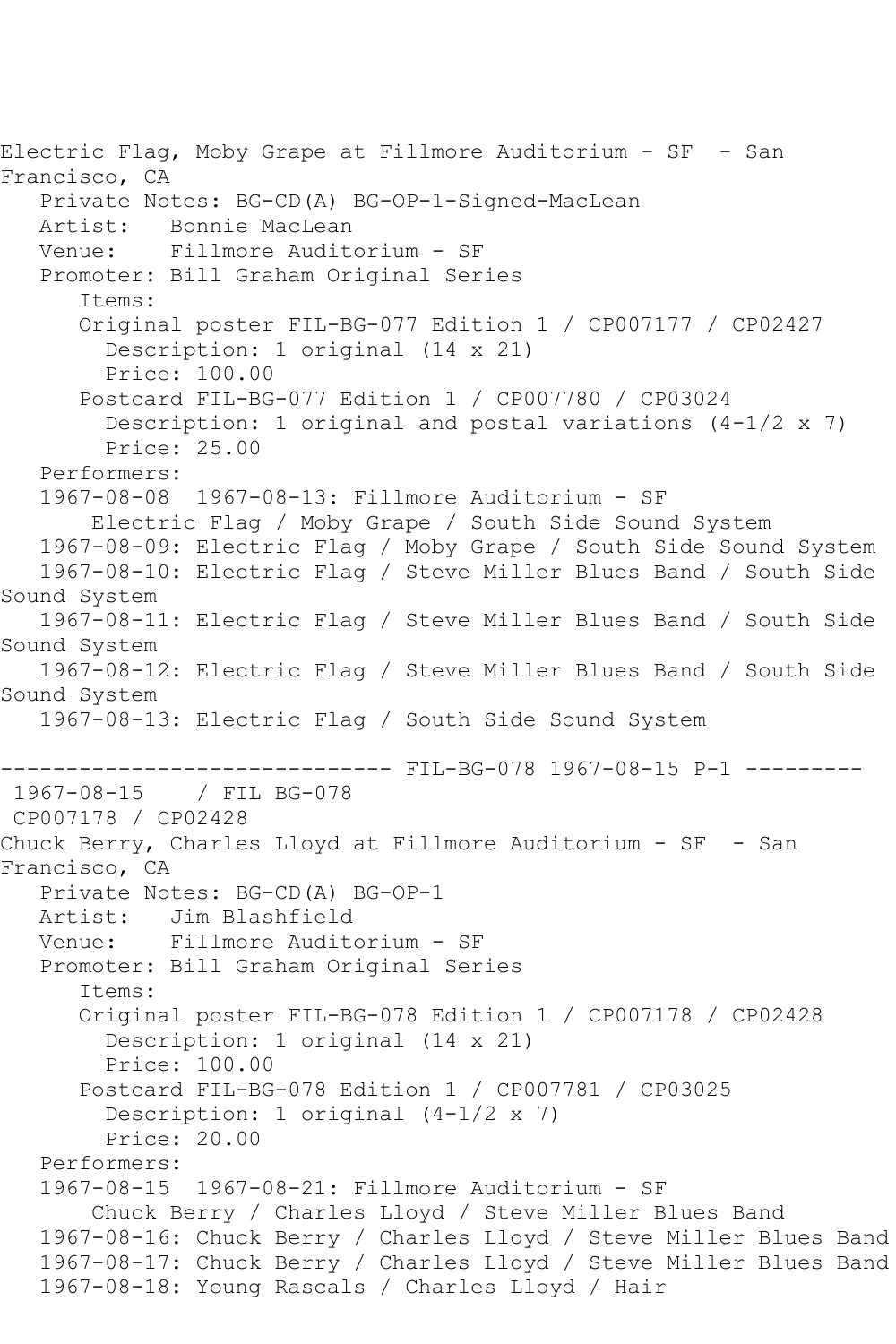```
 1967-08-19: Young Rascals / Charles Lloyd / Hair
   1967-08-20: Count Basie / Charles Lloyd
   1967-08-21: Count Basie / Charles Lloyd
------------------------------ FIL-BG-079 1967-08-22 P-1 ---------
1967-08-22 / FIL BG-079
CP007168 / CP02418
Paul Butterfield Blues Band, Cream at Fillmore Auditorium - San 
Francisco, CA
   Private Notes: BG-CD(A) BG-OP-1-Signed-MacLean
  Artist: Bonnie MacLean<br>Venue: Fillmore Audite
            Fillmore Auditorium - SF
   Promoter: Bill Graham Original Series
       Items:
       Original poster FIL-BG-079 Edition 1 / CP007168 / CP02418
         Description: 1 original (14 x 21)
         Price: 300.00
       Postcard FIL-BG-079 Edition 1 / CP007782 / CP03026
         Description: 1 original and postal variations (4-1/2 x 7-
1/16)
         Price: 50.00
   Performers:
   1967-08-22 1967-08-27: Fillmore Auditorium - SF
        Paul Butterfield Blues Band / Cream / South Side Sound System
------------------------------ FIL-BG-080 1967-08-29 P-1 ---------
1967-08-29 / FIL BG-080
CP007180 / CP02430
Cream, Prime Movers Blues Band (substituting For Electric Flag) at 
Fillmore Auditorium - SF - San Francisco, CA
   Notes: The Prime Movers Blues band substituted for the Electric 
Flag.
This item appears in the Art of Rock book, plate no. 2.060
   Private Notes: BG-CD(A) BG-OP-1 * A-/B+ 300, B-/C 40
   Artist: Jim Blashfield
   Venue: Fillmore Auditorium - SF
   Promoter: Bill Graham Original Series
       Items:
      Original poster FIL-BG-080 Edition 1 / CP007180 / CP02430
         Description: 1 original with color variations, 1 reprint (14 
x 21)
        AORPlate: 2.060 
         Price: 350.00
       Original poster FIL-BG-080 Edition 2 / 
         Description: See Eric King's guide for complete details.
         AORPlate: 2.060 
         Price: 150.00
```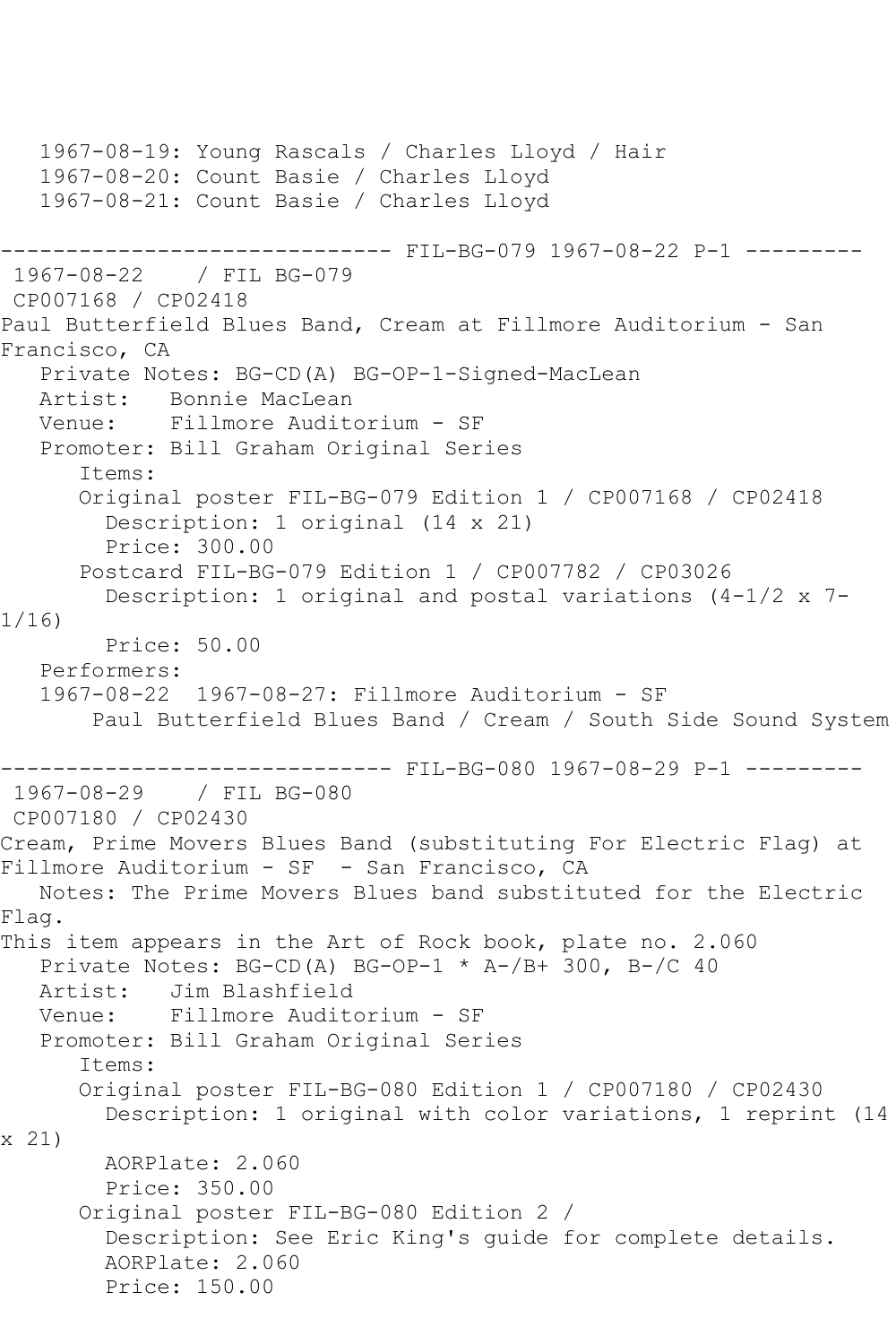```
 Original poster FIL-BG-080 Edition 3 / 
         Description: See Eric King's guide for complete details.
         AORPlate: 2.060 
         Price: 125.00
       Postcard FIL-BG-080 Edition 1 / CP007783 / CP03027
        Description: 1 original (4-1/2 \times 7) AORPlate: 2.060 
         Price: 150.00
    Performers:
    1967-08-29 1967-09-03: Fillmore Auditorium - SF
        Cream / Prime Movers Blues Band (substituting For Electric 
Flag) / Gary Burton / Electric Flag
------------------------------ FIL-BG-082 1967-09-07 P-1 ---------
1967-09-07 / FIL BG-082
CP007182 / CP02432
Byrds, Loading Zone at Fillmore Auditorium - SF - San Francisco, CA
    Private Notes: BG-CD(A) BG-OP-1
       Event: The Opening of the Fall Weekend Series
  Artist: Jim Blashfield<br>Venue: Fillmore Audit
            Fillmore Auditorium - SF
    Promoter: Bill Graham Original Series
       Items:
       Original poster FIL-BG-082 Edition 1 / CP007182 / CP02432
         Description: 1 original (14 x 21)
         Price: 350.00
       Postcard FIL-BG-082 Edition 1 / CP007785 / CP03029
         Description: 1 original, postal variations, double with BG-
83 (4-9/16 x 7)
         Price: 40.00
    Performers:
    1967-09-07 1967-09-09: Fillmore Auditorium - SF
        Byrds / Loading Zone / LDM Spiritual Band
                        ------- FIL-BG-083 1967-09-14 P-1 ---------
1967-09-14 / FIL BG-083
CP007183 / CP02433
Electric Flag, Mother Earth at Fillmore Auditorium - SF - San 
Francisco, CA
    Private Notes: BG-CD(A) BG-OP-1
   Artist: Jim Blashfield
   Venue: Fillmore Auditorium - SF
    Promoter: Bill Graham Original Series
       Items:
       Original poster FIL-BG-083 Edition 1 / CP007183 / CP02433
         Description: 1 original (14 x 21)
         Price: 100.00
```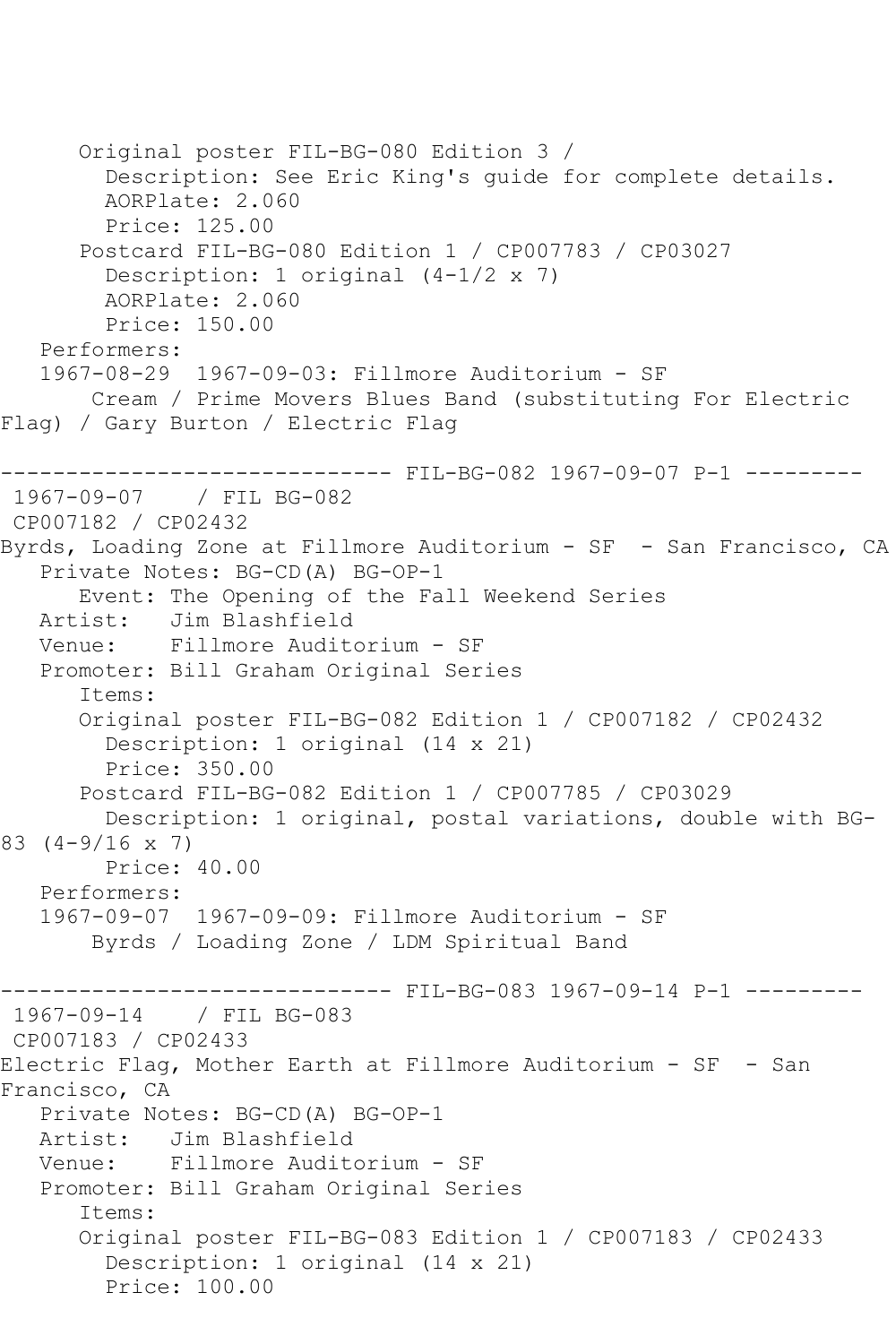Postcard FIL-BG-083 Edition 1 / CP007786 / CP03030 Description: 1 original, double with BG-82 (4-5/8 x 7) Price: 20.00 Performers: 1967-09-14 1967-09-16: Fillmore Auditorium - SF Electric Flag / Mother Earth / LDM Spiritual Band ------------------------------ FIL-BG-084 1967-09-21 P-1 --------- 1967-09-21 / FIL BG-084 CP007184 / CP02434 Vanilla Fudge, Blue Cheer at Fillmore Auditorium - SF - San Francisco, CA Private Notes: BG-CD(A) BG-OP-1 Artist: Bonnie MacLean Venue: Fillmore Auditorium - SF Promoter: Bill Graham Original Series Items: Original poster FIL-BG-084 Edition 1 / CP007184 / CP02434 Description: 1 original (14 x 21) Price: 125.00 Postcard FIL-BG-084 Edition 1 / CP007787 / CP03031 Description: original , postal variations, double with BG-85  $(4-3/8 \times 7)$  Price: 100.00 Performers: 1967-09-21: Fillmore Auditorium - SF Vanilla Fudge / Blue Cheer / Sunshine Company 1967-09-23: Fillmore Auditorium - SF Blue Cheer / Vanilla Fudge / Sunshine Company 1967-09-22: Cow Palace, Sacramento ------------------------------ FIL-BG-085 1967-09-28 P-1 --------- 1967-09-28 / FIL BG-085 CP007185 / CP02435 Flamin' Groovies, Jefferson Airplane at Fillmore Auditorium - SF - San Francisco, CA Private Notes: BG-CD(A) BG-OP-1-Signed-Irons Artist: Greg Irons<br>Venue: Fillmore A Fillmore Auditorium - SF Promoter: Bill Graham Original Series Items: Original poster FIL-BG-085 Edition 1 / CP007185 / CP02435 Description: 1 original (14 x 21) Price: 250.00 Postcard FIL-BG-085 Edition 1 / CP007788 / CP03032 Description: 1 original, double with BG-84 (4-3/8 x 7)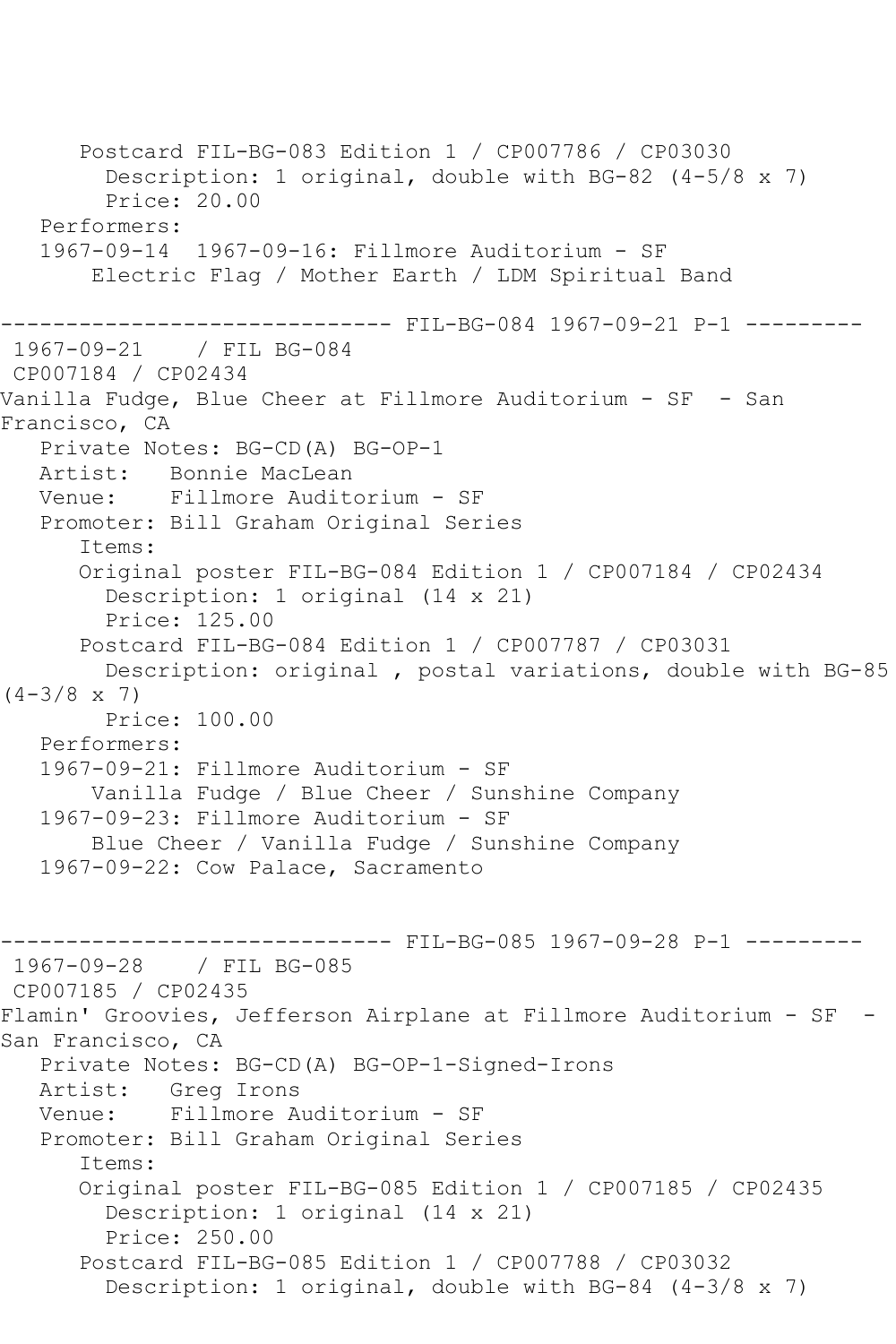Price: 125.00 Performers: 1967-09-28: Fillmore Auditorium - SF Flamin' Groovies / Jefferson Airplane / Mother Earth 1967-09-29 67-09-30: Winterland Jefferson Airplane / Flamin' Groovies / Mother Earth ------------------------------ FIL-BG-087 1967-10-05 P-1 --------- 1967-10-05 / FIL BG-087 CP007187 / CP02437 Quicksilver Messenger Service, Grass Roots at Fillmore Auditorium - SF - San Francisco, CA Private Notes: BG-CD(A) BG-OP-1 Artist: Bonnie MacLean Venue: Fillmore Auditorium - SF Promoter: Bill Graham Original Series Items: Original poster FIL-BG-087 Edition 1 / CP007187 / CP02437 Description: 1 original , 1 reprint (14 x 21) Price: 150.00 Original poster FIL-BG-087 Edition 2 / Description: High gloss stock finish. See Eric King's guide for complete details. (14 x 21) Price: 40.00 Postcard FIL-BG-087 Edition 1 / CP007779 / CP03023 Description: 1 original with postal variations (4-1/2 x 6- 15/16) Price: 200.00 Performers: 1967-10-05 1967-10-07: Fillmore Auditorium - SF Quicksilver Messenger Service / Grass Roots / Mad River --------------------------------- FIL-BG-088 1967-10-11 P-1 ----------<br>1967-10-11 / FIL BG-088 1967-10-11 / FIL BG-088 CP007188 / CP02438 Jefferson Airplane, Charlatans at Fillmore Auditorium - SF - San Francisco, CA Private Notes: BG-CD(A) BG-OP-1 Event: Benefit for the Haight Ashbury Medical Clinic Bonnie MacLean Venue: Fillmore Auditorium - SF Promoter: Bill Graham Original Series Items: Original poster FIL-BG-088 Edition 1 / CP007188 / CP02438 Description: 1 original (14 x 21) Price: 200.00 Postcard FIL-BG-088 Edition 1 / CP007791 / CP03035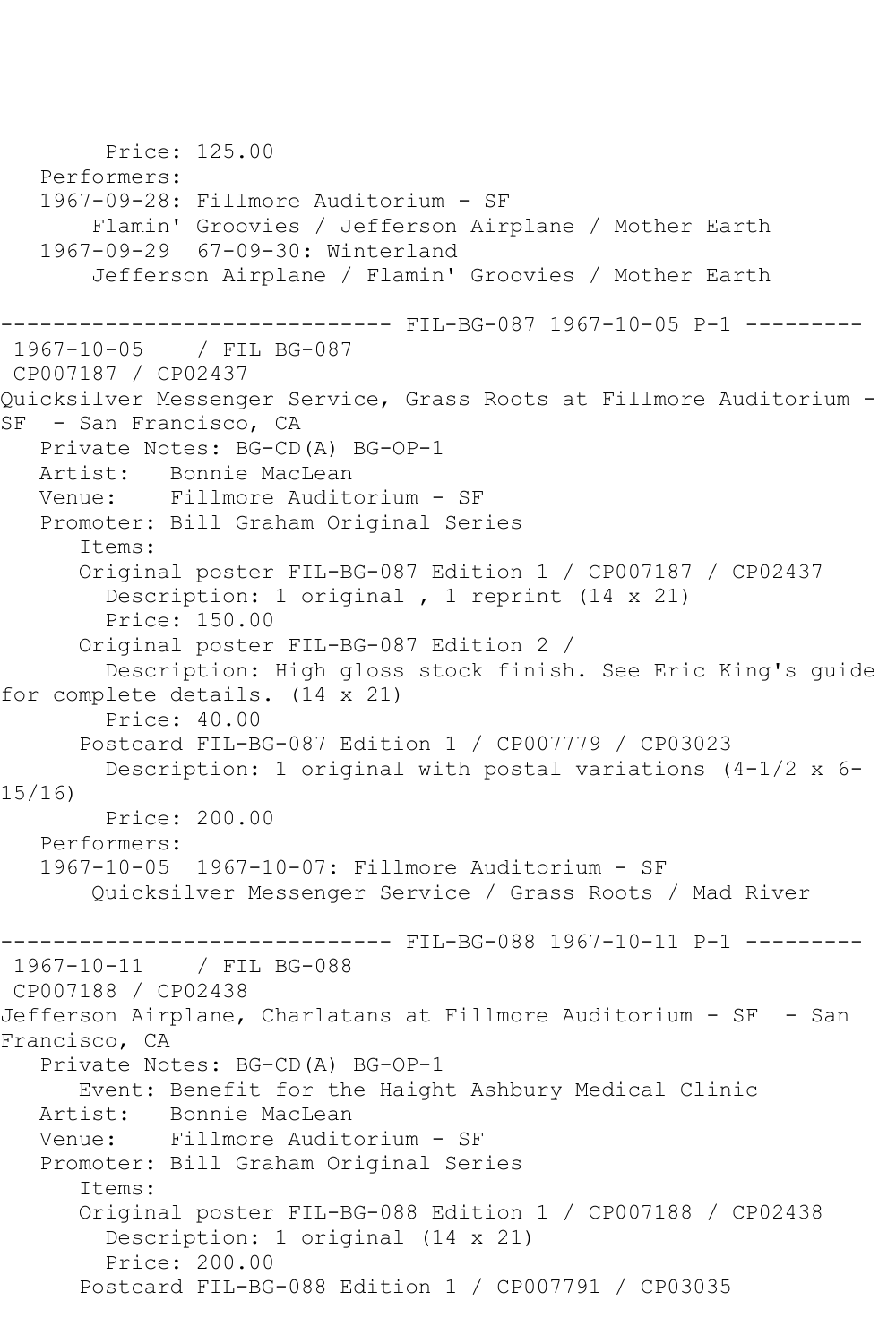Description: 1 original (4-1/2 x 6-6/8) Price: 25.00 Performers: 1967-10-11 1967-10-12: Fillmore Auditorium - SF Jefferson Airplane / Charlatans / Blue Cheer 1967-10-13 67-10-14: Winterland Jefferson Airplane / Charlatans / Blue Cheer ------------------------------ 1967-10-11 P --------- 1967-10-11 / Benefit for the Haight-Ashbury Medical Clinic Venue: Fillmore Auditorium - SF Items: Original poster / Performers: 1967-10-11: Fillmore Auditorium - SF ------------------------------ FIL-BG-089 1967-10-19 P-1 --------- 1967-10-19 / FIL BG-089 CP007189 / CP02439 Eric Burdon and the Animals, Mother Earth at Fillmore Auditorium - SF - San Francisco, CA Private Notes: BG-CD(C) BG-OP-1 Artist: Bonnie MacLean Venue: Fillmore Auditorium - SF Promoter: Bill Graham Original Series Items: Original poster FIL-BG-089 Edition 1 / CP007189 / CP02439 Description: 1 original (14 x 21) Price: 200.00 Postcard FIL-BG-089 Edition 1 / CP007792 / CP03036 Description: 1 original with postal variations  $(4-1/2 \times 7)$  Price: 600.00 Ticket FIL-BG-089 Edition 1 / CP001595 / 1617 Performers: 1967-10-19 1967-10-21: Fillmore Auditorium - SF Eric Burdon and the Animals / Mother Earth / Hour Glass ------------------------------ FIL-BG-090 1967-10-26 P-1 --------- 1967-10-26 / FIL BG-090 CP007190 / CP02440 Pink Floyd, Lee Michaels at Fillmore Auditorium - SF - San Francisco, CA Private Notes: BG-CD(B) BG-OP-1 Artist: Bonnie MacLean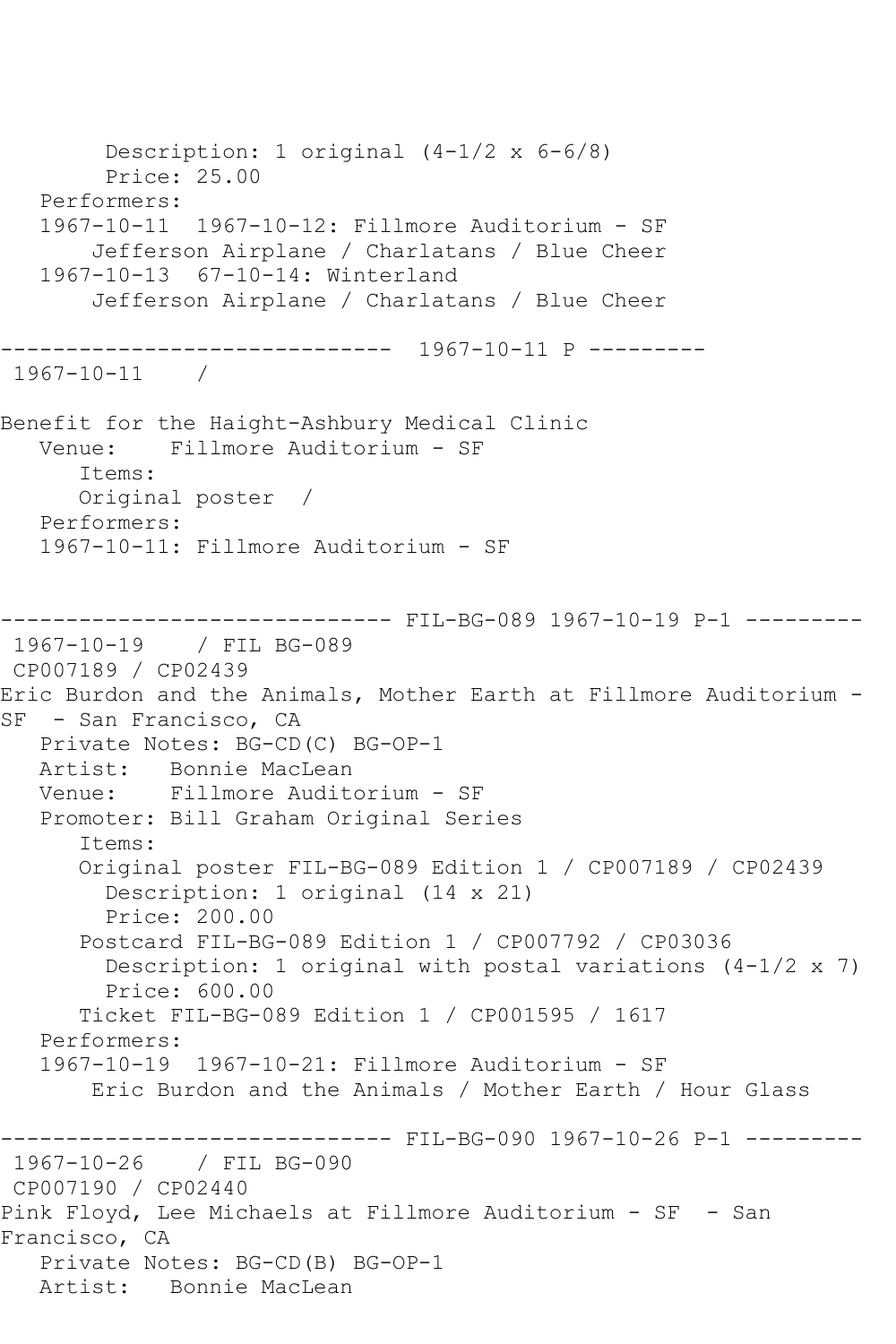```
 Venue: Fillmore Auditorium - SF
    Promoter: Bill Graham Original Series
       Items:
       Original poster FIL-BG-090 Edition 1 / CP007190 / CP02440
         Description: 1 original (14 x 21)
         Price: 400.00
       Postcard FIL-BG-090 Edition 1 / CP007793 / CP03037
         Description: 1 original with postal variations (4-1/2 x 6-
7/8)
         Price: 65.00
    Performers:
    1967-10-26 1967-10-28: Fillmore Auditorium - SF
        Pink Floyd / Lee Michaels
                    ------------------------------ FIL-2.089 1967-10-29 P-1 ---------
1967-10-29 / FIL 2.089
CP007055 / CP02305
Jefferson Airplane, Mother Earth at Fillmore Auditorium - SF - San 
Francisco, CA
   Notes: This is a tour de force for Jim Blashfiled, one of his 
all-time best posters. Hard to find. Great poster
This item appears in the Art of Rock book, plate no. 2.089
   Private Notes: * B+/B 250 @
  Benefit: Proposition "P" Benefit<br>Artist: Jim Blashfield
  Artist: Jim Blashfield<br>Venue: Fillmore Audite
            Fillmore Auditorium - SF
   Promoter: Book: Art of Rock
       Items:
       Original poster FIL-2.089 Edition 1 / CP007055 / CP02305 (14 x 
19 - 3/4)
         AORPlate: 2.089 
         Price: 1000.00
       Postcard FIL-2.089 / (5 x 7)
         AORPlate: 2.089 
         Price: 45.00
        FIL-2.089 / CP002984 / 2940
         AORPlate: 2.089 
    Performers:
    1967-10-29: Fillmore Auditorium - SF
        Jefferson Airplane / Mother Earth / Mad River / Committee
                  ------------ FIL-2.079 1967-10-30 P-1 ---------
1967-10-30 / FIL 2.079
CP001242 / 1257
Incredible Fish, Pink Floyd at Fillmore Auditorium - SF - San 
Francisco, CA
   Notes: Impulse Publish
```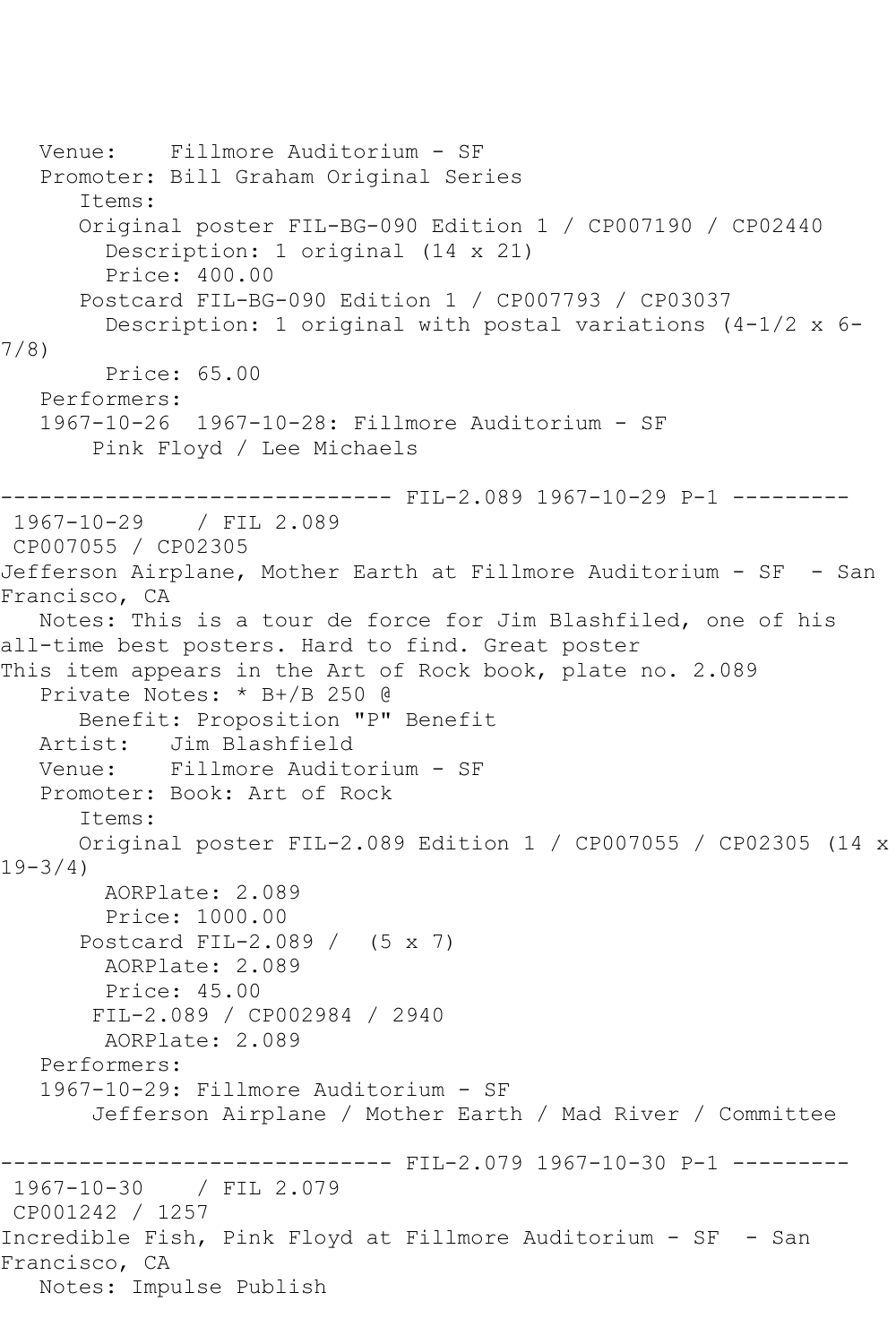This item appears in the Art of Rock book, plate no. 2.079 Benefit: Benefit for KPDA Radio Station Event: Halloween Costume Ball: KPFA Benefit Artist: Devore<br>Venue: Fillmo: Fillmore Auditorium - SF Promoter: Michael Chechik Items: Original poster FIL-2.079 Edition 1 / CP001242 / 1257 (19-1/2  $x \ 27 - 1/2$  AORPlate: 2.079 Price: 650.00 Handbill FIL-2.079 Edition 1 / CP018822 / XA19671030 (5-1/2 x 7-1/2) AORPlate: 2.079 Price: 175.00 Performers: 1967-10-30: Fillmore Auditorium - SF Incredible Fish / Pink Floyd / Collectors / Committee / Sopwith Camel ------------------------------ FIL-BG-091 1967-11-02 P-1 --------- 1967-11-02 / FIL BG-091 CP007191 / CP02441 Big Brother and the Holding Company, Pink Floyd at Fillmore Auditorium - SF - San Francisco, CA Private Notes: BG-CD(A) BG-OP-1 Bonnie MacLean Venue: Fillmore Auditorium - SF Promoter: Bill Graham Original Series Items: Original poster FIL-BG-091 Edition 1 / CP007191 / CP02441 Description: 1 original (14 x 21) Price: 450.00 Postcard FIL-BG-091 Edition 1 / CP007794 / CP03038 Description: 1 original with postal variations (4-1/2 x 6- 15/16) Price: 40.00 Performers: 1967-11-02 1967-11-04: Fillmore Auditorium - SF Big Brother and the Holding Company / Pink Floyd / Richie Havens 1967-11-03 67-11-04: Winterland Big Brother and the Holding Company / Pink Floyd / Richie Havens ------------------------------ FIL-2083 1967-11-05 P-1 --------- 1967-11-05 / FIL 2083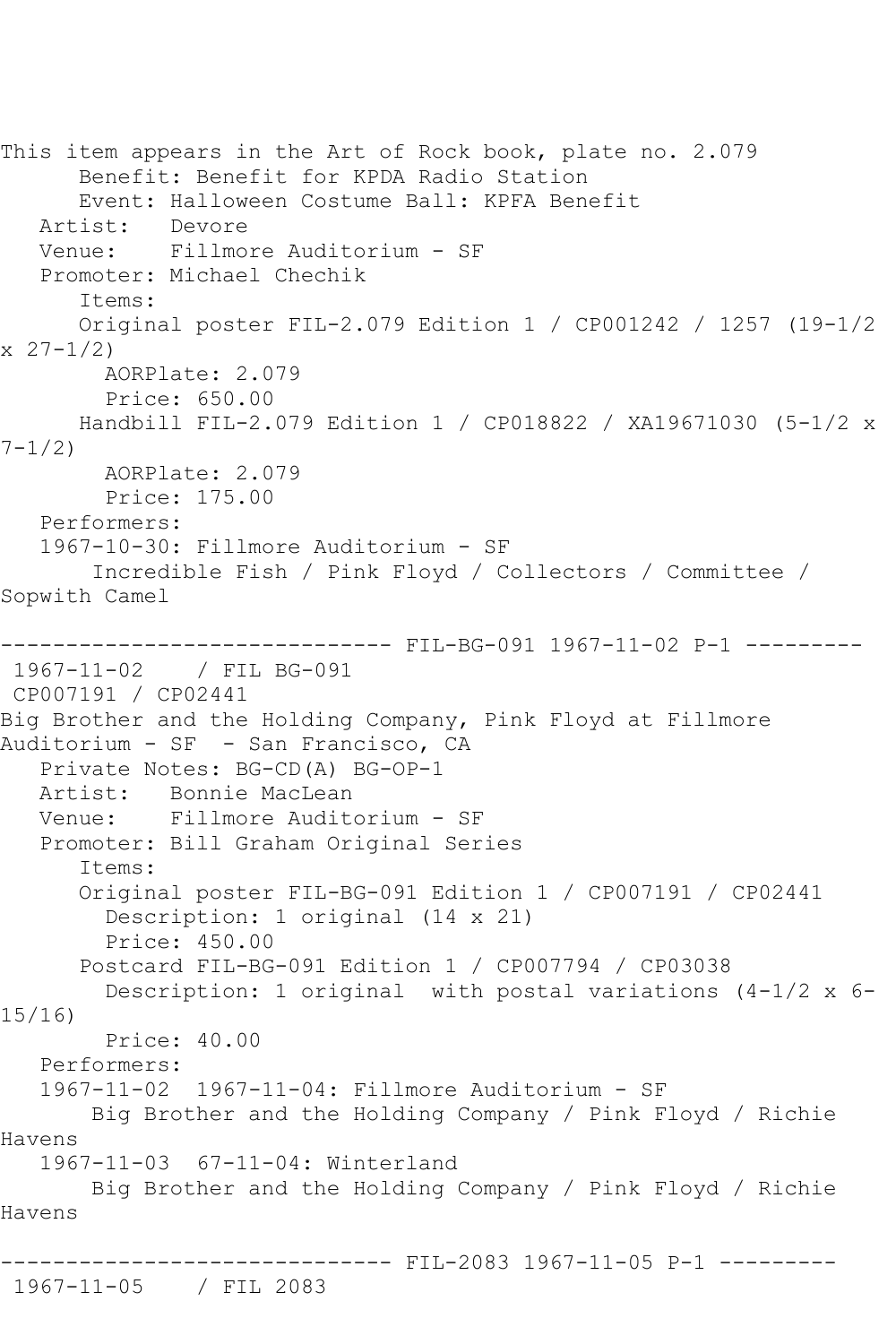```
CP000345 / 0349
Country Joe and the Fish, Big Brother and the Holding Company at 
Fillmore Auditorium - SF - San Francisco, CA
    Notes: This item appears in the Art of Rock book, plate no. 2.083
       Event: Country Joe and The Fish Vanguard Album Record Release 
Party<br>Artist:
            Tom Weller
   Venue: Fillmore Auditorium - SF
    Promoter: Book: Art of Rock
       Items:
       Original poster FIL-2083 Edition 1 / CP000345 / 0349
         AORPlate: 2.083 
    Performers:
    1967-11-05: Fillmore Auditorium - SF
        Country Joe and the Fish / Big Brother and the Holding 
Company
------------------------------ FIL-BG-092 1967-11-10 P-1 ---------
1967-11-10 / FIL BG-092
CP007192 / CP02442
Procol Harum, Pink Floyd at Fillmore Auditorium - SF - San 
Francisco, CA
   Private Notes: BG-CD(A) BG-OP-1
   Artist: Nicholas Kouninos
   Venue: Fillmore Auditorium - SF
    Promoter: Bill Graham Original Series
       Items:
       Original poster FIL-BG-092 Edition 1 / CP007192 / CP02442
         Description: 1 original (14 x 21)
         Price: 500.00
       Postcard FIL-BG-092 Edition 1 / CP007795 / CP03039
         Description: 1 original (4-1/2 x 6-6/8)
         Price: 100.00
    Performers:
    1967-11-09: Fillmore Auditorium - SF
        Procol Harum / Pink Floyd / H.P. Lovecraft
    1967-11-10 1967-11-11: Winterland
        Procol Harum / Pink Floyd / H.P. Lovecraft
------------------------------ FIL-BG-093 1967-11-16 P-1 ----------<br>1967-11-16   / FIL BG-093
1967 - 11 - 16CP007193 / CP02443
Doors, Procol Harum at Fillmore Auditorium - SF - San Francisco, CA
    Private Notes: BG-CD(A) BG-OP-1
   Artist: Jim Blashfield
   Venue: Fillmore Auditorium - SF
   Promoter: Bill Graham Original Series
```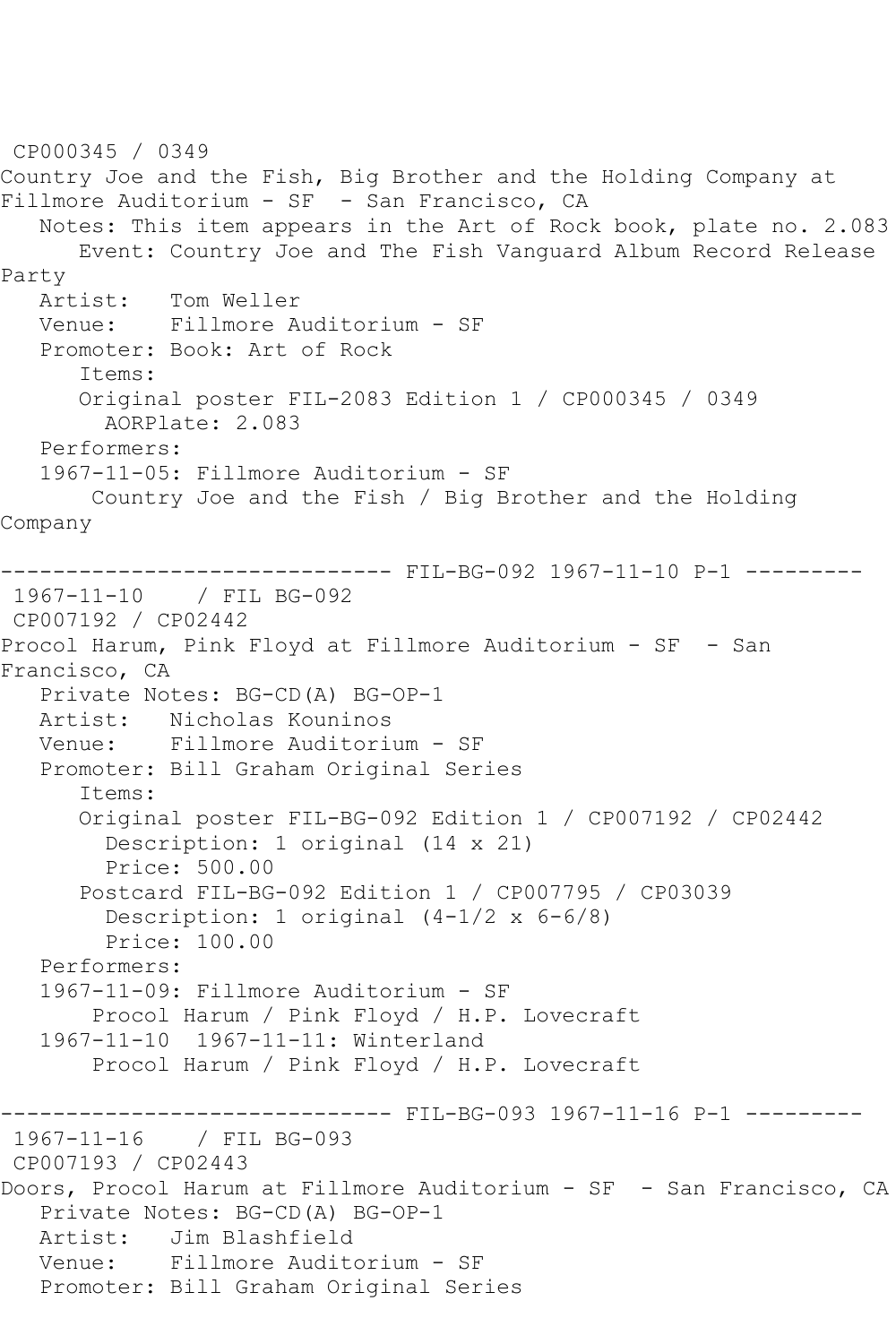```
 Items:
       Original poster FIL-BG-093 Edition 1 / CP007193 / CP02443
         Description: 1 original (14 x 20-1/4)
         Price: 450.00
       Original poster FIL-BG-093 Edition 2 / 
         Description: See Eric King's guide for complete details. 
1000 poster reprinted on 1968-12-14.
         Price: 150.00
       Postcard FIL-BG-093 Edition 1 / CP007796 / CP03040
         Description: 1 original with variations, postal and others 
(4-9/16 \times 7) Price: 40.00
    Performers:
    1967-11-16: Fillmore Auditorium - SF
        Doors / Procol Harum
    1967-11-17 67-11-18: Winterland
        Doors / Procol Harum / MT. Rushmore
                         ------ FIL-BG-094 1967-11-23 P-1 ---------
1967-11-23 / FIL BG-094
CP007194 / CP02444
Donovan, H.P. Lovecraft at Fillmore Auditorium - SF - San 
Francisco, CA
    Private Notes: BG-CD(C) BG-OP-1
       Event: Thanksgiving Weekend
   Artist: Nicholas Kouninos
   Venue: Fillmore Auditorium - SF
    Promoter: Bill Graham Original Series
       Items:
       Original poster FIL-BG-094 Edition 1 / CP007194 / CP02444
         Description: 1 original (14 x 21-1/4)
         Price: 150.00
       Postcard FIL-BG-094 Edition 1 / CP007797 / CP03041
         Description: 1 original with postal variations (4-5/8 x 7)
         Price: 50.00
    Performers:
    1967-11-23: Fillmore Auditorium - SF
        Donovan / H.P. Lovecraft / Mother Earth
    1967-11-23 1967-11-25: Winterland
        Donovan / H.P. Lovecraft / Mother Earth
                   ------------------------------ FIL-BG-095 1967-11-30 P-1 ---------
1967-11-30 / FIL BG-095
CP007195 / CP02445
Nitty Gritty Dirt Band, Blue Cheer at Fillmore Auditorium - SF -
San Francisco, CA
   Private Notes: BG-CD(A) BG-OP-1
```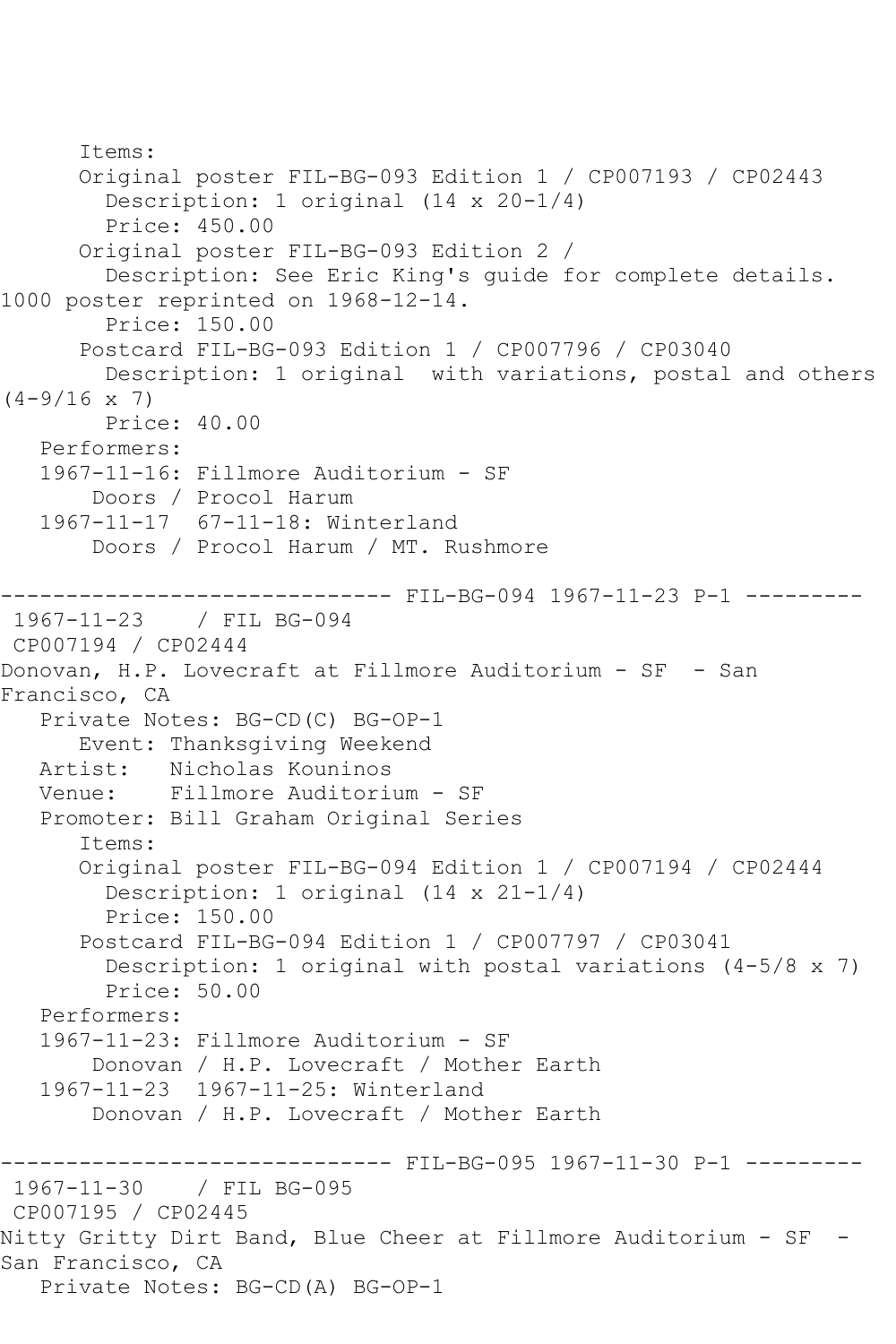```
 Artist: Bonnie MacLean
   Venue: Fillmore Auditorium - SF
   Promoter: Bill Graham Original Series
       Items:
       Original poster FIL-BG-095 Edition 1 / CP007195 / CP02445
         Description: 1 original (14 x 21)
         Price: 75.00
       Postcard FIL-BG-095 Edition 1 / CP007798 / CP03042
         Description: 1 original with postal variations (4-9/16 x 7)
         Price: 30.00
   Performers:
   1967-11-30 1967-12-02: Fillmore Auditorium - SF
        Nitty Gritty Dirt Band / Blue Cheer
                  ------------------------------ FIL-BG-096 1967-12-07 P-1 ---------
1967-12-07 / FIL BG-096
CP007196 / CP02446
Byrds, Electric Flag at Fillmore Auditorium - SF - San Francisco, 
CA
   Private Notes: BG-CD(A) BG-OP-1
   Artist: Bonnie MacLean
   Venue: Fillmore Auditorium - SF
   Promoter: Bill Graham Original Series
       Items:
       Original poster FIL-BG-096 Edition 1 / CP007196 / CP02446
         Description: 1 original (14 x 21)
         Price: 150.00
       Postcard FIL-BG-096 Edition 1 / CP007799 / CP03043
         Description: 1 original (4-9/16 x 7)
         Price: 40.00
   Performers:
   1967-12-07: Fillmore Auditorium - SF
        Byrds / Electric Flag / B.B. King
   1967-12-08 67-12-09: Winterland
        Byrds / Electric Flag / B.B. King
------------------------------ FIL-BG-097 1967-12-14 P-1 ---------
1967-12-14 / FIL BG-097
CP007197 / CP02447
Tim Buckley, Chambers Brothers at Fillmore Auditorium - SF - San 
Francisco, CA
   Private Notes: BG-CD(B) BG-OP-1
   Artist: Stanley Mouse
   Venue: Fillmore Auditorium - SF
   Promoter: Bill Graham Original Series
       Items:
       Original poster FIL-BG-097 Edition 1 / CP007197 / CP02447
```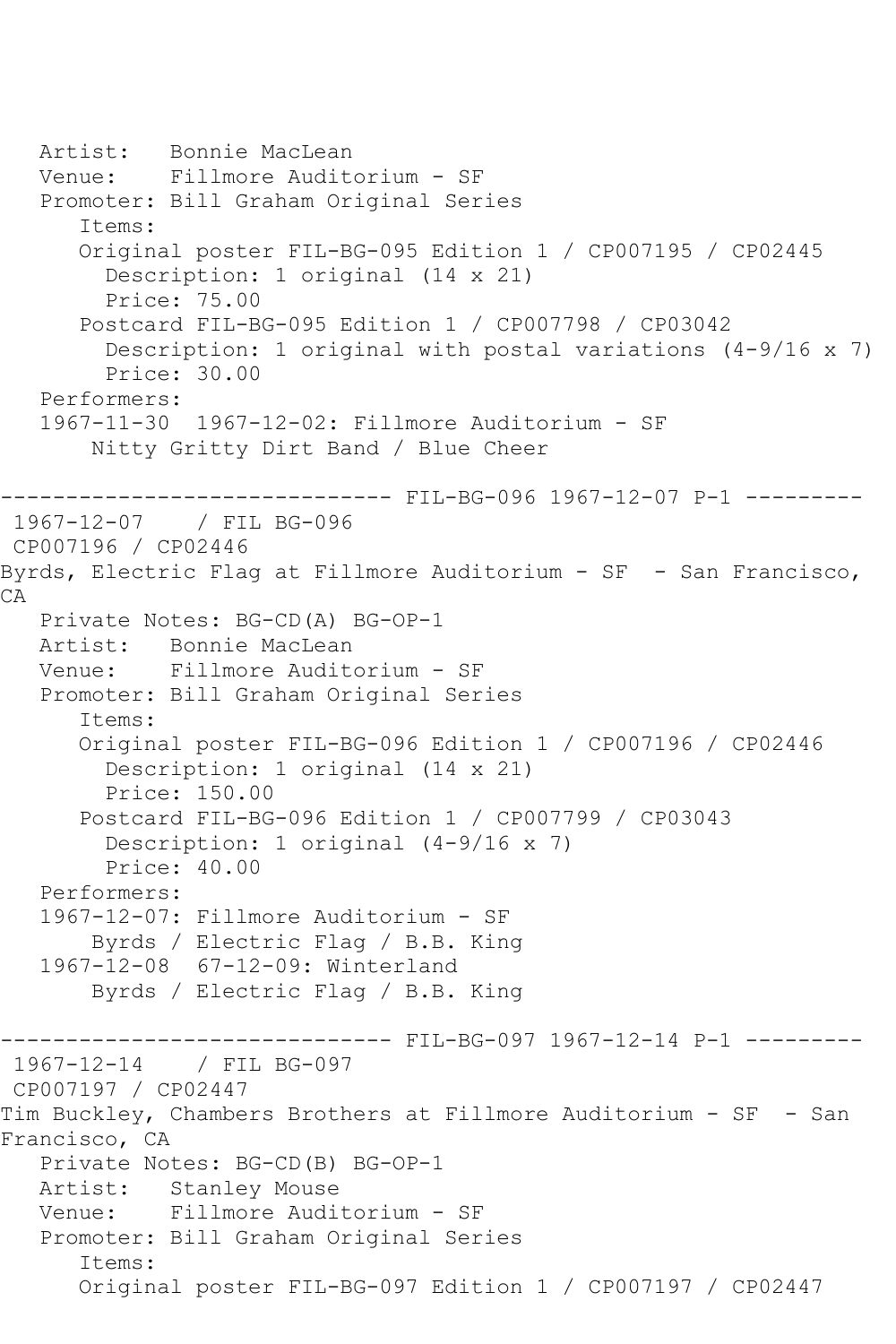```
 Description: 1 original , 1 reprint (12-11/16 x 21-3/4)
         Price: 375.00
       Original poster FIL-BG-097 Edition 2 / 
         Price: 175.00
       Postcard FIL-BG-097 Edition 1 / CP007800 / CP03044
         Description: original, postal variations, double with BG-98. 
See Eric King's quide for complete details. (4-1/16 \times 7-1/16) Price: 40.00
    Performers:
    1967-12-14: Fillmore Auditorium - SF
        Tim Buckley / Chambers Brothers / Mothers of Invention
    1967-12-15 67-12-16: Winterland
        Tim Buckley / Chambers Brothers / Mothers of Invention
                   ------------------------------ FIL-BG-098 1967-12-21 P-1 ---------
1967-12-21 / FIL BG-098
CP007198 / CP02448
Buffalo Springfield, Collectors at Fillmore Auditorium - SF - San 
Francisco, CA
   Private Notes: BG-CD(A+B) BG-OP-1
   Artist: Stanley Mouse
   Venue: Fillmore Auditorium - SF
   Promoter: Bill Graham Original Series
       Items:
       Original poster FIL-BG-098 Edition 1 / CP007198 / CP02448
         Description: 1 original witn 2 variations (11 x 21)
         Price: 400.00
       Postcard FIL-BG-098 Edition 1 / CP007801 / CP03045
         Description: 1 original and 1 variation, Double with BG-97 
(3-3/75 \times 6-15/16) Price: 40.00
       Postcard FIL-BG-098 Edition 1 / CP007802 / CP03046 Var. Var 
(3-3/75 x 6-15/16)
    Performers:
    1967-12-21 1967-12-23: Fillmore Auditorium - SF
        Buffalo Springfield / Collectors / Hour Glass
                    ----------- FIL 1967-13-12 P-1 ----------
1967-13-12 / FIL 
CP022029 / XP19670312
Phoenix Dance at Fillmore Auditorium - San Francisco, CA
   Venue: Fillmore Auditorium - SF
       Items:
       Original poster FIL Edition 1 / CP022029 / XP19670312
    Performers:
    1967-13-12: Fillmore Auditorium - SF
```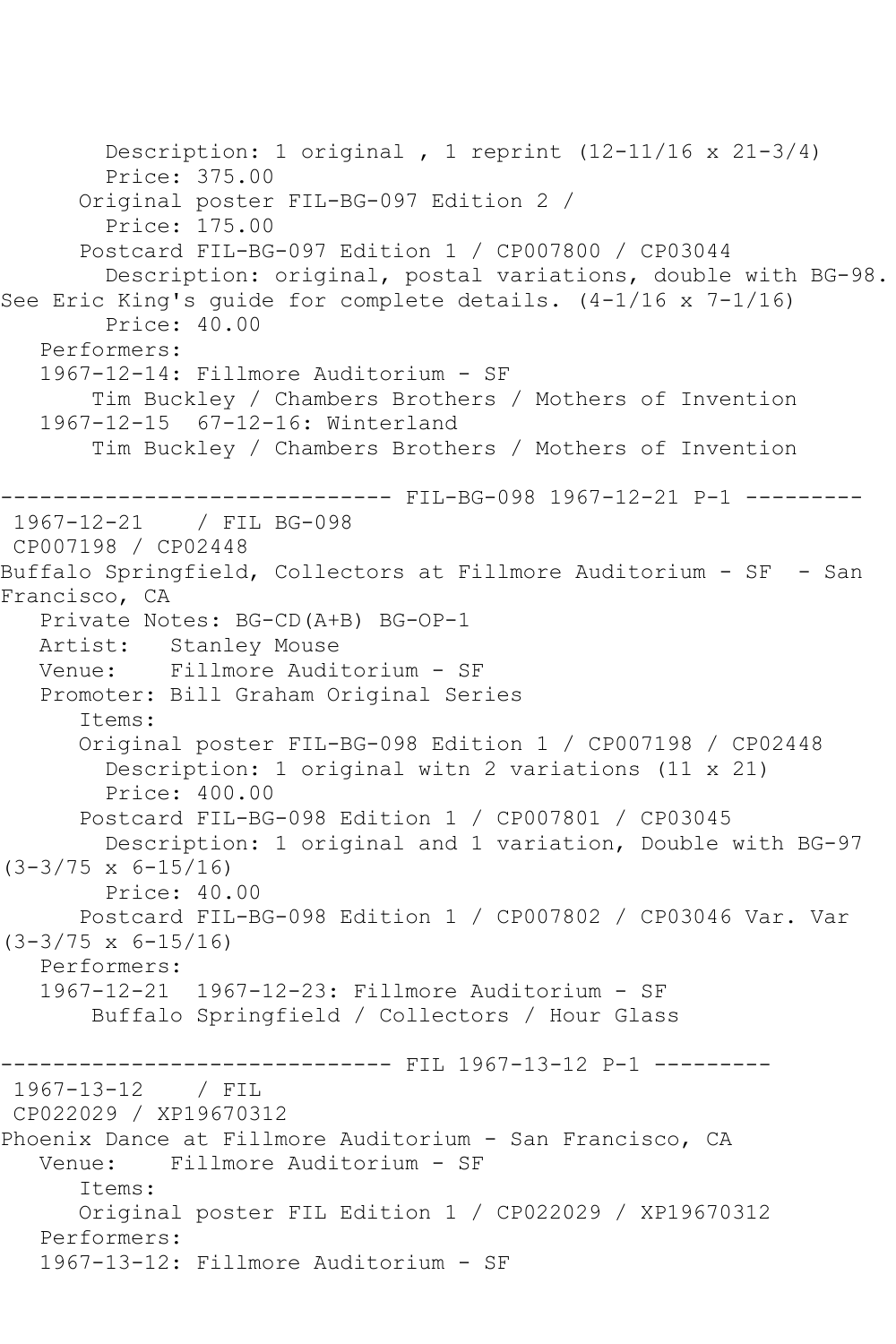Quicksilver Messenger Service / Big Brother and the Holding Company / Steve Miller Blues Band / Country Joe and the Fish ------------------------------ FIL-BG-101 1968-01-04 P-1 --------- 1968-01-04 / FIL BG-101 CP007202 / CP02452 Vanilla Fudge, Steve Miller Blues Band at Fillmore Auditorium - SF - San Francisco, CA Private Notes: BG-CD(A) BG-OP-1 Artist: Lee Conklin Venue: Fillmore Auditorium - SF Promoter: Bill Graham Original Series Items: Original poster FIL-BG-101 Edition 1 / CP007202 / CP02452 Description: 1 original , 1 reprint (14 x 21) Price: 1000.00 Postcard FIL-BG-101 Edition 1 / CP007806 / CP03050 Description: 1 original, postal variations, double BG-102  $(4-5/8 \times 7)$  Price: 200.00 Performers: 1968-01-04: Fillmore Auditorium - SF Vanilla Fudge / Steve Miller Blues Band / Sonny Terry / Brownie Mcghee 1968-01-05 68-01-06: Winterland Vanilla Fudge / Steve Miller Blues Band / Sonny Terry / Brownie Mcghee ------------------------------ FIL-2.072 1968-01-07 P-1 --------- 1968-01-07 / FIL 2.072 CP001745 / 1769 Phil Ochs, Loading Zone at Fillmore Auditorium - SF - San Francisco, CA Notes: This item appears in the Art of Rock book, plate no. 2.072 Benefit: Stop the Draft Week Defense Fund Venue: Fillmore Auditorium - SF Promoter: Book: Art of Rock Items: Original poster FIL-2.072 Edition 1 / CP001745 / 1769 AORPlate: 2.072 Price: 600.00 Handbill / (8-1/2 x 11) AORPlate: 2.072 Price: 400.00 Performers: 1968-01-07: Fillmore Auditorium - SF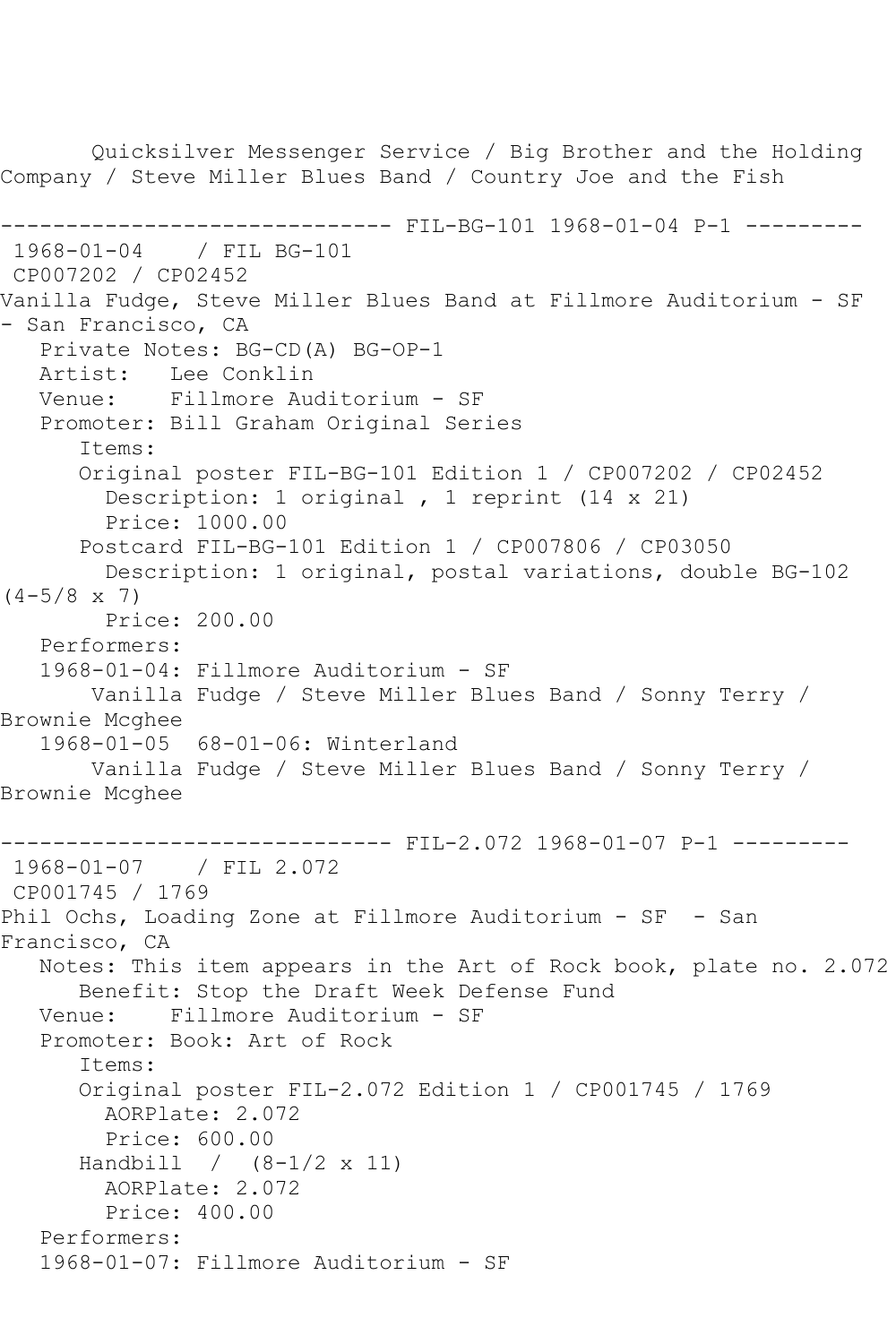Phil Ochs / Loading Zone / Blue Cheer / Mad River / MT. Rushmore / Committee ------------------------------ FIL-BG-102 1968-01-11 P-1 --------- 1968-01-11 / FIL BG-102 CP007203 / CP02453 Chambers Brothers, Sunshine Company Private Notes: BG-CD(A) BG-OP-1 Artist: Bonnie MacLean Venue: Fillmore Auditorium - SF Promoter: Bill Graham Original Series Items: Original poster FIL-BG-102 Edition 1 / CP007203 / CP02453 Description: 1 original, 1 reprint (14 x 21) Price: 100.00 Postcard FIL-BG-102 Edition 1 / CP007807 / CP03051 Description: 1 original , double with BG-101 (4-5/8 x 7) Price: 25.00 Performers: 1968-01-11 1968-01-13: Fillmore Auditorium - SF Chambers Brothers / Sunshine Company / Siegel Schwall Blues Band ------------------------------ FIL-BG-103 1968-01-18 P-1 --------- 1968-01-18 / FIL BG-103 CP007204 / CP02454 Paul Butterfield Blues Band, Charles Lloyd Quartet at Fillmore Auditorium - San Francisco, CA Private Notes: BG-CD(A) BG-OP-1<br>Artist: Jack Hatfield Jack Hatfield Venue: Fillmore Auditorium - SF Promoter: Bill Graham Original Series Items: Original poster FIL-BG-103 Edition 1 / CP007204 / CP02454 Description: 1 original (14 x 21) Price: 125.00 Original poster FIL-BG-103 Edition 2 / Description: See Eric King's guide for complete details. Price: 50.00 Postcard FIL-BG-103 Edition 1 / CP007808 / CP03052 Description: original, postal variations, double with BG-104  $(4-1/2 \times 7)$  Price: 20.00 Performers: 1968-01-18 1968-01-20: Fillmore Auditorium - SF Paul Butterfield Blues Band / Charles Lloyd / Ultimate Spinach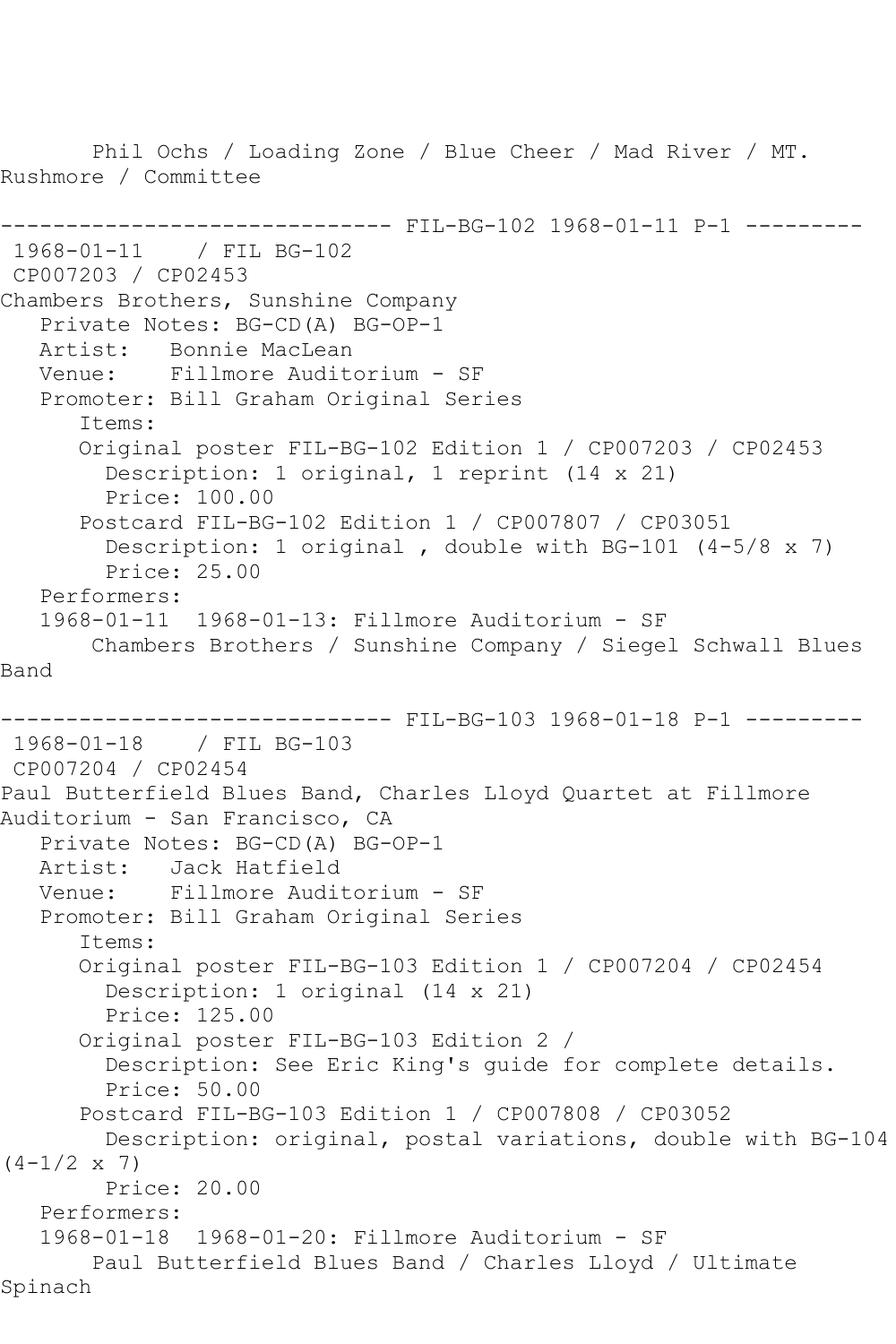------------------------------ FIL-BG-104 1968-01-25 P-1 --------- 1968-01-25 / FIL BG-104 CP007205 / CP02455 Big Brother and the Holding Company, Electric Flag at Fillmore Auditorium - SF - San Francisco, CA Private Notes: BG-CD(A) BG-OP-1 Artist: Sozzi Venue: Fillmore Auditorium - SF Promoter: Bill Graham Original Series Items: Original poster FIL-BG-104 Edition 1 / CP007205 / CP02455 Description: 1 original (14 x 21) Price: 125.00 Original poster FIL-BG-104 Edition 2 / Description: See Eric King's guide for complete details. Price: 100.00 Postcard FIL-BG-104 Edition 1 / CP007809 / CP03053 Description: original, postal variations, double with BG-103  $(4-1/2 \times 7)$  Price: 20.00 Performers: 1968-01-26 1968-01-27: Fillmore Auditorium - SF Big Brother and the Holding Company / Electric Flag / Youngbloods / Ultimate Spinach 1968-01-25: Winterland Big Brother and the Holding Company / Electric Flag / Youngbloods / Ultimate Spinach ------------------------------ FW-BG-105 1968-02-01 P-1 --------- 1968-02-01 / FW BG-105 CP007206 / CP02456 Jimi Hendrix Experience, John Mayall at Fillmore West - San Francisco, CA Private Notes: BG-CD(A) BG-OP-1 Artist: Rick Griffin Venue: Fillmore West Promoter: Bill Graham Original Series Items: Original poster FW-BG-105 Edition 1 / CP007206 / CP02456 Description: 1 original, 2 reprints, 1 silkscreen, 1 glossy (14 x 21) Price: 6000.00 Original poster FW-BG-105 Edition 2 / Description: the "5" of 105 appears right on top of the "T" in "tickets.". See Eric King's guide for complete details. Price: 1000.00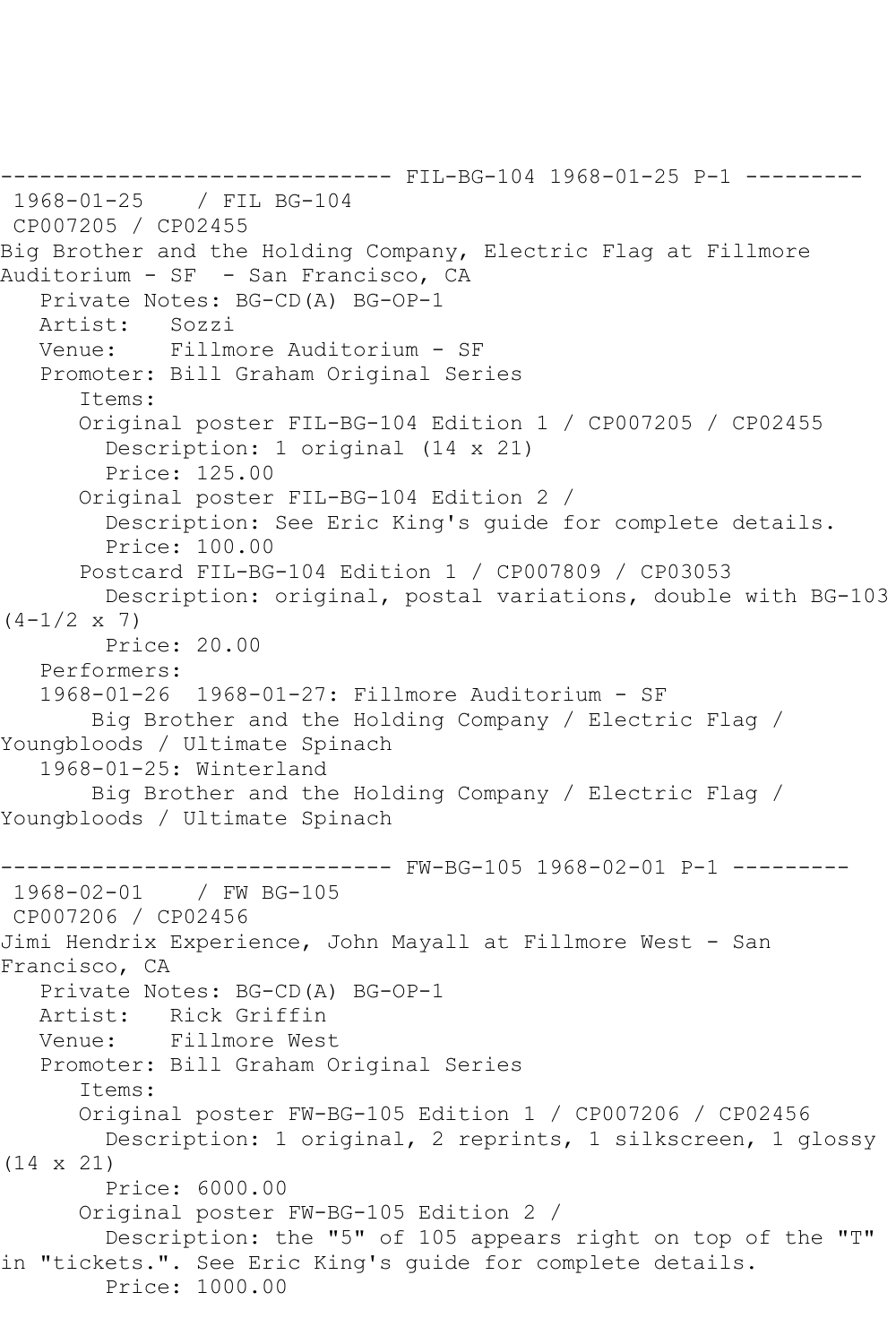Original poster FW-BG-105 Edition 4 / Description: This very large, perfectly produced printing of the BG-105 is signed by Rick Griffin. Published by ArtRock. (28 x 41) Price: 5000.00 Postcard FW-BG-105 Edition 1 / CP007818 / CP03062 Description: original, postal variations, 2 reprints,double 106 (4-1/2 x 7) Price: 600.00 Memorabilia FW-BG-105 Edition 1 / CP001374 / 1390 (14 x 21) Price: 5200.00 Performers: 1968-02-01 1968-02-04: Fillmore West Jimi Hendrix / John Mayall / Albert King 1968-02-02 1968-02-03: Winterland Jimi Hendrix / John Mayall / Albert King ------------------------------ FIL-BG-106 1968-02-08 P-1 --------- 1968-02-08 / FIL BG-106 CP007207 / CP02457 John Mayall and the Blues Breakers, Arlo Guthrie at Fillmore Auditorium - San Francisco, CA Private Notes: BG-CD(A) BG-OP-1-Signed-Mouse Stanley Mouse Venue: Fillmore Auditorium - SF Promoter: Bill Graham Original Series Items: Original poster FIL-BG-106 Edition 1 / CP007207 / CP02457 Description: 1 original (14 x 21) Price: 250.00 Postcard FIL-BG-106 Edition 1 / CP007811 / CP03055 Description: 1 original, double with BG-105 (4-1/2 x 7) Price: 25.00 Performers: 1968-02-08 1968-02-10: Fillmore Auditorium - SF John Mayall / Arlo Guthrie / Loading Zone ------------------------------ FIL-BG-107 1968-02-15 P-1 --------- 1968-02-15 / FIL BG-107 CP007208 / CP02458 Paul Butterfield, James Cotton Blues Band at Fillmore Auditorium - SF - San Francisco, CA Private Notes: BG-CD(A) BG-OP-1-Signed-Conklin Artist: Lee Conklin Venue: Fillmore Auditorium - SF Promoter: Bill Graham Original Series Items: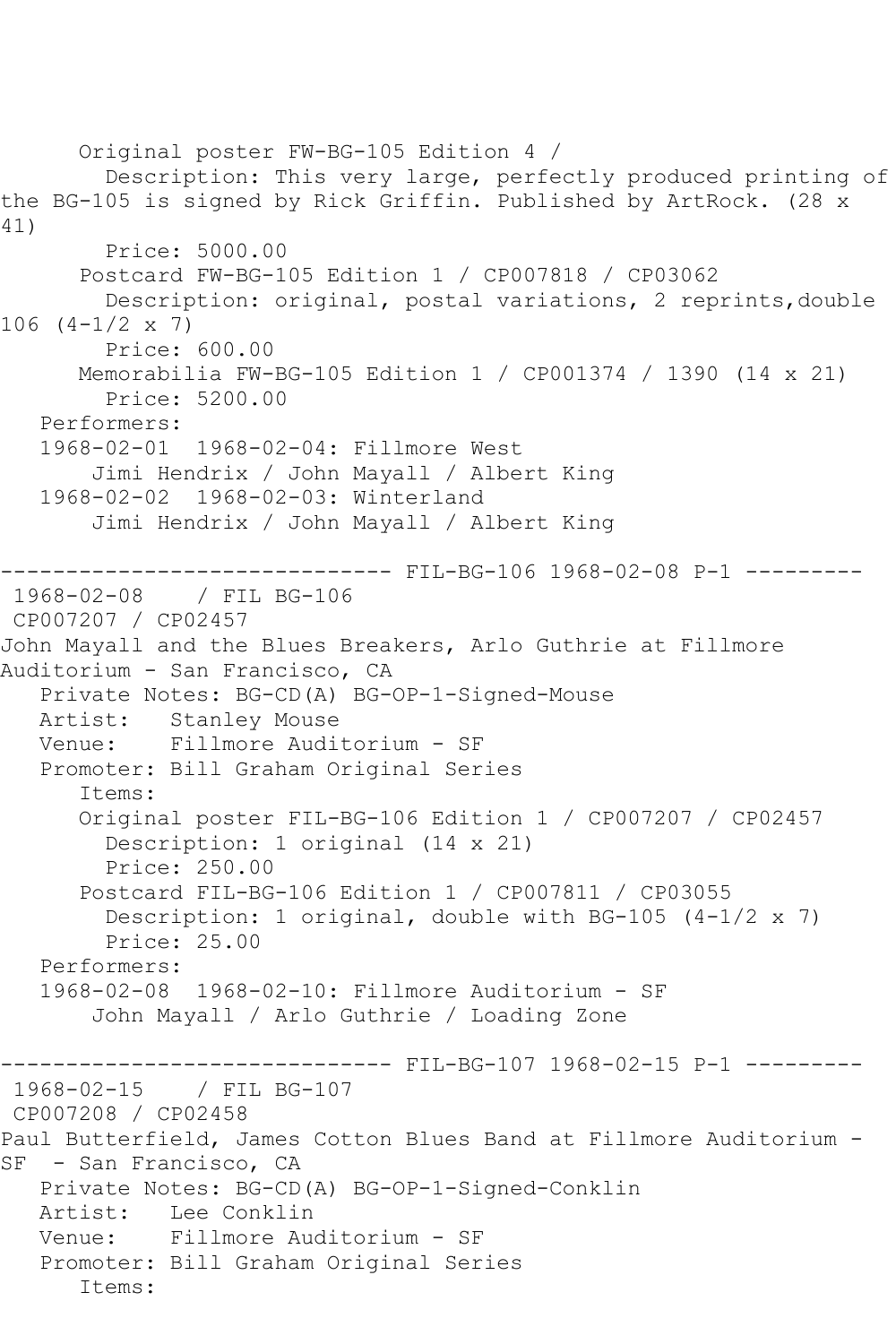```
 Original poster FIL-BG-107 Edition 1 / CP007208 / CP02458
         Description: 1 original , 1 reprint (14 x 21)
         Price: 250.00
       Original poster FIL-BG-107 Edition 2 / 
         Description: See Eric King's guide for complete details.
         Price: 100.00
       Postcard FIL-BG-107 Edition 1 / CP007812 / CP03056
         Description: Original, postal variations, double with BG-108 
(4-1/2 \times 7-1/16) Price: 25.00
    Performers:
    1968-02-15: Fillmore Auditorium - SF
        Paul Butterfield Blues Band / James Cotton Blues Band / 
Albert King
    1968-02-16 68-02-17: Winterland
        James Cotton Blues Band / Paul Butterfield Blues Band / 
Albert King
                      --------- FIL-BG-108 1968-02-22 P-1 ---------
1968-02-22 / FIL BG-108
CP007209 / CP02459
Who, Cannonball Adderley at Fillmore Auditorium - SF - San
Francisco, CA
   Private Notes: BG-CD(A) BG-OP-1-Signed-Conklin
  Artist: Lee Conklin<br>Venue: Fillmore Aud
            Fillmore Auditorium - SF
    Promoter: Bill Graham Original Series
       Items:
       Original poster FIL-BG-108 Edition 1 / CP007209 / CP02459
         Description: 1 original , 1 reprint (14 x 21)
         Price: 1000.00
       Original poster FIL-BG-108 Edition 2 / 
         Description: See Eric King's guide for complete details.
         Price: 200.00
       Postcard FIL-BG-108 Edition 1 / CP007813 / CP03057
        Description: 1 original, double with BG-107 (4-1/2 \times 7) Price: 75.00
    Performers:
    1968-02-22 1968-02-24: Fillmore Auditorium - SF
        Who / Cannonball Adderley / Vagrants
    1968-02-23 68-02-24: Winterland
        Who / Cannonball Adderley / Vagrants
                   ------------------------------ FIL-BG-109 1968-02-29 P-1 ---------
1968-02-29 / FIL BG-109
CP007210 / CP02460
Cream, Big Black at Fillmore Auditorium - SF - San Francisco, CA
```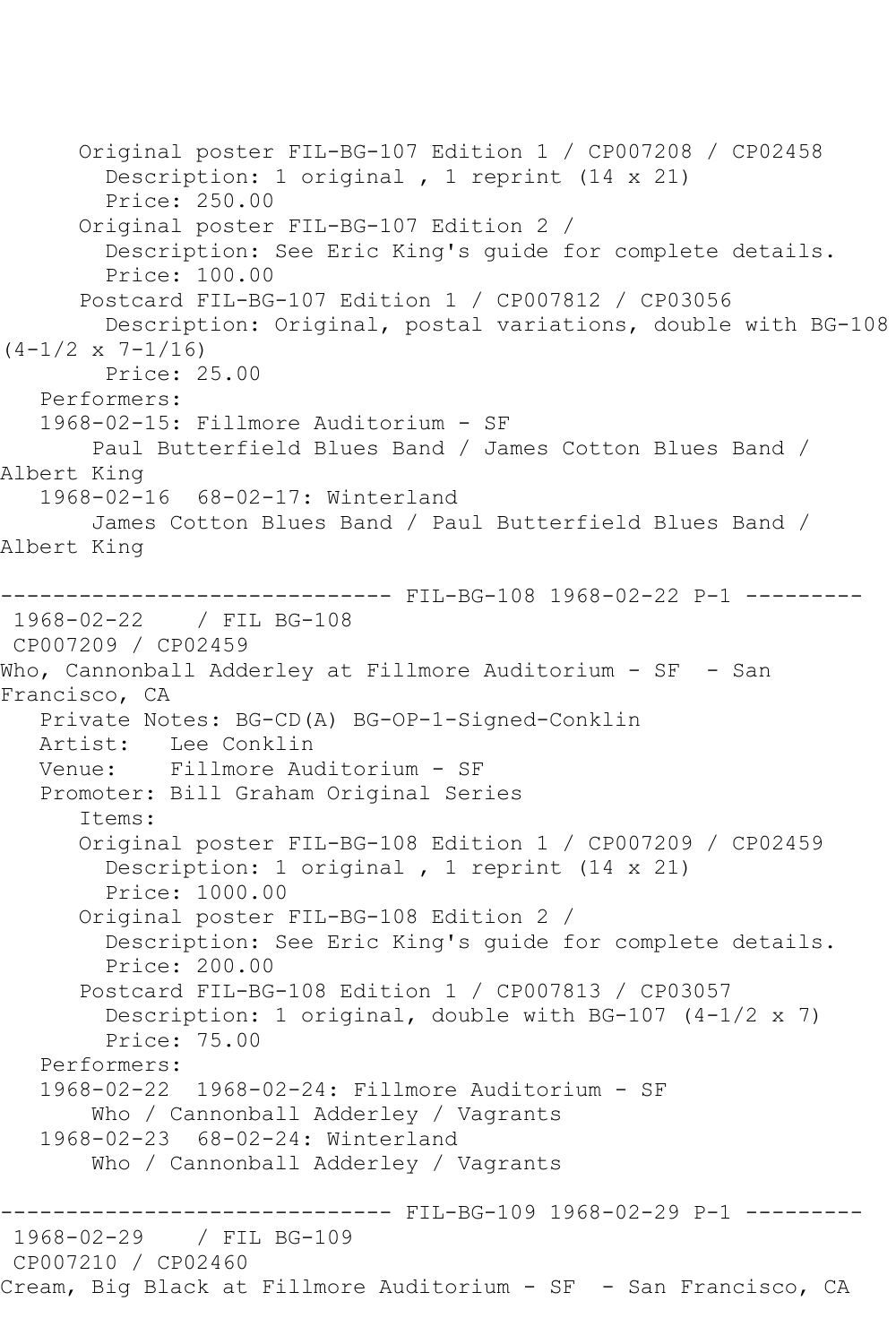Private Notes: BG-CD(A) BG-OP-1 Artist: Lee Conklin Venue: Fillmore Auditorium - SF Promoter: Bill Graham Original Series Items: Original poster FIL-BG-109 Edition 1 / CP007210 / CP02460 Description: 1 original , 1 reprint (14 x 21) Price: 1000.00 Original poster FIL-BG-109 Edition 2 / Description: See Eric King's guide for complete details. Price: 275.00 Postcard FIL-BG-109 Edition 1 / CP007814 / CP03058 Description: Original, postal variations, double with BG110. See Eric King's guide for complete details. (4-1/2 x 6-7/8) Price: 100.00 Performers: 1968-03-03: Fillmore Auditorium - SF Cream / Big Black / Loading Zone 1968-03-29 68-03-02: Winterland Cream / Big Black / Loading Zone ------------------------------ FIL-BG-110 1968-03-07 P-1 --------- / FIL BG-110 CP007211 / CP02461 Cream, James Cotton Blues Band at Fillmore Auditorium - SF - San Francisco, CA Private Notes: BG-CD(A) BG-OP-1 Artist: Stanley Mouse Venue: Fillmore Auditorium - SF Promoter: Bill Graham Original Series Items: Original poster FIL-BG-110 Edition 1 / CP007211 / CP02461 Description: 1 original , 1 reprint (14 x 21) Price: 1000.00 Original poster FIL-BG-110 Edition 2 / Description: See Eric King's guide for complete details. Price: 175.00 Postcard FIL-BG-110 Edition 1 / CP007815 / CP03059 Description: 1 original , double with BG109 (4-1/2 x 6-7/8) Price: 75.00 Performers: 1968-03-07: Fillmore Auditorium - SF Cream / James Cotton Blues Band / Jeremy Steig / Blood Sweat and Tears 1968-03-08 68-03-10: Winterland Cream / James Cotton Blues Band / Jeremy Steig / Blood Sweat and Tears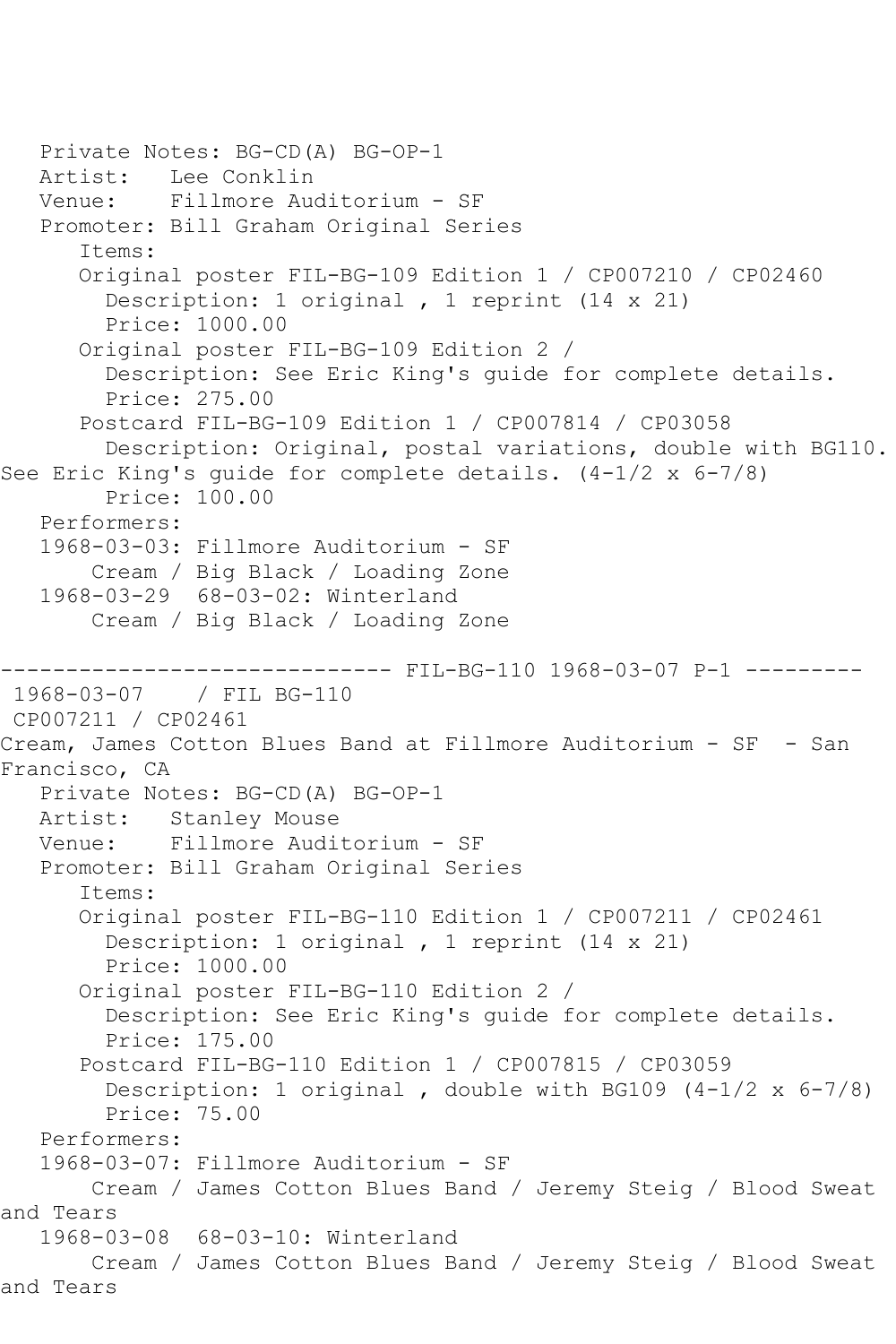```
------------------------------ FIL-BG-111 1968-03-14 P-1 ---------
1968-03-14 / FIL BG-111
CP007199 / CP02449
H.P. Lovecraft, Blue Cheer at Fillmore Auditorium - SF - San 
Francisco, CA
   Private Notes: BG-CD(A) BG-OP-1-Signed-Mouse
   Artist: Alton Kelley
   Venue: Fillmore Auditorium - SF
    Promoter: Bill Graham Original Series
       Items:
       Original poster FIL-BG-111 Edition 1 / CP007199 / CP02449
         Description: 1 original , 1 reprint (14 x 21)
         Price: 150.00
       Postcard FIL-BG-111 Edition 1 / CP007816 / CP03060
         Description: original, postal variations, double with BG112 
(4-1/2 \times 7-1/16) Price: 20.00
    Performers:
    1968-03-14: Fillmore Auditorium - SF
        H.P. Lovecraft / Blue Cheer / Penny Nichols / H.P. Lovecraft
    1968-03-15 1968-03-16: Winterland
        H.P. Lovecraft / Blue Cheer
                        ------- FIL-BG-112 1968-03-21 P-1 ---------
1968-03-21 / FIL BG-112
CP007213 / CP02463
Moby Grape, Traffic at Fillmore Auditorium - SF - San Francisco, CA
    Private Notes: BG-CD(A) BG-OP-1
   Artist: Lee Conklin
   Venue: Fillmore Auditorium - SF
    Promoter: Bill Graham Original Series
       Items:
       Original poster FIL-BG-112 Edition 1 / CP007213 / CP02463
         Description: 1 original, 1 reprint (14 x 21)
         Price: 350.00
        FIL-BG-112 / 
         Description: See Eric King's guide for complete details.
         Price: 45.00
       Postcard FIL-BG-112 Edition 1 / CP007817 / CP03061
         Description: original, postal variations, double with BG111 
(4-1/2 \times 7) Price: 25.00
    Performers:
    1968-03-21: Fillmore Auditorium - SF
        Moby Grape / Traffic / Lemon Pipers / Spirit
    1968-03-22 68-03-23: Winterland
```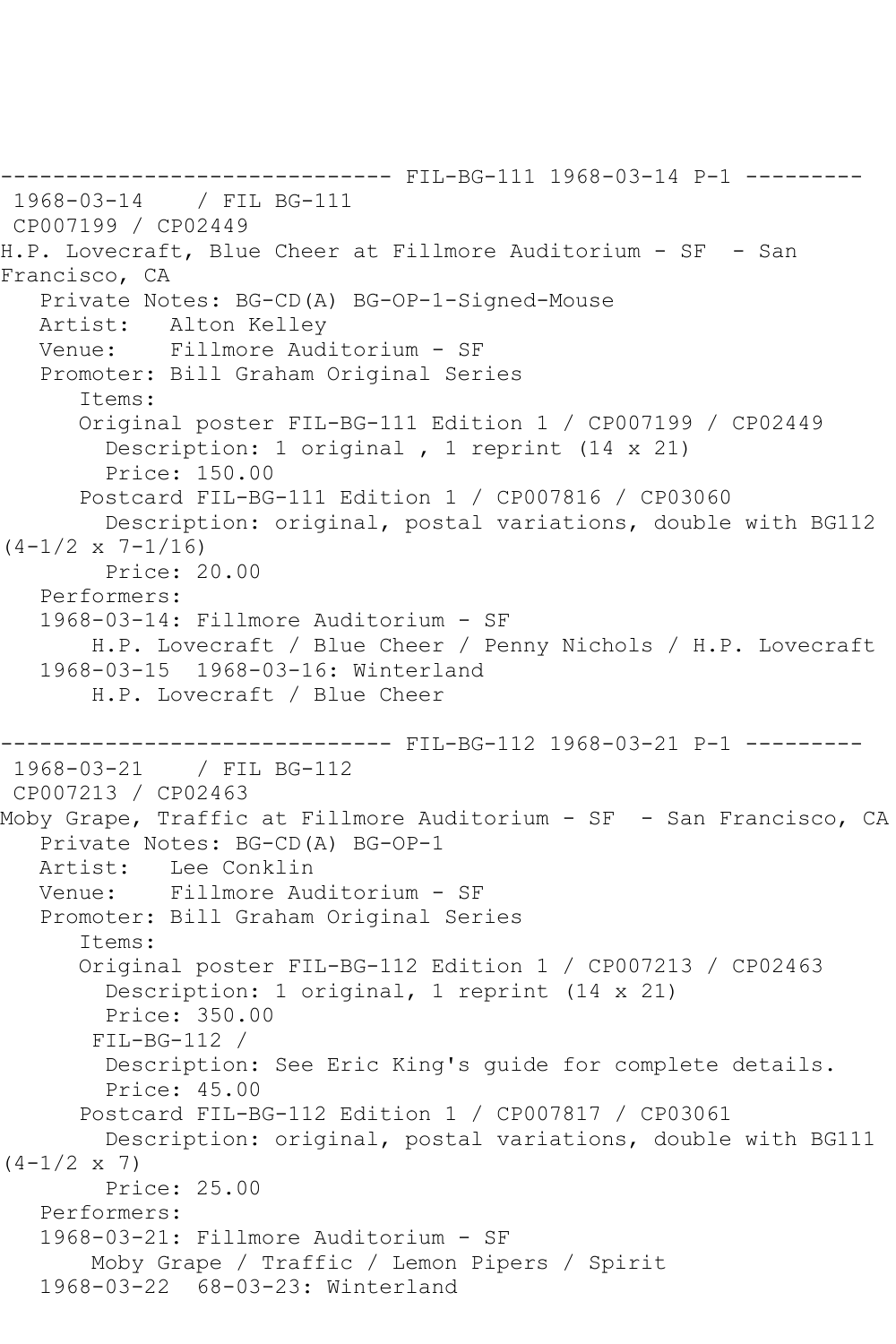Moby Grape / Traffic / Lemon Pipers / Spirit --------- FIL-BG-113 1968-03-28 P-1 ---------1968-03-28 / FIL BG-113 CP007214 / CP02464 Country Joe and the Fish, Steppenwolf at Fillmore Auditorium - SF - San Francisco, CA Private Notes: BG-CD(A) BG-OP-1 Artist: Dana W. Johnson Venue: Fillmore Auditorium - SF Promoter: Bill Graham Original Series Items: Original poster FIL-BG-113 Edition 1 / CP007214 / CP02464 Description: 1 original (14 x 22) Price: 100.00 Postcard FIL-BG-113 Edition 1 / CP007823 / CP03067 Description: original, postal variations, double with BG114  $(4-1/2 \times 7)$  Price: 20.00 Performers: 1968-03-28 1968-03-30: Fillmore Auditorium - SF Country Joe and the Fish / Steppenwolf / Flamin' Groovies ------------------------------ FIL-BG-114 1968-04-04 P-1 --------- 1968-04-04 / FIL BG-114 CP007215 / CP02465 Eric Burdon and the Animals, Quicksilver Messenger Service at Fillmore Auditorium - SF - San Francisco, CA Private Notes: BG-CD(A) BG-OP-1 Artist: Dana W. Johnson Venue: Fillmore Auditorium - SF Promoter: Bill Graham Original Series Items: Original poster FIL-BG-114 Edition 1 / CP007215 / CP02465 Description: 1 original, 1 reprint (14 x 22) Price: 100.00 Original poster FIL-BG-114 Edition 2 / Description: See Eric King's guide for complete details. Price: 45.00 Postcard FIL-BG-114 Edition 1 / CP007819 / CP03063 Description: original, postal variations, double with BG113  $(4-1/2 \times 7)$  Price: 25.00 Performers: 1968-04-04: Fillmore Auditorium - SF Eric Burdon and the Animals / Quicksilver Messenger Service / Sons of Champlin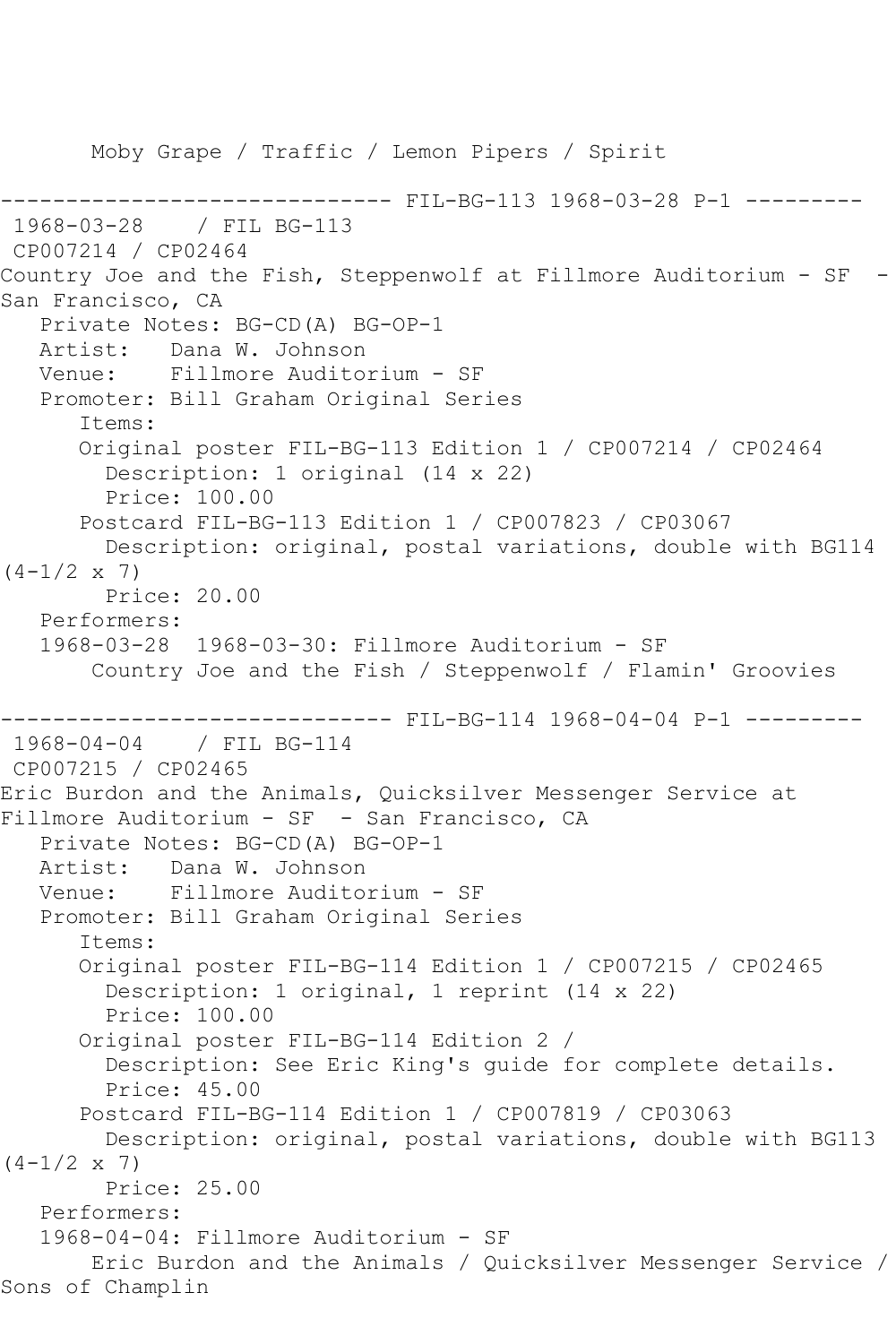```
 1968-04-05 68-04-06: Winterland
        Eric Burdon and the Animals / Quicksilver Messenger Service / 
Sons of Champlin
------------------------------ FIL-BG-115 1968-04-11 P-1 ---------
1968-04-11 / FIL BG-115
CP007216 / CP02466
Big Brother and the Holding Company, Iron Butterfly at Fillmore 
Auditorium - SF - San Francisco, CA
  Private Notes: BG-CD(A) BG-OP-1<br>Artist: Tom Weir
  Artist: Tom Weir<br>Venue: Fillmore
            Fillmore Auditorium - SF
    Promoter: Bill Graham Original Series
       Items:
       Original poster FIL-BG-115 Edition 1 / CP007216 / CP02466
         Description: 1 original (14 x 21-1/4)
         Price: 325.00
       Postcard FIL-BG-115 Edition 1 / CP007820 / CP03064
         Description: original, postal variations, double with BG116 
(4-9/16 \times 7-1/16) Price: 25.00
    Performers:
    1968-04-11: Fillmore Auditorium - SF
        Big Brother and the Holding Company / Iron Butterfly / Booker 
T and the MG's
    1968-04-12 1968-04-13: Winterland
        Big Brother and the Holding Company / Iron Butterfly / Booker 
T and the MG's
------------------------------ FIL-BG-116 1968-04-18 P-1 ---------
1968-04-18 / FIL BG-116
CP007217 / CP02467
Love - San Francisco, CA, Staple Singers - San Francisco, CA at
Fillmore Auditorium - SF - San Francisco, CA
    Private Notes: BG-CD(A) BG-OP-1
   Artist: Patrick Lofthouse
    Venue: Fillmore Auditorium - SF
    Promoter: Bill Graham Original Series
       Items:
       Original poster FIL-BG-116 Edition 1 / CP007217 / CP02467
         Description: 1 original (14 x 21-1/4)
         Price: 125.00
       Postcard FIL-BG-116 Edition 1 / CP007821 / CP03065
         Description: 1 original , double with BG115 (4-1/2 x 7-1/16)
         Price: 20.00
    Performers:
    1968-04-18: Fillmore Auditorium - SF
```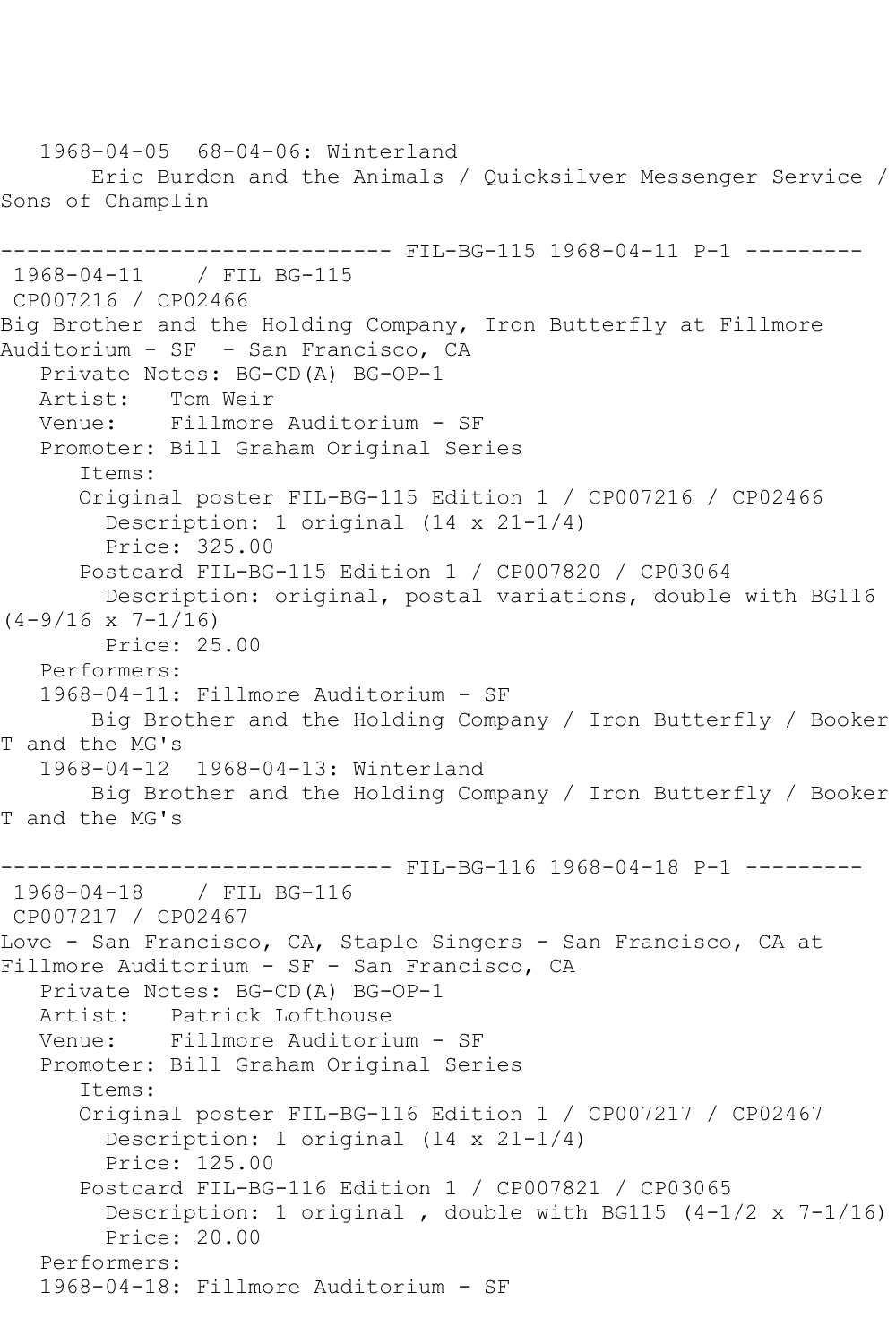Love / Staple Singers / Rahsaan Roland Kirk 1968-04-19 68-04-20: Winterland Staple Singers / Love / Rahsaan Roland Kirk ------------------------------ FIL-BG-117 1968-04-25 P-1 --------- 1968-04-25 / FIL BG-117 CP007218 / CP02468 Albert King, Electric Flag at Fillmore Auditorium - SF - San Francisco, CA Private Notes: BG-CD(A) BG-OP-1 Artist: Mari Tepper Venue: Fillmore Auditorium - SF Promoter: Bill Graham Original Series Items: Original poster FIL-BG-117 Edition 1 / CP007218 / CP02468 Description: 1 original (13 x 21-1/2) Price: 125.00 Postcard FIL-BG-117 Edition 1 / CP007822 / CP03066 Description: original, postal variations, double with BG118  $(4-5/8 \times 7-1/4)$  Price: 20.00 Performers: 1968-04-25: Fillmore Auditorium - SF Albert King / Electric Flag / Collectors 1968-04-26 68-04-27: Winterland Collectors / Electric Flag / Albert King ------------------------------ 1968-04-27 P --------- 1968-04-27 / Benefit for the Widow and Children of Dr. Martin Luther King Venue: Fillmore Auditorium - SF Items: Original poster / Price: 1200.00 Performers: 1968-04-27: Fillmore Auditorium - SF ------------------------------ FIL-BG-118 1968-05-02 P-1 --------- 1968-05-02 / FIL BG-118 CP007219 / CP02469 Country Joe and the Fish, Hour Glass at Fillmore Auditorium - SF - San Francisco, CA Private Notes: BG-CD(A) BG-OP-1 Artist: Mari Tepper Venue: Fillmore Auditorium - SF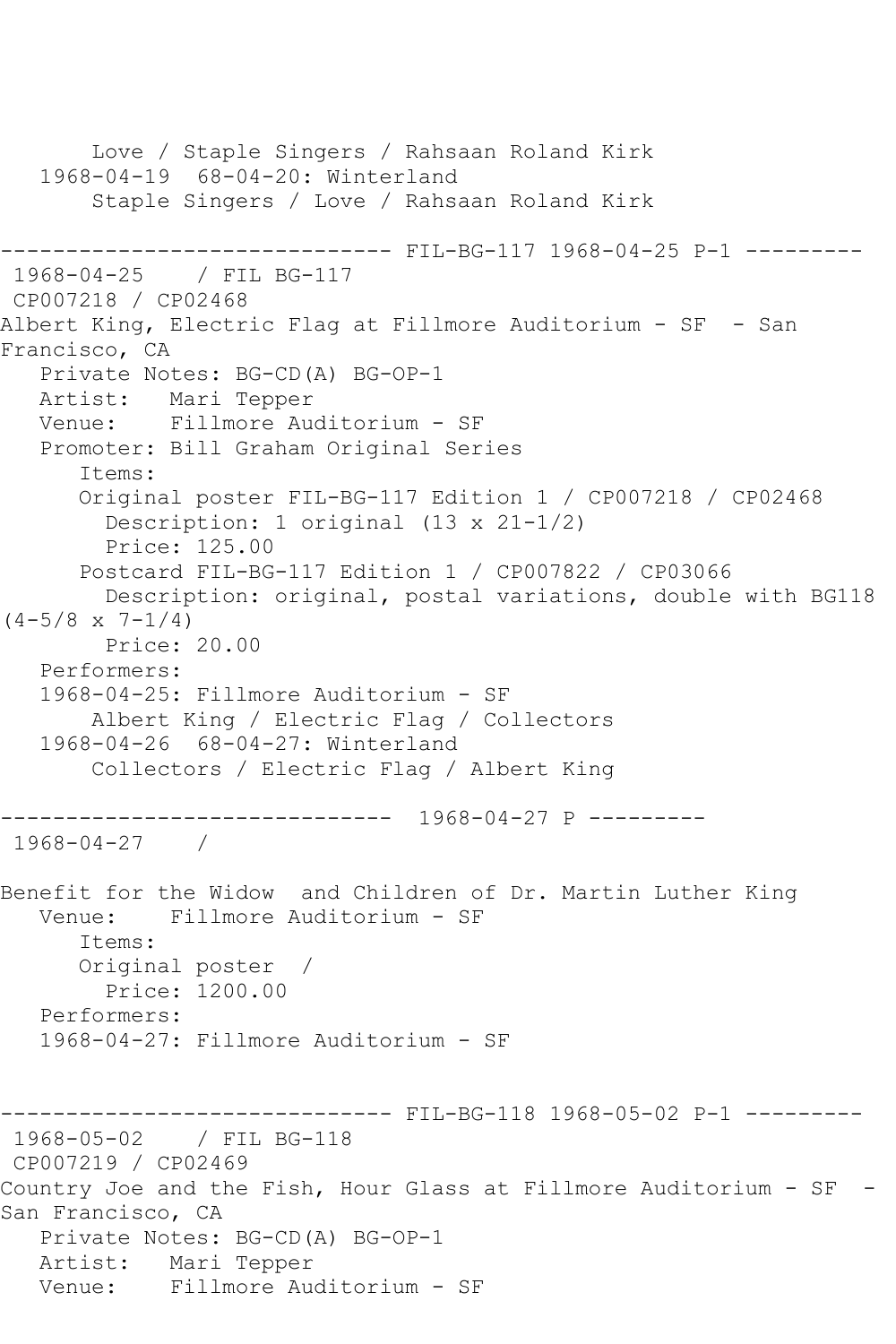```
 Promoter: Bill Graham Original Series
       Items:
       Original poster FIL-BG-118 Edition 1 / CP007219 / CP02469
         Description: 1 original (13-11/16 x 21-1/2)
         Price: 75.00
       Postcard FIL-BG-118 Edition 1 / CP007810 / CP03054
         Description: original, double with BG117, 1 reprint (4-5/8 x 
7 - 1/4)
         Price: 20.00
   Performers:
   1968-05-03: Fillmore Auditorium - SF
       Country Joe and the Fish / Hour Glass / United States of 
America
   1968-05-02 1968-05-04: Moby Grape / Hour Glass / United States 
of America
------------------------------ FIL-BG-119 1968-05-09 P-1 ---------
1968-05-09 / FIL BG-119
CP007220 / CP02470
Loading Zone, Chrome Syrcus at Fillmore Auditorium - SF - San 
Francisco, CA
   Private Notes: BG-CD(B) BG-OP-1
   Artist: Weisser
   Venue: Fillmore Auditorium - SF
   Promoter: Bill Graham Original Series
       Items:
       Original poster FIL-BG-119 Edition 1 / CP007220 / CP02470
         Description: 1 original (14 x 21)
         Price: 100.00
       Postcard FIL-BG-119 Edition 1 / CP007824 / CP03068
        Description: original, postal variations, double with BG120 
(4-5/8 \times 7-1/8) Price: 20.00
   Performers:
   1968-05-09 1968-05-11: Fillmore Auditorium - SF
        Loading Zone / Chrome Syrcus / H.P. Lovecraft / Loading Zone 
/ Chrome Syrcus / H.P. Lovecraft / Tiny Tim
   1968-05-10: Loading Zone / Chrome Syrcus / H.P. Lovecraft / Tiny 
Tim
                   ------------------------------ FIL-BG-120 1968-05-16 P-1 ---------
1968-05-16 / FIL BG-120
CP007221 / CP02471
Country Joe and the Fish, Incredible String Band at Fillmore 
Auditorium - SF - San Francisco, CA
   Private Notes: BG-CD(B) BG-OP-1
   Artist: Weisser
```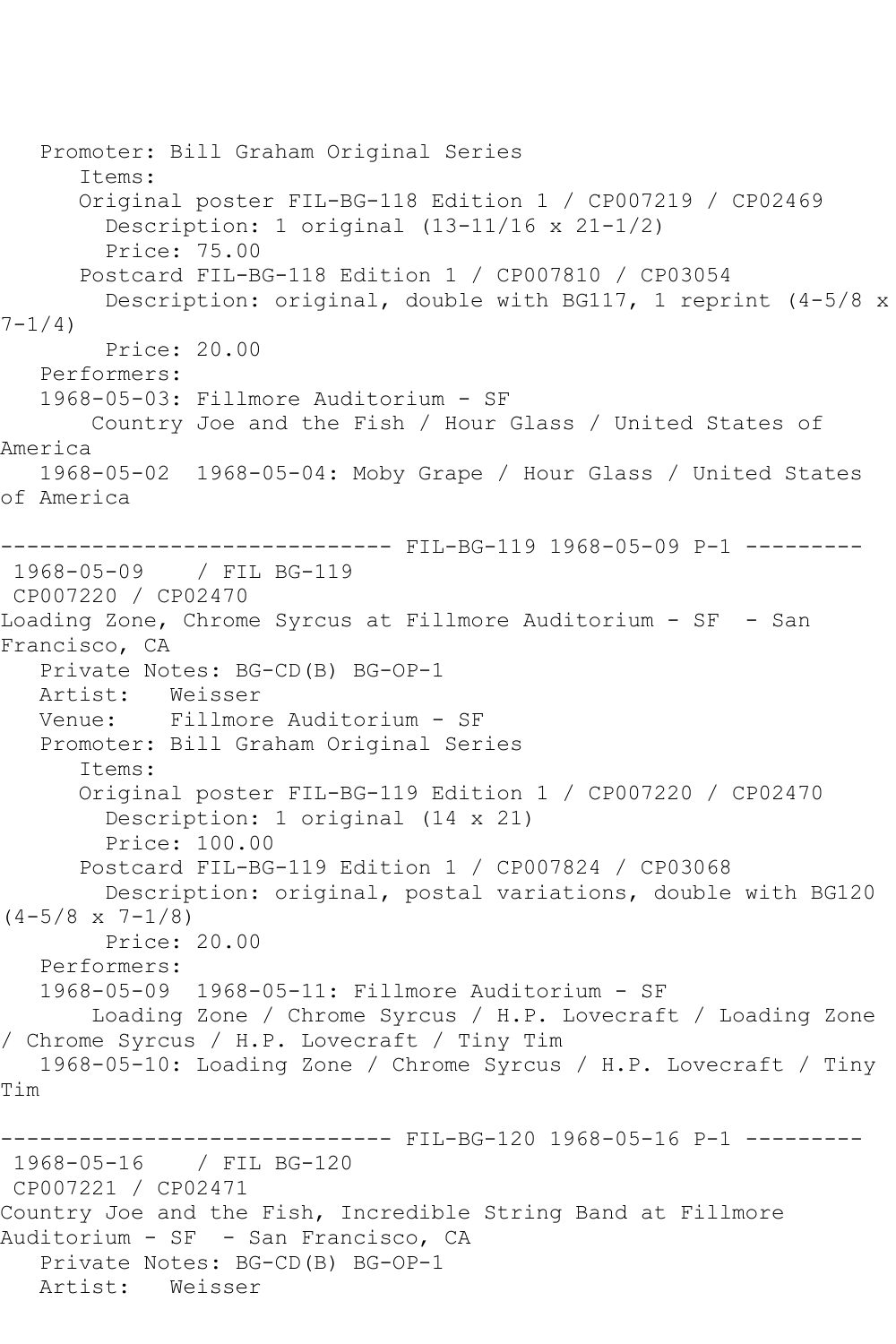```
 Venue: Fillmore Auditorium - SF
    Promoter: Bill Graham Original Series
       Items:
       Original poster FIL-BG-120 Edition 1 / CP007221 / CP02471
         Description: 1 original (14 x 21)
         Price: 125.00
       Postcard FIL-BG-120 Edition 1 / CP007825 / CP03069
         Description: original, postal, 1 reprint, double with BG119 
(4-5/8 \times 7-3/16) Price: 20.00
       Ticket FIL-BG-120 Edition 1 / CP004493 / CD05732
    Performers:
    1968-05-16 1968-05-18: Fillmore Auditorium - SF
        Country Joe and the Fish / Incredible String Band / Albert 
Collins and the Icebreakers
------------------------------ FIL-BG-121 1968-05-23 P-1 ---------
1968-05-23 / FIL BG-121
CP007222 / CP02472
Yardbirds, It's a Beautiful Day at Fillmore Auditorium - SF - San 
Francisco, CA
    Private Notes: BG-CD(B) BG-OP-1-Signed-Conklin
   Artist: Lee Conklin
   Venue: Fillmore Auditorium - SF
   Promoter: Bill Graham Original Series
       Items:
       Original poster FIL-BG-121 Edition 1 / CP007222 / CP02472
         Description: 1 original (14 x 21)
         Price: 250.00
       Postcard FIL-BG-121 Edition 1 / CP007826 / CP03070
        Description: original, postal variations, double with BG122 
(4-5/8 \times 7-3/16) Price: 30.00
    Performers:
    1968-05-23 1968-05-25: Fillmore Auditorium - SF
        Yardbirds / It's a Beautiful Day / Cecil Taylor
                    ------------------------------ FIL-BG-122 1968-05-29 P-1 ---------
1968-05-29 / FIL BG-122
CP007223 / CP02473
Buffalo Springfield, Chambers Brothers at Fillmore Auditorium - SF 
- San Francisco, CA
   Private Notes: BG-CD(A) BG-OP-1-Signed-Conklin
       Event: Memorial Day Weekend
  Artist: Lee Conklin<br>Venue: Fillmore Aud
            Fillmore Auditorium - SF
   Promoter: Bill Graham Original Series
```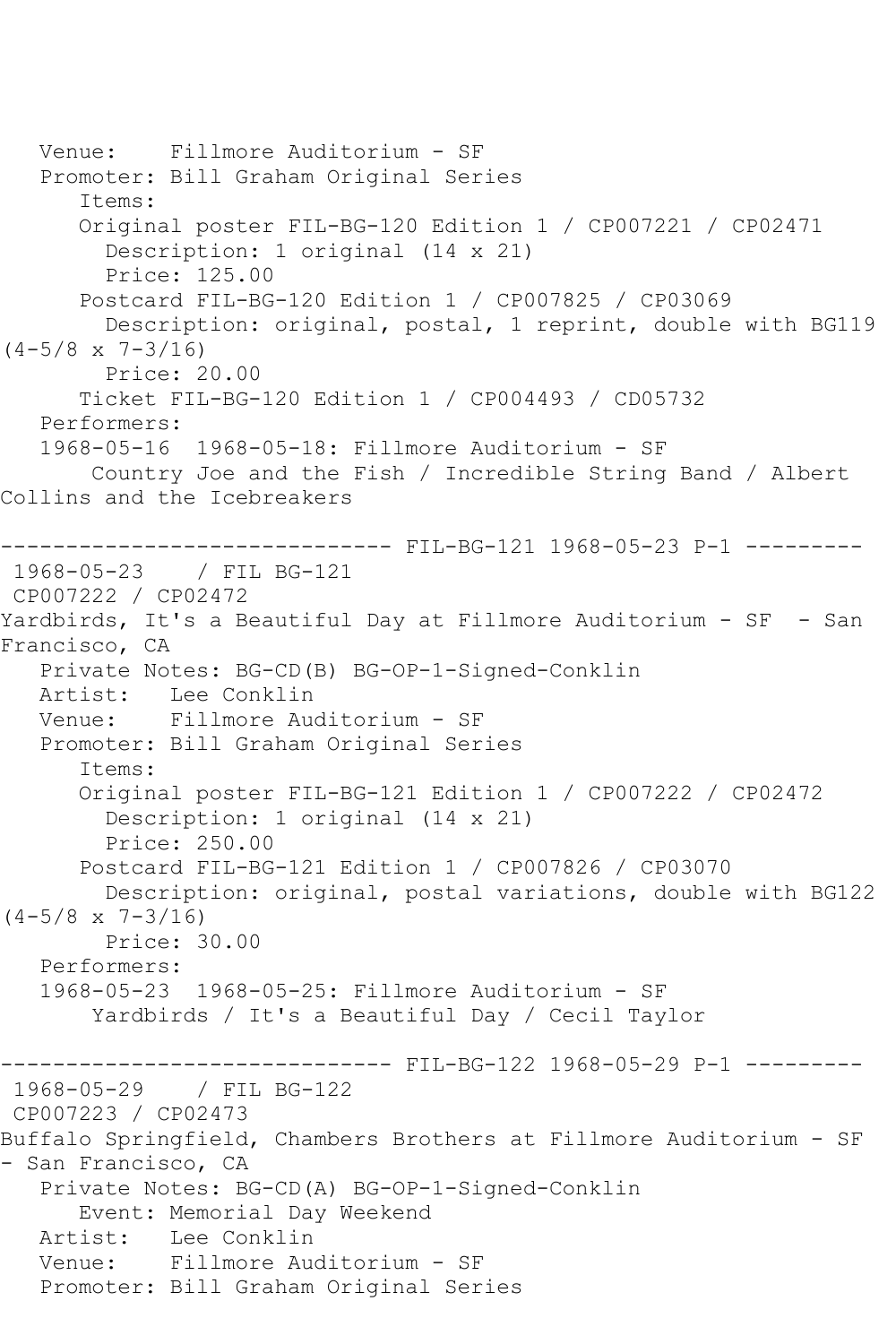```
 Items:
       Original poster FIL-BG-122 Edition 1 / CP007223 / CP02473
         Description: 1 original (14 x 21)
         Price: 250.00
       Postcard FIL-BG-122 Edition 1 / CP007827 / CP03071
         Description: original, postal variations, double with BG121 
(4-5/8 \times 7-1/8) Price: 30.00
    Performers:
    1968-05-29 1968-06-01: Fillmore Auditorium - SF
        Buffalo Springfield / Chambers Brothers / Richie Havens
    1968-05-29 68-05-30: Winterland
        Buffalo Springfield / Chambers Brothers / Richie Havens
         ------------------------------ 1968-06-02 H ---------
1968-06-02 / 
Benefit for Black Panther Party and 18-Year-Old Vote at the Fillmore 
Augitorium
   Venue: Fillmore Auditorium - SF
       Items:
       Handbill / (8-1/2 x 11)
         Price: 300.00
   Performers:
   1968-06-02: Fillmore Auditorium - SF
        Monty Waters / Country Joe and the Fish
                  ------------------------------ FIL-BG-123 1968-06-06 P-1 ---------
1968-06-06 / FIL BG-123
CP007224 / CP02474
Mothers of Invention, B.B. King at Fillmore Auditorium - SF - San 
Francisco, CA
    Private Notes: BG-CD(B) BG-OP-1
   Artist: Bob Fried
   Venue: Fillmore Auditorium - SF
    Promoter: Bill Graham Original Series
       Items:
       Original poster FIL-BG-123 Edition 1 / CP007224 / CP02474
         Description: 1 original (14 x 22)
         Price: 200.00
       Postcard FIL-BG-123 Edition 1 / CP007828 / CP03072
         Description: 1 original, postal variations, double with 
BG124 (4-5/8 x 7-1/8)
         Price: 50.00
    Performers:
    1968-06-06: Fillmore Auditorium - SF
        Mothers of Invention / B.B. King / Booker T and the MG's
```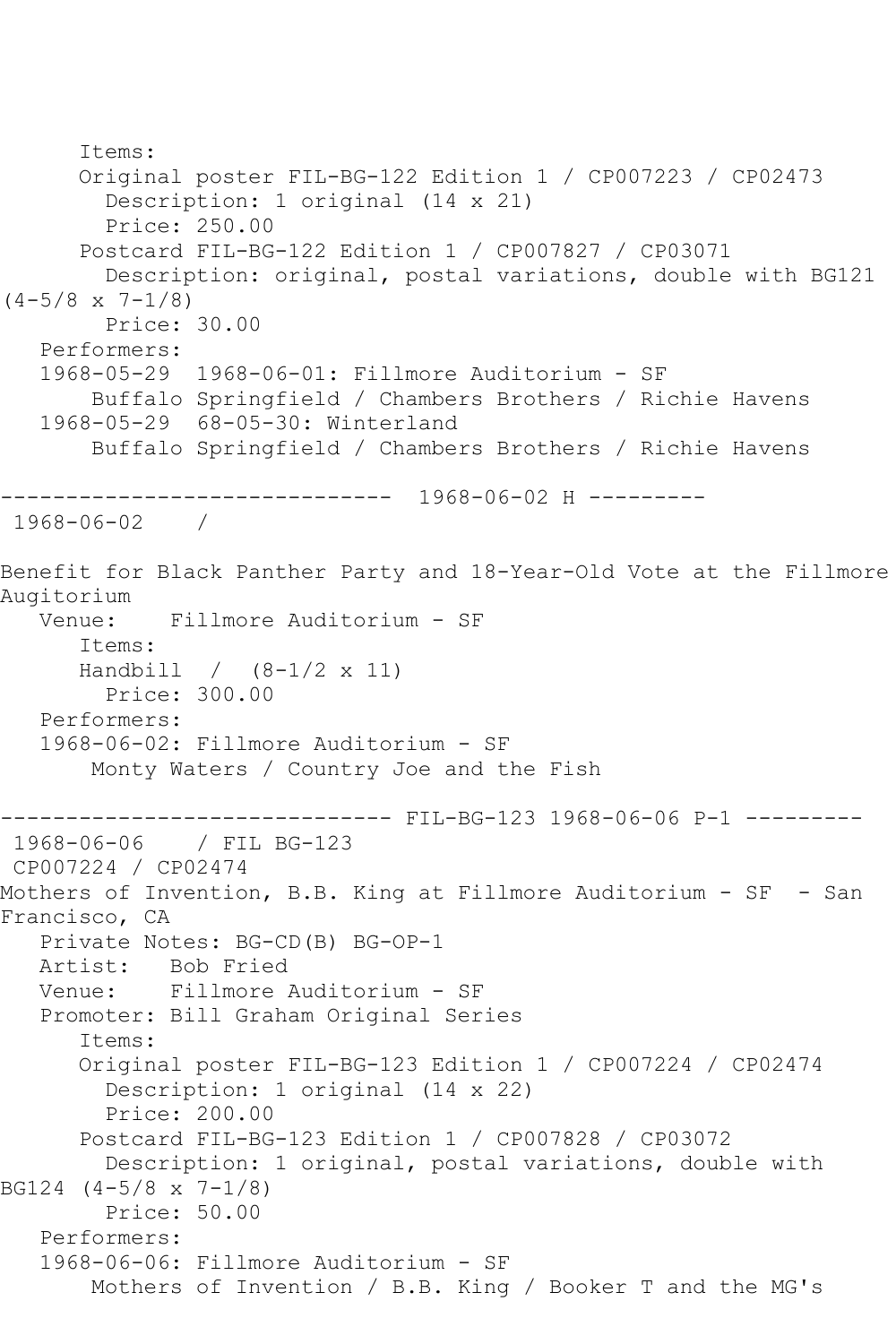```
 1968-06-07 68-06-08: Winterland
        Mothers of Invention / B.B. King / Booker T and the MG's
------------------------------ FIL-BG-124 1968-06-13 P-1 ---------
1968-06-13 / FIL BG-124
CP007225 / CP02475
Big Brother and the Holding Company, Crazy World of Arthur Brown at 
Fillmore Auditorium - SF - San Francisco, CA
   Private Notes: BG-CD(B) BG-OP-1
      Event: 5 Day Summer Series
   Artist: Bob Fried
   Venue: Fillmore Auditorium - SF
   Promoter: Bill Graham Original Series
       Items:
       Original poster FIL-BG-124 Edition 1 / CP007225 / CP02475
         Description: 1 original , 1 reprint (14 x 22)
        Price: 150.00
       Postcard FIL-BG-124 Edition 1 / CP007829 / CP03073
         Description: original, postal variations, double with BG123 
(4-5/8 \times 7-3/16) Price: 35.00
   Performers:
   1968-06-13 1968-06-15: Fillmore Auditorium - SF
       Big Brother and the Holding Company / Crazy World of Arthur 
Brown / Foundations
   1968-06-14 68-06-15: Winterland
        Big Brother and the Holding Company / Foundations / Crazy 
World of Arthur Brown
      ------------------------------ 1968-06-16 H ---------
1968-06-16 / 
Benefit for the Matrix at the Fillmore Auditorium
   Venue: Fillmore Auditorium - SF
      Items:
      Handbill / 
        Price: 100.00
   Performers:
   1968-06-16: Fillmore Auditorium - SF
------------------------------ FIL 1968-06-17 P-1 ---------
1968-06-17 / FIL 
CP019350 / XF019
Who, Loading Zone at Fillmore Auditorium - SF - San Francisco, CA
   Notes: This item appears in the Art of Rock book, plate no. 
cbg068
```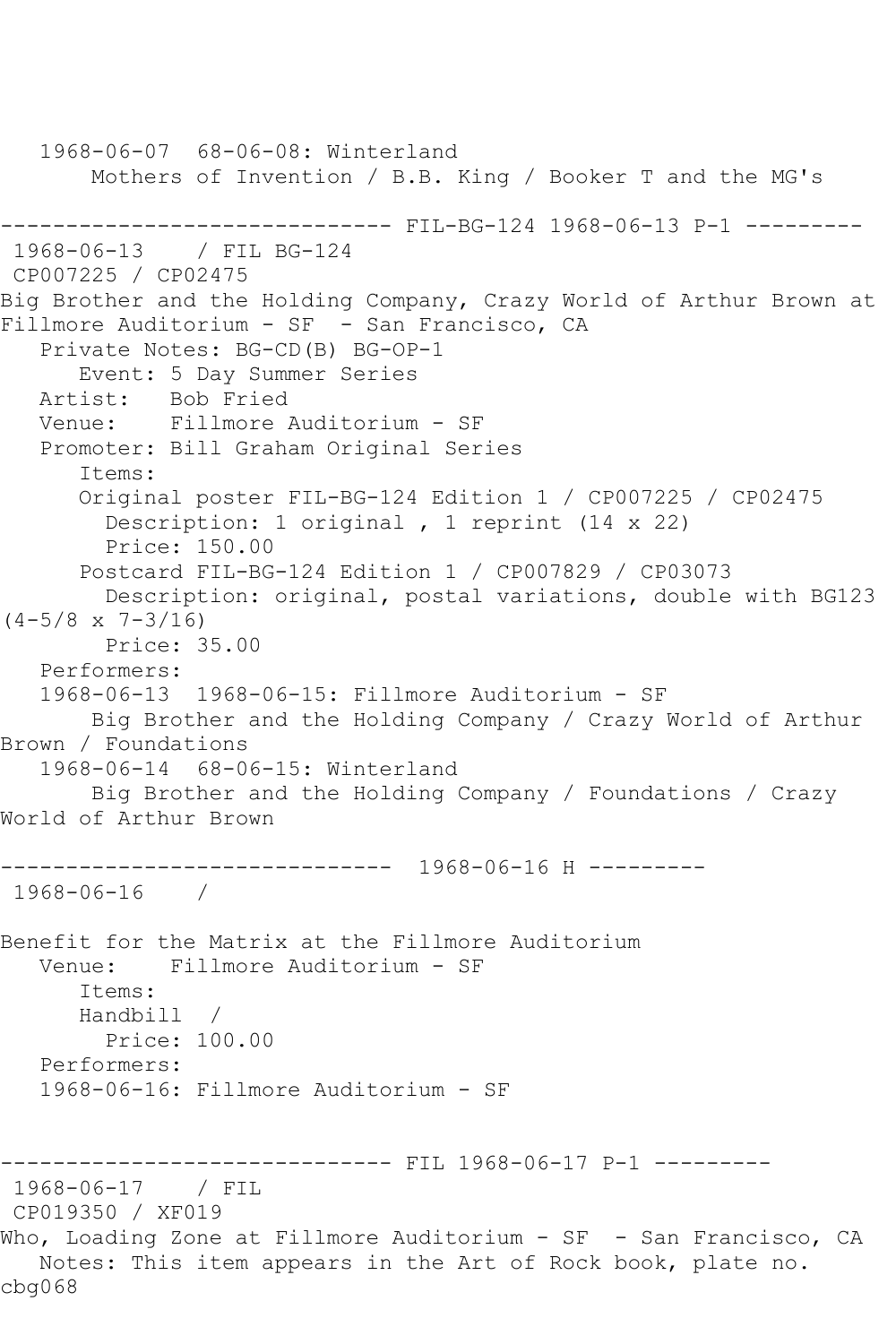Artist: Bonnie MacLean Venue: Fillmore Auditorium - SF Items: Original poster FIL Edition 1 / CP019350 / XF019 AORPlate: cbg068 Performers: 1968-06-17: Fillmore Auditorium - SF Who / Loading Zone ------------------------------ FIL-BG-125 1968-06-18 P-1 --------- 1968-06-18 / FIL BG-125 CP008912 / CP04429 Chambers Brothers, Crazy World of Arthur Brown at Fillmore Auditorium - SF - San Francisco, CA Private Notes: BG-CD(B) BG-OP-1-Signed-Conklin Artist: Lee Conklin<br>Venue: Fillmore Aud Fillmore Auditorium - SF Promoter: Bill Graham Original Series Items: Original poster FIL-BG-125 Edition 1 / CP008912 / CP04429 Description: 1 original (14 x 21) Price: 200.00 Postcard FIL-BG-125 Edition 1 / CP007845 / CP03089 Description: original, postal variations, double with BG126  $(4-5/8 \times 7-1/4)$  Price: 25.00 Performers: 1968-06-18 1968-06-20: Fillmore Auditorium - SF Chambers Brothers / Crazy World of Arthur Brown / It's a Beautiful Day 1968-06-21 1968-06-23: Quicksilver Messenger Service / Sly and the Family Stone ------------------------------- FIL-BG-126 1968-06-25 P-1 ----------1968-06-25 / FIL BG-126 CP007227 / CP02477 Albert King, Loading Zone at Fillmore Auditorium - SF - San Francisco, CA Private Notes: BG-CD(A) BG-OP-1-Signed-Conklin Artist: Lee Conklin Venue: Fillmore Auditorium - SF Promoter: Bill Graham Original Series Items: Original poster FIL-BG-126 Edition 1 / CP007227 / CP02477 Description: 1 original (14 x 21) Price: 100.00 Postcard FIL-BG-126 Edition 1 / CP007831 / CP03075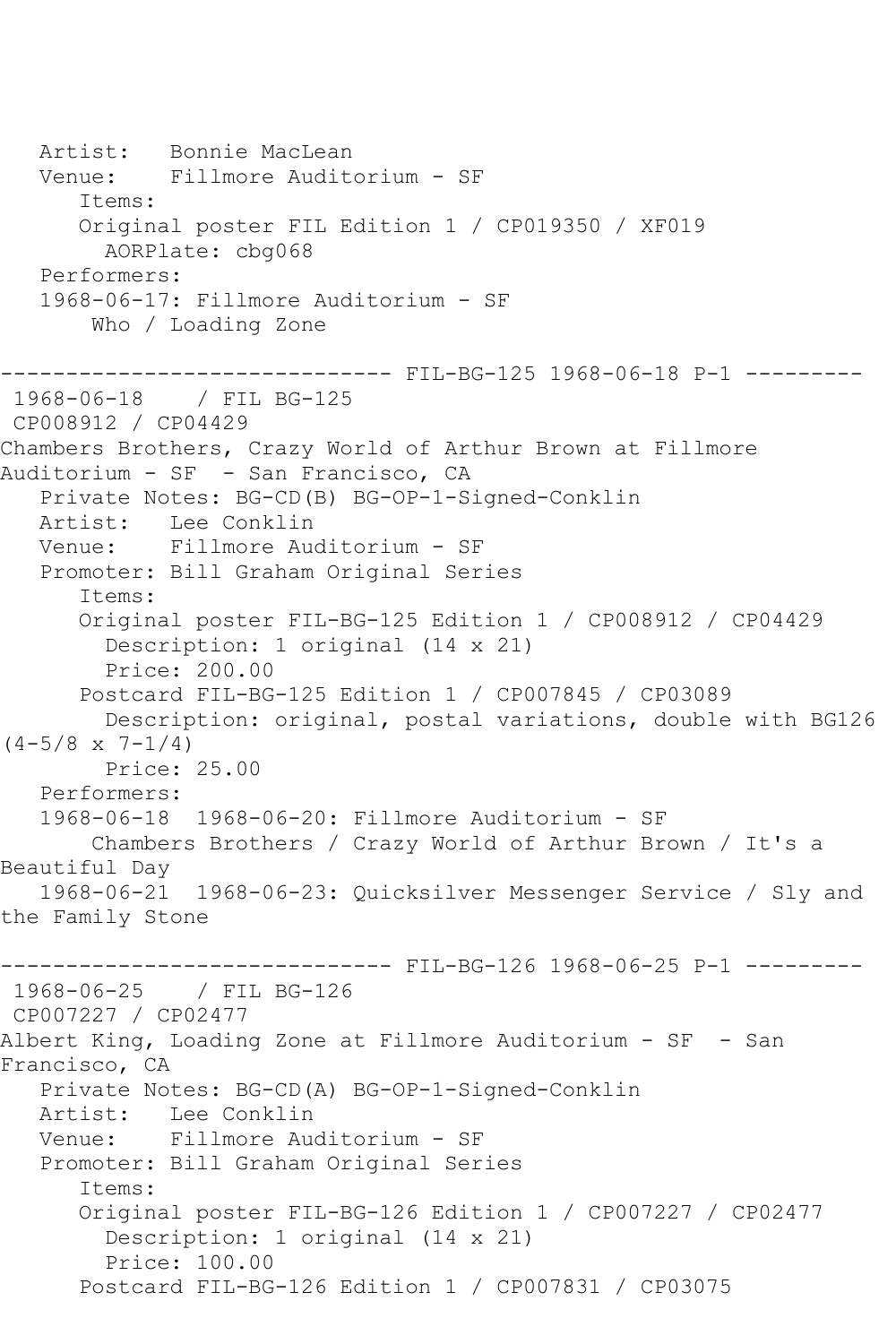Description: original, postal variations, double with BG125  $(4-5/8 \times 7-1/4)$  Price: 30.00 Performers: 1968-06-25 1968-06-27: Fillmore Auditorium - SF Albert King / Loading Zone / Rain 1968-06-28 1968-06-30: Ten Years After / Canned Heat Blues Band / Dan Hicks ------------------------------ FIL-BG-127 1968-07-02 P-1 --------- 1968-07-02 / FIL BG-127 CP007228 / CP02478 Creedence Clearwater Revival, Steppenwolf at Fillmore Auditorium - SF - San Francisco, CA Private Notes: BG-CD(B) BG-OP-1-Signed\_Conklin Artist: Lee Conklin Venue: Fillmore Auditorium - SF Promoter: Bill Graham Original Series Items: Original poster FIL-BG-127 Edition 1 / CP007228 / CP02478 Description: 1 original (14 x 21) Price: 250.00 Postcard FIL-BG-127 Edition 1 / CP007832 / CP03076 Description: original, postal variations, double with BG127  $(4-5/8 \times 7-1/16)$  Price: 40.00 Performers: 1968-07-02 1968-07-04: Fillmore Auditorium - SF Creedence Clearwater Revival / Steppenwolf / It's a Beautiful Day 1968-07-05 1968-07-07: Paul Butterfield Blues Band / Ten Years After / Truth ------------------------------ FIL-BG-128 1968-07-09 P-1 --------- 1968-07-09 / FIL BG-128 CP007229 / CP02479 Electric Flag, Buddy Guy at Fillmore Auditorium - SF - San Francisco, CA Private Notes: BG-CD(B) BG-OP-1-Signed-Conklin Artist: Lee Conklin<br>Venue: Fillmore Au Fillmore Auditorium - SF Promoter: Bill Graham Original Series Items: Original poster FIL-BG-128 Edition 1 / CP007229 / CP02479 Description: 1 original (14 x 21) Price: 100.00 Postcard FIL-BG-128 Edition 1 / CP007833 / CP03077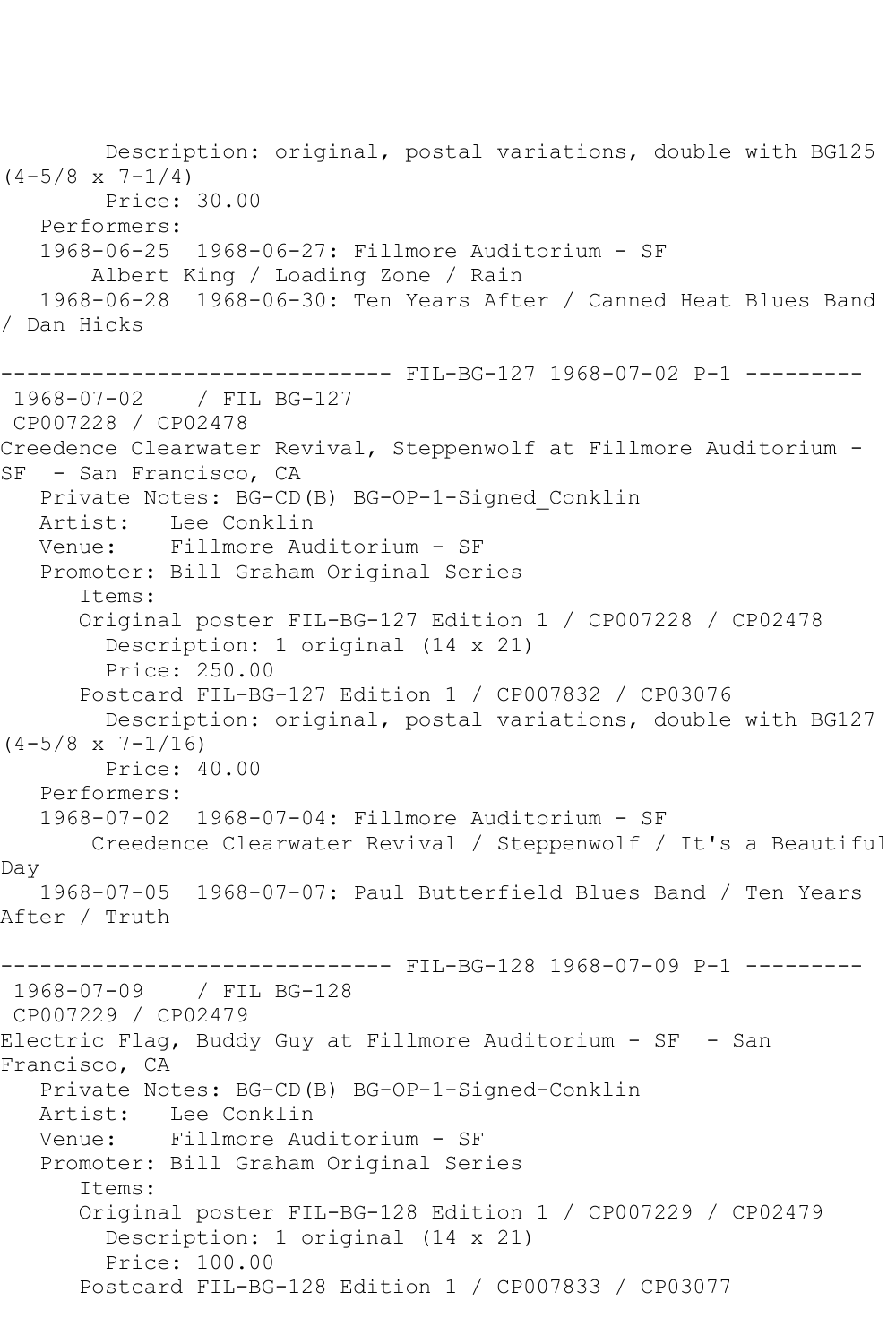Description: original, postal variations, double with BG127  $(4-5/8 \times 6-15/16)$  Price: 25.00 Performers: 1968-07-09 1968-07-11: Fillmore Auditorium - SF Electric Flag / Buddy Guy / Freddie King 1968-07-12 1968-07-14: Blue Cheer / Ike and Tina Turner / Freddie King ------------------------------ FIL 1968-08-28 P-1 --------- 1968-08-28 / FIL CP009957 / CS05052 Jefferson Airplane at Fillmore Auditorium - SF - San Francisco, CA Notes: This item appears in the Art of Rock book, plate no. m293 Artist: J. Michaelson Venue: Fillmore Auditorium - SF Items: Original poster FIL Edition 1 / CP009957 / CS05052 AORPlate: m293 FIL / CP019393 / XF062 AORPlate: m293 Performers: 1968-08-28: Fillmore Auditorium - SF Jefferson Airplane ------------------------------ 1968-09-25 P --------- 1968-09-25 / Benefit for Peace and freedom Cabaret at the Fillmore West Venue: Fillmore Auditorium - SF Items: Original poster / Price: 550.00 Performers: 1968-09-25: Fillmore Auditorium - SF ---------- FIL 1968-10-10 P-1 ---------1968-10-10 / FIL CP000382 / 0387 Commander Cody and his Lost Planet Airmen, Flamin' Groovies at Fillmore Auditorium - SF - San Francisco, CA Artist: Cyril Jordan<br>Venue: Fillmore Aud Fillmore Auditorium - SF Items: Original poster FIL Edition 1 / CP000382 / 0387 Performers: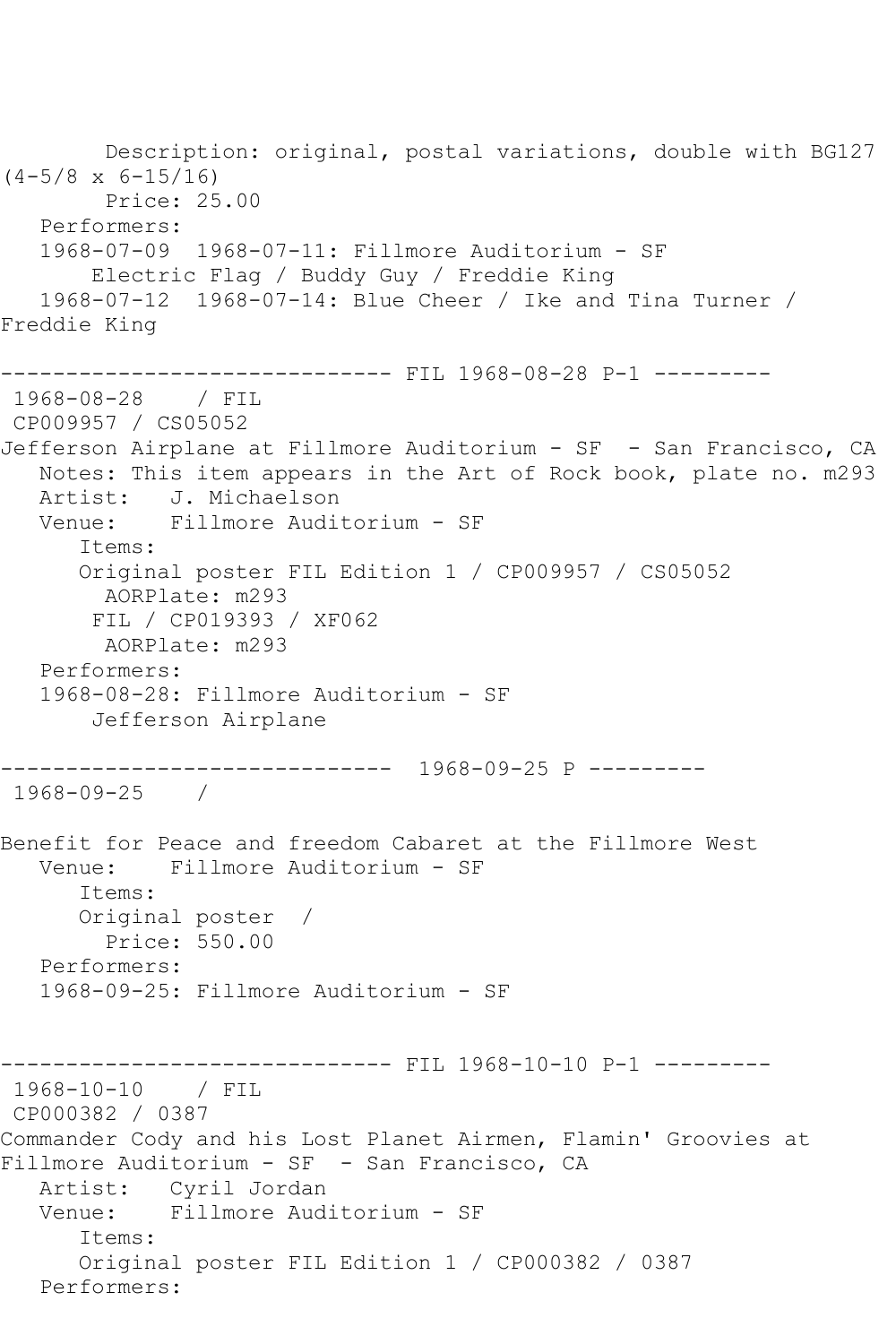1968-10-10 1968-10-11: Fillmore Auditorium - SF Commander Cody and his Lost Planet Airmen / Flamin' Groovies / Phoenix ------------------------------ 1968-12-06 C --------- 1968-12-06 / Chambers Brothers at Fillmore Auditorium - SF [San Francisco, CA] Venue: Fillmore Auditorium - SF Items: Postcard / Price: 75.00 Performers: 1968-12-06 1968-12-07: Fillmore Auditorium - SF Winterland Chambers Brothers ------------------------------ WIN-BG-165 1969-03-20 P-1 --------- 1969-03-20 / WIN BG-165 CP007266 / CP02516 Janis Joplin and Her Band, Savoy Brown at Winterland - San Francisco, CA Private Notes: BG-CD(B) BG-OP-1-Signed-Tuten Artist: Randy Tuten Venue: Winterland Promoter: Bill Graham Original Series Items: Original poster WIN-BG-165 Edition 1 / CP007266 / CP02516 Description: 1 original, 2 reprints (14-3/16 x 21) Price: 500.00 Original poster WIN-BG-165 Edition 2 / Description: Inside stripe of juke box is yellow. See Eric King's guide for complete details. Price: 250.00 Postcard WIN-BG-165 Edition 1 / CP007864 / CP03108 Description: original, postal + variations, double with BG164 (4-5/8 x 7) Price: 25.00 Performers: 1969-03-20 1969-03-23: Winterland Janis Joplin / Savoy Brown / Aum 1969-03-23: Fillmore Auditorium - SF Janis Joplin / Savoy Brown / Aum ------------------------------ FW-BG-171 1969-05-01 P-1 --------- 1969-05-01 / FW BG-171 CP007272 / CP02522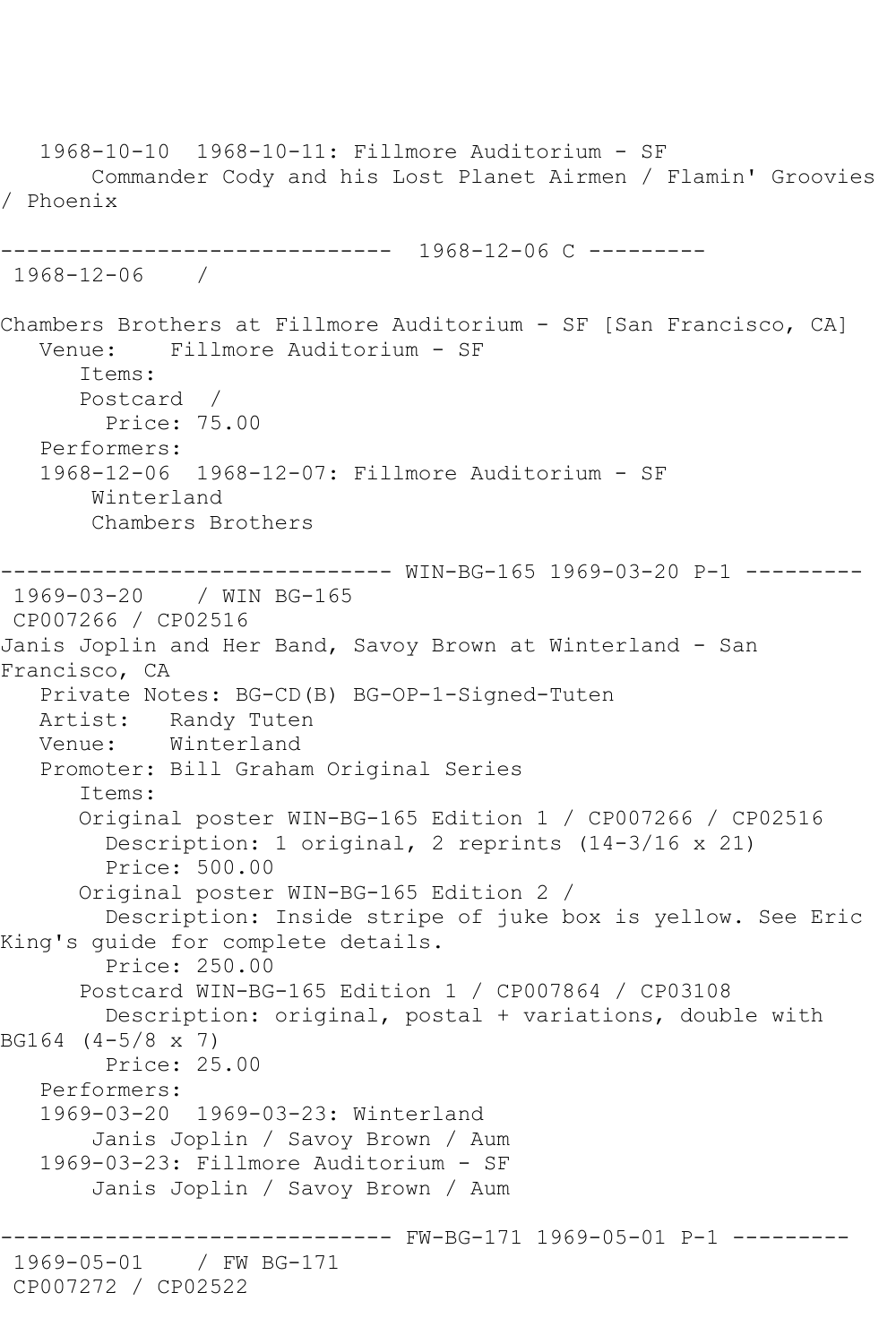```
Mongo Santamaria, Cold Blood at Fillmore West - San Francisco, CA
   Private Notes: BG-CD(A) BG-OP-1-Signed-Tuten
   Artist: Randy Tuten
   Venue: Fillmore West
   Promoter: Bill Graham Original Series
       Items:
       Original poster FW-BG-171 Edition 1 / CP007272 / CP02522
         Description: 1 original, 1 reprint (14 x 21)
         Price: 300.00
       Original poster FW-BG-171 Edition 2 / 
         Description: Gray background. Hs Winterland "W" at end of 
ticket outlet into. See Eric King's guide for complete details.
         Price: 75.00
       Postcard FW-BG-171 Edition 1 / CP007870 / CP03114
        Description: original, postal variations, double with BG170 
(4-5/8 \times 7-1/8) Price: 40.00
   Performers:
   1969-05-01: Fillmore West
        Mongo Santamaria / Cold Blood / Elvin Bishop
   1969-05-02 1969-05-03: Winterland
        Jefferson Airplane / Mongo Santamaria / Grateful Dead
   1969-05-04: Fillmore West
        Mongo Santamaria / Cold Blood / Elvin Bishop
 ------------------------------ 1969-09-24 P ---------
1969-09-24 / 
Biafra: A Benefit Show to Save the Children at the Fillmore 
Auditorium<br>Venue:
            Fillmore Auditorium - SF
       Items:
       Original poster / 
        Price: 575.00
   Performers:
   1969-09-24: Fillmore Auditorium - SF
------------------------------ FW-BG-194 1969-10-02 P-1 ---------
1969-10-02 / FW BG-194
CP007295 / CP02545
ÈNJ, Blues Image at Fillmore West - San Francisco, CA
   Private Notes: BG-CD(+BG-194) BG-OP-1-Signed-Irons
   Artist: Greg Irons
   Venue: Fillmore West
   Promoter: Bill Graham Original Series
       Items:
```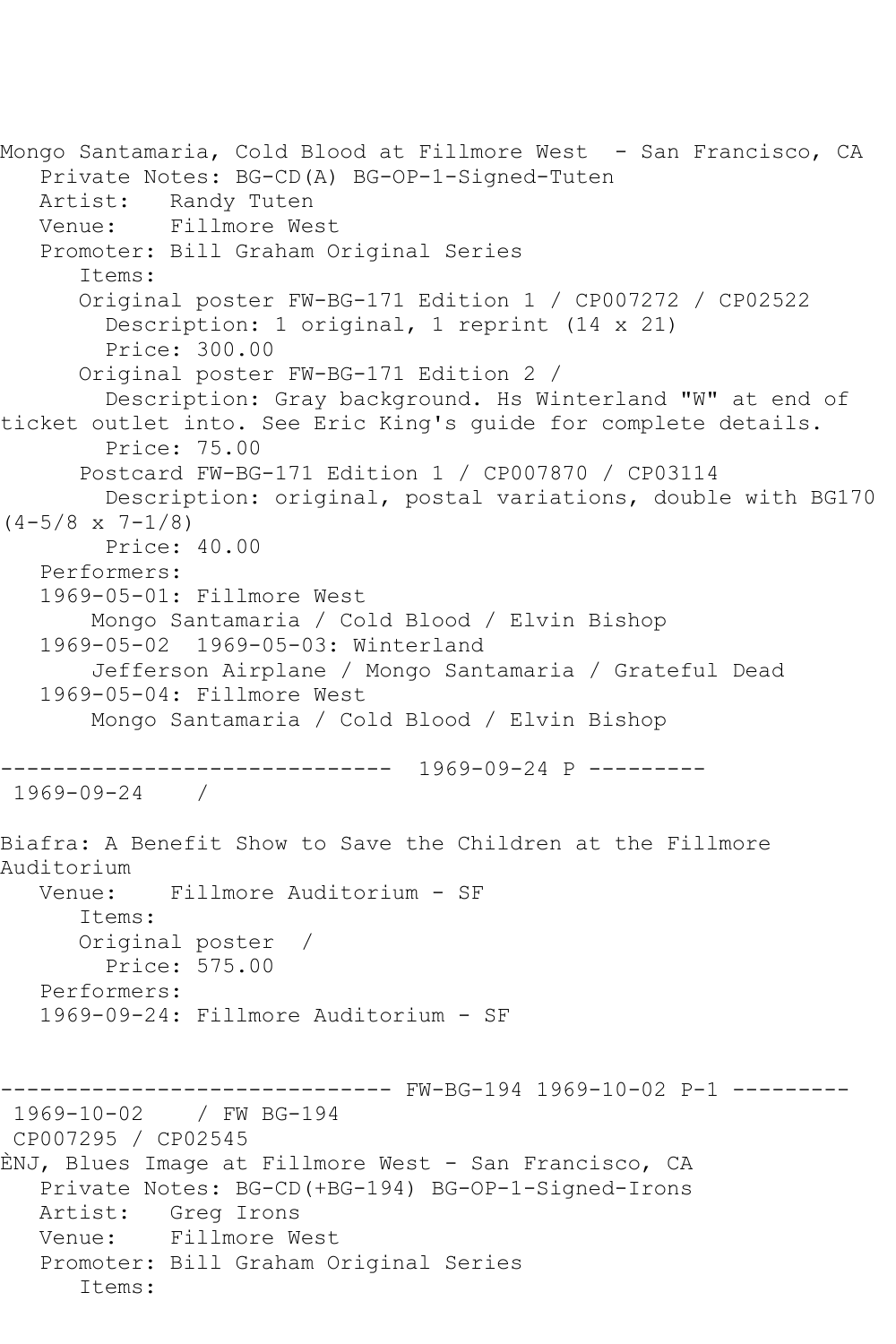```
 Original poster FW-BG-194 Edition 1 / CP007295 / CP02545
         Description: 1 original, 1 reprint (14 x 21)
         Price: 450.00
      Postcard FW-BG-194 Edition 1 / CP007888 / CP03132
         Description: original, 1 variation, double with BG193
Price here for single card (6-7/8 x 9-3/8)
         Price: 50.00
   Performers:
   1969-10-02: Fillmore West
         / Blues Image / John Sebastian
   1969-10-03 69-10-04: Winterland
         / Blues Image / John Sebastian
------------------------------ FIL-4.056 1969-10-31 P-1 ---------
1969-10-31 / FIL 4.056
CP001091 / 1104
Flamin' Groovies, Commander Cody and his Lost Planet Airmen at 
Fillmore Auditorium - SF - San Francisco, CA
   Notes: This item appears in the Art of Rock book, plate no. 4.056
      Event: Boogie-Man Halloween Ball Weekend
   Artist: Cab Covay
   Venue: Fillmore Auditorium - SF
   Promoter: Book: Art of Rock
      Items:
      Original poster FIL-4.056 Edition 1 / CP001091 / 1104
        AORPlate: 4.056 
   Performers:
   1969-10-31 1969-11-01: Fillmore Auditorium - SF
        Flamin' Groovies / Commander Cody and his Lost Planet Airmen 
/ Joy of Cooking / Canterbury Fair / Gold
------------------------------ FIL-4.057 1969-11-07 P-1 ---------
1969-11-07 / FIL 4.057
CP070075
Grateful Dead, South Bay Experimental Flash at Fillmore Auditorium -
SF - San Francisco, CA
   Artist: Cab Covay
   Venue: Fillmore Auditorium - SF
   Promoter: Book: Art of Rock
      Items:
      Original poster FIL-4.057 Edition 1 / CP070075
      Original poster FIL-4.057 Edition 1 / CP001046 / 1063
   Performers:
   1969-11-07 1969-11-08: Fillmore Auditorium - SF
       Grateful Dead / South Bay Experimental Flash / Alligator / 
Crimson Madness
```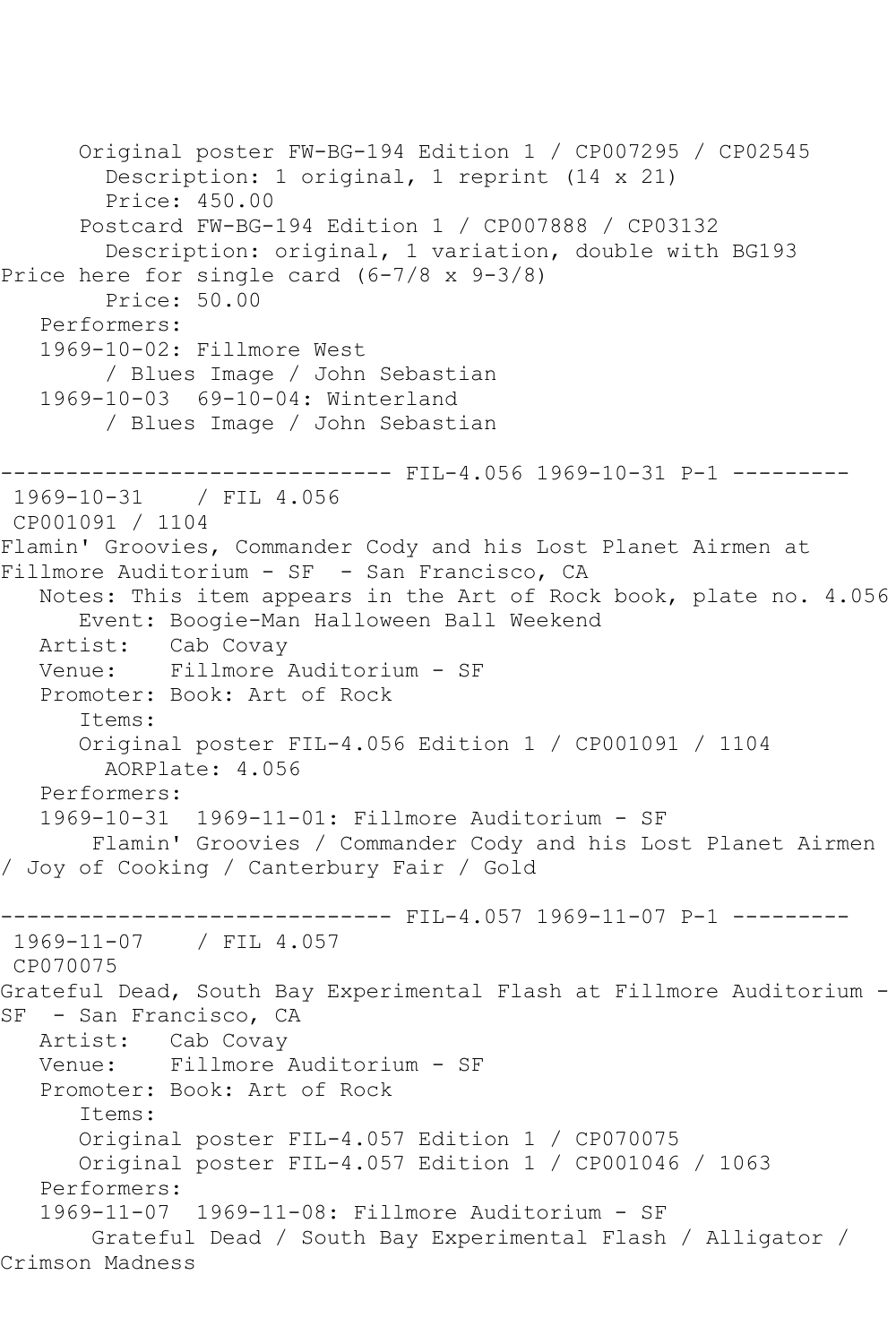------------------------------ FIL 1969-11-21 P-1 --------- 1969-11-21 / FIL CP001761 / 1784 Albert Collins and the Icebreakers, Freedom Highway at Fillmore Auditorium - SF - San Francisco, CA Notes: Light Year l969 of a series Event: Albert Collins at Old Fillmore Venue: Fillmore Auditorium - SF Items: Original poster FIL Edition 1 / CP001761 / 1784 Handbill FIL / CP700200 (8-1/2 x 11) Performers: 1969-11-21 1969-11-22: Fillmore Auditorium - SF Albert Collins and the Icebreakers / Freedom Highway / Shag / Light Year ------------------------------ 1969-12-10 P --------- 1969-12-10 / Midweek Show at the Fillmore Auditorium, Pat Hanks INCREDIBLE Artist: Pat Hanks Venue: Fillmore Auditorium - SF Items: Original poster / Price: 300.00 Performers: 1969-12-10: Fillmore Auditorium - SF ------------------------------ FIL-4.058 1969-12-19 H-1 --------- 1969-12-19 / FIL 4.058 CP001098 / 1112 Grateful Dead, Osceola at Fillmore Auditorium - SF - San Francisco, CA Notes: Lightyear Studio This item appears in the Art of Rock book, plate no. 4.058 Event: New Old Fillmore Artist: Lightyear Studios Venue: Fillmore Auditorium - SF Promoter: Book: Art of Rock Items: Handbill FIL-4.058 Edition 1 / CP001098 / 1112 (8.5 x 11) AORPlate: 4.058 Performers: 1969-12-19 1969-12-20: Fillmore Auditorium - SF Grateful Dead / Osceola / Rhythm Dukes / Jeff Jaisum / Lightyear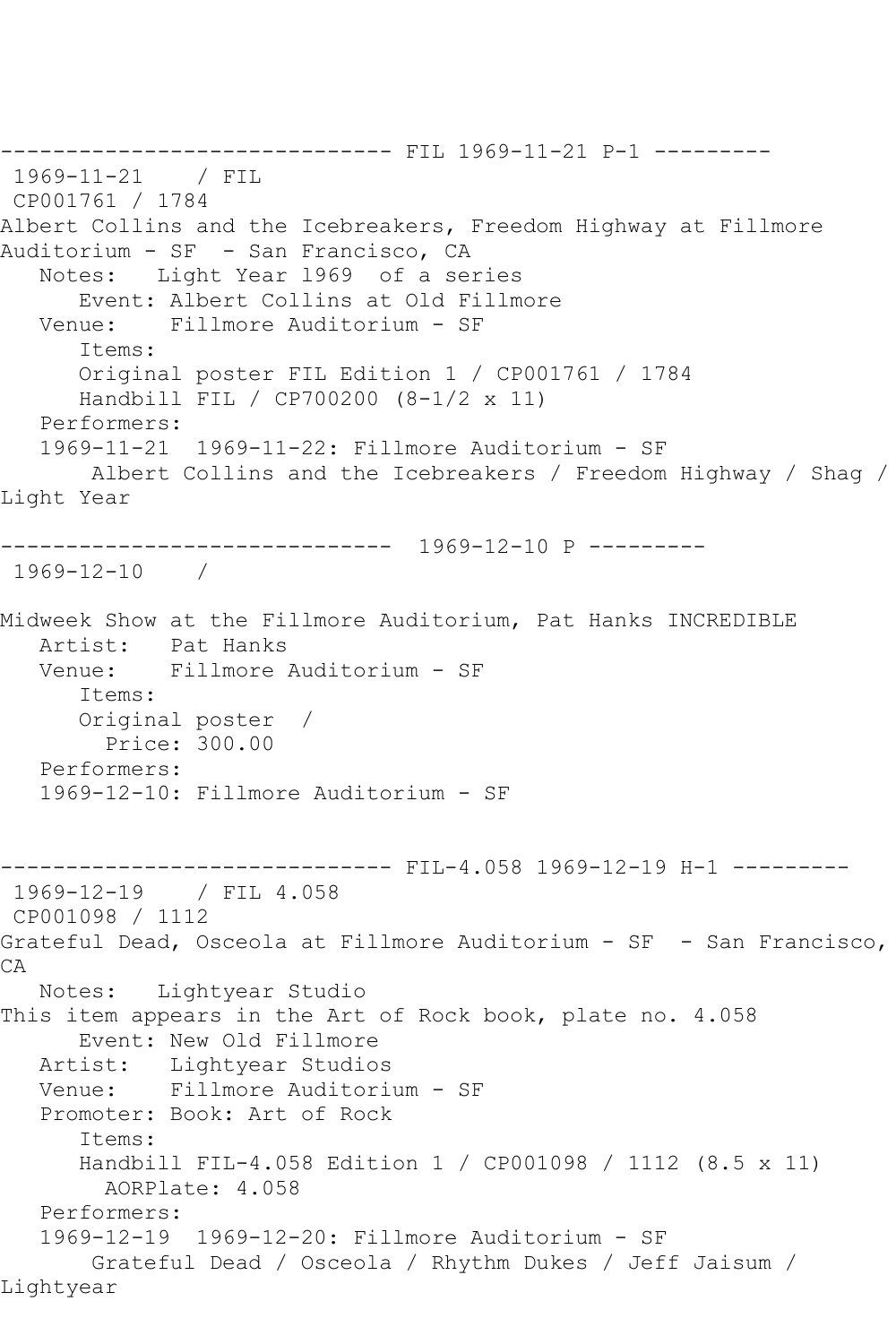------------------------------ FW-BG-220 1970-03-01 P-1 --------- 1970-03-01 / FW BG-220 CP007321 / CP02571 Jack Bruce and Friends, Larry Coryell at Fillmore West - San Francisco, CA Private Notes: BG-CD(A) BG-OP-1 Artist: David Singer Venue: Fillmore West Promoter: Bill Graham Original Series Items: Original poster FW-BG-220 Edition 1 / CP007321 / CP02571 Description: 1 original (14 x 22) Price: 150.00 Postcard FW-BG-220 Edition 1 / CP007892 / CP03136 Description: original, postal variations, double with BG221  $(4-7/16 \times 7-1/16)$  Price: 75.00 Ticket FW-BG-220 / CP001603 / 1625 Performers: 1970-02-26: Fillmore West Jack Bruce / Larry Coryell / Felix Pappalardi / Mitch Mikheil / Johnny Winter / Mike Mandel / Eric Mercury / Leslie West / Mountain 1970-02-27 70-02-28: Winterland Jack Bruce / Larry Coryell / Mitch Mikheil / Johnny Winter / Mike Mandel / Felix Pappalardi / Leslie West / Eric Mercury / Mountain 1970-03-01: Fillmore Auditorium - SF Larry Coryell / Mitch Mikheil / Johnny Winter / Mike Mandel / Felix Pappalardi / Leslie West / Eric Mercury ------------------------------ FW-4.059 1970-05-15 P-1 ---------  $1970 - 05 - 15$ CP009859 / CS04954 Iggy Pop and the Stooges, Flamin' Groovies at Fillmore/Old Fillmore - San Francisco, CA Notes: This item appears in the Art of Rock book, plate no. 4.059 Event: New Old Filmore<br>Artist: Mark T. Behrens Mark T. Behrens Venue: Fillmore Auditorium - SF Promoter: Book: Art of Rock Items: Original poster FW-4.059 Edition 1 / CP009859 / CS04954 (14 x 19-1/2) AORPlate: 4.059 FW-4.059 / CP000794 / 0808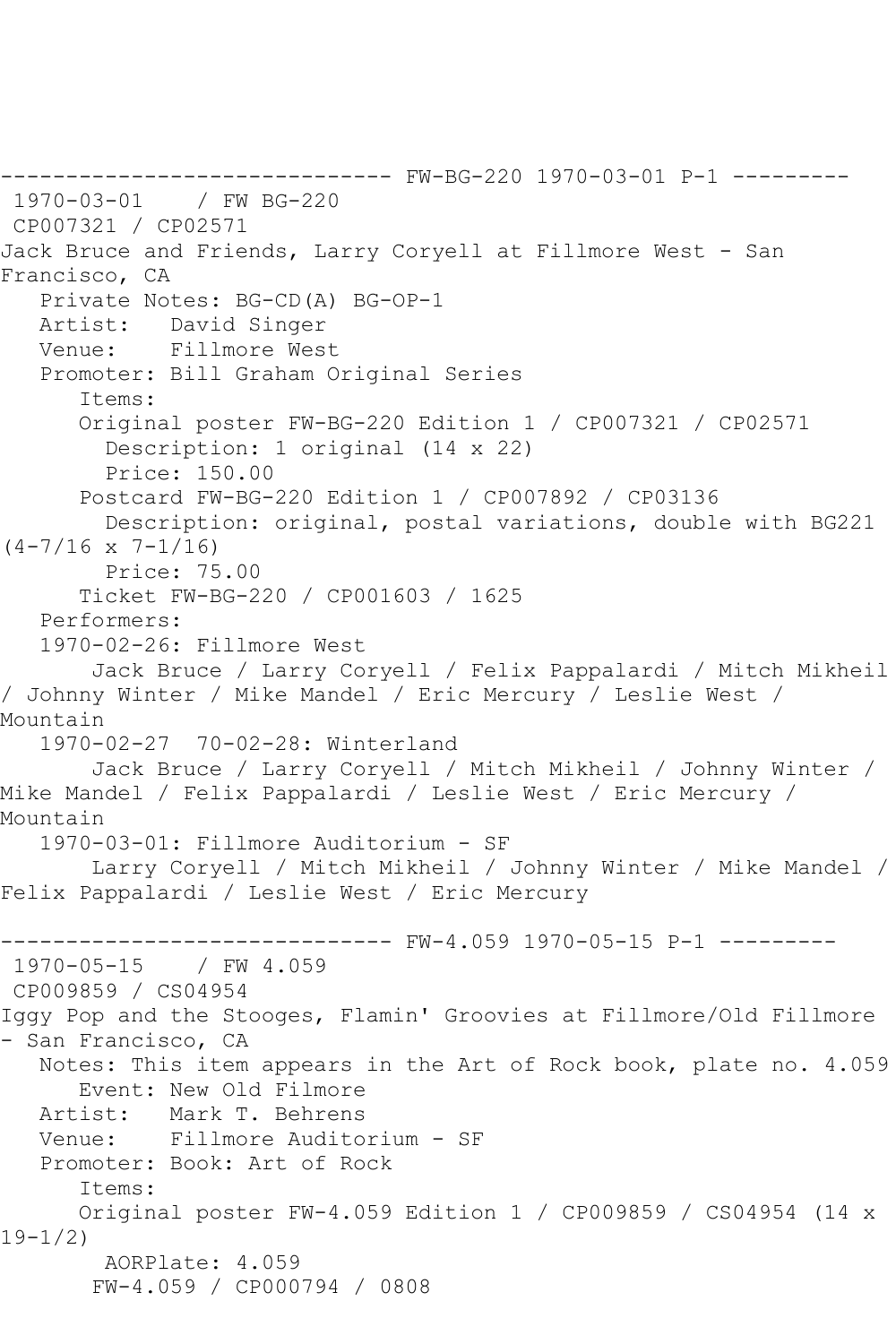```
 AORPlate: 4.059 
   Performers:
   1970-05-15 1970-05-16: Fillmore Auditorium - SF
        Iggy Pop / Flamin' Groovies / Commander Cody and his Lost 
Planet Airmen / Purple Earthquake / Alice Cooper
------------------------------ FW 1971-04-08 P ---------
1971-04-08 / FW 
CP031337 / NM11287
Johnny Winter, J. GEILS BAND at Fillmore West - San Francisco, CA
  Artist: Randy Tuten<br>Venue: Fillmore We
            Fillmore West
       Items:
       Original poster FW / CP031337 / NM11287
         Notes: Bill had asked me to do a quick lettering poster for 
these shows, as the artist that was working on the regular poster 
BG276 was running late getting it to the printer. This is how the 
straight information poster started for Bill Graham Presents in San 
Francisco. I believe it's the first infomation type poster for the 
Fillmore West, Winterland, Civic Auditorium. Bill needed this right 
now! I didn't have any time to do this so I just used the formula 
lettering that I had been using as I was very busy with other 
posters, so it had to be simple. There was only a poster produced in
very limited number until the offical poster came out with handbills 
and all, There was no handbill produced of this image.
   Performers:
   1971-04-08 1971-04-11: Fillmore West
        Johnny Winter / J. Geils Band
   1971-04-09 1971-04-10: Winterland
        John Mayall / Sha Na Na
   1971-04-15 1971-04-18: Fillmore Auditorium - SF
        Dave Mason / Isley Brothers
   1971-04-17: Civic Auditorium
        Chicago
   1971-04-18: Winterland
        Grand Funk Railroad
------------------------------ FIL-4.040 1972 P-1 ---------
              / FIL 4.040
CP003247 / A4 40
Santana, Grateful Dead at Fillmore Auditorium - San Francisco, CA
   Notes: This item appears in the Art of Rock book, plate no. 4.040
   Venue: Fillmore Auditorium - SF
   Promoter: Book: Art of Rock
       Items:
       Original poster FIL-4.040 Edition 1 / CP003247 / A4 40
```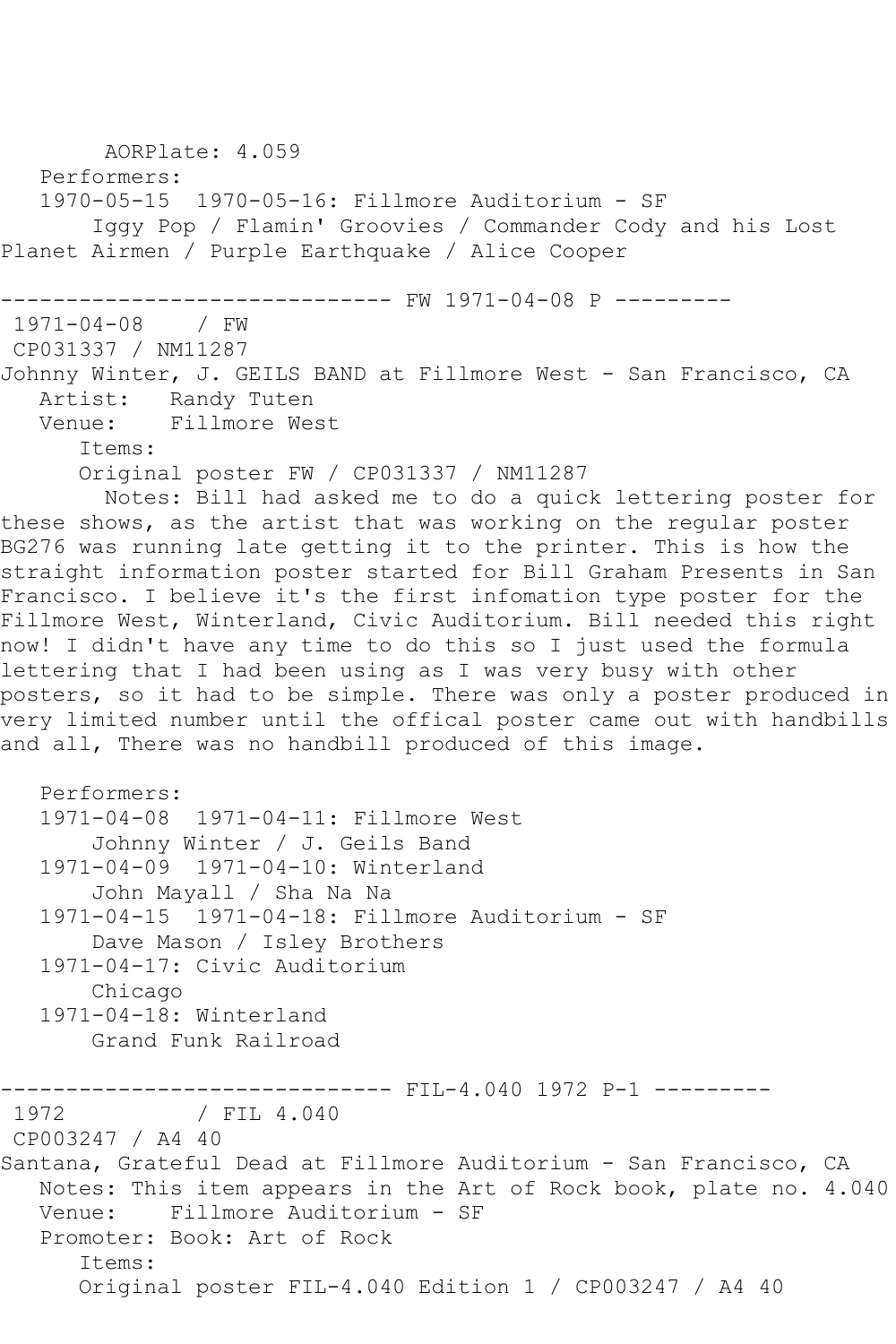AORPlate: 4.040 Performers: 1972: Fillmore Auditorium - SF Carlos Santana / Grateful Dead ------------------------------ 1972-03-15 P --------- 1972-03-15 / CP061397 Gary Snyder, Mahalila Mandalagraphy at Fillmore Auditorium Benefit: Zen Mountain Center Benefit<br>Venue: Fillmore Auditorium Fillmore Auditorium Items: Original poster / CP061397 / CP061397 (12-7/8 x 20) Performers: 1972-03-15: Fillmore Auditorium Gary Snyder / Mahalila Mandalagraphy ------------------------------ FIL-BGP-001 1985-11-23 P-1 --------- 1985-11-23 / FIL BGP-001 CP005875 / CP01124 Ruben Blades at Fillmore Auditorium - SF [San Francisco, CA] Notes: This poster has no number Private Notes: BGP-001 Artist: Heirographics (Arlene Owseichik) - Art Director Venue: Fillmore Auditorium - SF Promoter: Bill Graham Presents BGP Items: Original poster FIL-BGP-001 Edition 1 / CP005875 / CP01124 (18 x 24) Price: 315.00 Performers: 1985-11-23: Fillmore Auditorium - SF Ruben Blades 1985-11-24: Zellerbach Auditorium at University of California at Berkeley Ruben Blades ------- FIL-4.044 1986-12-07 P-1 ---------1986-12-07 / FIL 4.044 CP003248 / A4 44 Paul Kantner, Marty Balin at Fillmore Auditorium - SF - San Francisco, CA Notes: This item appears in the Art of Rock book, plate no. 4.044 Artist: Alton Kelley Venue: Fillmore Auditorium - SF Promoter: Book: Art of Rock Items: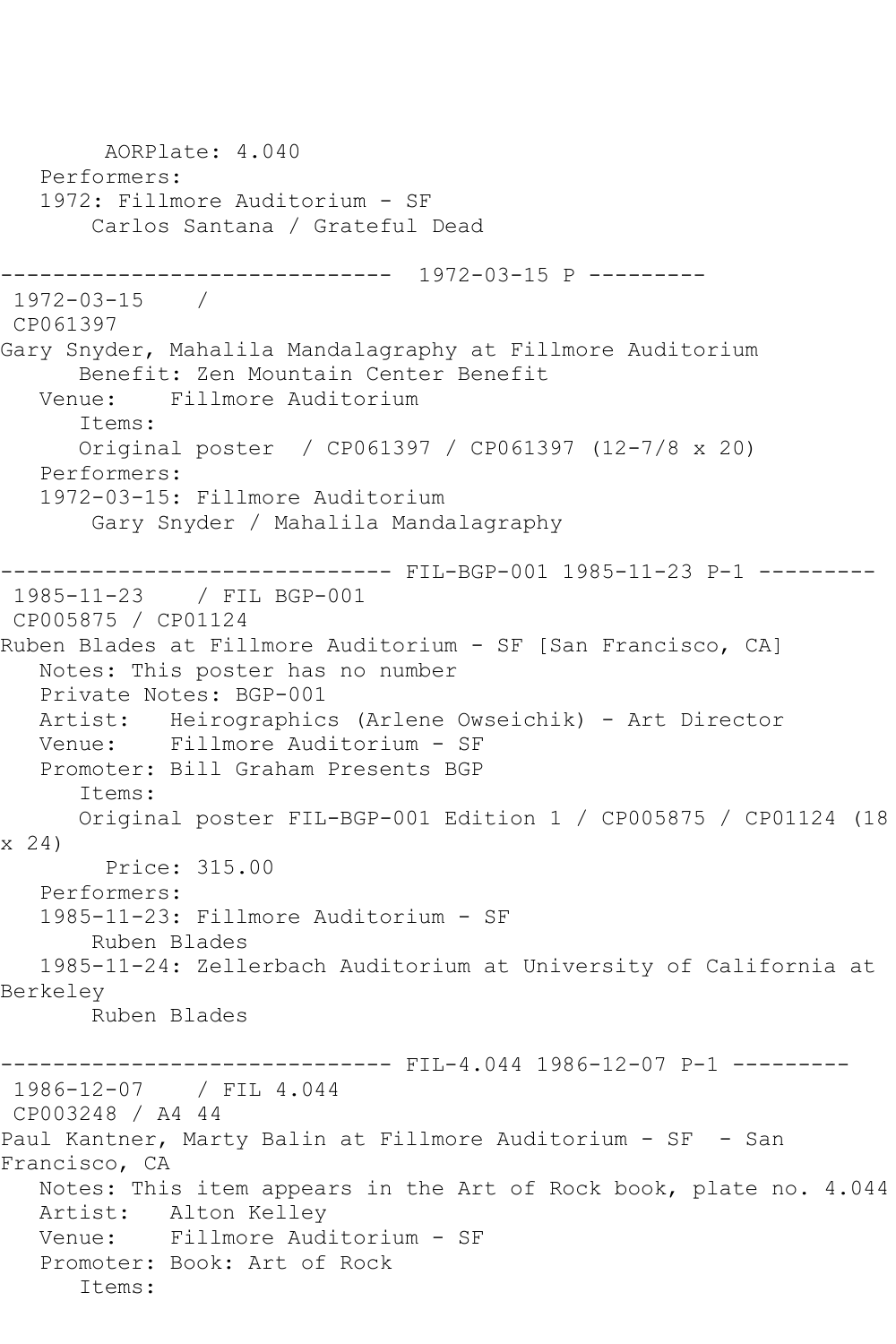Original poster FIL-4.044 Edition 1 / CP003248 / A4 44 AORPlate: 4.044 FIL-4.044 / NONE / 44 AORPlate: 4.044 Performers: 1986-12-07: Fillmore Auditorium - SF Paul Kantner / Marty Balin / Jack Cassidy / Slick Aguilar / Tim Gorman / Larry Lowenthal / Keith Crossan / Uptones ------------------------------ FIL 1987-03-18 P-1 --------- 1987-03-18 / FIL CP006072 / CP01321 Art 2: 3rd Artist's Rights Today Benefit: Jerry Garcia, John Cippolina at Fillmore Auditorium - San Francisco, CA Private Notes: \* A/A- signed 400 @ Artist: Victor Moscoso Venue: Fillmore Auditorium - SF Items: Original poster FIL Edition 1 / CP006072 / CP01321 Description: Signed by all five artists (15-1/4 x 20-1/4) Price: 400.00 Handbill Edition  $1 / (8-1/2 \times 11)$  Price: 5.00 FIL / CP019904 / XJ037 FIL / CP019714 / XH19000318 Performers: 1987-03-18: Fillmore Auditorium - SF Jerry Garcia / John Cippolina / Country Joe Mcdonald / Merl Saunders / Maria Muldaur / John Kahn / Sal Valentino / Nick Gravenites ------------------------------ FIL 1987-12-31 P-1 --------- 1987-12-31 / FIL CP014250 / MARM054 Cramps, Sea Hags at Fillmore Auditorium - SF - San Francisco, CA Event: The New Year's Eve Show Venue: Fillmore Auditorium - SF Items: Original poster FIL Edition 1 / CP014250 / MARM054 Performers: 1987-12-31: Fillmore Auditorium - SF Cramps / Sea Hags / Bohemiam Luv Jones / Buck Naked and the Bare Bottom Boys ------------------------------- FIL 1988 P-1 ----------<br>1988 / FIL 1988 / FIL CP021153 / XM1988LC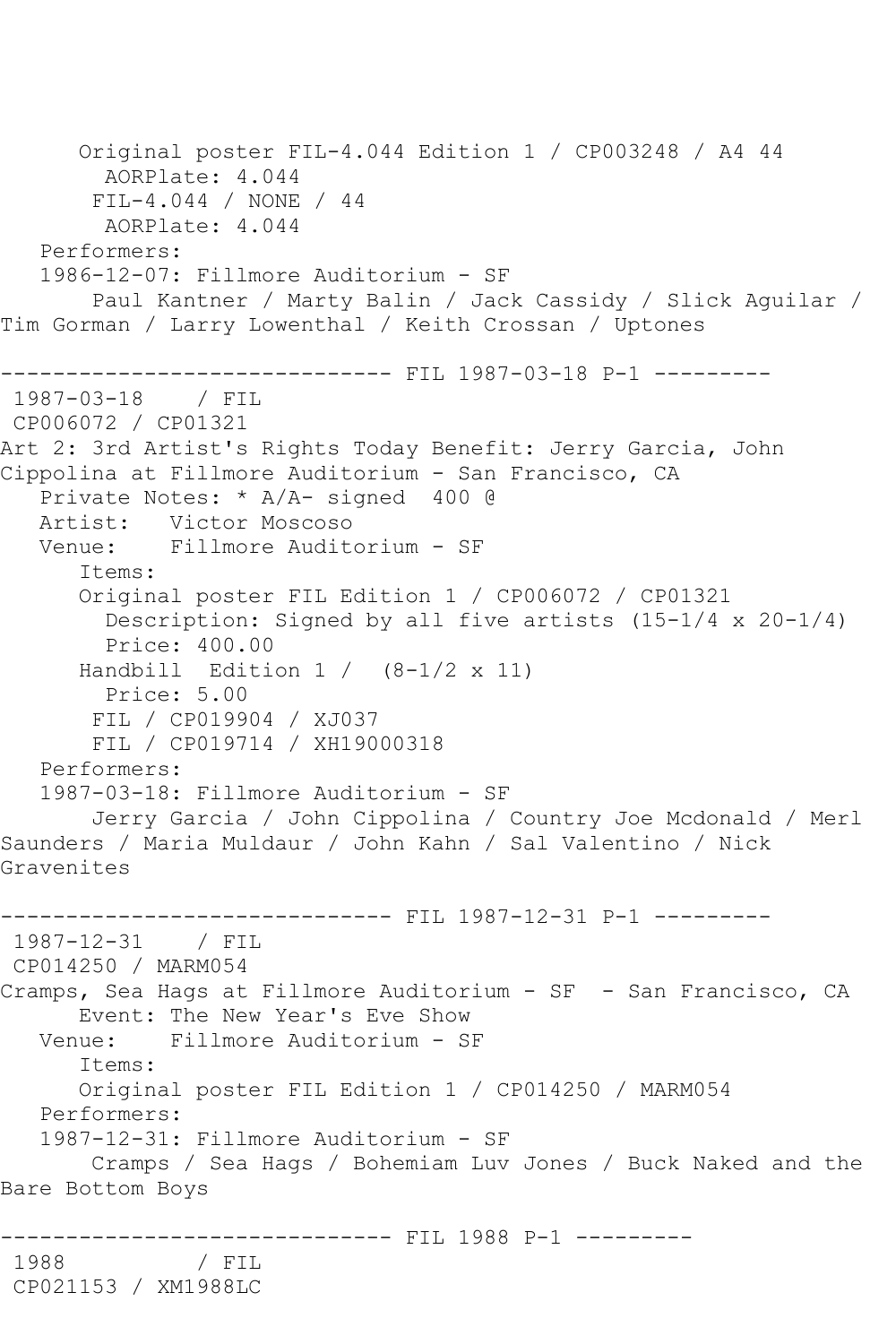Little Charlie, Paladins at Fillmore - San Francisco, CA Venue: Fillmore Auditorium - SF Items: Original poster FIL Edition 1 / CP021153 / XM1988LC Performers: 1988: Fillmore Auditorium - SF Little Charlie / Paladins ------------------------------ FIL 1988-05-28 P-1 --------- 1988-05-28 / FIL CP021146 / XM19880528 Joy of Cooking, Dan Kicks at Fillmore - San Francisco, CA Venue: Fillmore Auditorium - SF Items: Original poster FIL Edition 1 / CP021146 / XM19880528 FIL / NONE / XM1988052 Performers: 1988-05-28: Fillmore Auditorium - SF Joy of Cooking / Dan Kicks / Acoustic Warriors ------------------------------ FIL 1988-06- P-1 --------- 1988-06- / FIL CP021147 / XM198806 The Mission, Uk at Fillmore - San Francisco, CA<br>Venue: Fillmore Auditorium - SF Venue: Fillmore Auditorium - SF Items: Original poster FIL Edition 1 / CP021147 / XM198806 Performers: 1988-06-: Fillmore Auditorium - SF Mission / Uk / Zarkons ------------------------------ FIL 1988-06-16 P-1 --------- 1988-06-16 / FIL CP021149 / XM19880616 Wire, Voice Farm at Fillmore - San Francisco, CA Venue: Fillmore Auditorium - SF Items: Original poster FIL Edition 1 / CP021149 / XM19880616 FIL / NONE / XM1988061 Performers: 1988-06-16: Fillmore Auditorium - SF Wire / Voice Farm ------------------------------ FIL 1988-08-11 P-1 --------- 1988-08-11 / FIL CP019419 / XF088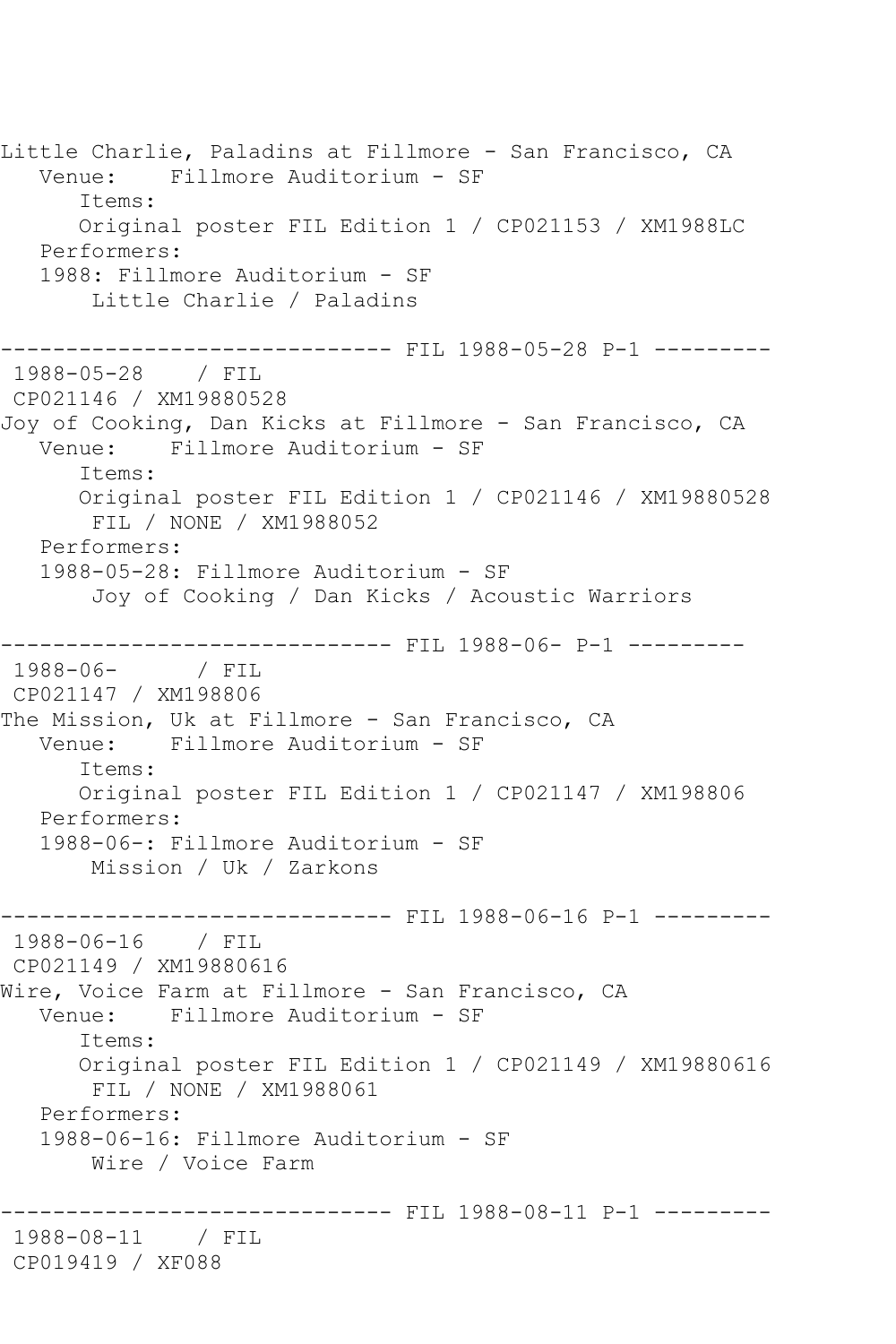```
Ramones, Snatches of Pink at Fillmore Auditorium - SF - San 
Francisco, CA
   Notes: This item appears in the Art of Rock book, plate no. nf034
   Venue: Fillmore Auditorium - SF
       Items:
       Original poster FIL Edition 1 / CP019419 / XF088
         AORPlate: nf034 
   Performers:
   1988-08-11: Fillmore Auditorium - SF
        Ramones / Snatches of Pink / Dickies
      ------------------------------ FIL-BGF WHAT 1989-01-18 P-1 ---------
1989-01-18 / FIL BGF WHAT
CP043136
Celebrating Five Years of Great Macintosh Products
   Private Notes: * 2 copies CHECK
   Venue: Fillmore Auditorium - SF
       Items:
       Original poster FIL-BGF WHAT Edition 1 / CP043136
         Price: 100.00
   Performers:
   1989-01-18: Fillmore Auditorium - SF
                   ------------------------------ FIL 1989-05-05 P-1 ---------
1989-05-05 / FIL 
CP021163 / XM19890505
Shinehead A-Team Band at Fillmore - San Francisco, CA
   Venue: Fillmore Auditorium - SF
       Items:
      Original poster FIL Edition 1 / CP021163 / XM19890505
        FIL / NONE / XM1989050
   Performers:
   1989-05-05: Fillmore Auditorium - SF
        Shinehead
------------------------------ FIL-BGP? 1989-06-26 P-1 ---------
1989-06-26 / FIL BGP?
CP005797 / CP01046
John Cipplina Commemorative Concert at The Fillmore, San Francisco
   Private Notes: * B+/B 50 CHECK
      Event: John Cipollina Commemorative Concert at The Fillmore, 
San Francisco
   Artist: Alton Kelley
   Venue: Fillmore Auditorium - SF
   Promoter: Bill Graham BGP-CC
       Items:
```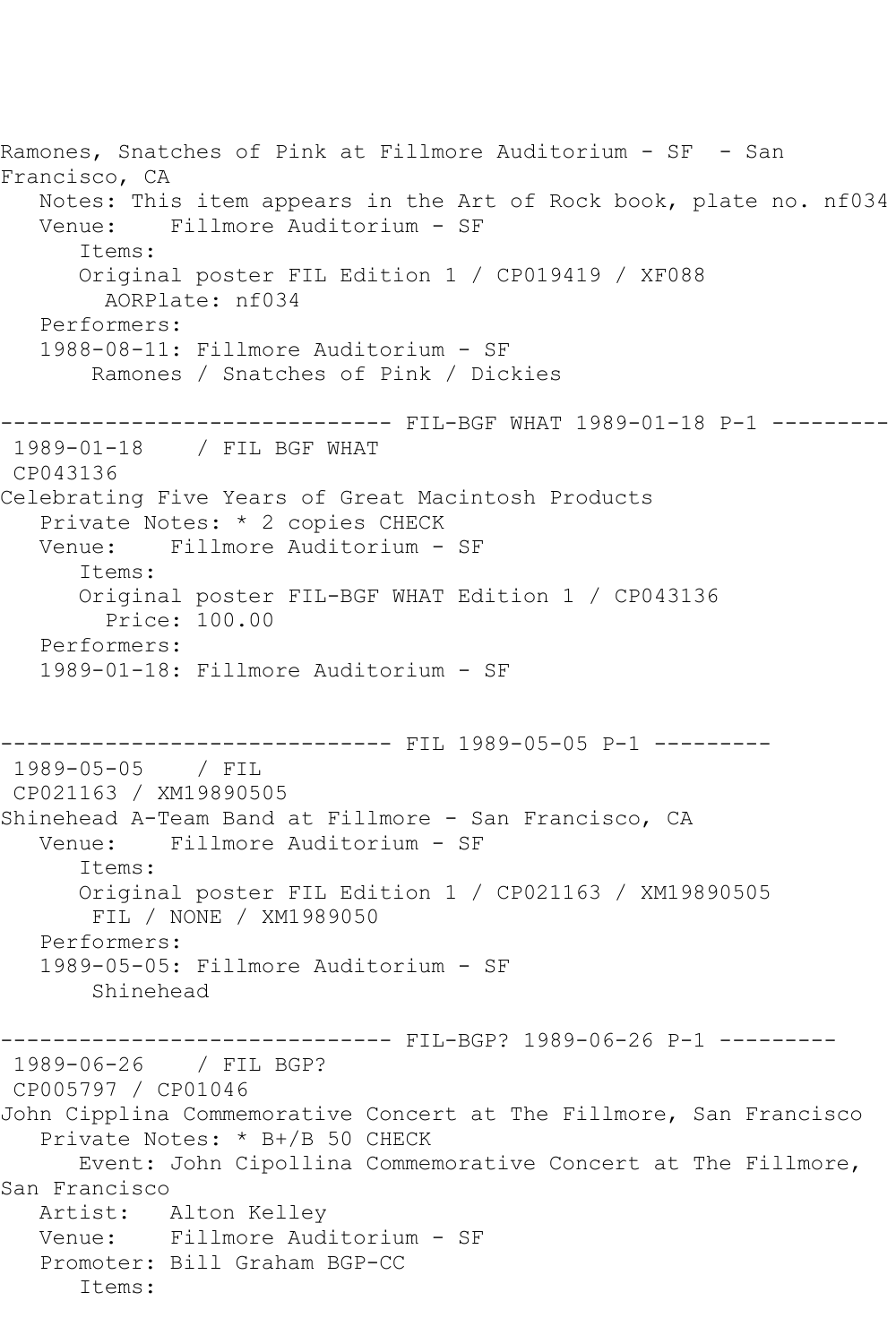```
 Original poster FIL-BGP? Edition 1 / CP005797 / CP01046
         Description: 1 original, 1 reprint (12 x 17)
         Price: 80.00
   Performers:
   1989-06-26: Fillmore Auditorium - SF
        Peter Albin / Greg Anton / Richard Beck / Antonio Cipollina / 
Mario Cipollina / Chris Cole / Terry Dolan / Spencer Dryden / Gary 
Duncan / Greg Elmore / John Fahey / David Frieberg / Bill Gibson / 
Nick Gravenites / Mickey Hart / Chris Hayes / Robert Hunter / Tony 
Johnson / Doug Kilmer / Steve Kimock / Paul Liberatore / Kathi 
Mcdonald / Barry Melton / Merl Saunders / Pete Sears / Al Staehely / 
Rocky Sullivan / Mark Unobsky / Zack
------------------------------ 1989-06-26 P ---------
1989-06-26 / 
CP060967 / CP060967
John Cipollino Tribute
   Artist: Alton Kelley
   Venue: Fillmore Auditorium
       Items:
      Original poster / CP060967 / CP060967 (23 x 31-18)
   Performers:
   1989-06-26: Fillmore Auditorium
       Peter Albin / Greg Anton / John Farey / Steve Kimock / 
Antonio Cippolina / Mario Cippolina
------------------------------ FIL-PCL-022 1989-10-31 P ---------
1989-10-31 / FIL PCL-022
CP009119 / CP06287
Cramps at Fillmore - San Francisco, CA
   Private Notes: *
      Event: Halloween Ball
   Artist: Phillip Cooper
   Venue: Fillmore Auditorium - SF
   Promoter: Art Rock PCL Series
       Items:
       Original poster FIL-PCL-022 / CP009119 / CP06287
         Price: 35.00
   Performers:
   1989-10-31: Fillmore Auditorium - SF
        Set: PCL
       Cramps
        ------------------------------ 1989-10-31 P ---------
1989-10-31 / 
CP060988 / CP060988
Cramps at Fillmore Auditorium
```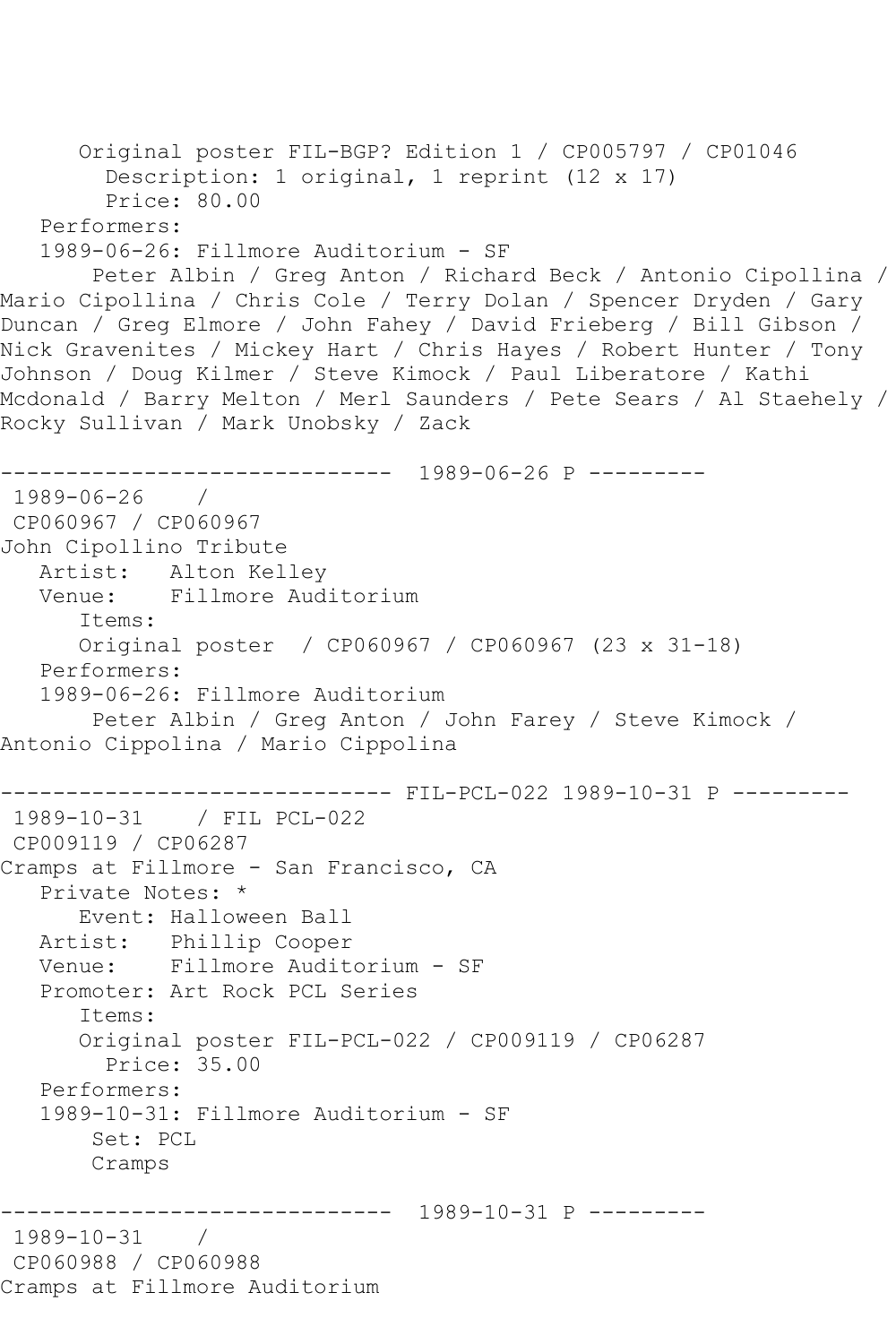Benefit: Halloween Night Artist: Phillip Cooper Venue: Fillmore Auditorium Promoter: Artrock / Phillip Cushway Items: Original poster / CP060988 / CP060988 (23 x 31) Notes: Proof Sheet Performers: 1989-10-31: Fillmore Auditorium Cramps ----------- FIL 1994-05-11 P-1 ---------1994-05-11 / FIL CP015349 / ME0496 Brian Setzer Orchestra, Saut Matelot at Fillmore Auditorium - SF - San Francisco, CA Venue: Fillmore Auditorium - SF Promoter: Bill Graham Presents Items: Original poster FIL Edition 1 / CP015349 / ME0496 Performers: 1994-05-11: Fillmore Auditorium - SF Brian Setzer Orchestra / Saut Matelot ------------------------------ FIL 1994-05-25 P-1 --------- 1994-05-25 / FIL CP021215 / XM1994-525 Thinking Fellers Union Local 282, Union Local 282 at Fillmore - San Francisco, CA Venue: Fillmore Auditorium - SF Items: Original poster FIL Edition 1 / CP021215 / XM1994-525 FIL / NONE / XM1994-52 Performers: 1994-05-25: Fillmore Auditorium - SF Thinking Fellers Union Local 282 / Union Local 282 / Steel Pole Bathtub ------------------------------ FIL 1994-07-06 P-1 --------- 1994-07-06 / FIL CP019421 / XF090 Beck at Fillmore Auditorium - SF - San Francisco, CA Notes: This item appears in the Art of Rock book, plate no. nf152\_S Venue: Fillmore Auditorium - SF Items: Original poster FIL Edition 1 / CP019421 / XF090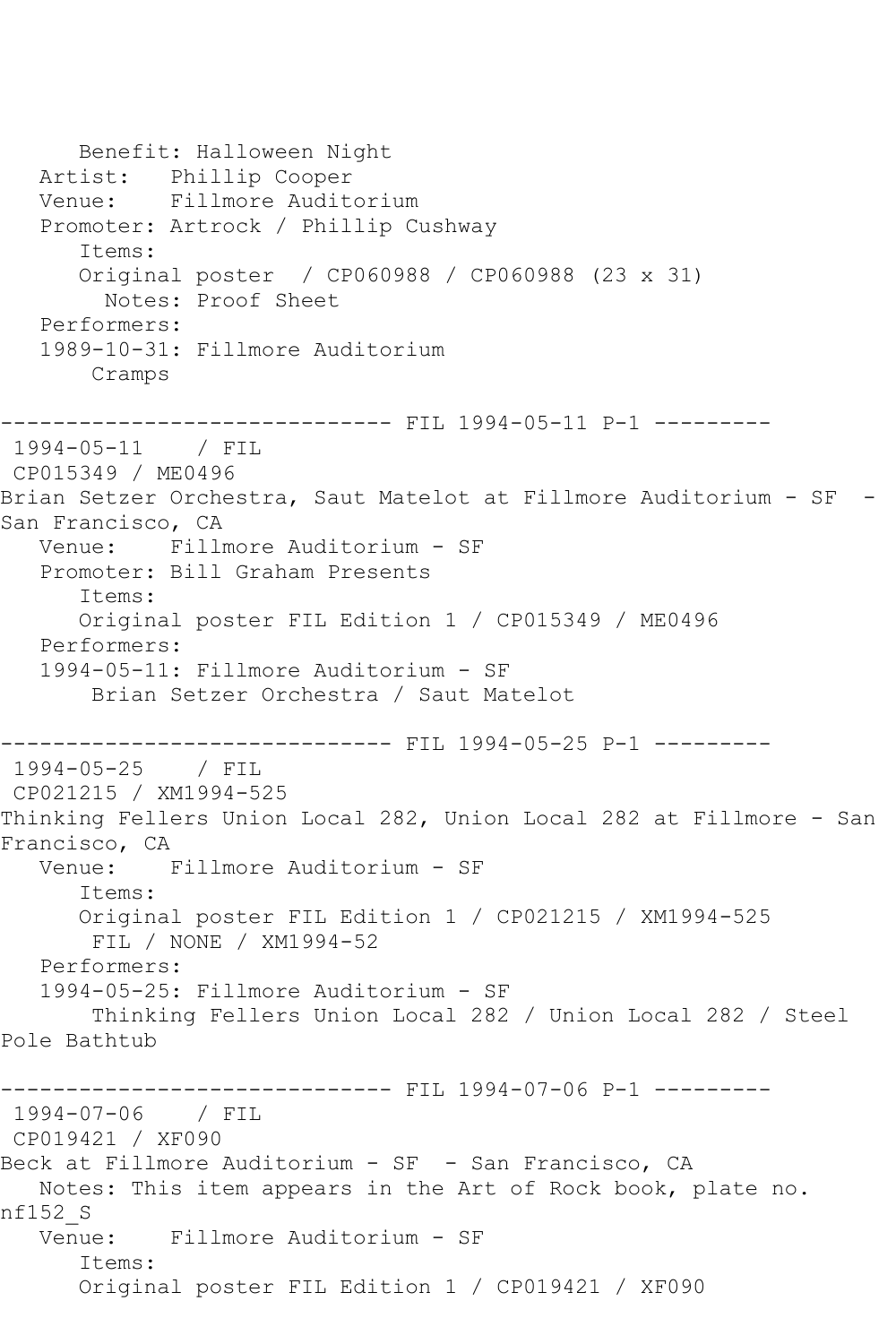AORPlate: nf152\_S Performers: 1994-07-06: Fillmore Auditorium - SF Beck --------- FIL 1994-10-29 P-1 ---------1994-10-29 / FIL CP021239 / XM19941029 Meat Puppets, Rust at Fillmore - San Francisco, CA Venue: Fillmore Auditorium - SF Items: Original poster FIL Edition 1 / CP021239 / XM19941029 FIL / NONE / XM1994102 Performers: 1994-10-29: Fillmore Auditorium - SF Meat Puppets / Rust / Spell ------------------------------ FIL-BGP WHAT 1994-11-20 P-1 --------- 1994-11-20 / FIL BGP WHAT CP006990 / CP02240 Gibson Guitars Centenial Celebration at the Fillmore Private Notes: BGP???? Benefit: Glide Memorial Church, T.J. Martell Foundation Artist: Randy Tuten Venue: Fillmore Auditorium - SF Items: Original poster FIL-BGP WHAT Edition 1 / CP006990 / CP02240 Price: 100.00 Performers: 1994-11-20: Fillmore Auditorium - SF Country Joe Mcdonald / Joe Louis Walker / Greg Kihn / Robbie Krieger / Jerry Miller / Scott Joss / Gregg Allman Band / Harvey Mandel / Jorma Kaukonen / Pete Sears / Mike Falzarano / Jack Cassidy / Paul Barrere / Fred Tackett / Orville's Red Hot Rockers / Merl Saunders / Tim Gorman / Narada Michael Walden / Karl Sevareid / Dennis Robbins / Josh Ramos / Tony Sanders / Elvin Bishop ------------------------------ FIL 1996-04-05 P-1 --------- 1996-04-05 / FIL CP009378 / CP19960405 John Hiatt at Fillmore Auditorium - SF - San Francisco, CA Private Notes: BGF??? Artist: Christopher Peterson Venue: Fillmore Auditorium - SF Items: Original poster FIL Edition 1 / CP009378 / CP19960405 FIL / NONE / CP1996040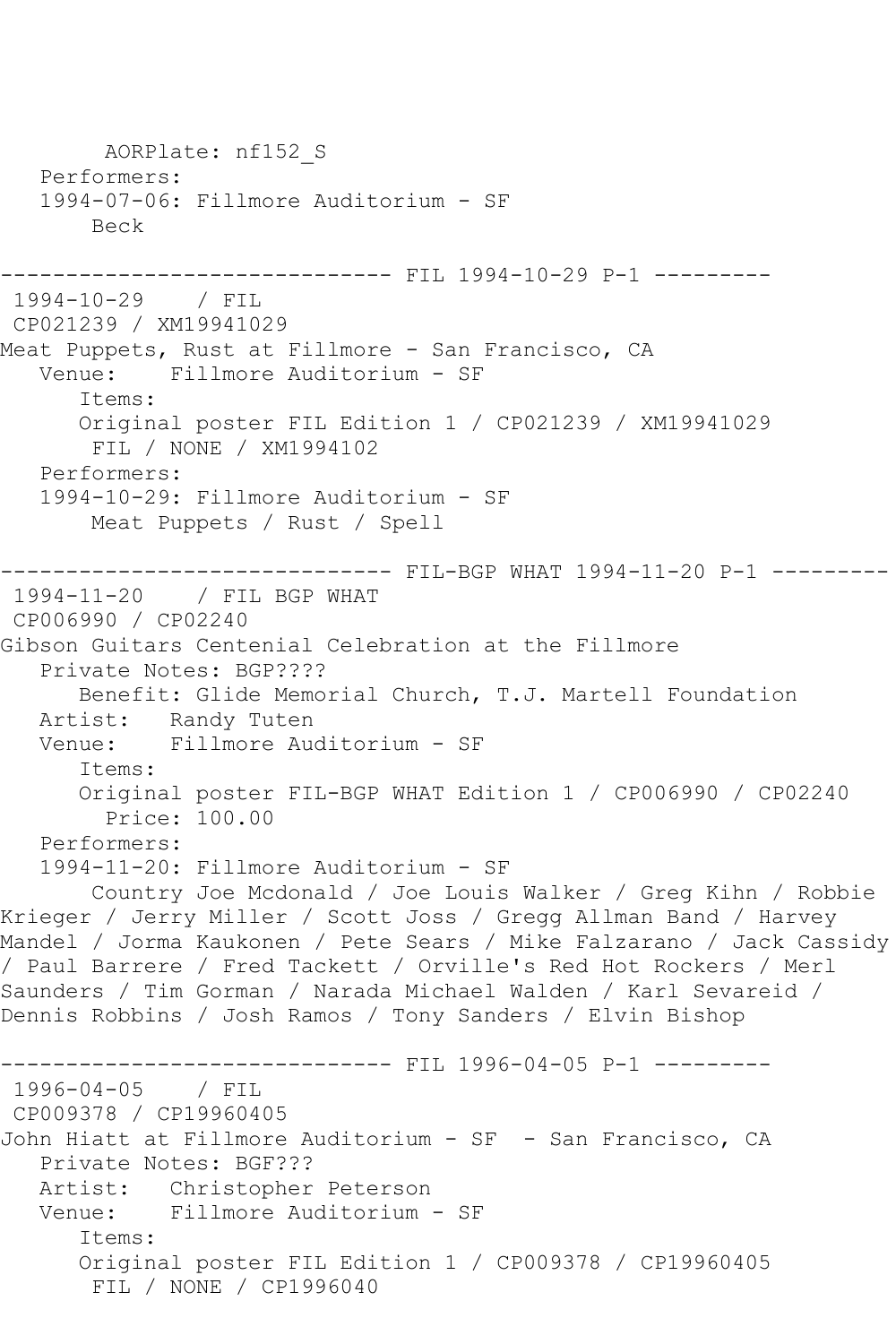Performers: 1996-04-05: Fillmore Auditorium - SF John Hiatt ------------------------------ FIL 1996-04-18 P --------- 1996-04-18 / FIL CP031155 / NM11105 Go For Gold at Fillmore - San Francisco, CA Artist: Randy Tuten Venue: Fillmore Auditorium - SF Items: Original poster FIL / CP031155 / NM11105 Notes: This was a poster and handbill for a private party at the Fillmore Auditorium for a new drug release, but they forgot to get the FDA appoval, so the release of the drug and party was cancelled. They were supposed to print a poster and handbill, but the handbill was the only thing printed. The central image was their logo. Performers: 1996-04-18: Fillmore Auditorium - SF Go For Gold ------------------------------ FIL 1996-05-10 P --------- 1996-05-10 / FIL CP010670 / CS06707 Mermen, Heavy Into Jeff at Fillmore - San Francisco, CA Artist: Ron Donovan Venue: Fillmore Auditorium - SF Items: Original poster FIL / CP010670 / CS06707 (13 x 19) Performers: 1996-05-10: Fillmore Auditorium - SF Mermen / Heavy Into Jeff / Porcelain -------------------------------- FIL 1996-06 P-1 ---------<br>1996-06 / FIL 1996-06 CP009382 / CP199606 Irakere at Fillmore Auditorium - SF - San Francisco, CA Private Notes: BGF-229 \* MISC WHAT Artist: Christopher Peterson Venue: Fillmore Auditorium - SF Items: Original poster FIL Edition 1 / CP009382 / CP199606 Performers: 1996-06: Fillmore Auditorium - SF Irakere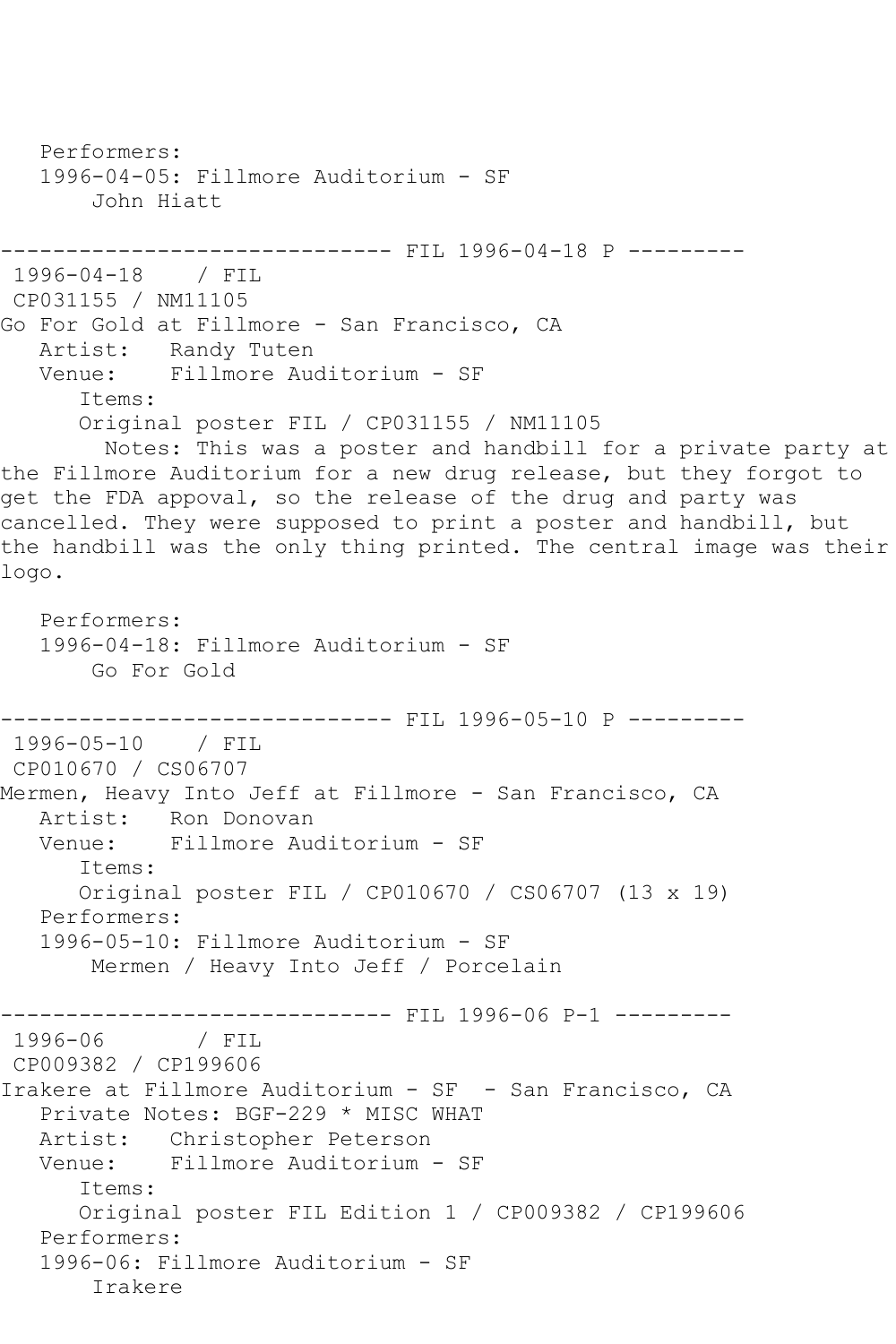```
------------------------------ FIL 1996-06-07 P-1 ---------
1996-06-07 / FIL 
CP006804 / CP02054
Joe Gallant, Illuminati
    Private Notes: Misc * CHECK
   Artist: David Singer
   Venue: Fillmore Auditorium - SF
       Items:
       Original poster FIL Edition 1 / CP006804 / CP02054
         Price: 40.00
   Performers:
    1996-06-07 1996-06-22: Fillmore Auditorium - SF
        Joe Gallant / Illuminati
                    ------------------------------ FIL 1996-10-13 P ---------
1996-10-13 / FIL 
CP031185 / NM11135
David Repp, Tracy Doe at Fillmore - San Francisco, CA
  Artist: Randy Tuten<br>Venue: Fillmore Aud
            Fillmore Auditorium - SF
       Items:
       Original poster FIL / CP031185 / NM11135
         Notes: David and Tracy wanted a wedding invitation that 
looked like a Fillmore poster with the Golden Gate Bridge on it. 
David was the house manager of the Fillmore Auditorium for years. 
There were no posters printed just a handbill.
   Performers:
    1996-10-13: Fillmore Auditorium - SF
        David Repp / Tracy Doe
------------------------------ FIL-BGP WHAT 1997-06-19 P-1 ---------
1997-06-19 / FIL BGP WHAT
CP006879 / CP02129
Electronic Foundation's Where Will You Be... at the Fillmore
    Private Notes: BGF???
       Event: Be an ancestor you'd be proud of
   Venue: Fillmore Auditorium - SF
    Promoter: Bill Graham Special Events
       Items:
       Original poster FIL-BGP WHAT Edition 1 / CP006879 / CP02129
         Price: 30.00
    Performers:
    1997-06-19: Fillmore Auditorium - SF
        Look and Feel / Flying Other Brothers / Raving Daves / 
Rockhoppers
```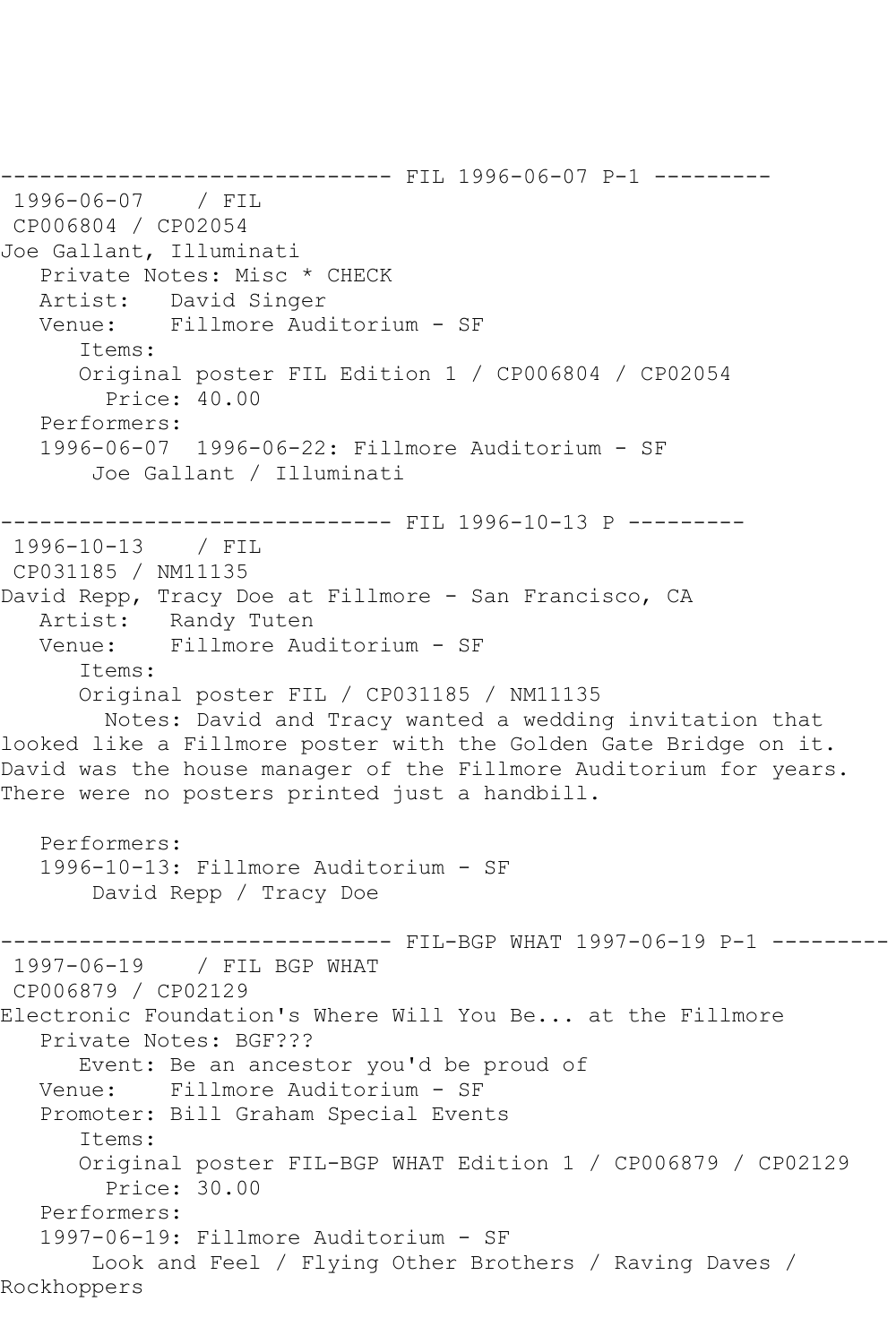------------------------------ FIL 1997-07-10 P --------- 1997-07-10 / FIL CP010760 / CS06797 Foo Fighters at Fillmore Auditiorum - San Francisco, Artist: Chuck Sperry Venue: Fillmore Auditorium - SF Items: Original poster FIL / CP010760 / CS06797 Performers: 1997-07-10: Fillmore Auditorium - SF Foo Fighters ------------------------------ FIL-BGF-299 1997-10-31 P-1 --------- 1997-10-31 / FIL BGF-299 CP006881 / CP02131 Residents at Fillmore Auditorium - SF [San Francisco, CA] Private Notes: BGF-299 Artist: Reuben Raffael Venue: Fillmore Auditorium - SF Promoter: Bill Graham New Fillmores BGF Items: Original poster FIL-BGF-299 Edition 1 / CP006881 / CP02131 (13 x 19) Price: 52.00 FIL-BGF-299 / CP003735 / BGF299 Performers: 1997-10-31: Fillmore Auditorium - SF Residents ------------------------------ FIL-BGF 1997-12-31 P --------- 1997-12-31 / FIL BGF CP010753 / CS06790 Hot Tuna at Fillmore Auditorium - SF - San Francisco, CA Private Notes: BGF Artist: Chuck Sperry Venue: Fillmore Auditorium - SF Promoter: Bill Graham New Fillmores BGF Items: Original poster FIL-BGF / CP010753 / CS06790 (13 x 19) Performers: 1997-12-31: Fillmore Auditorium - SF Hot Tuna ------------------------------ FIL 1998-02-18 P-1 --------- 1998-02-18 / FIL CP004387 / CD05558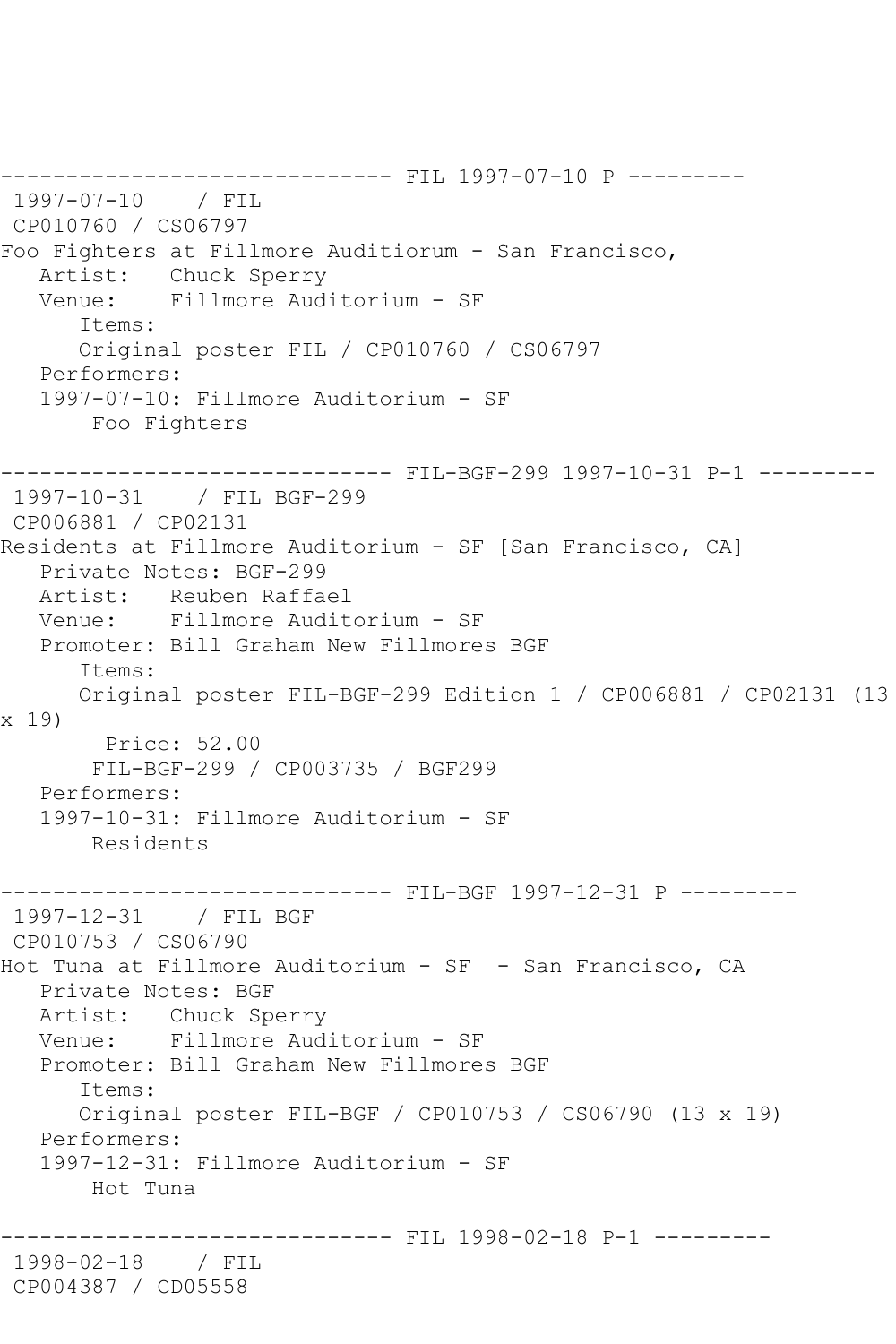Gregg Allman at Fillmore Auditiorum - San Francisco, Artist: Jim Phillips Venue: Fillmore Auditorium - SF Items: Original poster FIL Edition 1 / CP004387 / CD05558 Performers: 1998-02-18: Fillmore Auditorium - SF Gregg Allman Band ------------------------------ FIL-BGF-317 1998-02-27 P-1 --------- 1998-02-27 / FIL BGF-317 CP006899 / CP02149 Phil Lesh at Fillmore Auditorium - SF - San Francisco, CA Private Notes: BGF Benefit: Unbroken Chain Foundation Artist: Randy Tuten Venue: Fillmore Auditorium - SF Promoter: Bill Graham New Fillmores BGF Items: Original poster FIL-BGF-317 Edition 1 / CP006899 / CP02149 (13 x 19) Price: 105.00 Performers: 1998-02-27: Fillmore Auditorium - SF Phil Lesh ------------------------------ FIL-BGF-323 1998-04-16 P-1 --------- 1998-04-16 / FIL BGF-323 CP006905 / CP02155 Steve Miller Blues Band at Fillmore Auditorium - SF - San Francisco, CA Private Notes: BGF Artist: Randy Tuten<br>Venue: Fillmore Aud Fillmore Auditorium - SF Promoter: Bill Graham New Fillmores BGF Items: Original poster FIL-BGF-323 Edition 1 / CP006905 / CP02155 (13 x 19) Price: 79.00 Performers: 1998-04-16 1998-04-18: Fillmore Auditorium - SF Steve Miller Blues Band ------------ FIL-BGF-324 1998-04-24 P-1 ---------1998-04-24 / FIL BGF-324 CP006906 / CP02156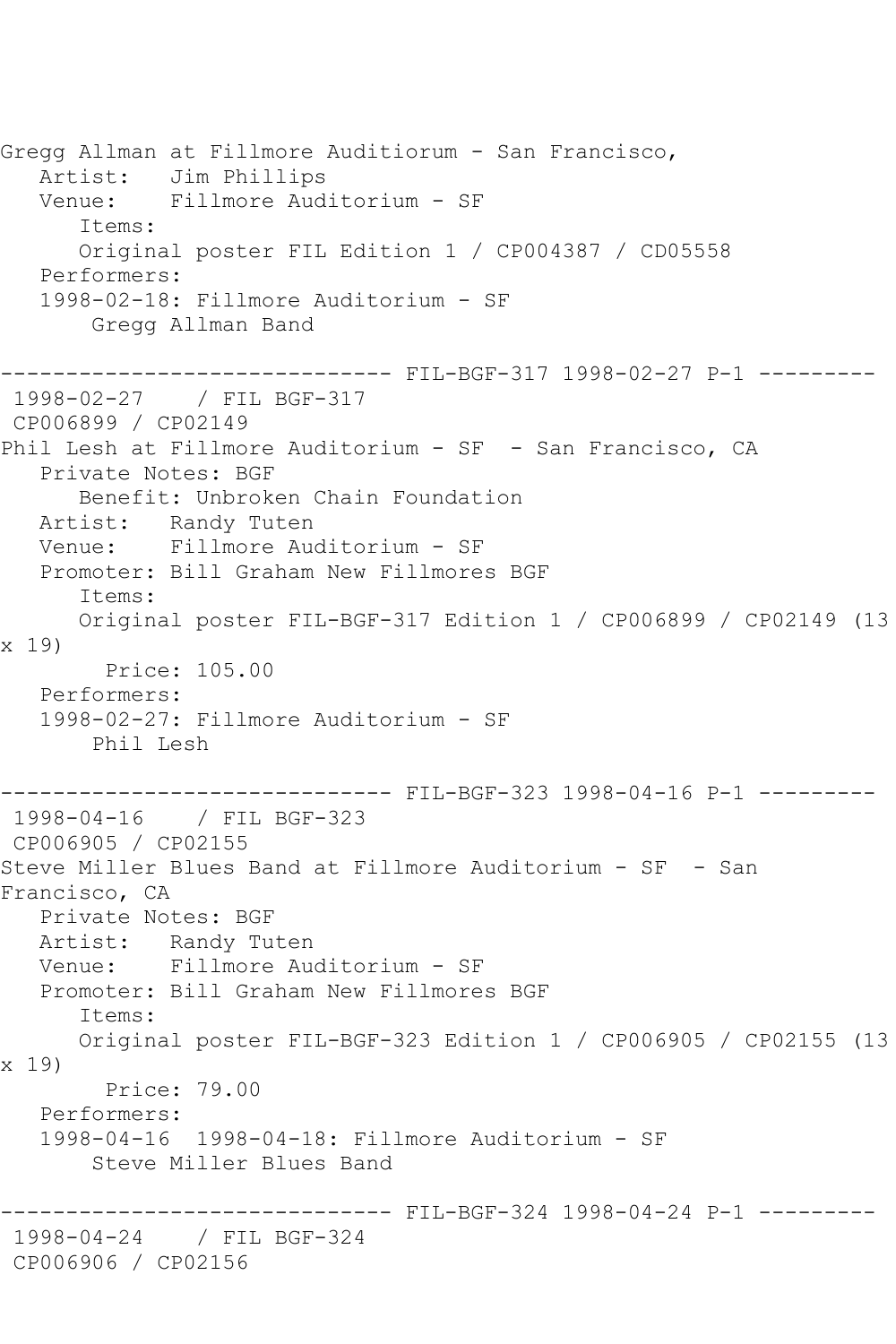Vince Welnick, Missing Man Formation at Fillmore Auditorium - SF - San Francisco, CA Private Notes: BGF Artist: Carolyn Ferris<br>Venue: Fillmore Audit Fillmore Auditorium - SF Promoter: Bill Graham New Fillmores BGF Items: Original poster FIL-BGF-324 Edition 1 / CP006906 / CP02156 (13 x 19) Price: 29.00 Performers: 1998-04-24: Fillmore Auditorium - SF Vince Welnick / Missing Man Formation ------------------------------ FIL-BGP WHAT 1998-04-28 P-1 --------- 1998-04-28 / FIL BGP WHAT CP006915 / CP02165 Cheap Trick Celebrates the 20th Anniversary of Budokan Private Notes: \* 2 copies CHECK Artist: Carolyn Ferris Venue: Fillmore Auditorium - SF Promoter: Bill Graham Presents Items: Original poster FIL-BGP WHAT Edition 1 / CP006915 / CP02165 Price: 40.00 Performers: 1998-04-28: Fillmore Auditorium - SF Cheap Trick ------------------------------ FIL-BGF-325 1998-05-01 P-1 --------- 1998-05-01 / FIL BGF-325 CP006907 / CP02157 Johnny Winter, Eric Sardinas at Fillmore Auditorium - SF - San Francisco, CA Private Notes: BGF Artist: Christopher Peterson Venue: Fillmore Auditorium - SF Promoter: Bill Graham New Fillmores BGF Items: Original poster FIL-BGF-325 Edition 1 / CP006907 / CP02157 (13 x 19) Price: 41.00 Performers: 1998-05-01: Fillmore Auditorium - SF Johnny Winter / Eric Sardinas ------ FIL-BGF-326 1998-05-05 P-1 -------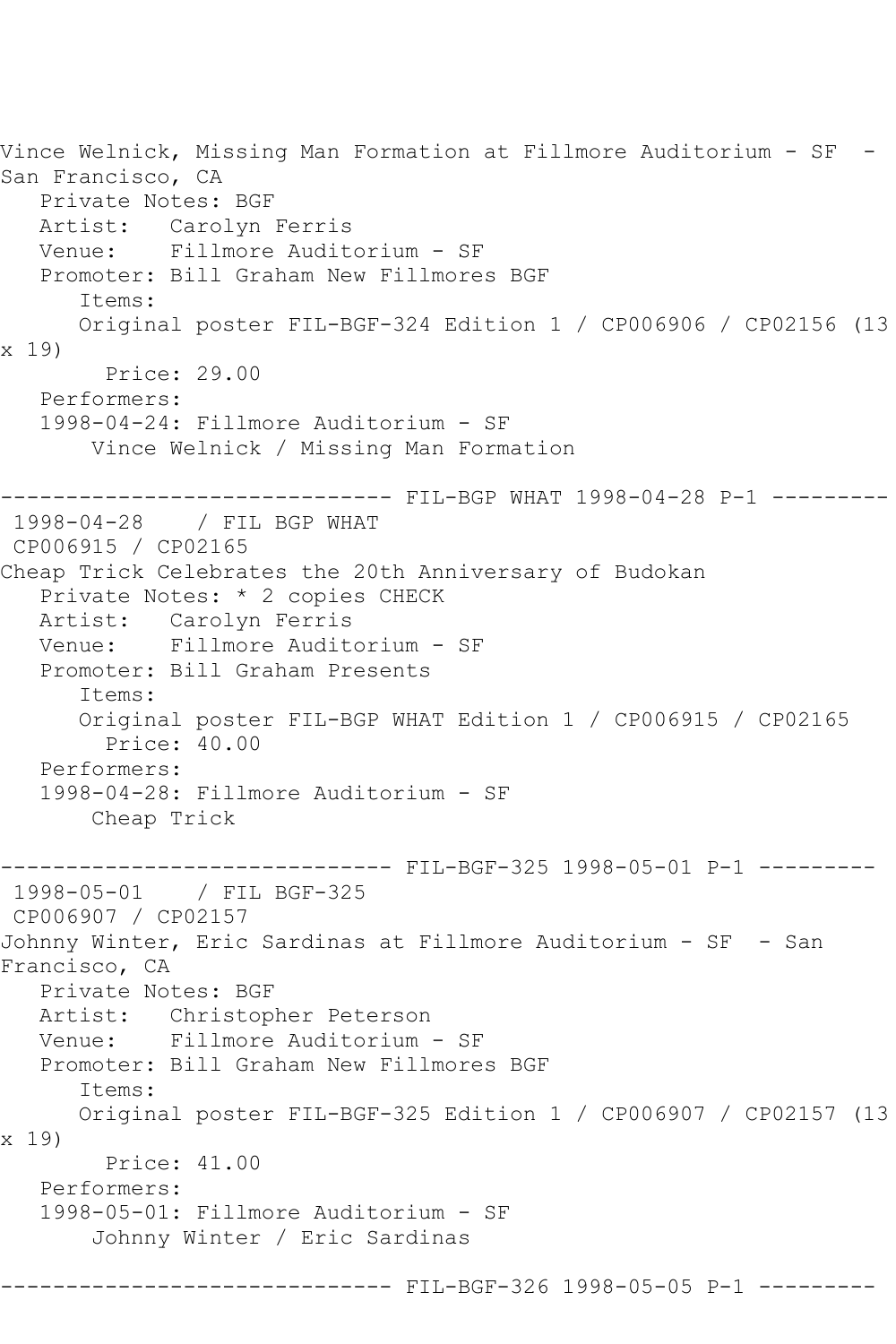1998-05-05 / FIL BGF-326 CP006908 / CP02158 Tori Amos, David Poe at Fillmore Auditorium - SF - San Francisco, CA Private Notes: BGF<br>Artist: Amacker I Amacker Bullwinkle Venue: Fillmore Auditorium - SF Promoter: Bill Graham New Fillmores BGF Items: Original poster FIL-BGF-326 Edition 1 / CP006908 / CP02158 (13 x 19) Price: 41.00 Performers: 1998-05-05: Fillmore Auditorium - SF Tori Amos / David Poe ------------------------------ FIL-BGSE-006 1998-05-12 P-1 --------- 1998-05-12 / FIL BGSE-006 CP006472 / CP01722 Crosby Stills and Nash at Fillmore Auditorium - SF - San Francisco, CA Private Notes: BGSE \* Signed Event: Music to Your Ears: An Announcement That's Been a Long Time Coming Artist: Randy Tuten Venue: Fillmore Auditorium - SF Promoter: Bill Graham Special Events Items: Original poster FIL-BGSE-006 Edition 1 / CP006472 / CP01722 (13 x 19) Price: 132.00 Performers: 1998-05-12: Fillmore Auditorium - SF Crosby Stills and Nash ------------------------------ FIL-BGF-329 1998-05-23 P-1 --------- 1998-05-23 / FIL BGF-329 CP006911 / CP02161 Big Bad Voodoo Daddy at Fillmore Auditorium - SF - San Francisco, CA Private Notes: BGF Artist: Emek Venue: Fillmore Auditorium - SF Promoter: Bill Graham New Fillmores BGF Items: Original poster FIL-BGF-329 Edition 1 / CP006911 / CP02161 (13 x 19)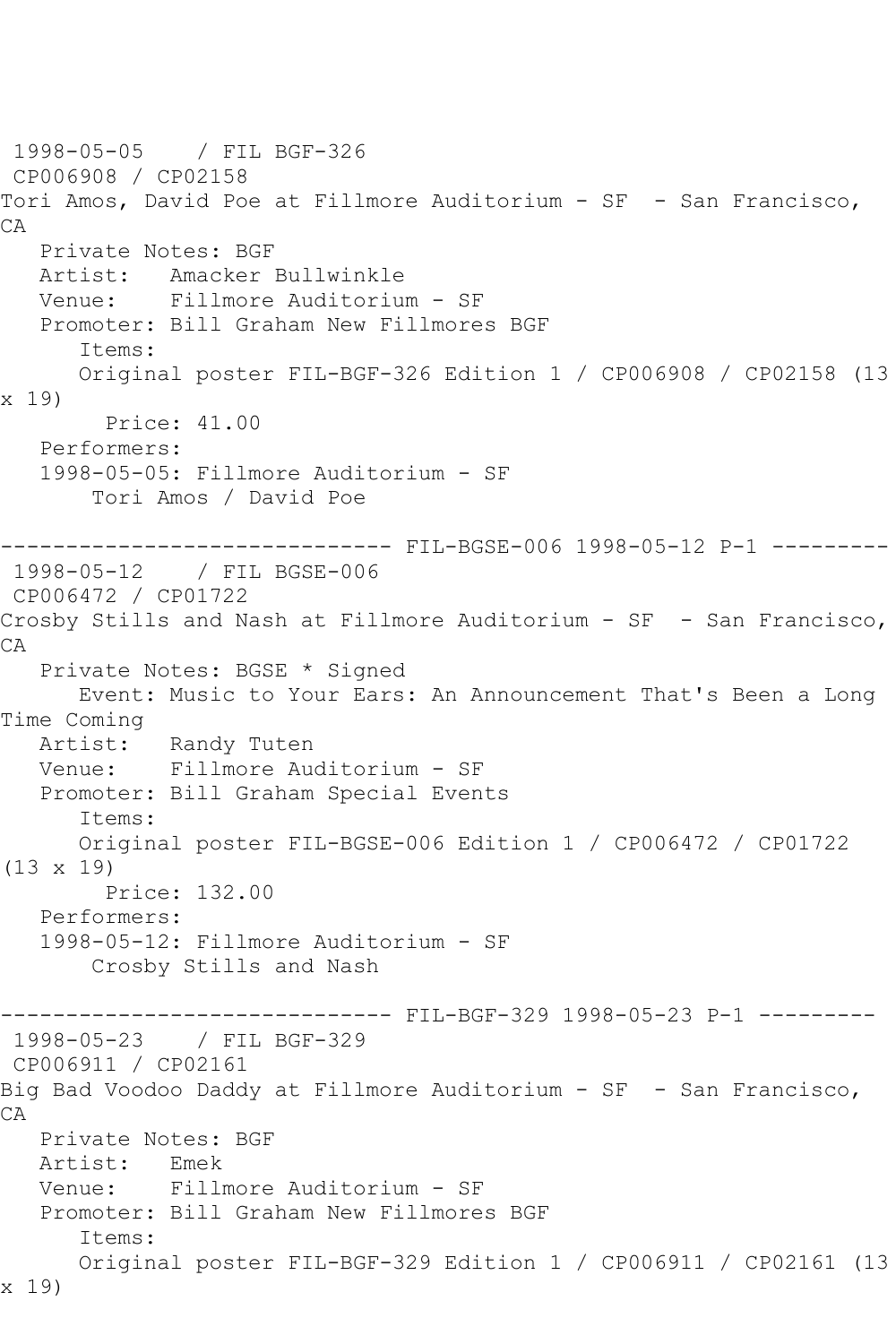Price: 41.00 Performers: 1998-05-23: Fillmore Auditorium - SF Big Bad Voodoo Daddy ------------------------------ FIL 1998-06-11 P --------- 1998-06-11 CP031145 / NM11095 Kristen and Casey Presents Flashback at the Fillmore at Fillmore - San Francisco, CA Artist: Randy Tuten<br>Venue: Fillmore Aud Fillmore Auditorium - SF Items: Original poster FIL / CP031145 / NM11095 Notes: The first Austin Powers movie had just been released and the clients wanted something like that, flower power-ish, so this is a takeoff of Austin Powers. This was a Bill Graham Special Event, for a graduation party at the Fillmore Auditorium, but it had no number and was only printed as tickets and an invitation for the event. I believe one or two big posters were producted. Performers: 1998-06-11: Fillmore Auditorium - SF Kristen and Casey Present ------------------------------ FIL-BGP WHAT 1998-06-26 P --------- 1998-06-26 / FIL BGP WHAT CP043143 Flying OtEFF Rocks the Fillmoe V 2.0 Venue: Fillmore Auditorium - SF Items: Original poster FIL-BGP WHAT / CP043143 Price: 30.00 Performers: 1998-06-26: Fillmore Auditorium - SF Flying Other Brothers / Where's Julio? / Raving Daves / David Cans and the Broken Angels ------------------------------ FIL-BGF-334 1998-07-17 P-1 --------- 1998-07-17 / FIL BGF-334 CP006917 / CP02167 Gregg Allman Band, Sy Klopps Blues Band at Fillmore Auditorium - SF - San Francisco, CA Private Notes: BGF Artist: Randy Tuten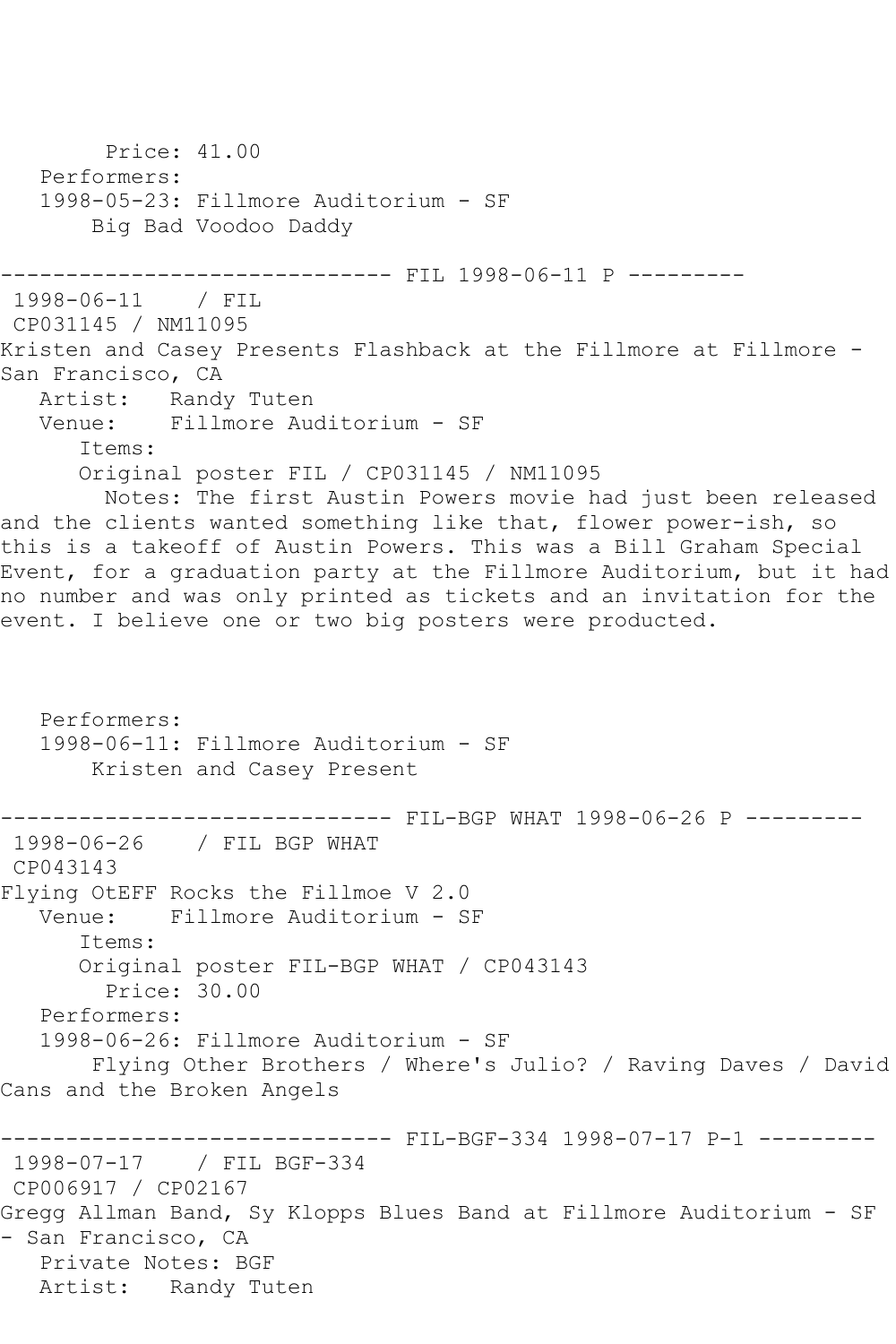Venue: Fillmore Auditorium - SF Promoter: Bill Graham New Fillmores BGF Items: Original poster FIL-BGF-334 Edition 1 / CP006917 / CP02167 (13 x 19) Price: 79.00 Performers: 1998-07-17 1998-07-18: Fillmore Auditorium - SF Gregg Allman Band / Sy Klopps Blues Band ------------------------------ FIL-BGF-339 1998-08-28 P-1 --------- 1998-08-28 / FIL BGF-339 CP006474 / CP01724 Morcheba at Fillmore Auditorium - San Francisco, CA Private Notes: BGF Artist: Rex Ray Venue: Fillmore Auditorium - SF Promoter: Bill Graham New Fillmores BGF Items: Original poster FIL-BGF-339 Edition 1 / CP006474 / CP01724 (13 x 19) Price: 29.00 Performers: 1998-08-28: Fillmore Auditorium - SF Morcheeba ------------------------------ FIL-BGF-336 1998-08-31 P-1 --------- 1998-08-31 / FIL BGF-336 CP006919 / CP02169 Jimmie Vaughan, Junior Brown at Fillmore Auditorium - San Francisco, CA Private Notes: BGF Artist: Randy Tuten<br>Venue: Fillmore Aud Fillmore Auditorium - SF Promoter: Bill Graham New Fillmores BGF Items: Original poster FIL-BGF-336 Edition 1 / CP006919 / CP02169 (13 x 19) Price: 69.00 Performers: 1998-08-31: Fillmore Auditorium - SF Jimmie Ray Vaughan / Junior Brown / Blues Fuse ------------------------------ FIL-BGF-341 1998-09-21 P-1 --------- 1998-09-21 / FIL BGF-341 CP006485 / CP01735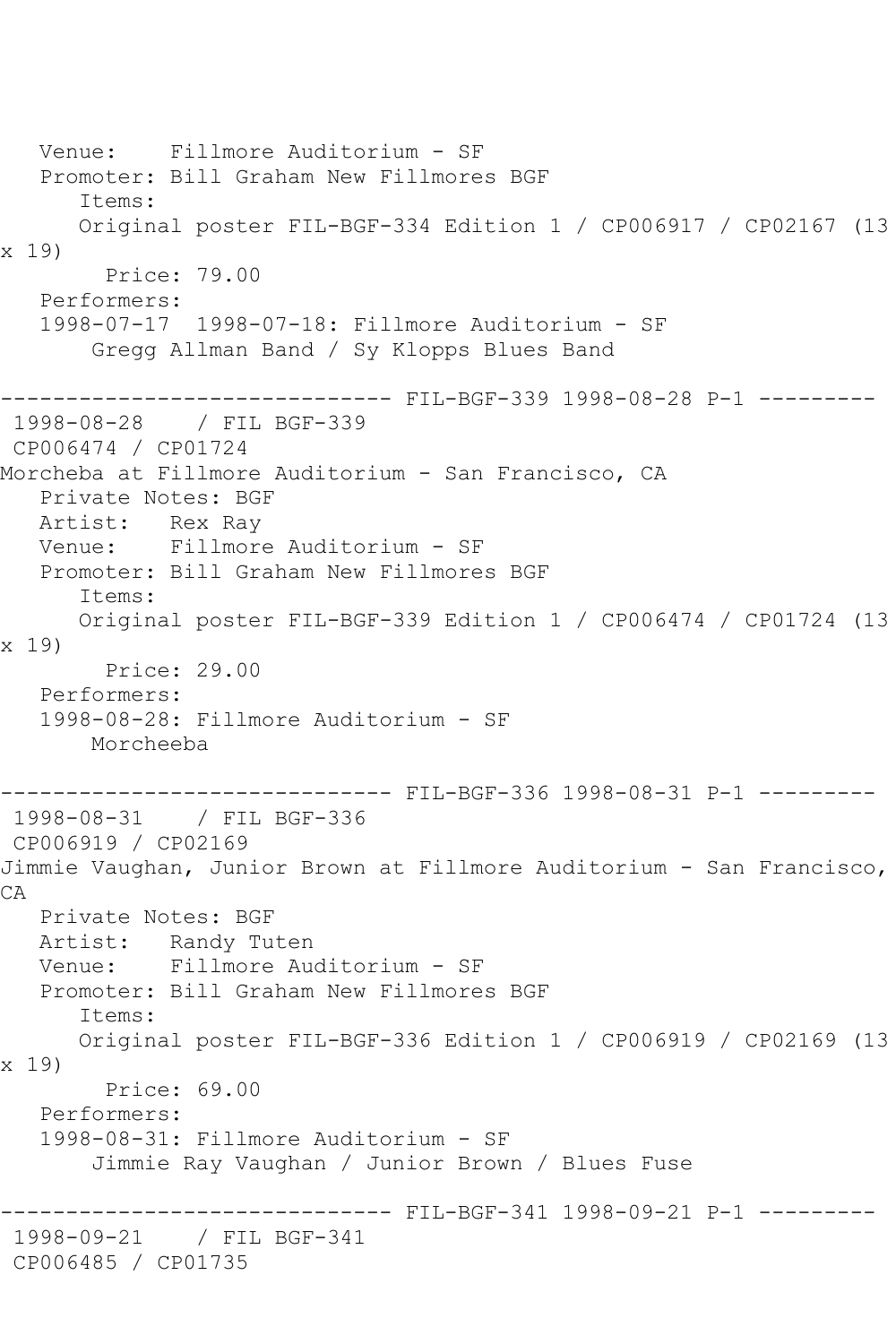Hootie and the Blowfish at Fillmore Auditorium - SF - San Francisco, CA Private Notes: BGF Event: Jump Little Children Artist: Randy Tuten Venue: Fillmore Auditorium - SF Promoter: Bill Graham New Fillmores BGF Items: Original poster FIL-BGF-341 Edition 1 / CP006485 / CP01735 (13 x 19) Price: 53.00 Performers: 1998-09-21: Fillmore Auditorium - SF Hootie and the Blowfish ------------------------------ FIL-BGSE-007 1998-09-27 P --------- 1998-09-27 / FIL BGSE-007 CP043125 Eastern Acoustic Works at Fillmore Auditorium Private Notes: BGSE \* Signed Artist: Randy Tuten Venue: Fillmore Auditorium - SF Promoter: Bill Graham Special Events Items: Original poster FIL-BGSE-007 / CP043125 (13 x 19) Price: 53.00 Performers: 1998-09-27: Fillmore Auditorium - SF ------------------------------ FIL-BGF-342 1998-10-03 P-1 --------- 1998-10-03 / FIL BGF-342 CP006481 / CP01731 Strangefolk at Fillmore Auditorium - SF - San Francisco, CA Private Notes: BGF Artist: Dave Huckins Venue: Fillmore Auditorium - SF Promoter: Bill Graham New Fillmores BGF Items: Original poster FIL-BGF-342 Edition 1 / CP006481 / CP01731 (13 x 19) Price: 41.00 Performers: 1998-10-03: Fillmore Auditorium - SF Strangefolk ------------------------------ FIL-BGF-344 1998-10-13 P-1 ---------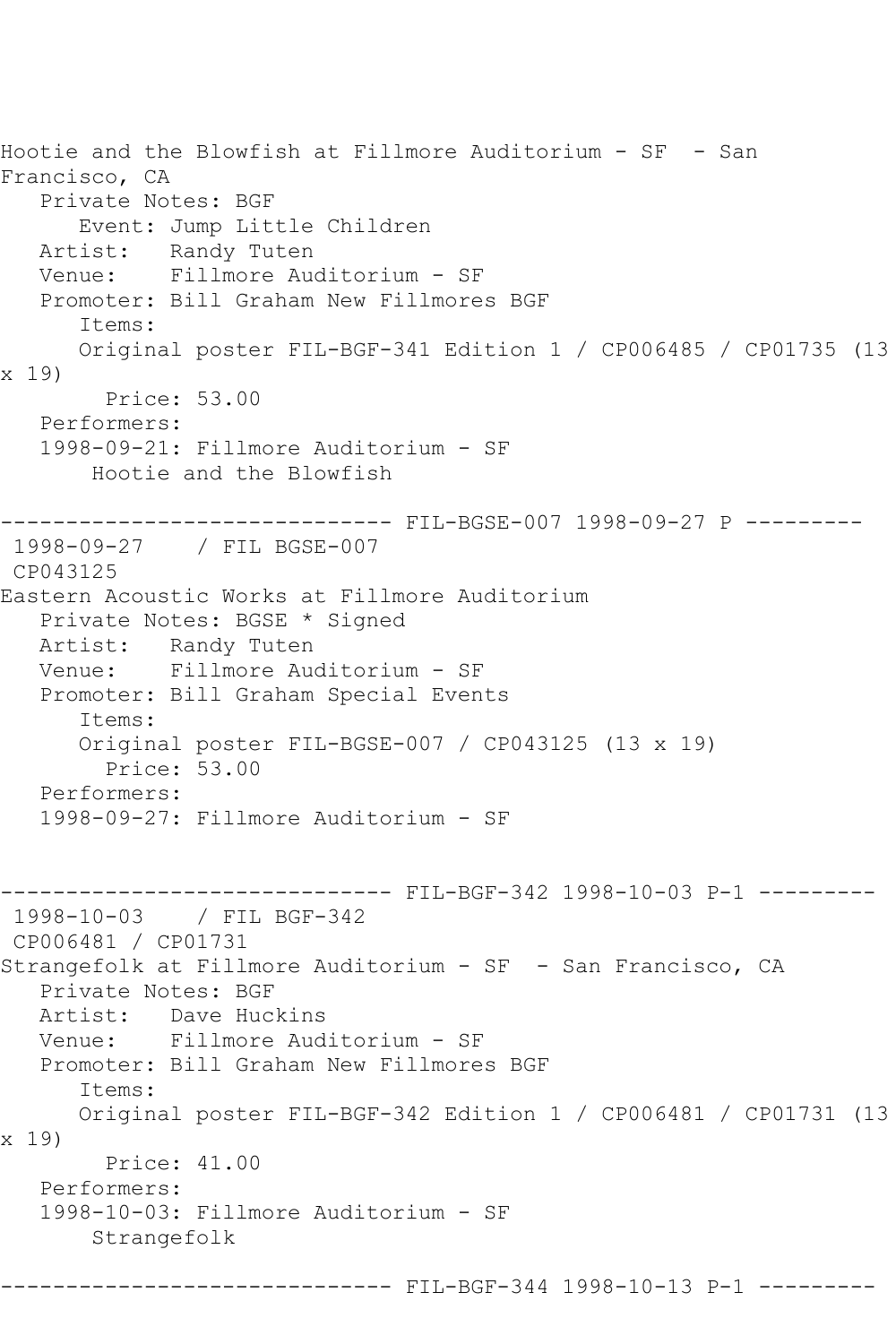1998-10-13 / FIL BGF-344 CP006479 / CP01729 Bob Mould, Varnaline at Fillmore Auditorium - SF - San Francisco, CA Private Notes: BGF<br>Artist: Scott Law Scott Laumann Venue: Fillmore Auditorium - SF Promoter: Bill Graham New Fillmores BGF Items: Original poster FIL-BGF-344 Edition 1 / CP006479 / CP01729 (13 x 19) Price: 35.00 Performers: 1998-10-13: Fillmore Auditorium - SF Bob Mould / Varnaline ------------------------------ FIL-BGP WHAT 1998-10-15 P-1 --------- 1998-10-15 / FIL BGP WHAT CP006476 / CP01726 Phish Private Notes: BGF Artist: Joel Elrod Venue: Fillmore Auditorium - SF Promoter: Bill Graham New Fillmores BGF Items: Original poster FIL-BGP WHAT Edition 1 / CP006476 / CP01726 (13 x 19) Price: 75.00 Performers: 1998-10-15: Fillmore Auditorium - SF Phish ------------------------------ FIL-BGF-345 1998-10-23 P-1 --------- 1998-10-23 / FIL BGF-345 CP006463 / CP01713 Cracker, Everything at Fillmore Auditorium - SF - San Francisco, CA Private Notes: BGF Artist: Chuck Sperry Venue: Fillmore Auditorium - SF Promoter: Bill Graham New Fillmores BGF Items: Original poster FIL-BGF-345 Edition 1 / CP006463 / CP01713 (13 x 19) Price: 35.00 Performers: 1998-10-23: Fillmore Auditorium - SF Cracker / Everything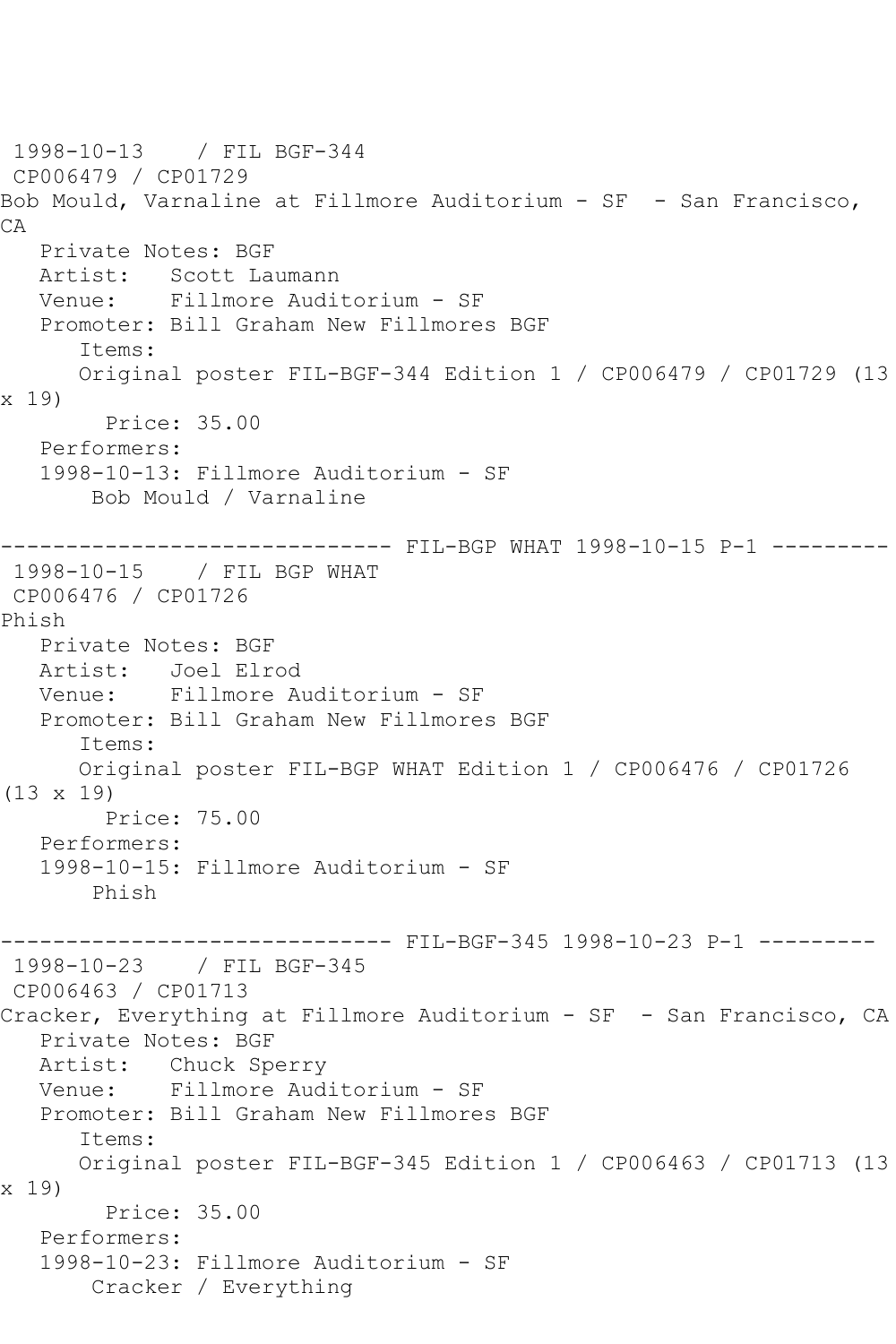------------------------------ FIL-BGF-346 1998-10-29 P-1 --------- 1998-10-29 / FIL BGF-346 CP006477 / CP01727 Residents at Fillmore Auditorium - SF - San Francisco, CA Private Notes: BGF Event: Performing anEvening of Bloody Bible Stories from Wormwood Artist: Poor Know Grafix Venue: Fillmore Auditorium - SF Promoter: Bill Graham New Fillmores BGF Items: Original poster FIL-BGF-346 Edition 1 / CP006477 / CP01727 (13 x 19) Price: 41.00 Performers: 1998-10-29 1998-10-31: Fillmore Auditorium - SF Residents ------------------------------ FIL-BGSE-008 1998-11-10 P-1 --------- 1998-11-10 / FIL BGSE-008 CP006660 / CP01910 Michael Mcdonald at Fillmore Auditorium Private Notes: BGSE \* Event: Oracle Partnership Celebration Artist: Randy Tuten Venue: Fillmore Auditorium - SF Promoter: Bill Graham Special Events Items: Original poster FIL-BGSE-008 Edition 1 / CP006660 / CP01910 (13 x 19) Price: 69.00 Performers: 1998-11-10: Fillmore Auditorium - SF Michael Mcdonald ------------------------------ FIL-BGF-353 1998-12-02 P-1 --------- 1998-12-02 / FIL BGF-353 CP006654 / CP01904 Tricky, Whole at Fillmore Auditorium - SF - San Francisco, CA Private Notes: BGF Artist: Rex Ray Venue: Fillmore Auditorium - SF Promoter: Bill Graham New Fillmores BGF Items: Original poster FIL-BGF-353 Edition 1 / CP006654 / CP01904 (13 x 19)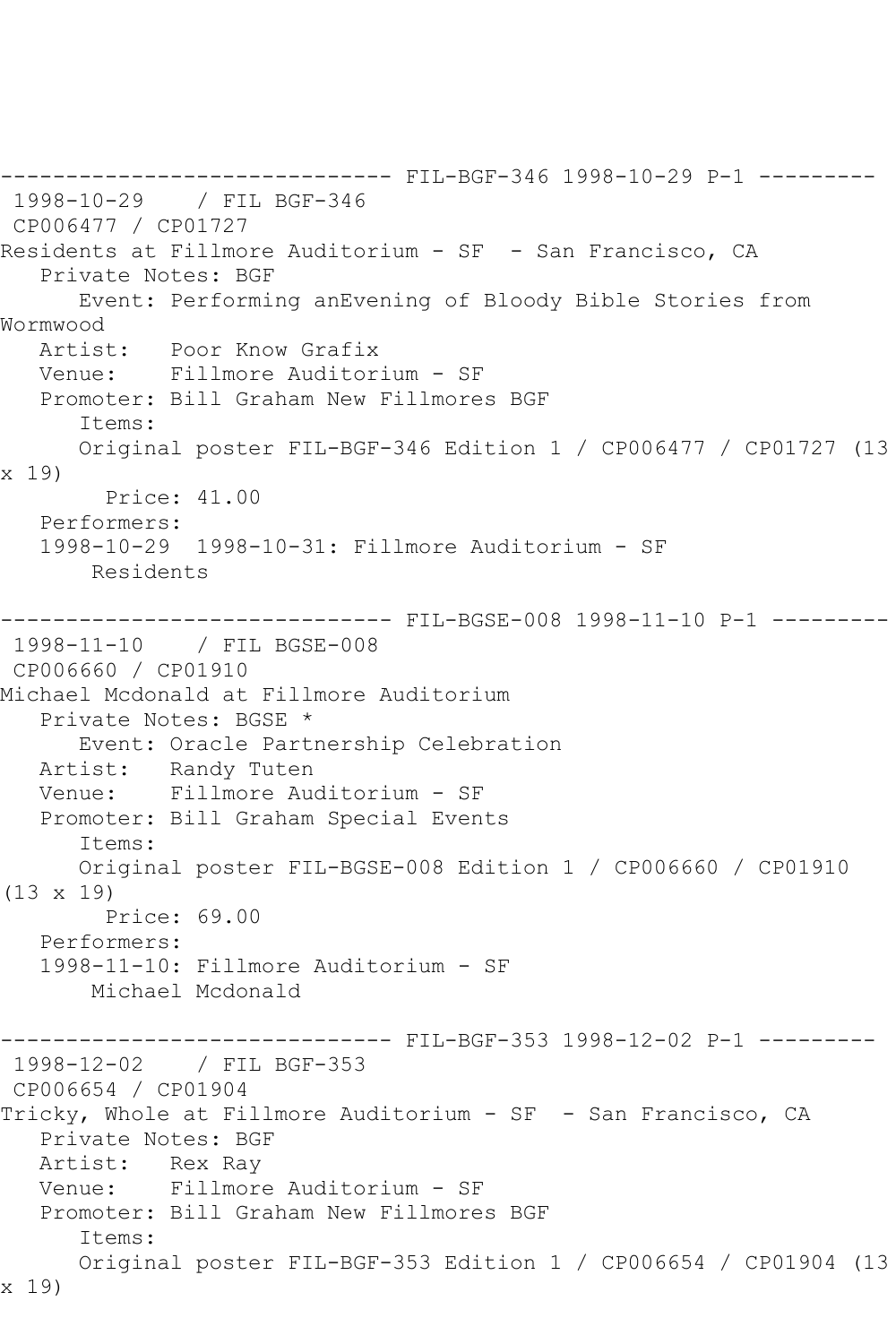Price: 29.00 Performers: 1998-12-02: Fillmore Auditorium - SF Tricky / Whole ------ FIL-BGF-354 1998-12-04 P-1 ---------1998-12-04 / FIL BGF-354 CP006653 / CP01903 Los Lobos, Ozomatli at Fillmore Auditorium - SF - San Francisco, CA Private Notes: BGF Artist: Harry Rossit<br>Venue: Fillmore Aud Fillmore Auditorium - SF Promoter: Bill Graham New Fillmores BGF Items: Original poster FIL-BGF-354 Edition 1 / CP006653 / CP01903 (13 x 19) Price: 41.00 Performers: 1998-12-04 1998-12-05: Fillmore Auditorium - SF Los Lobos / Ozomatli / Villains ------------------------------ FIL-BGSE-010 1998-12-17 P-1 --------- 1998-12-17 / FIL BGSE-010 CP005449 / CP00698 Vinyl, Red Snapper at Fillmore Auditorium - SF - San Francisco, CA Private Notes: BGSE \* Artist: Rex Ray Venue: Fillmore Auditorium - SF Promoter: Bill Graham Special Events Items: Original poster FIL-BGSE-010 Edition 1 / CP005449 / CP00698 (13 x 19) Price: 29.00 Performers: 1998-12-17: Fillmore Auditorium - SF Vinyl / Red Snapper / Dupes of Hazard / Jones Trailer / DJ Skip / Napoleon Complex / Charity Kahn ------------------------------ FIL-BGF-356 1998-12-26 P-1 --------- 1998-12-26 / FIL BGF-356 CP005458 / CP00707 Train, P.J. Olsson at Fillmore Auditorium - SF - San Francisco, CA Private Notes: BGF Artist: Rex Ray Venue: Fillmore Auditorium - SF Promoter: Bill Graham New Fillmores BGF Items: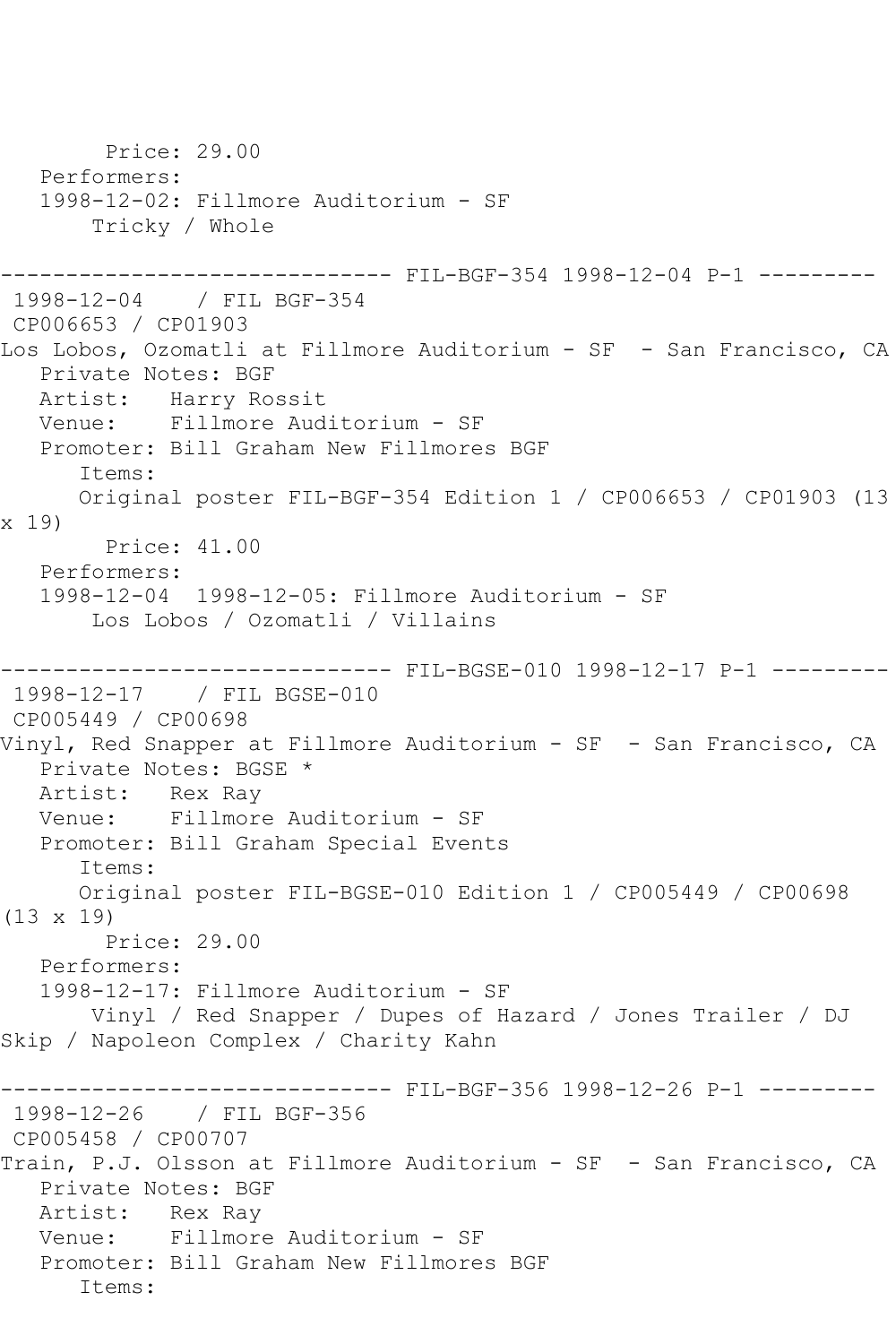Original poster FIL-BGF-356 Edition 1 / CP005458 / CP00707 (13 x 19) Price: 35.00 Performers: 1998-12-26: Fillmore Auditorium - SF Train / P.J. Olsson / Low Hum Statellite -------------------------------- FIL-BGF-393 1999 P-1 ----------<br>1999 / FIL BGF-393 / FIL BGF-393 CP005570 / CP00819 Dave Repp at Fillmore Auditorium - SF - San Francisco, CA Private Notes: BGF Artist: Frank Wiedemann Venue: Fillmore Auditorium - SF Promoter: Bill Graham New Fillmores BGF Items: Original poster FIL-BGF-393 Edition 1 / CP005570 / CP00819 (13 x 19) Price: 158.00 Performers: 1999: Fillmore Auditorium - SF Dave Repp ------------------------------ FIL-BGF-358 1999-01-08 P-1 --------- 1999-01-08 / FIL BGF-358 CP006668 / CP01918 Funky Meters, Zigaboo Modeliste at Fillmore Auditorium - SF - San Francisco, CA Private Notes: BGF Artist: Arlene Owseichik -- Art Director Venue: Fillmore Auditorium - SF Promoter: Bill Graham New Fillmores BGF Items: Original poster FIL-BGF-358 Edition 1 / CP006668 / CP01918 (13 x 19) Price: 29.00 Performers: 1999-01-08 1999-01-09: Fillmore Auditorium - SF Funky Meters / Zigaboo Modeliste ------------------------------ FIL-BGSE-011 1999-02-06 P-1 --------- 1999-02-06 / FIL BGSE-011 CP005559 / CP00808 Bobby Slayton, Village Idiots at Fillmore Auditiorum Private Notes: BGSE \* Artist: Emily Cotler Venue: Fillmore Auditorium - SF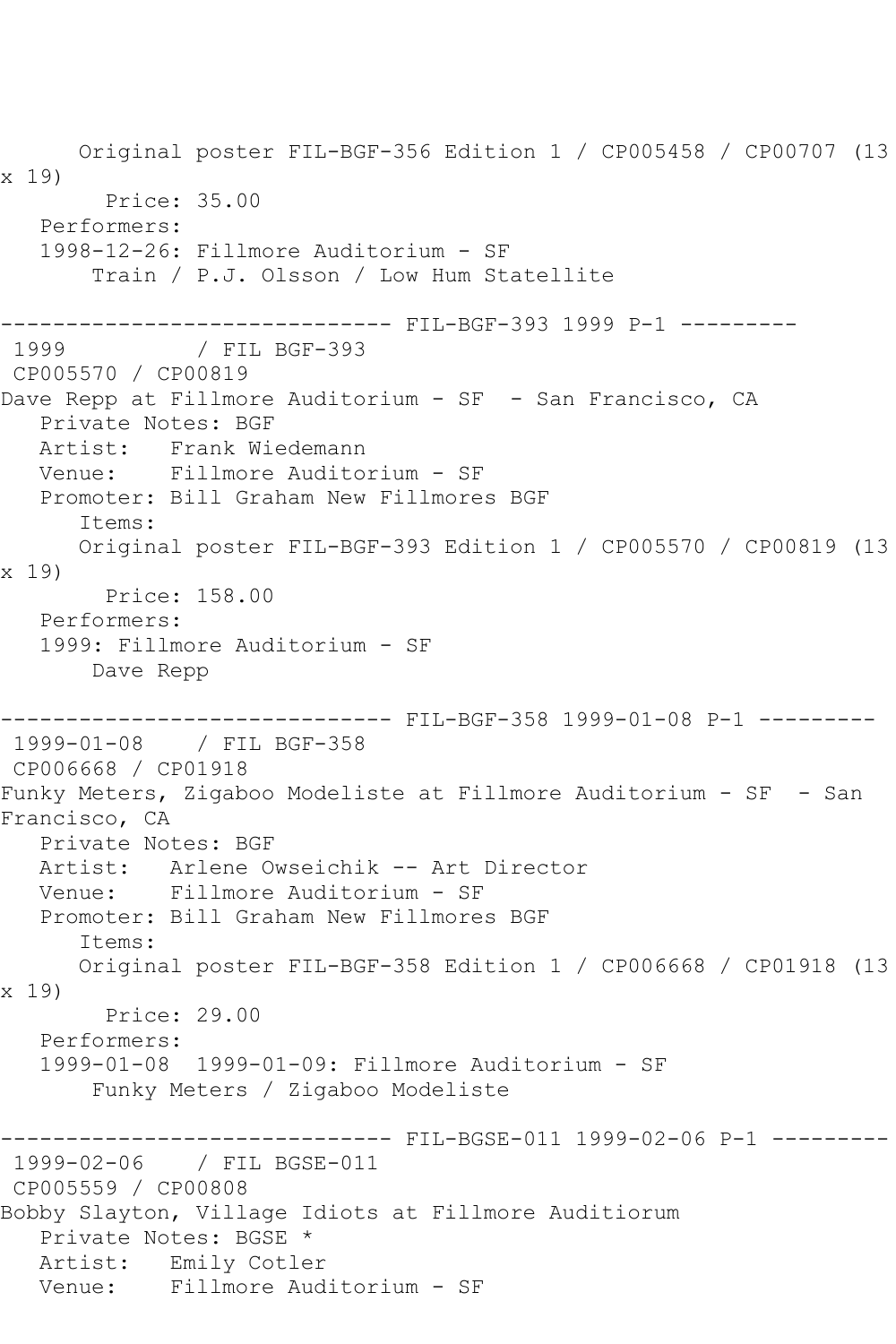Promoter: Bill Graham Special Events Items: Original poster FIL-BGSE-011 Edition 1 / CP005559 / CP00808 (13 x 19) Price: 41.00 Performers: 1999-02-06: Fillmore Auditorium - SF Kool and the Gang / Bobby Slayton / Village Idiots ------------------------------ FIL-BGF-360 1999-02-17 P-1 --------- 1999-02-17 / FIL BGF-360 CP006670 / CP01920 Susan Tedeschi, Shawn Pittman at Fillmore Auditorium - SF - San Francisco, CA Private Notes: BGF Artist: Christopher Peterson Venue: Fillmore Auditorium - SF Promoter: Bill Graham New Fillmores BGF Items: Original poster FIL-BGF-360 Edition 1 / CP006670 / CP01920 (13 x 19) Price: 53.00 Performers: 1999-02-17: Fillmore Auditorium - SF Susan Tedeschi / Shawn Pittman ------------------------------ FIL-BGF-364 1999-03-01 P-1 --------- 1999-03-01 / FIL BGF-364 CP005695 / CP00944 Elliott Smith at Fillmore Auditorium - SF - San Francisco, CA Private Notes: BGF Artist: Tattoo Time Venue: Fillmore Auditorium - SF Promoter: Bill Graham New Fillmores BGF Items: Original poster FIL-BGF-364 Edition 1 / CP005695 / CP00944 (13 x 19) Price: 79.00 Performers: 1999-03-01 1999-03-02: Fillmore Auditorium - SF Elliott Smith ------------------------------ FIL-BGF-372 1999-03-26 P-1 --------- 1999-03-26 / FIL BGF-372 CP005565 / CP00814 Incredibly Strange Wrestling, Satan's Pilgrims at Fillmore Auditorium - SF - San Francisco, CA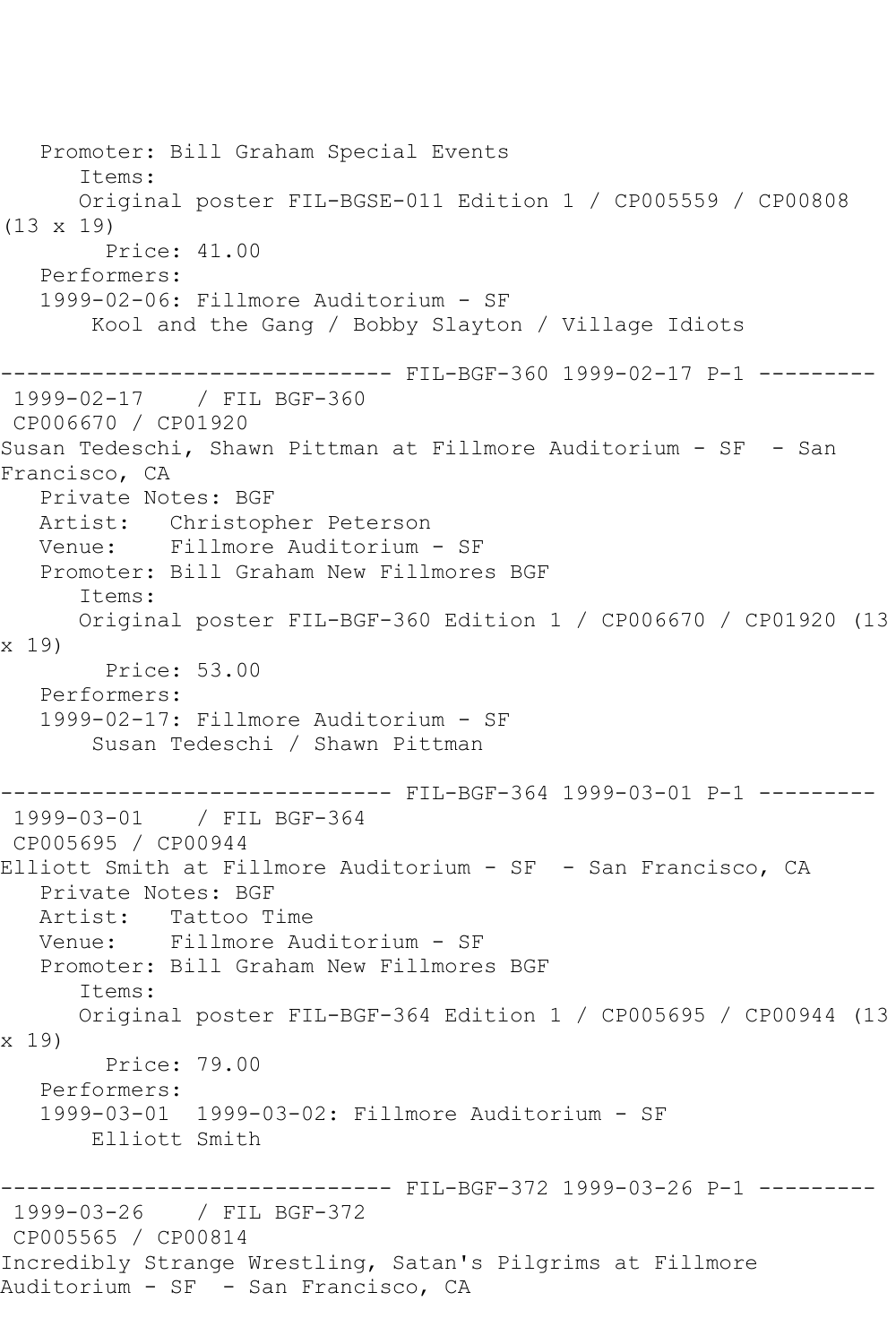Private Notes: BGF Artist: Chuck Sperry Venue: Fillmore Auditorium - SF Promoter: Bill Graham New Fillmores BGF Items: Original poster FIL-BGF-372 Edition 1 / CP005565 / CP00814 (13 x 19) Price: 79.00 Original poster FIL-BGF-372 Edition 1 / CP005443 / CP00692 (13 x 19) Performers: 1999-03-26: Fillmore Auditorium - SF Incredibly Strange Wrestling / Satan's Pilgrims / Tedio Boys / Bomboras ------------------------------ FIL-BGF-371 1999-03-29 P-1 --------- 1999-03-29 / FIL BGF-371 CP005444 / CP00693 Rusted Root, Khaleel at Fillmore Auditorium - SF - San Francisco, CA Private Notes: BGF Artist: Dave Huckins Venue: Fillmore Auditorium - SF Promoter: Bill Graham New Fillmores BGF Items: Original poster FIL-BGF-371 / CP005566 / CP00815 (13 x 19) Original poster FIL-BGF-371 Edition 1 / CP005444 / CP00693 (13 x 19) Price: 35.00 Performers: 1999-03-29 1999-03-30: Fillmore Auditorium - SF Rusted Root / Khaleel ------------------------------ FIL-BGSE-014 1999-04-06 P --------- 1999-04-06 / FIL BGSE-014 CP044926 Gore 2000: A Reception Honoring Vice President All Gore at the Fillmore Private Notes: BGSE\* Proof<br>Artist: Chris Shaw Chris Shaw Venue: Fillmore Auditorium - SF Promoter: Bill Graham Special Events Items: Original poster FIL-BGSE-014 / CP044926 (13 x 19) Price: 210.00 Performers: 1999-04-06: Fillmore Auditorium - SF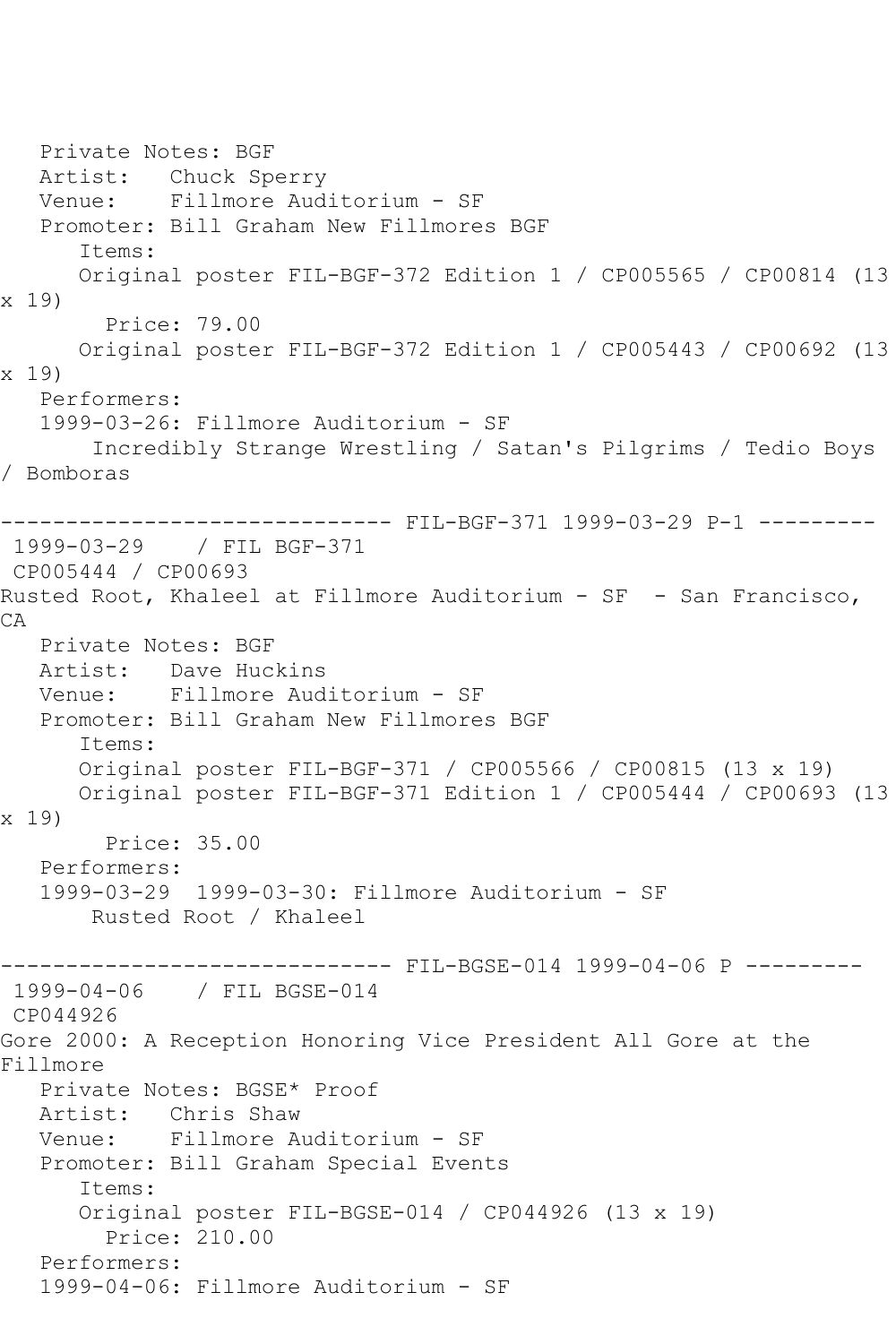Al Gore / Flying Other Brothers ------------------------------ FIL-BGF-375 1999-04-19 P-1 --------- 1999-04-19 / FIL BGF-375 CP005440 / CP00689 Rufus Wainwright, Ben Lee at Fillmore Auditorium - SF - San Francisco, CA Private Notes: BGF Artist: Jim Winters Venue: Fillmore Auditorium - SF Promoter: Bill Graham New Fillmores BGF Items: Original poster FIL-BGF-375 Edition 1 / CP005440 / CP00689 (13 x 19) Price: 41.00 Performers: 1999-04-19: Fillmore Auditorium - SF Rufus Wainwright / Ben Lee / Martha Wainwright ------------------------------ FIL-BGF-376 1999-05-07 P-1 --------- 1999-05-07 / FIL BGF-376 CP005563 / CP00812 Spearhead, B-Side Players at Fillmore Auditorium - SF - San Francisco, CA Private Notes: BGF Artist: Dusty Cox Venue: Fillmore Auditorium - SF Promoter: Bill Graham New Fillmores BGF Items: Original poster FIL-BGF-376 Edition 1 / CP005563 / CP00812 (13 x 19) Price: 29.00 Performers: 1999-05-07 1999-05-08: Fillmore Auditorium - SF Spearhead / B-Side Players / Vivendo De Pao ------------------------------ FILD-BGFD-001 1999-05-19 P-1 -------- - 1999-05-19 / FILD BGFD-001 CP005471 / CP00720 Trey Anastasio, Tony Markellis Private Notes: BGF Artist: Arlene Owseichik -- Art Director Venue: Fillmore Auditorium, Denver Promoter: Bill Graham New Fillmores BGFD Items: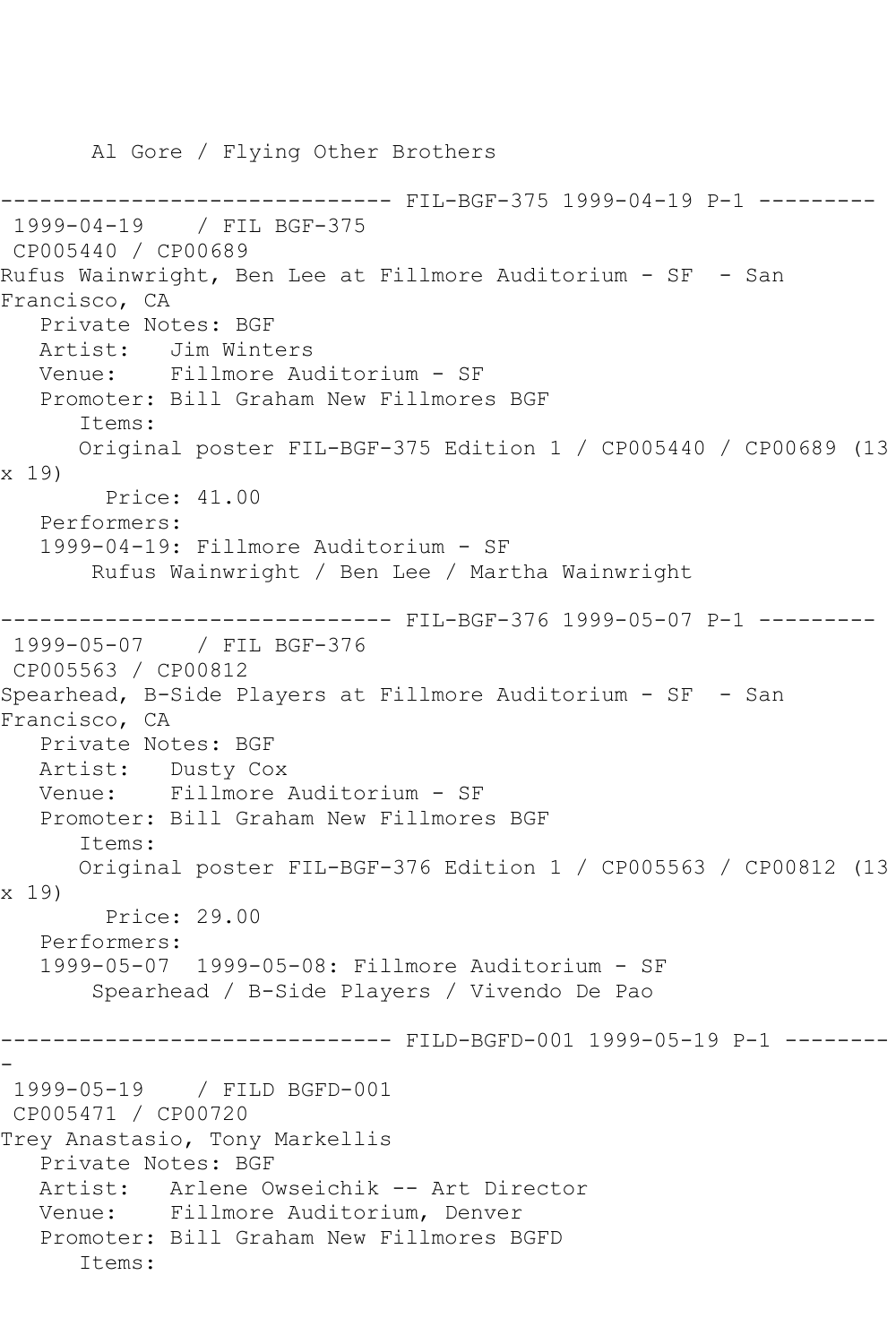Original poster FILD-BGFD-001 Edition 1 / CP005471 / CP00720 (13 x 19) Price: 79.00 FILD-BGFD-001 / CP018071 / NF199905 (13 x 19) Performers: 1999-05-19 1999-05-25: Trey Anastasio / Tony Markellis / Russ Lawton 1999-05-20 1999-05-21: Vince Gill / Terri Clark 1999-05-22: Chris Isaak 1999-05-25: Fillmore Auditorium, Denver Blondie / Dangerman / Rex Ray ------------------------------ FIL 1999-05-20 P-1 --------- 1999-05-20 / FIL CP021444 / XM19990520 Vince Gill, Terri Clark at Fillmore - San Francisco, CA Venue: Fillmore Auditorium - SF Items: Original poster FIL Edition 1 / CP021444 / XM19990520 FIL / NONE / XM1999052 Performers: 1999-05-20: Fillmore Auditorium - SF Vince Gill / Terri Clark ------------------------------ FIL-BGSE-012 1999-05-27 P-1 --------- 1999-05-27 / FIL BGSE-012 CP005561 / CP00810 Doobie Brothers, Dave Mason at Fillmore Auditorium - SF [San Francisco, CA] Private Notes: BGSE \* Artist: Randy Tuten Venue: Fillmore Auditorium - SF Promoter: Bill Graham Special Events Items: Original poster FIL-BGSE-012 Edition 1 / CP005561 / CP00810 (13 x 19) Price: 158.00 Performers: 1999-05-27: Fillmore Auditorium - SF Doobie Brothers / Dave Mason ------------------------------ FILD-BGFD-002 1999-06-05 P-1 -------- - 1999-06-05 / FILD BGFD-002 CP005472 / CP00721 Bob Dylan at Fillmore Auditorium, Denver - Denver, Private Notes: BGF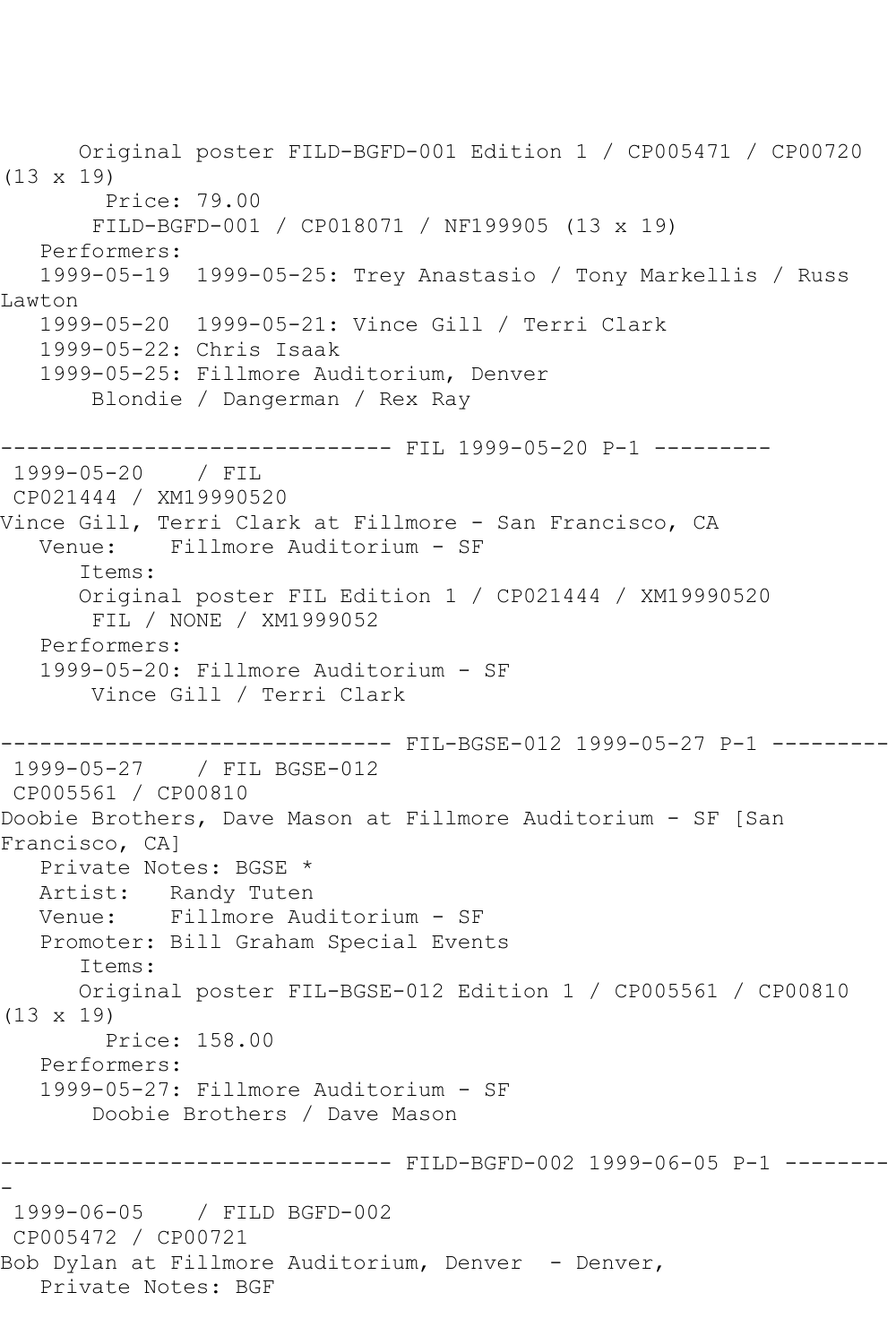Artist: Joel Elrod Venue: Fillmore Auditorium, Denver Promoter: Bill Graham New Fillmores BGFD Items: Original poster FILD-BGFD-002 Edition 1 / CP005472 / CP00721 (13 x 19) Price: 79.00 Performers: 1999-06-05: Fillmore Auditorium, Denver Bob Dylan ------------------------------ FIL-BGSE-016 1999-06-10 P-1 --------- 1999-06-10 / FIL BGSE-016 CP044928 Carsey-Werner Distribution Presents "A Third Rock and Roll Party" Private Notes: BGSE\* Artist: Frank Wiedemann Venue: Fillmore Auditorium - SF Promoter: Bill Graham Special Events Items: Original poster FIL-BGSE-016 Edition 1 / CP044928 (13 x 19) Price: 23.00 Performers: 1999-06-10: Fillmore Auditorium - SF Four Tops ------------------------------ FIL-BGSE-017 1999-06-18 P-1 --------- 1999-06-18 / FIL BGSE-017 CP005629 / CP00878 Ratdog, Flying Other Brothers at Fillmore Auditorium Private Notes: BGSE \* Artist: Scott Idleman<br>Venue: Fillmore Audi Fillmore Auditorium - SF Promoter: Bill Graham Special Events Items: Original poster FIL-BGSE-017 Edition 1 / CP005629 / CP00878 (13 x 19) Price: 29.00 Performers: 1999-06-18: Fillmore Auditorium - SF Ratdog / Flying Other Brothers / Woodside ------------------------------ FIL-BGSE-018 1999-06-29 P-1 --------- 1999-06-29 / FIL BGSE-018 CP005572 / CP00821 John Lee Hooker, Aaron Neville at Fillmore Auditorium - SF - San Francisco, CA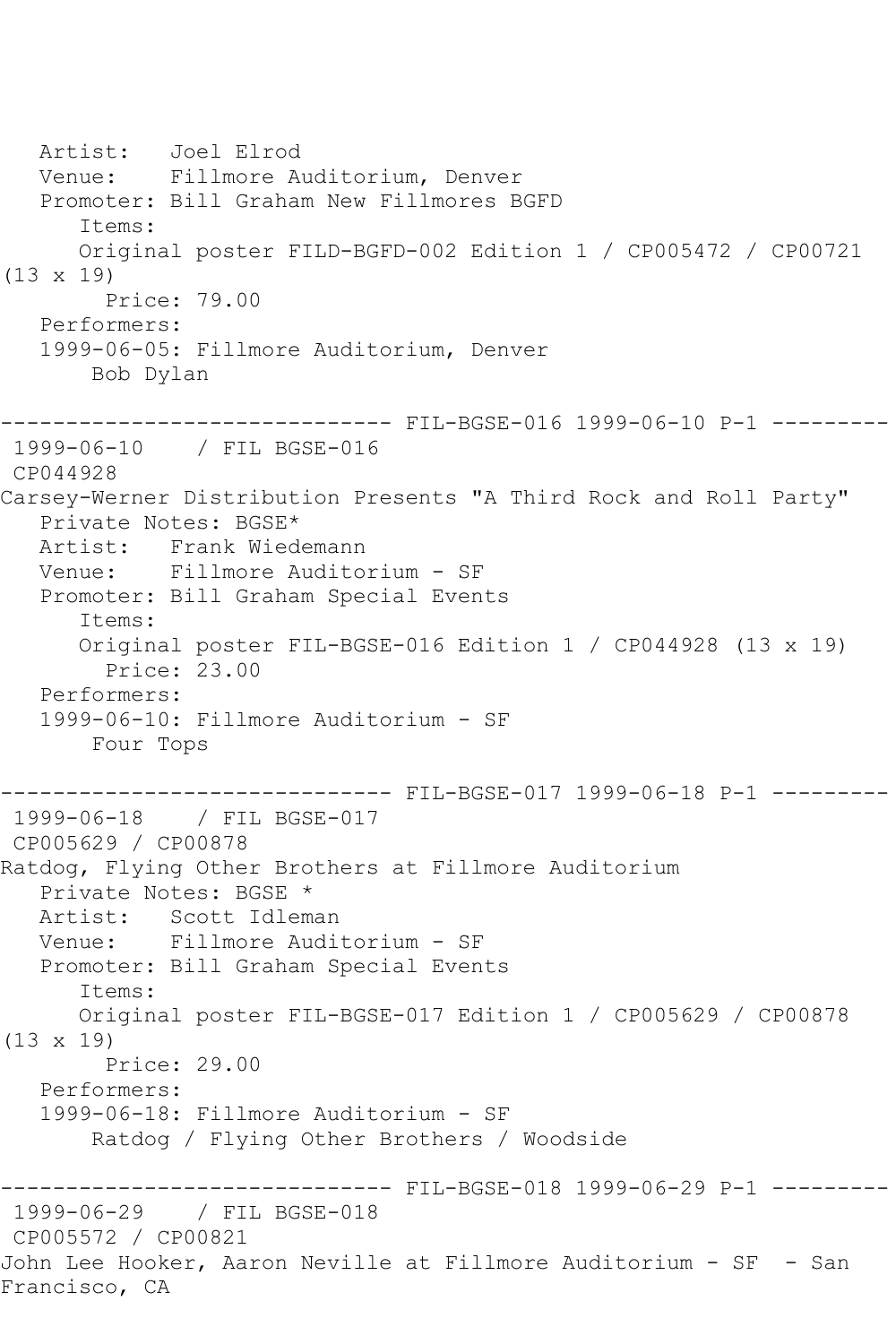```
 Private Notes: BGSE *
      Event: fillmore
 Artist: Christopher Peterson
 Venue: Fillmore Auditorium - SF
   Promoter: Bill Graham Special Events
       Items:
      Original poster FIL-BGSE-018 Edition 1 / CP005572 / CP00821 
(13 x 19)
         Price: 52.00
   Performers:
   1999-06-29: Fillmore Auditorium - SF
       John Lee Hooker / Aaron Neville
------------------------------ FIL-BGF-379 1999-07-25 P-1 ---------
1999-07-25 / FIL BGF-379
CP005417 / CP00666
Jon Spencer Blues Explosion, Andrew Williams and the Countdown at 
Fillmore Auditorium - SF - San Francisco, CA
   Private Notes: BGF
   Artist: Michael Wertz
   Venue: Fillmore Auditorium - SF
   Promoter: Bill Graham New Fillmores BGF
      Items:
      Original poster FIL-BGF-379 Edition 1 / CP005417 / CP00666 (13 
x 19)
        Price: 23.00
   Performers:
   1999-07-25: Fillmore Auditorium - SF
       Jon Spencer Blues Explosion / Andrew Williams and the 
Countdown
        ------------------------------ FIL-BGF-380 1999-07-30 P-1 ---------
1999-07-30 / FIL BGF-380
CP005434 / CP00683
KVHW at Fillmore Auditorium - SF - San Francisco, CA
   Private Notes: BGF
   Artist: Harry Rossit
   Venue: Fillmore Auditorium - SF
   Promoter: Bill Graham New Fillmores BGF
       Items:
      Original poster FIL-BGF-380 Edition 1 / CP005434 / CP00683 (13 
x 19)
        Price: 35.00
   Performers:
   1999-07-30 1999-07-31: Fillmore Auditorium - SF
       KVHW
```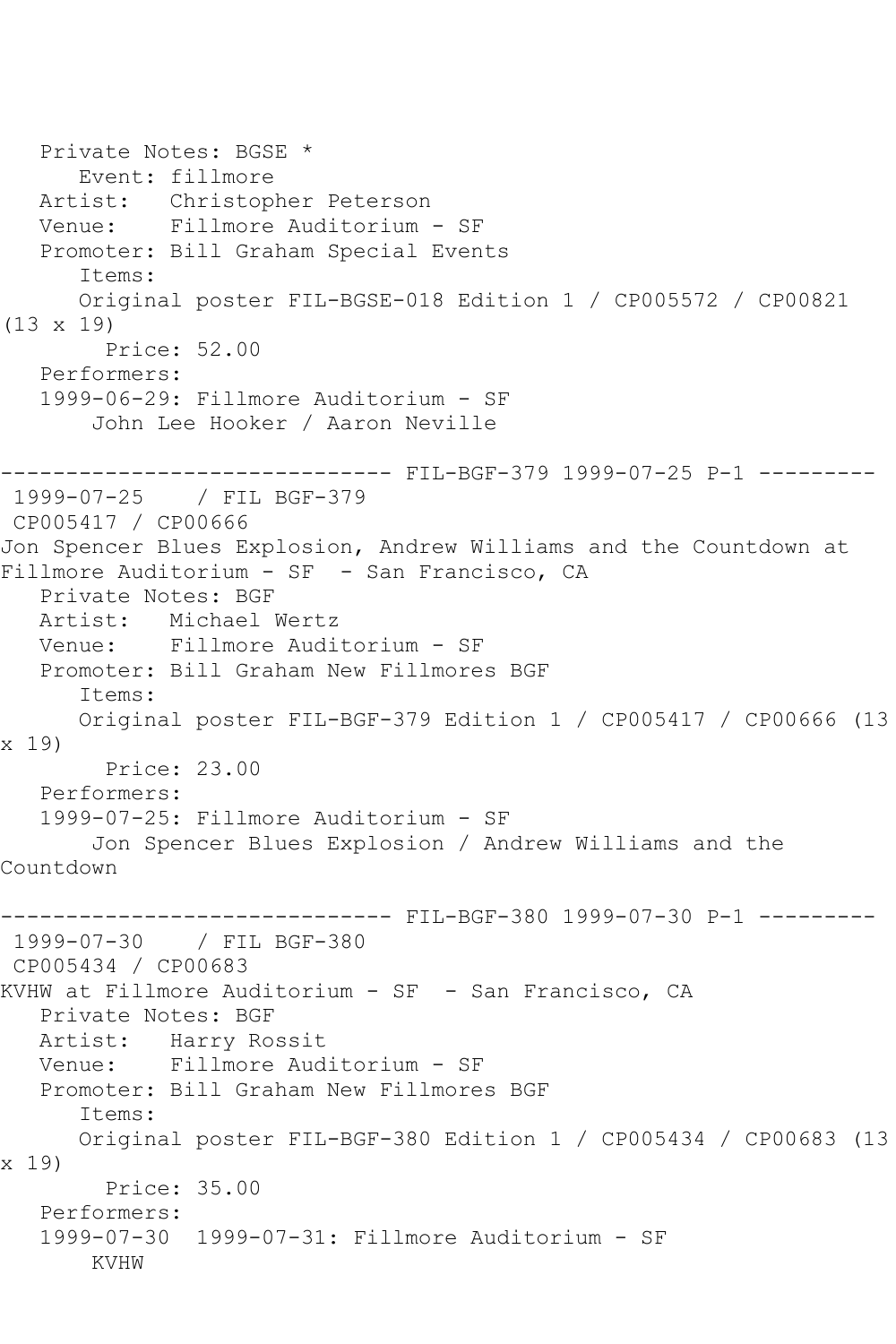------------------------------ FIL 1999-08-20 P --------- 1999-08-20 / FIL CP010622 / CS06659 Incredibly Strange Wrestling, Dwarves at Fillmore Auditiorum - San Francisco,<br>:Artist Chuck Sperry Venue: Fillmore Auditorium - SF Items: Original poster FIL / CP010622 / CS06659 Performers: 1999-08-20: Fillmore Auditorium - SF Incredibly Strange Wrestling / Dwarves / Electric Frankenstein / 440 Six-Pack ------------------------------ FIL 1999-09-03 P-1 --------- 1999-09-03 / FIL CP021479 / XM19990903 Los Van Van at Fillmore - San Francisco, CA Venue: Fillmore Auditorium - SF Items: Original poster FIL Edition 1 / CP021479 / XM19990903 Performers: 1999-09-03: Fillmore Auditorium - SF Los Van Van ------------------------------ FIL-BGF-381 1999-09-08 P-1 --------- 1999-09-08 / FIL BGF-381 CP005433 / CP00682 Violent Femmes, El Destoyo at Fillmore Auditorium - SF - San Francisco, CA Private Notes: BGF Artist: Ginger Snap Venue: Fillmore Auditorium - SF Promoter: Bill Graham New Fillmores BGF Items: Original poster FIL-BGF-381 Edition 1 / CP005433 / CP00682 (13 x 19) Price: 29.00 Performers: 1999-09-08: Fillmore Auditorium - SF Violent Femmes / El Destoyo ------------------------------ FIL-BGF-382 1999-09-09 P-1 --------- 1999-09-09 / FIL BGF-382 CP005432 / CP00681 Richard Thompson, Martin Sexton at Fillmore Auditorium - SF - San Francisco, CA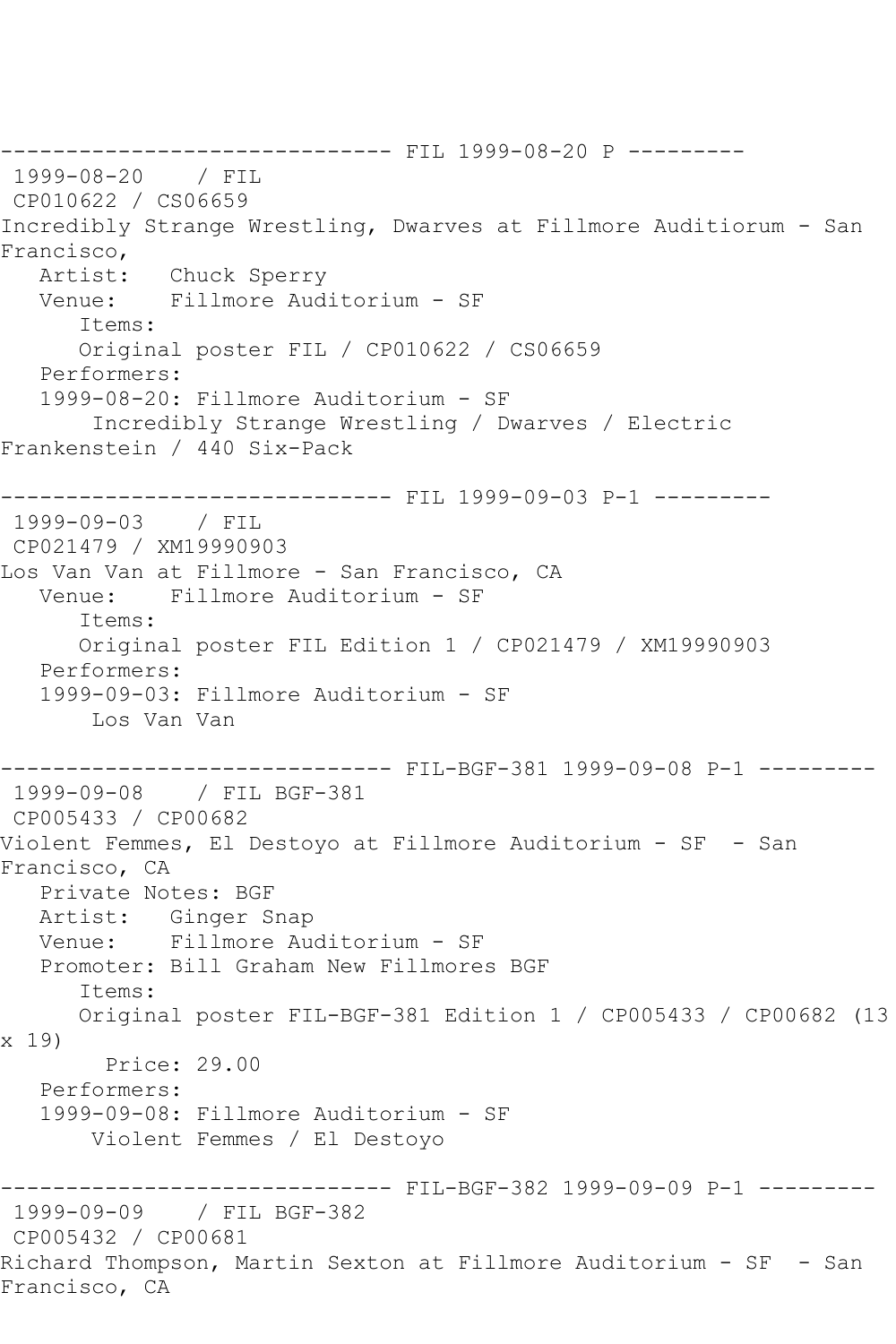Private Notes: BGF Artist: Frank Wiedemann Venue: Fillmore Auditorium - SF Promoter: Bill Graham New Fillmores BGF Items: Original poster FIL-BGF-382 Edition 1 / CP005432 / CP00681 (13 x 19) Price: 29.00 Performers: 1999-09-09: Fillmore Auditorium - SF Richard Thompson / Martin Sexton --------- FIL-BGF-383 1999-09-20 P-1 ---------1999-09-20 / FIL BGF-383 CP005431 / CP00680 Cris Cornell and his Band at Fillmore Auditorium - SF - San Francisco, CA Private Notes: BGF Artist: Craig Howell Venue: Fillmore Auditorium - SF Promoter: Bill Graham New Fillmores BGF Items: Original poster FIL-BGF-383 Edition 1 / CP005431 / CP00680 (13 x 19) Price: 52.00 Performers: 1999-09-20: Fillmore Auditorium - SF Cris Cornell and his Band ------------------------------ FIL-BGF-384 1999-09-24 P-1 --------- 1999-09-24 / FIL BGF-384 CP005430 / CP00679 Jaquars at Fillmore Auditorium - SF - San Francisco, CA Private Notes: BGF Artist: Scott Idleman Venue: Fillmore Auditorium - SF Promoter: Bill Graham New Fillmores BGF Items: Original poster FIL-BGF-384 Edition 1 / CP005430 / CP00679 (13 x 19) Price: 29.00 Performers: 1999-09-24 1999-09-25: Fillmore Auditorium - SF Jaguars ---------------- FIL 1999-09-27 P-1 ---------1999-09-27 / FIL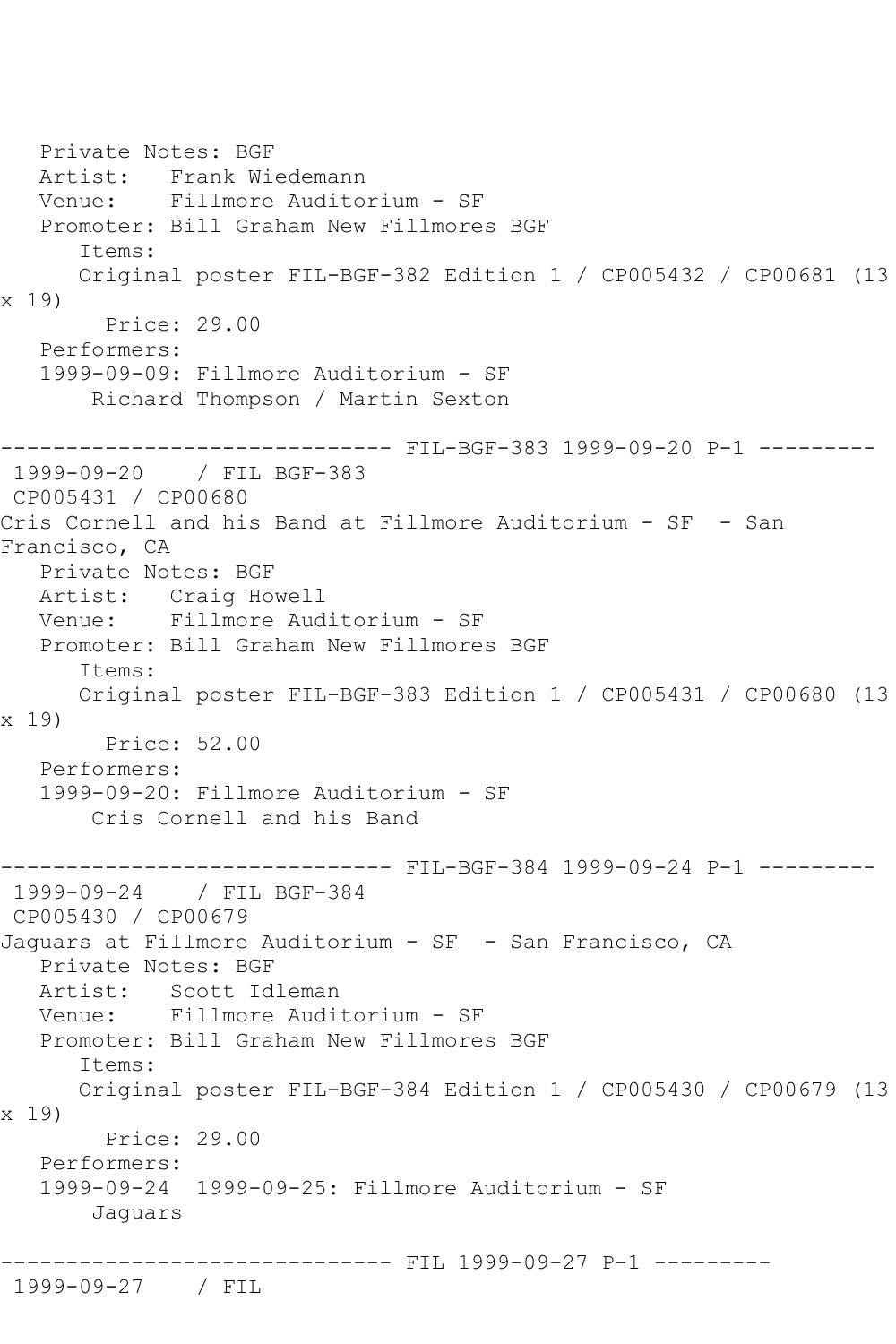```
CP021486 / XM19990927
Robert Palmer at Fillmore - San Francisco, CA
   Venue: Fillmore Auditorium - SF
       Items:
       Original poster FIL Edition 1 / CP021486 / XM19990927
        FIL / NONE / XM1999092
   Performers:
    1999-09-27: Fillmore Auditorium - SF
        Robert Palmer
------------------------------ FIL-BGF-385 1999-10-02 P-1 ---------
1999-10-02 / FIL BGF-385
CP005429 / CP00678
Gomez, Joseph Arthur at Fillmore Auditorium - SF - San Francisco, 
CA
   Notes: Marked #358, but is #385
   Private Notes: BGF
  Artist: Rex Ray<br>Venue: Fillmore
            Venue: Fillmore Auditorium - SF
   Promoter: Bill Graham New Fillmores BGF
       Items:
       Original poster FIL-BGF-385 Edition 1 / CP005429 / CP00678 (13 
x 19)
         Price: 29.00
   Performers:
    1999-10-02: Fillmore Auditorium - SF
        Gomez / Joseph Arthur
                     ---------- FIL-BGF-386 1999-10-09 P-1 ---------
1999-10-09 / FIL BGF-386
CP005428 / CP00677
No Doubt, Unwritten Law at Fillmore Auditorium - SF - San 
Francisco, CA
   Private Notes: BGF
   Artist: Jim Winters
   Venue: Fillmore Auditorium - SF
   Promoter: Bill Graham New Fillmores BGF
       Items:
       Original poster FIL-BGF-386 Edition 1 / CP005428 / CP00677 (13 
x 19)
         Price: 29.00
   Performers:
    1999-10-09: Fillmore Auditorium - SF
        No Doubt / Unwritten Law
                ------------------------------ FIL-BGF-387 1999-10-14 P-1 ---------
1999-10-14 / FIL BGF-387
```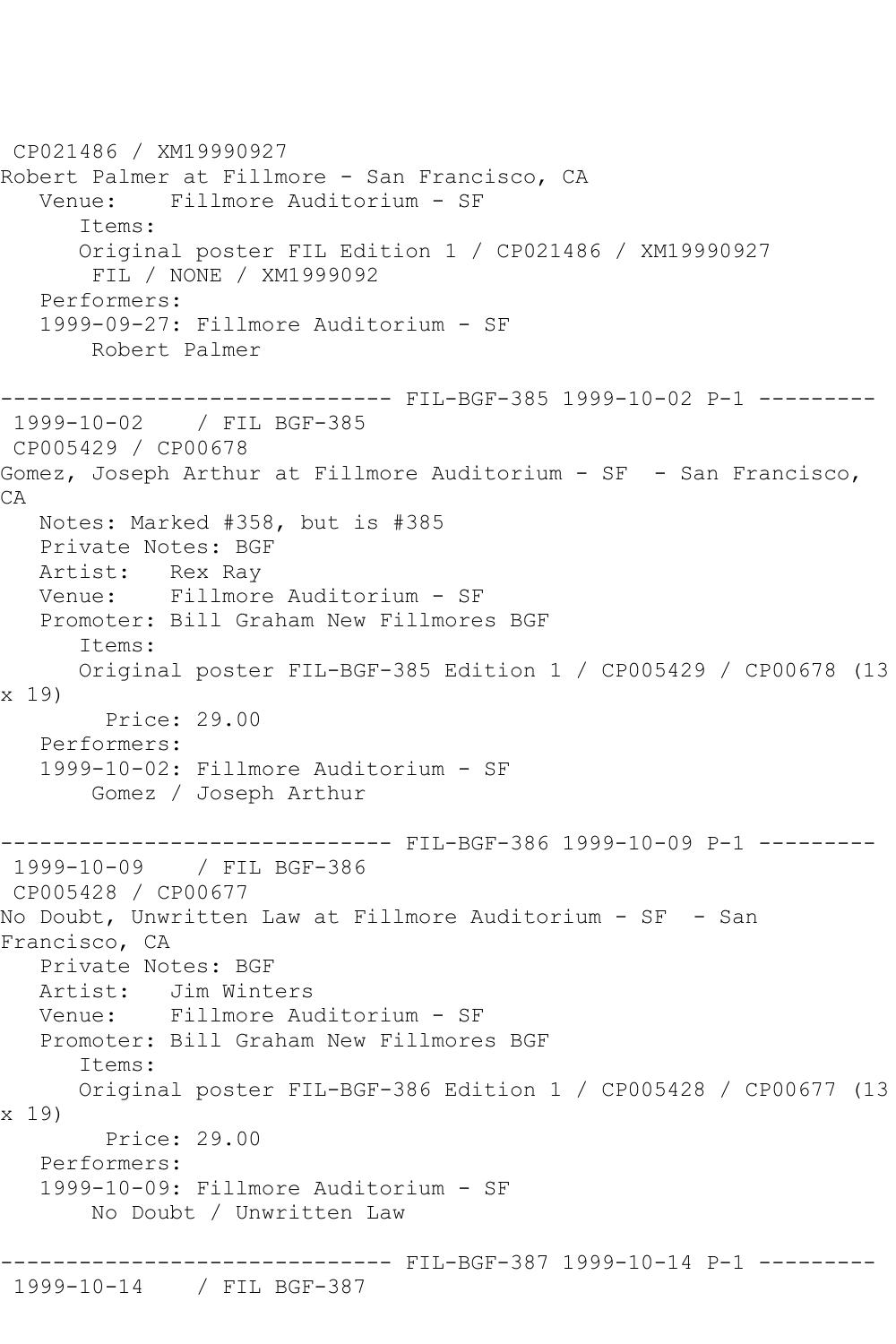CP005427 / CP00676 Maceo Parker at Fillmore Auditorium - SF - San Francisco, CA Private Notes: BGF Artist: Robin Waldman<br>Venue: Fillmore Audi Venue: Fillmore Auditorium - SF Promoter: Bill Graham New Fillmores BGF Items: Original poster FIL-BGF-387 Edition 1 / CP005427 / CP00676 (13 x 19) Price: 29.00 Performers: 1999-10-14: Fillmore Auditorium - SF Maceo Parker ------------------------------ FIL-BGF-388 1999-10-15 P-1 --------- 1999-10-15 / FIL BGF-388 CP005426 / CP00675 Natalie Merchant at Fillmore Auditorium - SF - San Francisco, CA Private Notes: BGF Artist: Jeff Petersen Venue: Fillmore Auditorium - SF Promoter: Bill Graham New Fillmores BGF Items: Original poster FIL-BGF-388 Edition 1 / CP005426 / CP00675 (13 x 19) Price: 29.00 Performers: 1999-10-15: Fillmore Auditorium - SF Natalie Merchant ------------------------------ FIL 1999-10-16 P-1 --------- 1999-10-16 / FIL CP021492 / XM19991016 Funky Meters, Maceo Parker at Fillmore - San Francisco, CA Venue: Fillmore Auditorium - SF Items: Original poster FIL Edition 1 / CP021492 / XM19991016 Performers: 1999-10-16: Fillmore Auditorium - SF Funky Meters / Maceo Parker ------------------------------ FIL 1999-10-16 P-1 --------- 1999-10-16 / FIL CP021493 / XM19991016D Funky Meters, Maceo Parker at Fillmore - San Francisco, CA Venue: Fillmore Auditorium - SF Items: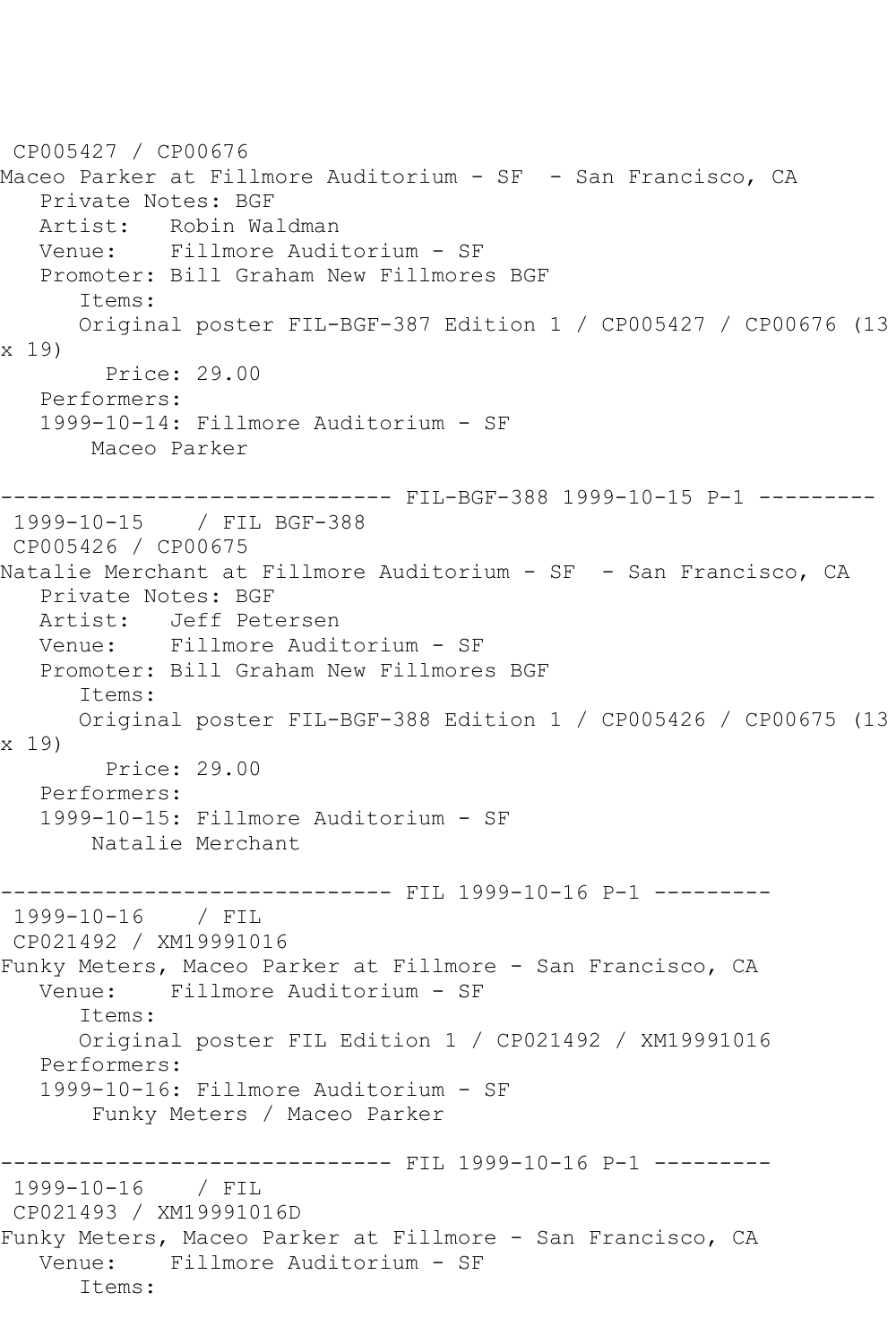Original poster FIL Edition 1 / CP021493 / XM19991016D Performers: 1999-10-16: Fillmore Auditorium - SF Funky Meters / Maceo Parker ------------------------------ FIL 1999-10-19 P-1 --------- 1999-10-19 / FIL CP021496 / XM19991019 Ben Harper, Innocent Criminals at Fillmore - San Francisco, CA Venue: Fillmore Auditorium - SF Items: Original poster FIL Edition 1 / CP021496 / XM19991019 FIL / NONE / XM1999101 Performers: 1999-10-19: Fillmore Auditorium - SF Ben Harper / Innocent Criminals ------------------------------ FILD-BGFD-003 1999-10-21 P-1 -------- - 1999-10-21 / FILD BGFD-003 CP005473 / CP00722 Phil Lesh at Fillmore Auditorium, Denver - Denver, Private Notes: BGF Artist: Brian Biggs Venue: Fillmore Auditorium, Denver Promoter: Bill Graham New Fillmores BGFD Items: Original poster FILD-BGFD-003 / CP041000 (13 x 19) Original poster FILD-BGFD-003 Edition 1 / CP005473 / CP00722 (13 x 19) Price: 29.00 Performers: 1999-10-21 1999-10-23: Fillmore Auditorium, Denver Phil Lesh ------------------------------ FIL-BGF-390 1999-10-30 P-1 --------- 1999-10-30 / FIL BGF-390 CP005424 / CP00673 Cramps, Famous Monsters at Fillmore Auditorium - SF - San Francisco, CA Private Notes: BGF Artist: Hugh D' Andrade Venue: Fillmore Auditorium - SF Promoter: Bill Graham New Fillmores BGF Items: Original poster FIL-BGF-390 Edition 1 / CP005424 / CP00673 (13 x 19)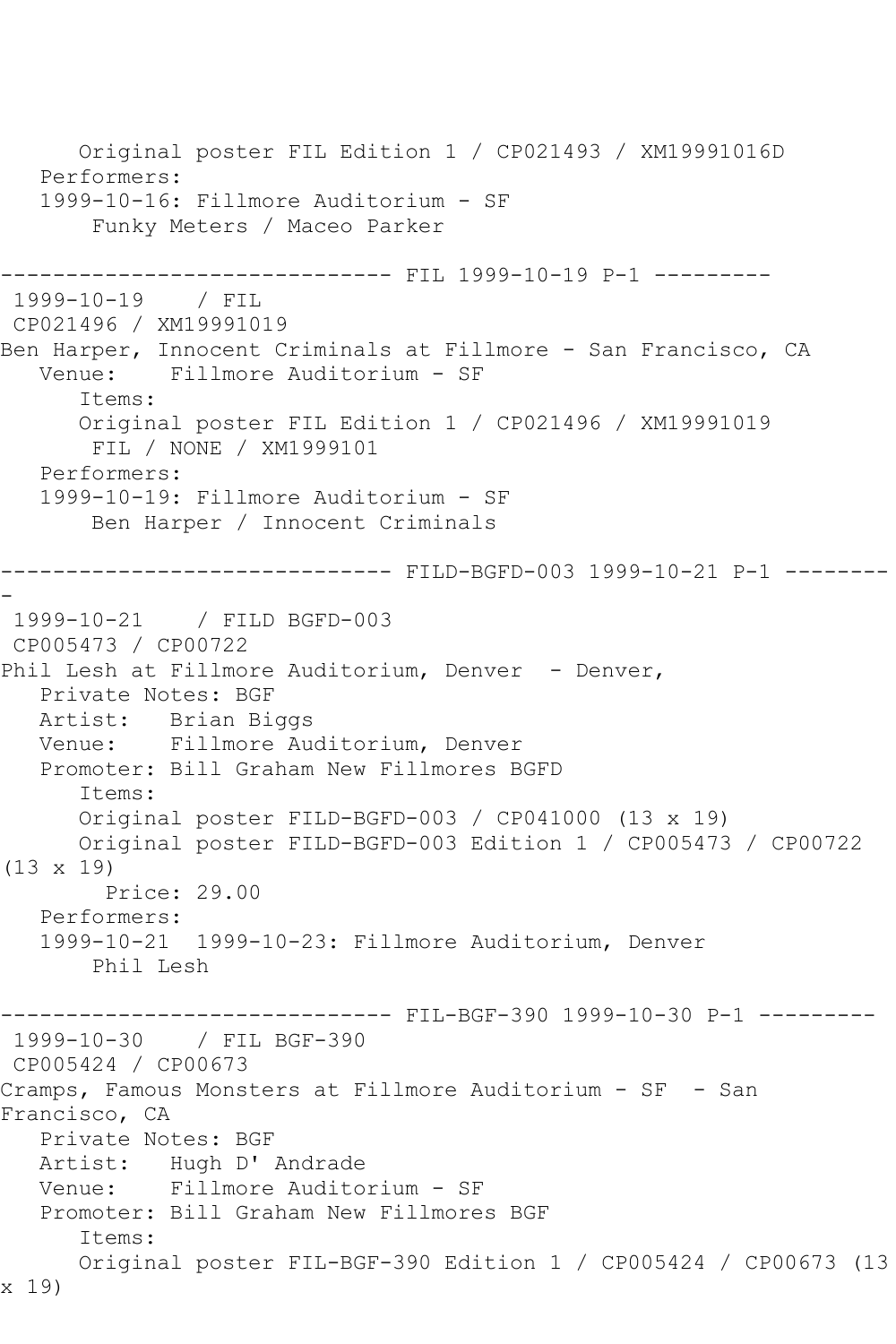```
 Price: 41.00
   Performers:
   1999-10-30 1999-10-31: Fillmore Auditorium - SF
        Cramps / Famous Monsters / Dead Bolt
            ------------------------------ FIL-BGF-391 1999-11-05 P-1 ---------
1999-11-05 / FIL BGF-391
CP005423 / CP00672
John Prine, Iris Dement at Fillmore Auditorium - SF - San 
Francisco, CA
   Private Notes: BGF
   Artist: Michael Wertz
   Venue: Fillmore Auditorium - SF
   Promoter: Bill Graham New Fillmores BGF
       Items:
      Original poster FIL-BGF-391 Edition 1 / CP005423 / CP00672 (13 
x 19)
        Price: 29.00
   Performers:
   1999-11-05 1999-11-06: Fillmore Auditorium - SF
        John Prine / Iris Dement / Todd Snider
------------------------------ FIL 1999-11-06 P-1 ---------
1999-11-06 / FIL 
CP021500 / XM19991106
Jonny Lang at Fillmore - San Francisco, CA
   Venue: Fillmore Auditorium - SF
       Items:
      Original poster FIL Edition 1 / CP021500 / XM19991106
        FIL / NONE / XM1999110
   Performers:
   1999-11-06: Fillmore Auditorium - SF
        Jonny Lang
                        ------- FIL-BGF-392 1999-11-23 P-1 ----------
1999-11-23 / FIL BGF-392
CP005422 / CP00671
Stereolab, Olivia Tremor Control at Fillmore Auditorium - SF - San 
Francisco, CA
   Private Notes: BGF
   Artist: Michael Laurence
   Venue: Fillmore Auditorium - SF
   Promoter: Bill Graham New Fillmores BGF
       Items:
      Original poster FIL-BGF-392 Edition 1 / CP005422 / CP00671 (13 
x 19)
        Price: 29.00
```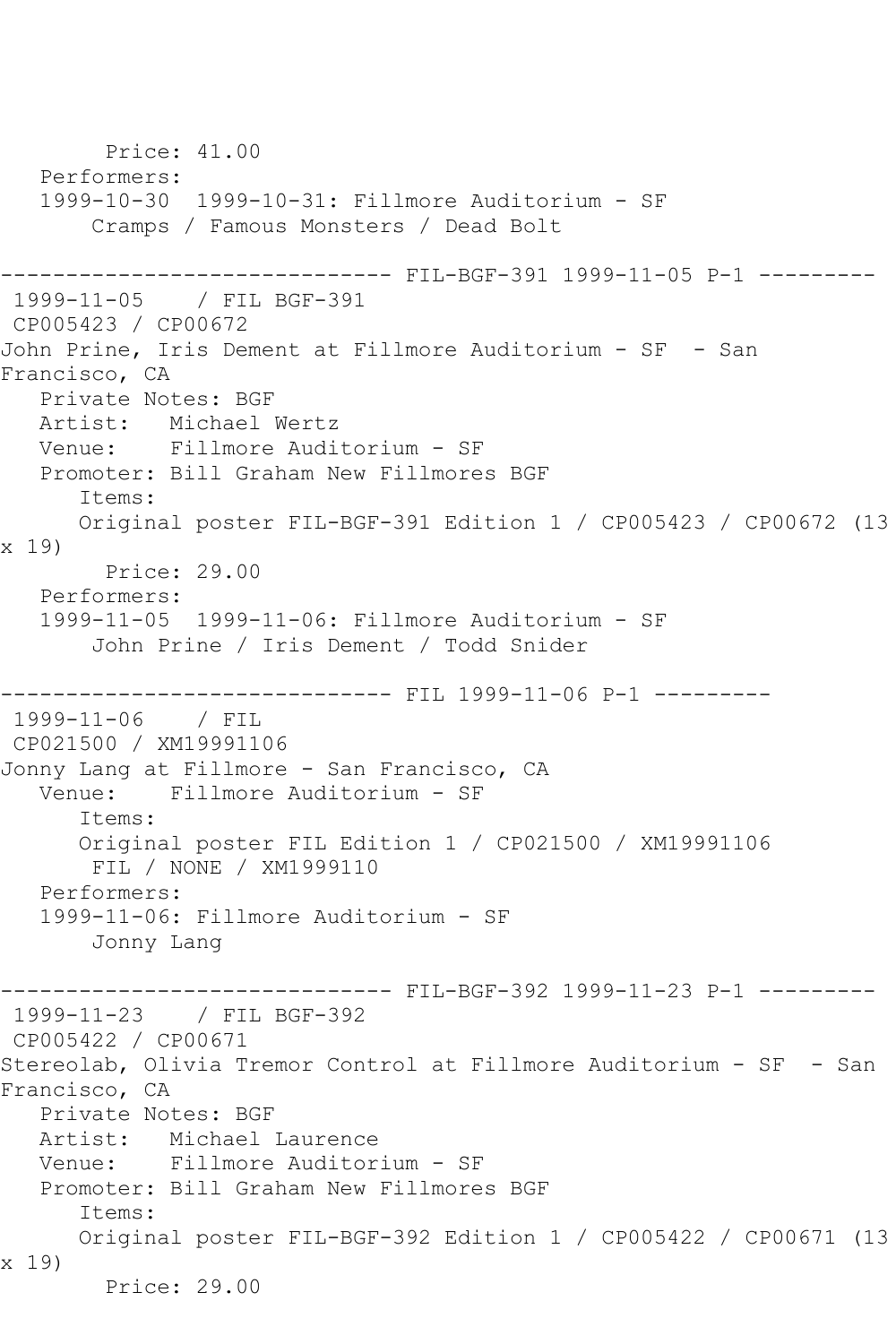Performers: 1999-11-23 1999-11-24: Fillmore Auditorium - SF Stereolab / Olivia Tremor Control / Papa M ------------------------------ FIL-BGP WHAT 1999-11-30 P-1 --------- 1999-11-30 / FIL BGP WHAT CP005421 / CP00670 David Nelson Band, Henry Kaiser at Fillmore - San Francisco, CA Private Notes: BGF Artist: Alton Kelley Venue: Fillmore Auditorium - SF Promoter: Bill Graham New Fillmores BGF Items: Original poster FIL-BGP WHAT Edition 1 / CP005421 / CP00670 (13 x 19) Price: 30.00 Performers: 1999-11-30: Fillmore Auditorium - SF David Nelson / Henry Kaiser / Hil Lesh / Roy Rogers / Shana Morrison / Ramblin' Jack Elliott / Wavy Gravy ------------------------------ FIL-BGF-395 1999-12-10 P-1 --------- 1999-12-10 / FIL BGF-395 CP005419 / CP00668 Junior Brown, Robert Earl Keen Jr. at Fillmore Auditorium - SF - San Francisco, CA Private Notes: BGF Artist: J. Shea Venue: Fillmore Auditorium - SF Promoter: Bill Graham New Fillmores BGF Items: Original poster FIL-BGF-395 Edition 1 / CP005419 / CP00668 (13 x 19) Price: 35.00 Performers: 1999-12-10: Fillmore Auditorium - SF Junior Brown / Robert Earl Keen Jr. / Paul Thorn ------------------------------ FIL 1999-12-11 P --------- 1999-12-11 / FIL CP010770 / CS06807 Incredibly Strange Wrestling, Dickies at Fillmore Auditiorum - San Francisco, Artist: Chuck Sperry Venue: Fillmore Auditorium - SF Promoter: Dino and Luigi Items: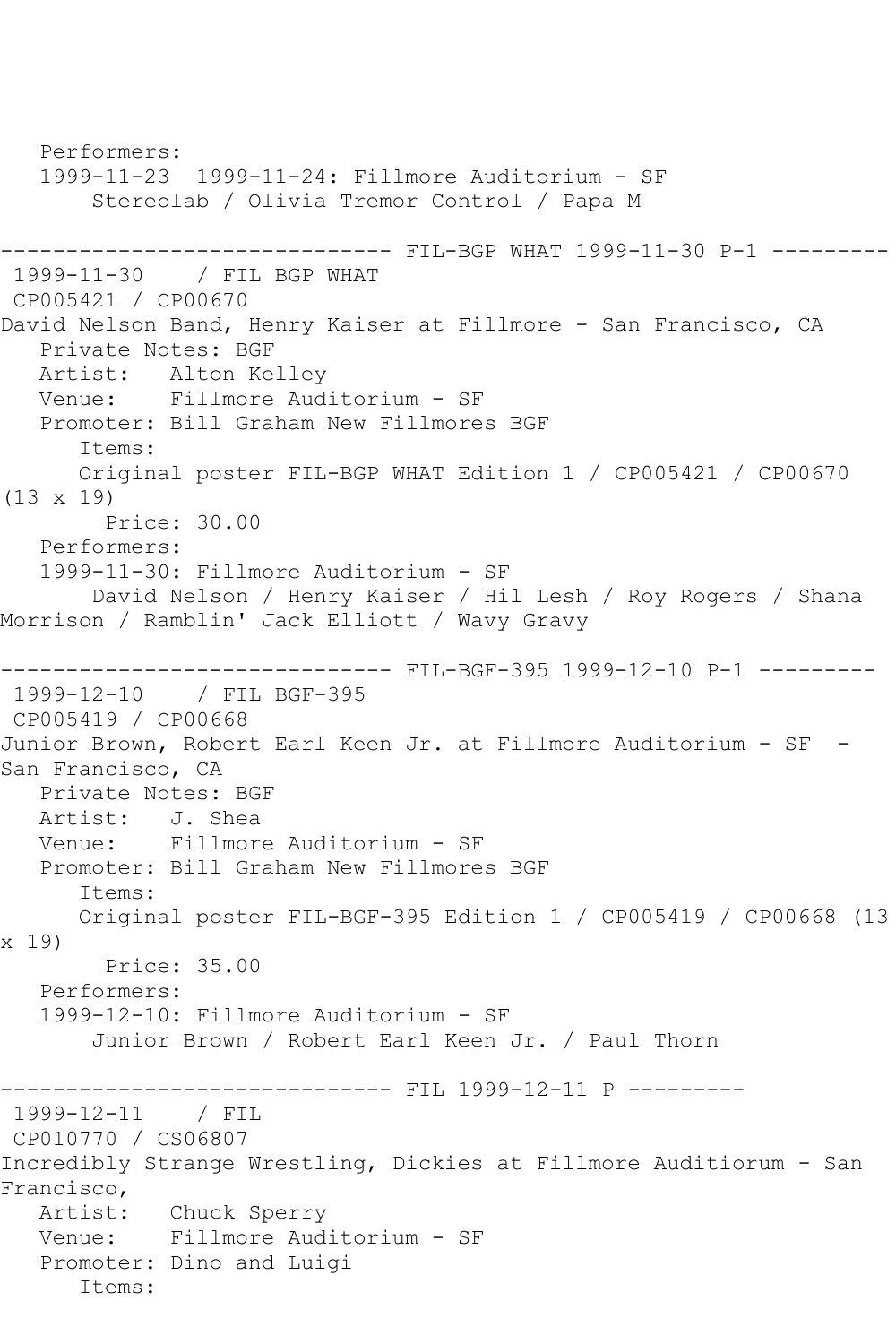Original poster FIL / CP010770 / CS06807 Performers: 1999-12-11: Fillmore Auditorium - SF Incredibly Strange Wrestling / Dickies / Groovie Ghoulies / American Heartbreak ------------------------------ FIL-BGSE-020 1999-12-30 P-1 --------- 1999-12-30 / FIL BGSE-020 CP005582 / CP00831 Ratdog, Mickey Hart at Fillmore - San Francisco, CA Private Notes: BGSE \* NFS Artist: Chris Shaw Venue: Fillmore Auditorium - SF Promoter: Bill Graham Special Events Items: Original poster FIL-BGSE-020 Edition 1 / CP005582 / CP00831 (13 x 19) Price: 63.00 Performers: 1999-12-30: Fillmore Auditorium - SF Ratdog / Mickey Hart / Hot Tuna / Flying Other Brothers ------------------------------ FIL-BGSE-019 1999-12-30 P --------- 1999-12-30 / FIL BGSE-019 CP043142 Roger and Ann AcNamee Present Not New Year's Eve at the Fillmore Private Notes: BGSE \* Artist: Chris Shaw Venue: Fillmore Auditorium - SF Promoter: Bill Graham Special Events Items: Original poster FIL-BGSE-019 / CP043142 (13 x 19) Price: 23.00 Performers: 1999-12-30: Fillmore Auditorium - SF ------------------------------ FILD-BGFD-004 1999-12-31 P-1 -------- - 1999-12-31 / FILD BGFD-004 CP005474 / CP00723 Leftover Salmon, Sam Bush at Fillmore Auditorium Denver Private Notes: BGF Artist: J.V. Rizzi Venue: Fillmore Auditorium, Denver Promoter: Bill Graham New Fillmores BGFD Items: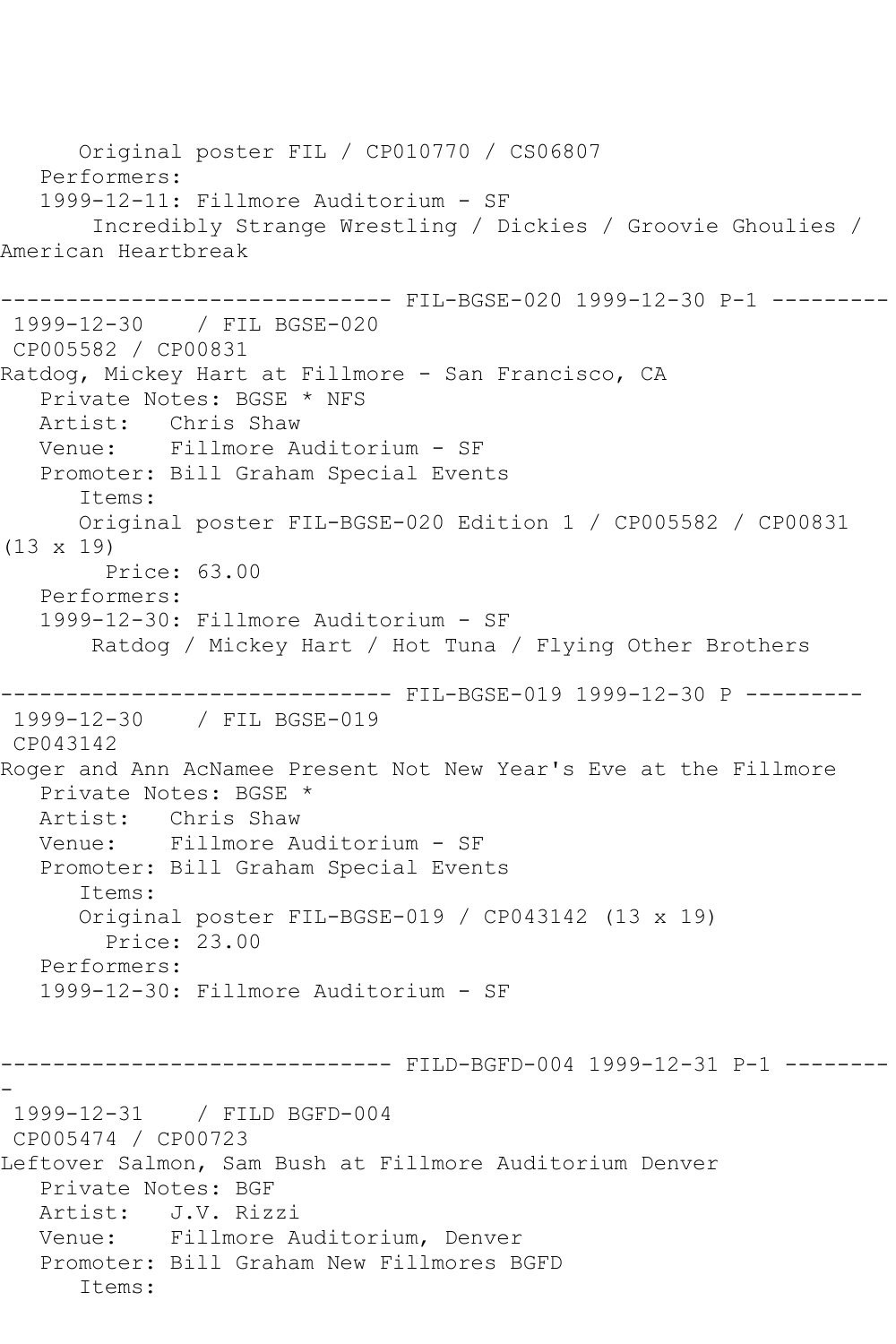Original poster FILD-BGFD-004 Edition 1 / CP005474 / CP00723 (13 x 19) Price: 52.00 FILD-BGFD-004 / CP018103 / NF19991231 (13 x 19) FILD-BGFD-004 / NONE / NF1999123 (13 x 19) Performers: 1999-12-31: Fillmore Auditorium, Denver Leftover Salmon / Sam Bush / John Cowan / Peter Rowan / Tony Furtado ------------------------------ FIL 19zz-00-00 P-1 --------- 19zz-00-00 / FIL CP001479 / 1500 Bob Dylan, Bob at Fillmore Auditorium - SF - San Francisco, CA Venue: Fillmore Auditorium - SF Items: Original poster FIL Edition 1 / CP001479 / 1500 (10-1/2 x 14) Performers: 19zz-00-00: Fillmore Auditorium - SF Bob Dylan / Bob ------------------------------ FIL 19zz-03-08 P-1 --------- 19zz-03-08 / FIL CP015625 / ME0770 Jeff Healy Band, Doug Hamlin at Fillmore Auditorium - SF - San Francisco, CA Venue: Fillmore Auditorium - SF Promoter: Bill Graham Presents Items: Original poster FIL Edition 1 / CP015625 / ME0770 FIL / CP015391 / ME0538 Performers: 19zz-03-08: Fillmore Auditorium - SF Jeff Healy Band / Doug Hamlin / Jan Fanucci / Thieves ------------------------------ FIL 19zz-03-28 P-1 --------- 19zz-03-28 / FIL CP014694 / MARM509 Burners, The Kinetics at Fillmore Auditorium - San Francisco, CA Venue: Fillmore Auditorium - SF Items: Original poster FIL Edition 1 / CP014694 / MARM509 Performers: 19zz-03-28: Fillmore Auditorium - SF Burners / Kinetics / Mumblin Jim ------------------------------ 19zz-04-27 P ---------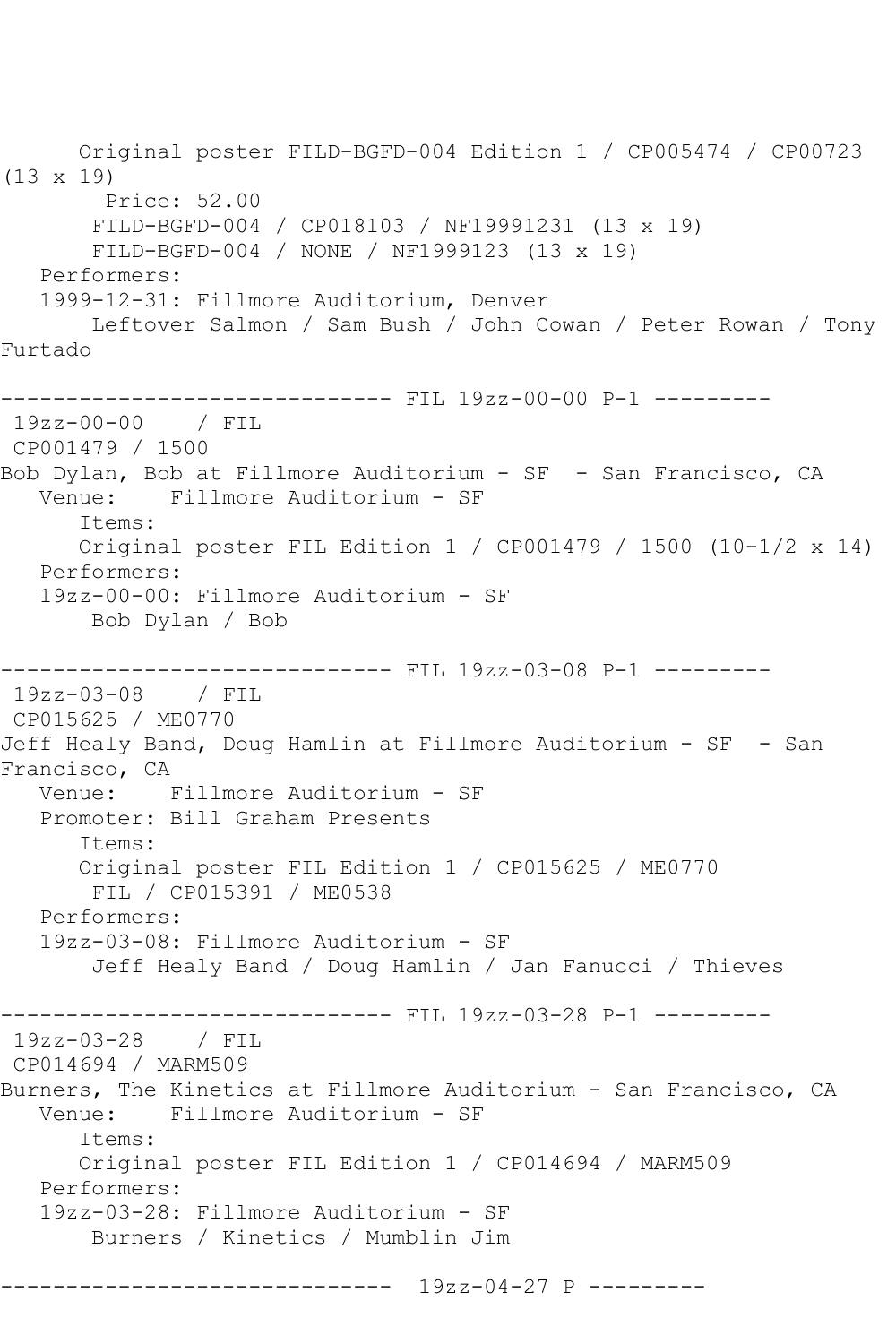Musical Concert Benefit for the Widow of Dr. Martin Luther King at the Fillmore Auditorium<br>Venue: Fillmore A Fillmore Auditorium - SF Items: Original poster / Performers: 19zz-04-27: Fillmore Auditorium - SF Dr. Martin Luther King ------------------------------ FIL-BGP WHAT 19zz-04-28 P-1 --------- 19zz-04-28 / FIL BGP WHAT CP005604 / CP00853 Dean Del Ray, Pete Drog and the Sinners at Fillmore - San Francisco, CA Private Notes: BGF??? Artist: Patrick Roques Venue: Fillmore Auditorium - SF Items: Original poster FIL-BGP WHAT Edition 1 / CP005604 / CP00853 Price: 40.00 Performers: 19zz-04-28: Fillmore Auditorium - SF Dean Del Ray / Pete Drog and the Sinners / Highwater Rising ------------------------------ FIL 19zz-05-03 P-1 --------- 19zz-05-03 / FIL CP021919 / XP002 Afghan Whigs, Redd Kross at Fillmore - San Francisco, CA<br>Venue: Fillmore Auditorium - SF Fillmore Auditorium - SF Items: Original poster FIL Edition 1 / CP021919 / XP002 Performers: 19zz-05-03: Fillmore Auditorium - SF Afghan Whigs / Redd Kross / Penelope Houston / Penelope Houston ------------------------------ FIL 19zz-05-06 P --------- 19zz-05-06 / FIL CP006683 / CP01933 Jerry Garcia at Fillmore Auditorium - SF - San Francisco, CA Private Notes: BGF??? Venue: Fillmore Auditorium - SF Items: Original poster FIL / CP006683 / CP01933 Original poster FIL Edition 1 / CP015344 / ME0491

19zz-04-27 /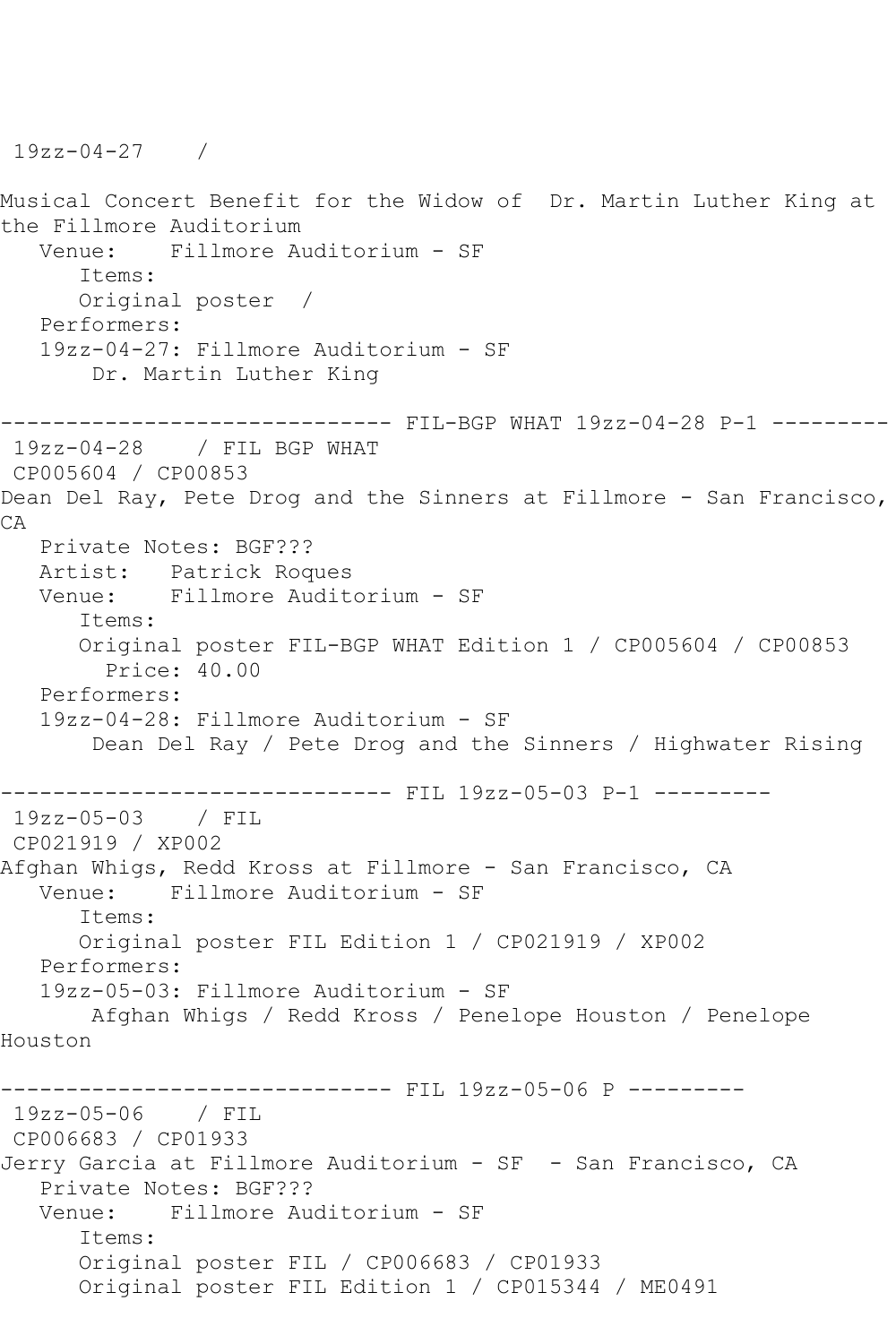Performers: 19zz-05-06: Fillmore Auditorium - SF Jerry Garcia ------------------------------ FIL-BGP WHAT 19zz-05-16 P-1 --------- 19zz-05-16 / FIL BGP WHAT CP005560 / CP00809 Donnas, Storm at Fillmore - San Francisco, CA Private Notes: BGF?? Venue: Fillmore Auditorium - SF Items: Original poster FIL-BGP WHAT Edition 1 / CP005560 / CP00809 Price: 40.00 Performers: 19zz-05-16: Fillmore Auditorium - SF Donnas / Storm / Low Hum / Julie Plug / Satellite ------------------------------ FIL 19zz-05-25 P-1 --------- 19zz-05-25 / FIL CP022063 / XPBGF146 Thinking Fellers Union Local 282, Union Local 282 at Fillmore - San Francisco, CA Venue: Fillmore Auditorium - SF Items: Original poster FIL Edition 1 / CP022063 / XPBGF146 Performers: 19zz-05-25: Fillmore Auditorium - SF Thinking Fellers Union Local 282 / Union Local 282 / Steel Pole Bathtub ------------------------------ FIL 19zz-07-23 P-1 --------- 19zz-07-23 / FIL CP015578 / ME0724 Thelonius, Monster at Fillmore Auditorium - SF - San Francisco, CA Venue: Fillmore Auditorium - SF Items: Original poster FIL Edition 1 / CP015578 / ME0724 Performers: 19zz-07-23: Fillmore Auditorium - SF Thelonius / Monster / Hangmen ------------ FIL-BGP WHAT 19zz-07-24 P-1 ---------19zz-07-24 / FIL BGP WHAT CP006473 / CP01723 Essence, Noelle Hampton at Fillmore - San Francisco, CA Private Notes: Misc \* CHECK Event: from the Levi's acoustic talent search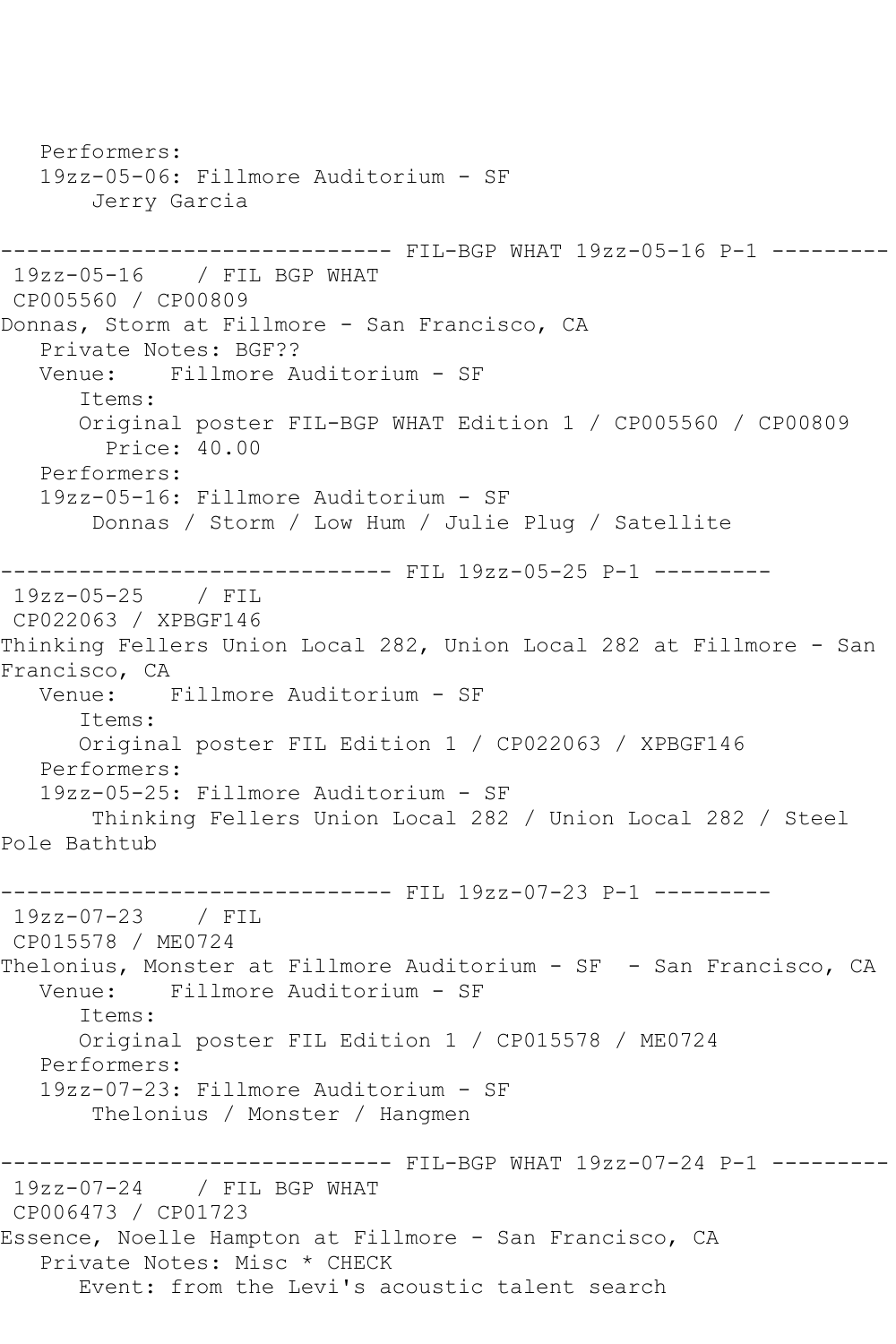Venue: Fillmore Auditorium - SF Items: Original poster FIL-BGP WHAT Edition 1 / CP006473 / CP01723 Price: 30.00 Performers: 19zz-07-24: Fillmore Auditorium - SF Essence / Noelle Hampton / Nefertiti Jones ------------------------------ FIL 19zz-10-17 P-1 --------- 19zz-10-17 / FIL CP019800 / XHLINN Linn County, Southern Comfort at Fillmore Auditorium - SF - San Francisco, CA Venue: Fillmore Auditorium - SF Items: Original poster FIL Edition 1 / CP019800 / XHLINN Performers: 19zz-10-17 19zz-10-18: Fillmore Auditorium - SF Linn County / Southern Comfort / Windsor Hill ------------------------------ FIL 2000 P --------- / FIL CP010805 / CS06842 Booklet Joliet Maxwedge Artist: Chuck Sperry<br>Venue: Fillmore Aud Fillmore Auditorium - SF Items: Original poster FIL / CP010805 / CS06842 Performers: 2000: Fillmore Auditorium - SF ------------------------------ FIL-BGF-395-A 2000-02-14 P-1 -------- - 2000-02-14 / FIL BGF-395-A CP005418 / CP00667 Pretenders, Gay Dad at Fillmore Auditorium - SF - San Francisco, CA Private Notes: BGF Artist: Scott Idleman Venue: Fillmore Auditorium - SF Promoter: Bill Graham New Fillmores BGF Items: Original poster FIL-BGF-395-A Edition 1 / CP005418 / CP00667 (13 x 19) Price: 35.00 Performers: 2000-02-14: Fillmore Auditorium - SF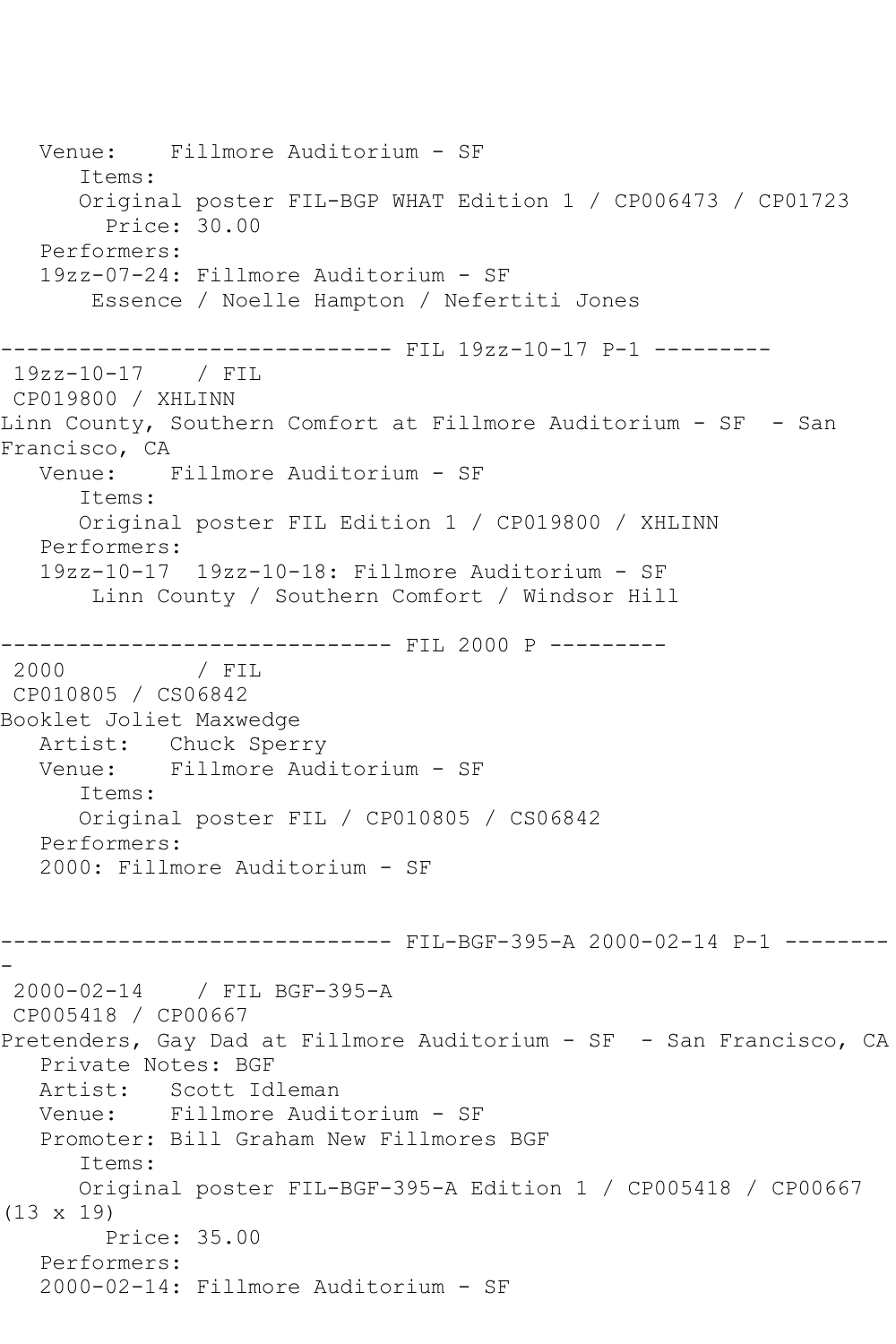Pretenders / Gay Dad

------------------------------ FIL-BGF-396 2000-02-17 P-1 --------- 2000-02-17 / FIL BGF-396 CP005435 / CP00684 Cure at Fillmore Auditorium - SF - San Francisco, CA Private Notes: BGF Artist: Rex Ray Venue: Fillmore Auditorium - SF Promoter: Bill Graham New Fillmores BGF Items: Original poster FIL-BGF-396 Edition 1 / CP005435 / CP00684 (13 x 19) Price: 46.00 Performers: 2000-02-17: Fillmore Auditorium - SF Cure ------------------------------ FIL-BGF-397 2000-02-18 P-1 --------- 2000-02-18 / FIL BGF-397 CP005478 / CP00727 Joseph Gomez, Joseph Arthur at Fillmore Auditorium - SF - San Francisco, CA Private Notes: BGF Artist: Winston Smith<br>Venue: Fillmore Audi Fillmore Auditorium - SF Promoter: Bill Graham New Fillmores BGF Items: Original poster FIL-BGF-397 Edition 1 / CP005478 / CP00727 (13 x 19) Price: 35.00 Performers: 2000-02-18 2000-02-19: Fillmore Auditorium - SF Joseph Gomez / Joseph Arthur / Sumac ------------------------------ FIL 2000-02-19 P-1 --------- 2000-02-19 / FIL CP021525 / XM20000219 String Cheese Incident, Los Lobos at Fillmore - San Francisco, CA Venue: Fillmore Auditorium - SF Items: Original poster FIL Edition 1 / CP021525 / XM20000219 FIL / NONE / XM2000021 Performers: 2000-02-19: Fillmore Auditorium - SF String Cheese Incident / Los Lobos / Spearhead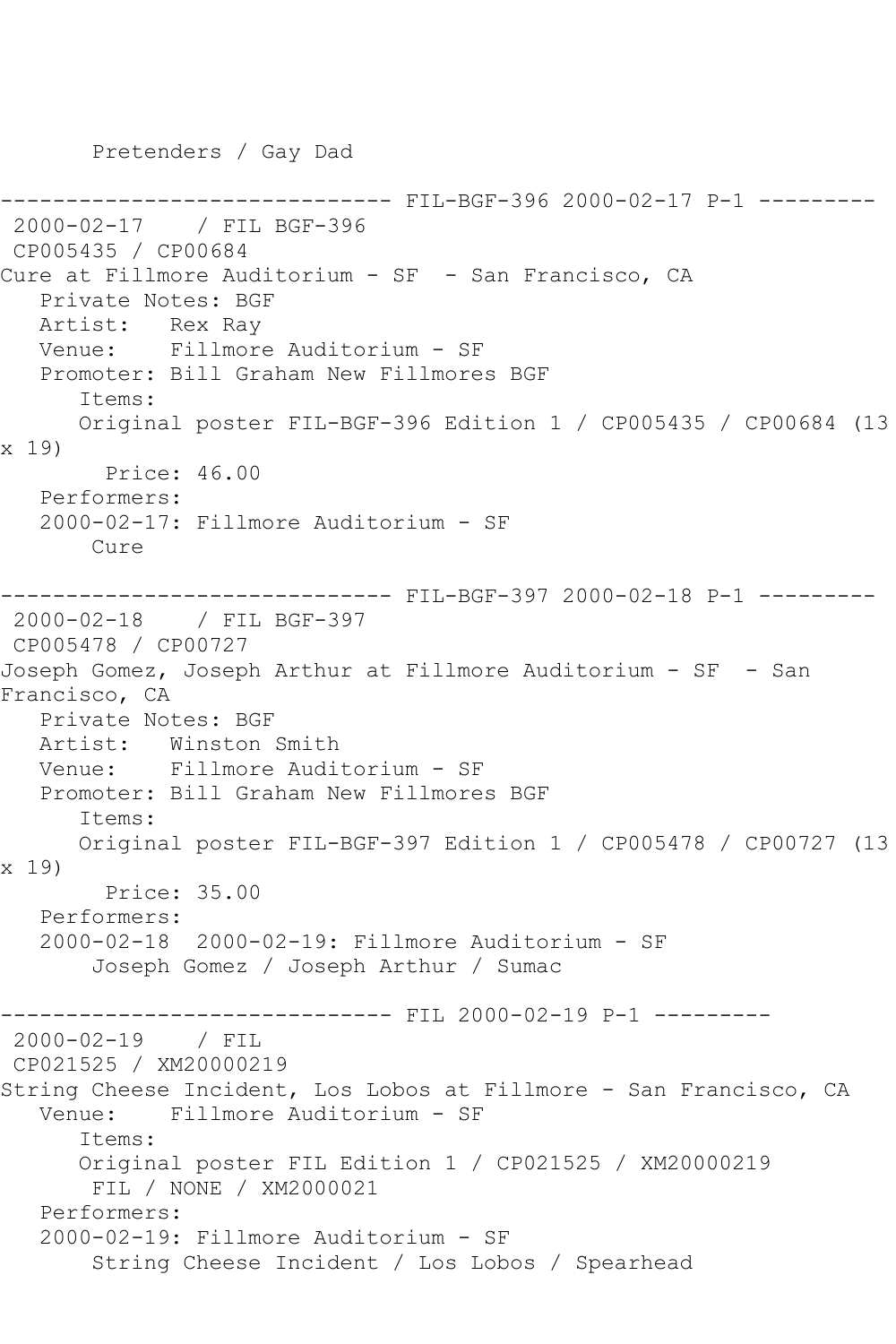------------------------------ FIL 2000-02-21 P-1 --------- 2000-02-21 / FIL CP005504 / CP00753 Willie Nelson at Fillmore - San Francisco, CA Private Notes: BGF? Venue: Fillmore Auditorium - SF Items: Original poster FIL Edition 1 / CP005504 / CP00753 FIL / CP021527 / XM20000221 FIL / NONE / XM2000022 Performers: 2000-02-21 2000-02-22: Fillmore Auditorium - SF Willie Nelson ------------------------------ FIL-BGF-398 2000-02-26 P-1 --------- 2000-02-26 / FIL BGF-398 CP005477 / CP00726 Los Lobos, Wild Magnolias at Fillmore Auditorium - SF - San Francisco, CA Private Notes: BGF Artist: Christopher Peterson Venue: Fillmore Auditorium - SF Promoter: Bill Graham New Fillmores BGF Items: Original poster FIL-BGF-398 Edition 1 / CP005477 / CP00726 (13 x 19) Price: 35.00 Performers: 2000-02-26 2000-02-27: Fillmore Auditorium - SF Los Lobos / Wild Magnolias ------------------------------ FIL-BGF-399 2000-03-02 P-1 --------- 2000-03-02 / FIL BGF-399 CP005476 / CP00725 Guster, Owsley at Fillmore Auditorium - SF - San Francisco, CA Private Notes: BGF Artist: Brian Biggs Venue: Fillmore Auditorium - SF Promoter: Bill Graham New Fillmores BGF Items: Original poster FIL-BGF-399 Edition 1 / CP005476 / CP00725 (13 x 19) Price: 35.00 Performers: 2000-03-02: Fillmore Auditorium - SF Guster / Owsley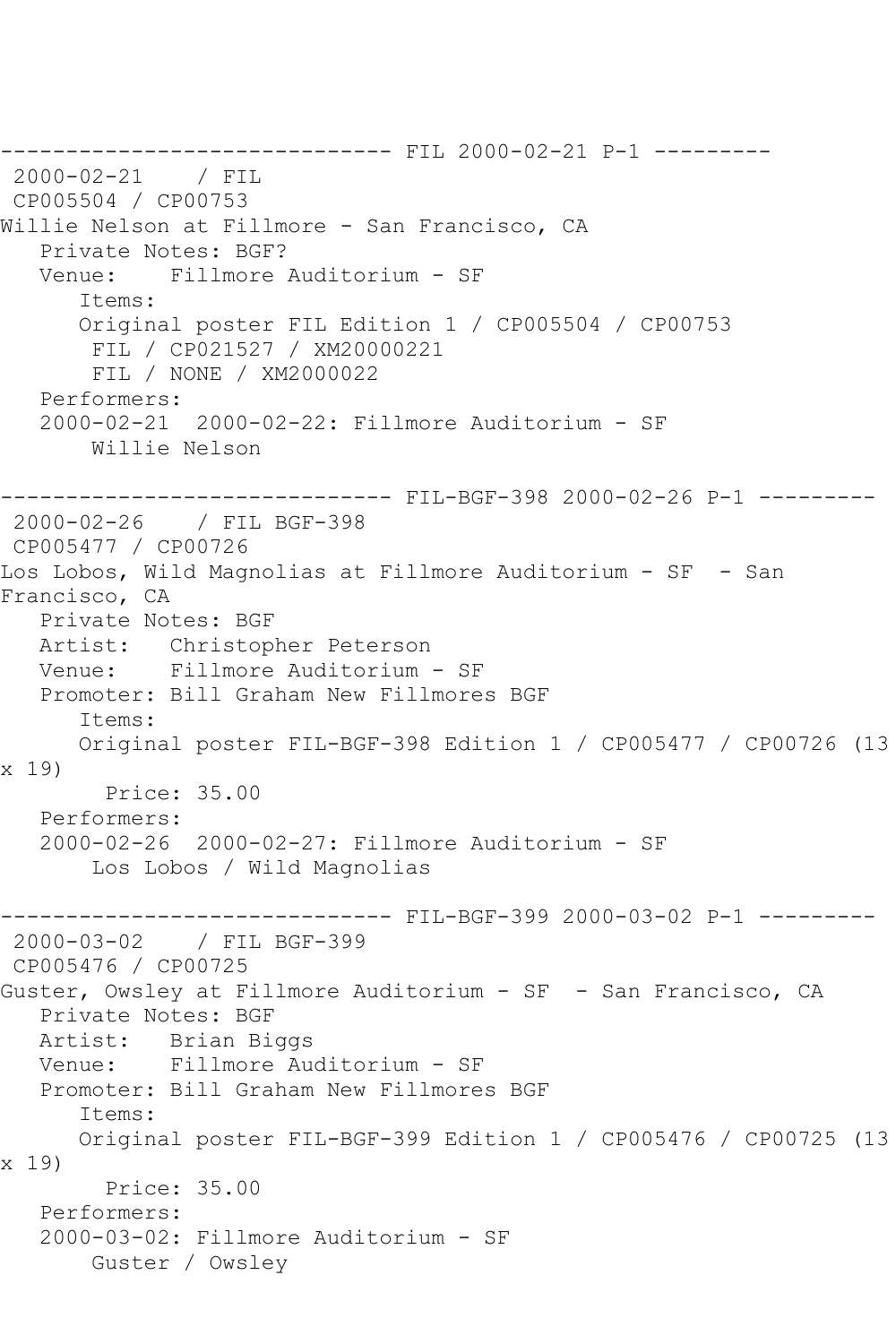------------------------------ FIL-BGF-400 2000-03-04 P-1 --------- 2000-03-04 / FIL BGF-400 CP005475 / CP00724 Henry Kaiser, Wadada Leo Smith at Fillmore Auditorium - SF - San Francisco, CA Private Notes: BGF Artist: Amacker Bullwinkle Venue: Fillmore Auditorium - SF Promoter: Bill Graham New Fillmores BGF Items: Original poster FIL-BGF-400 Edition 1 / CP005475 / CP00724 (13 x 19) Price: 29.00 Performers: 2000-03-04: Fillmore Auditorium - SF Henry Kaiser / Wadada Leo Smith / Dog Beaver ------------------------------ FIL-BGSE-023 2000-04-11 P-1 --------- 2000-04-11 / FIL BGSE-023 CP043138 Sota Jazz Band, Carlos Santana at Fillmore Auditorium - SF - San Francisco, CA Private Notes: BGSE \* Signed Artist: Randy Tuten Venue: Fillmore Auditorium - SF Promoter: Bill Graham Special Events Items: Original poster FIL-BGSE-023 Edition 1 / CP043138 (13 x 19) Price: 95.00 Performers: 2000-04-11: Fillmore Auditorium - SF Sota Jazz Band / Carlos Santana ------------------------------ FIL-BGF-401 2000-04-15 P-1 --------- 2000-04-15 / FIL BGF-401 CP005605 / CP00854 Patti Smith at Fillmore Auditorium - SF - San Francisco, CA Private Notes: BGF Artist: Scott Idleman Venue: Fillmore Auditorium - SF Promoter: Bill Graham New Fillmores BGF Items: Original poster FIL-BGF-401 Edition 1 / CP005605 / CP00854 (13 x 19) Price: 35.00 Performers: 2000-04-15 2000-04-17: Fillmore Auditorium - SF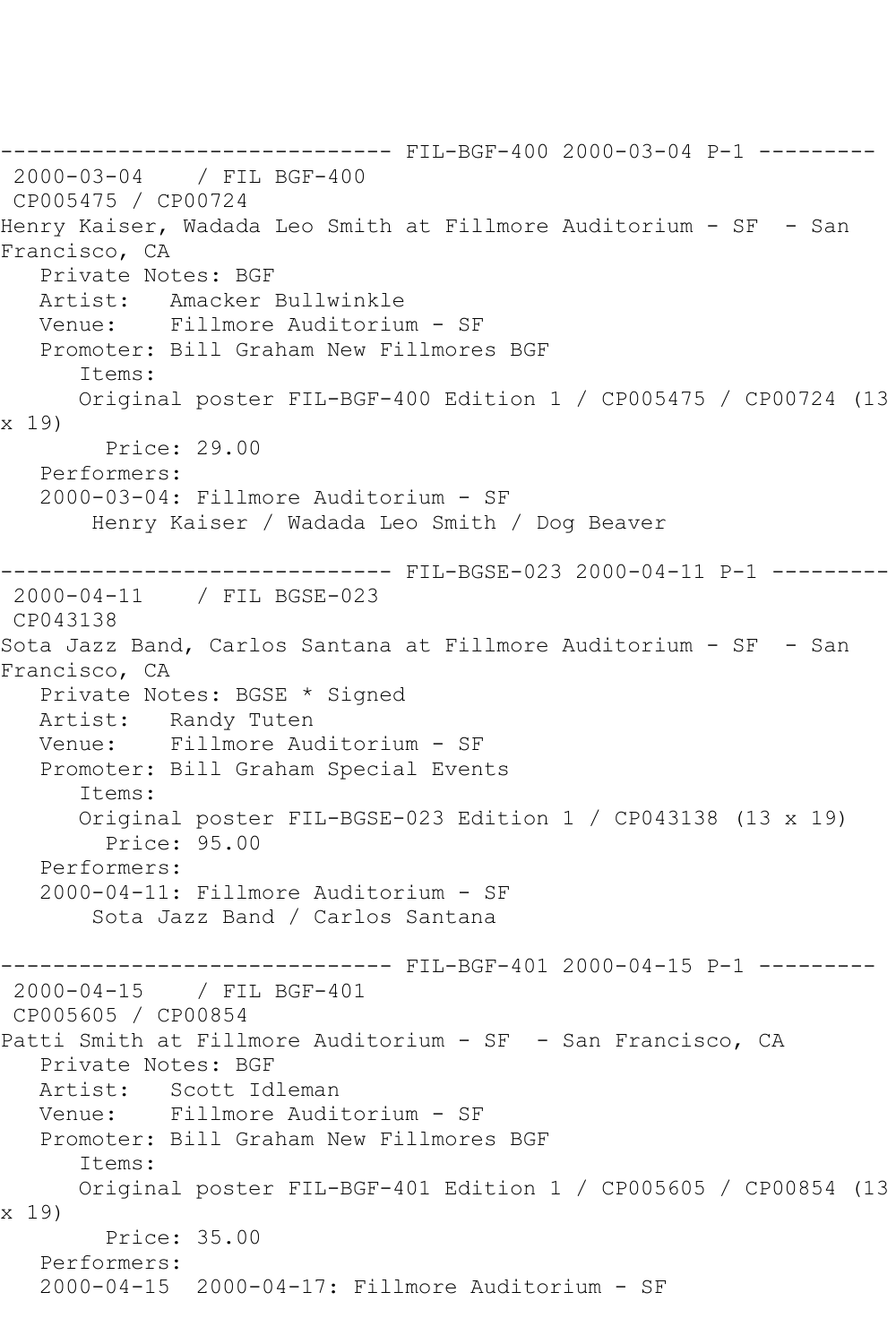Patti Smith

```
------------------------------ 2000-04-22 P ---------
2000-04-22 / 
CP051991
Thirtieth Anniversary Earth Day
   Artist: Bob Masse
   Venue: Fillmore Auditorium - SF
       Items:
       Original poster / CP051991 / CP051991
   Performers:
    2000-04-22: Fillmore Auditorium - SF
         ------------------------------ FIL-BGSE-024 2000-04-29 P-1 ---------
2000-04-29 / FIL BGSE-024
CP005577 / CP00826
Musicmania, Primus at Fillmore Auditorium - SF - San Francisco, CA
   Private Notes: BGSE *
   Artist: Chris Shaw
   Venue: Fillmore Auditorium - SF
   Promoter: Bill Graham Special Events
       Items:
       Original poster FIL-BGSE-024 Edition 1 / CP005577 / CP00826 
(13 x 19)
         Price: 46.00
   Performers:
    2000-04-29: Fillmore Auditorium - SF
        Musicmania / Primus / Groove Hop / Pseudopod / North House / 
Spanc
                  ------------------------------ FIL-BGSE-024-A 2000-05-12 P-1 -------
--
2000-05-12 / FIL BGSE-024-A
CP005603 / CP00852
Goo Goo Dolls, Alice@97.3 at the Fillmore
  Private Notes: BGSE * NFS<br>Artist: Amacker Bullwin
            Amacker Bullwinkle
   Venue: Fillmore Auditorium - SF
   Promoter: Bill Graham Special Events
       Items:
       Original poster FIL-BGSE-024-A Edition 1 / CP005603 / CP00852 
(13 x 19)
         Price: 45.00
    Performers:
    2000-05-12: Fillmore Auditorium - SF
        97.3
```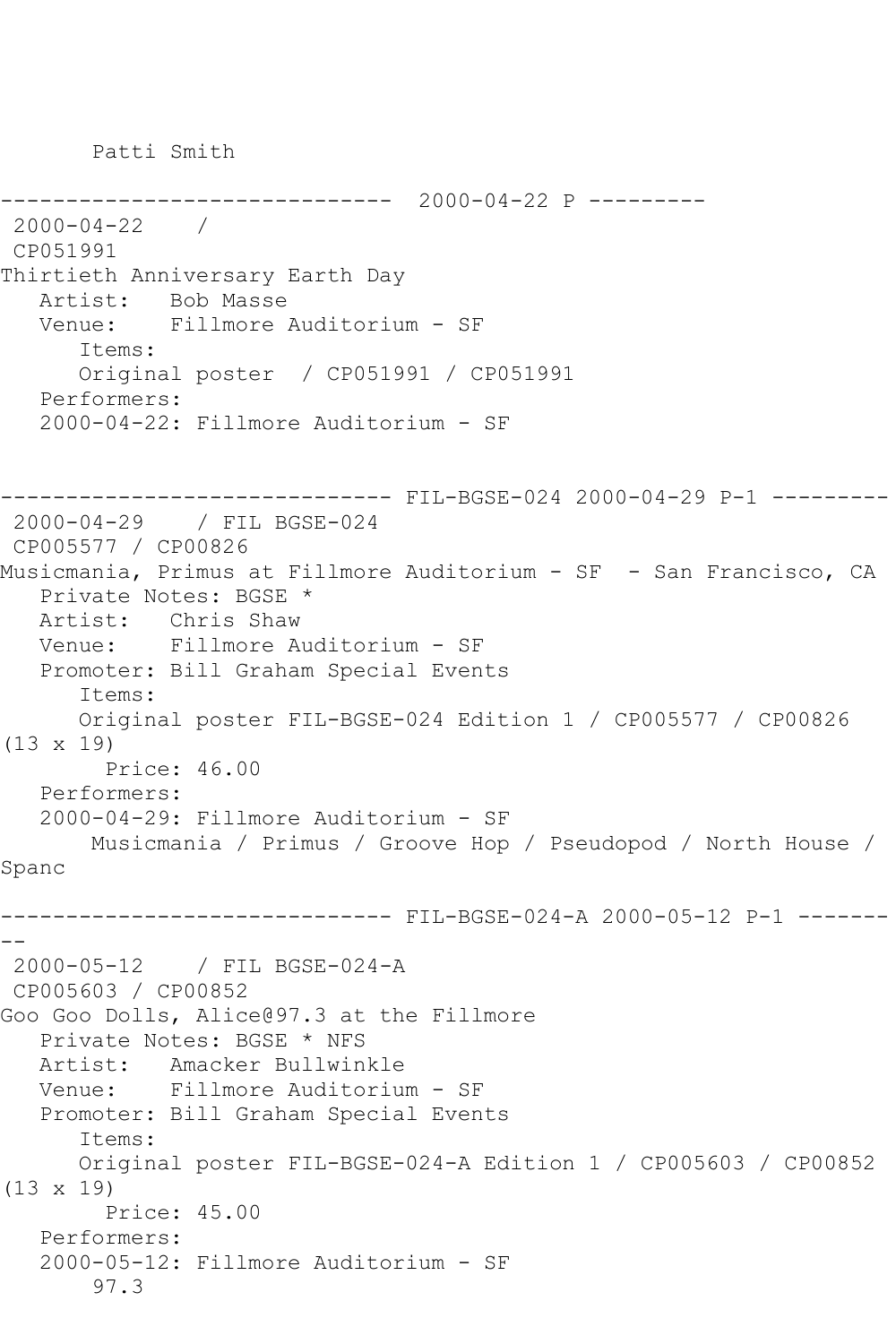Goo Goo Dolls

------------------------------ FIL-BGF-402 2000-05-15 P-1 --------- 2000-05-15 / FIL BGF-402 CP005612 / CP00861 David Gray, Josh Rouse at Fillmore Auditorium - SF - San Francisco, CA Private Notes: BGF Artist: Dusty Cox Venue: Fillmore Auditorium - SF Promoter: Bill Graham New Fillmores BGF Items: Original poster FIL-BGF-402 Edition 1 / CP005612 / CP00861 (13 x 19) Price: 29.00 Performers: 2000-05-15: Fillmore Auditorium - SF David Gray / Josh Rouse ------------------------------ FIL-BGF-403 2000-05-16 P-1 --------- 2000-05-16 / FIL BGF-403 CP005575 / CP00824 'The' at Fillmore Auditorium - SF - San Francisco, CA Private Notes: BGF Artist: Frank Wiedemann<br>Venue: Fillmore Audito Fillmore Auditorium - SF Promoter: Bill Graham New Fillmores BGF Items: Original poster FIL-BGF-403 Edition 1 / CP005575 / CP00824 (13 x 19) Price: 29.00 Performers: 2000-05-16: Fillmore Auditorium - SF 'The' ------------------------------ FIL-BGFD-005 2000-05-19 P --------- 2000-05-19 / FIL BGFD-005 CP041009 Big Head Todd and the Monsters, Pat Mcghee at Fillmore Auditorium - SF - San Francisco, CA Private Notes: BGF Artist: Chris Shaw Venue: Fillmore Auditorium - SF Promoter: Bill Graham New Fillmores BGFD Items: Original poster FIL-BGFD-005 / CP041009 (13 x 19) Price: 41.00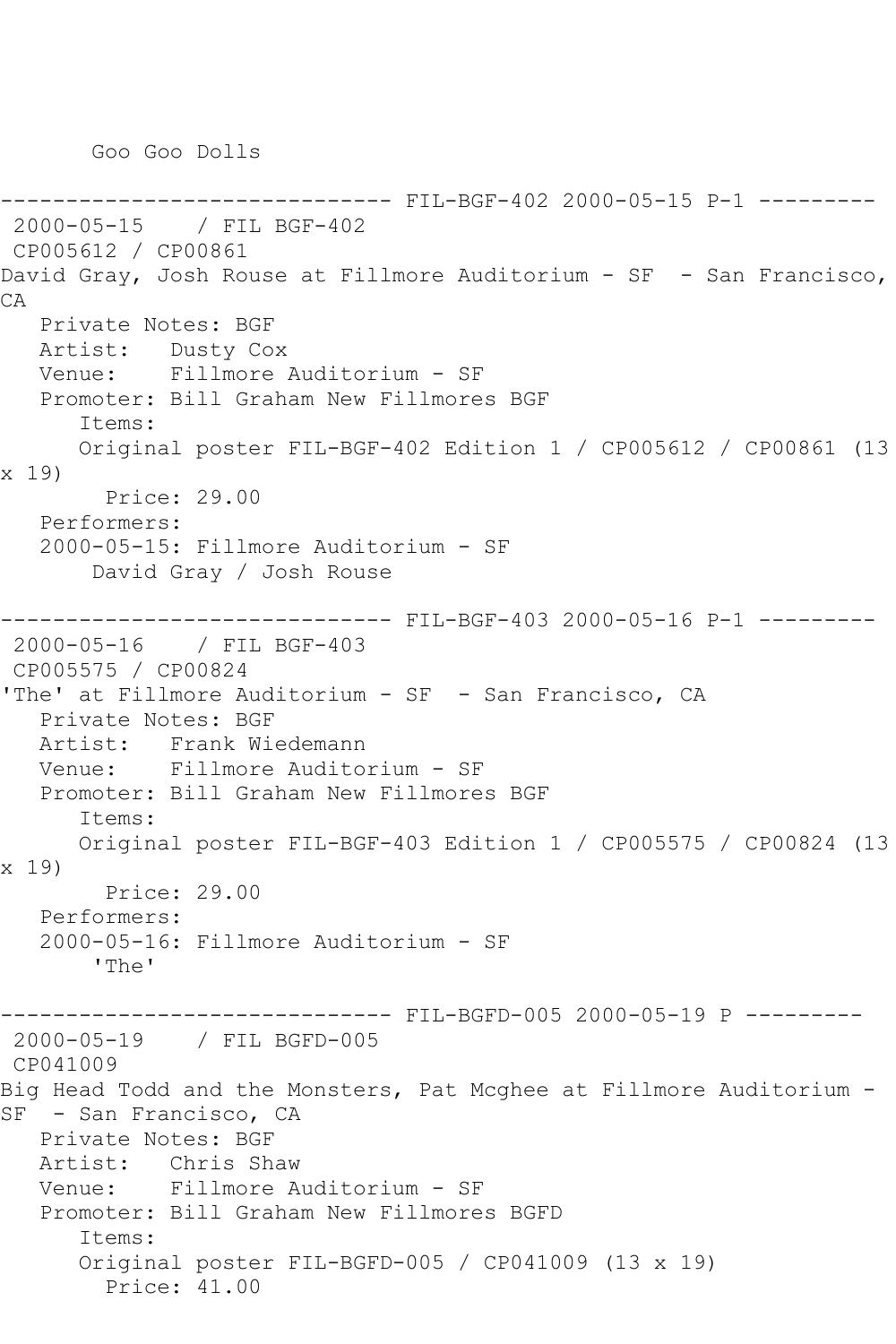```
 Performers:
   2000-05-19: Fillmore Auditorium - SF
       Big Head Todd and the Monsters / Pat Mcghee / Hazel Miller 
Band
                  ------------ FIL-BGF-404 2000-06-05 P-1 ---------
2000-06-05 / FIL BGF-404
CP005574 / CP00823
Elliott Smith, Minders at Fillmore Auditorium - SF - San Francisco, 
CA
   Private Notes: BGF
   Artist: Michael Laurence
   Venue: Fillmore Auditorium - SF
   Promoter: Bill Graham New Fillmores BGF
      Items:
      Original poster FIL-BGF-404 Edition 1 / CP005574 / CP00823 (12 
x 19)
        Price: 79.00
   Performers:
   2000-06-05 2000-06-06: Fillmore Auditorium - SF
       Elliott Smith / Minders / Danielle Howie
------------------------------ FIL-BGF-405 2000-06-07 P-1 ---------
2000-06-07 / FIL BGF-405
CP005573 / CP00822
Matchbox 20, Angie Aparo at Fillmore Auditorium - SF - San 
Francisco, CA
   Private Notes: BGF
   Artist: Cris Shaw
   Venue: Fillmore Auditorium - SF
   Promoter: Bill Graham New Fillmores BGF
      Items:
      Original poster FIL-BGF-405 Edition 1 / CP005573 / CP00822 (13 
x 19)
        Price: 35.00
   Performers:
   2000-06-07: Fillmore Auditorium - SF
       Matchbox 20 / Angie Aparo
------------------------------ FIL-BGF-406 2000-06-08 P-1 ---------
2000-06-08 / FIL BGF-406
CP005584 / CP00833
Bratmobile, Sleater Kinney at Fillmore Auditorium - SF - San 
Francisco, CA
   Private Notes: BGF
   Artist: Ellen Davis
   Venue: Fillmore Auditorium - SF
```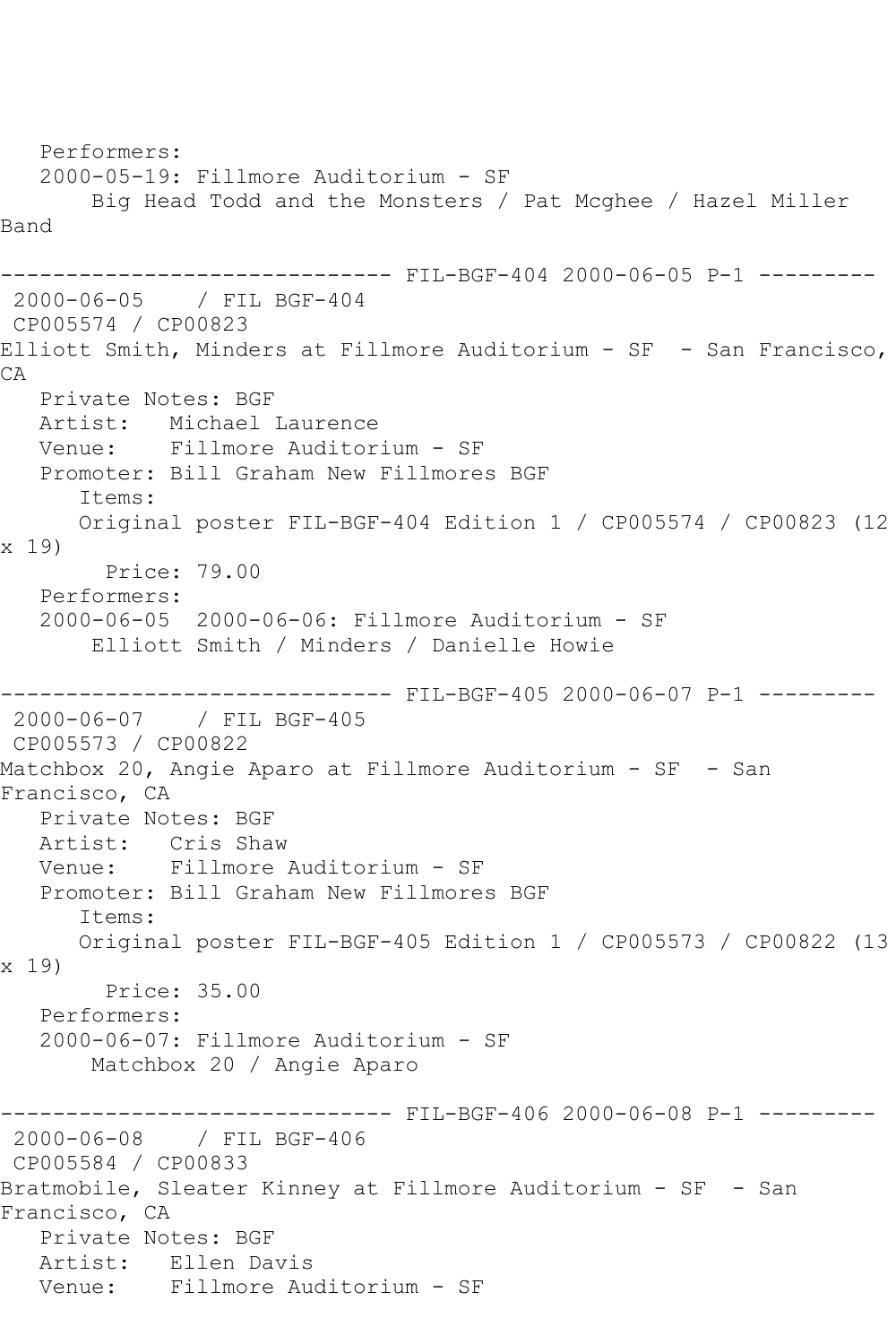Promoter: Bill Graham New Fillmores BGF Items: Original poster FIL-BGF-406 Edition 1 / CP005584 / CP00833 (13 x 19) Price: 29.00 Performers: 2000-06-08: Fillmore Auditorium - SF Bratmobile / Sleater Kinney ------------------------------ FIL-BGF 2000-06-09 P --------- 2000-06-09 / FIL BGF CP010548 / CS06585 Incredibly Strange Wrestling, Fear at Fillmore Auditorium - SF - San Francisco, CA Private Notes: BGF Artist: Chuck Sperry Venue: Fillmore Auditorium - SF Promoter: Bill Graham New Fillmores BGF Items: Original poster FIL-BGF / CP010548 / CS06585 (13 x 19) Original poster FIL-BGF / CP010810 / CS06847 (13 x 19) Performers: 2000-06-09: Fillmore Auditorium - SF Incredibly Strange Wrestling / Fear / Stiches / Smogtown ------------------------------ FIL-BGF-407 2000-06-10 P-1 --------- 2000-06-10 / FIL BGF-407 CP005536 / CP00785 Primal Scream at Fillmore Auditorium - SF - San Francisco, CA Private Notes: BGF Artist: Ryan Blum Venue: Fillmore Auditorium - SF Promoter: Bill Graham New Fillmores BGF Items: Original poster FIL-BGF-407 Edition 1 / CP005536 / CP00785 (13 x 19) Price: 29.00 Performers: 2000-06-10: Fillmore Auditorium - SF Primal Scream ------------------------------ FIL-BGF-408 2000-06-22 P-1 --------- 2000-06-22 / FIL BGF-408 CP005535 / CP00784 Alanis Morissette, Tinfed at Fillmore Auditorium - SF - San Francisco, CA Private Notes: BGF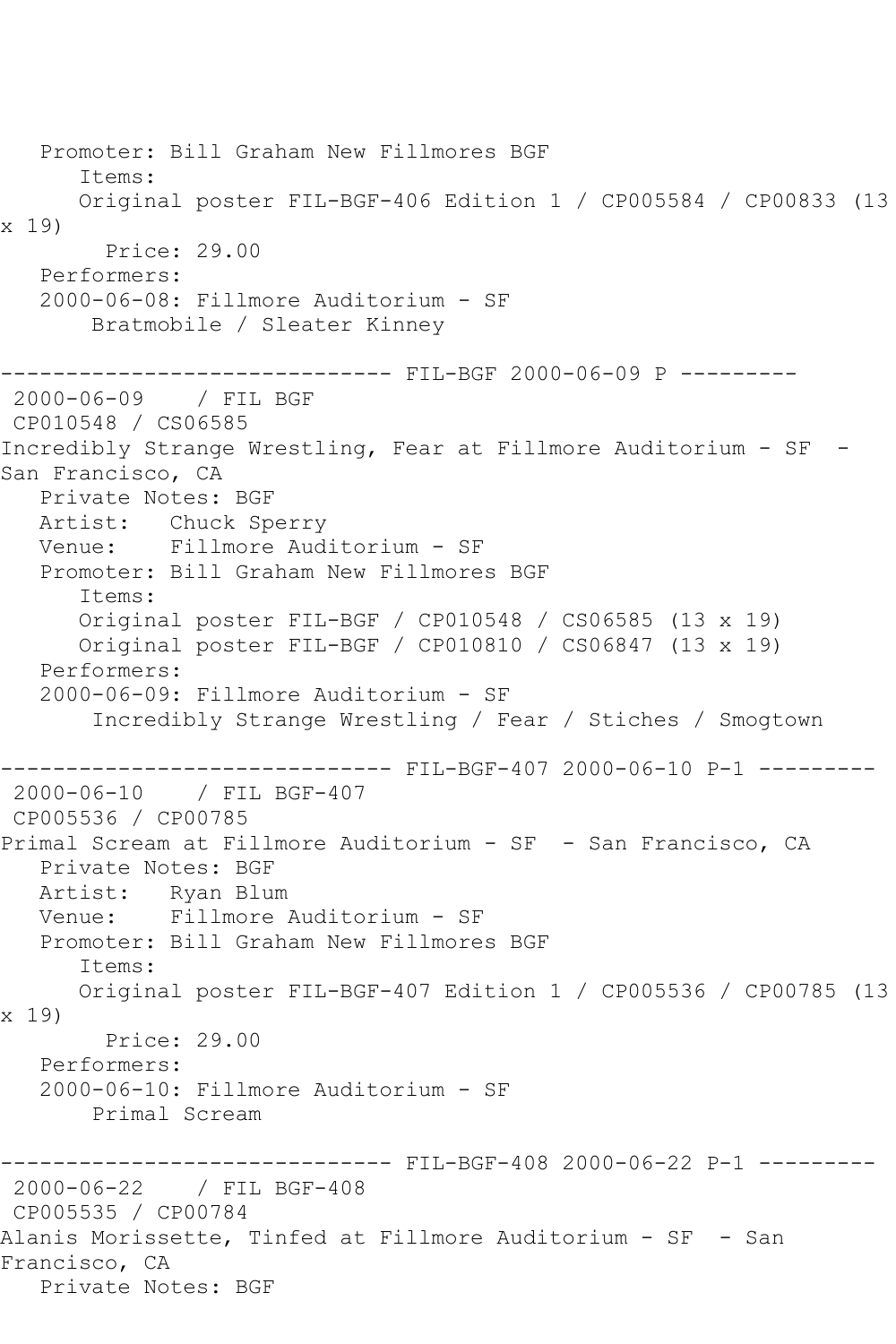Artist: Alison Zawacki Venue: Fillmore Auditorium - SF Promoter: Bill Graham New Fillmores BGF Items: Original poster FIL-BGF-408 Edition 1 / CP005535 / CP00784 (13 x 19) Price: 41.00 Performers: 2000-06-22: Fillmore Auditorium - SF Alanis Morissette / Tinfed ----------- FIL-BGF-409 2000-07-17 P-1 ---------2000-07-17 / FIL BGF-409 CP005534 / CP00783 Travis, Leona Naiess at Fillmore Auditorium - San Francisco, CA Private Notes: BGF Artist: Rex Ray Venue: Fillmore Auditorium - SF Promoter: Bill Graham New Fillmores BGF Items: Original poster FIL-BGF-409 Edition 1 / CP005534 / CP00783 (13 x 19) Price: 29.00 Performers: 2000-07-17: Fillmore Auditorium - SF Travis / Leona Naess ------------------------------ FIL 2000-07-27 P --------- 2000-07-27 / FIL CP031142 / NM11092 Rage Against the Machine, Gang Starr at The Fillmore, S.F. Artist: Randy Tuten<br>Venue: Fillmore Aud Fillmore Auditorium - SF Items: Original poster FIL / CP031142 / NM11092 Notes: The band asked Bill Graham Presents to hire me to design a poster because they liked my work. The drawing of Mount Rushmore with revolutionaries (Che Guevara, Zapata, Angela Davis & Malcolm X) instead of presidents was at the suggestion of the band and was done by Whit Clifton. We completed the job, but the band kept cancelling for one reason or another. The concert was canceled twice, and never actually took place. Performers: 2000-07-27 2000-07-28: Fillmore Auditorium - SF Rage Against the Machine / Gang Starr / Chuck D's

Confrontation Camp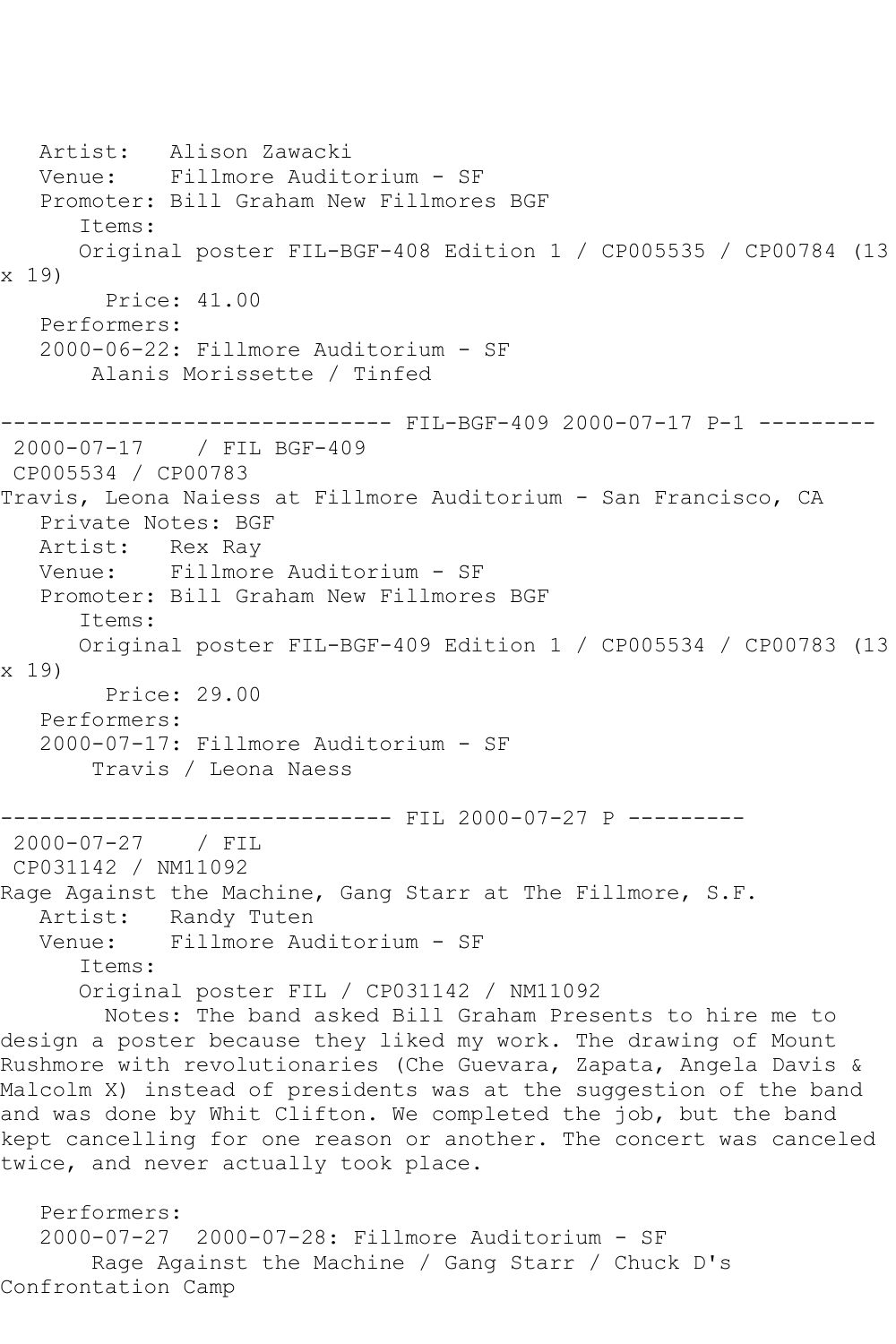```
------------------------------ FIL-BGF-411 2000-07-29 P-1 ---------
2000-07-29 / FIL BGF-411
CP005532 / CP00781
Wilco, Minibar at Fillmore Auditorium - SF - San Francisco, CA
   Private Notes: BGF
   Artist: Christopher Peterson
   Venue: Fillmore Auditorium - SF
   Promoter: Bill Graham New Fillmores BGF
      Items:
      Original poster FIL-BGF-411 Edition 1 / CP005532 / CP00781 (13 
x 19)
         Price: 29.00
   Performers:
   2000-07-29: Fillmore Auditorium - SF
       Wilco / Minibar
   2000-07-30: Wilco / Tim Easton / Howe Gelb
   2000-07-31: Howe Gelb / Christy Mcwilson / Wilco
------------------------------ FIL-BGSE-025 2000-08-02 P-1 ---------
2000-08-02 / FIL BGSE-025
CP005498 / CP00747
Business 2.0: 2nd Anniversary Bash @ The Fillmore
   Private Notes: BGSE *
      Series: 2nd Anniversary Bash
   Artist: Rex Ray
   Venue: Fillmore Auditorium - SF
   Promoter: Bill Graham Special Events
      Items:
      Original poster FIL-BGSE-025 Edition 1 / CP005498 / CP00747 
(13 x 19)
        Price: 20.00
   Performers:
   2000-08-02: Fillmore Auditorium - SF
       Vivendo De Pao / Eric and Ara Utamu
------------------------------ FIL-BGF-410 2000-08-10 P-1 ---------
2000-08-10 / FIL BGF-410
CP005533 / CP00782
Brian Setzer Orchestra, Sean Kennedy and the King Cats at Fillmore 
Auditorium - SF - San Francisco, CA
   Private Notes: BGF
   Artist: Alison Zawacki
   Venue: Fillmore Auditorium - SF
   Promoter: Bill Graham New Fillmores BGF
      Items:
```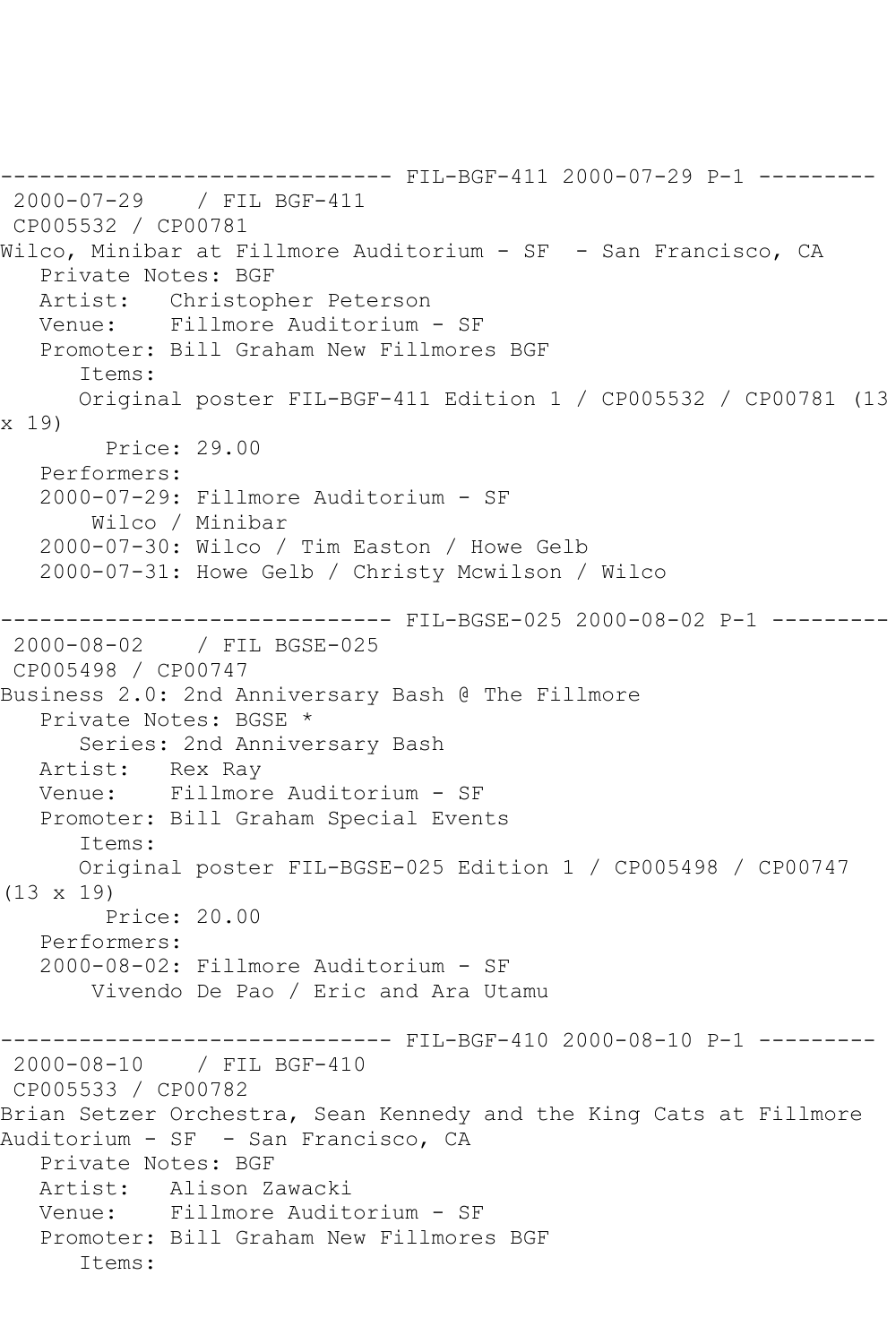Original poster FIL-BGF-410 Edition 1 / CP005533 / CP00782 (13 x 19) Price: 35.00 Performers: 2000-08-10: Fillmore Auditorium - SF Brian Setzer Orchestra / Sean Kennedy and the King Cats ------------------------------ FIL 2000-08-14 P-1 --------- 2000-08-14 / FIL CP021566 / XM20000814S Dwight Yoakam at Fillmore - San Francisco, CA Venue: Fillmore Auditorium - SF Items: Original poster FIL Edition 1 / CP021566 / XM20000814S Performers: 2000-08-14: Fillmore Auditorium - SF Dwight Yoakam ----------- FIL-BGF-412 2000-08-16 P-1 ---------2000-08-16 / FIL BGF-412 CP005531 / CP00780 Cypress Hill, Dilated Peoples at Fillmore Auditorium - SF - San Francisco, CA Private Notes: BGF Artist: D. Sean MacDonald<br>Venue: Fillmore Auditori Fillmore Auditorium - SF Promoter: Bill Graham New Fillmores BGF Items: Original poster FIL-BGF-412 Edition 1 / CP005531 / CP00780 (13 x 19) Price: 29.00 Performers: 2000-08-16: Fillmore Auditorium - SF Cypress Hill / Dilated Peoples ------------------------------ FIL-BGF 2000-08-18 P --------- 2000-08-18 / FIL BGF CP010547 / CS06584 Incredibly Strange Wrestling, Supersuckers at Fillmore Auditorium - SF - San Francisco, CA Private Notes: BGF Artist: Chuck Sperry Venue: Fillmore Auditorium - SF Promoter: Bill Graham New Fillmores BGF Items: Original poster FIL-BGF / CP010547 / CS06584 (13 x 19) Performers: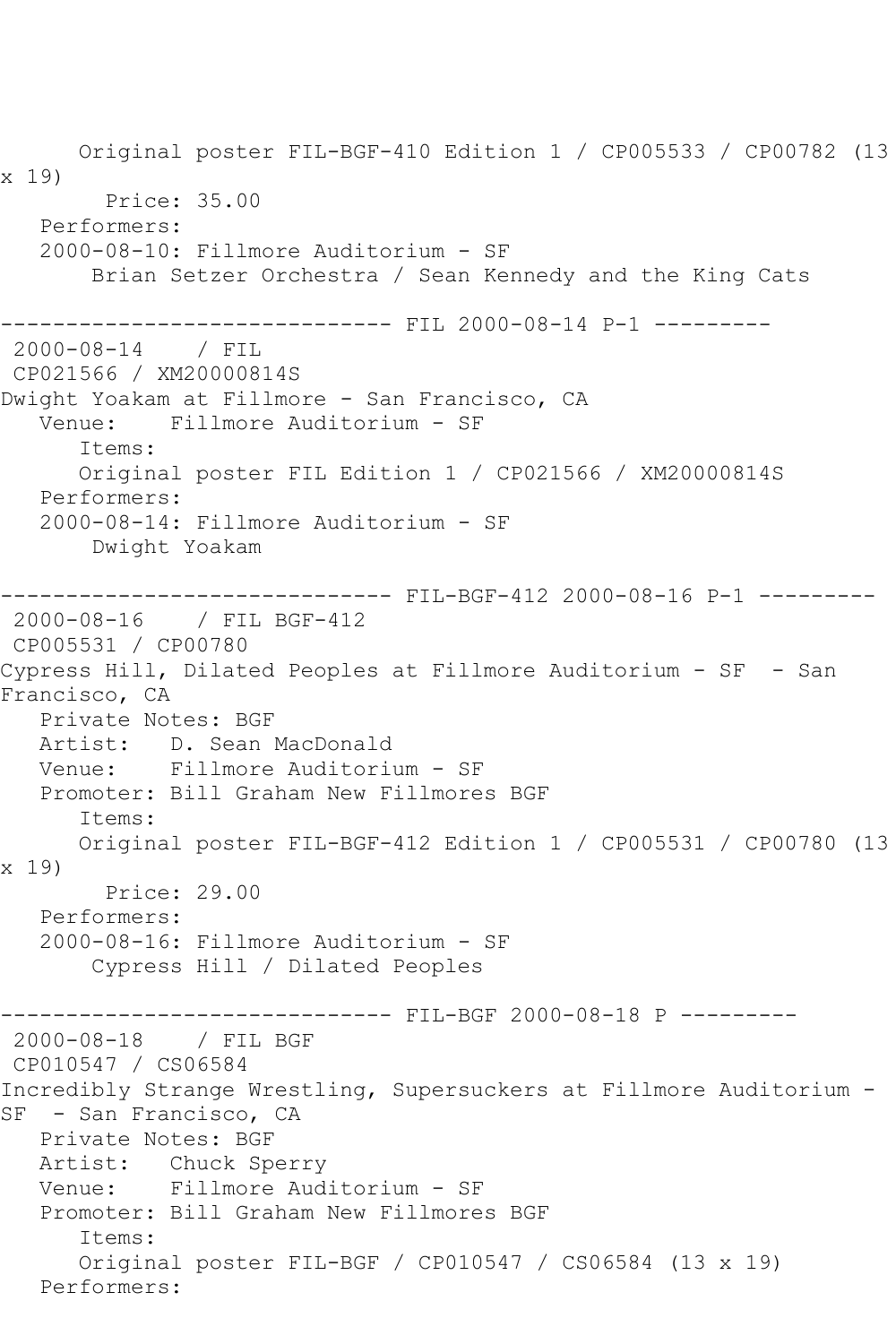2000-08-18: Fillmore Auditorium - SF Incredibly Strange Wrestling / Supersuckers / Real Mckenzies / Demonics ------------------------------ FIL-BGF-413 2000-08-19 P-1 --------- 2000-08-19 / FIL BGF-413 CP005530 / CP00779 Colonel Les Claypools' Fearless Flying Frog Brigade, Jeff Chimenti at Fillmore Auditorium - San Francisco, CA Private Notes: BGF Artist: Dusty Cox<br>Venue: Fillmore Fillmore Auditorium - SF Promoter: Bill Graham New Fillmores BGF Items: Original poster FIL-BGF-413 Edition 1 / CP005530 / CP00779 (13 x 19) Price: 29.00 Performers: 2000-08-19: Fillmore Auditorium - SF Col. Less Claypools Fearless Flying Frog Brigade / Jeff Chimenti / Jay Lane / Todd Huth / Skerik Eenor ------------------------------ FIL-BGF-414 2000-08-25 P-1 --------- 2000-08-25 / FIL BGF-414 CP005529 / CP00778 George Thorogood, Destroyers at Fillmore Auditorium - SF - San Francisco, CA Private Notes: BGF Artist: Randy Tuten Venue: Fillmore Auditorium - SF Promoter: Bill Graham New Fillmores BGF Items: Original poster FIL-BGF-414 Edition 1 / CP005529 / CP00778 (13 x 19) Price: 53.00 Performers: 2000-08-25: Fillmore Auditorium - SF George Thorogood / Destroyers / Sista Monica ------------------------------ FIL-BGF-415 2000-08-26 P-1 --------- 2000-08-26 / FIL BGF-415 CP005528 / CP00777 Stronke 9, Splender at Fillmore Auditorium - San Francisco, CA Private Notes: BGF Artist: J. Shea Venue: Fillmore Auditorium - SF Promoter: Bill Graham New Fillmores BGF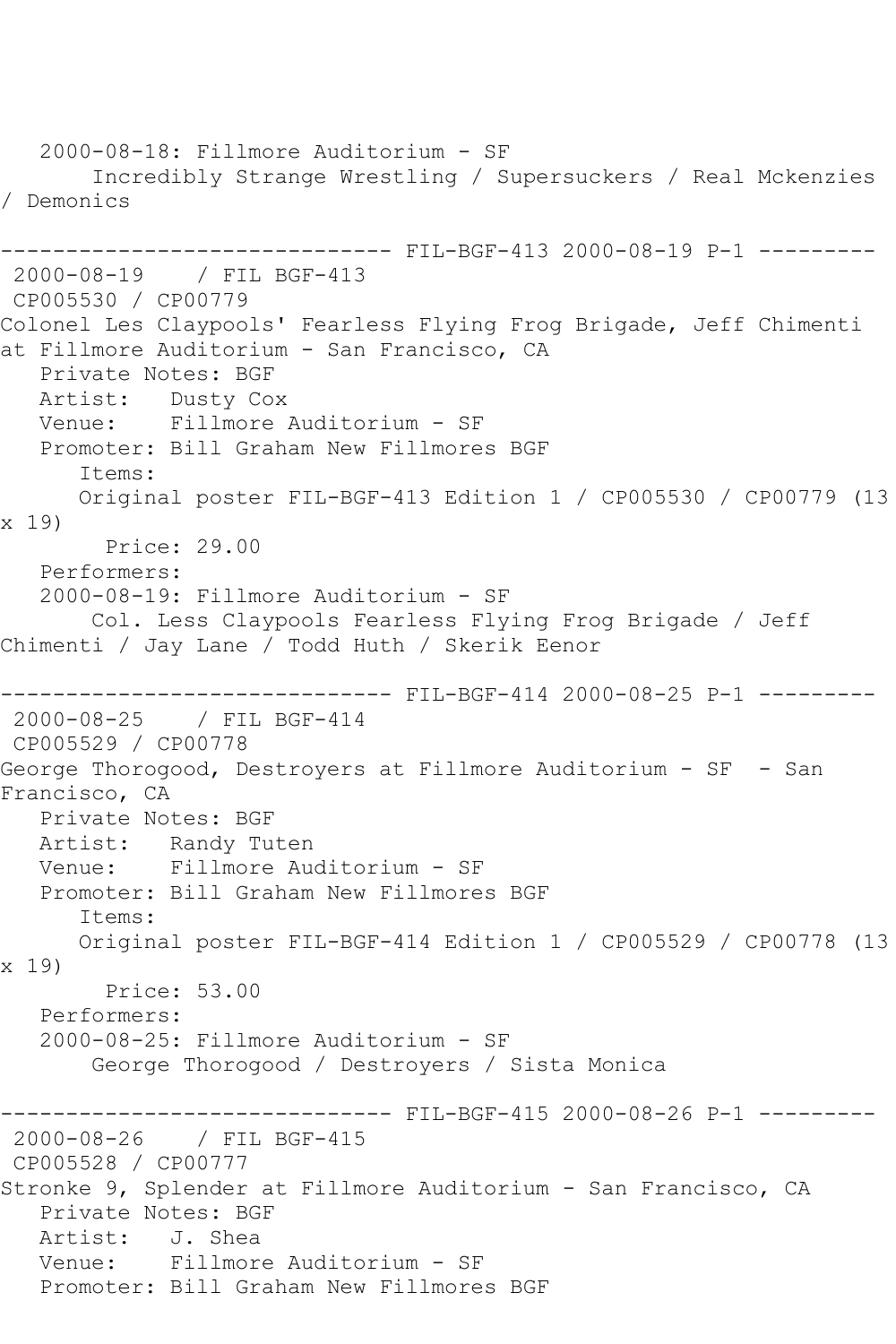Items: Original poster FIL-BGF-415 Edition 1 / CP005528 / CP00777 (13 x 19) Price: 29.00 Performers: 2000-08-26: Fillmore Auditorium - SF Stroke-9 / Splender / Sr 71 ------------------------------ FIL-BGP-244 2000-09-01 P-1 --------- 2000-09-01 / FIL BGP-244 CP005490 / CP00739 A Perfect Circle at Fillmore - San Francisco, CA Private Notes: BGP-244 Artist: Frank Wiedemann Venue: Fillmore Auditorium - SF Promoter: Bill Graham Presents BGP Items: Original poster FIL-BGP-244 Edition 1 / CP005490 / CP00739 (13  $x 19 - 1/4$  Price: 35.00 Performers: 2000-09-01: Fillmore Auditorium - SF Perfect Circle 2000-09-06: ------------------------------ FIL-BGF-416 2000-09-06 P-1 --------- 2000-09-06 / FIL BGF-416 CP005527 / CP00776 David Gray, Joseph Arthur at Fillmore Auditorium - SF - San Francisco, CA Private Notes: BGF Artist: Scott Idleman Venue: Fillmore Auditorium - SF Promoter: Bill Graham New Fillmores BGF Items: Original poster FIL-BGF-416 Edition 1 / CP005527 / CP00776 (13 x 19) Price: 29.00 Performers: 2000-09-06: Fillmore Auditorium - SF David Gray / Joseph Arthur ------------------------------ FIL-BGF-417 2000-09-15 P-1 --------- 2000-09-15 / FIL BGF-417 CP005526 / CP00775 Joan Osborne, Lina at Fillmore Auditorium - SF - San Francisco, CA Private Notes: BGF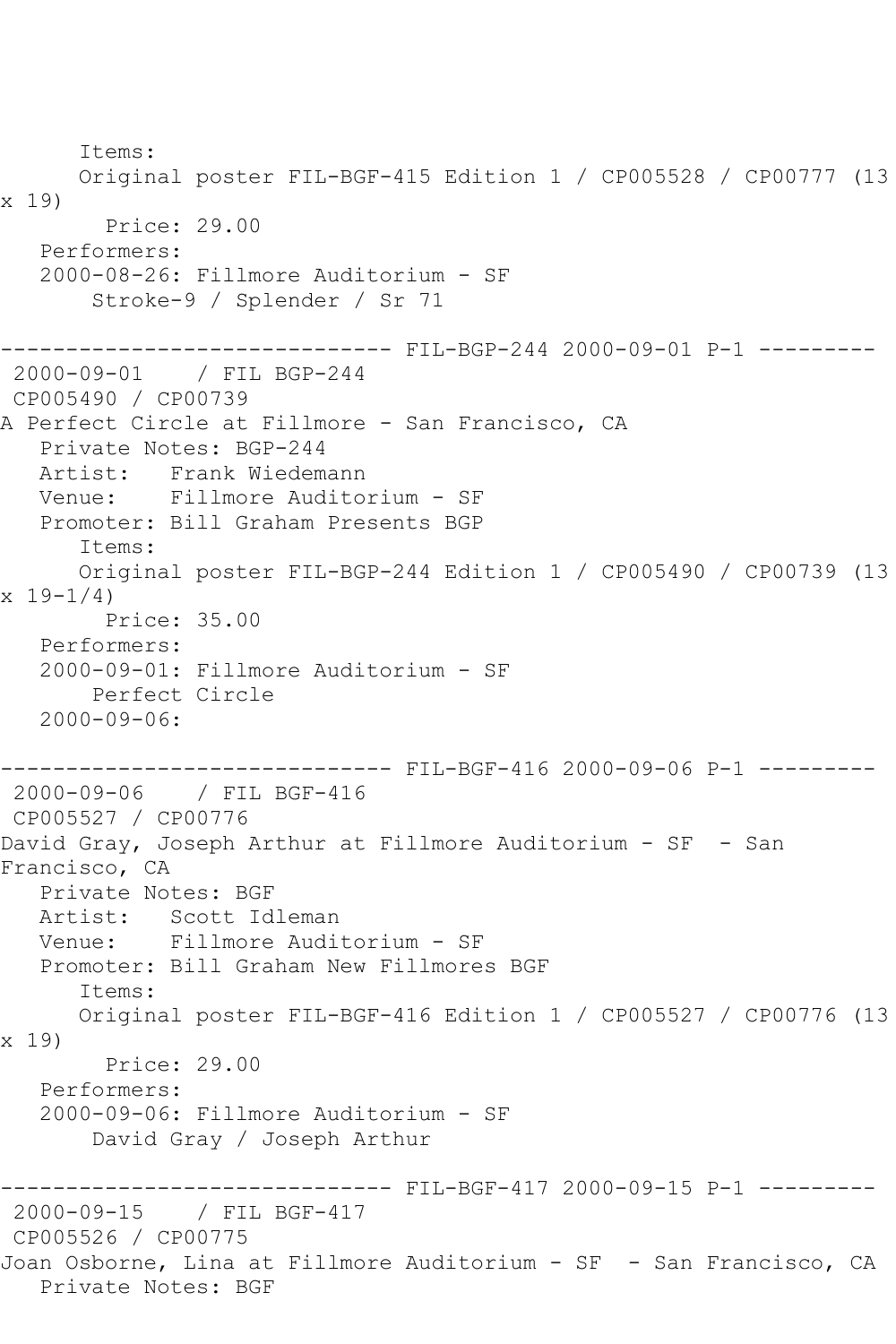```
 Artist: Alison Zawacki
   Venue: Fillmore Auditorium - SF
   Promoter: Bill Graham New Fillmores BGF
      Items:
      Original poster FIL-BGF-417 Edition 1 / CP005526 / CP00775 (13 
x 19)
        Price: 29.00
   Performers:
   2000-09-15: Fillmore Auditorium - SF
       Joan Osborne / Lina
   ------------------------------ FIL-BGF-418 2000-09-18 P-1 ---------
2000-09-18 / FIL BGF-418
CP005525 / CP00774
Jurassic 5, Dilated Peoples at Fillmore Auditorium - SF - San 
Francisco, CA
   Private Notes: BGF
   Artist: Lisa Eng
   Venue: Fillmore Auditorium - SF
   Promoter: Bill Graham New Fillmores BGF
      Items:
      Original poster FIL-BGF-418 Edition 1 / CP005525 / CP00774 (13 
x 19)
        Price: 29.00
   Performers:
   2000-09-18 2000-09-19: Fillmore Auditorium - SF
       Jurassic 5 / Dilated Peoples / Beat Junkies / Shortkut / Cut 
Chemist / Mc Supernatual
------------------------------ FIL-BGF-419 2000-09-22 P-1 ---------
2000-09-22 / FIL BGF-419
CP005510 / CP00759
Karl Denson's Tiny Universe, Tiny Universe at Fillmore Auditorium -
SF - San Francisco, CA
   Private Notes: BGF
   Artist: Steven Lafler
   Venue: Fillmore Auditorium - SF
   Promoter: Bill Graham New Fillmores BGF
      Items:
      Original poster FIL-BGF-419 Edition 1 / CP005510 / CP00759 (13 
x 19)
        Price: 29.00
   Performers:
   2000-09-22 2000-09-23: Fillmore Auditorium - SF
       Karl Denson's Tiny Universe / Tiny Universe / Robert Walter's 
20th Congress
```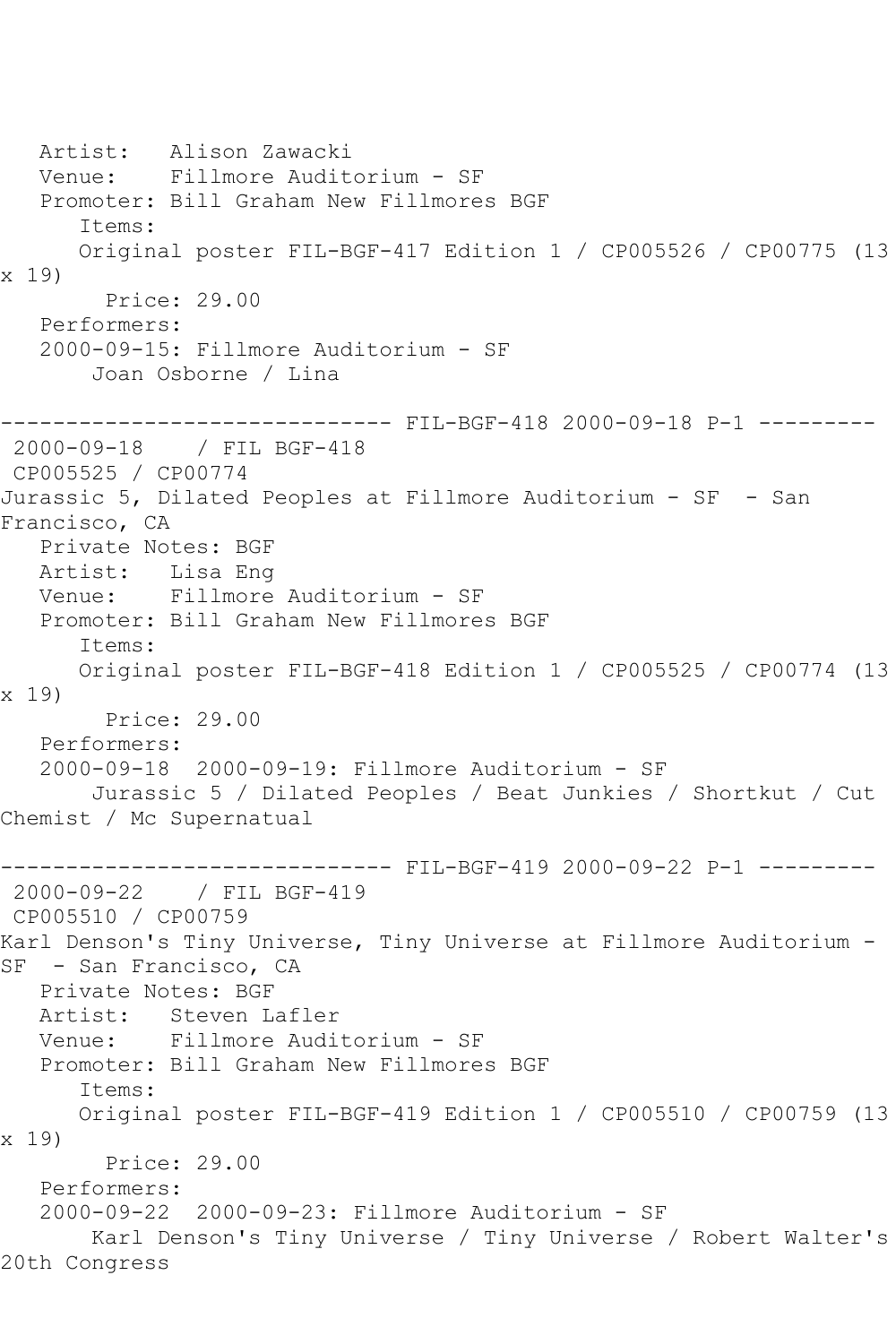------------------------------ FIL-BGF-420 2000-09-24 P-1 --------- 2000-09-24 / FIL BGF-420 CP005523 / CP00772 Saint Etienne, KHZ at Fillmore Auditorium - SF - San Francisco, CA Private Notes: BGF<br>Artist: Frank Wie Artist: Frank Wiedemann Venue: Fillmore Auditorium - SF Promoter: Bill Graham New Fillmores BGF Items: Original poster FIL-BGF-420 Edition 1 / CP005523 / CP00772 (13 x 19) Price: 29.00 Performers: 2000-09-24: Fillmore Auditorium - SF Saint Etienne / KHZ ------------------------------ FIL-BGF-421 2000-09-26 P-1 --------- 2000-09-26 / FIL BGF-421 CP005522 / CP00771 Emmylou Harris, Buddy and Julie Miller at Fillmore Auditorium - SF - San Francisco, CA Private Notes: BGF Artist: Jim Phillips Venue: Fillmore Auditorium - SF Promoter: Bill Graham New Fillmores BGF Items: Original poster FIL-BGF-421 Edition 1 / CP005522 / CP00771 (13 x 19) Price: 41.00 Performers: 2000-09-26: Fillmore Auditorium - SF Emmylou Harris / Buddy and Julie Miller ------------------------------ FIL-BGF-422 2000-10-03 P-1 --------- 2000-10-03 / FIL BGF-422 CP005521 / CP00770 Billy Bragg, Kevin So at Fillmore Auditorium - SF - San Francisco, CA Private Notes: BGF<br>Artist: H. Shea H. Shea Venue: Fillmore Auditorium - SF Promoter: Bill Graham New Fillmores BGF Items: Original poster FIL-BGF-422 Edition 1 / CP005521 / CP00770 (13 x 19) Price: 29.00 Performers: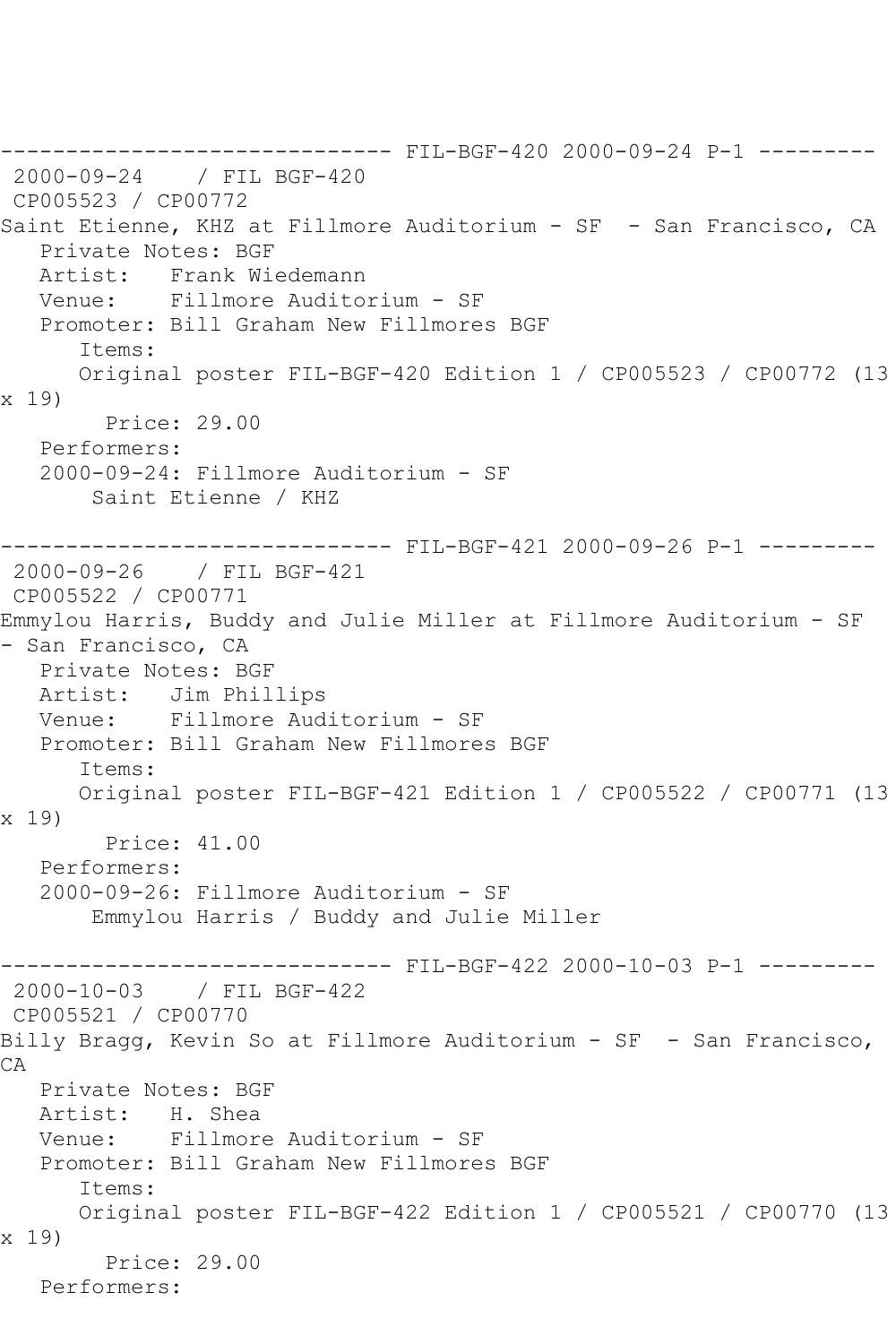```
 2000-10-03: Fillmore Auditorium - SF
       Billy Bragg / Kevin So / Blokes
------------------------------ FIL-BGF-423 2000-10-07 P-1 ---------
2000-10-07 / FIL BGF-423
CP005520 / CP00769
AFI, Nerve Agents at Fillmore Auditorium - SF - San Francisco, CA
   Private Notes: BGF
   Artist: Chris Shaw
   Venue: Fillmore Auditorium - SF
   Promoter: Bill Graham New Fillmores BGF
      Items:
      Original poster FIL-BGF-423 Edition 1 / CP005520 / CP00769 (13 
x 19)
        Price: 29.00
   Performers:
   2000-10-07: Fillmore Auditorium - SF
       AFI / Nerve Agents / Tiger Army
------------------------------ FIL-BGF-424 2000-10-08 P-1 ---------
2000-10-08 / FIL BGF-424
CP005519 / CP00768
Modest Mouse, Black Heart Procession at Fillmore Auditorium - SF -
San Francisco, CA
   Private Notes: BGF
   Artist: Justin White
   Venue: Fillmore Auditorium - SF
   Promoter: Bill Graham New Fillmores BGF
      Items:
      Original poster FIL-BGF-424 Edition 1 / CP005519 / CP00768 (13 
x 19)
        Price: 23.00
   Performers:
   2000-10-08 2000-10-09: Fillmore Auditorium - SF
       Modest Mouse / Black Heart Procession / Mirah and the 
Microphones
                   ----------- FIL-BGF-425 2000-10-19 P-1 ---------
2000-10-19 / FIL BGF-425
CP005518 / CP00767
King Crimson at Fillmore Auditorium - SF - San Francisco, CA
   Private Notes: BGF
   Artist: Ryan Blum
   Venue: Fillmore Auditorium - SF
   Promoter: Bill Graham New Fillmores BGF
      Items:
```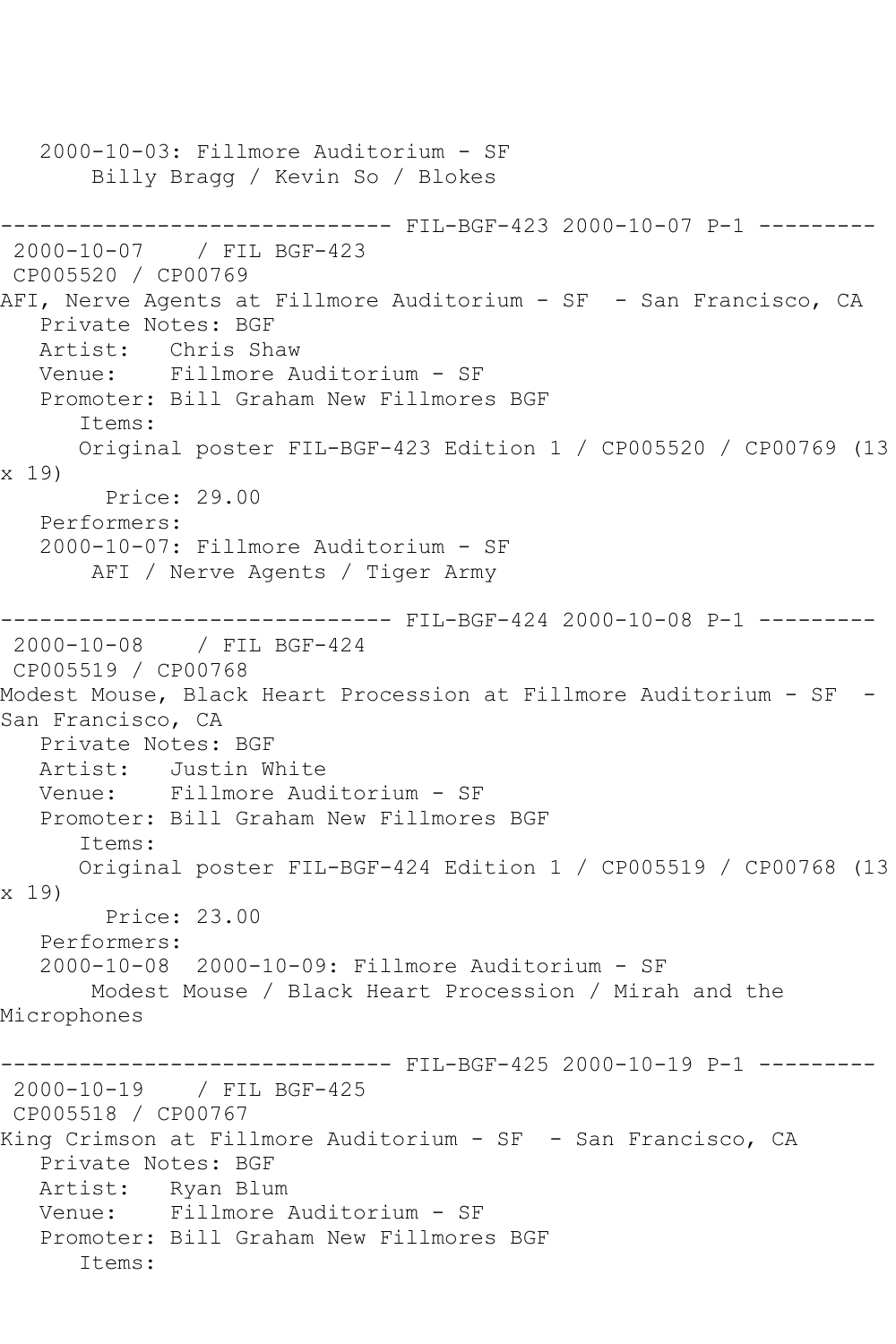Original poster FIL-BGF-425 Edition 1 / CP005518 / CP00767 (13 x 19) Price: 29.00 Performers: 2000-10-19 2000-10-21: Fillmore Auditorium - SF King Crimson ------------------------------ FIL-BGF-426 2000-10-24 P-1 --------- 2000-10-24 / FIL BGF-426 CP005517 / CP00766 Tragically Hip, Chris Brown at Fillmore Auditorium - SF - San Francisco, CA Private Notes: BGF Artist: Hugh D' Andrade Venue: Fillmore Auditorium - SF Promoter: Bill Graham New Fillmores BGF Items: Original poster FIL-BGF-426 Edition 1 / CP005517 / CP00766 (13 x 19) Price: 41.00 Performers: 2000-10-24 2000-10-24: Fillmore Auditorium - SF Tragically Hip / Chris Brown / Kate Fenner ------------------------------ FIL-BGF-427 2000-10-27 P-1 --------- 2000-10-27 / FIL BGF-427 CP005516 / CP00765 James Michael, Beautiful South at Fillmore Auditorium - SF [San Francisco, CA] Private Notes: BGF Artist: Frank Wiedemann Venue: Fillmore Auditorium - SF Promoter: Bill Graham New Fillmores BGF Items: Original poster FIL-BGF-427 Edition 1 / CP005516 / CP00765 (13 x 19) Price: 23.00 Performers: 2000-10-27: Fillmore Auditorium - SF James Michael / Beautiful South ------------------------------ FIL-BGF-428 2000-10-31 P-1 --------- 2000-10-31 / FIL BGF-428 CP005515 / CP00764 Cramps at Fillmore Auditorium - SF - San Francisco, CA Private Notes: BGF Event: Hallowen 2000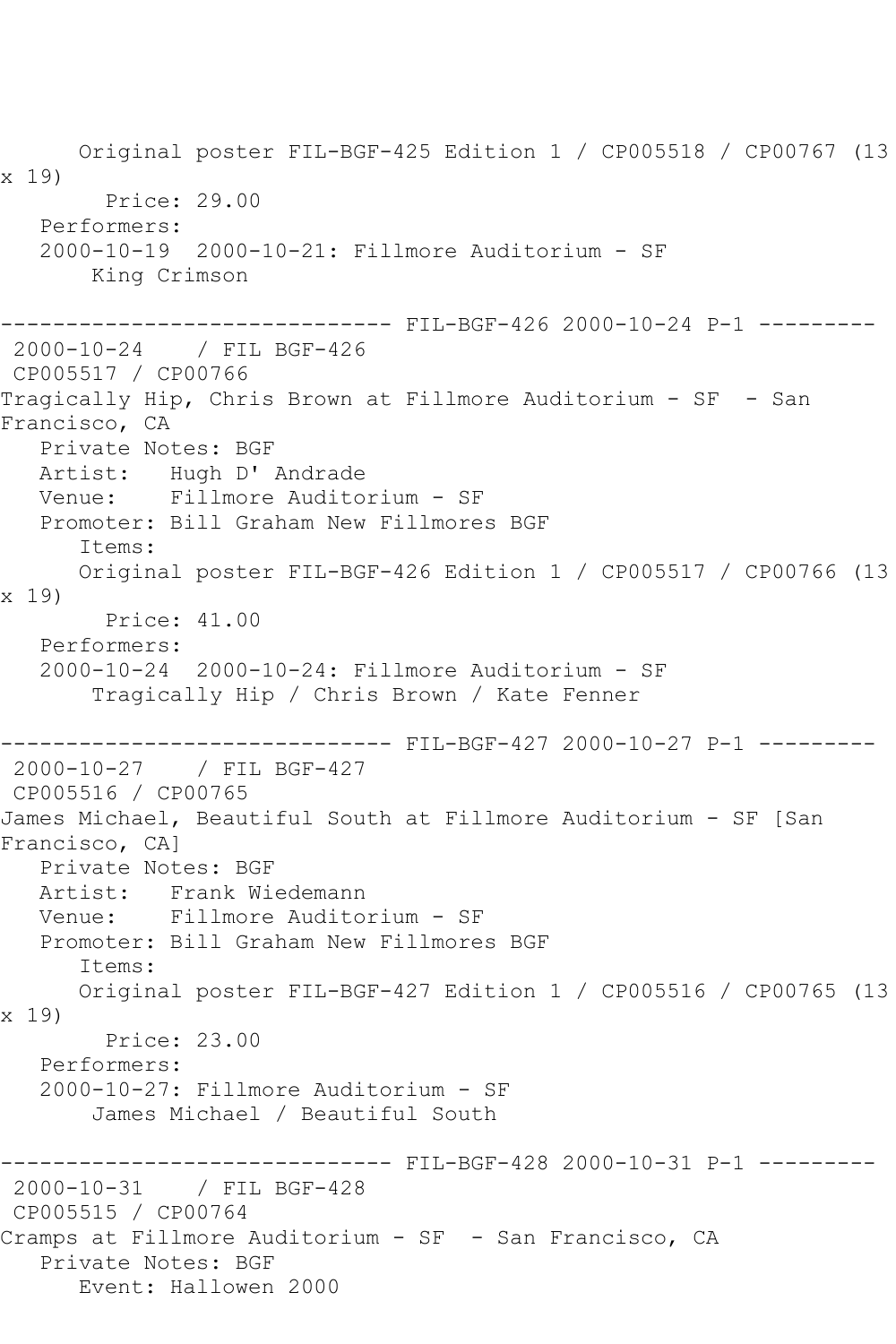Artist: Whit Clifton Venue: Fillmore Auditorium - SF Promoter: Bill Graham New Fillmores BGF Items: Original poster FIL-BGF-428 Edition 1 / CP005515 / CP00764 (13 x 19) Price: 41.00 Performers: 2000-10-31: Fillmore Auditorium - SF Cramps ------------------------------ FIL-BGF-429 2000-11-03 P-1 --------- 2000-11-03 / FIL BGF-429 CP005514 / CP00763 Train, Glen Phillips at Fillmore Auditorium - SF - San Francisco, CA Private Notes: BGF Artist: Lisa Eng Venue: Fillmore Auditorium - SF Promoter: Bill Graham New Fillmores BGF Items: Original poster FIL-BGF-429 Edition 1 / CP005514 / CP00763 (13 x 19) Price: 29.00 Performers: 2000-11-03: Fillmore Auditorium - SF Train / Glen Phillips ------------------------------ FIL-BGF-430 2000-11-10 P-1 --------- 2000-11-10 / FIL BGF-430 CP005513 / CP00762 Joan Baez, Stacey Earle at Fillmore Auditorium - SF - San Francisco, CA Private Notes: BGF Artist: Frank Wiedemann Venue: Fillmore Auditorium - SF Promoter: Bill Graham New Fillmores BGF Items: Original poster FIL-BGF-430 Edition 1 / CP005513 / CP00762 (13 x 19) Price: 41.00 Performers: 2000-11-10: Fillmore Auditorium - SF Joan Baez / Stacey Earle ------------------------------ -BGFD-006 2000-11-13 P-1 --------- 2000-11-13 / BGFD-006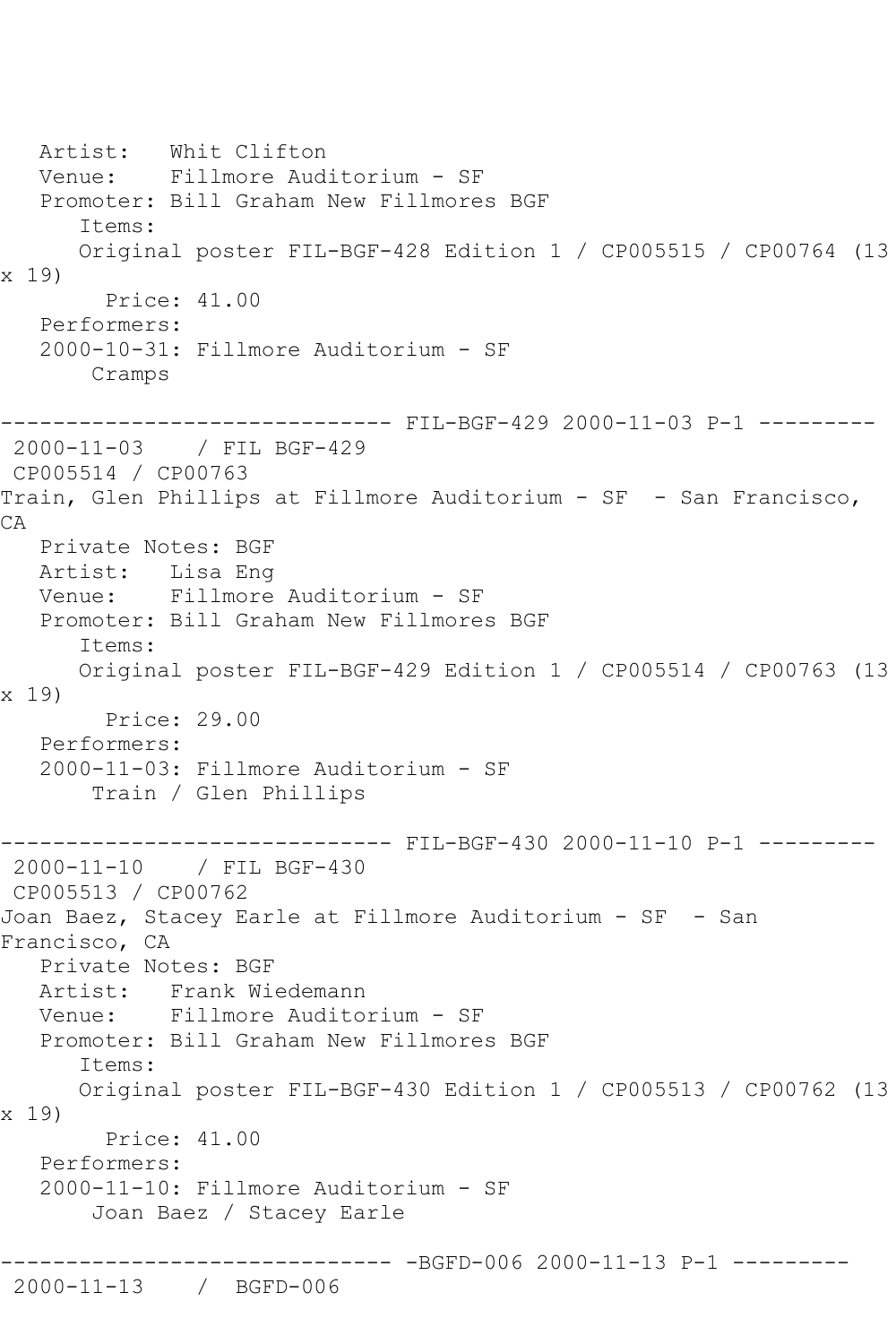CP009374 / CP19001113 Paul Simon at Paramount Theater, Oakland - Oakland, CA Private Notes: BGF Artist: Christopher Peterson Venue: Paramount Theater, Oakland Promoter: Bill Graham New Fillmores BGFD Items: Original poster -BGFD-006 / CP041008 (13 x 19) Original poster -BGFD-006 Edition 1 / CP009374 / CP19001113 (13 x 19) Price: 53.00 Performers: 2000-11-13 2000-11-14: Paramount Theater, Oakland Paramount Theater, Oakland Paul Simon 2000-11-20: Fillmore Auditorium, Denver ----------- FIL-BGSE-028 2000-12-01 P-1 ---------2000-12-01 / FIL BGSE-028 CP005502 / CP00751 Tech TV Holiday Bash: Cheeseballs at Fillmore Auditorium Private Notes: BGSE \* Artist: Randy Tuten Venue: Fillmore Auditorium - SF Promoter: Bill Graham Special Events Items: Original poster FIL-BGSE-028 Edition 1 / CP005502 / CP00751 (13 x 19) Price: 53.00 Performers: 2000-12-01: Fillmore Auditorium - SF Cheeseballs ------ FIL-BGF-431 2000-12-07 P-1 ---------2000-12-07 / FIL BGF-431 CP005512 / CP00761 Jorma Kaukonen, Jack Cassidy at Fillmore Auditorium - SF - San Francisco, CA Private Notes: BGF Artist: Rex Ray Venue: Fillmore Auditorium - SF Promoter: Bill Graham New Fillmores BGF Items: Original poster FIL-BGF-431 Edition 1 / CP005512 / CP00761 (13 x 19) Price: 35.00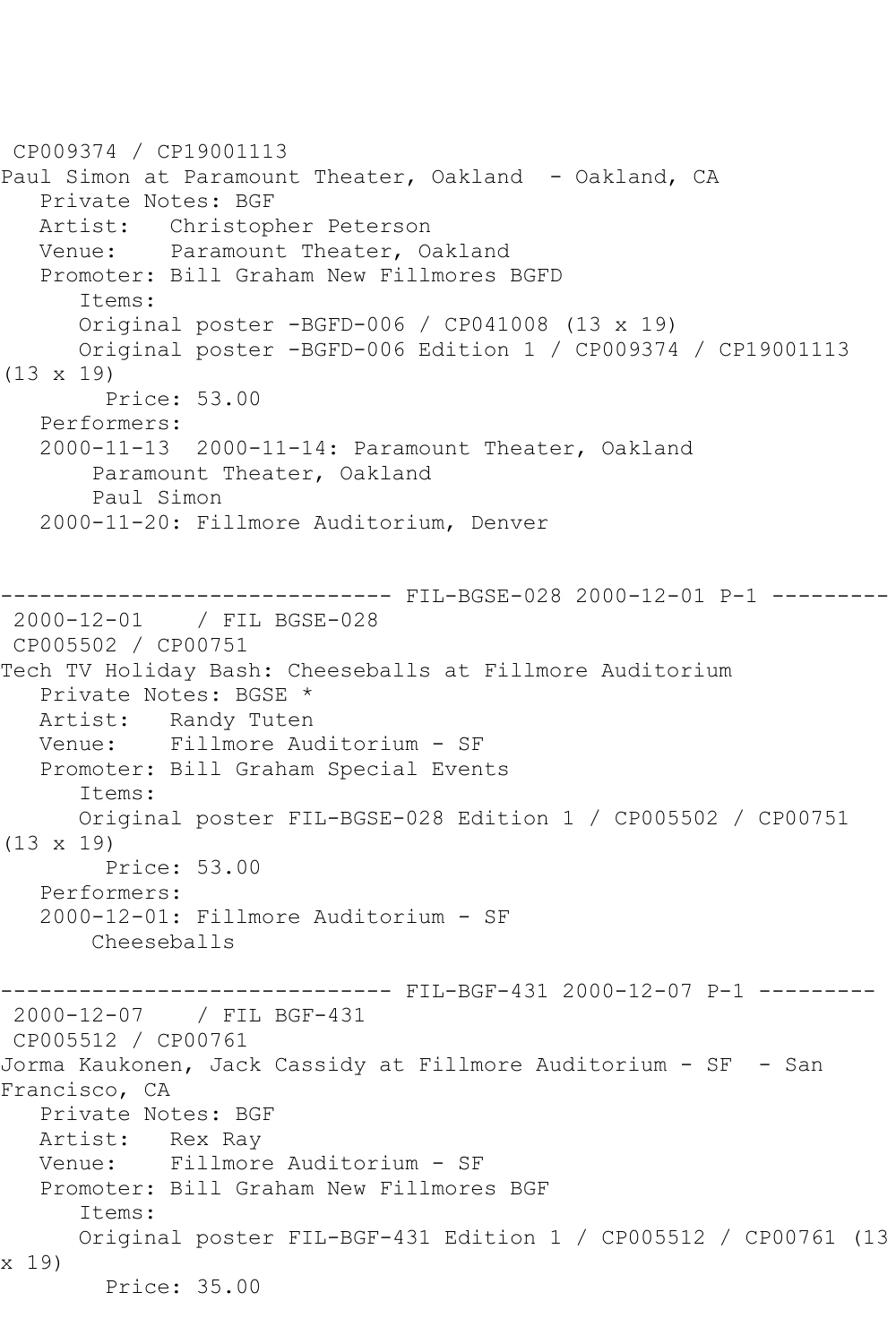Performers: 2000-12-07: Fillmore Auditorium - SF Jorma Kaukonen / Jack Cassidy / Hot Tuna ------------------------------ FIL-BGF-501 2000-12-12 P-1 --------- 2000-12-12 / FIL BGF-501 CP009072 / CP06227 Grant Lee Phillips, John Doe at Fillmore Auditorium - SF - San Francisco, CA Private Notes: BGF Artist: Frank Wiedemann Venue: Fillmore Auditorium - SF Promoter: Bill Graham New Fillmores BGF Items: Original poster FIL-BGF-501 Edition 1 / CP009072 / CP06227 (13 x 19) Price: 23.00 Performers: 2000-12-12: Fillmore Auditorium - SF Grant Lee Phillips / John Doe ------------------------------ FIL-BGF-433 2000-12-28 P-1 --------- 2000-12-28 / FIL BGF-433 CP005524 / CP00773 Joe Satriani at Fillmore Auditorium - SF - San Francisco, CA Private Notes: BGF Artist: Rex Ray Venue: Fillmore Auditorium - SF Promoter: Bill Graham New Fillmores BGF Items: Original poster FIL-BGF-433 Edition 1 / CP005524 / CP00773 (13 x 19) Price: 46.00 Performers: 2000-12-28 2000-12-29: Fillmore Auditorium - SF Joe Satriani ------------------------------ FILD-BGFD-007 2000-12-31 P-1 -------- - 2000-12-31 / FILD BGFD-007 CP041007 Big Head Todd and the Monsters, Monsters at Fillmore Auditorium Denver Private Notes: BGF Artist: J. Shea Venue: Fillmore Auditorium, Denver Promoter: Bill Graham New Fillmores BGFD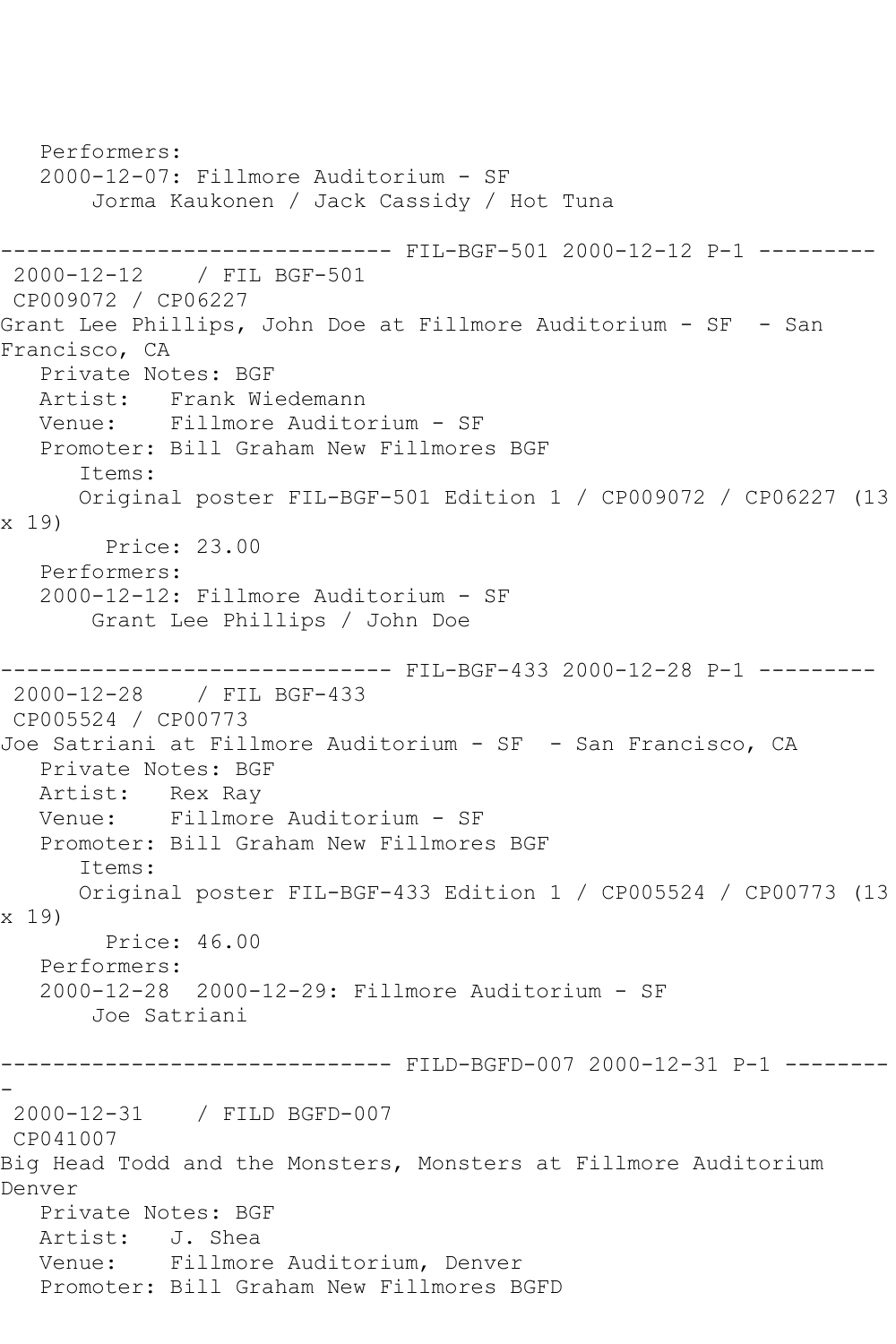Items: Original poster FILD-BGFD-007 Edition 1 / CP041007 (13 x 19) Price: 42.00 Performers: 2000-12-31: Fillmore Auditorium, Denver Big Head Todd and the Monsters / Monsters ------------------------------ FIL-BGF-434 2000-12-31 P-1 --------- 2000-12-31 / FIL BGF-434 CP005509 / CP00758 Les Claypool, Banyan at Fillmore - San Francisco, CA Private Notes: BGF Artist: Steven Cerio Venue: Fillmore Auditorium - SF Promoter: Bill Graham New Fillmores BGF Items: Original poster FIL-BGF-434 Edition 1 / CP005509 / CP00758 (13 x 19) Price: 35.00 Performers: 2000-12-31: Fillmore Auditorium - SF Les Claypool / Banyan / Fearless Flying Frog Brigade ------------------------------ FIL-BGF-435 2001-01-27 P-1 --------- 2001-01-27 / FIL BGF-435 CP005508 / CP00757 Donnas, Bratmobile at Fillmore Auditorium - SF - San Francisco, CA Private Notes: BGF Artist: Frank Wiedemann Venue: Fillmore Auditorium - SF Promoter: Bill Graham NF Clear Channel Items: Original poster FIL-BGF-435 Edition 1 / CP005508 / CP00757 (13 x 19) Price: 29.00 Performers: 2001-01-27: Fillmore Auditorium - SF Donnas / Bratmobile / Plus Ones ------------------------------ FIL-BGF-436 2001-01-30 P-1 --------- 2001-01-30 / FIL BGF-436 CP005507 / CP00756 Linkin Park, Taproot at Fillmore Auditorium - SF - San Francisco, CA Private Notes: BGF Artist: Arlene Owseichik -- Art Director Venue: Fillmore Auditorium - SF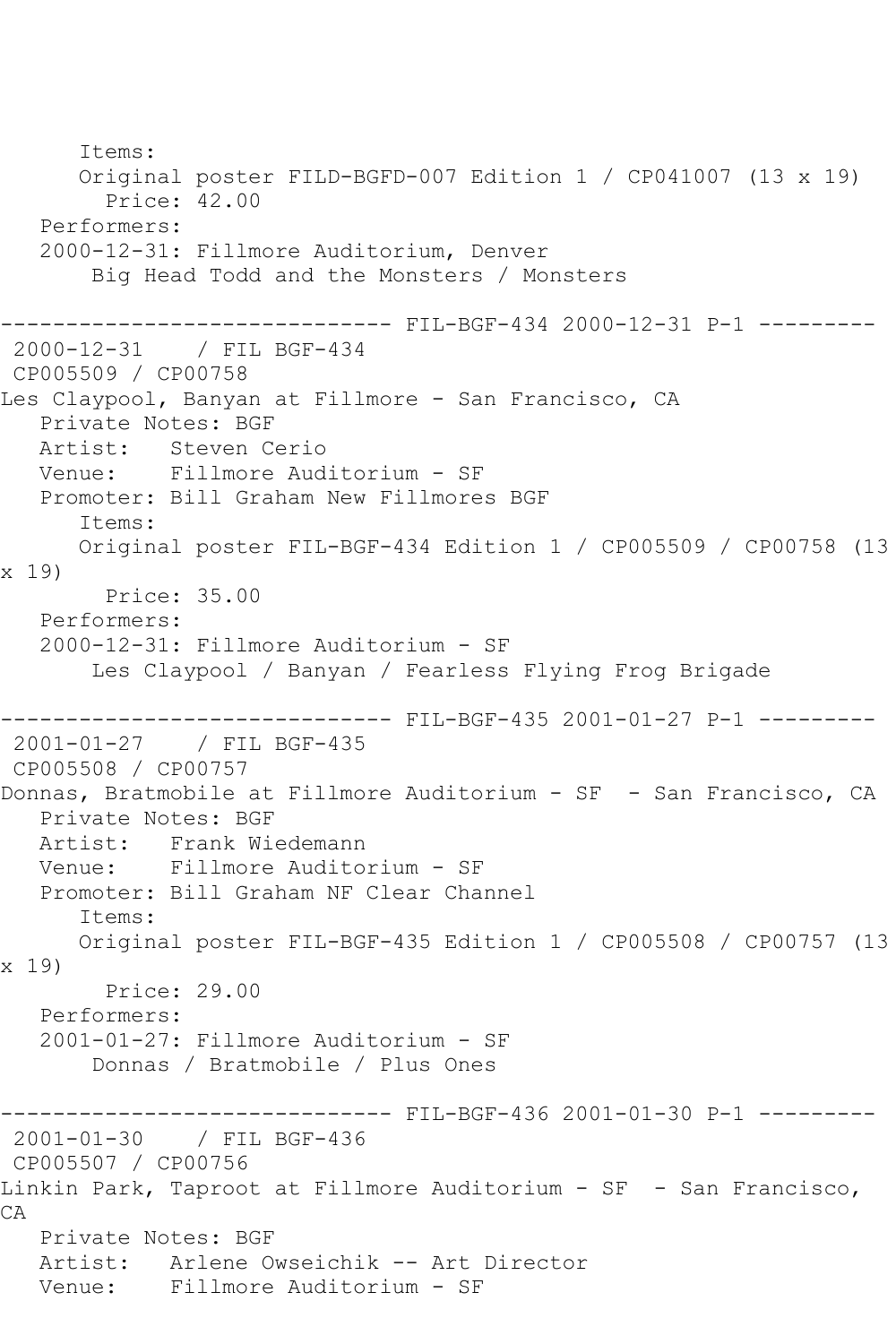Promoter: Bill Graham NF Clear Channel Items: Original poster FIL-BGF-436 Edition 1 / CP005507 / CP00756 (13 x 19) Price: 29.00 Performers: 2001-01-30: Fillmore Auditorium - SF Linkin Park / Taproot / Styles of Beyond ------------------------------ FIL-BGF-437 2001-02-06 P-1 --------- 2001-02-06 / FIL BGF-437 CP005506 / CP00755 18 Years of Abuse: Michael Hazlett at Fillmore Auditorium - San Francisco, CA Private Notes: BGF Artist: Harry Rossit Venue: Fillmore Auditorium - SF Promoter: Bill Graham NF Clear Channel Items: Original poster FIL-BGF-437 Edition 1 / CP005506 / CP00755 (13 x 19) Price: 158.00 Performers: 2001-02-06: Fillmore Auditorium - SF Michael Hazlett ------------------------------ FIL-BGF-438 2001-02-12 P-1 --------- 2001-02-12 / FIL BGF-438 CP005505 / CP00754 Coldplay, Powderfinger at Fillmore Auditorium - SF - San Francisco, CA Private Notes: BGF Artist: Craig Howell Venue: Fillmore Auditorium - SF Promoter: Bill Graham NF Clear Channel Items: Original poster FIL-BGF-438 Edition 1 / CP005505 / CP00754 (13 x 19) Price: 29.00 Performers: 2001-02-12: Fillmore Auditorium - SF Coldplay / Powderfinger ------------------------------ FIL-BGF-439 2001-02-21 P-1 --------- 2001-02-21 / FIL BGF-439 CP005504 / CP00753 Willie Nelson at Fillmore Auditorium - SF - San Francisco, CA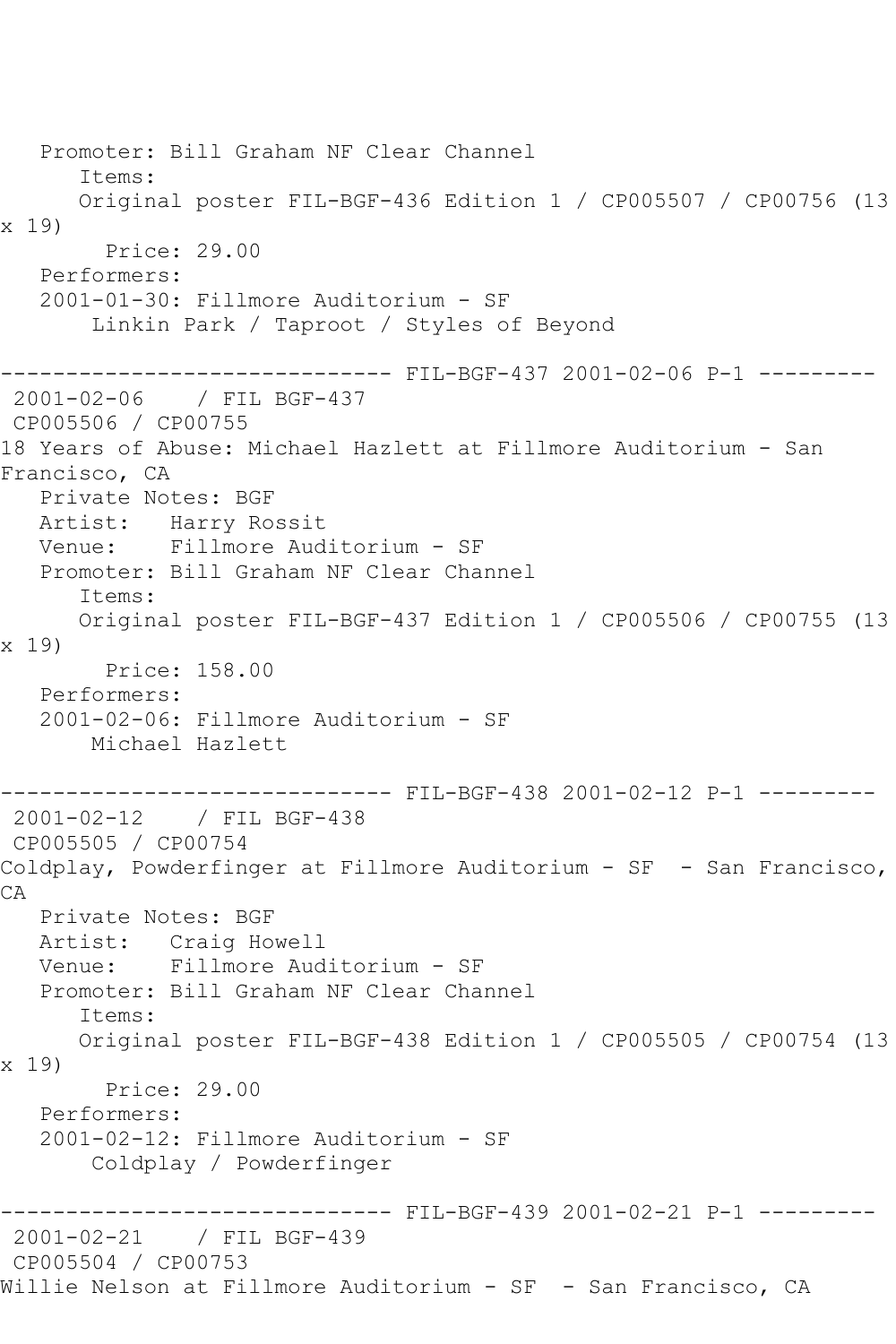Private Notes: BGF Artist: Joel Elrod Venue: Fillmore Auditorium - SF Promoter: Bill Graham NF Clear Channel Items: Original poster FIL-BGF-439 Edition 1 / CP005504 / CP00753 (13 x 19) Price: 46.00 Performers: 2001-02-21 2001-02-22: Fillmore Auditorium - SF Willie Nelson ------------------------------ FIL-BGF 2001-02-23 P --------- 2001-02-23 / FIL BGF CP010539 / CS06576 Incredibly Strange Wrestling, Snack Down at Fillmore Auditorium - SF - San Francisco, CA Private Notes: BGF Artist: Chuck Sperry Venue: Fillmore Auditorium - SF Promoter: Bill Graham NF Clear Channel Items: Original poster FIL-BGF / CP010539 / CS06576 (13 x 19) Performers: 2001-02-23: Fillmore Auditorium - SF Incredibly Strange Wrestling / Snack Down / Swingin' Utters / One Man Army / Weaklings ------------------------------ FIL-BGF-440 2001-02-24 P-1 --------- 2001-02-24 / FIL BGF-440 CP005503 / CP00752 Luna, Rainer Maria at Fillmore Auditorium - SF - San Francisco, CA Private Notes: BGF Artist: Frank Wiedemann Venue: Fillmore Auditorium - SF Promoter: Bill Graham NF Clear Channel Items: Original poster FIL-BGF-440 Edition 1 / CP005503 / CP00752 (13 x 19) Price: 29.00 Performers: 2001-02-24: Fillmore Auditorium - SF Luna / Rainer Maria ------------------------------ FILD-BGFD-008 2001-03-04 P --------- 2001-03-04 / FILD BGFD-008 CP041006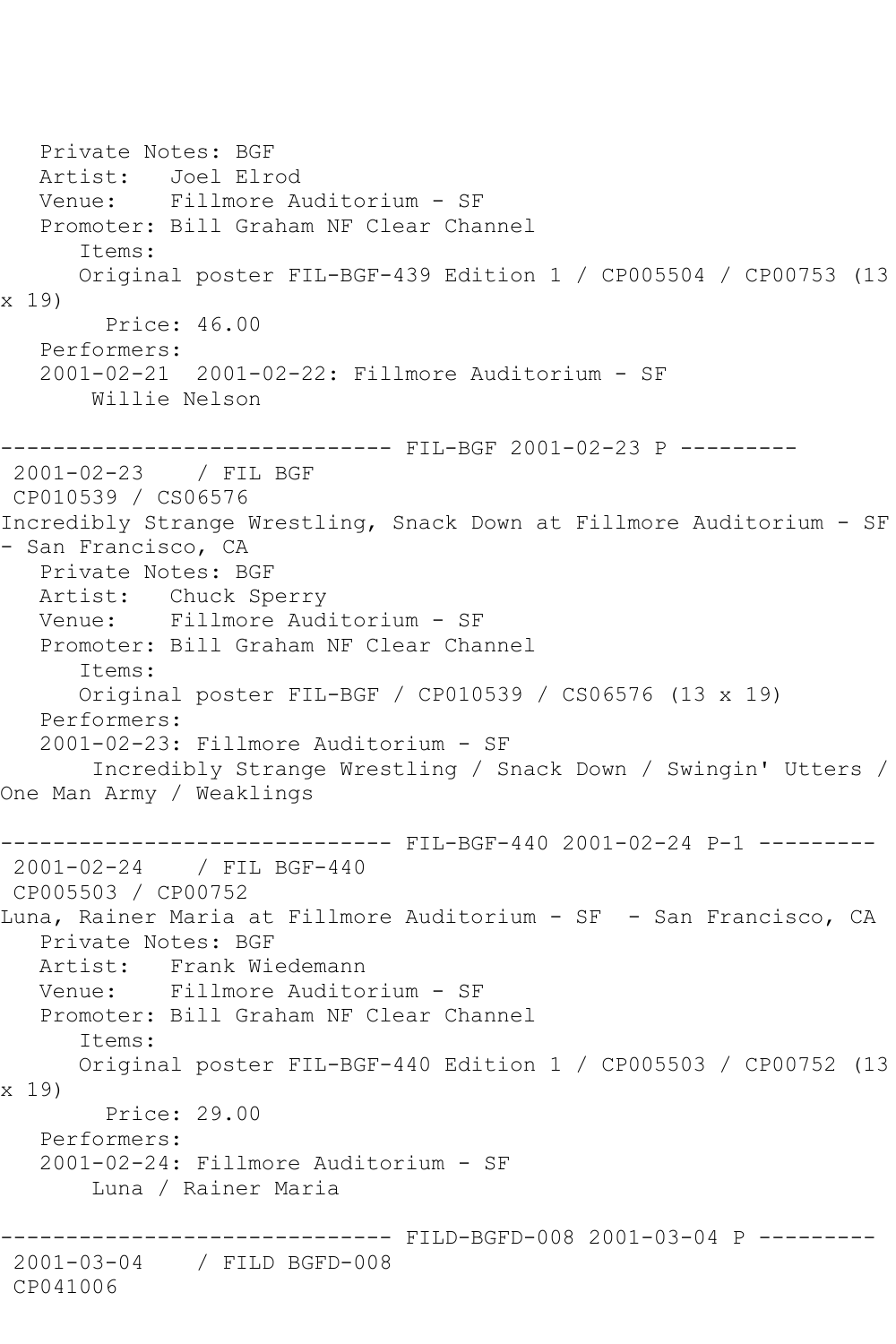Wayne Brady and Friends at Fillmore Auditorium, Denver - Denver, Private Notes: BGF Artist: Geof WIlls Venue: Fillmore Auditorium, Denver Promoter: Bill Graham New Fillmores BGFD-CC Items: Original poster FILD-BGFD-008 / CP041006 (13 x 19) Price: 69.00 Performers: 2001-03-04: Fillmore Auditorium, Denver Wayne Brady and Friends ------------------------------ FIL-BGF-441 2001-03-09 P-1 --------- 2001-03-09 / FIL BGF-441 CP005588 / CP00837 Pat Mcghee, Essence at Fillmore - San Francisco, CA Private Notes: BGF Artist: Frank Wiedemann Venue: Fillmore Auditorium - SF Promoter: Bill Graham NF Clear Channel Items: Original poster FIL-BGF-441 Edition 1 / CP005588 / CP00837 (13 x 19) Price: 29.00 Performers: 2001-03-09: Fillmore Auditorium - SF Pat Mcghee / Essence ------------------------------ FIL-BGF-442 2001-03-12 P-1 --------- 2001-03-12 / FIL BGF-442 CP005589 / CP00838 Stephen Malkmus, Jicks at Fillmore - San Francisco, CA Private Notes: BGF Artist: Scott Johnson Venue: Fillmore Auditorium - SF Promoter: Bill Graham NF Clear Channel Items: Original poster FIL-BGF-442 Edition 1 / CP005589 / CP00838 (13 x 19) Price: 29.00 Performers: 2001-03-12: Fillmore Auditorium - SF Stephen Malkmus / Jicks / Swords Project ------------------------------ FIL-BGF-443 2001-03-13 P-1 --------- 2001-03-13 / FIL BGF-443 CP005590 / CP00839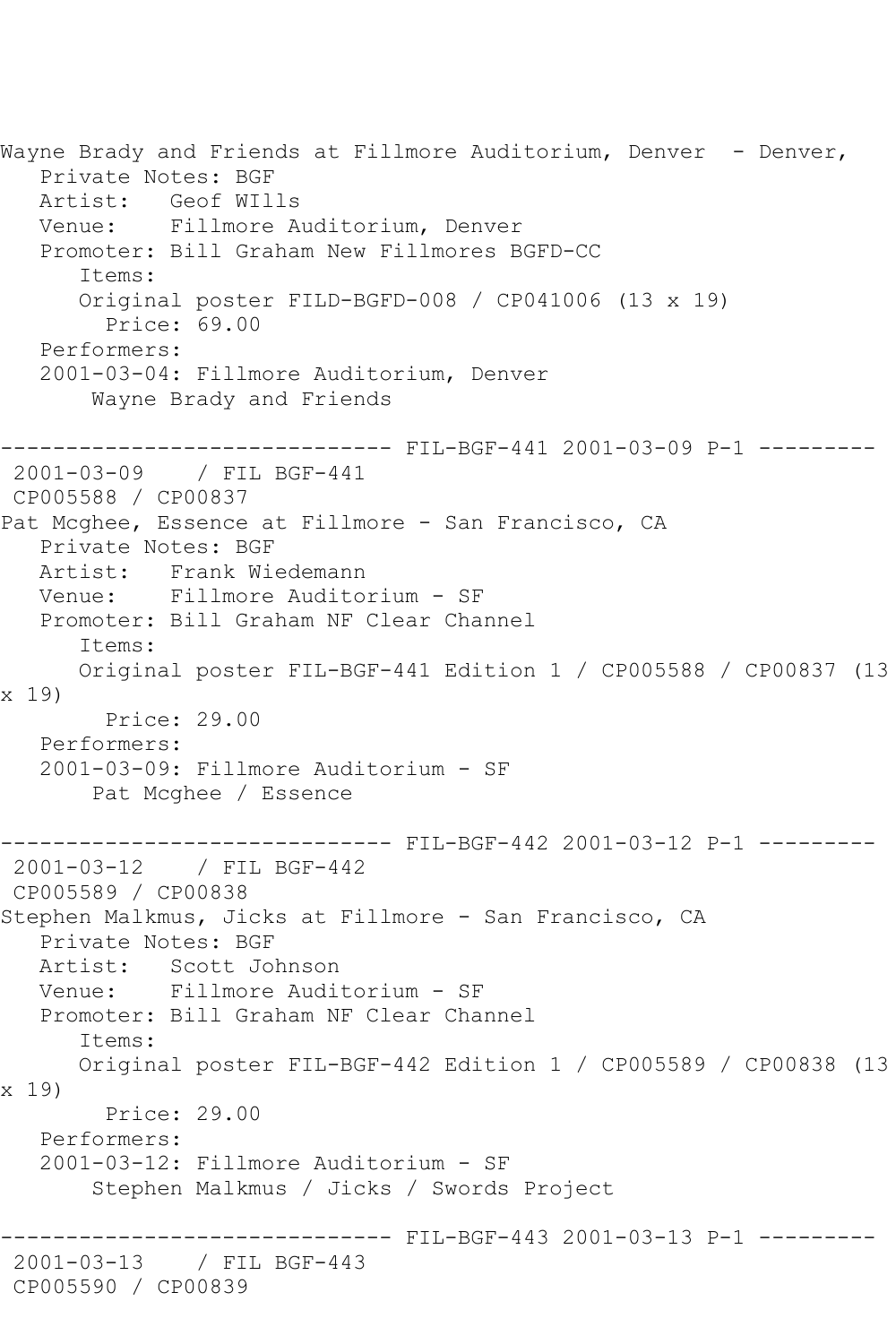```
Steve Earle and the Dukes at Fillmore - San Francisco, CA
   Private Notes: BGF
   Artist: J. Shea
   Venue: Fillmore Auditorium - SF
   Promoter: Bill Graham NF Clear Channel
       Items:
      Original poster FIL-BGF-443 Edition 1 / CP005590 / CP00839 (13 
x 19)
         Price: 35.00
   Performers:
   2001-03-13: Fillmore Auditorium - SF
        Steve Earle
------------------------------ FIL-BGF-444 2001-03-16 P-1 ---------
2001-03-16 / FIL BGF-444
CP005591 / CP00840
Funky Meters, Dirty Dozen Brass Band at Fillmore - San Francisco, CA
   Private Notes: BGF
   Artist: Chris Shaw
   Venue: Fillmore Auditorium - SF
   Promoter: Bill Graham NF Clear Channel
       Items:
      Original poster FIL-BGF-444 Edition 1 / CP005591 / CP00840 (13 
x 19)
         Price: 44.00
   Performers:
   2001-03-16 2001-03-17: Fillmore Auditorium - SF
        Funky Meters / Dirty Dozen Brass Band
------------------------------ FIL-BGF-445 2001-03-23 P-1 ---------
2001-03-23 / FIL BGF-445
CP005592 / CP00841
MXPX, Good Charlotte at Fillmore - San Francisco, CA
   Private Notes: BGF
   Artist: Jim Phillips
   Venue: Fillmore Auditorium - SF
   Promoter: Bill Graham NF Clear Channel
       Items:
      Original poster FIL-BGF-445 Edition 1 / CP005592 / CP00841 (13 
x 19)
         Price: 35.00
   Performers:
   2001-03-23: Fillmore Auditorium - SF
        MXPX / Good Charlotte / Slick Shoes
                ------------------------------ FIL-BGF-446 2001-03-24 P-1 ---------
2001-03-24 / FIL BGF-446
```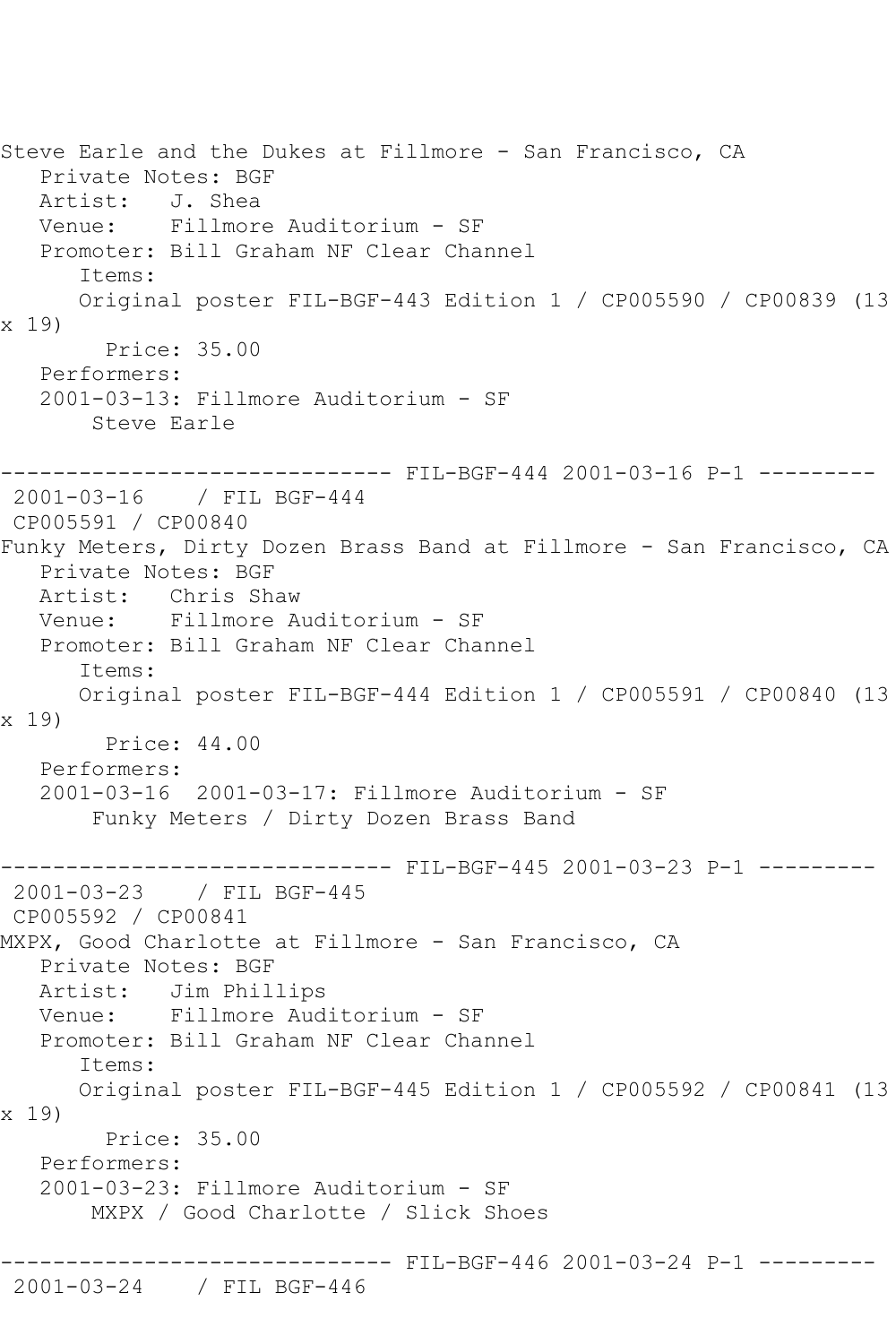```
CP005593 / CP00842
Suzanne Vega, Bob Hillman at Fillmore - San Francisco, CA
   Private Notes: BGF
   Artist: Alison Zawacki
   Venue: Fillmore Auditorium - SF
   Promoter: Bill Graham NF Clear Channel
       Items:
      Original poster FIL-BGF-446 Edition 1 / CP005593 / CP00842 (13 
x 19)
         Price: 35.00
   Performers:
   2001-03-24: Fillmore Auditorium - SF
        Suzanne Vega / Bob Hillman
         ------------------------------ FIL-BGF-447 2001-03-30 P-1 ---------
2001-03-30 / FIL BGF-447
CP005594 / CP00843
Guster, Great Big Sea at Fillmore - San Francisco, CA
   Private Notes: BGF
   Artist: Craig Howell
   Venue: Fillmore Auditorium - SF
   Promoter: Bill Graham NF Clear Channel
      Items:
      Original poster FIL-BGF-447 Edition 1 / CP005594 / CP00843 (13 
x 19)
         Price: 35.00
   Performers:
   2001-03-30: Fillmore Auditorium - SF
       Guster / Great Big Sea
                  ------------ FIL-BGF-448 2001-04-01 P-1 ---------
2001-04-01 / FIL BGF-448
CP005595 / CP00844
Johnatha Brooke, John Eddie at Fillmore - San Francisco, CA
   Private Notes: BGF
   Artist: Harry Rossit
   Venue: Fillmore Auditorium - SF
   Promoter: Bill Graham NF Clear Channel
       Items:
      Original poster FIL-BGF-448 Edition 1 / CP005595 / CP00844 (13 
x 19)
         Price: 41.00
   Performers:
   2001-04-01: Fillmore Auditorium - SF
        Johnatha Brooke / John Eddie
                        ------- FIL-BGF-449 2001-04-02 P-1 --------
```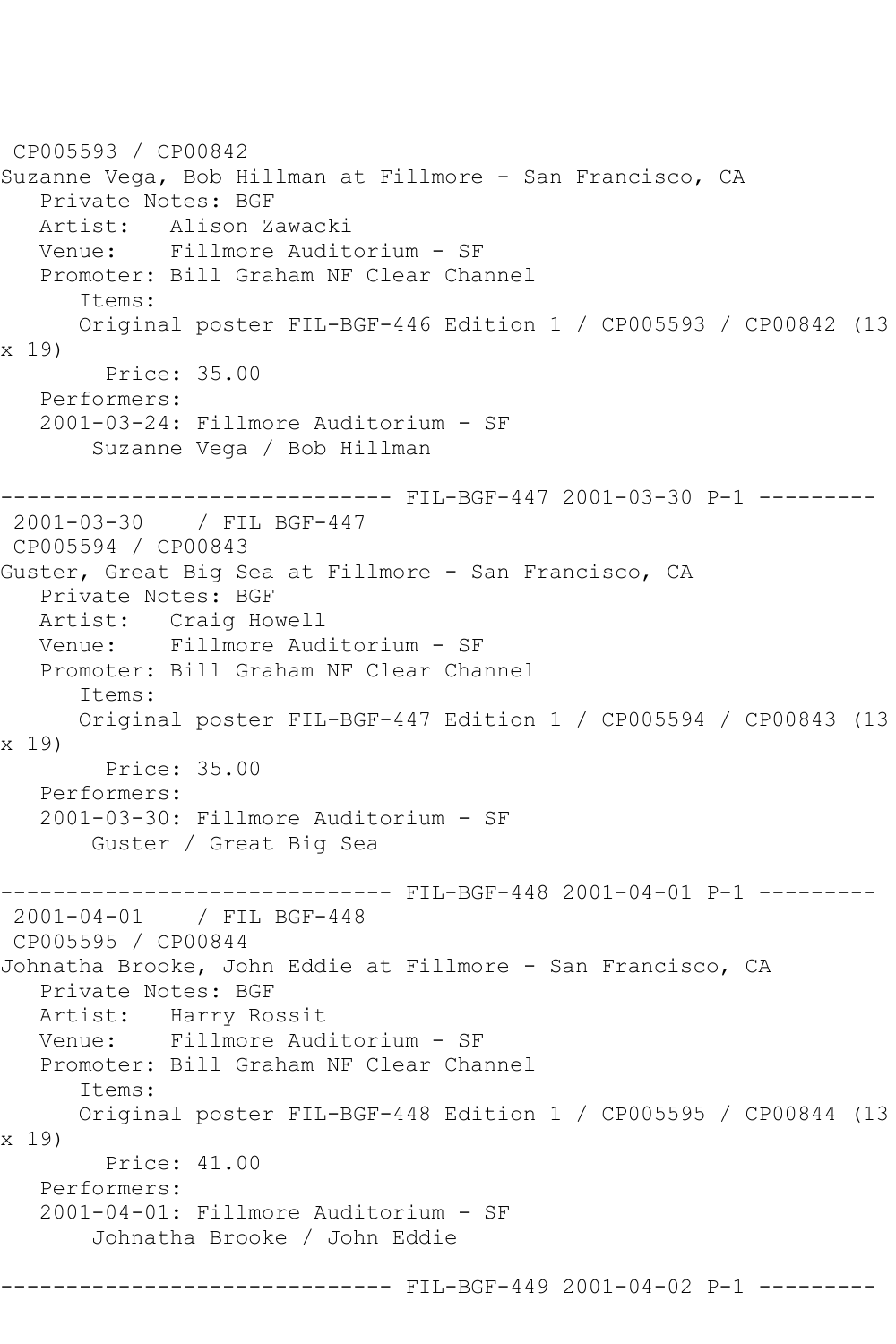2001-04-02 / FIL BGF-449 CP005596 / CP00845 Guided By Voices, Creeper Lagoon at Fillmore - San Francisco, CA Private Notes: BGF Artist: Dave Fremont Venue: Fillmore Auditorium - SF Promoter: Bill Graham NF Clear Channel Items: Original poster FIL-BGF-449 Edition 1 / CP005596 / CP00845 (13 x 19) Price: 29.00 Performers: 2001-04-02: Fillmore Auditorium - SF Guided By Voices / Creeper Lagoon ---------- FIL-BGF-450 2001-04-03 P-1 ---------2001-04-03 / FIL BGF-450 CP005597 / CP00846 Waterboys, Black Rebel Motorcycle Club at Fillmore - San Francisco, CA Private Notes: BGF Artist: Joel Elrod Venue: Fillmore Auditorium - SF Promoter: Bill Graham NF Clear Channel Items: Original poster FIL-BGF-450 Edition 1 / CP005597 / CP00846 (13 x 19) Price: 35.00 Performers: 2001-04-03: Fillmore Auditorium - SF Waterboys / Black Rebel Motorcycle Club ------------------------------ FIL-BGF-451 2001-04-05 P-1 --------- 2001-04-05 / FIL BGF-451 CP005587 / CP00836 Collective Soul, Fastball at Fillmore - San Francisco, CA Private Notes: BGF Artist: J. Shea Venue: Fillmore Auditorium - SF Promoter: Bill Graham NF Clear Channel Items: Original poster FIL-BGF-451 Edition 1 / CP005587 / CP00836 (13 x 19) Price: 35.00 Performers: 2001-04-05: Fillmore Auditorium - SF Collective Soul / Fastball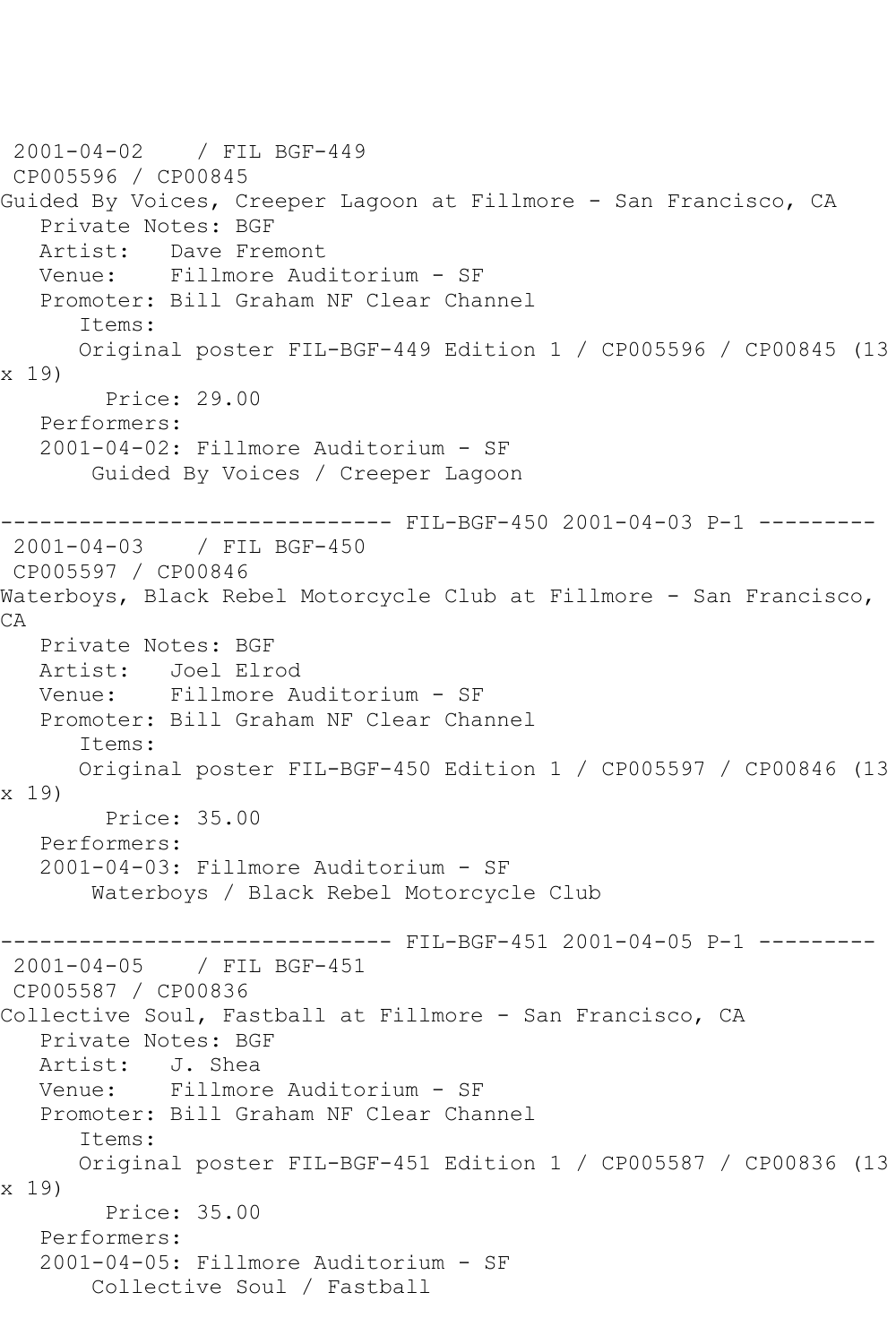------------------------------ FIL-BGF-452 2001-04-07 P-1 --------- 2001-04-07 / FIL BGF-452 CP005599 / CP00848 Soft Boys, Young Fresh Fellows at Fillmore - San Francisco, CA Private Notes: BGF Artist: Amacker Bullwinkle Venue: Fillmore Auditorium - SF Promoter: Bill Graham NF Clear Channel Items: Original poster FIL-BGF-452 Edition 1 / CP005599 / CP00848 (13 x 19) Price: 29.00 Performers: 2001-04-07: Fillmore Auditorium - SF Soft Boys / Young Fresh Fellows ------------------------------ FIL-BGF-453 2001-04-09 P-1 --------- 2001-04-09 / FIL BGF-453 CP005600 / CP00849 Joe Jackson at Fillmore - San Francisco, CA Private Notes: BGF Artist: Scott Idleman Venue: Fillmore Auditorium - SF Promoter: Bill Graham NF Clear Channel Items: Original poster FIL-BGF-453 Edition 1 / CP005600 / CP00849 (13 x 19) Price: 35.00 Performers: 2001-04-09 2001-04-10: Fillmore Auditorium - SF Joe Jackson ------------------------------ FIL-BGF-454 2001-04-13 P-1 --------- 2001-04-13 / FIL BGF-454 CP005601 / CP00850 Shane Macgowan, Sarah Franklin at Fillmore - San Francisco, CA Private Notes: BGF Artist: J. Shea Venue: Fillmore Auditorium - SF Promoter: Bill Graham NF Clear Channel Items: Original poster FIL-BGF-454 Edition 1 / CP005601 / CP00850 (13 x 19) Price: 35.00 Performers: 2001-04-13: Fillmore Auditorium - SF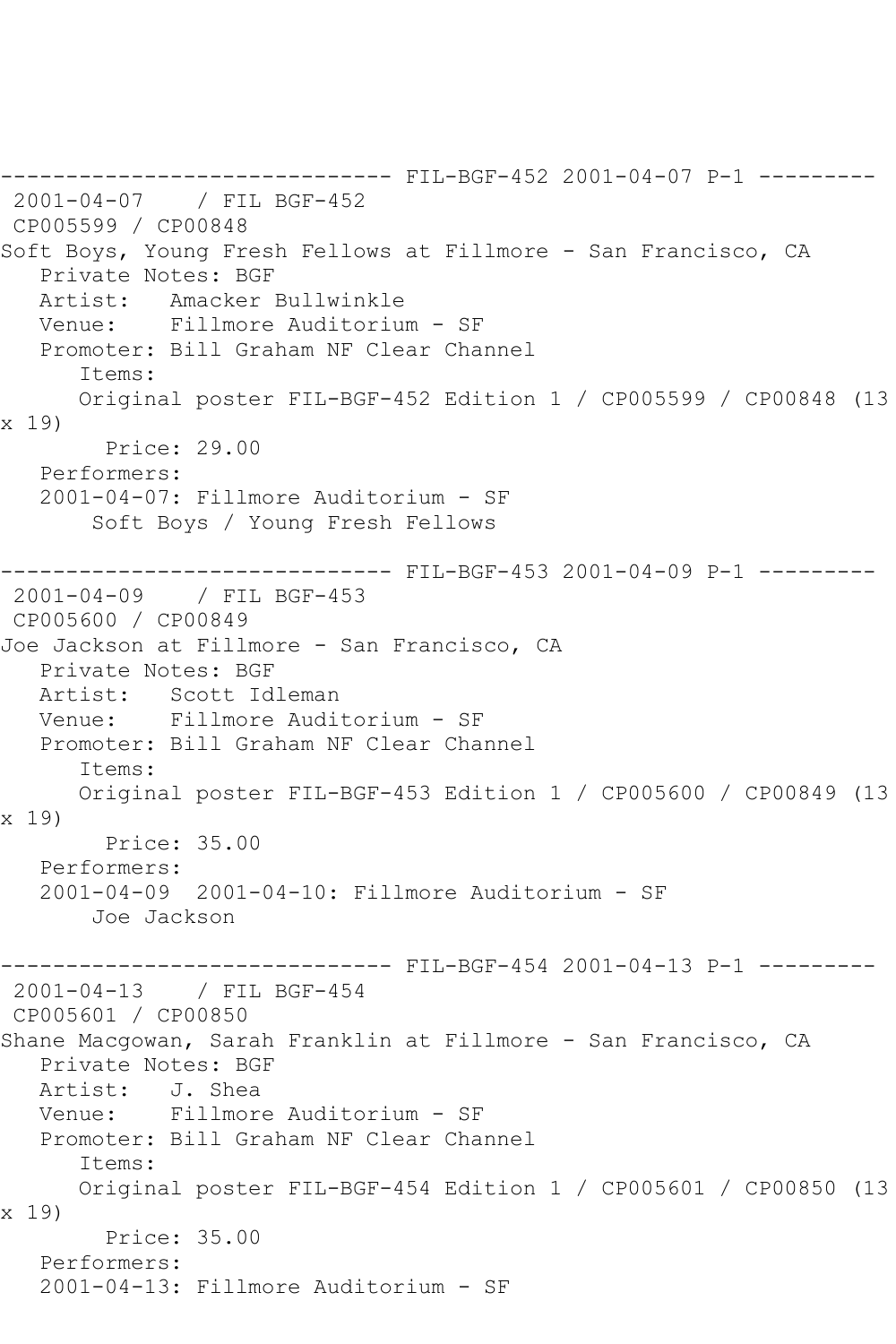Shane MacGowan / Sarah Franklin --------- FIL-BGF-455 2001-04-21 P-1 ---------2001-04-21 / FIL BGF-455 CP005494 / CP00743 Poi Dog Pondering, Baldwin Brothers at Fillmore - San Francisco, CA Private Notes: BGF Artist: Bonnie Tompkins Venue: Fillmore Auditorium - SF Promoter: Bill Graham NF Clear Channel Items: Original poster FIL-BGF-455 Edition 1 / CP005494 / CP00743 (13 x 19) Price: 23.00 Performers: 2001-04-21: Fillmore Auditorium - SF Poi Dog Pondering / Baldwin Brothers ------------------------------ FIL-BGF-456 2001-04-28 P-1 --------- 2001-04-28 / FIL BGF-456 CP005480 / CP00729 Semisonic, Pete Yorn at Fillmore - San Francisco, CA Private Notes: BGF Artist: Steven Cerio Venue: Fillmore Auditorium - SF Promoter: Bill Graham NF Clear Channel Items: Original poster FIL-BGF-456 Edition 1 / CP005480 / CP00729 (13 x 19) Price: 29.00 Performers: 2001-04-28: Fillmore Auditorium - SF Semisonic / Pete Yorn ------------------------------ FIL-BGF-457 2001-04-29 P-1 --------- 2001-04-29 / FIL BGF-457 CP005481 / CP00730 Iggy Pop at Fillmore - San Francisco, CA Notes: This item appears in the book 'The Art of Modern Rock' as AMR # 179.4 Private Notes: BGF Artist: Rex Ray Venue: Fillmore Auditorium - SF Promoter: Bill Graham NF Clear Channel Items: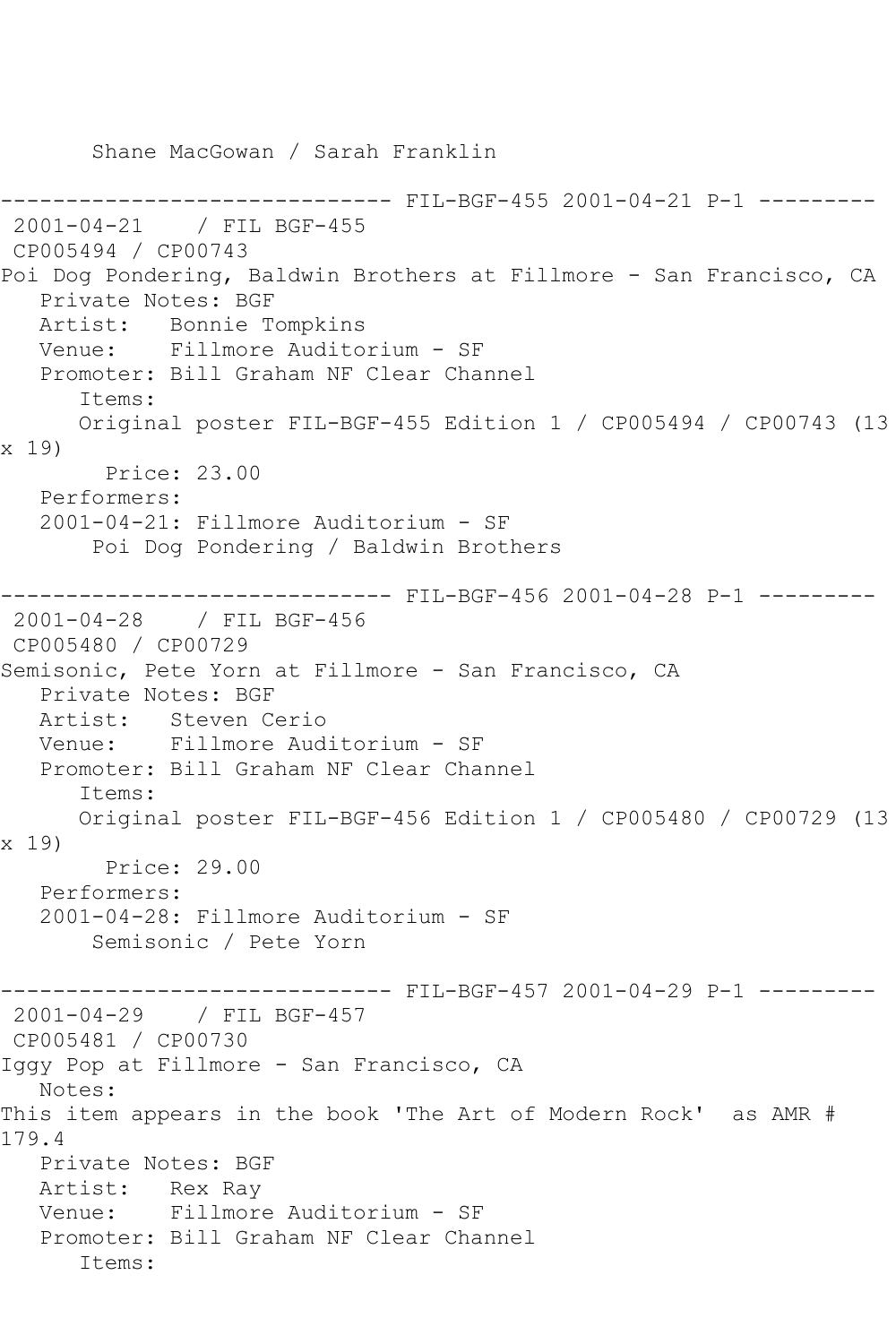Original poster FIL-BGF-457 Edition 1 / CP005481 / CP00730 (13 x 19) Price: 46.00 Performers: 2001-04-29: Fillmore Auditorium - SF Iggy Pop ------------------------------ FIL-BGF-458 2001-04-30 P-1 --------- 2001-04-30 / FIL BGF-458 CP005482 / CP00731 Fatboy Slim, Darren Emerson at Fillmore - San Francisco, CA Notes: This item appears in the book 'The Art of Modern Rock' as AMR # 297.6 Private Notes: BGF Artist: Craig Howell Venue: Fillmore Auditorium - SF Promoter: Bill Graham NF Clear Channel Items: Original poster FIL-BGF-458 Edition 1 / CP005482 / CP00731 (13 x 19) Price: 35.00 Performers: 2001-04-30: Fillmore Auditorium - SF Fatboy Slim / Darren Emerson / Scanty Sandwich ------------------------------ FIL-BGF-459 2001-05-02 P-1 --------- 2001-05-02 / FIL BGF-459 CP005483 / CP00732 Siqur Ros at Fillmore - San Francisco, CA Private Notes: BGF Artist: Frank Wiedemann Venue: Fillmore Auditorium - SF Promoter: Bill Graham NF Clear Channel Items: Original poster FIL-BGF-459 Edition 1 / CP005483 / CP00732 (13 x 19) Price: 35.00 Performers: 2001-05-02: Fillmore Auditorium - SF Sigur Ros ------------------------------ FIL-BGF-460 2001-05-04 P-1 --------- 2001-05-04 / FIL BGF-460 CP005484 / CP00733 Gary Numan, Grand Theft Audio at Fillmore - San Francisco, CA Private Notes: BGF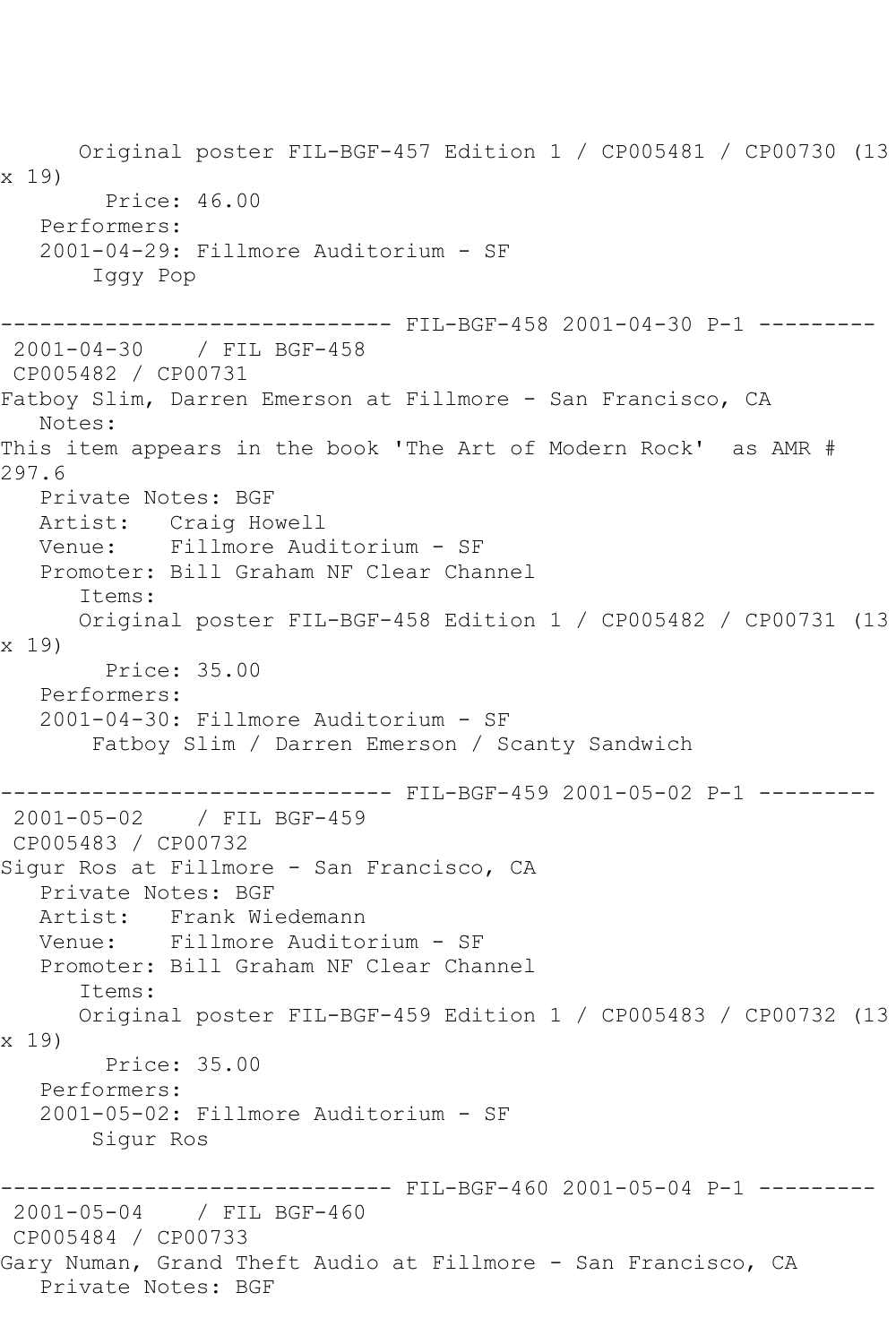Artist: Dusty Cox Venue: Fillmore Auditorium - SF Promoter: Bill Graham NF Clear Channel Items: Original poster FIL-BGF-460 Edition 1 / CP005484 / CP00733 (13 x 19) Price: 29.00 Performers: 2001-05-04: Fillmore Auditorium - SF Gary Numan / Grand Theft Audio / Gwenmars ------------------------------ FIL-BGF WHAT 2001-05-05 P-1 --------- 2001-05-05 / FIL BGF WHAT CP005538 / CP00787 Me First and the Gimme Gimmes, Oozzies at Fillmore - San Francisco, CA Private Notes: BGF?? Artist: Chuck Sperry Venue: Fillmore Auditorium - SF Promoter: Dino and Luigi Items: Original poster FIL-BGF WHAT Edition 1 / CP005538 / CP00787 Price: 50.00 Performers: 2001-05-05: Fillmore Auditorium - SF Me First and the Gimme Gimmes / Oozzies / Bottles and Skulls ------------------------------ FIL-BGF-461 2001-05-12 P-1 --------- 2001-05-12 / FIL BGF-461 CP005485 / CP00734 White Stripes, Imperial Teen at Fillmore - San Francisco, CA Private Notes: BGF Artist: J. Shea<br>Venue: Fillmore Fillmore Auditorium - SF Promoter: Bill Graham NF Clear Channel Items: Original poster FIL-BGF-461 Edition 1 / CP005485 / CP00734 (13 x 19) Price: 35.00 Performers: 2001-05-12: Fillmore Auditorium - SF White Stripes / Imperial Teen / Candy Parts ------------------------------ FILD-BGFD-009 2001-05-15 P --------- 2001-05-15 / FILD BGFD-009 David Gray, Fisher at Fillmore Auditorium, Denver - Denver,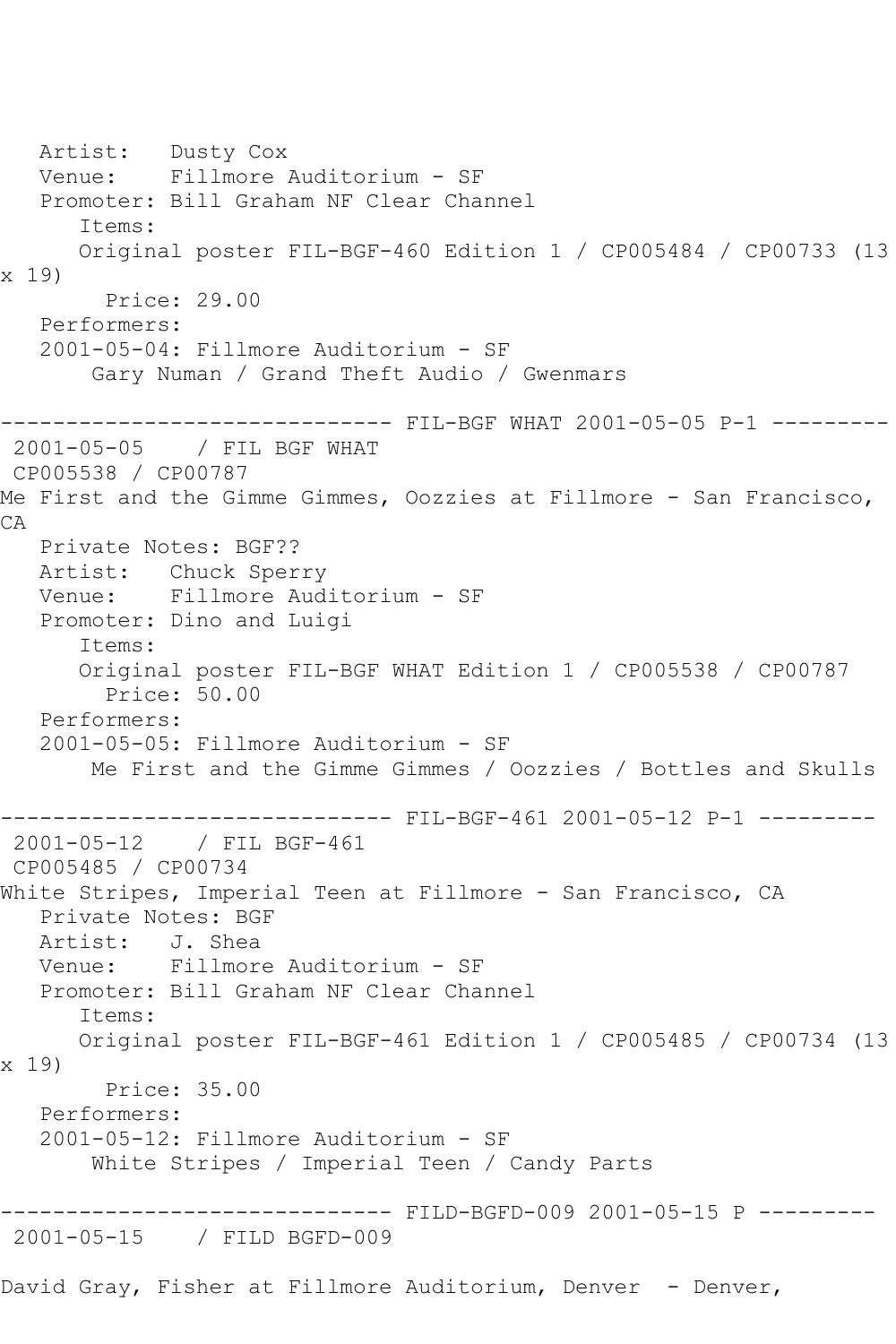Private Notes: BGF Artist: Arlene Owseichik -- Art Director Venue: Fillmore Auditorium, Denver Promoter: Bill Graham New Fillmores BGFD-CC Items: Original poster FILD-BGFD-009 / (13 x 19) Price: 79.00 Performers: 2001-05-15: Fillmore Auditorium, Denver David Gray / Fisher ------------------------------ FIL-BGF-462-A 2001-05-19 P-1 -------- - 2001-05-19 / FIL BGF-462-A CP005486 / CP00735 Badly Drawn Boy at Fillmore - San Francisco, CA Private Notes: BGF-426-A Artist: Michael Laurence Venue: Fillmore Auditorium - SF Promoter: Bill Graham NF Clear Channel Items: Original poster FIL-BGF-462-A Edition 1 / CP005486 / CP00735 (13 x 19) Price: 42.00 Performers: 2001-05-19: Fillmore Auditorium - SF Badly Drawn Boy ------------------------------ FIL-BGF-463 2001-05-31 P-1 --------- 2001-05-31 / FIL BGF-463 CP005539 / CP00788 David Brine, Joe Henry at Fillmore - San Francisco, CA Private Notes: BGF Artist: Joel Elrod Venue: Fillmore Auditorium - SF Promoter: Bill Graham NF Clear Channel Items: Original poster FIL-BGF-463 Edition 1 / CP005539 / CP00788 (13 x 19) Price: 29.00 Performers: 2001-05-31: Fillmore Auditorium - SF David Brine / Joe Henry ------------------------------ FIL-BGF-464 2001-06-05 P-1 --------- 2001-06-05 / FIL BGF-464 CP005540 / CP00789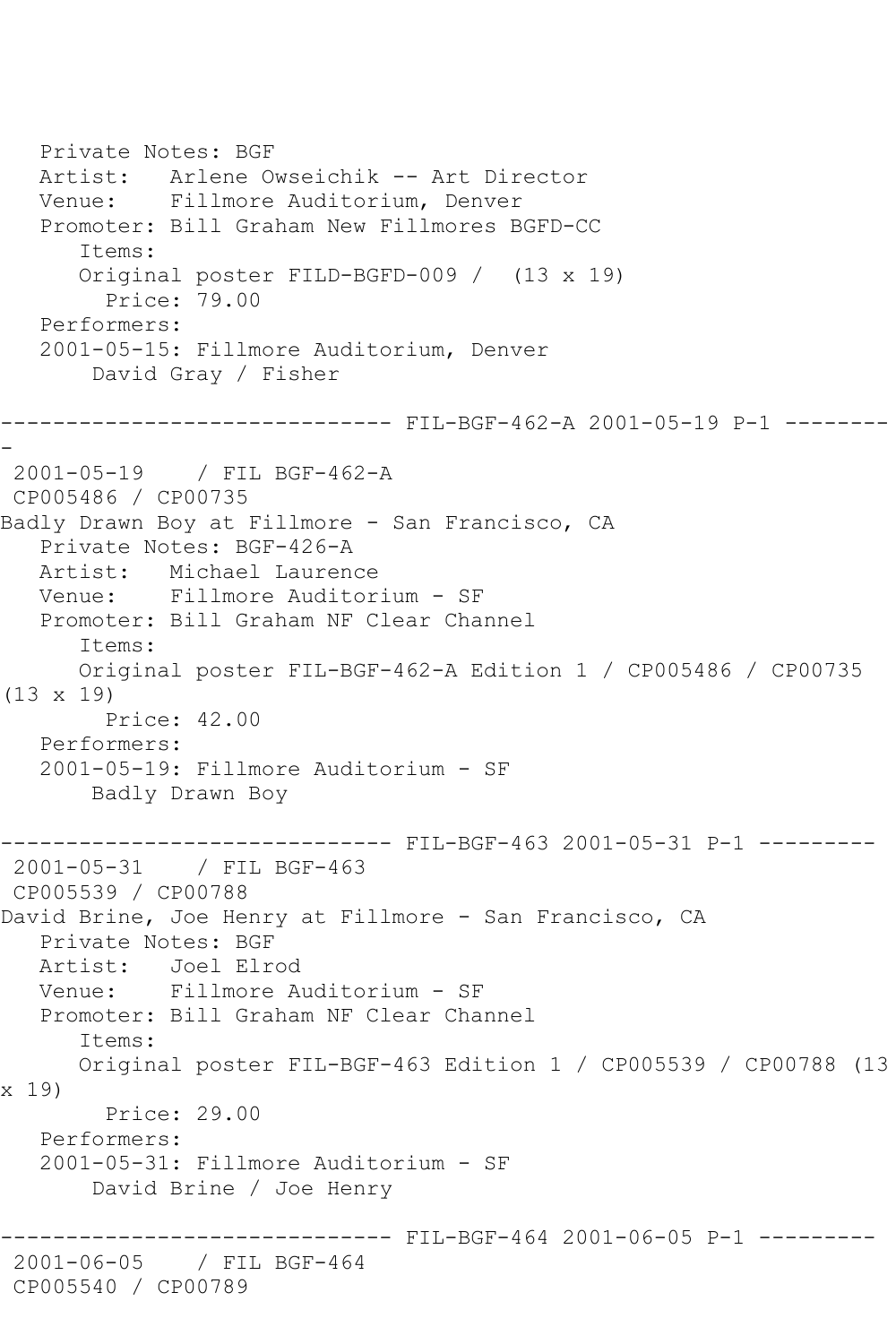Tortoise, Nobukazu Takemura at Fillmore - San Francisco, CA Private Notes: BGF Artist: Robin Waldman Venue: Fillmore Auditorium - SF Promoter: Bill Graham NF Clear Channel Items: Original poster FIL-BGF-464 Edition 1 / CP005540 / CP00789 (13 x 19) Price: 29.00 Performers: 2001-06-05 2001-06-06: Fillmore Auditorium - SF Tortoise / Nobukazu Takemura / Jet Black Crayon / Jet Black Crayon ------------------------------ FIL-BGF-465 2001-06-09 P-1 --------- 2001-06-09 / FIL BGF-465 CP005555 / CP00804 Mogwai, Bardo Pond at Fillmore - San Francisco, CA Private Notes: BGF Artist: Scott Johnson Venue: Fillmore Auditorium - SF Promoter: Bill Graham NF Clear Channel Items: Original poster FIL-BGF-465 Edition 1 / CP005555 / CP00804 (13 x 19) Price: 29.00 Performers: 2001-06-09: Fillmore Auditorium - SF Mogwai / Bardo Pond ------------------------------ FIL 2001-06-09 P --------- 2001-06-09 / FIL CP030226 / NM10175 Mogwai at The Fillmore, S.F. Venue: Fillmore Auditorium - SF Items: Original poster FIL / CP030226 / NM10175 (19 x 13) Performers: 2001-06-09: Fillmore Auditorium - SF Mogwai ------------------------------ FIL-BGF-466 2001-06-13 P-1 --------- 2001-06-13 / FIL BGF-466 CP005542 / CP00791 Doves, Webb Brothers at Fillmore - San Francisco, CA Private Notes: BGF Artist: Frank Wiedemann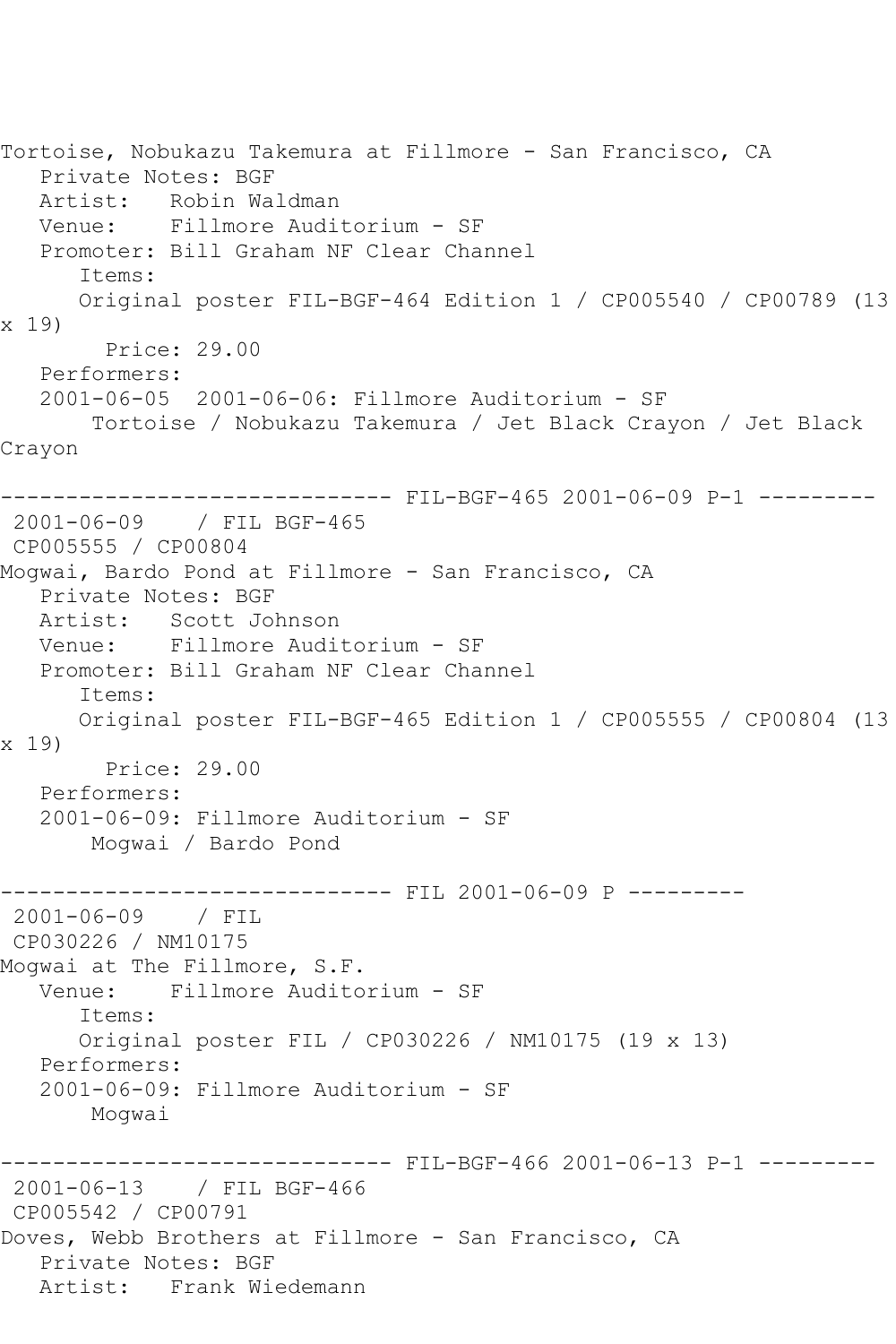Venue: Fillmore Auditorium - SF Promoter: Bill Graham NF Clear Channel Items: Original poster FIL-BGF-466 Edition 1 / CP005542 / CP00791 (13 x 19) Price: 53.00 Performers: 2001-06-13: Fillmore Auditorium - SF Doves / Webb Brothers ------------------------------ FIL-BGF-467 2001-06-16 P-1 --------- 2001-06-16 / FIL BGF-467 CP005543 / CP00792 Femi Kuti at Fillmore - San Francisco, CA Private Notes: BGF Artist: Ryan Blum Venue: Fillmore Auditorium - SF Promoter: Bill Graham NF Clear Channel Items: Original poster FIL-BGF-467 Edition 1 / CP005543 / CP00792 (13 x 19) Price: 29.00 Performers: 2001-06-16: Fillmore Auditorium - SF Femi Kuti ------------------------------ FIL-BGF-468 2001-07-06 P-1 --------- 2001-07-06 / FIL BGF-468 CP005544 / CP00793 Eltri at Fillmore - San Francisco, CA Private Notes: BGF Artist: Arlene Owseichik -- Art Director Venue: Fillmore Auditorium - SF Promoter: Bill Graham NF Clear Channel Items: Original poster FIL-BGF-468 Edition 1 / CP005544 / CP00793 (13 x 19) Price: 29.00 Performers: 2001-07-06: Fillmore Auditorium - SF Eltri ------------------------------ FIL-BGF-462 2001-07-07 P-1 --------- 2001-07-07 / FIL BGF-462 CP005545 / CP00794 Shuggie Otis, Geggy Tah at Fillmore - San Francisco, CA Private Notes: BGF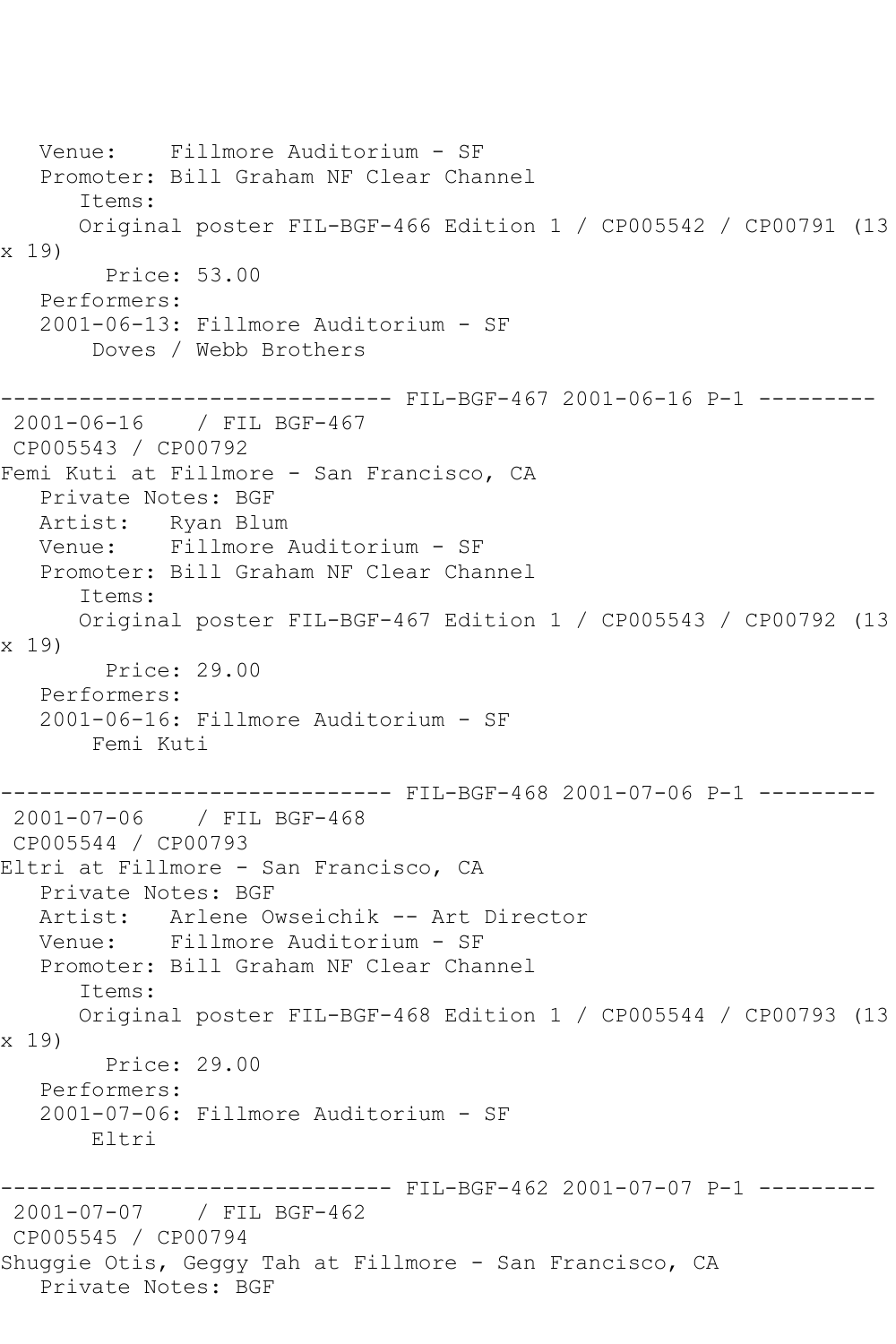Artist: Scott Idleman Venue: Fillmore Auditorium - SF Promoter: Bill Graham NF Clear Channel Items: Original poster FIL-BGF-462 Edition 1 / CP005545 / CP00794 (13 x 19) Price: 29.00 Performers: 2001-07-07: Fillmore Auditorium - SF Shuggie Otis / Geggy Tah ------------------------------ FIL-BGF-469 2001-07-21 P-1 --------- 2001-07-21 / FIL BGF-469 CP005546 / CP00795 Shawn Colvin, Kim Richey at Fillmore - San Francisco, CA Private Notes: BGF Artist: Alison Zawacki Venue: Fillmore Auditorium - SF Promoter: Bill Graham NF Clear Channel Items: Original poster FIL-BGF-469 Edition 1 / CP005546 / CP00795 (13 x 19) Price: 29.00 Performers: 2001-07-21: Fillmore Auditorium - SF Shawn Colvin / Kim Richey ------------------------------ FIL-BGF-470 2001-07-22 P-1 --------- 2001-07-22 / FIL BGF-470 CP005547 / CP00796 Echo and the Bunnymen, Rosenbergs at Fillmore - San Francisco, CA Private Notes: BGF Artist: Arlene Owseichik -- Art Director<br>Venue: Fillmore Auditorium - SF Fillmore Auditorium - SF Promoter: Bill Graham NF Clear Channel Items: Original poster FIL-BGF-470 Edition 1 / CP005547 / CP00796 (13 x 19) Price: 29.00 Performers: 2001-07-22: Fillmore Auditorium - SF Echo and the Bunnymen / Rosenbergs ------------------------------ FIL-BGF-471 2001-07-27 P-1 --------- 2001-07-27 / FIL BGF-471 CP005548 / CP00797 Indigo Girls, Michelle Malone at Fillmore - San Francisco, CA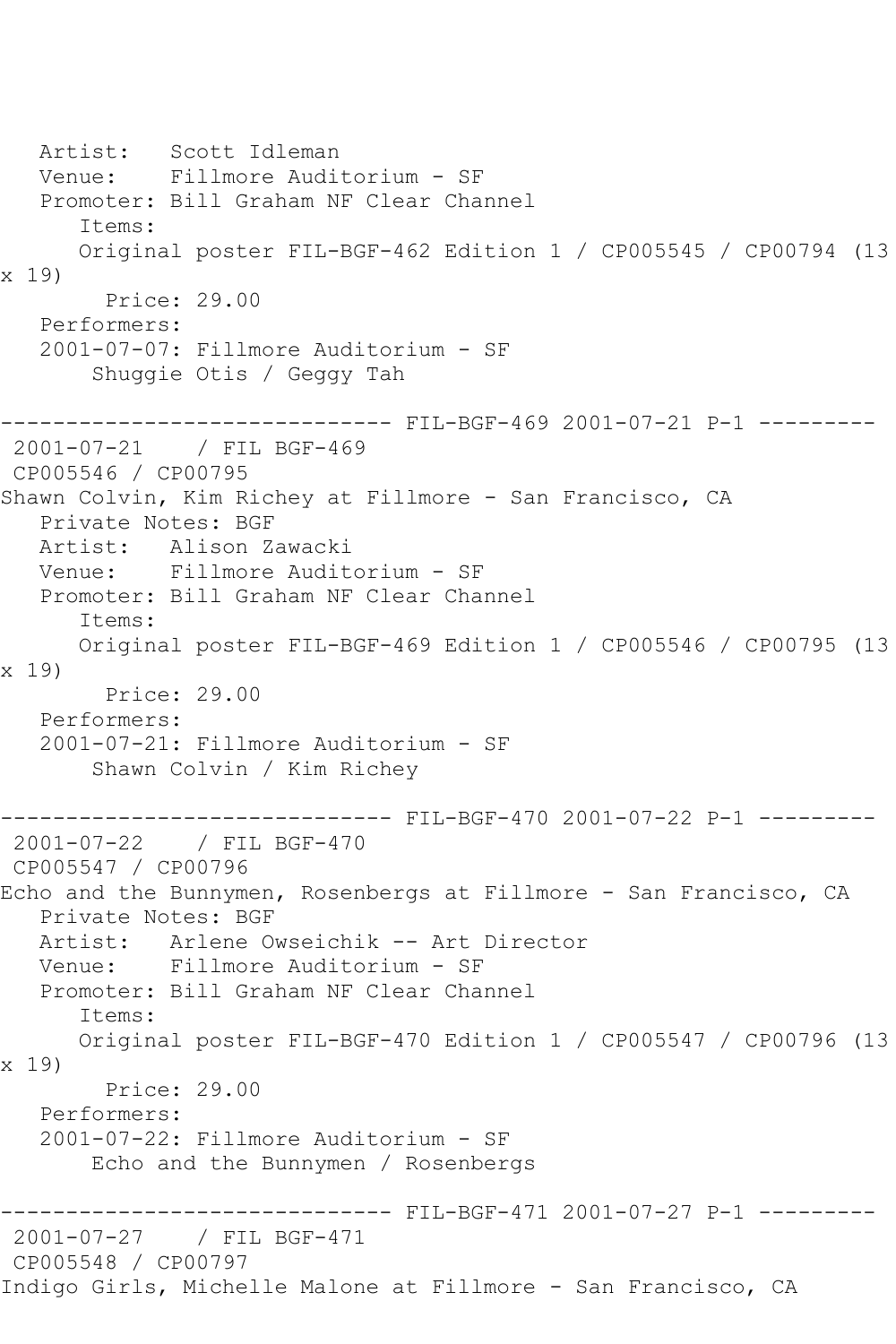```
 Private Notes: BGF
   Artist: Frank Wiedemann
   Venue: Fillmore Auditorium - SF
   Promoter: Bill Graham NF Clear Channel
       Items:
      Original poster FIL-BGF-471 Edition 1 / CP005548 / CP00797 (13 
x 19)
         Price: 29.00
   Performers:
   2001-07-27: Fillmore Auditorium - SF
        Indigo Girls / Michelle Malone / Peeps Show
------------------------------ FIL-BGF-472 2001-07-27 P-1 ---------
2001-07-27 / FIL BGF-472
CP005549 / CP00798
Mother Hips, Minibar at Fillmore - San Francisco, CA
   Private Notes: BGF
   Artist: J. Shea
   Venue: Fillmore Auditorium - SF
   Promoter: Bill Graham NF Clear Channel
       Items:
      Original poster FIL-BGF-472 Edition 1 / CP005549 / CP00798 (13 
x 19)
         Price: 29.00
   Performers:
   2001-07-27: Fillmore Auditorium - SF
        Mother Hips / Minibar / M. Ward
------------------------------ FIL-BGP-265-O 2001-08-08 P-1 --------
-
2001-08-08 / FIL BGP-265-O
CP008909 / CP04153
Aerosmith, Fuel at Fillmore - San Francisco, CA
   Private Notes: BGP-265-O
   Artist: Randell Chavez
   Venue: Fillmore Auditorium - SF
   Promoter: Bill Graham BGP-CC
       Items:
      Original poster FIL-BGP-265-O Edition 1 / CP008909 / CP04153 
(22 x 32)
         Price: 210.00
   Performers:
   2001-08-08:
   2001-12-12:
   2001-12-14: Fillmore Auditorium - SF
        Aerosmith / Fuel
```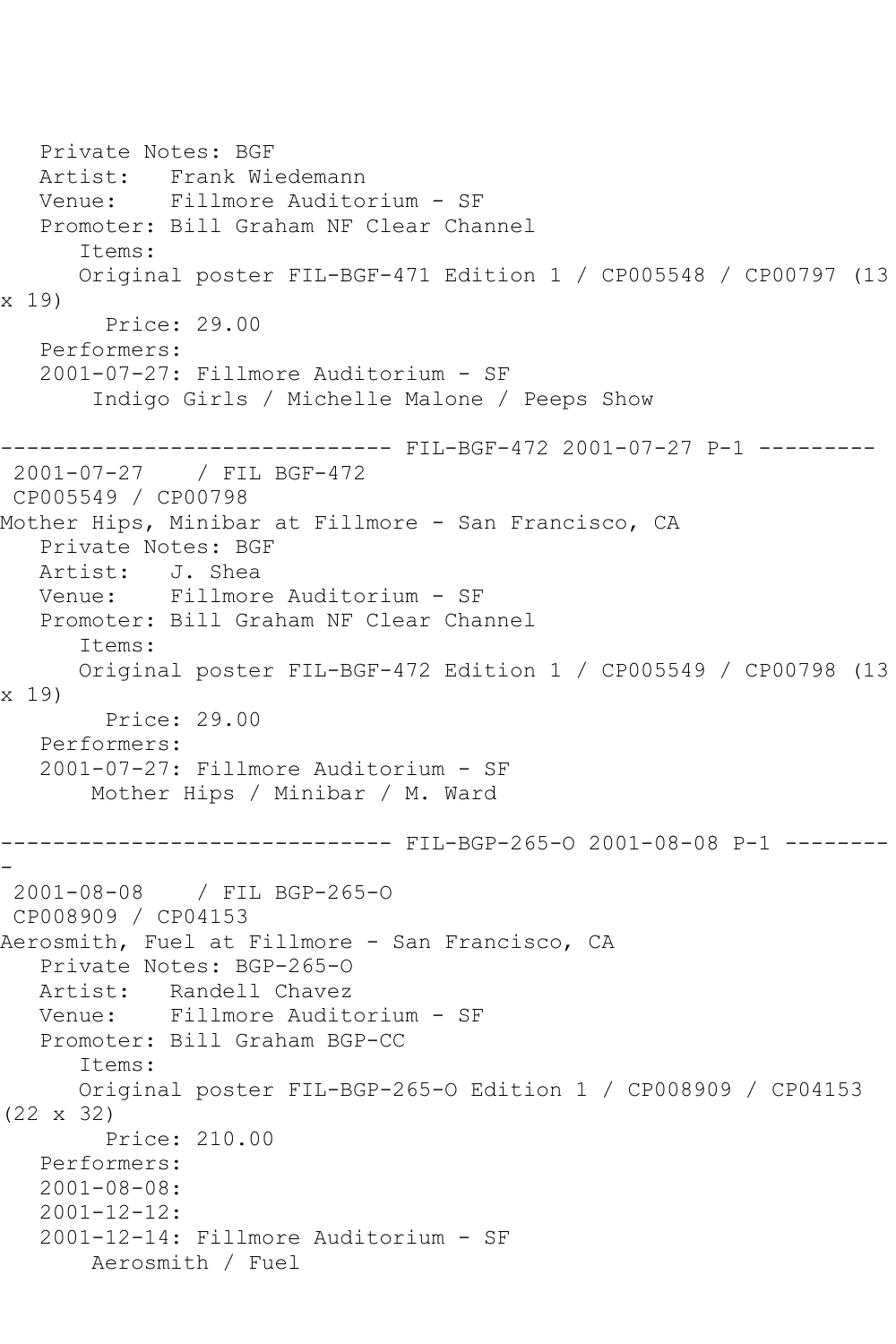```
------------------------------ FIL-BGF-473 2001-08-09 P-1 ---------
2001-08-09 / FIL BGF-473
CP005550 / CP00799
Tricky, Emiliana Torrini at Fillmore - San Francisco, CA
  Private Notes: BGF<br>Artist: Joel Elro
              Artist: Joel Elrod
   Venue: Fillmore Auditorium - SF
   Promoter: Bill Graham NF Clear Channel
       Items:
       Original poster FIL-BGF-473 Edition 1 / CP005550 / CP00799 (13 
x 19)
         Price: 29.00
   Performers:
   2001-08-09: Fillmore Auditorium - SF
        Tricky / Emiliana Torrini
------------------------------ FIL-BGF-474 2001-08-10 P-1 ---------
2001-08-10 / FIL BGF-474
CP008900 / CP04144
Angelique Kidjo at Fillmore Auditiorum
    Private Notes: BGF
   Artist: Craig Howell
   Venue: Fillmore Auditorium - SF
   Promoter: Bill Graham NF Clear Channel
       Items:
       Original poster FIL-BGF-474 Edition 1 / CP008900 / CP04144 (13 
x 19)
         Price: 29.00
   Performers:
    2001-08-10: Fillmore Auditorium - SF
        Angelique Kidjo
------------------------------ FIL-BGF-475 2001-08-14 P-1 ---------
2001-08-14 / FIL BGF-475
CP008908 / CP04152
Whoopi Goldberg at Fillmore Auditiorum
    Private Notes: BGF
   Artist: Jason Mecier
   Venue: Fillmore Auditorium - SF
   Promoter: Bill Graham NF Clear Channel
       Items:
       Original poster FIL-BGF-475 Edition 1 / CP008908 / CP04152 (13 
x 19)
         Price: 23.00
    Performers:
    2001-08-14: Fillmore Auditorium - SF
        Whoopi Goldberg
```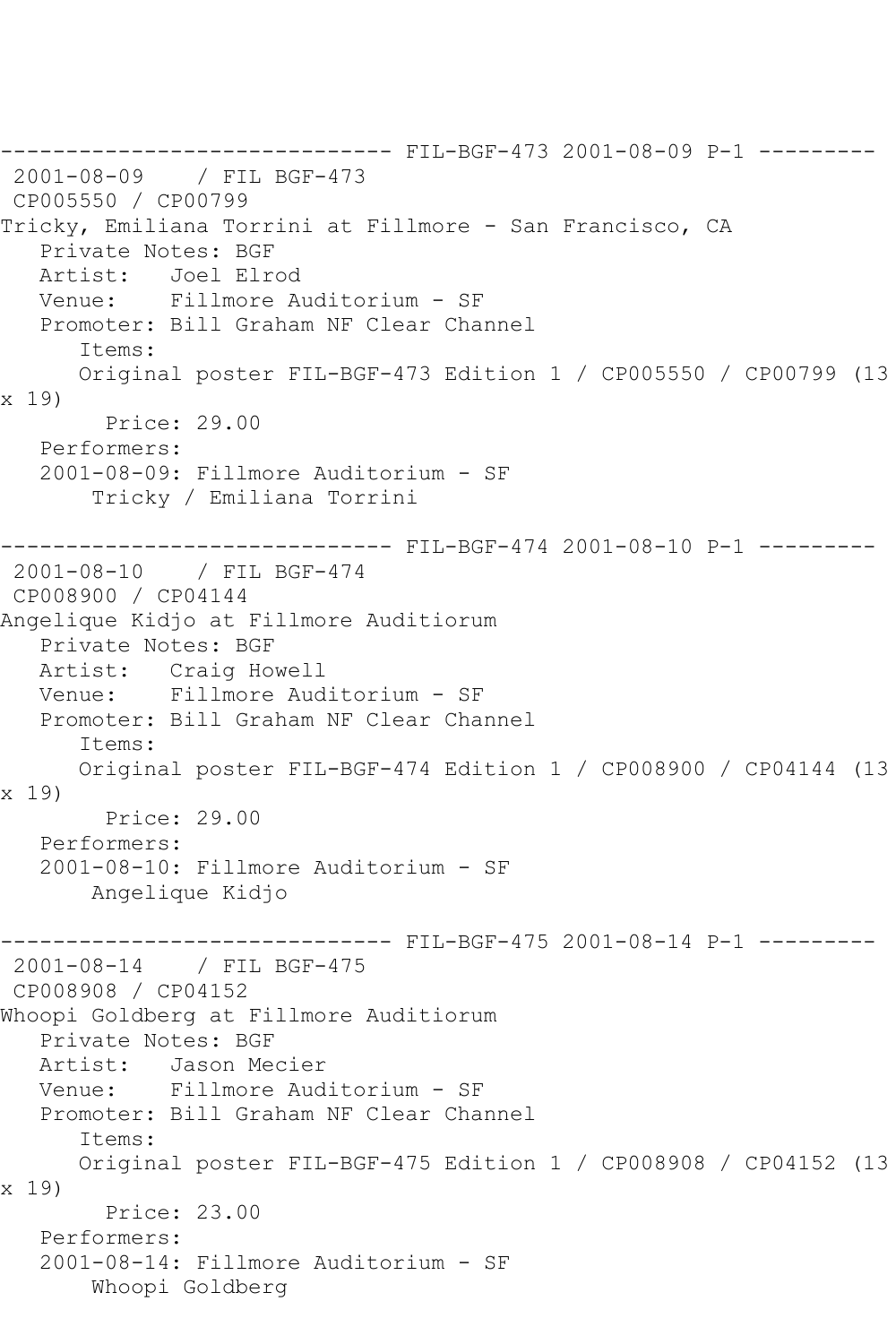------------------------------ FIL-BGF-476 2001-08-18 P-1 --------- 2001-08-18 / FIL BGF-476 CP008907 / CP04151 Monkees at Fillmore - San Francisco, CA Private Notes: BGF Artist: Frank Wiedemann Venue: Fillmore Auditorium - SF Promoter: Bill Graham NF Clear Channel Items: Original poster FIL-BGF-476 Edition 1 / CP008907 / CP04151 (13 x 19) Price: 41.00 Performers: 2001-08-18: Fillmore Auditorium - SF Monkees ------------------------------ FIL-BGF-477 2001-08-24 P-1 --------- 2001-08-24 / FIL BGF-477 CP008906 / CP04150 Thirty Odd Foot of Grunts at Fillmore Auditiorum Private Notes: BGF Artist: Christopher Peterson Venue: Fillmore Auditorium - SF Promoter: Bill Graham NF Clear Channel Items: Original poster FIL-BGF-477 Edition 1 / CP008906 / CP04150 (13 x 19) Price: 29.00 Performers: 2001-08-24 2001-08-25: Fillmore Auditorium - SF Thirty Odd Foot of Grunts ------------------------------ FIL-BGF-479-A 2001-08-28 P-1 -------- - 2001-08-28 / FIL BGF-479-A CP008904 / CP04148 Ween at Fillmore - San Francisco, CA Private Notes: BGF Artist: Arlene Owseichik -- Art Director Venue: Fillmore Auditorium - SF Promoter: Bill Graham NF Clear Channel Items: Original poster FIL-BGF-479-A Edition 1 / CP008904 / CP04148 (13 x 19) Price: 35.00 Performers: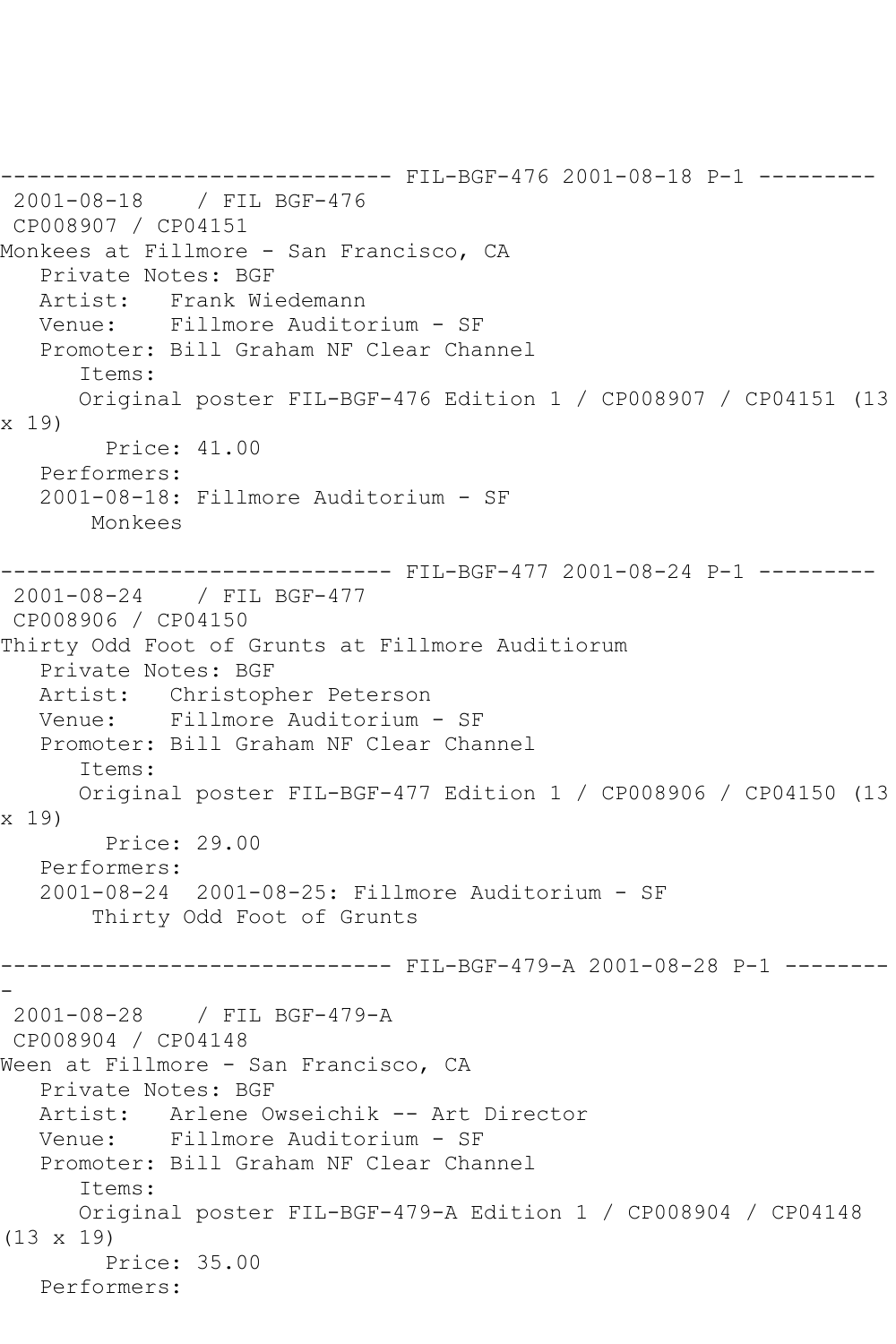2001-08-28 2001-08-29: Fillmore Auditorium - SF Ween ------------------------------ FIL-BGF-478 2001-09-05 P-1 --------- 2001-09-05 / FIL BGF-478 CP008905 / CP04149 Gillian Welch at Fillmore Auditiorum Private Notes: BGF Artist: Fillmore Auditorium - SF Venue: Fillmore Auditorium - SF Promoter: Bill Graham NF Clear Channel Items: Original poster FIL-BGF-478 Edition 1 / CP008905 / CP04149 (13 x 19) Price: 29.00 Performers: 2001-09-05: Fillmore Auditorium - SF Gillian Welch ------------------------------ FIL-BGF-479-B 2001-09-14 P-1 -------- - 2001-09-14 / FIL BGF-479-B CP008903 / CP04147 Megadeth, Endo at Fillmore Auditiorum Private Notes: BGF Artist: Fillmore Auditorium - SF Venue: Fillmore Auditorium - SF Promoter: Bill Graham NF Clear Channel Items: Original poster FIL-BGF-479-B Edition 1 / CP008903 / CP04147 (13 x 19) Price: 29.00 Performers: 2001-09-14: Fillmore Auditorium - SF Megadeth / Endo ------------------------------ FIL-BGF-480 2001-10-03 P --------- 2001-10-03 / FIL BGF-480 CP009073 / CP06228 Basement Jaxx, Ugly Duckling at Fillmore - San Francisco, CA Private Notes: BGF Artist: Lisa Eng Venue: Fillmore Auditorium - SF Promoter: Bill Graham NF Clear Channel Items: Original poster FIL-BGF-480 / CP009073 / CP06228 (13 x 19) Price: 29.00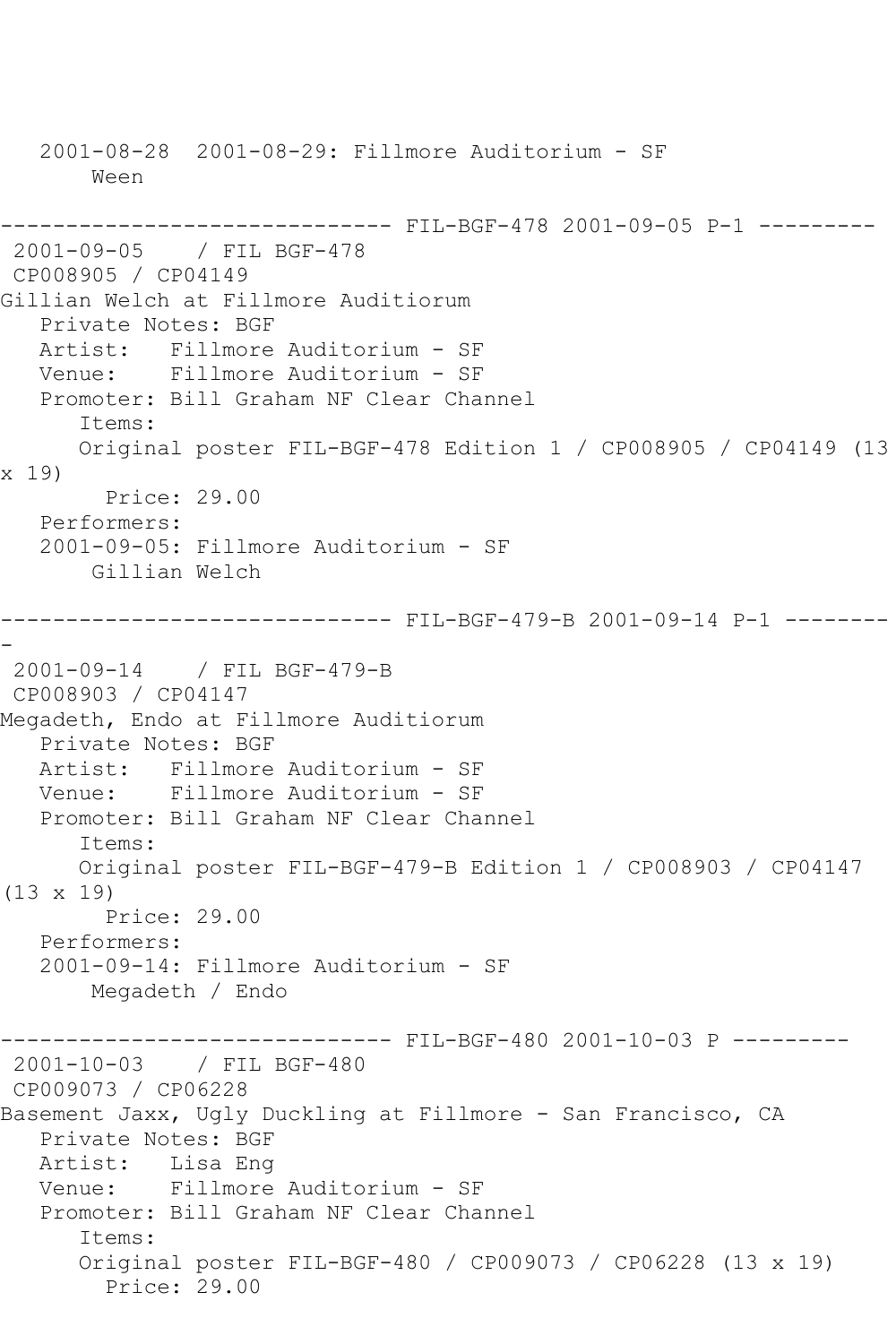Performers: 2001-10-03: Fillmore Auditorium - SF Basement Jaxx / Ugly Duckling ------------------------------ FIL 2001-10-06 P --------- 2001-10-06 / FIL CP010630 / CS06667 Jerry Phalwell's Homomania! at Fillmore - San Francisco, CA Artist: Chuck Sperry Venue: Fillmore Auditorium - SF Items: Original poster FIL / CP010630 / CS06667 Performers: 2001-10-06: Fillmore Auditorium - SF Jerry Phalwell / Queers / Fabulous Disaster / Desperation Squad ------------------------------ FIL-BGF-481 2001-10-11 P --------- 2001-10-11 / FIL BGF-481 CP009074 / CP06229 Midnight Oil, Will Hodge at Fillmore - San Francisco, CA Private Notes: BGF Artist: Dusty Cox Venue: Fillmore Auditorium - SF Promoter: Bill Graham NF Clear Channel Items: Original poster FIL-BGF-481 / CP009074 / CP06229 (13 x 19) Price: 23.00 Performers: 2001-10-11: Fillmore Auditorium - SF Midnight Oil / Will Hodge ------------------------------ FILD-BGFD-010 2001-10-12 P --------- 2001-10-12 / FILD BGFD-010 CP041004 El Tri at Fillmore Auditorium, Denver - Denver, Private Notes: BGF Event: El Tri Celebrating their 33rd Anniversary Event: Victimas del Dr. Cerebro<br>Artist: Frank Wiedemann Artist: Frank Wiedemann Venue: Fillmore Auditorium, Denver Promoter: Bill Graham New Fillmores BGFD-CC Items: Original poster FILD-BGFD-010 / CP041004 (13 x 19) Price: 74.00 Performers: 2001-10-12: Fillmore Auditorium, Denver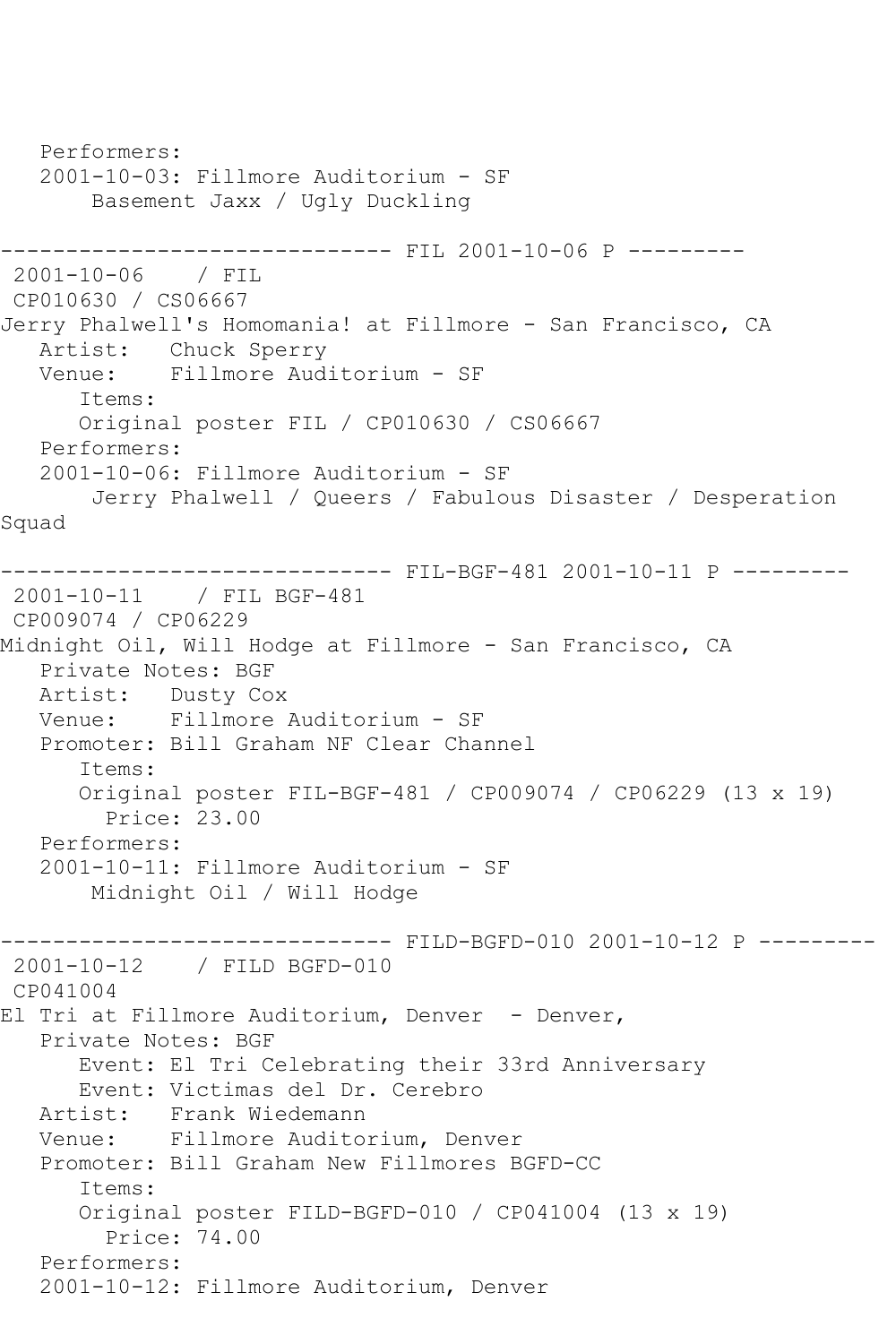El Tri

------------------------------ FIL-BGF-482 2001-10-14 P --------- 2001-10-14 / FIL BGF-482 CP009075 / CP06230 Ben Folds, Citizen Cope at Fillmore - San Francisco, CA Private Notes: BGF Artist: Arlene Owseichik -- Art Director Venue: Fillmore Auditorium - SF Promoter: Bill Graham NF Clear Channel Items: Original poster FIL-BGF-482 / CP009075 / CP06230 (13 x 19) Price: 29.00 Performers: 2001-10-14: Fillmore Auditorium - SF Ben Folds / Citizen Cope ------------------------------ FIL-BGF-483 2001-10-16 P --------- 2001-10-16 / FIL BGF-483 CP009076 / CP06231 The Strokes, Mouldy Peaches at Fillmore - San Francisco, CA Private Notes: BGF Artist: James Rheem Davis Venue: Fillmore Auditorium - SF Promoter: Bill Graham NF Clear Channel Items: Original poster FIL-BGF-483 / CP009076 / CP06231 (13 x 19) Price: 41.00 Performers: 2001-10-16: Fillmore Auditorium - SF Strokes / Mouldy Peaches ------------------------------ FIL-BGF-484 2001-10-22 P --------- 2001-10-22 / FIL BGF-484 CP009077 / CP06232 Stereolab, Fugu at Fillmore - San Francisco, CA Private Notes: BGF Artist: Grady McFerrin Venue: Fillmore Auditorium - SF Promoter: Bill Graham NF Clear Channel Items: Original poster FIL-BGF-484 / CP009077 / CP06232 (13 x 19) Price: 29.00 Performers: 2001-10-22 2001-10-23: Fillmore Auditorium - SF Stereolab / Fugu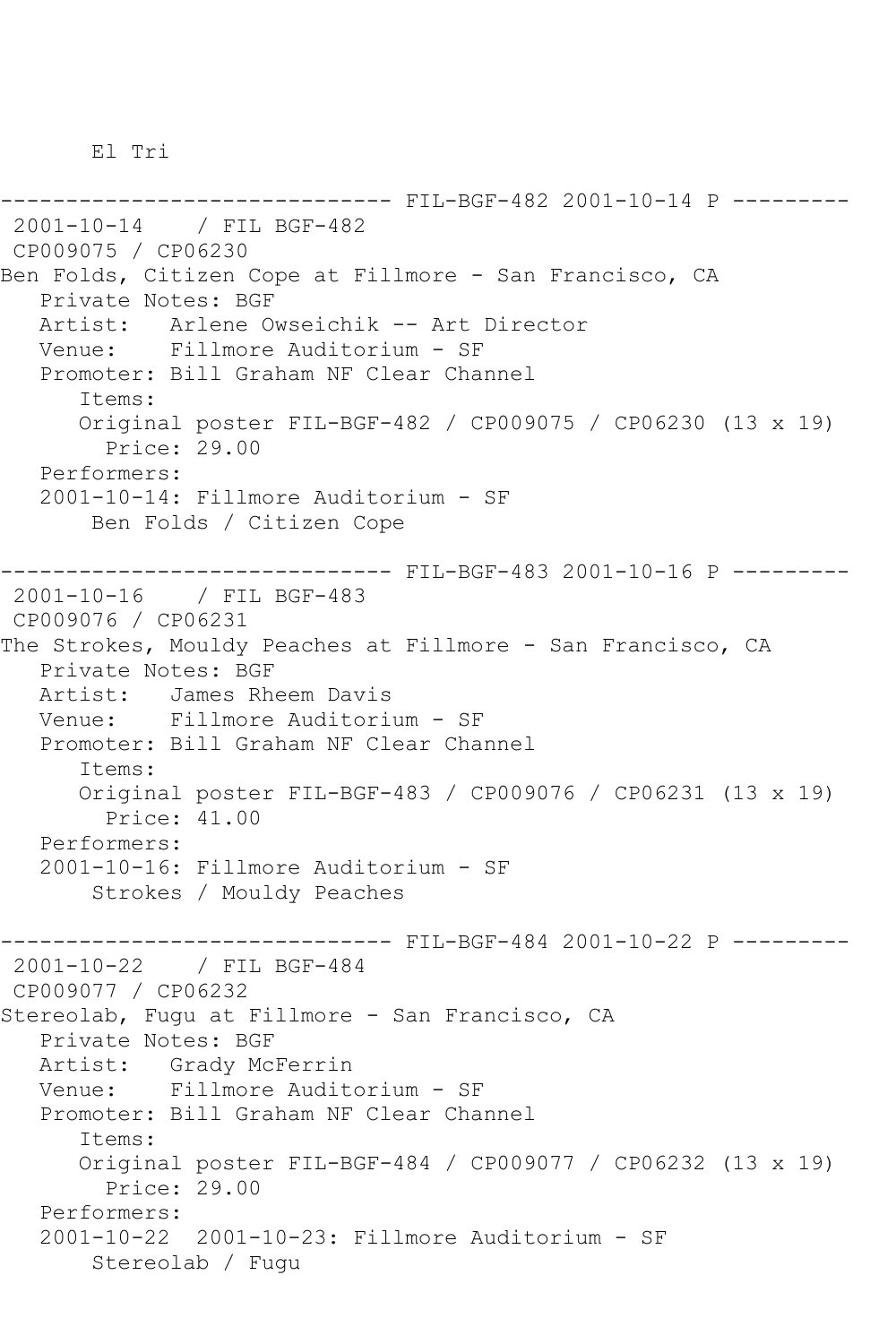------------------------------ FIL-BGF-485 2001-10-27 P --------- 2001-10-27 / FIL BGF-485 CP009078 / CP06233 Ozomatli, Quetzal at Fillmore - San Francisco, CA Private Notes: BGF Artist: J. Shea Venue: Fillmore Auditorium - SF Promoter: Bill Graham NF Clear Channel Items: Original poster FIL-BGF-485 / CP009078 / CP06233 (13 x 19) Price: 35.00 Performers: 2001-10-27: Fillmore Auditorium - SF Ozomatli / Quetzal ------------------------------ FIL-BGF 2001-11-01 P --------- 2001-11-01 / FIL BGF CP009068 / CP06223 Spiritualized at Fillmore - San Francisco, CA Private Notes: BGF Venue: Fillmore Auditorium - SF Promoter: Bill Graham NF Clear Channel Items: Original poster FIL-BGF / CP009068 / CP06223 (13 x 19) Performers: 2001-11-01: Fillmore Auditorium - SF ------------------------------ FIL-BGF-486 2001-11-02 P --------- 2001-11-02 / FIL BGF-486 CP009079 / CP06234 Sound Tribe Sector 9 at Fillmore - San Francisco, CA Private Notes: BGF Artist: Mark M. Gettys Venue: Fillmore Auditorium - SF Promoter: Bill Graham NF Clear Channel Items: Original poster FIL-BGF-486 / CP009079 / CP06234 (13 x 19) Price: 29.00 Performers: 2001-11-02 2001-11-03: Fillmore Auditorium - SF Sound Tribe Sector 9 ------------------------------ FIL-BGF-487 2001-11-05 P --------- 2001-11-05 / FIL BGF-487 CP009092 / CP06247 Beta Band at Fillmore Auditiorum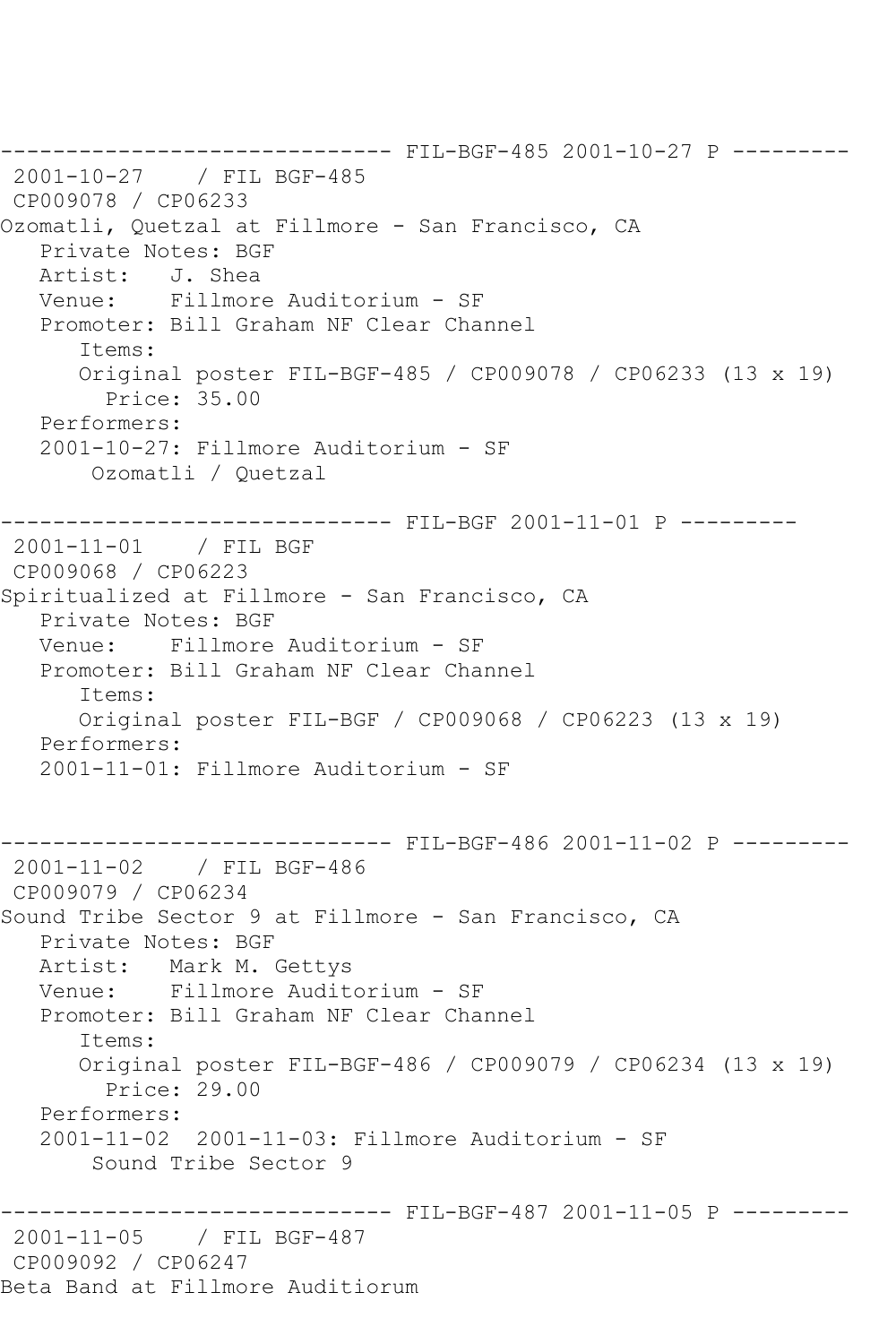Private Notes: BGF Artist: Frank Wiedemann Venue: Fillmore Auditorium - SF Promoter: Bill Graham NF Clear Channel Items: Original poster FIL-BGF-487 / CP009092 / CP06247 (13 x 19) Price: 29.00 Performers: 2001-11-05: Fillmore Auditorium - SF Beta Band ------------------------------ FIL-BGF-488 2001-11-06 P --------- 2001-11-06 / FIL BGF-488 CP009081 / CP06236 Pete Yorn, Remy at Fillmore - San Francisco, CA Private Notes: BGF Artist: J. Shea Venue: Fillmore Auditorium - SF Promoter: Bill Graham NF Clear Channel Items: Original poster FIL-BGF-488 / CP009081 / CP06236 (13 x 19) Price: 35.00 Performers: 2001-11-06: Fillmore Auditorium - SF Pete Yorn / Remy / Zero ------------------------------ FIL-BGF-489 2001-11-08 P --------- 2001-11-08 / FIL BGF-489 CP009070 / CP06225 De La Soul, Biz Markie at Fillmore - San Francisco, CA Private Notes: BGF Artist: Lisa Eng Venue: Fillmore Auditorium - SF Promoter: Bill Graham NF Clear Channel Items: Original poster FIL-BGF-489 / CP009070 / CP06225 (13 x 19) Price: 29.00 Performers: 2001-11-08: Fillmore Auditorium - SF De La Soul / Biz Markie ------------ FIL 2001-11-08 P ---------2001-11-08 / FIL CP030891 / NM10840 Incubus at Fillmore - San Francisco, CA Artist: Jermaine Rogers Venue: Fillmore Auditorium - SF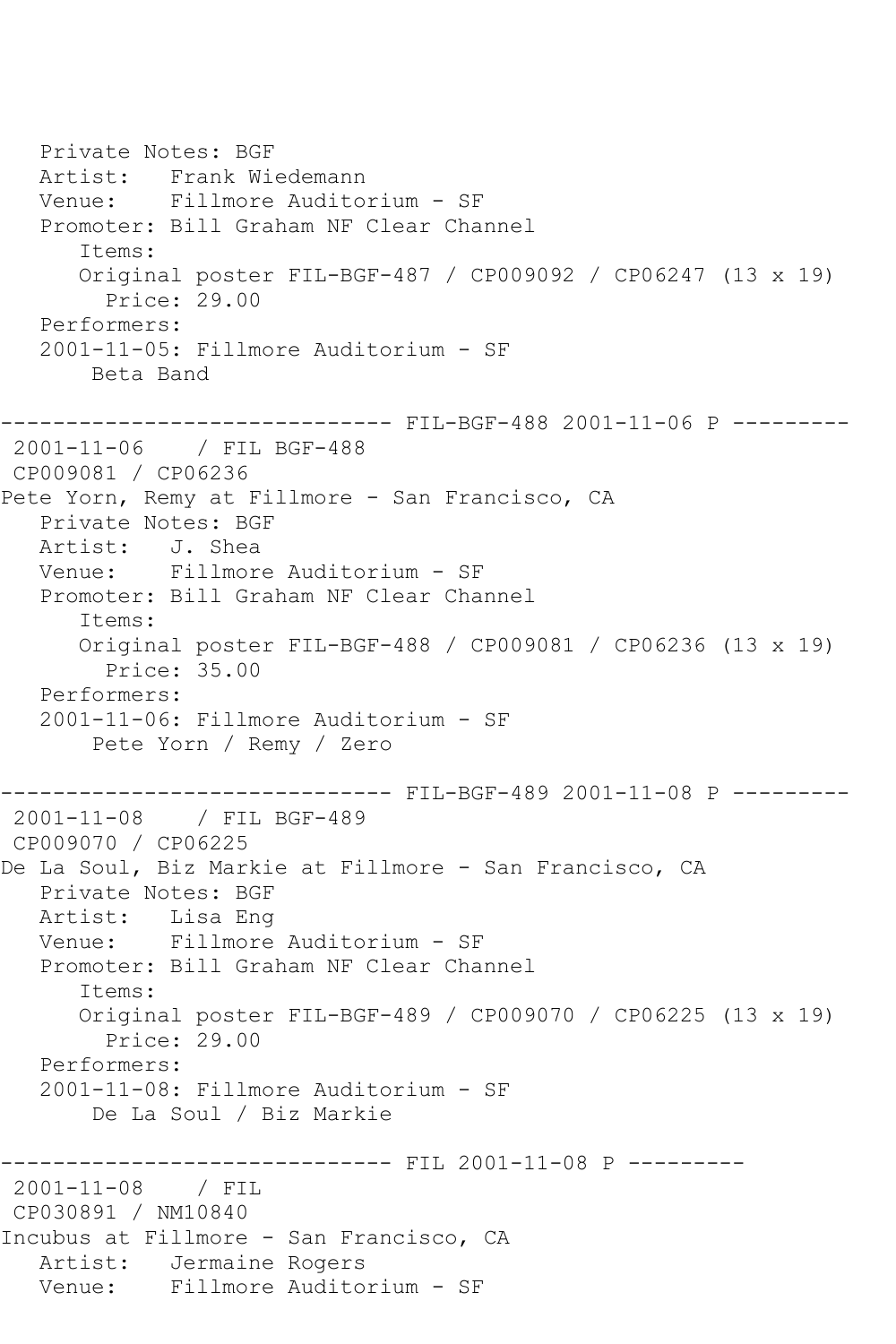Items: Original poster FIL / CP030891 / NM10840 (15 x 20) Performers: 2001-11-08: Fillmore Auditorium - SF Incubus ------------------------------ FIL-BGF-490 2001-11-09 P --------- 2001-11-09 / FIL BGF-490 CP009069 / CP06224 Yonder Mountain String Band at Fillmore - San Francisco, CA Private Notes: BGF<br>Artist: Steven C Artist: Steven Cerio<br>Venue: Fillmore Aud Fillmore Auditorium - SF Promoter: Bill Graham NF Clear Channel Items: Original poster FIL-BGF-490 / CP009069 / CP06224 (13 x 19) Price: 29.00 Performers: 2001-11-09 2001-11-10: Fillmore Auditorium - SF Yonder Mountain String Band ------------------------------ FIL-BGF-491 2001-11-11 P --------- 2001-11-11 / FIL BGF-491 CP009068 / CP06223 Rex Ray, Spiritualized at Fillmore Auditiorum Private Notes: BGF Artist: Arlene Owseichik -- Art Director Venue: Fillmore Auditorium - SF Promoter: Bill Graham NF Clear Channel Items: Original poster FIL-BGF-491 / CP009068 / CP06223 (13 x 19) Price: 35.00 Performers: 2001-11-11: Fillmore Auditorium - SF Rex Ray / Spiritualized ------------------------------ FIL-BGF-492 2001-11-12 P --------- 2001-11-12 / FIL BGF-492 CP009067 / CP06222 Kenny Wayne Shepherd at Fillmore - San Francisco, CA Private Notes: BGF Artist: Chris Shaw Venue: Fillmore Auditorium - SF Promoter: Bill Graham NF Clear Channel Items: Original poster FIL-BGF-492 / CP009067 / CP06222 (13 x 19) Price: 29.00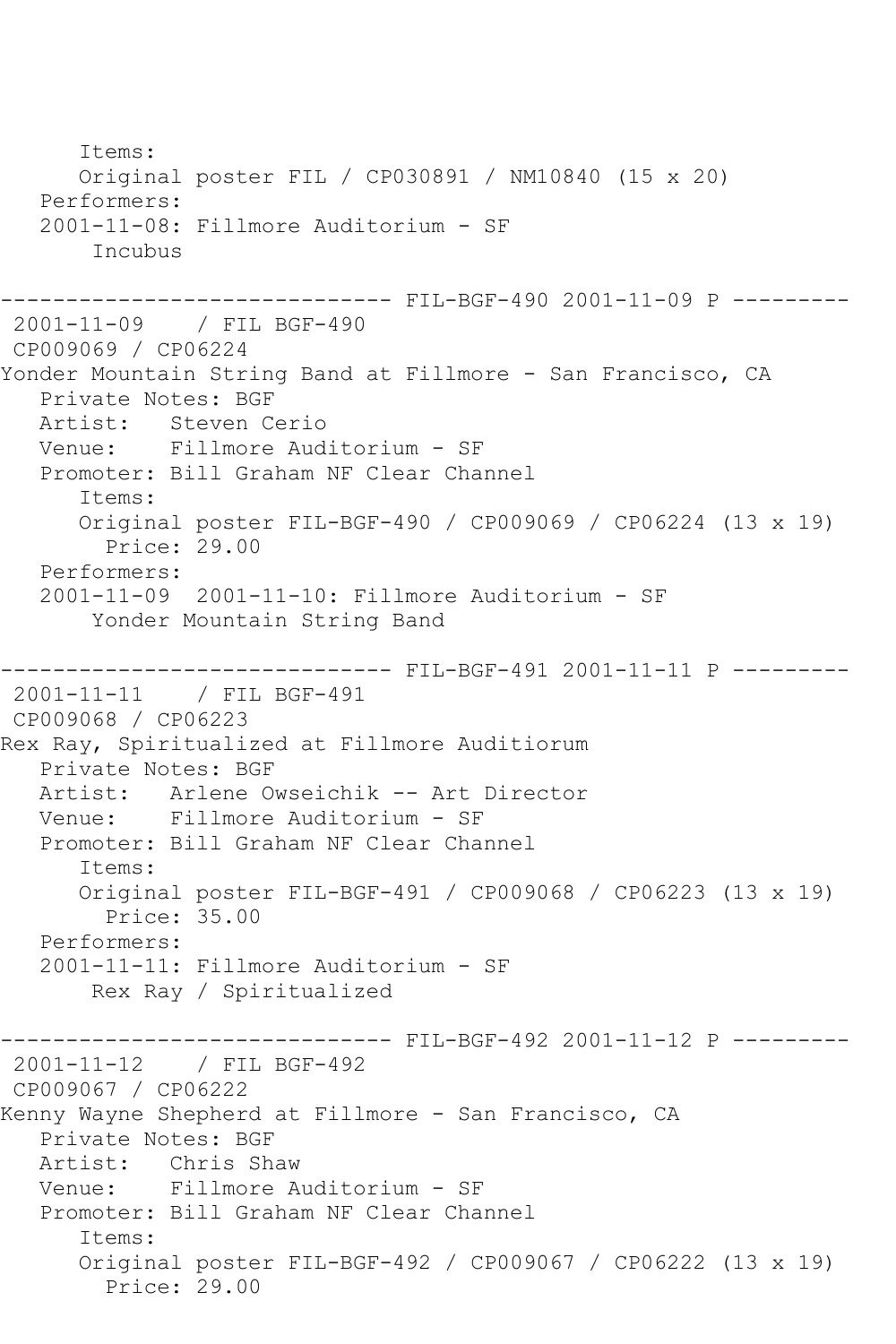Performers: 2001-11-12: Fillmore Auditorium - SF Kenny Wayne Shepherd ------------------------------ FIL-BGF-493 2001-11-14 P --------- 2001-11-14 / FIL BGF-493 CP009066 / CP06221 Ryan Adams, Sweetheart Revolution at Fillmore - San Francisco, CA Private Notes: BGF Artist: Joel Elrod Venue: Fillmore Auditorium - SF Promoter: Bill Graham NF Clear Channel Items: Original poster FIL-BGF-493 / CP009066 / CP06221 (13 x 19) Price: 35.00 Performers: 2001-11-14: Fillmore Auditorium - SF Ryan Adams / Sweetheart Revolution / Paul Burch ------------------------------ FIL-BGF-494 2001-11-28 P --------- 2001-11-28 / FIL BGF-494 CP009065 / CP06220 Bebel Gilberto, A Guy Called gerald at Fillmore - San Francisco, CA Private Notes: BGF Artist: Frank Wiedemann<br>Venue: Fillmore Audito Fillmore Auditorium - SF Promoter: Bill Graham NF Clear Channel Items: Original poster FIL-BGF-494 / CP009065 / CP06220 (13 x 19) Price: 23.00 Performers: 2001-11-28: Fillmore Auditorium - SF Bebel Gilberto / Guy Called Gerald ------- FIL-BGF-495 2001-11-29 P ---------2001-11-29 / FIL BGF-495 CP009064 / CP06219 Boonshanka, Dispatch at Fillmore Auditiorum Private Notes: BGF<br>Artist: Alison Z Artist: Alison Zawacki<br>Venue: Fillmore Audit Venue: Fillmore Auditorium - SF Promoter: Bill Graham NF Clear Channel Items: Original poster FIL-BGF-495 / CP009064 / CP06219 (13 x 19) Price: 30.00 Performers: 2001-11-29: Fillmore Auditorium - SF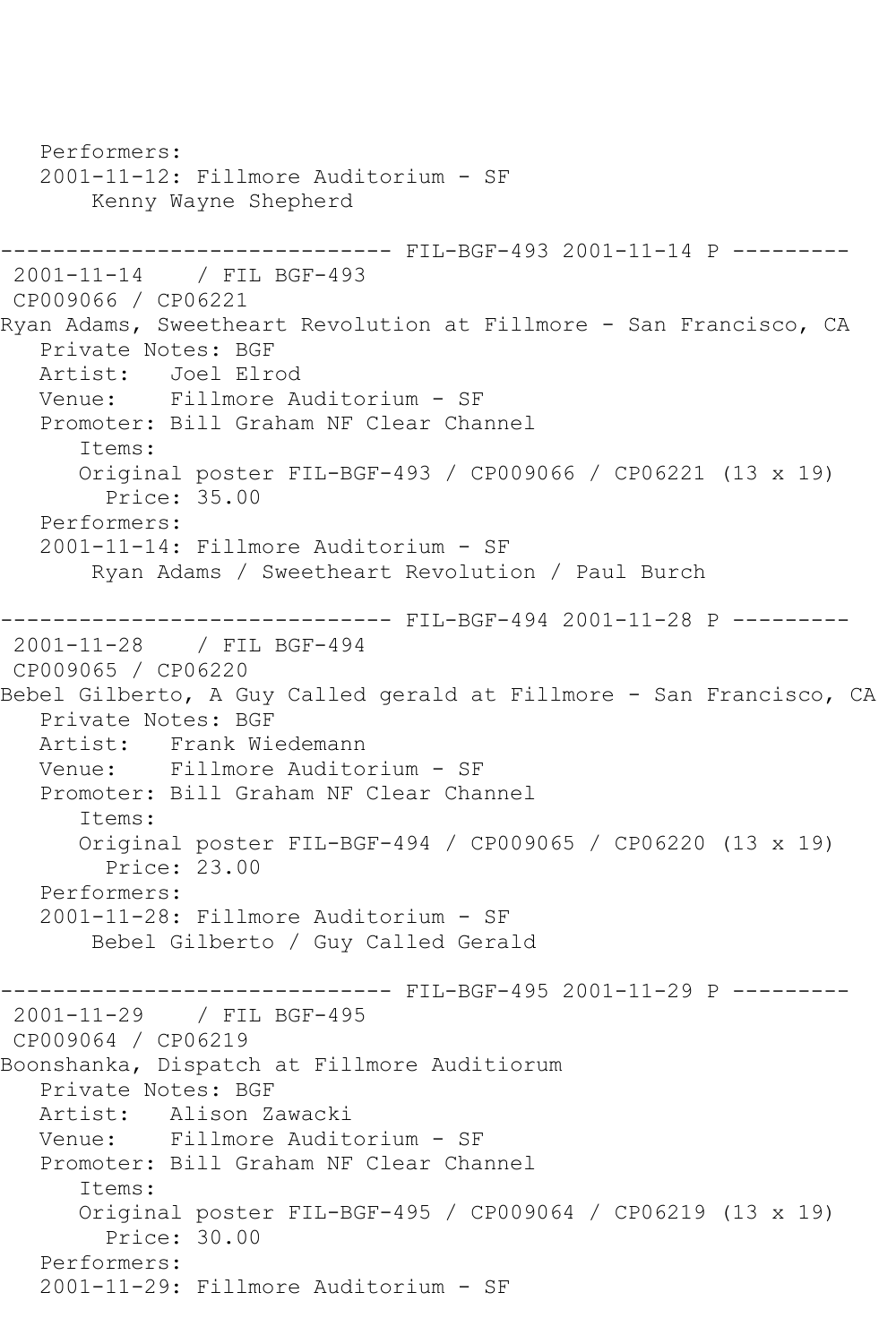Dispatch / Boonshanka

------------------------------ FIL-BGF-496 2001-11-30 P --------- 2001-11-30 / FIL BGF-496 CP009063 / CP06218 Robert Earl Keen Jr., Chris Knight at Fillmore Auditiorum Private Notes: BGF Artist: Christopher Peterson Venue: Fillmore Auditorium - SF Promoter: Bill Graham NF Clear Channel Items: Original poster FIL-BGF-496 / CP009063 / CP06218 (13 x 19) Price: 29.00 Performers: 2001-11-30: Fillmore Auditorium - SF Robert Earl Keen Jr. / Chris Knight ------------------------------ FIL-BGF-497 2001-12-01 P --------- 2001-12-01 / FIL BGF-497 CP009062 / CP06217 Wilco, Jonathan Richman at Fillmore - San Francisco, CA Private Notes: BGF Artist: Arlene Owseichik -- Art Director Venue: Fillmore Auditorium - SF Promoter: Bill Graham NF Clear Channel Items: Original poster FIL-BGF-497 / CP009062 / CP06217 (13 x 19) Price: 35.00 Performers: 2001-12-01: Fillmore Auditorium - SF Wilco / Jonathan Richman ------------------------------ FIL-BGF-498 2001-12-02 P --------- 2001-12-02 / FIL BGF-498 CP009061 / CP06216 Wilco, Mercury Rev at Fillmore - San Francisco, CA Private Notes: BGF Artist: Ben Fishman<br>Venue: Fillmore Au Fillmore Auditorium - SF Promoter: Bill Graham NF Clear Channel Items: Original poster FIL-BGF-498 / CP009061 / CP06216 (13 x 19) Price: 35.00 Performers: 2001-12-02: Fillmore Auditorium - SF Wilco / Mercury Rev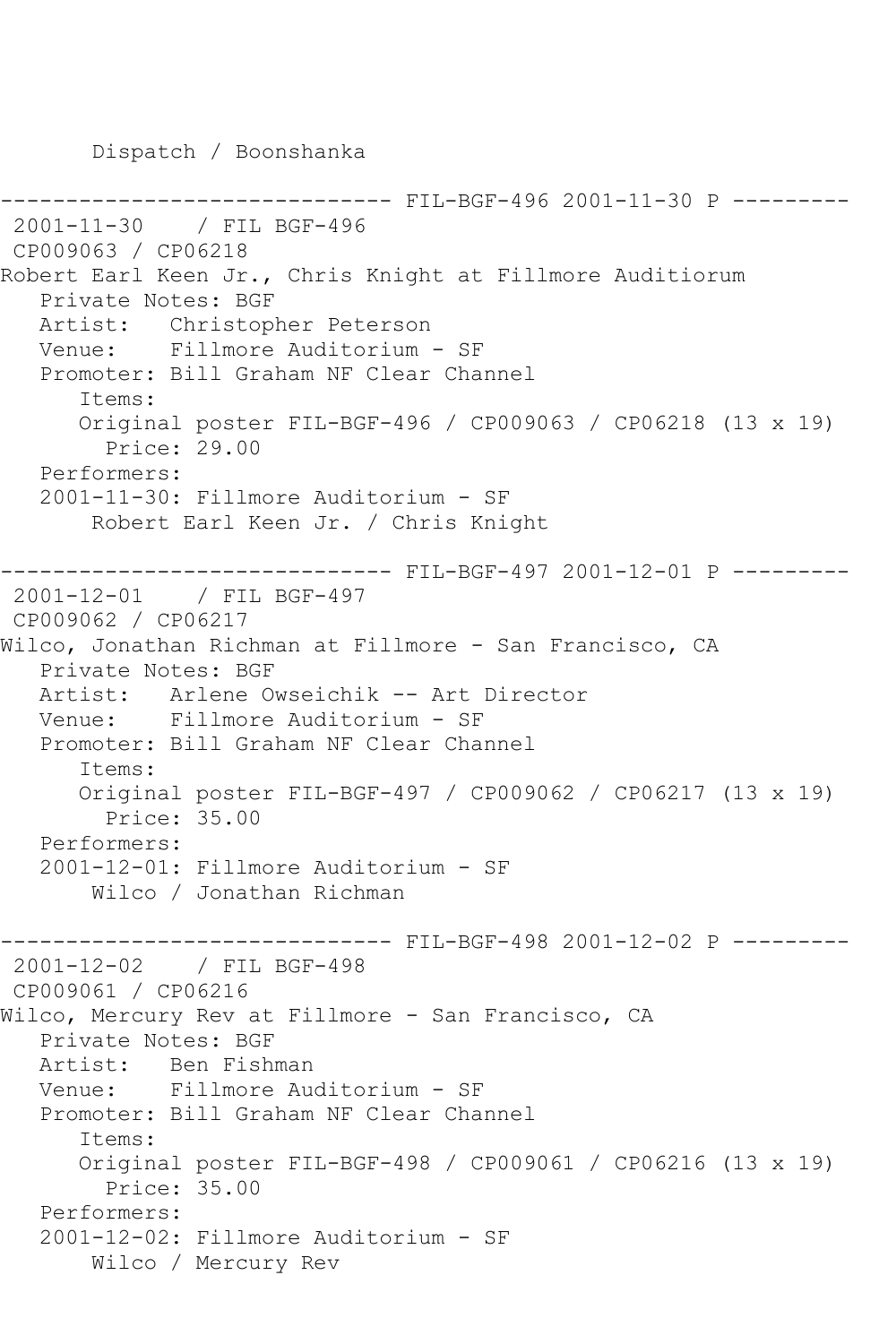------------------------------ FIL-BGF-499 2001-12-03 P --------- 2001-12-03 / FIL BGF-499 CP009060 / CP06215 Wilco, For Stars at Fillmore - San Francisco, CA Private Notes: BGF Artist: Arlene Owseichik -- Art Director Venue: Fillmore Auditorium - SF Promoter: Bill Graham NF Clear Channel Items: Original poster FIL-BGF-499 / CP009060 / CP06215 (13 x 19) Price: 35.00 Performers: 2001-12-03: Fillmore Auditorium - SF Wilco / For Stars ------------------------------ FIL-BGF-500 2001-12-06 P --------- 2001-12-06 / FIL BGF-500 CP009071 / CP06226 Los Lobos, Zigaboo Modeliste at Fillmore - San Francisco, CA Notes: This item appears in the book 'The Art of Modern Rock' as AMR # 161.5 Private Notes: BGF Artist: J. Shea Venue: Fillmore Auditorium - SF Promoter: Bill Graham NF Clear Channel Items: Original poster FIL-BGF-500 / CP009071 / CP06226 (13 x 19) Price: 29.00 Performers: 2001-12-06 2001-12-07: Fillmore Auditorium - SF Los Lobos / Zigaboo Modeliste / New Aahkesstra ------------------------------ FIL 2001-12-12 P --------- 2001-12-12 / FIL CP009072 / CP06227 Aimee Mann at Fillmore Auditorium - SF - San Francisco, CA Private Notes: BGF???? Venue: Fillmore Auditorium - SF Items: Original poster FIL / CP009072 / CP06227 Performers: 2001-12-12: Fillmore Auditorium - SF Aimee Mann ------------------------------ FIL-BGF-502 2001-12-27 P ---------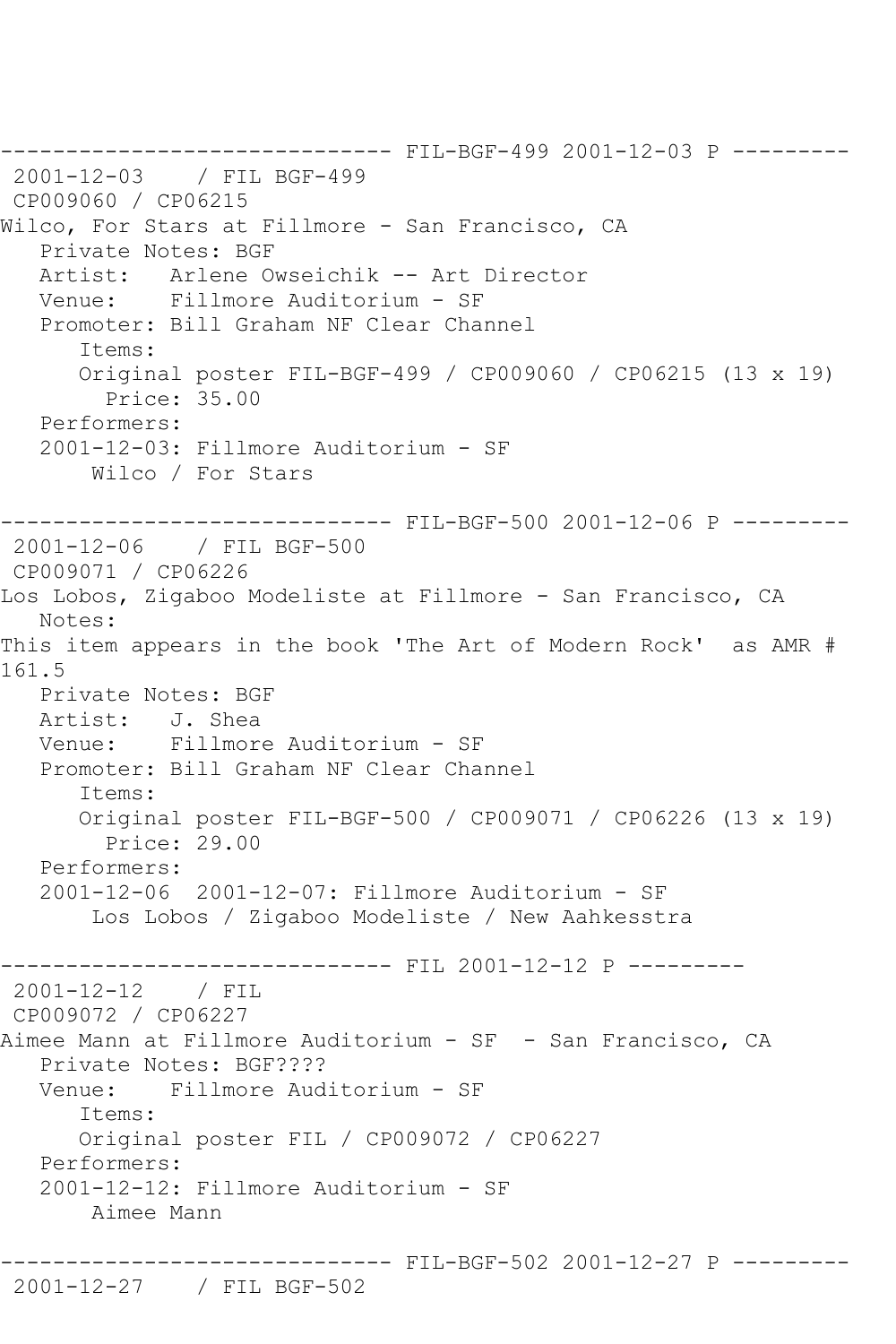```
CP009360 / CP06528
Macy Gray, Dakota Moon at Fillmore - San Francisco, CA
    Private Notes: BGF
  Artist: Frank Wiedemann<br>Venue: Fillmore Audito
             Venue: Fillmore Auditorium - SF
    Promoter: Bill Graham NF Clear Channel
       Items:
       Original poster FIL-BGF-502 / CP009360 / CP06528 (13 x 19)
         Price: 29.00
    Performers:
    2001-12-27: Fillmore Auditorium - SF
        Macy Gray / Dakota Moon
------------------------------ FIL-BGF-503 2001-12-28 P ---------
2001-12-28 / FIL BGF-503
CP009365 / CP06533
Tower of Power, Sy Klopps Blues Band at Fillmore - San Francisco, CA
    Private Notes: BGF
   Artist: Grady McFerrin
   Venue: Fillmore Auditorium - SF
    Promoter: Bill Graham NF Clear Channel
       Items:
       Original poster FIL-BGF-503 / CP009365 / CP06533 (13 x 19)
         Price: 29.00
    Performers:
    2001-12-28: Fillmore Auditorium - SF
        Tower of Power / Sy Klopps Blues Band
                    ------------------------------ FIL-BGF-504 2001-12-31 P ---------
2001-12-31 / FIL BGF-504
CP009358 / CP06526
Les Claypool, Fearless Flying Frog Brigade at Fillmore - San 
Francisco, CA
    Private Notes: BGF
       Event: 2nd Annual New Year's Eve Frog Out!
   Artist: Dave Sheridan
    Venue: Fillmore Auditorium - SF
    Promoter: Bill Graham NF Clear Channel
       Items:
       Original poster FIL-BGF-504 / CP009358 / CP06526 (13 x 19)
         Price: 29.00
    Performers:
    2001-12-31: Fillmore Auditorium - SF
        Les Claypool / Fearless Flying Frog Brigade / Deadweight
                    ------------------------------ FILD-BGFD-011 2001-12-31 P ---------
2001-12-31 / FILD BGFD-011
```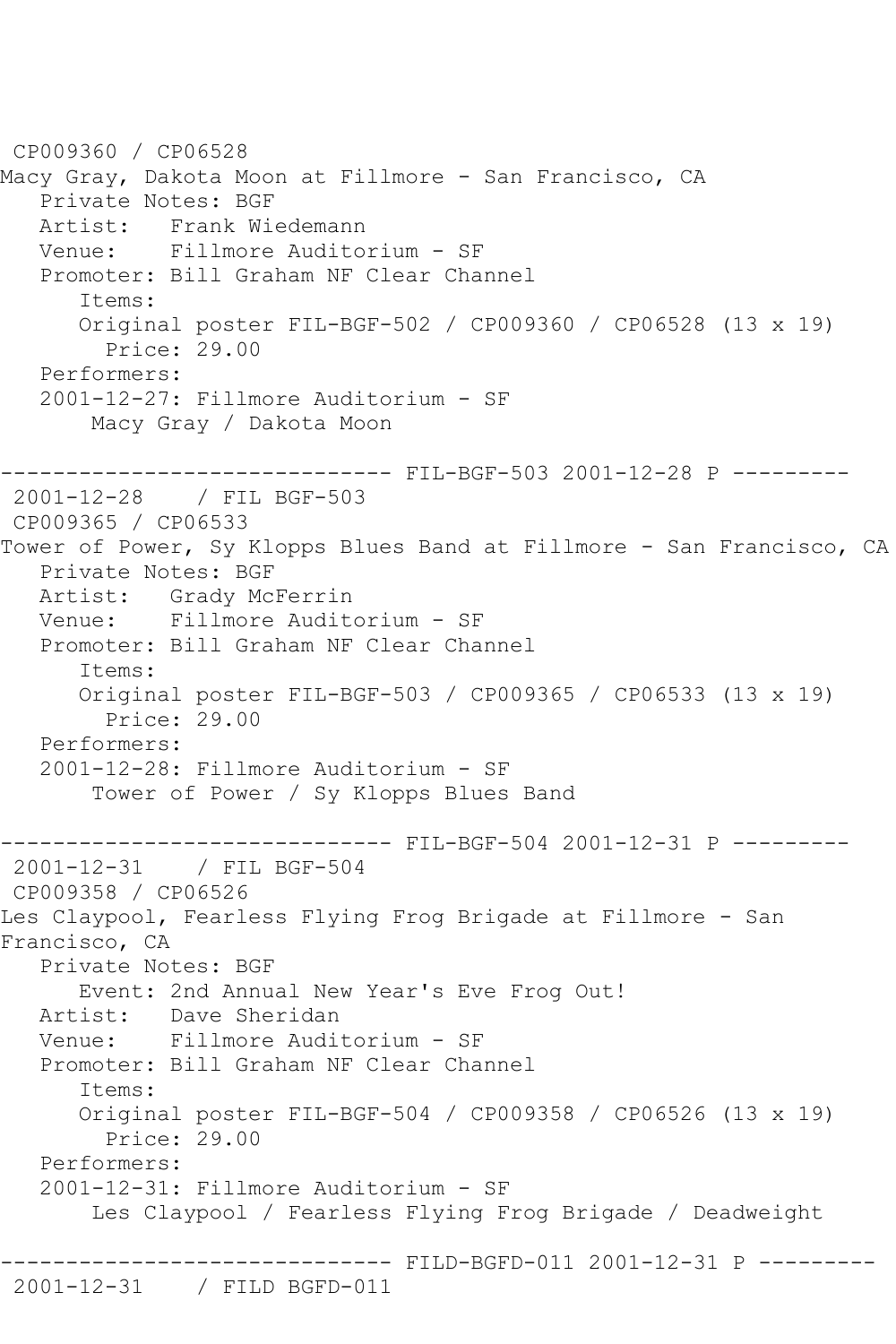CP041003 Big Head Todd and the Monsters at Fillmore Auditorium, Denver - Denver, Private Notes: BGF Artist: Frank Wiedemann Venue: Fillmore Auditorium, Denver Promoter: Bill Graham New Fillmores BGFD-CC Items: Original poster FILD-BGFD-011 / CP041003 (13 x 19) Price: 63.00 Performers: 2001-12-31: Fillmore Auditorium, Denver Big Head Todd and the Monsters ------------------------------ FIL-BGF-505 2002-01-13 P --------- 2002-01-13 / FIL BGF-505 CP009346 / CP06514 Bryan Adams at Fillmore - San Francisco, CA Private Notes: BGF Artist: Barbara Pollack Venue: Fillmore Auditorium - SF Promoter: Bill Graham NF Clear Channel Items: Original poster FIL-BGF-505 / CP009346 / CP06514 (13 x 19) Price: 29.00 Performers: 2002-01-13: Fillmore Auditorium - SF Bryan Adams ------------------------------ FIL-BGF-506 2002-01-15 P --------- 2002-01-15 / FIL BGF-506 CP009367 / CP06535 Charlatans UK, Star Sailor at Fillmore - San Francisco, CA Private Notes: BGF Artist: Frank Wiedemann Venue: Fillmore Auditorium - SF Promoter: Bill Graham NF Clear Channel Items: Original poster FIL-BGF-506 / CP009367 / CP06535 (13 x 19) Price: 29.00 Performers: 2002-01-15: Fillmore Auditorium - SF Charlatans UK / Star Sailor --------- FIL-BGF-507 2002-01-22 P ---------2002-01-22 / FIL BGF-507 CP009370 / CP06538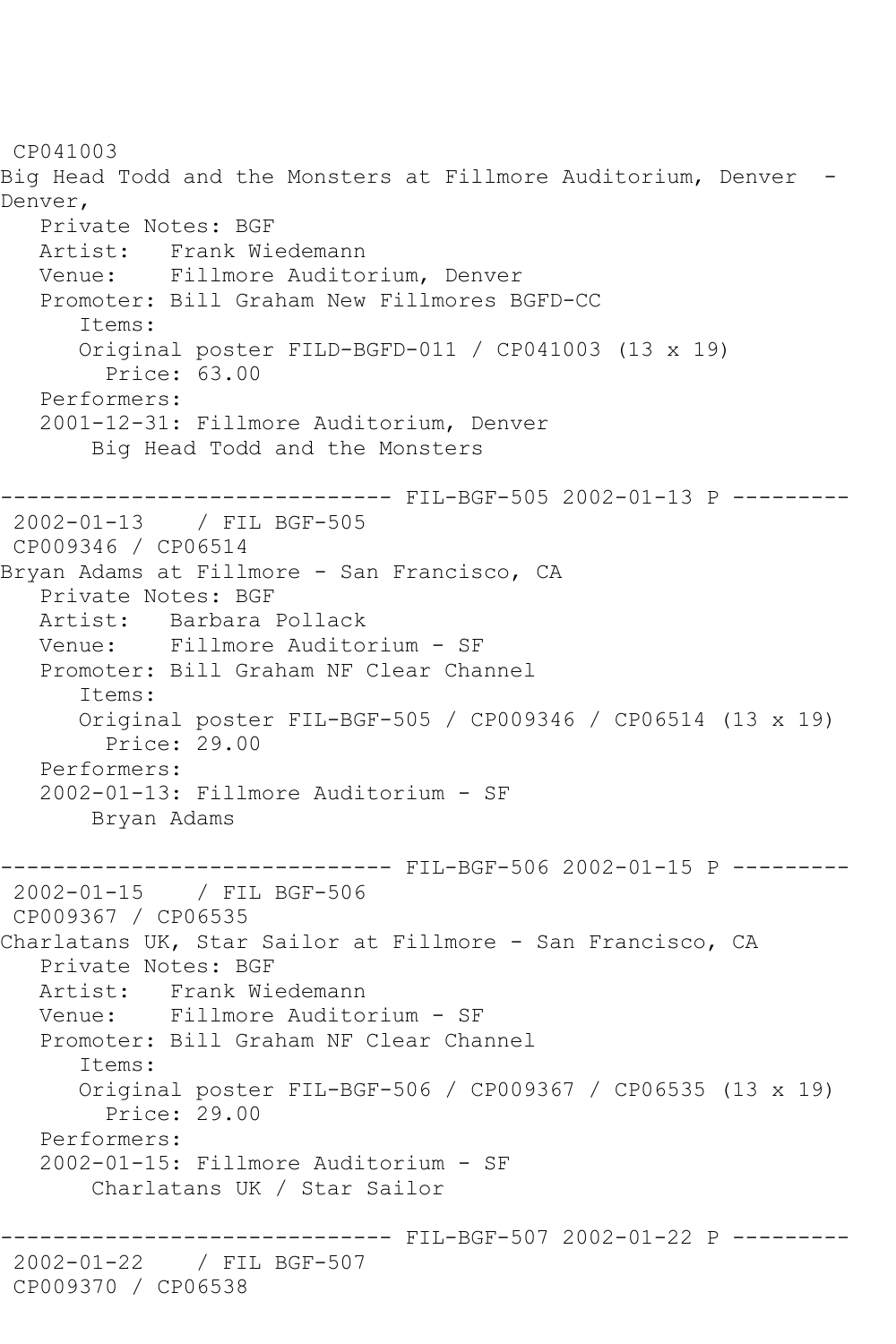Stereophonics, JJ72 at Fillmore - San Francisco, CA Private Notes: BGF Artist: Lisa Eng Venue: Fillmore Auditorium - SF Promoter: Bill Graham NF Clear Channel Items: Original poster FIL-BGF-507 / CP009370 / CP06538 (13 x 19) Price: 29.00 Performers: 2002-01-22: Fillmore Auditorium - SF Stereophonics / JJ72 ------------------------------ FIL-BGF-508 2002-02-01 P --------- 2002-02-01 / FIL BGF-508 CP009354 / CP06522 Jay Farrar, Brian Henneman at Fillmore - San Francisco, CA Private Notes: BGF Artist: Craig Howell Venue: Fillmore Auditorium - SF Promoter: Bill Graham NF Clear Channel Items: Original poster FIL-BGF-508 / CP009354 / CP06522 (13 x 19) Price: 23.00 Performers: 2002-02-01: Fillmore Auditorium - SF Jay Farrar / Brian Henneman ------------------------------ FIL-BGF-509 2002-02-08 P --------- 2002-02-08 / FIL BGF-509 CP009364 / CP06532 O.A.R., Left Undone at Fillmore Auditiorum Private Notes: BGF Artist: James Rheem Davis<br>Venue: Fillmore Auditori Fillmore Auditorium - SF Promoter: Bill Graham NF Clear Channel Items: Original poster FIL-BGF-509 / CP009364 / CP06532 (13 x 19) Price: 29.00 Performers: 2002-02-08: Fillmore Auditorium - SF O.A.R. / Left Undone / Howie Day ------------------------------- FIL-BGF-510 2002-02-12 P ---------<br>2002-02-12 / FIL BGF-510 2002-02-12 / FIL BGF-510 CP009355 / CP06523 Jack Johnson, Mason Jennings at Fillmore - San Francisco, CA Private Notes: BGF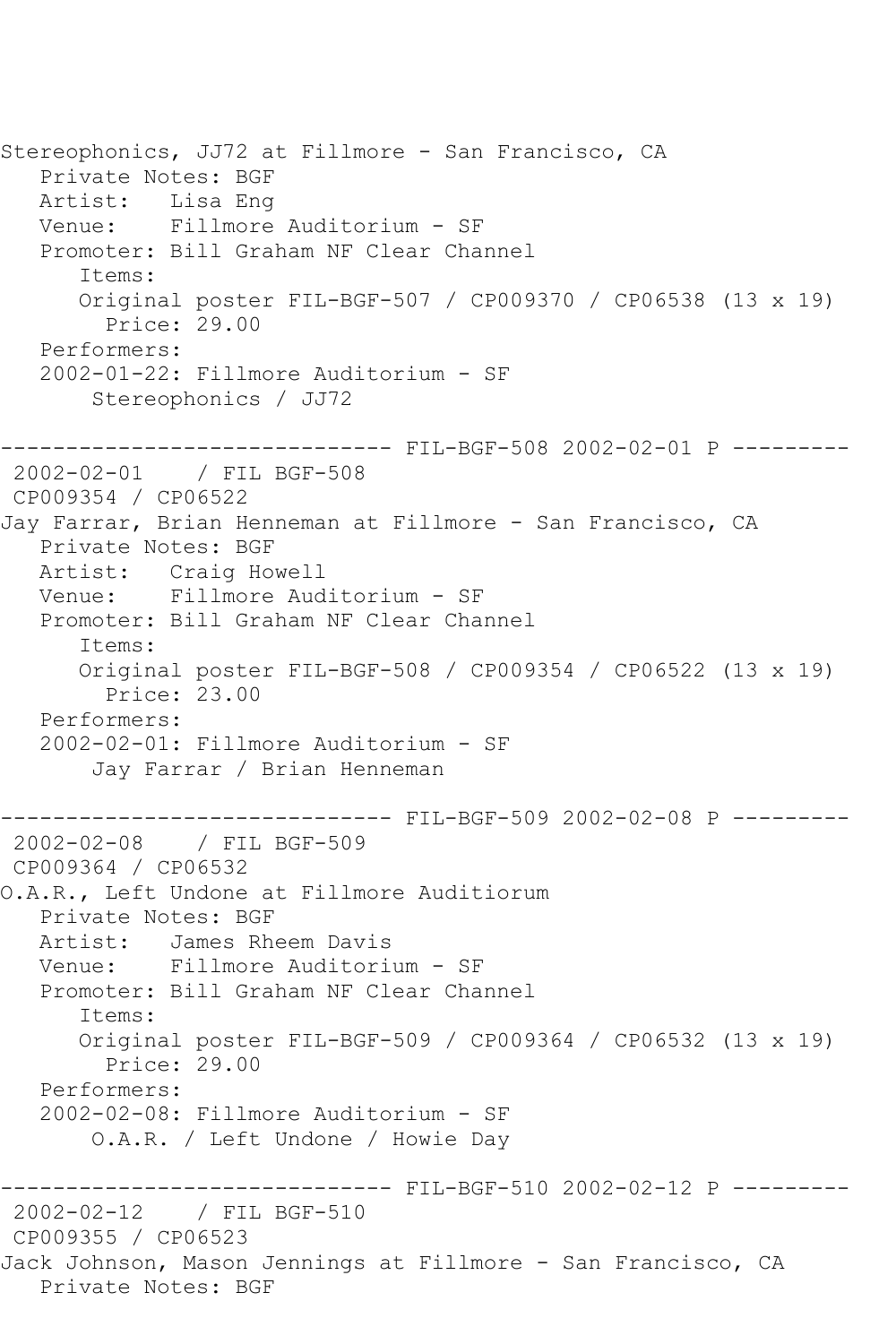Artist: Arlene Owseichik -- Art Director Venue: Fillmore Auditorium - SF Promoter: Bill Graham NF Clear Channel Items: Original poster FIL-BGF-510 / CP009355 / CP06523 (13 x 19) Price: 35.00 Performers: 2002-02-12: Fillmore Auditorium - SF Jack Johnson / Mason Jennings / Glen Phillips ------------------------------ FIL-BGF-511 2002-02-19 P --------- 2002-02-19 / FIL BGF-511 CP009369 / CP06537 Willie Nelson, Norah Jones at Fillmore - San Francisco, CA Notes: This item appears in the book 'The Art of Modern Rock' as AMR # 008.1 Private Notes: BGF Artist: Jason Mecier Venue: Fillmore Auditorium - SF Promoter: Bill Graham NF Clear Channel Items: Original poster FIL-BGF-511 / CP009369 / CP06537 (13 x 19) Price: 35.00 Performers: 2002-02-19 2002-02-22: Fillmore Auditorium - SF Willie Nelson / Norah Jones ------------------------------ FILD-BGFD-012 2002-02-22 P --------- 2002-02-22 / FILD BGFD-012 CP041002 Alicia Keys, Glenn Lewis at Fillmore Auditorium, Denver - Denver, Private Notes: BGF Artist: Alison Zawacki Venue: Fillmore Auditorium, Denver Promoter: Bill Graham New Fillmores BGFD-CC Items: Original poster FILD-BGFD-012 / CP041002 (13 x 19) Price: 74.00 Performers: 2002-02-22: Fillmore Auditorium, Denver Alicia Keys / Glenn Lewis ------------------------------ FIL-BGF-512 2002-02-24 P --------- 2002-02-24 / FIL BGF-512 CP009342 / CP06510 Craig David, Tweet at Fillmore Auditiorum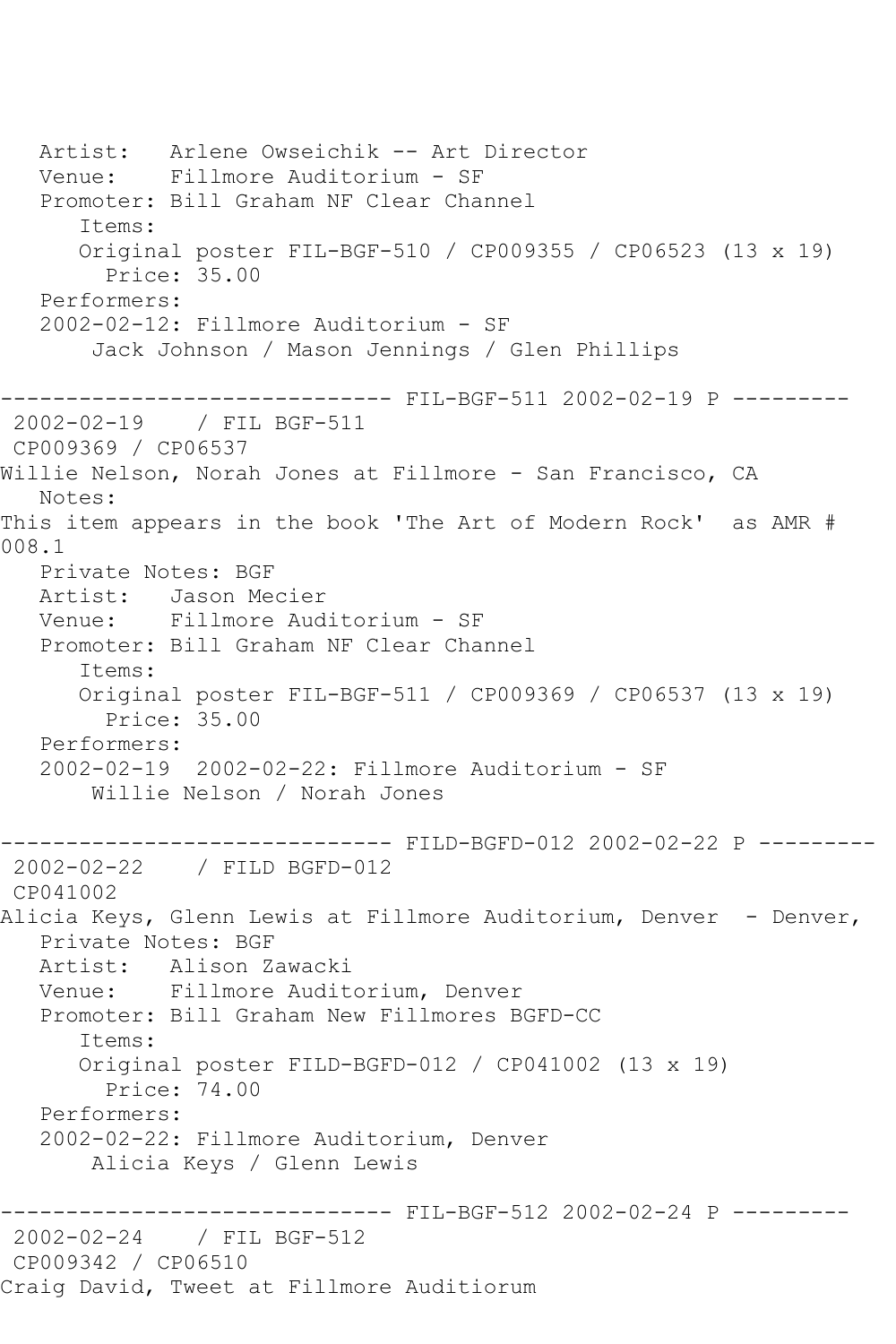Private Notes: BGF Artist: Arlene Owseichik -- Art Director Venue: Fillmore Auditorium - SF Promoter: Bill Graham NF Clear Channel Items: Original poster FIL-BGF-512 / CP009342 / CP06510 (13 x 19) Price: 29.00 Performers: 2002-02-24: Fillmore Auditorium - SF Craig David / Tweet / Rex Ray ------------------------------ FIL-BGF-513 2002-03-08 P --------- 2002-03-08 / FIL BGF-513 CP009372 / CP06540 Hot Tuna, Jorma Kaukonen at Fillmore - San Francisco, CA Private Notes: BGF Artist: Dave Huckins Venue: Fillmore Auditorium - SF Promoter: Bill Graham NF Clear Channel Items: Original poster FIL-BGF-513 / CP009372 / CP06540 (13 x 19) Price: 25.00 Performers: 2002-03-08: Fillmore Auditorium - SF Hot Tuna / Jorma Kaukonen / Jack Cassidy ------------------------------ FIL-BGF-514 2002-03-09 P --------- 2002-03-09 / FIL BGF-514 CP009338 / CP06506 Rufus Wainwright, Marha Wainwright at Fillmore - San Francisco, CA Private Notes: BGF Artist: Scott Idleman Venue: Fillmore Auditorium - SF Promoter: Bill Graham NF Clear Channel Items: Original poster FIL-BGF-514 / CP009338 / CP06506 (13 x 19) Price: 35.00 Performers: 2002-03-09 2002-03-10: Fillmore Auditorium - SF Rufus Wainwright / Marha Wainwright ------------------------------ FIL-BGF-515 2002-03-13 P --------- 2002-03-13 / FIL BGF-515 CP009362 / CP06530 Herbie Hancock, Cut Chemist at Fillmore Auditiorum Private Notes: BGF Artist: Joel Elrod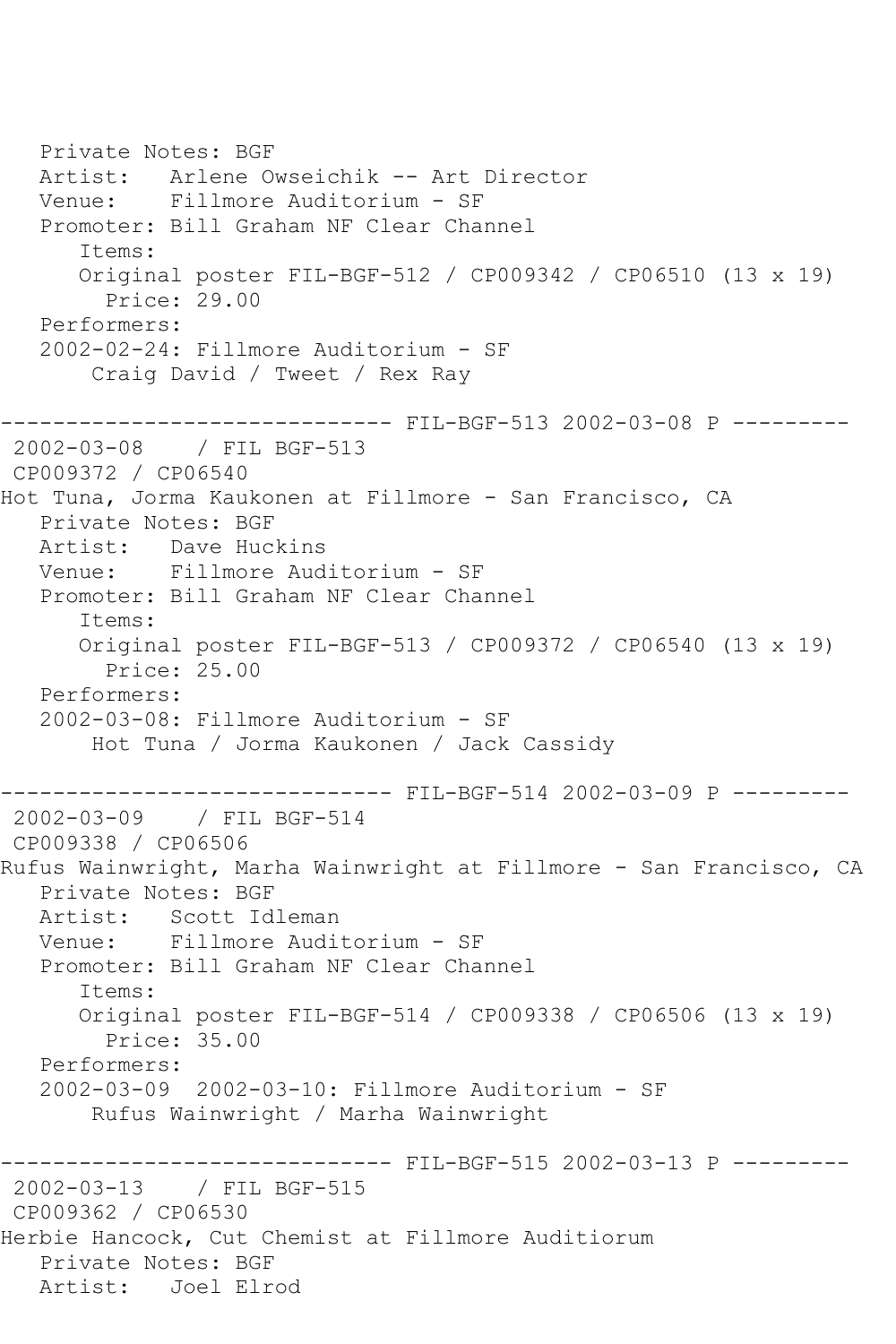Venue: Fillmore Auditorium - SF Promoter: Bill Graham NF Clear Channel Items: Original poster FIL-BGF-515 / CP009362 / CP06530 (13 x 19) Price: 29.00 Performers: 2002-03-13: Fillmore Auditorium - SF Herbie Hancock / Cut Chemist / Future 2 Future ------------------------------ FILD-BGFD-013 2002-04-03 P --------- 2002-04-03 / FILD BGFD-013 CP041001 No Doubt at Fillmore Auditorium, Denver - Denver, Private Notes: BGF Artist: Robin Waldman Venue: Fillmore Auditorium, Denver Promoter: Bill Graham New Fillmores BGFD-CC Items: Original poster FILD-BGFD-013 / CP041001 (13 x 19) Price: 90.00 Performers: 2002-04-03: Fillmore Auditorium, Denver No Doubt ------------------------------ FIL-BGF-516 2002-04-05 P --------- 2002-04-05 / FIL BGF-516 CP009349 / CP06517 John Mayer, Norah Jones at Fillmore - San Francisco, CA Private Notes: BGF Artist: Craig Howell Venue: Fillmore Auditorium - SF Promoter: Bill Graham NF Clear Channel Items: Original poster FIL-BGF-516 / CP009349 / CP06517 (13 x 19) Price: 41.00 Performers: 2002-04-05: Fillmore Auditorium - SF John Mayer / Norah Jones ------------------------------ FIL-BGF-517 2002-04-13 P --------- 2002-04-13 / FIL BGF-517 CP009335 / CP06503 Soul Live N'Dambi, Loul Live at Fillmore - San Francisco, CA Private Notes: BGF Artist: Jed Morfit Venue: Fillmore Auditorium - SF Promoter: Bill Graham NF Clear Channel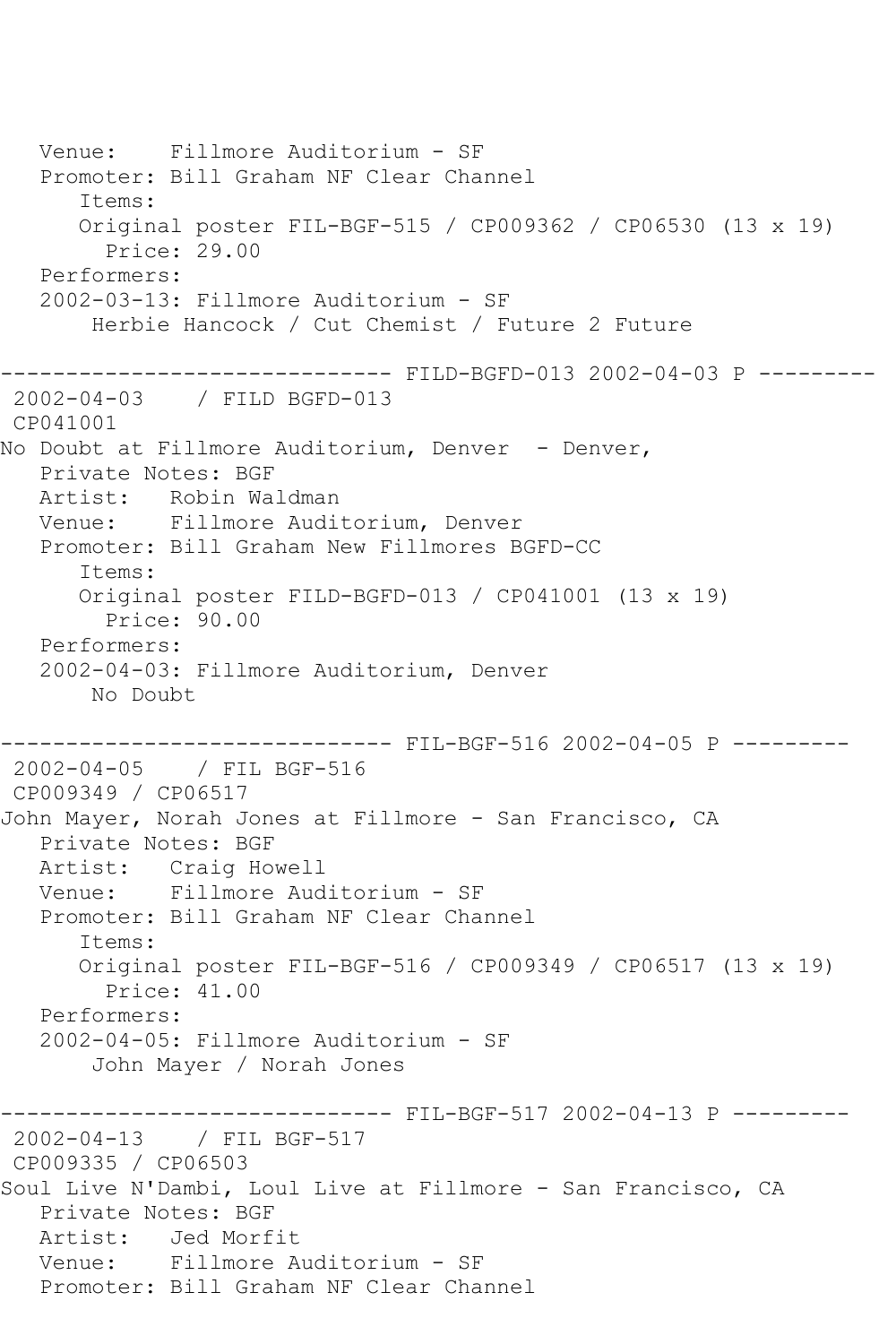Items: Original poster FIL-BGF-517 / CP009335 / CP06503 (13 x 19) Price: 29.00 Performers: 2002-04-13: Fillmore Auditorium - SF Soul Live N'Dambi / Loul Live / N'Dambi ------------------------------ FIL-BGF 2002-04-18 P --------- 2002-04-18 / FIL BGF CP009351 / CP06519 Lucinda Williams, Anne McCue at Fillmore Auditiorum - San Francisco, Private Notes: BGF Venue: Fillmore Auditorium - SF Promoter: Bill Graham NF Clear Channel Items: Original poster FIL-BGF / CP009351 / CP06519 (13 x 19) Performers: 2002-04-18 2002-04-20: Fillmore Auditorium - SF Lucinda Williams / Anne McCue ------------------------------ FIL-BGF-519 2002-04-18 P --------- 2002-04-18 / FIL BGF-519 CP009351 / CP06519 Lucinda Williams, Anne McCue at Fillmore Auditiorum - San Francisco, Private Notes: BGF Artist: Rex Ray Venue: Fillmore Auditorium - SF Promoter: Bill Graham NF Clear Channel Items: Original poster FIL-BGF-519 / CP009351 / CP06519 (13 x 19) Price: 35.00 Performers: 2002-04-18 2002-04-20: Fillmore Auditorium - SF Lucinda Williams / Anne McCue ------------------------------ FIL-BGF-520 2002-04-24 P --------- 2002-04-24 / FIL BGF-520 CP043157 Siouxsie and the Banshees, Ex-Girl at Fillmore Auditiorum Private Notes: BGF<br>Artist: Rex Ray Rex Ray Venue: Fillmore Auditorium - SF Promoter: Bill Graham NF Clear Channel Items: Original poster FIL-BGF-520 / CP043157 (13 x 19) Price: 41.00 Performers: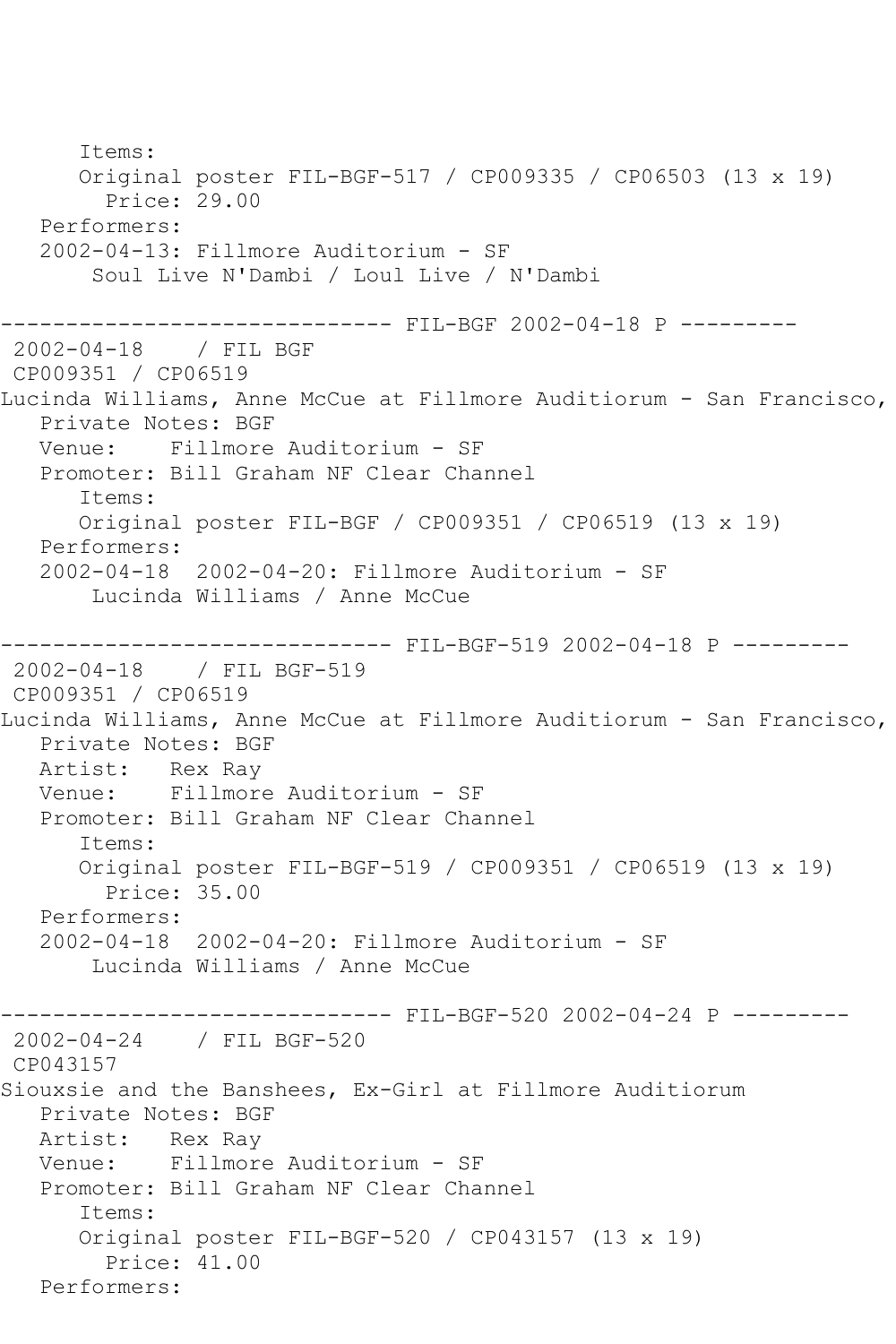2002-04-24: Fillmore Auditorium - SF Siouxsie and the Banshees / Ex-Girl / Tribe 8 2002-04-25: Warfield Theater ------------------------------ FIL-BGF-518 2002-04-25 P --------- 2002-04-25 / FIL BGF-518 CP043156 Five for Fighting, Shannon McNally at Fillmore Auditiorum Private Notes: BGF Artist: Frank Wiedemann<br>Venue: Fillmore Audito: Fillmore Auditorium - SF Promoter: Bill Graham NF Clear Channel Items: Original poster FIL-BGF-518 / CP043156 (13 x 19) Price: 29.00 Performers: 2002-04-25: Fillmore Auditorium - SF Five for Fighting / Shannon McNally ------------------------------ FIL-BGF-521 2002-05-05 P --------- 2002-05-05 / FIL BGF-521 CP043158 Sammy Hagar, Waboritas at Fillmore Auditiorum Private Notes: BGF Artist: James Keenan Venue: Fillmore Auditorium - SF Promoter: Bill Graham NF Clear Channel Items: Original poster FIL-BGF-521 / CP043158 (13 x 19) Price: 35.00 Performers: 2002-05-05 2002-05-07: Fillmore Auditorium - SF Sammy Hagar / Waboritas ------------------------------ FIL 2002-05-05 P --------- 2002-05-05 / FIL CP030182 / NM10131 Sammy Hagar, Waboritas at The Fillmore, S.F. Venue: Fillmore Auditorium - SF Items: Original poster FIL / CP030182 / NM10131 (13 x 19) Performers: 2002-05-05 2002-05-07: Fillmore Auditorium - SF Sammy Hagar / Waboritas ------------------------------ FIL-BGF-522 2002-06-04 P ---------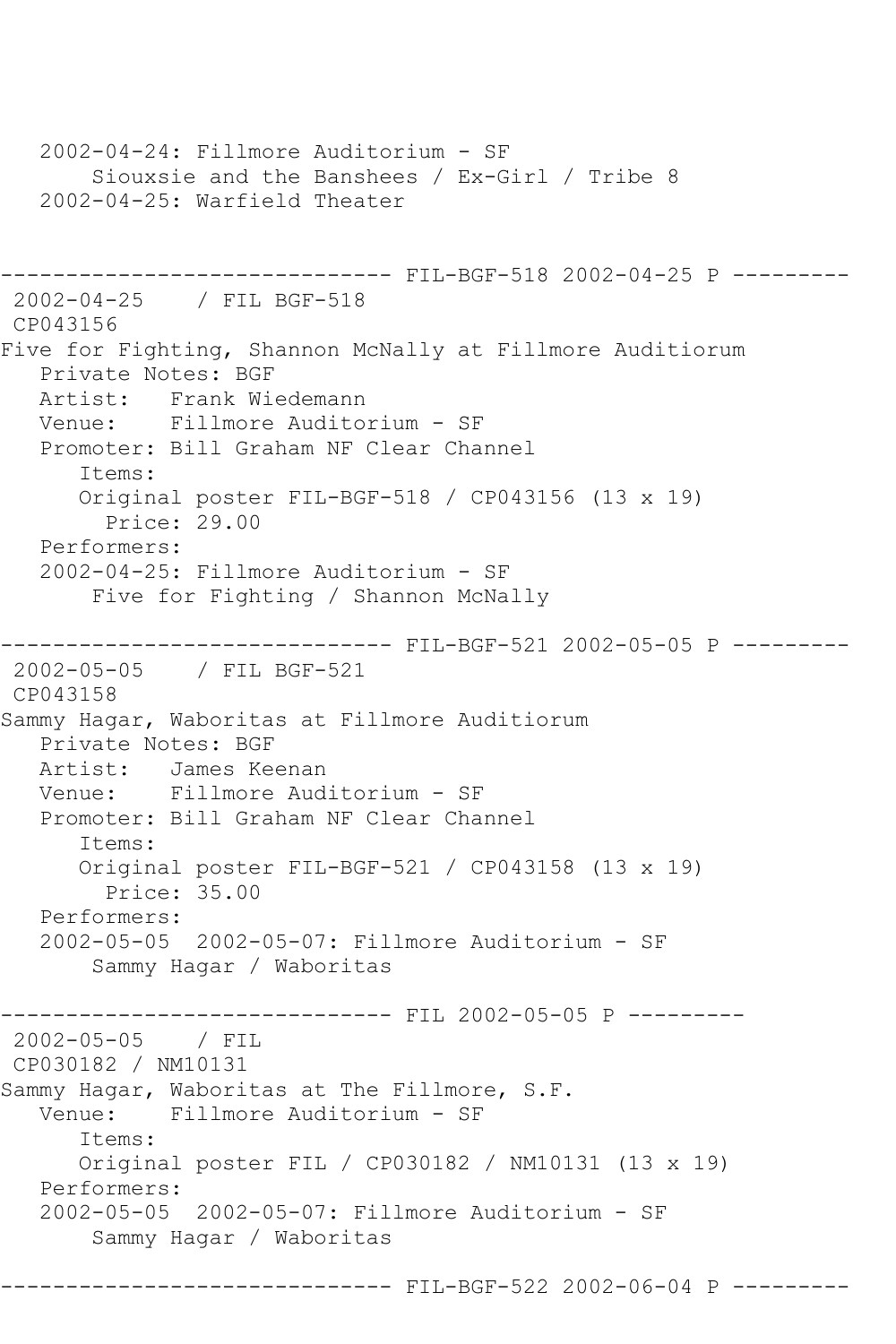2002-06-04 / FIL BGF-522 CP043159 White Stripes, Whirlwind Heat at Fillmore Auditiorum Private Notes: BGF Artist: Dave Kaplan Venue: Fillmore Auditorium - SF Promoter: Bill Graham NF Clear Channel Items: Original poster FIL-BGF-522 / CP043159 (13 x 19) Price: 35.00 Performers: 2002-06-04: Fillmore Auditorium - SF White Stripes / Whirlwind Heat / Brendan Benson / Wellfed Boys ------------------------------ FIL-BGF-523 2002-06-05 P --------- 2002-06-05 / FIL BGF-523 CP043160 The White Stripes, Brendan Benson Private Notes: BGF Artist: Filthyape Venue: Fillmore Auditorium - SF Promoter: Bill Graham NF Clear Channel Items: Original poster FIL-BGF-523 / CP043160 (13 x 19) Price: 41.00 Performers: 2002-06-05: Fillmore Auditorium - SF White Stripes / Brendan Benson / Whirlwind Heat ------------------------------ FIL-BGF-524 2002-06-06 P --------- 2002-06-06 / FIL BGF-524 CP043161 Get Up Kids, Hot Rod Circuit at Fillmore Auditiorum Private Notes: BGF Artist: Lynne Porterfield Venue: Fillmore Auditorium - SF Promoter: Bill Graham NF Clear Channel Items: Original poster FIL-BGF-524 / CP043161 (13 x 19) Price: 29.00 Performers: 2002-06-06 2002-06-07: Fillmore Auditorium - SF Get-Up Kids / Hot Rod Circuit / Jealous Sound ------------------------------ FIL-BGF-525 2002-06-11 P --------- 2002-06-11 / FIL BGF-525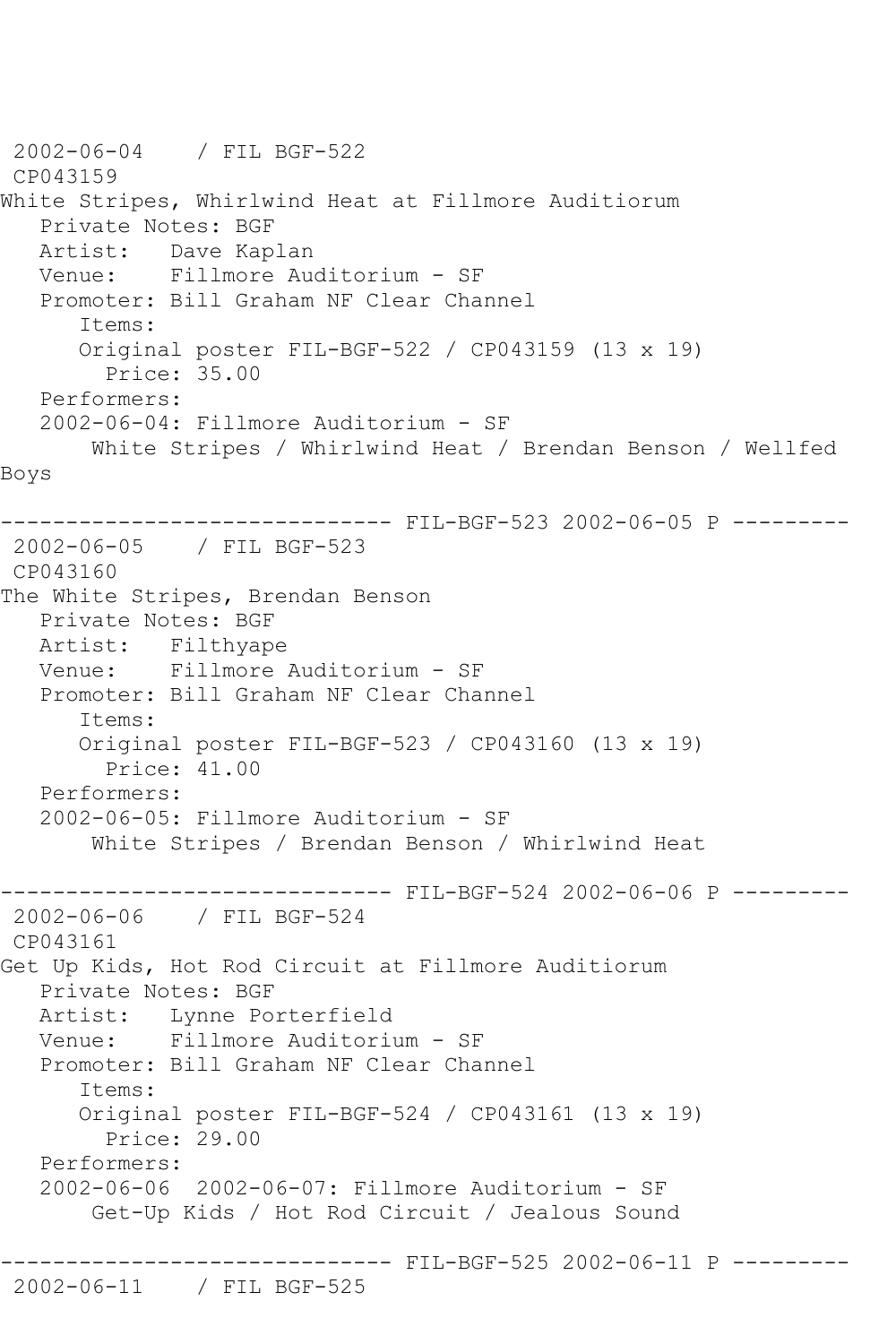CP043162 DJ Shadow at Fillmore Auditiorum Private Notes: BGF Artist: Craig Howell<br>Venue: Fillmore Aud Fillmore Auditorium - SF Promoter: Bill Graham NF Clear Channel Items: Original poster FIL-BGF-525 / CP043162 (13 x 19) Price: 35.00 Performers: 2002-06-11: Fillmore Auditorium - SF DJ Shadow / ------------------------------ FIL-BGSE-029 2002-06-20 P --------- 2002-06-20 / FIL BGSE-029 CP043144 Macromedia, Rex Ray at Fillmore Auditiorum Private Notes: BGSE \* NFS Event: Macromedia Venue: Fillmore Auditorium - SF Promoter: Bill Graham Special Events Items: Original poster FIL-BGSE-029 / CP043144 (13 x 19) Price: 30.00 Performers: 2002-06-20: Fillmore Auditorium - SF Macromedia / Rex Ray ------------------------------ FIL-BGF-526 2002-06-26 P --------- 2002-06-26 / FIL BGF-526 CP043163 Jim Rose Circus, JimPurple Loid at Fillmore Auditiorum Private Notes: BGF Artist: Brian Biggs Venue: Fillmore Auditorium - SF Promoter: Bill Graham NF Clear Channel Items: Original poster FIL-BGF-526 / CP043163 (13 x 19) Price: 23.00 Performers: 2002-06-26: Fillmore Auditorium - SF Jim Rose Circus / JimPurple Loid ------------------------------ FIL-BGF-527 2002-06-28 P --------- 2002-06-28 / FIL BGF-527 CP043151 Gillian Welch at Fillmore Auditiorum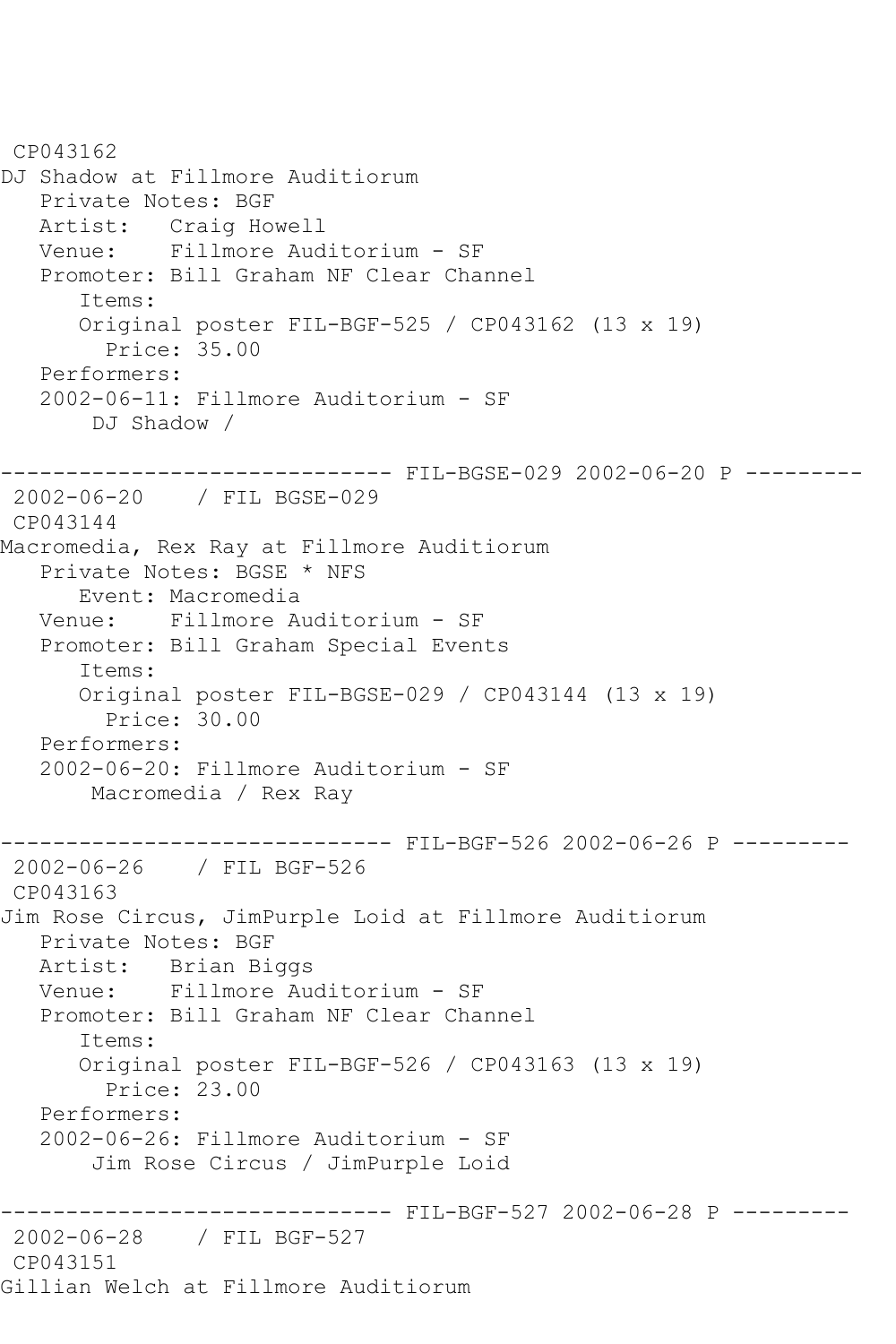Private Notes: BGF Artist: Katherine York Venue: Fillmore Auditorium - SF Promoter: Bill Graham NF Clear Channel Items: Original poster FIL-BGF-527 / CP043151 (13 x 19) Price: 29.00 Performers: 2002-06-28 2002-06-28: Fillmore Auditorium - SF Gillian Welch ----------------------- FIL 2002-06-28 P ---------2002-06-28 / FIL CP030089 / NM10038 Gillian Welch at Fillmore - San Francisco, CA Venue: Fillmore Auditorium - SF Items: Original poster FIL / CP030089 / NM10038 (12 x 18) Performers: 2002-06-28 2002-06-29: Fillmore Auditorium - SF Gillian Welch ------------------------------ FIL-BGF-528 2002-07-07 P --------- 2002-07-07 / FIL BGF-528 CP043165 Neil Finn, Ed Harcourt at Fillmore Auditiorum Private Notes: BGF Artist: Amacker Bullwinkle Venue: Fillmore Auditorium - SF Promoter: Bill Graham NF Clear Channel Items: Original poster FIL-BGF-528 / CP043165 (13 x 19) Price: 29.00 Performers: 2002-07-07: Fillmore Auditorium - SF Neil Finn / Ed Harcourt ------------------------------ FIL-BGF-529 2002-07-08 P --------- 2002-07-08 / FIL BGF-529 CP043177 B-52's, Puffy Amiiyumi at Fillmore Auditiorum Private Notes: BGF Artist: Rex Ray Venue: Fillmore Auditorium - SF Promoter: Bill Graham NF Clear Channel Items: Original poster FIL-BGF-529 / CP043177 (13 x 19)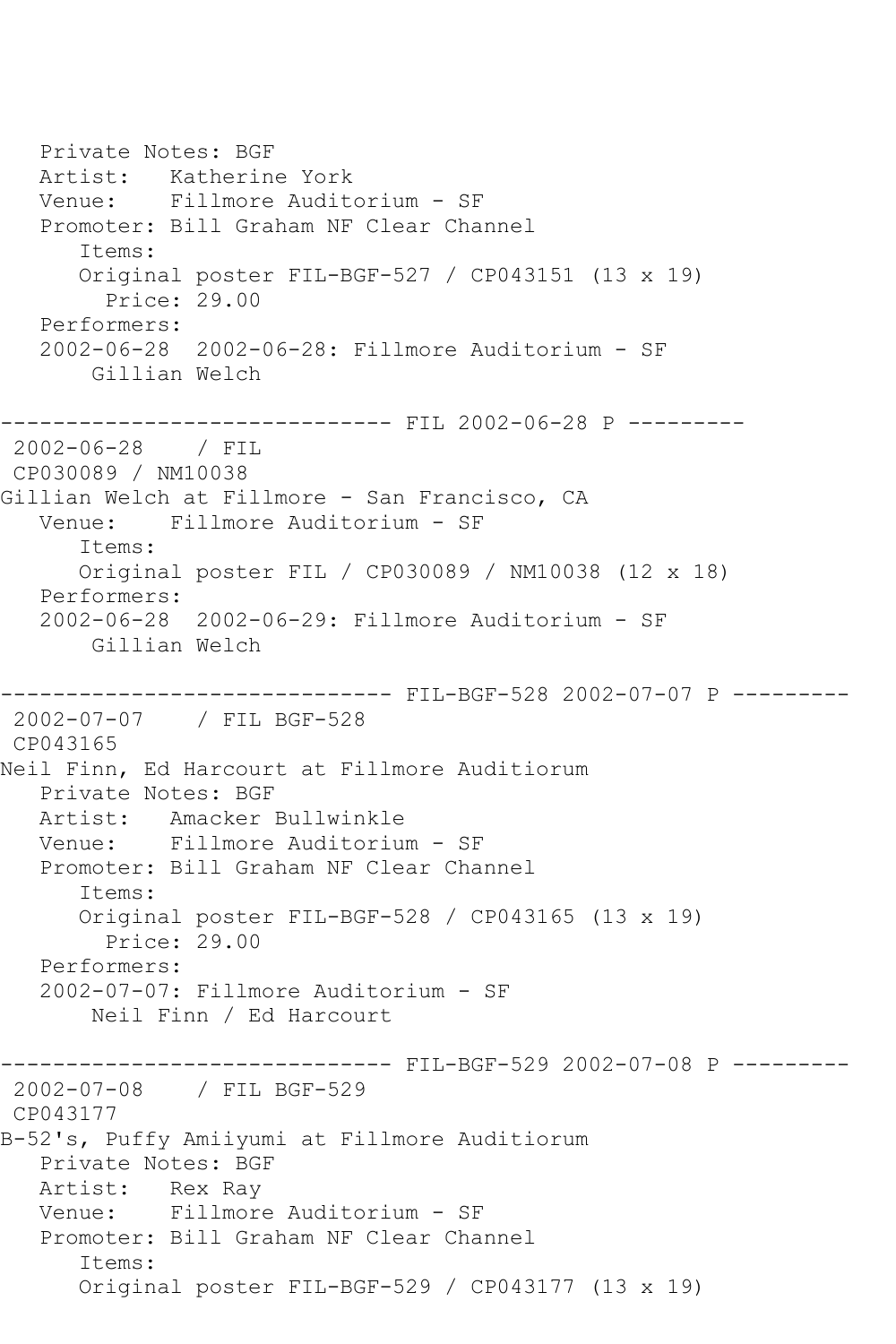Price: 36.00 Performers: 2002-07-08 2002-07-09: Fillmore Auditorium - SF B-52's / Puffy Amiiyumi ------------------------------ FIL 2002-07-09 P --------- 2002-07-09 / FIL CP030295 / NM10244 B-52's at Fillmore - San Francisco, CA Venue: Fillmore Auditorium - SF Items: Original poster FIL / CP030295 / NM10244 (13 x 19) Performers: 2002-07-09 2002-07-10: Fillmore Auditorium - SF  $B-52$ 's ------------------------------ FIL 2002-07-10 P --------- 2002-07-10 / FIL CP031139 / NM11089 Dog Beaver at The Fillmore, S.F. Artist: Randy Tuten Venue: Fillmore Auditorium - SF Items: Original poster FIL / CP031139 / NM11089 Notes: Some friends asked me to design a quicky for them. I intended to have some shaply lags leaning against a fire hydrant in middle of the V but it would have been so small It wouldn't have shown up all that well. This was used as a flyer and laminate for back stage passes. Performers: 2002-07-10: Fillmore Auditorium - SF Dog Beaver ------ FIL-BGF-530 2002-07-11 P ---------2002-07-11 / FIL BGF-530 CP043167 Breeders, Imperial Teen at Fillmore Auditiorum Private Notes: BGF Artist: Ryan Brock Venue: Fillmore Auditorium - SF Promoter: Bill Graham NF Clear Channel Items: Original poster FIL-BGF-530 / CP043167 (13 x 19) Price: 35.00 Performers: 2002-07-11: Fillmore Auditorium - SF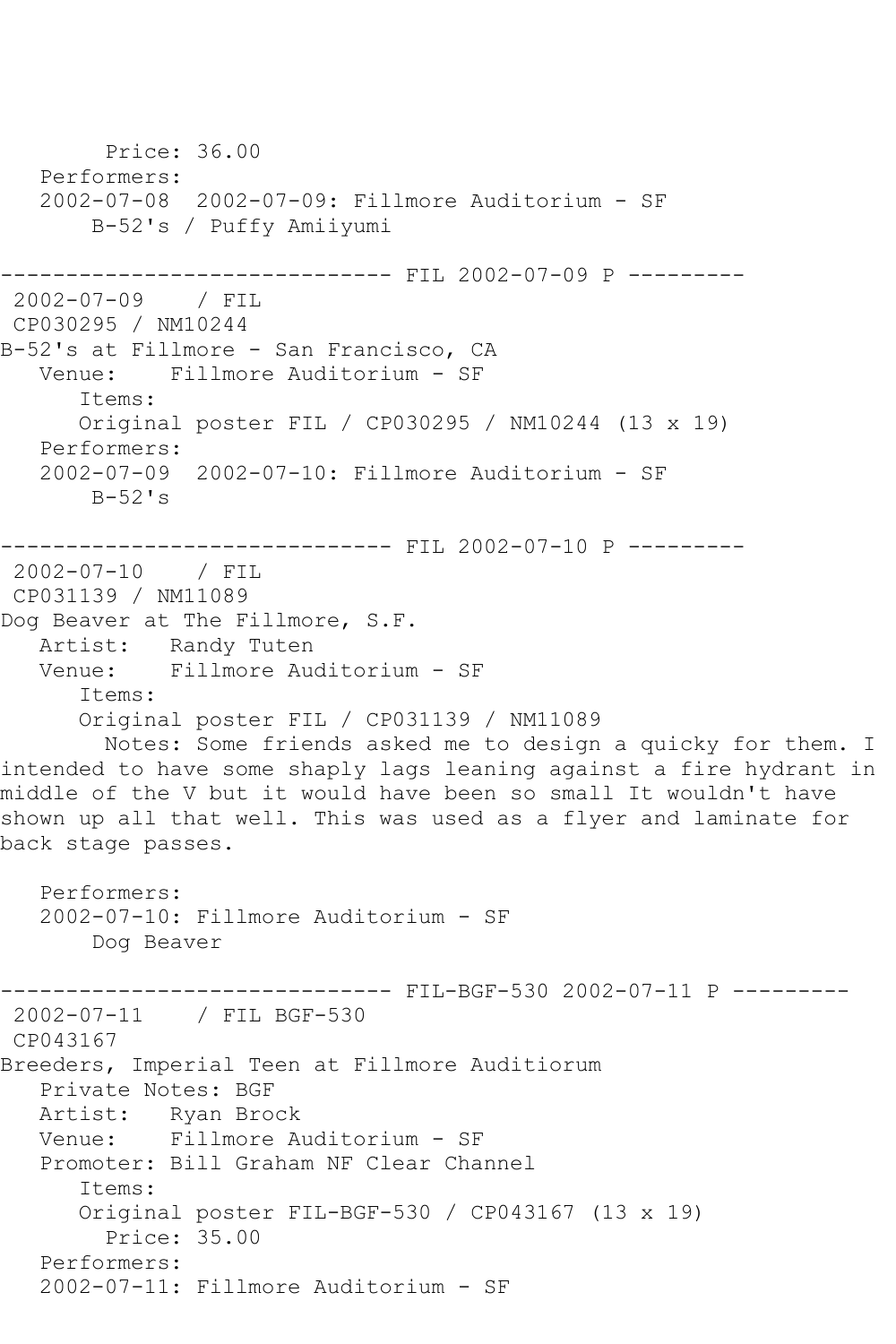Breeders / Imperial Teen / Poster Children ------------------------------ FIL-BGF-530-A 2002-07-12 P --------- 2002-07-12 / FIL BGF-530-A CP043168 Vida Blue, Mafia at Fillmore Auditiorum Private Notes: BGF Artist: Dave Huckins Venue: Fillmore Auditorium - SF Promoter: Bill Graham NF Clear Channel Items: Original poster FIL-BGF-530-A / CP043168 (13 x 19) Price: 29.00 Performers: 2002-07-12: Fillmore Auditorium - SF Vida Blue / Mafia ------------------------------ FIL-BGF-531 2002-07-26 P --------- 2002-07-26 / FIL BGF-531 CP043169 Mission of Burma, Silkworm at Fillmore Auditiorum Private Notes: BGF Artist: Lynne Porterfield Venue: Fillmore Auditorium - SF Promoter: Bill Graham NF Clear Channel Items: Original poster FIL-BGF-531 / CP043169 (13 x 19) Price: 29.00 Performers: 2002-07-26: Fillmore Auditorium - SF Mission of Burma / Silkworm / Mike Watt / Secondmen ------------------------------ FIL-BGF-532 2002-08-17 P --------- 2002-08-17 / FIL BGF-532 CP043170 The Tragically Hip, Wayne at Fillmore Auditiorum Private Notes: BGF Artist: Craig Howell Venue: Fillmore Auditorium - SF Promoter: Bill Graham NF Clear Channel Items: Original poster FIL-BGF-532 / CP043170 (13 x 19) Price: 29.00 Performers: 2002-08-17 2002-08-18: Fillmore Auditorium - SF Tragically Hip / Wayne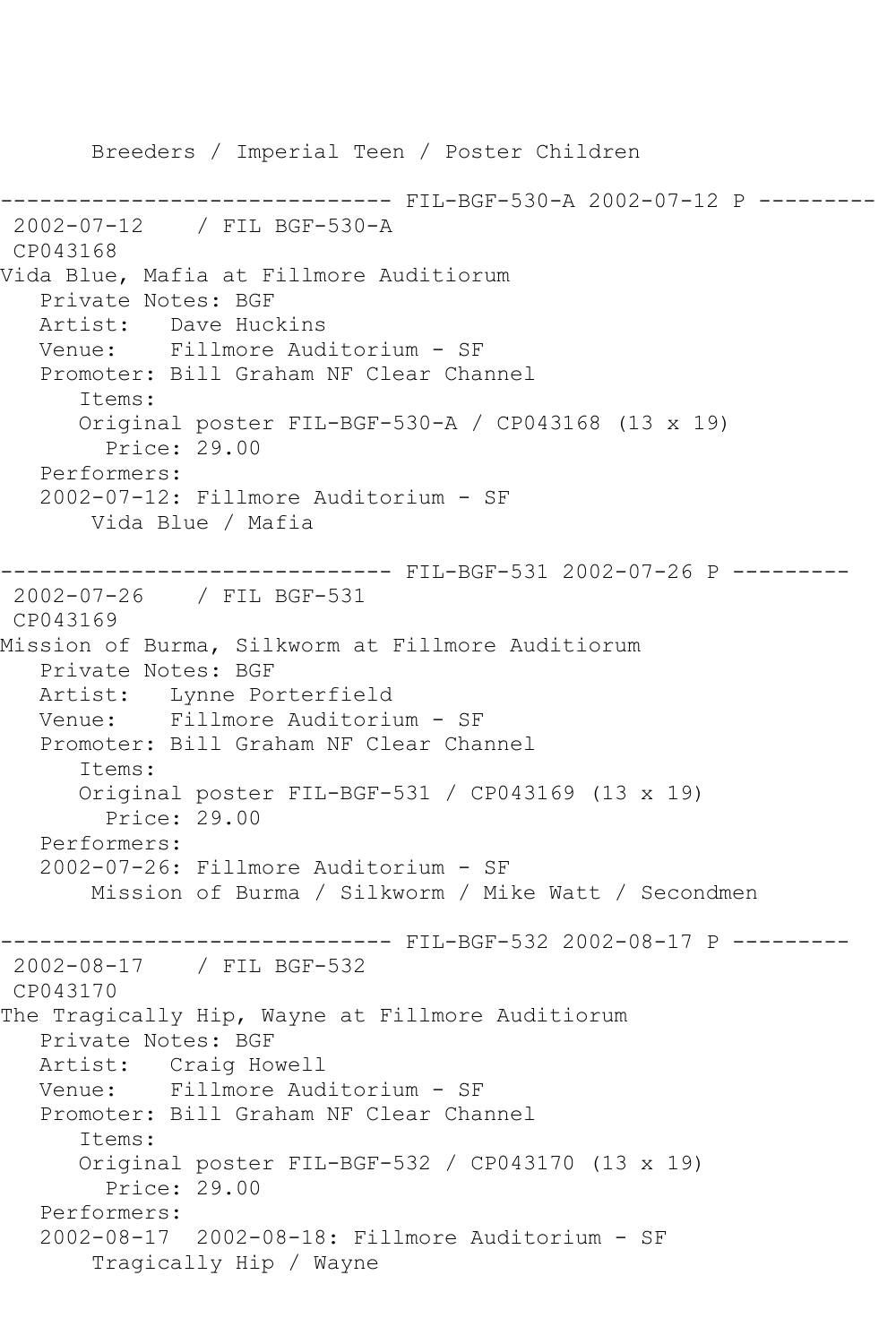------------------------------ FIL-BGF-533 2002-08-27 P --------- 2002-08-27 / FIL BGF-533 CP043171 Sonic Youth, Erase Errata at Fillmore Auditiorum Private Notes: BGF Artist: Frank Wiedemann Venue: Fillmore Auditorium - SF Promoter: Bill Graham NF Clear Channel Items: Original poster FIL-BGF-533 / CP043171 (13 x 19) Price: 29.00 Performers: 2002-08-27 2002-08-28: Fillmore Auditorium - SF Sonic Youth / Erase Errata ------------------------------ FIL-BGF-534 2002-09-06 P --------- 2002-09-06 / FIL BGF-534 CP043172 Karl Denson's Tiny Universe at Fillmore Auditiorum Private Notes: BGF Artist: Zachariah O'Hora Venue: Fillmore Auditorium - SF Promoter: Bill Graham NF Clear Channel Items: Original poster FIL-BGF-534 / CP043172 (13 x 19) Price: 29.00 Performers: 2002-09-06 2002-09-07: Fillmore Auditorium - SF Karl Denson's Tiny Universe ------------------------------ FIL-BGF-535 2002-09-14 P --------- 2002-09-14 / FIL BGF-535 CP043173 Nickel Creek at Fillmore Auditiorum Private Notes: BGF Artist: William Harrison Venue: Fillmore Auditorium - SF Promoter: Bill Graham NF Clear Channel Items: Original poster FIL-BGF-535 / CP043173 (13 x 19) Price: 29.00 Performers: 2002-09-14: Fillmore Auditorium - SF Nickel Creek ------------------------------ FIL-BGF-536 2002-09-23 P ---------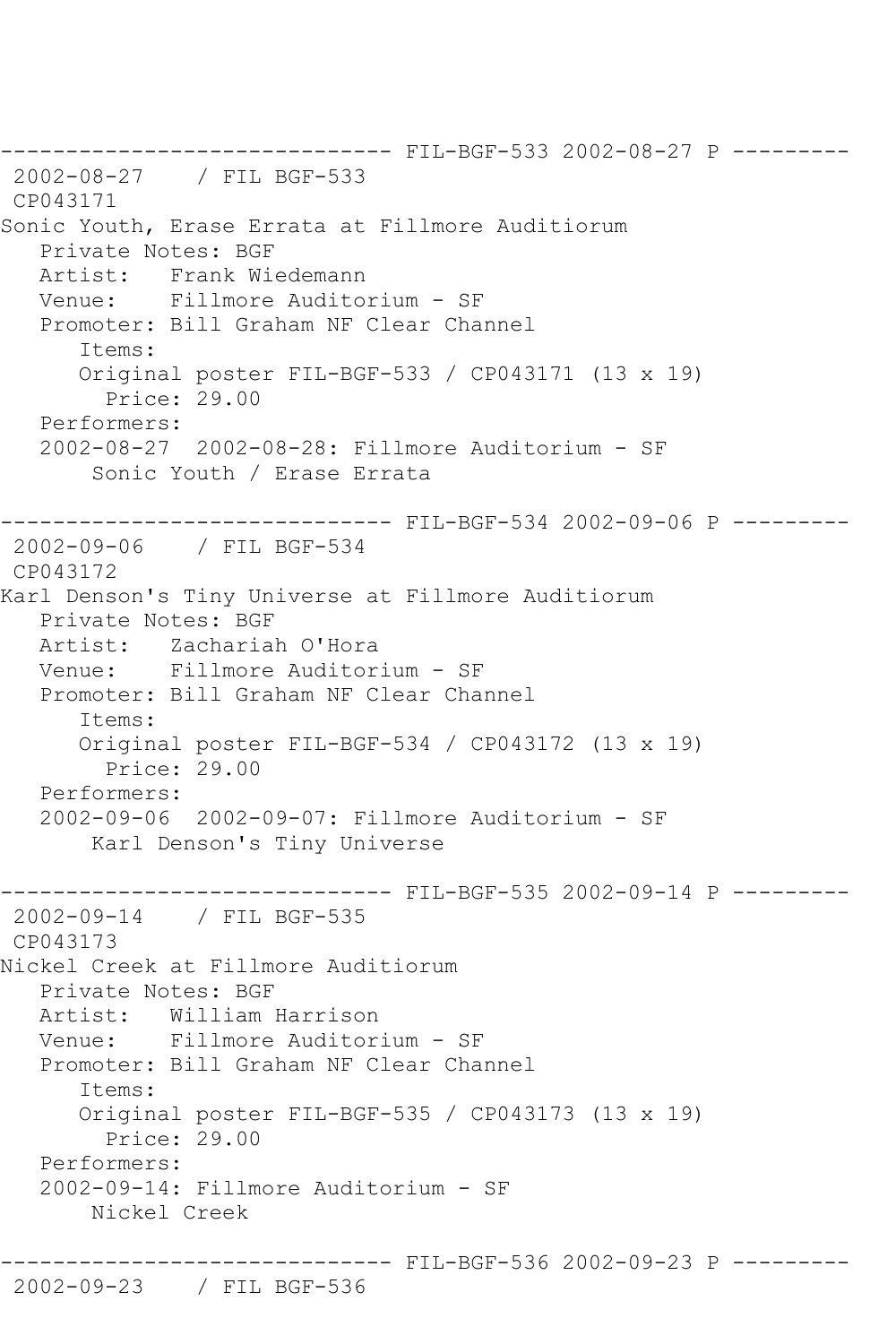CP043174 Sleater-Kinney, The Bangs at Fillmore Auditiorum Private Notes: BGF Artist: Lynne Porterfield<br>Venue: Fillmore Auditori Fillmore Auditorium - SF Promoter: Bill Graham NF Clear Channel Items: Original poster FIL-BGF-536 / CP043174 (13 x 19) Price: 29.00 Performers: 2002-09-23 2002-09-24: Fillmore Auditorium - SF Sleater Kinney / Bangs / Shannon Wright / Quails ------------------------------ FIL-BGF-537 2002-10-05 P --------- 2002-10-05 / FIL BGF-537 CP043175 Queens of the Stone Age, Peaches Private Notes: BGF Artist: Rex Ray Venue: Fillmore Auditorium - SF Promoter: Bill Graham NF Clear Channel Items: Original poster FIL-BGF-537 / CP043175 (13 x 19) Price: 41.00 Performers: 2002-10-05: Fillmore Auditorium - SF Queens of the Stone Age / Peaches ------------------------------ FIL-BGF-538 2002-10-07 P --------- 2002-10-07 / FIL BGF-538 CP043176 My Morning Jacket at Fillmore Auditorium - SF - San Francisco, CA Private Notes: BGF Artist: Ron Donovan Venue: Fillmore Auditorium - SF Promoter: Bill Graham NF Clear Channel Items: Original poster FIL-BGF-538 / CP043176 (13 x 19) Price: 35.00 Performers: 2002-10-07: Fillmore Auditorium - SF My Morning Jacket ------------------------------ FIL-BGF-539 2002-10-10 P --------- 2002-10-10 / FIL BGF-539 CP043166 Public Enemy, Dialeted Peoples at Fillmore Auditiorum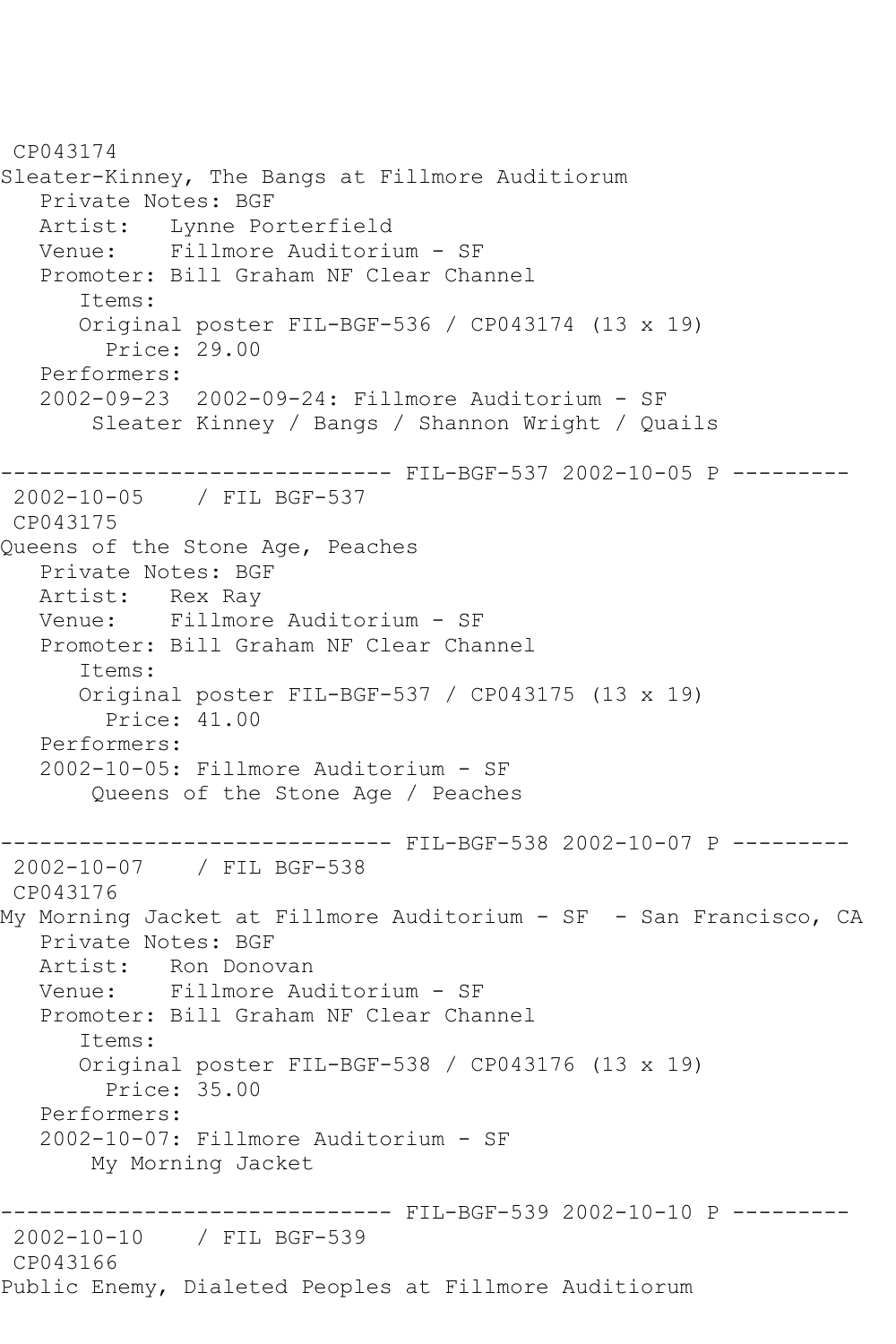Notes: This item appears in the book 'The Art of Modern Rock' as AMR # 163 Private Notes: BGF Artist: Chris Shaw Venue: Fillmore Auditorium - SF Promoter: Bill Graham NF Clear Channel Items: Original poster FIL-BGF-539 / CP043166 (13 x 19) Price: 41.00 Performers: 2002-10-10: Fillmore Auditorium - SF Public Enemy / Dialeted Peoples / Blackaliscious ------------------------------ FIL-BGF-540 2002-10-11 P --------- 2002-10-11 / FIL BGF-540 CP043178 Gomez, jason Mraz at Fillmore Auditiorum Private Notes: BGF Artist: Chuck Sperry Venue: Fillmore Auditorium - SF Promoter: Bill Graham NF Clear Channel Items: Original poster FIL-BGF-540 / CP043178 (13 x 19) Price: 35.00 Performers: 2002-10-11 2002-10-12: Fillmore Auditorium - SF Gomez / Jason Mraz ------------------------------ FIL-BGF-541 2002-10-18 P --------- 2002-10-18 / FIL BGF-541 CP043179 Sound Tribe Sector 9, Hamsa tila at Fillmore Auditiorum Private Notes: BGF Artist: Robin Waldman Venue: Fillmore Auditorium - SF Promoter: Bill Graham NF Clear Channel Items: Original poster FIL-BGF-541 / CP043179 (13 x 19) Price: 28.00 Performers: 2002-10-18 2002-10-19: Fillmore Auditorium - SF Sound Tribe Sector 9 / Hamsa Lila / Trance Zen Dance ------------------------------ FILD-BGFD-014 2002-10-22 P --------- 2002-10-22 / FILD BGFD-014 CP041011 Jack Johnson at Fillmore Auditorium Denver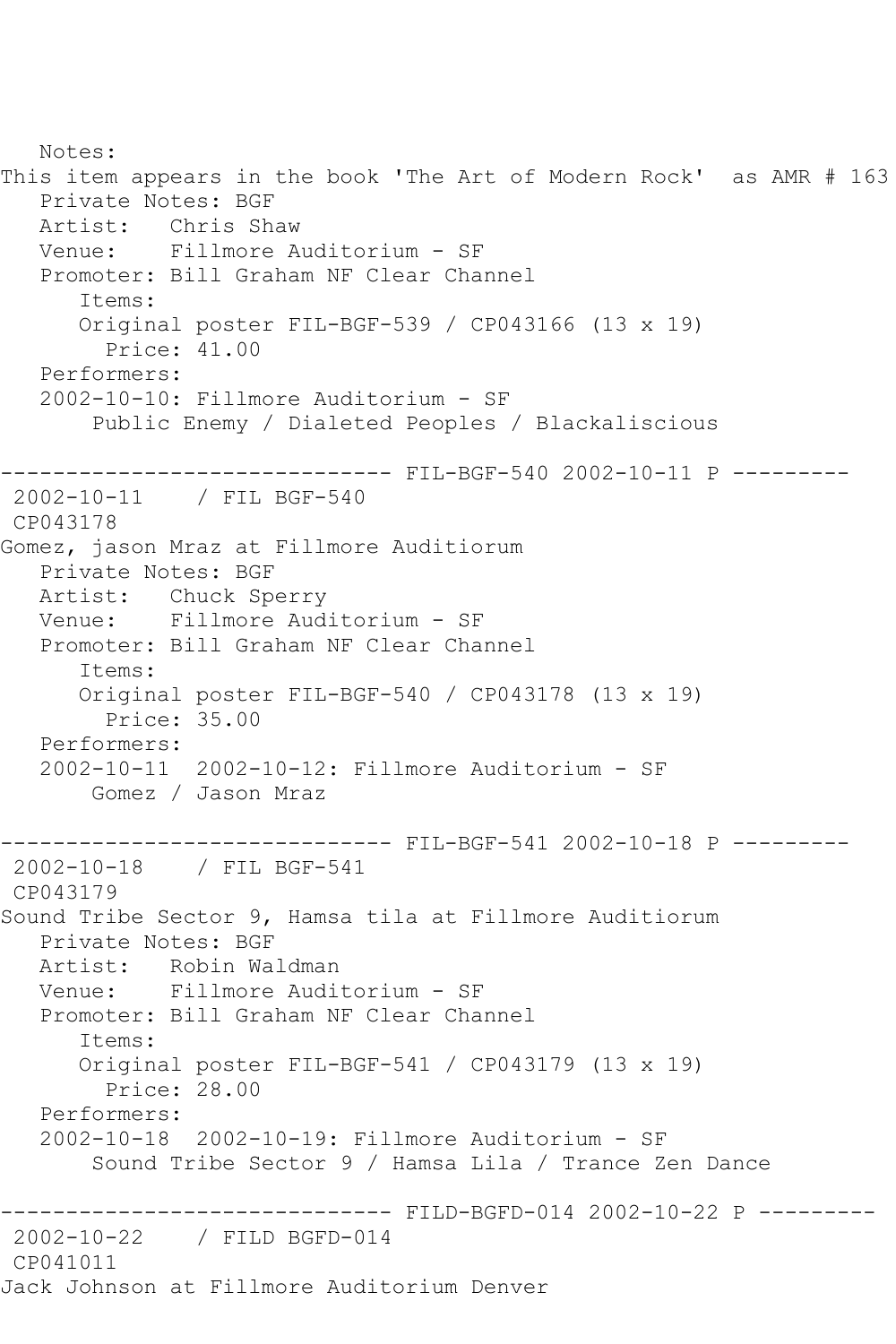Private Notes: BGF Artist: Arlene Owseichik -- Art Director Venue: Fillmore Auditorium, Denver Promoter: Bill Graham New Fillmores BGFD-CC Items: Original poster FILD-BGFD-014 / CP041011 (13 x 19) Price: 100.00 Performers: 2002-10-22: Fillmore Auditorium, Denver Jack Johnson ------------------------------ FIL-BGF-542 2002-10-31 P --------- 2002-10-31 / FIL BGF-542 CP043180 The Cramps, Lords of Altamont at Fillmore Auditiorum Private Notes: BGF Artist: Hugh D' Andrade Venue: Fillmore Auditorium - SF Promoter: Bill Graham NF Clear Channel Items: Original poster FIL-BGF-542 / CP043180 (13 x 19) Price: 41.00 Performers: 2002-10-31: Fillmore Auditorium - SF Cramps / Lords of Altamont ------------------------------ FIL-BGF-543 2002-11-08 P --------- 2002-11-08 / FIL BGF-543 CP043181 Yonder Mountain String Band, Darol Anger at Fillmore Auditiorum Private Notes: BGF Artist: Grady McFerrin Venue: Fillmore Auditorium - SF Promoter: Bill Graham NF Clear Channel Items: Original poster FIL-BGF-543 / CP043181 (13 x 19) Price: 29.00 Performers: 2002-11-08 2002-11-09: Fillmore Auditorium - SF Yonder Mountain String Band / Darol Anger / Todd Snider / Bluegrass Intentions ------------------------------ FIL-BGF-544 2002-11-16 P --------- 2002-11-16 / FIL BGF-544 CP043182 Blondie, The Negro Problem at Fillmore Auditiorum Private Notes: BGF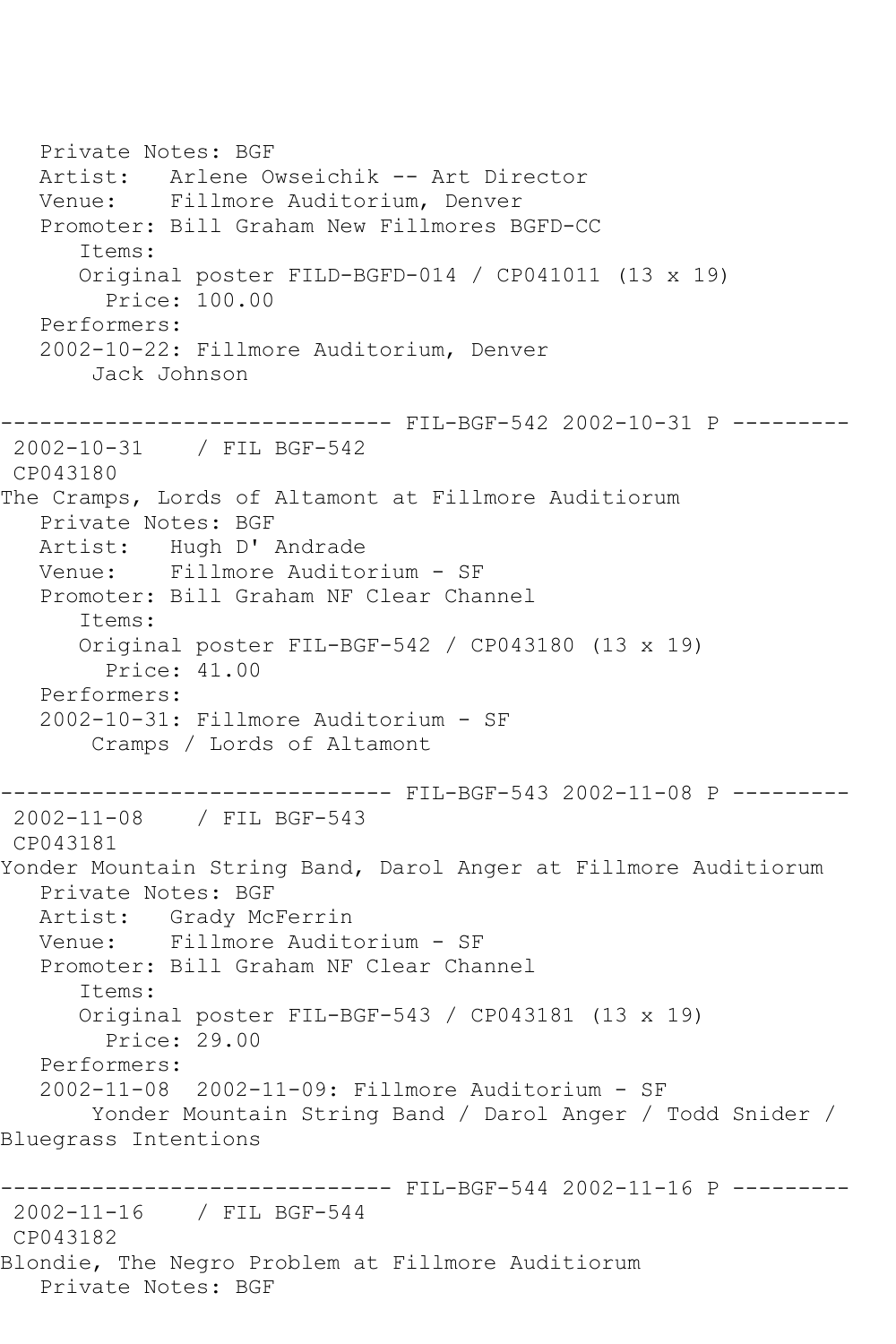Artist: Frank Wiedemann<br>Venue: Fillmore Audito Fillmore Auditorium - SF Promoter: Bill Graham NF Clear Channel Items: Original poster FIL-BGF-544 / CP043182 (13 x 19) Price: 35.00 Performers: 2002-11-16: Fillmore Auditorium - SF Blondie / Negro Problem ------------------------------ FIL-BGF-545 2002-11-17 P --------- 2002-11-17 / FIL BGF-545 CP043183 Mike Gordon, Leo Kottke at Fillmore Auditiorum Private Notes: BGF Artist: Christopher Peterson Venue: Fillmore Auditorium - SF Promoter: Bill Graham NF Clear Channel Items: Original poster FIL-BGF-545 / CP043183 (13 x 19) Price: 41.00 Performers: 2002-11-17: Fillmore Auditorium - SF Mike Gordon / Leo Kottke ------------------------------ FIL-BGF-546 2002-11-21 P --------- 2002-11-21 / FIL BGF-546 CP043184 Zero 7 at Fillmore Auditiorum Private Notes: BGF Artist: Frank Wiedemann Venue: Fillmore Auditorium - SF Promoter: Bill Graham NF Clear Channel Items: Original poster FIL-BGF-546 / CP043184 (13 x 19) Price: 29.00 Performers: 2002-11-21: Fillmore Auditorium - SF Zero 7 ------------------------------ FIL-BGF-547 2002-11-26 P --------- 2002-11-26 / FIL BGF-547 CP043185 X, Filthy Thieving Bastards at Fillmore Auditiorum Private Notes: BGF Artist: Joel Elrod Venue: Fillmore Auditorium - SF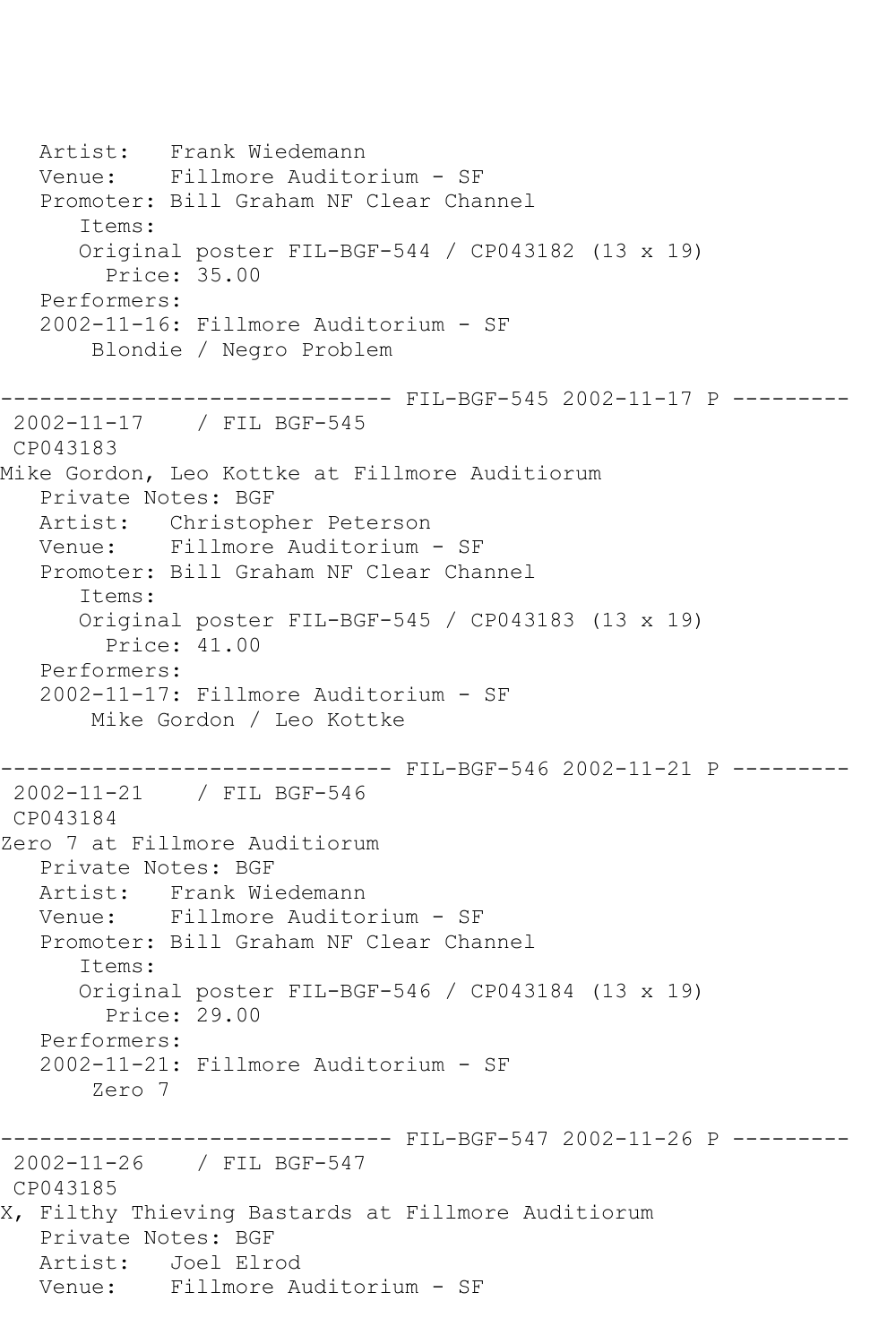Promoter: Bill Graham NF Clear Channel Items: Original poster FIL-BGF-547 / CP043185 (13 x 19) Price: 29.00 Performers: 2002-11-26: Fillmore Auditorium - SF X / Filthy Thieving Bastards / Nels Cline Singers ------------------------------ FIL-BGF-548 2002-12-06 P --------- 2002-12-06 / FIL BGF-548 CP043186 Los Lobos at Fillmore Auditiorum Private Notes: BGF Artist: Jagmo (Nels Jacobson) Venue: Fillmore Auditorium - SF Promoter: Bill Graham NF Clear Channel Items: Original poster FIL-BGF-548 / CP043186 (13 x 19) Price: 29.00 Performers: 2002-12-06 2002-12-07: Fillmore Auditorium - SF Los Lobos ------------------------------ FIL-BGF-550 2002-12-27 P --------- 2002-12-27 / FIL BGF-550 CP043187 Greyboy Allstars at Fillmore Auditiorum Private Notes: BGF Artist: Scott Idleman Venue: Fillmore Auditorium - SF Promoter: Bill Graham NF Clear Channel Items: Original poster FIL-BGF-550 / CP043187 (13 x 19) Price: 29.00 Performers: 2002-12-27 2002-12-28: Fillmore Auditorium - SF Greyboy Allstars ------------------------------ FIL-BGF-551 2002-12-31 P --------- 2002-12-31 / FIL BGF-551 CP043188 Les Claypool, Fearless Flying Frog Brigade at Fillmore Auditiorum Private Notes: BGF Event: 3rd Annual New Year's Eve Frog Out! Artist: Dawn Schaefer Venue: Fillmore Auditorium - SF Promoter: Bill Graham NF Clear Channel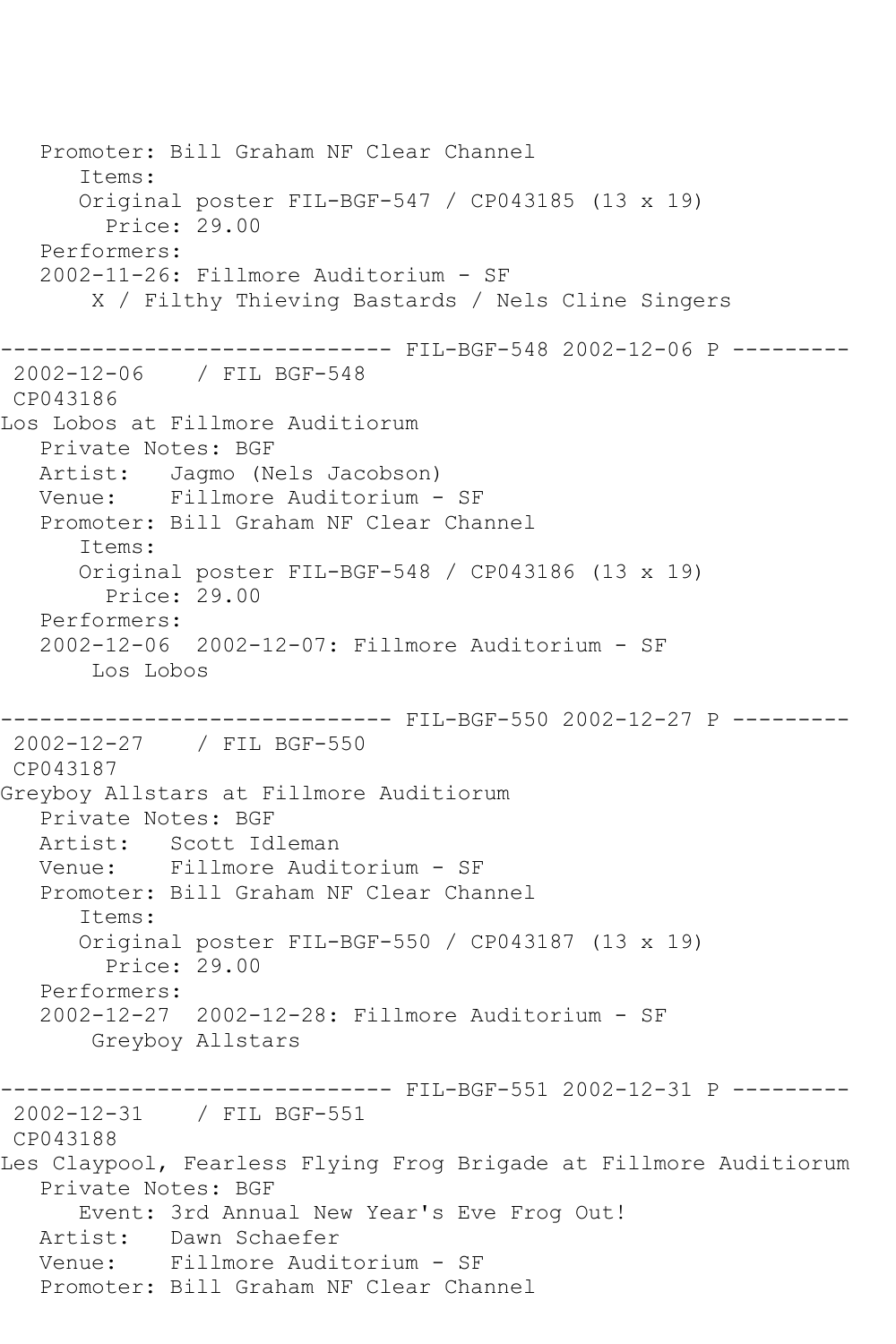Items: Original poster FIL-BGF-551 / CP043188 (13 x 19) Price: 29.00 Performers: 2002-12-31: Fillmore Auditorium - SF Les Claypool / Fearless Flying Frog Brigade / M.I.R.v. ------------------------------ FIL-BGF-552 2003-01-14 P --------- 2003-01-14 / FIL BGF-552 CP043131 Erykah Badu, Cody Chesnutt at Fillmore Auditiorum Private Notes: BGF Artist: Lynne Porterfield Venue: Fillmore Auditorium - SF Promoter: Bill Graham NF Clear Channel Items: Original poster FIL-BGF-552 / CP043131 (13 x 19) Performers: 2003-01-14: Fillmore Auditorium - SF Erykah Badu / Cody Chesnutt ------------------------------ FIL-BGF-549 2003-01-22 P --------- 2003-01-22 / FIL BGF-549 CP043132 Wallflowers, Warren Zane at Fillmore Auditiorum Private Notes: BGF Artist: Joel Elrod Venue: Fillmore Auditorium - SF Promoter: Bill Graham NF Clear Channel Items: Original poster FIL-BGF-549 / CP043132 (13 x 19) Performers: 2003-01-22: Fillmore Auditorium - SF Wallflowers / Warren Zane ------------------------------ FIL-BGF-553 2003-02-08 P --------- 2003-02-08 / FIL BGF-553 CP043130 Blind Boys of Alabama, Robert Randolph at Fillmore Auditiorum Private Notes: BGF Artist: Arlene Owseichik -- Art Director Venue: Fillmore Auditorium - SF Promoter: Bill Graham NF Clear Channel Items: Original poster FIL-BGF-553 / CP043130 (13 x 19) Performers: 2003-02-08: Fillmore Auditorium - SF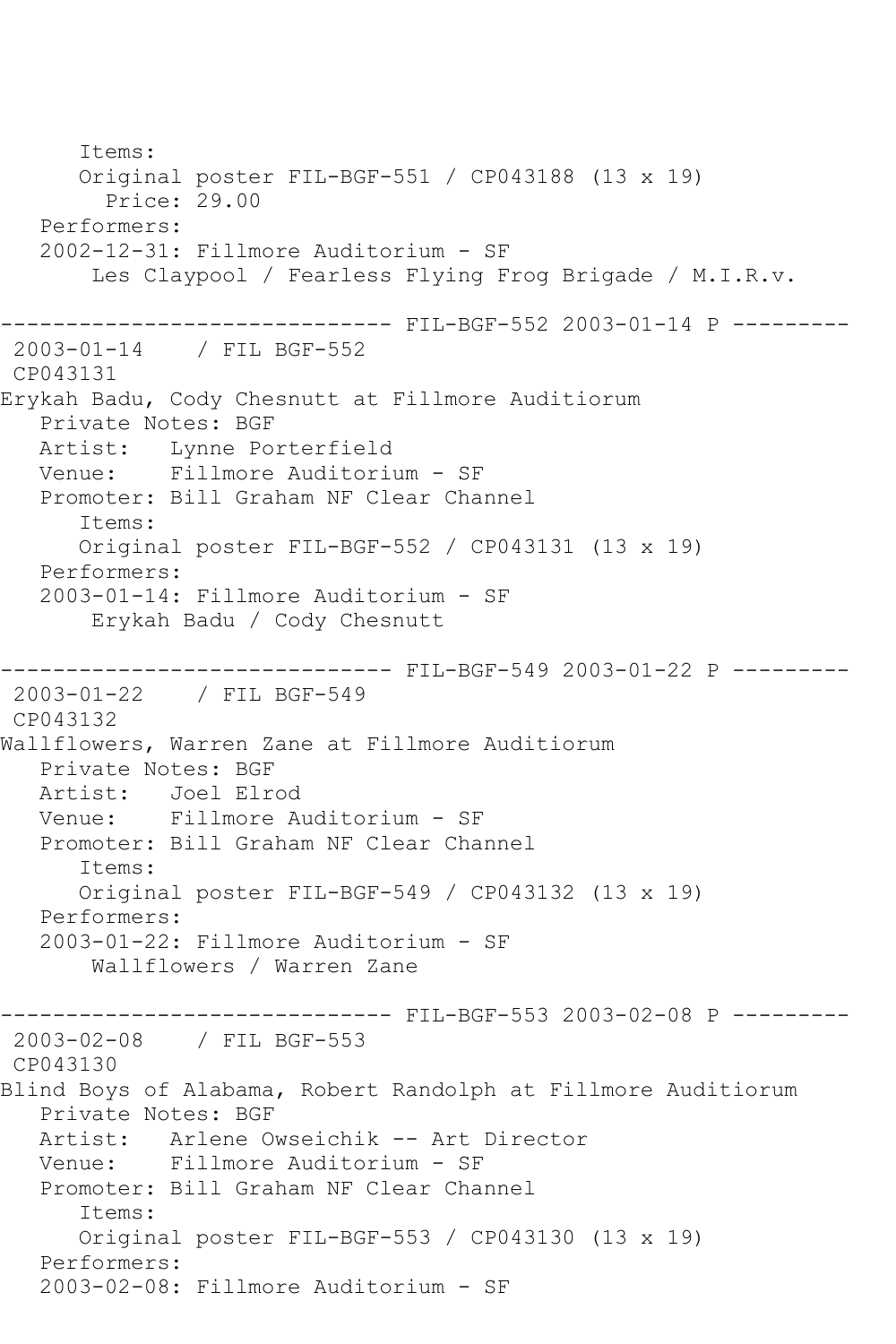Blind Boys of Alabama / Robert Randolph / David Lindley / Wally Ingram / Kaki King ------------------------------ FIL-BGF-554 2003-02-10 P --------- 2003-02-10 / FIL BGF-554 CP043129 Willie Nelson at Fillmore Auditiorum Private Notes: BGF Artist: Christopher Peterson Venue: Fillmore Auditorium - SF Promoter: Bill Graham NF Clear Channel Items: Original poster FIL-BGF-554 / CP043129 (13 x 19) Performers: 2003-02-10 2003-02-13: Fillmore Auditorium - SF Willie Nelson ------------------------------ FIL-BGF-555 2003-02-15 P --------- 2003-02-15 / FIL BGF-555 CP043137 Interpol, Calla at Fillmore Auditiorum Private Notes: BGF Venue: Fillmore Auditorium - SF Promoter: Bill Graham NF Clear Channel Items: Original poster FIL-BGF-555 / CP043137 (13 x 19) Performers: 2003-02-15 2003-02-16: Fillmore Auditorium - SF Interpol / Calla / Ghost Orchid 2003-02-16: Interpol / Warlocks (Grateful Dead) / Mellowdrone ------------------------------ FIL-BGF-562 2003-03-27 P --------- 2003-03-27 / FIL BGF-562 CP041022 Karl Denson's Tiny Universe, Pharoah Sanders at Fillmore Auditorium - SF - San Francisco, CA Private Notes: BGF Venue: Fillmore Auditorium - SF Promoter: Bill Graham NF Clear Channel Items: Original poster FIL-BGF-562 / CP041022 (13 x 19) Performers: 2003-03-27 2003-03-29: Fillmore Auditorium - SF Karl Denson's Tiny Universe / Pharoah Sanders / Babatunde Olatunju / DJ Greyboy ------------------------------ -BGF-615 2004-04-30 P ---------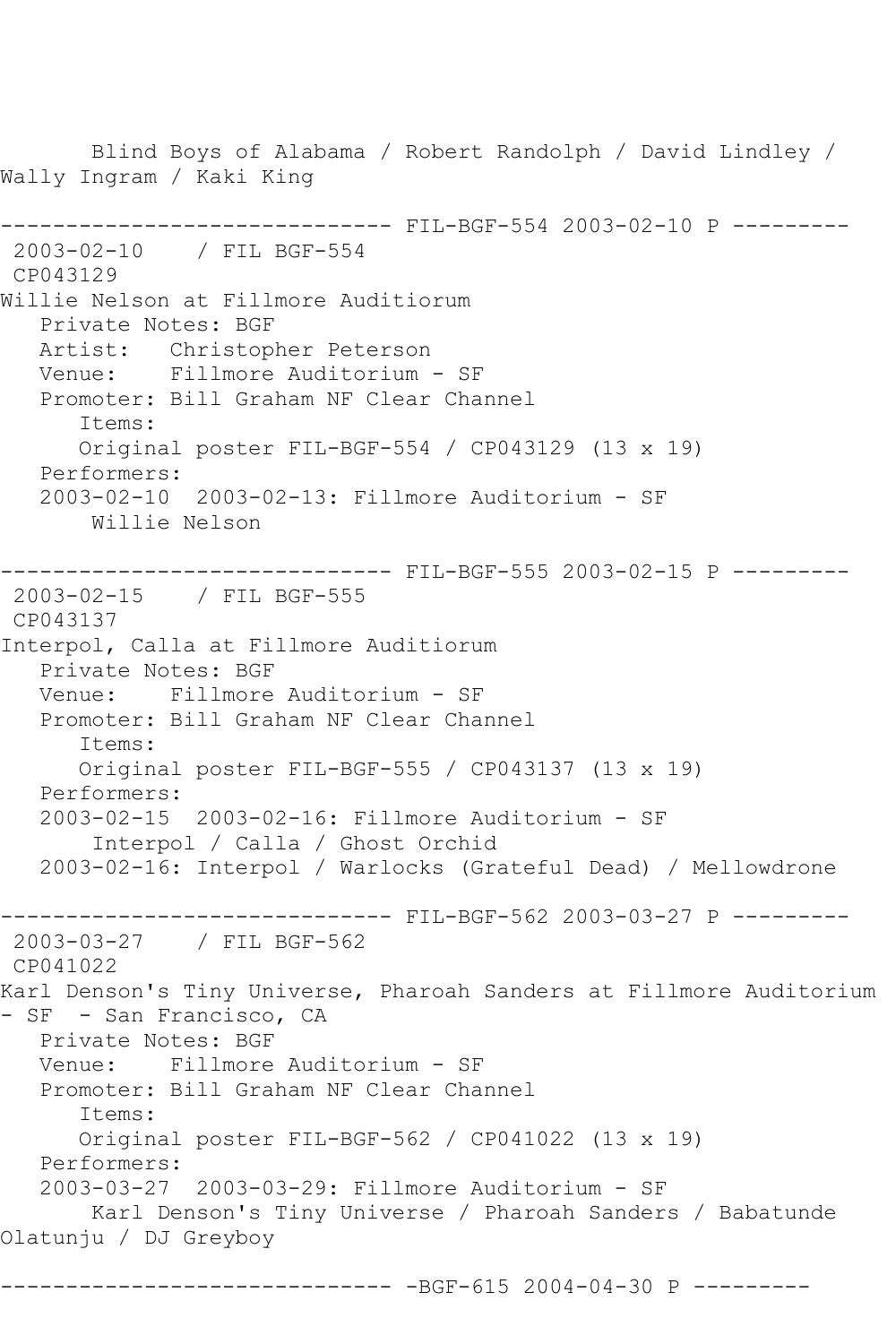2004-04-30 / BGF-615 CP061698 / CP061698 Thrills, Spymob at Fillmore Auditorium [San Francisco, CA] Private Notes: BGF Artist: Chris Shaw Venue: Fillmore Auditorium Promoter: Bill Graham Presents Items: Original poster -BGF-615 / CP061698 / CP061698 Performers: 2004-04-30: Fillmore Auditorium Thrills / Spymob / Caleb Kane ------------------------------ -BGF-616 2004-05-03 P --------- 2004-05-03 / BGF-616 CP061699 / CP061699 Ben Kweller, Death Cab For Cutie at Fillmore Auditorium [San Francisco, CA] Private Notes: BGF Artist: Jim Winters Venue: Fillmore Auditorium Promoter: Bill Graham Presents Items: Original poster -BGF-616 / CP061699 / CP061699 Performers: 2004-05-03: Fillmore Auditorium Ben Kweller / Death Cab For Cutie / On the Speakers / Ben Kweller / Death Cab For Cutie / Thermals ------------------------------ -BGF-617 2004-05-06 P --------- 2004-05-06 / BGF-617 CP061700 / CP061700 Los Lonely Boys, Jackie Green at Fillmore Auditorium [San Francisco, CA] Private Notes: BGF Artist: J. Shea Venue: Fillmore Auditorium Promoter: Bill Graham Presents Items: Original poster -BGF-617 / CP061700 / CP061700 Performers: 2004-05-06: Fillmore Auditorium Los Lonely Boys / Jackie Green / Marc Broussard ------------------------------ -BGF-618 2004-05-09 P --------- 2004-05-09 / BGF-618 CP061701 / CP061701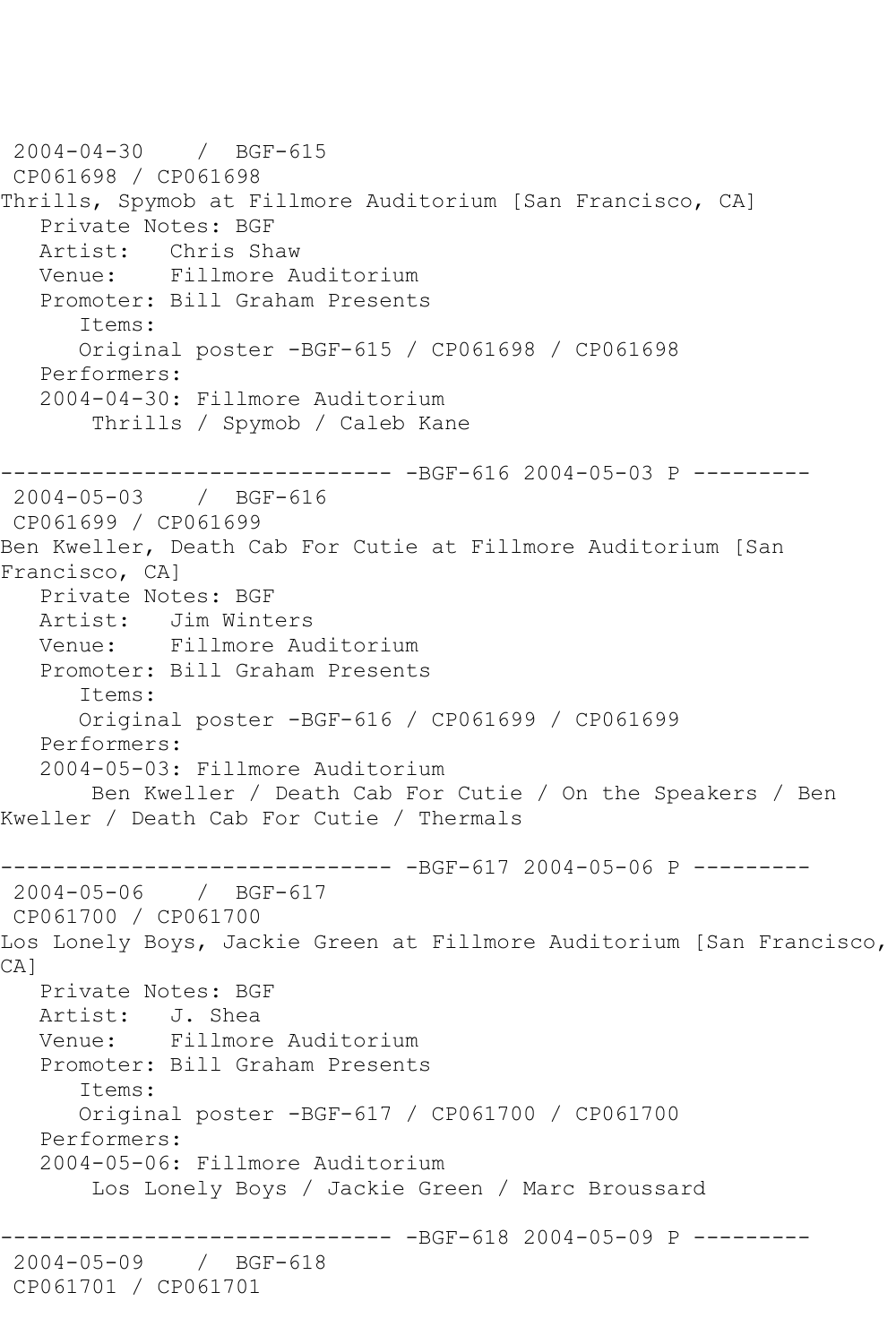My Morning Jacket, M. Ward at Fillmore Auditorium [San Francisco, CA] Private Notes: BGF Artist: Grady McFerrin<br>Venue: Fillmore Audit Venue: Fillmore Auditorium Promoter: Bill Graham Presents Items: Original poster -BGF-618 / CP061701 / CP061701 Performers: 2004-05-09: Fillmore Auditorium My Morning Jacket / M. Ward ------------------------------ -BGF-619 2004-05-14 P --------- 2004-05-14 / BGF-619 CP061702 / CP061702 Peaches, Dance Disaster Movement at Fillmore Auditorium [San Francisco, CA] Private Notes: BGF Artist: Jason Mecier Venue: Fillmore Auditorium Promoter: Bill Graham Presents Items: Original poster -BGF-619 / CP061702 / CP061702 Performers: 2004-05-14: Fillmore Auditorium Peaches / Dance Disaster Movement / Tough Love ------------------------------ -BGF-620 2004-05-20 P --------- 2004-05-20 / BGF-620 CP061703 / CP061703 Slightly Stoopid, Pepper at Fillmore Auditorium [San Francisco, CA] Private Notes: BGF Artist: Jonathan Hess<br>Venue: Fillmore Audi Fillmore Auditorium Promoter: Bill Graham Presents Items: Original poster -BGF-620 / CP061703 / CP061703 Performers: 2004-05-20: Fillmore Auditorium Slightly Stoopid / Pepper / Ziggens ------------------------------ -BGF-621 2004-05-22 P --------- 2004-05-22 / BGF-621 CP061704 / CP061704 Sleater Kinney, Quasi at Fillmore Auditorium [San Francisco, CA] Private Notes: BGF Artist: John Mavroudis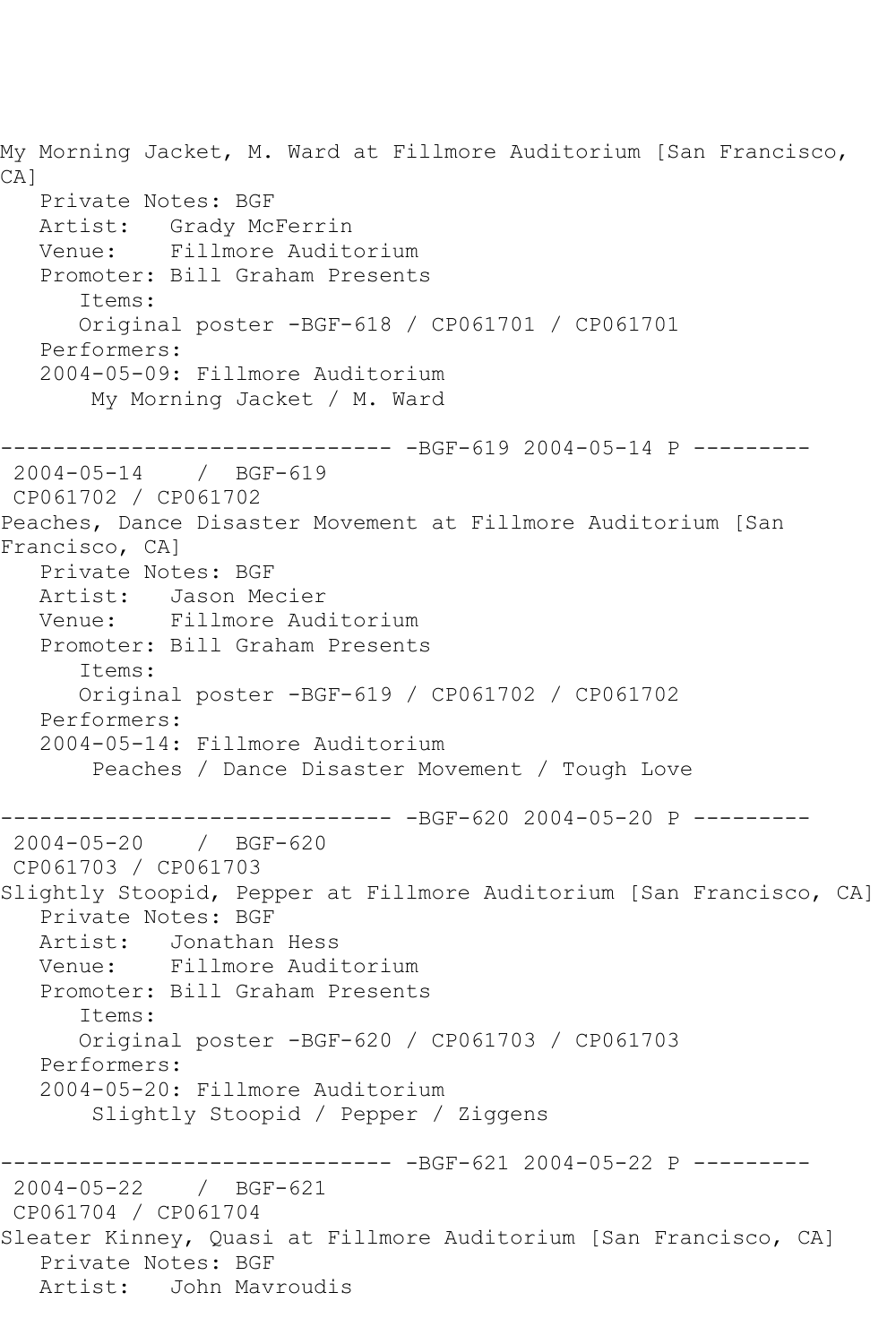Venue: Fillmore Auditorium Promoter: Bill Graham Presents Items: Original poster -BGF-621 / CP061704 / CP061704 Performers: 2004-05-22 2004-05-23: Fillmore Auditorium Sleater Kinney / Quasi / Whysall Lane / Electro Group ------------------------------ -BGF-622 2004-05-25 P --------- 2004-05-25 / BGF-622 CP061608 / CP061608 Talib Kweli, MF Doom at Fillmore Auditorium [San Francisco, CA] Private Notes: BGF Artist: Justin Page Venue: Fillmore Auditorium Promoter: Bill Graham Presents Items: Original poster -BGF-622 / CP061608 / CP061608 Performers: 2004-05-25: Fillmore Auditorium Talib Kweli / MF Doom ------------------------------ -BGF-623 2004-06-12 P --------- 2004-06-12 / BGF-623 CP061609 / CP061609 Dave Chappelle, Greer Barnes at Fillmore Auditorium [San Francisco, CA] Private Notes: BGF Artist: Chris Shaw Venue: Fillmore Auditorium Promoter: Bill Graham Presents Items: Original poster -BGF-623 / CP061609 / CP061609 Performers: 2004-06-12 2004-06-13: Fillmore Auditorium Dave Chappelle / Greer Barnes ------------------------------ -BGF-624 2004-06-18 P --------- 2004-06-18 / BGF-624 CP061610 / CP061610 Patty Griffin, Craig Ross at Fillmore Auditorium [San Francisco, CA] Private Notes: BGF Artist: Frank Wiedemann Venue: Fillmore Auditorium Promoter: Bill Graham Presents Items: Original poster -BGF-624 / CP061610 / CP061610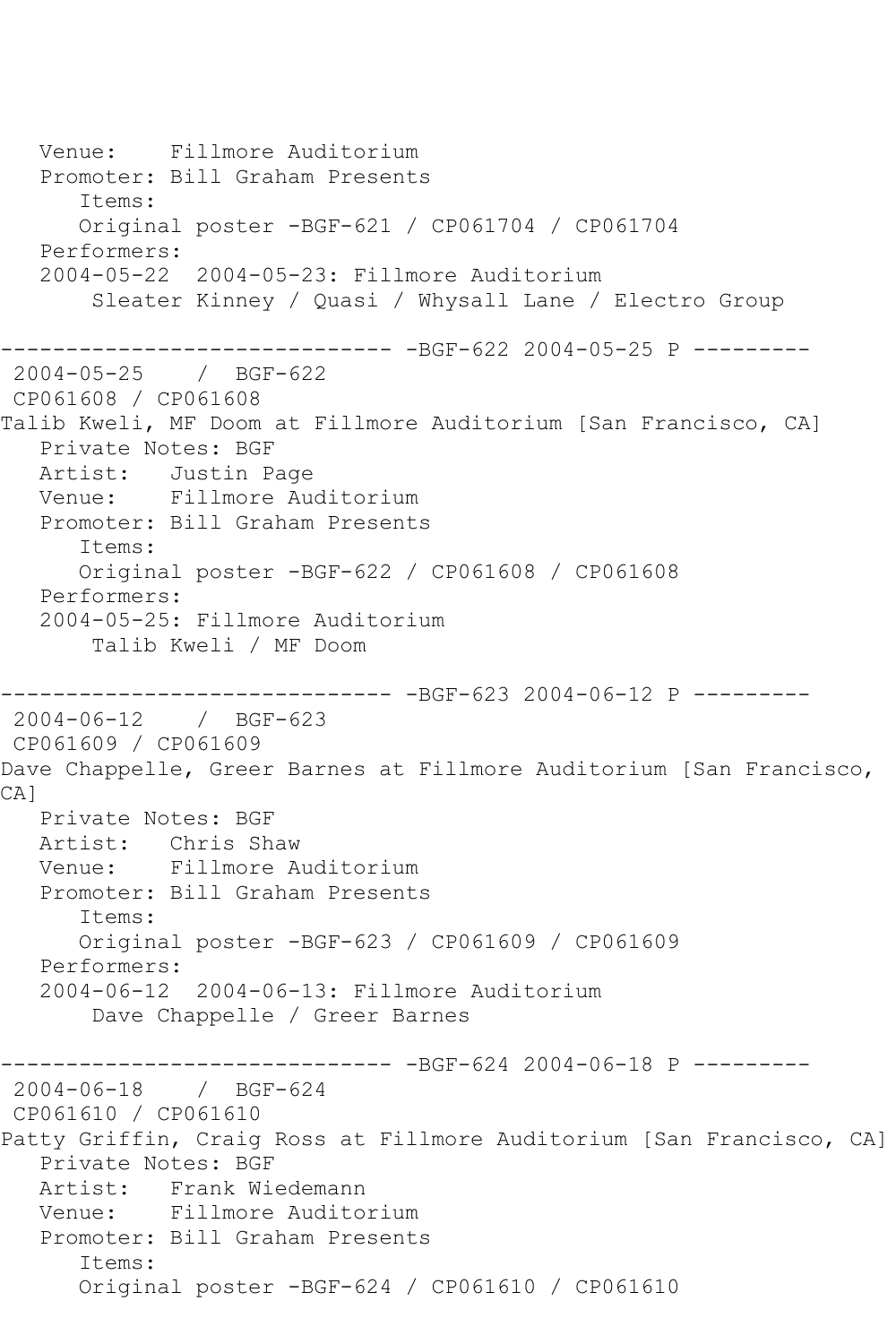Performers: 2004-06-18: Fillmore Auditorium Patty Griffin / Craig Ross ------------------------------ -BGF-626 2004-06-30 P --------- 2004-06-30 / BGF-626 CP061612 / CP061612 Moe at Fillmore Auditorium [San Francisco, CA] Private Notes: BGF Artist: James Rheem Davis Venue: Fillmore Auditorium Promoter: Bill Graham Presents Items: Original poster -BGF-626 / CP061612 / CP061612 Performers: 2004-06-30: Fillmore Auditorium Moe ------------------------------ -BGF-627 2004-07-03 P --------- 2004-07-03 / BGF-627 CP061613 / CP061613 Richard Thompson, Henry Kaiser's Grooves of Mystery at Fillmore Auditorium [San Francisco, CA] Private Notes: BGF Artist: Craig Howell Venue: Fillmore Auditorium Promoter: Bill Graham Presents Items: Original poster -BGF-627 / CP061613 / CP061613 Performers: 2004-07-03: Fillmore Auditorium Richard Thompson / Henry Kaiser's Grooves of Mystery ------------------------------ -BGF-625 2004-07-27 P --------- 2004-07-27 / BGF-625 CP061611 / CP061611 Jet, Sloan at Fillmore Auditorium [San Francisco, CA] Private Notes: BGF Artist: Frank Wiedemann Venue: Fillmore Auditorium Promoter: Bill Graham Presents Items: Original poster -BGF-625 / CP061611 / CP061611 Performers: 2004-07-27: Fillmore Auditorium Jet / Sloan / Everyones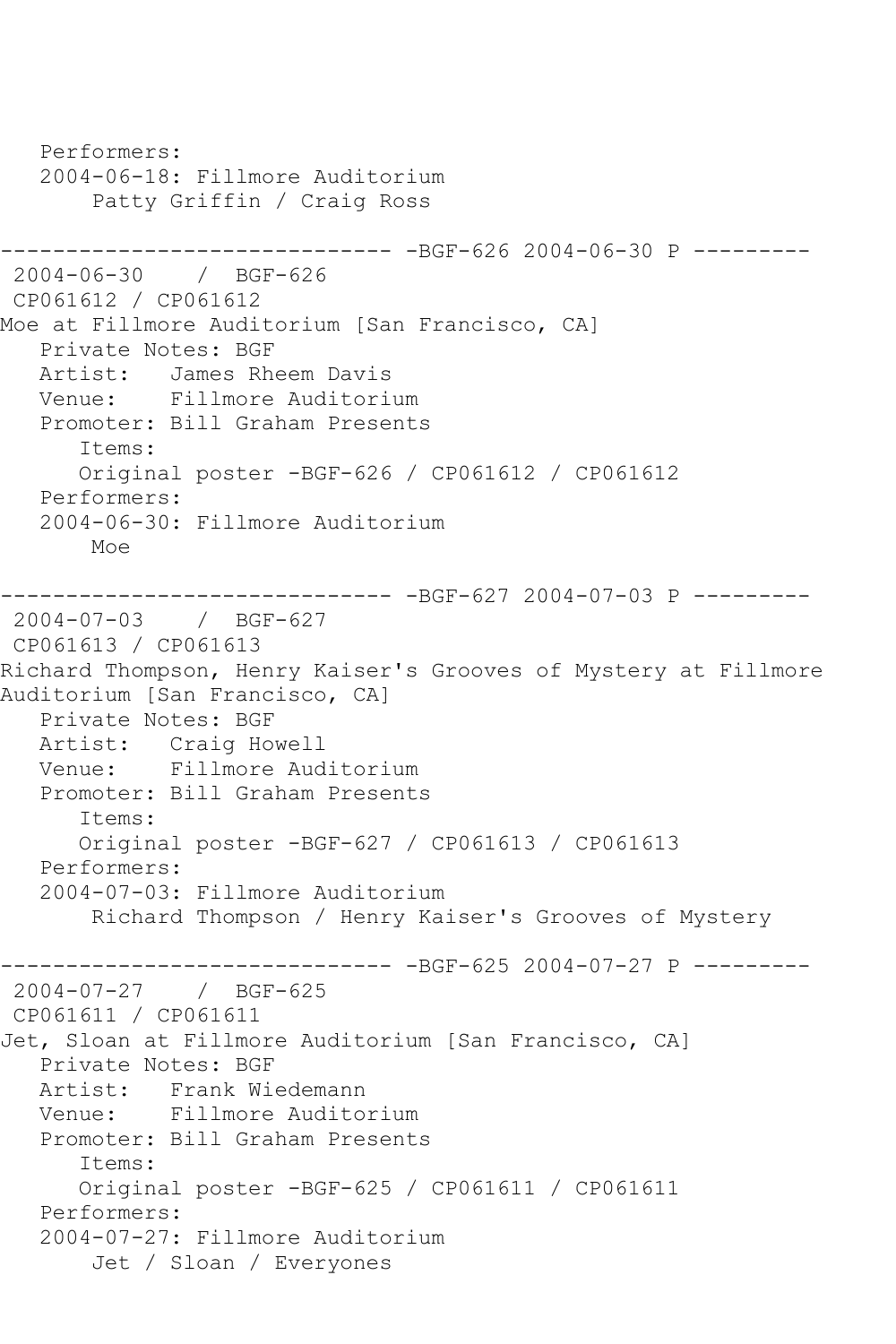------------------------------ -BGF-628 2004-08-01 P --------- 2004-08-01 / BGF-628 CP061614 / CP061614 Hives, Sahara Hotnights at Fillmore Auditorium [San Francisco, CA] Private Notes: BGF Artist: Chris Shaw Venue: Fillmore Auditorium Promoter: Bill Graham Presents Items: Original poster -BGF-628 / CP061614 / CP061614 Performers: 2004-08-01: Fillmore Auditorium Hives / Sahara Hotnights / Reigning Sound ------------------------------ TRAC zzzz-02-01 P -------- zzzz-02-01 / TRAC CP046707 / CP046707 Yonder Mountain String Band at Tractor Tavern - Seattle, WA<br>Venue: Tractor Tavern Tractor Tavern Items: Original poster TRAC / CP046707 / CP046707 Performers: zzzz-02-01: Tractor Tavern Yonder Mountain String Band zzzz-02-02: Aladdin Theater Yonder Mountain String Band zzzz-02-03: Wild Duck Music Hall Yonder Mountain String Band zzzz-02-09: Fillmore Auditorium - SF Yonder Mountain String Band ------------------------------ zzzz-02-14 P -------- zzzz-02-14 / CP060312 / CP060312 Quicksilver Messenger Service, Dino at Fillmore Auditorium - SF - San Francisco, CA Benefit: St. Valentine Flatly Dance Venue: Fillmore Auditorium - SF Promoter: Bill Graham Items: Original poster / CP060312 / CP060312 (17-1/2 x 22-1/2) Performers: zzzz-02-14: Fillmore Auditorium - SF Quicksilver Messenger Service / Dino / Blue Cheer / Human Being / Mother Kali / Bill Boone / W.M. Flatly / Ambrose / Chip Crosby / Don Lewis / Invisible 3rd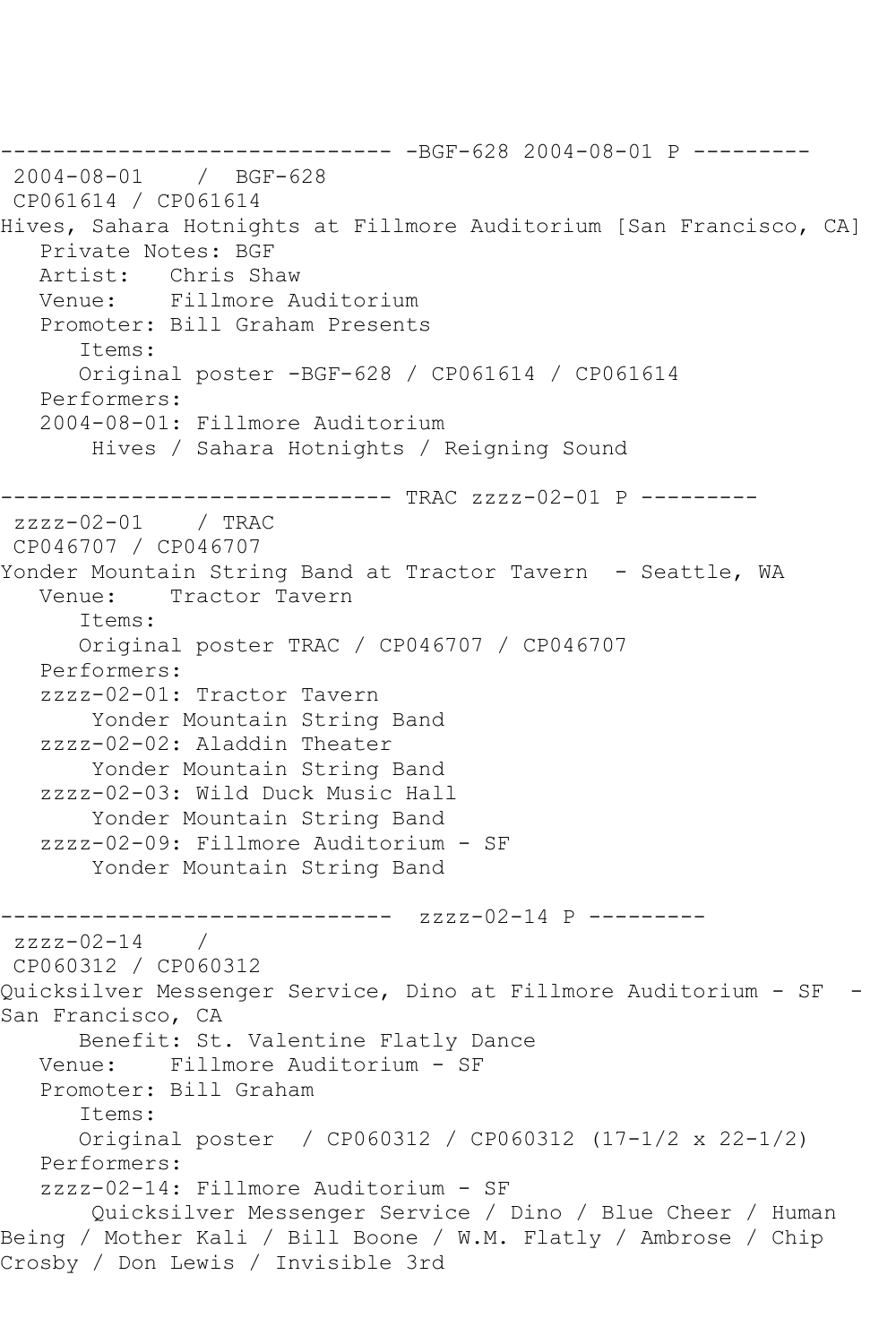------------------------------ zzzz-03-11 P -------- zzzz-03-11 f / CP060426 / CP060426 Great Society, Quicksilver Messenger Service at Fillmore Auditorium - SF - San Francisco, CA Benefit: Benefit for Filmmaker Robert Nelson for his New Movie the Great Blondin Venue: Fillmore Auditorium - SF Items: Original poster / CP060426 / CP060426 (14 x 20-1/8) Performers: zzzz-03-11 fri: Fillmore Auditorium - SF Great Society / Quicksilver Messenger Service / Gentleman's Band zzzz-03-12 sat: Fillmore Auditorium - SF Quicksilver Messenger Service / Mystery Trend / Family Tree / Third Rail ------------------------------ FIL zzzz-03-12 P -------- zzzz-03-12 s / FIL CP060127 / CP060127 Quicksilver Messenger Service, Big Brother and the Holding Compan at Fillmore Auditorium - SF - San Francisco, CA Benefit: For a Quaker medical relief ship to North Vietnam and rebuilding a bombed out community center in Mississippi Venue: Fillmore Auditorium - SF Items: Original poster FIL / CP060127 / CP060127 (14-1/4 x 20) Performers: zzzz-03-12 sun: Fillmore Auditorium - SF Quicksilver Messenger Service / Big Brother and the Holding Company / Miller Country Blues / Joe and the Band Fish ------------------------------ FIL zzzz-08-09 P -------- zzzz-08-09 / FIL CP031078 / NM11027 Brian Setzer at The Fillmore, S.F. Venue: Fillmore Auditorium - SF Items: Original poster FIL / CP031078 / NM11027 (11 x 17) Performers: zzzz-08-09: Fillmore Auditorium - SF Brian Setzer Orchestra ------------------------------ FIL zzzz-09-25 P -------- zzzz-09-25 / FIL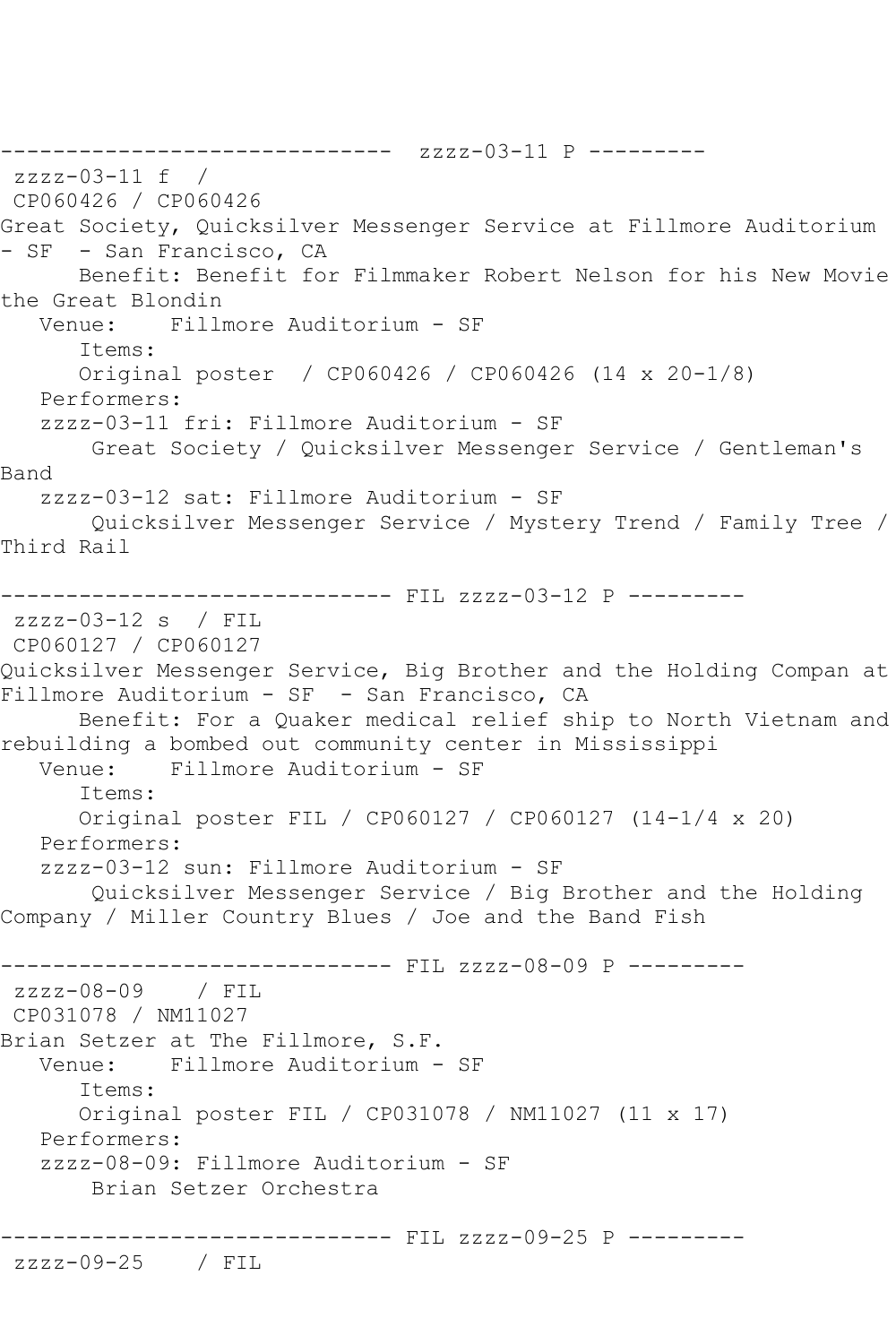Benefit for Peace and Freedome Venue: Fillmore Auditorium - SF Items: Original poster FIL / (22 x 19) Performers: zzzz-09-25: Fillmore Auditorium - SF Carlos Santana / Flamin' Groovies / Stu Miller ------------ FIL zzzz-09-25 P --------zzzz-09-25 s / FIL CP060151 / CP060151 Muddy Waters, Jefferson Airplane at Fillmore Auditorium - SF - San Francisco, CA Venue: Fillmore Auditorium - SF Promoter: Bill Graham Presents Items: Original poster FIL / CP060151 / CP060151 (4 x 15) Performers: zzzz-09-25 sun: Fillmore Auditorium - SF Muddy Waters / Jefferson Airplane / Paul Butterfield Blues Band zzzz-10-02 sun: Fillmore Auditorium - SF Muddy Waters / Jefferson Airplane / Paul Butterfield Blues Band zzzz-09-23 fri zzzz-09-24 sat: Winterland Muddy Waters / Jefferson Airplane / Paul Butterfield Blues Band zzzz-09-30 fri zzzz-10-01 sat: Winterland Muddy Waters / Jefferson Airplane / Paul Butterfield Blues Band ------------------------------ FIL zzzz-zz-zz P-1 -------- zzzz-zz-zz / FIL CP019351 / XF020 Pink Floyd, Richie Havens at Fillmore Auditorium - SF - San Francisco, CA Notes: This item appears in the Art of Rock book, plate no. cbg091 Artist: Syd Barrett<br>Venue: Fillmore Au Fillmore Auditorium - SF Items: Original poster FIL Edition 1 / CP019351 / XF020 AORPlate: cbg091 Performers: zzzz-zz-zz: Fillmore Auditorium - SF Pink Floyd / Richie Havens / Big Brother and the Holding Company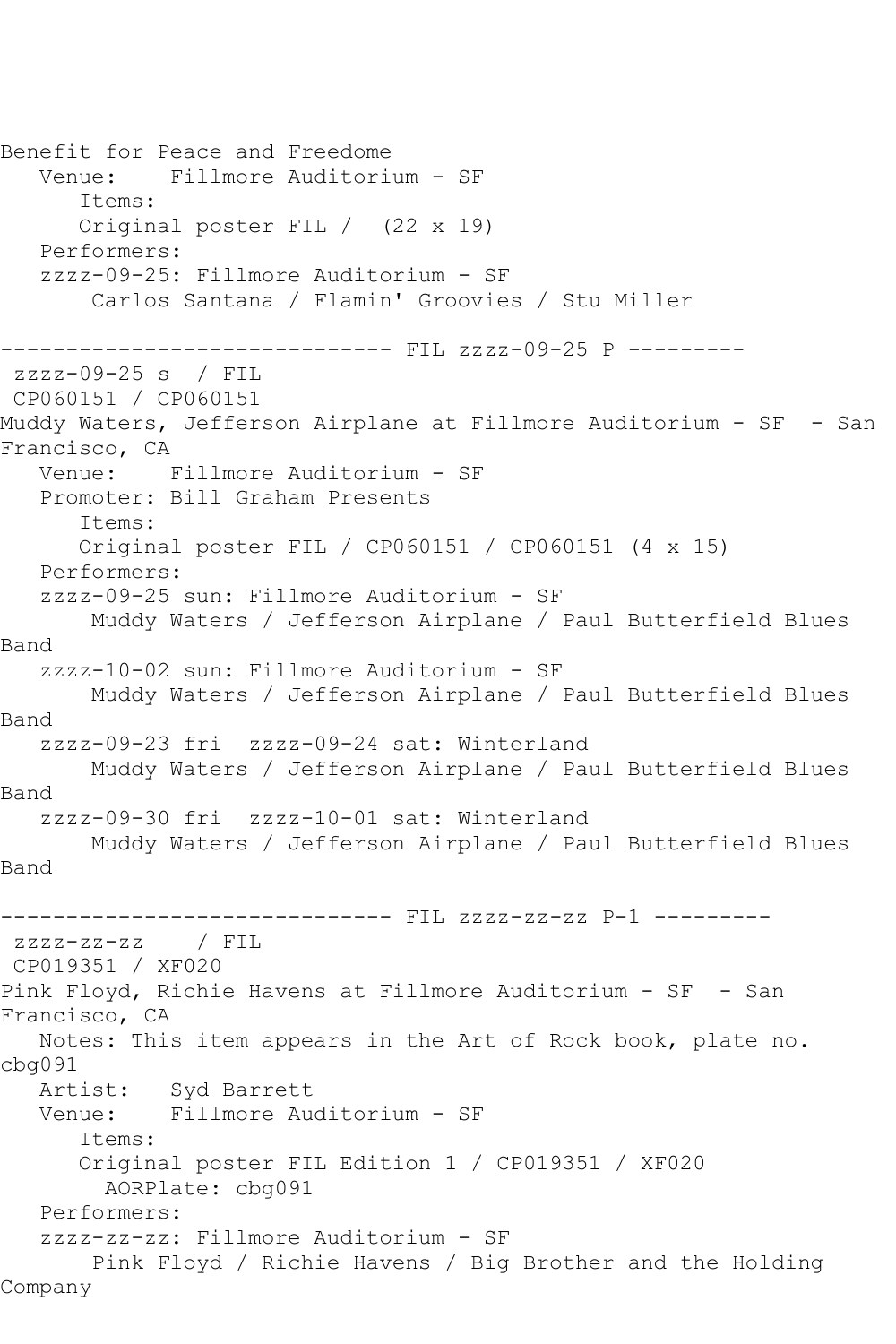------------------------------ FIL-BGSE-013 zzzz-zz-zz P -------- zzzz-zz-zz / FIL BGSE-013 CP044929 Travelers Leadership Conference at Fillmore Auditorium Private Notes: BGSE \* Artist: Frank Wiedemann Venue: Fillmore Auditorium - SF Promoter: Bill Graham Special Events Items: Original poster FIL-BGSE-013 / CP044929 (13 x 19) Price: 35.00 Performers: zzzz-zz-zz: Fillmore Auditorium - SF Heartbeats ------------------------------ FIL-BGF-561 zzzz-zz-zz P -------- zzzz-zz-zz / FIL BGF-561 CP041021 Joe Jackson, Mary Lee's Corvette at Fillmore Auditorium - SF - San Francisco, CA Private Notes: BGF Artist: Alison Zawacki Venue: Fillmore Auditorium - SF Promoter: Bill Graham NF Clear Channel Items: Original poster FIL-BGF-561 / CP041021 (13 x 19) Performers: zzzz-zz-zz: Fillmore Auditorium - SF Joe Jackson / Mary Lee's Corvette ------------------------------ FIL-BGF-557 zzzz-zz-zz P -------- zzzz-zz-zz / FIL BGF-557 CP041017 Ratdog at Fillmore Auditorium - SF - San Francisco, CA Private Notes: BGF Artist: Frank Wiedemann Venue: Fillmore Auditorium - SF Promoter: Bill Graham NF Clear Channel Items: Original poster FIL-BGF-557 / CP041017 (13 x 19) Performers: zzzz-zz-zz: Fillmore Auditorium - SF Ratdog ------------------------------ FIL-BGF-556 zzzz-zz-zz P ---------